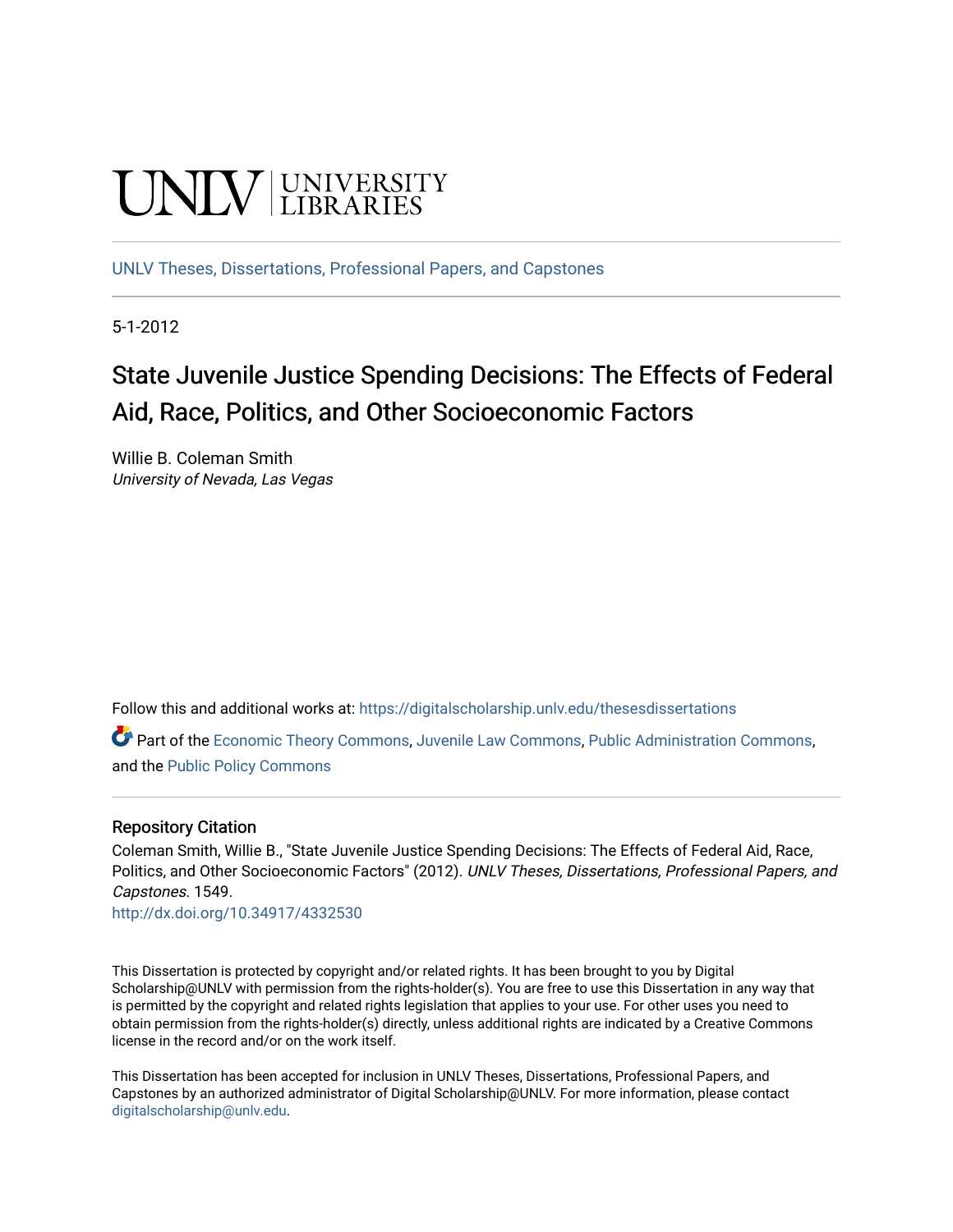#### STATE JUVENILE JUSTICE SPENDING DECISIONS: THE EFFECTS OF

## FEDERAL AID, RACE, POLITICS, AND OTHER

## SOCIOECONOMIC FACTORS

By

Willie B. Coleman Smith

A doctoral dissertation submitted in partial fulfillment of the requirements for the

Doctor of Philosophy in Public Affairs

School of Environmental and Public Affairs Greenspun College of Urban Affairs The Graduate College

> University of Nevada, Las Vegas May 2012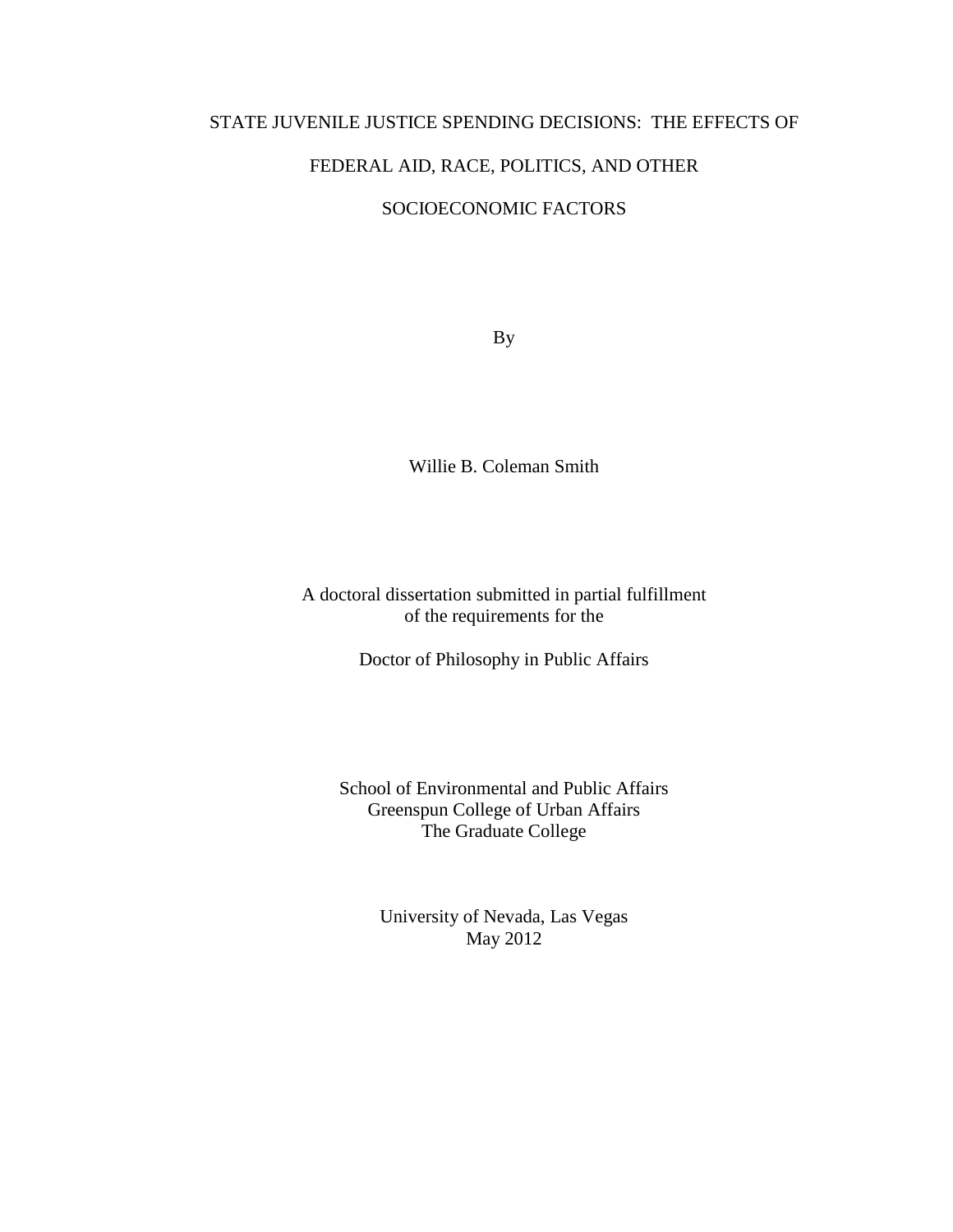Copyright by Willie B. Coleman Smith, 2012 All Rights Reserved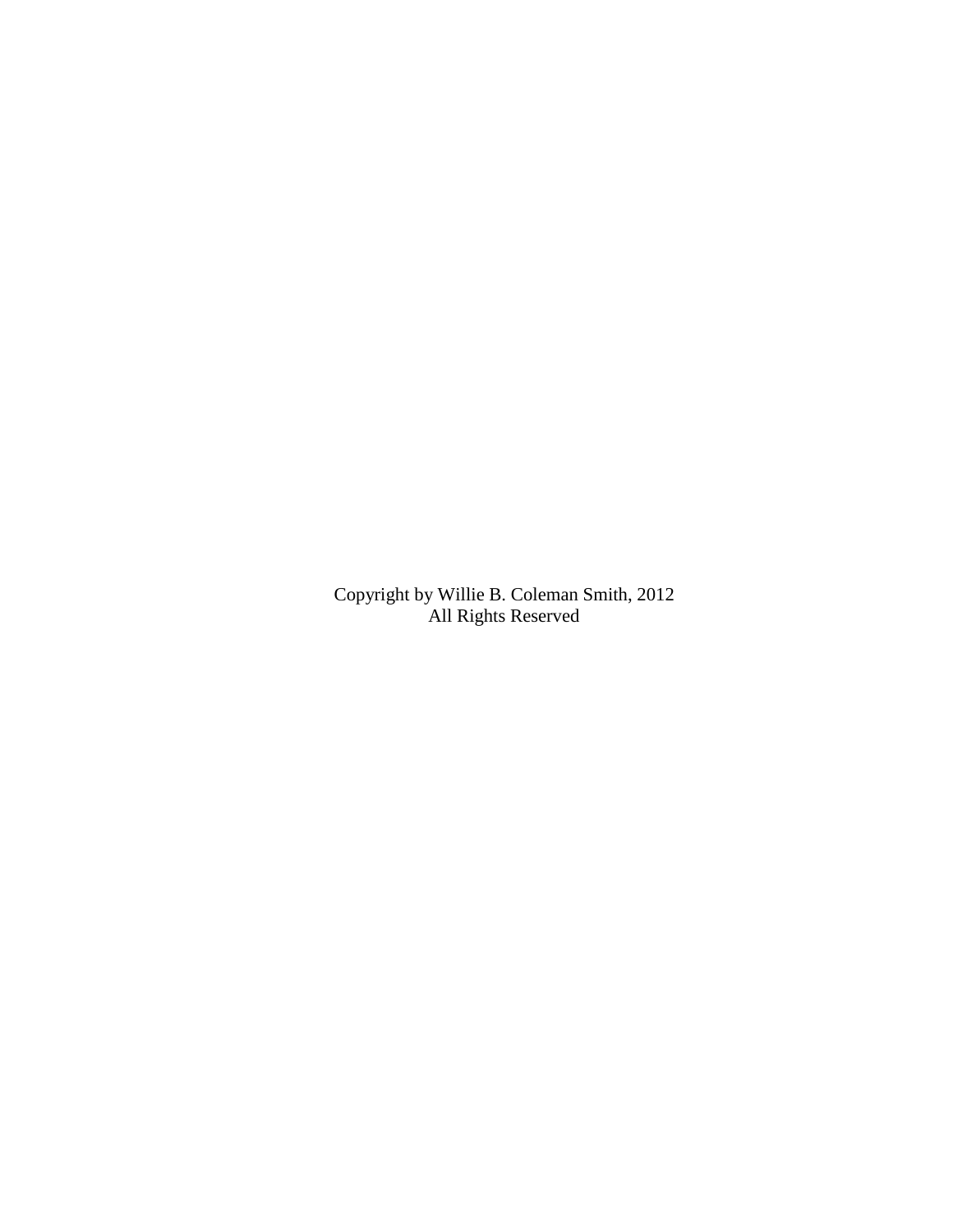

## THE GRADUATE COLLEGE

We recommend the dissertation prepared under our supervision by

## **Willie B. Coleman Smith**

entitled

## **State Juvenile Justice Spending Decisions: The Effects of Federal Aid, Race, Politics, and Other Socioeconomic Factors**

be accepted in partial fulfillment of the requirements for the degree of

## **Doctor of Philosophy in Public Affairs**

Department of Environmental and Public Affairs

Anna Lukemeyer, Committee Chair

Ernita Joaquin, Committee Member

Christopher Stream, Committee Member

E. Lee Bernick, Committee Member

Kenneth E. Fernandez, Graduate College Representative

Ronald Smith, Ph. D., Vice President for Research and Graduate Studies and Dean of the Graduate College

**May 2012**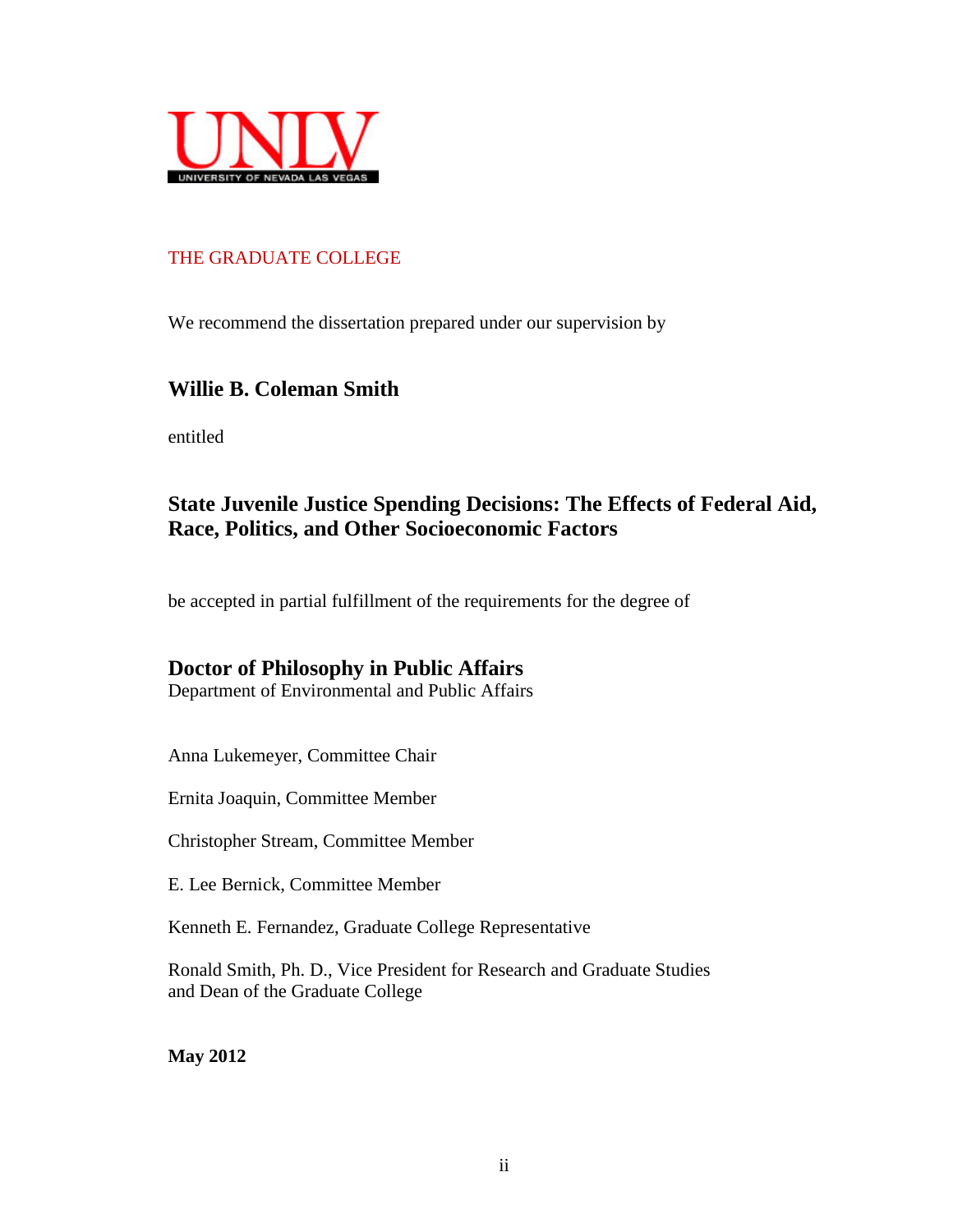#### **ABSTRACT**

#### **State Juvenile Justice Spending Decisions: The Effects of Federal Aid, Race, Politics, and Other Socioeconomic Factors**

by

Willie B. Coleman Smith

Dr. Anna Lukemeyer, Examination Committee Chair Associate Professor of Public Administration University of Nevada, Las Vegas

Historically, juvenile justice in the United States has been the responsibility of state governments with limited federal support. There is a notable gap in the empirical literature on factors that affect funding policies for state juvenile justice programs. In this dissertation research, I used two theoretical perspectives to examine determinants of juvenile justice spending: economic theory on intergovernmental aid and tenets of the *Politics of Social Order Framework* developed by Stucky, Heimer, and Lang (2007) to investigate corrections spending. Two research questions were considered: 1) What impact does federal aid have on state spending on juvenile justice programs? and 2) Can specific tenants of the Politics of Social Order Framework be extended to juvenile justice funding?

The research sample included 30 states for which spending for juvenile justice was analyzed over an eleven-year period from 1996 – 2006. I used a pooled time-series cross-sectional design to examine the determinants of state spending on juvenile justice programs. A multiple regression analysis was conducted using ordinary least squares with panel corrected standard errors and a lagged dependent variable included as an independent variable as a correction for autocorrelation. The research model was derived from the theory that state spending on juvenile justice is a function of the following types

iii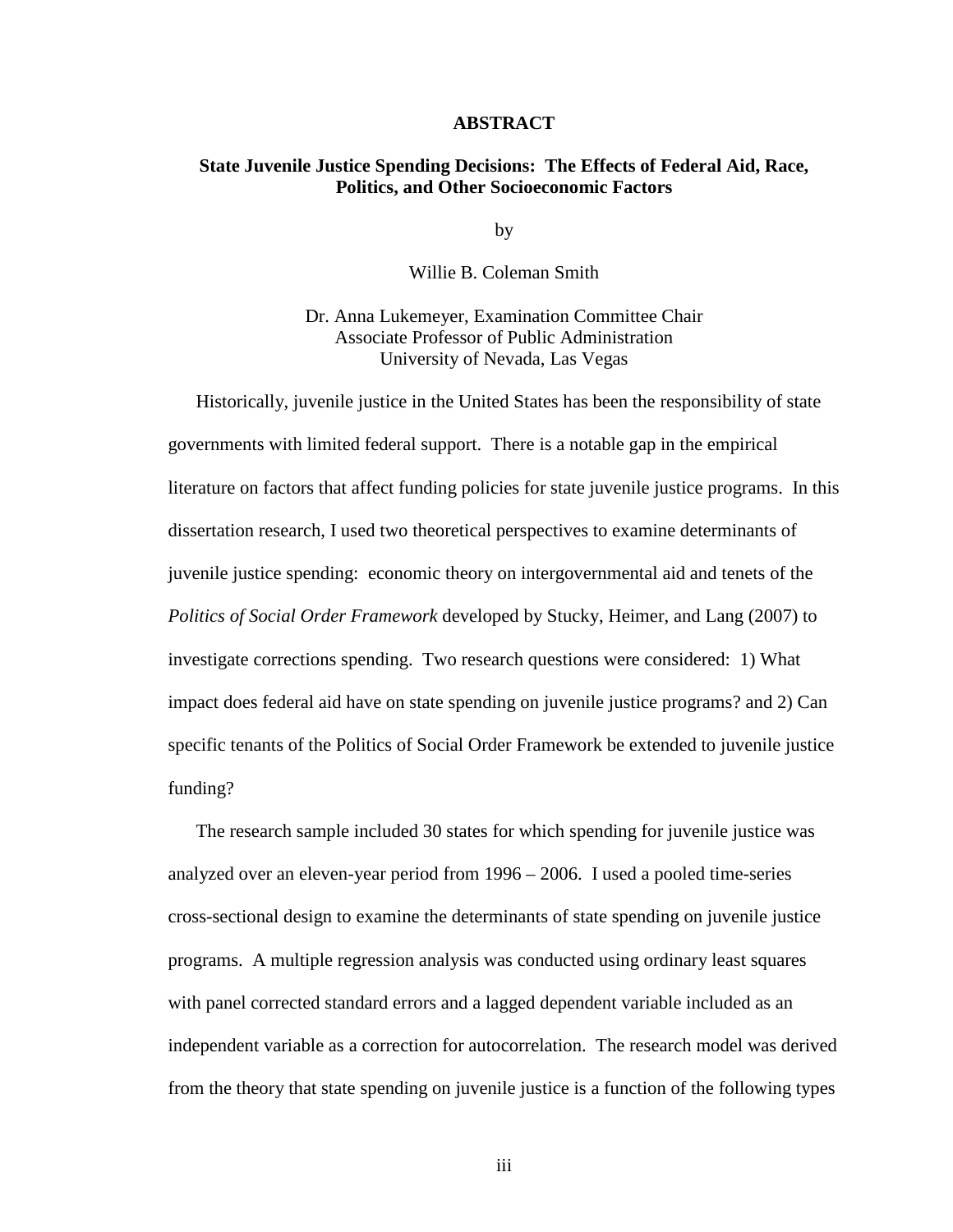of independent variables: economic, social threat, fiscal health, alternative policy priority, juvenile crime, partisan politics, ideology, and structural and demographic control variables.

Results of the analysis show that spending on juvenile justice represents less than one percent (1%) of total state spending per capita for the nation on average. Further, the data show that federal aid is a statistically significant factor in juvenile justice spending decisions; however, its fiscal impact is minimal with evidence of substitution of federal aid for state own source spending. Finally, results indicate that the theoretical basis for the Politics of Social Order Framework model does not hold true consistently in explaining determinants of juvenile justice spending.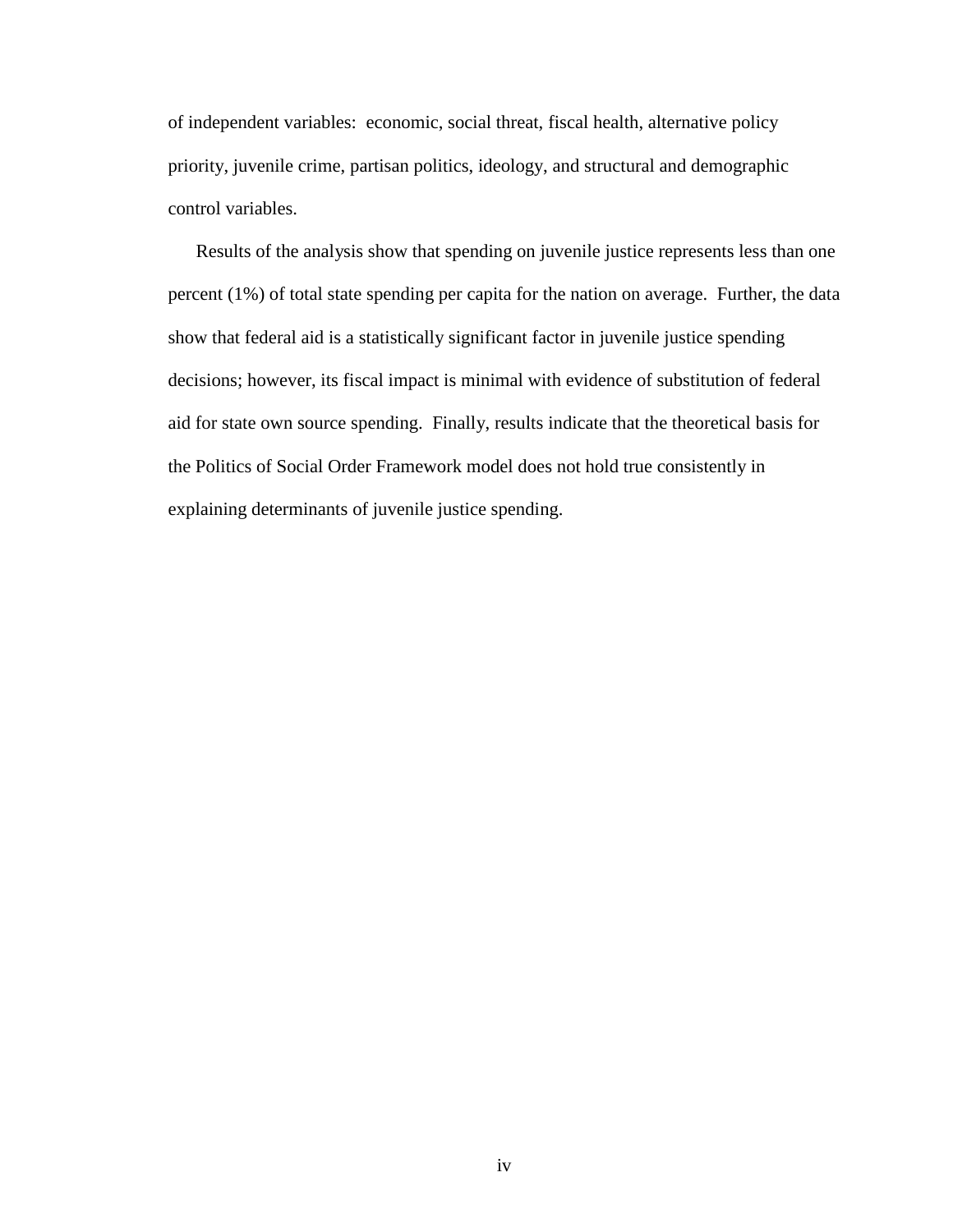#### **ACKNOWLEDGMENTS**

I would like to express my sincere gratitude to everyone who supported me throughout the dissertation process. First, special appreciation goes to my dissertation advisor, Dr. Anna Lukemeyer, who spent countless hours reading multiple drafts of my work. I cannot thank you enough for your careful attention to detail and continuous reassurance, which helped to make my success possible.

I would also like to thank the members of my dissertation committee, Dr. Lee Bernick, Dr. Ernita Joaquin, Dr. Christopher Stream, and Dr. Kenneth Fernandez. Throughout my time in the doctoral program, Dr. Lee Bernick was a continuous source of support and encouragement. He challenged me to work around obstacles, to be more reflective and analytical in my assessment of public policy, and to be more assertive in promoting my work for its quality and contributions to the empirical literature. I want to thank Dr. Ernita Joaquin for her support and encouraging me to pursue future research and publishing opportunities created as a result of my dissertation project. Further, I am grateful to Dr. Christopher Stream for his direct, straightforward approach in providing feedback on my work. I also extend special appreciation to Dr. Kenneth Fernandez for his support and assistance with selecting the appropriate quantitative methods and statistical tests to examine the research questions contained in my dissertation.

Special thanks are extended to state juvenile justice agency administrators and budget directors, governors' budget staff, and legislative fiscal staff who provided essential budget appropriation data for juvenile justice agencies in states throughout the nation. I wish to thank Chaz Puzzanchera, Senior Research Associate, National Center for

v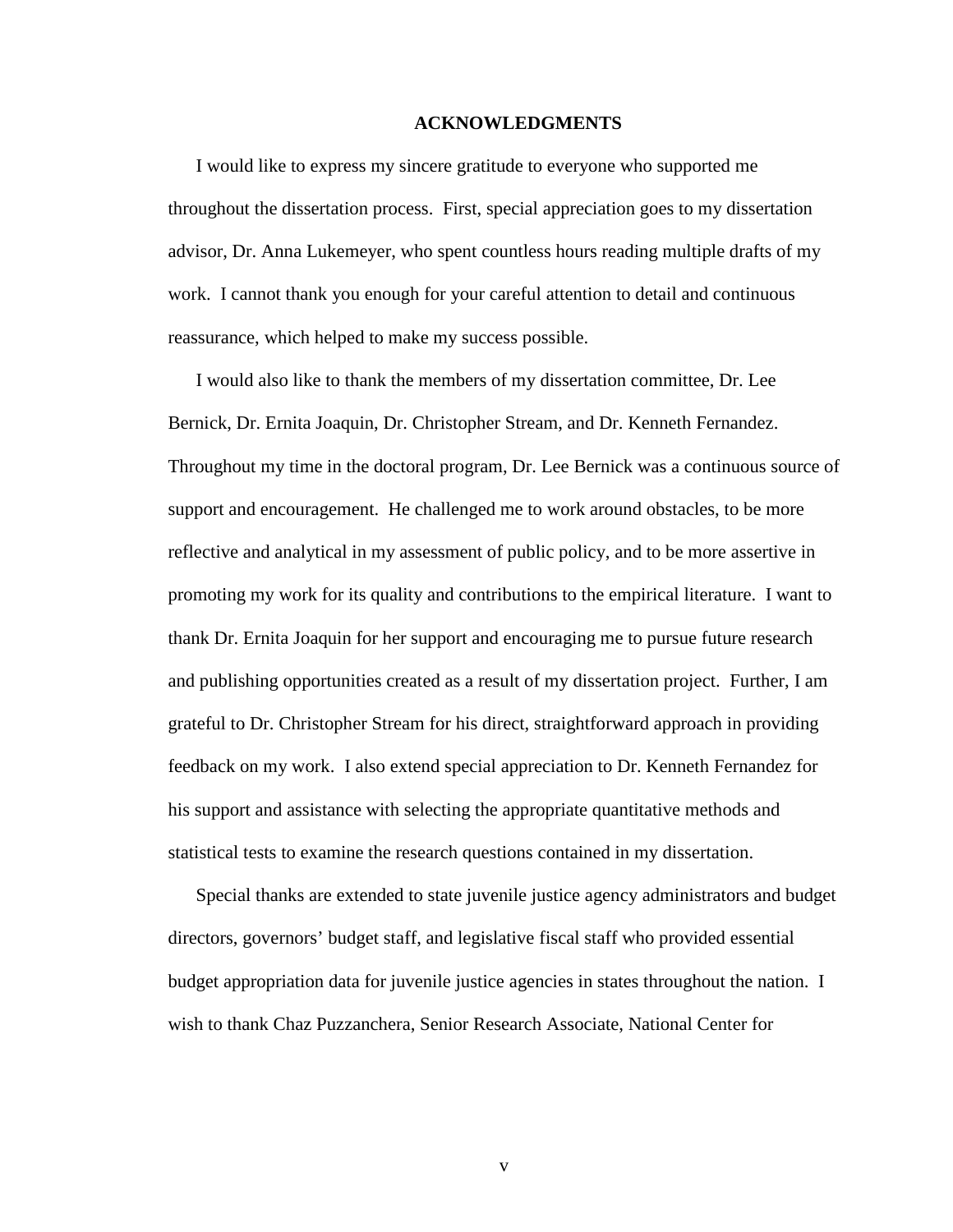Juvenile Justice, for his assistance with gathering juvenile arrest data for the nation and the fifty states.

Further, I extend my heartfelt thanks to Dr. Esther J. Langston for her persistence in monitoring my progress throughout the dissertation process and to my friend, Millicent Grinstead, for her encouragement and prayers for my success. Finally, I want to thank my son, Kevin, for his support and for believing that no challenge is too great for his mom. I owe my deepest gratitude to my parents who are no longer with me, but their influence continues to be a source of strength and encouragement.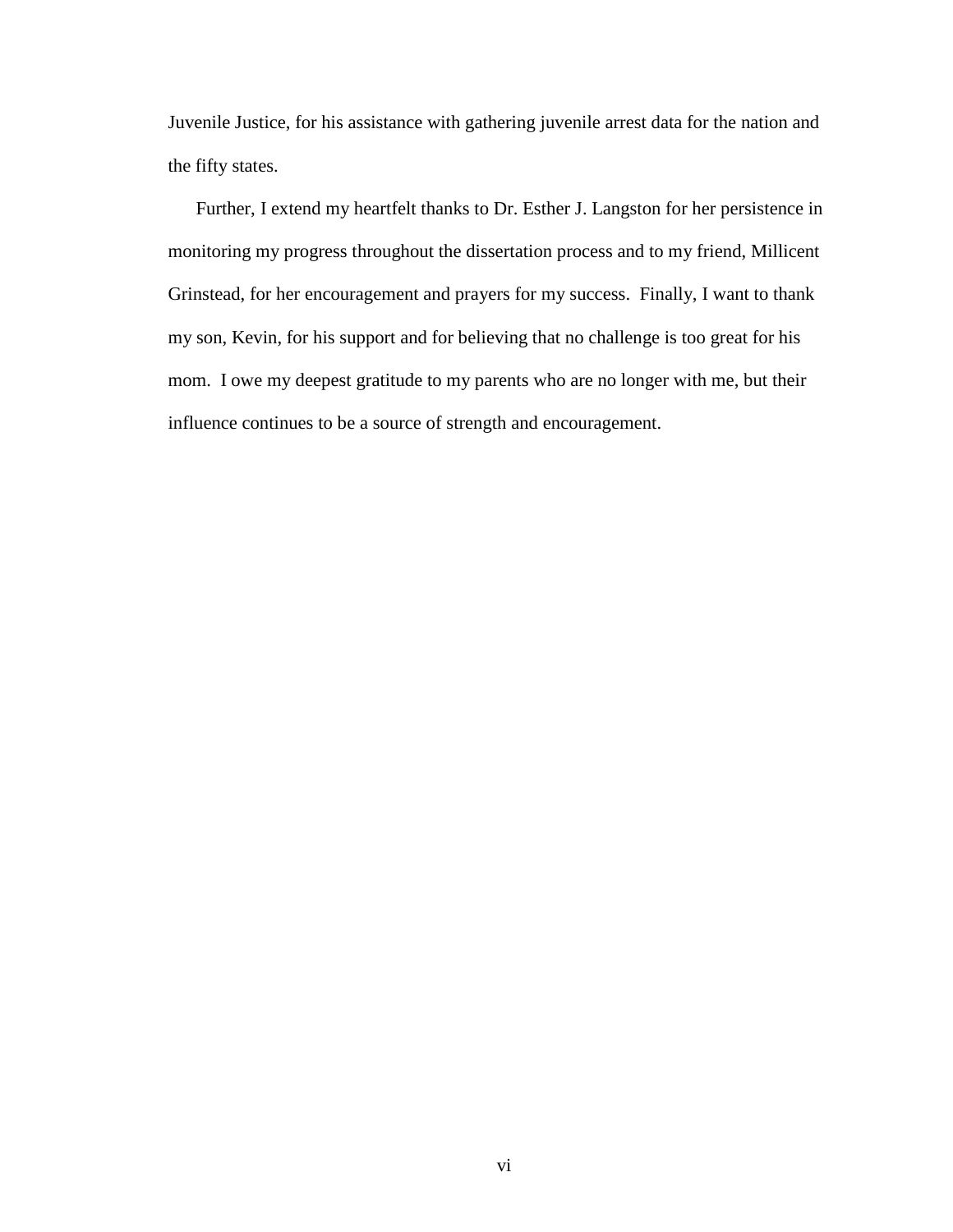| BACKGROUND: HISTORY OF JUVENILE JUSTICE IN THE<br><b>CHAPTER 2</b><br>Phase Two: Creation of the Juvenile Court – Focus on the Offender and<br>Phase Three: Evolution of Federal Involvement and Introduction of<br>Phase Four: Punitive Model – Get Tough on Crime Legislation<br><b>CHAPTER 3</b><br>State Spending on Juvenile Justice: What We Know From the Literature 30<br>Federal Grants-in-Aid: An Intergovernmental Relations Tool37<br>Politics of Social Order Framework: Theory and Research on Corrections |  |  |  |
|--------------------------------------------------------------------------------------------------------------------------------------------------------------------------------------------------------------------------------------------------------------------------------------------------------------------------------------------------------------------------------------------------------------------------------------------------------------------------------------------------------------------------|--|--|--|
|                                                                                                                                                                                                                                                                                                                                                                                                                                                                                                                          |  |  |  |
|                                                                                                                                                                                                                                                                                                                                                                                                                                                                                                                          |  |  |  |
|                                                                                                                                                                                                                                                                                                                                                                                                                                                                                                                          |  |  |  |
|                                                                                                                                                                                                                                                                                                                                                                                                                                                                                                                          |  |  |  |
|                                                                                                                                                                                                                                                                                                                                                                                                                                                                                                                          |  |  |  |
|                                                                                                                                                                                                                                                                                                                                                                                                                                                                                                                          |  |  |  |
|                                                                                                                                                                                                                                                                                                                                                                                                                                                                                                                          |  |  |  |
|                                                                                                                                                                                                                                                                                                                                                                                                                                                                                                                          |  |  |  |
|                                                                                                                                                                                                                                                                                                                                                                                                                                                                                                                          |  |  |  |
|                                                                                                                                                                                                                                                                                                                                                                                                                                                                                                                          |  |  |  |
|                                                                                                                                                                                                                                                                                                                                                                                                                                                                                                                          |  |  |  |
|                                                                                                                                                                                                                                                                                                                                                                                                                                                                                                                          |  |  |  |
|                                                                                                                                                                                                                                                                                                                                                                                                                                                                                                                          |  |  |  |
|                                                                                                                                                                                                                                                                                                                                                                                                                                                                                                                          |  |  |  |
|                                                                                                                                                                                                                                                                                                                                                                                                                                                                                                                          |  |  |  |
|                                                                                                                                                                                                                                                                                                                                                                                                                                                                                                                          |  |  |  |
|                                                                                                                                                                                                                                                                                                                                                                                                                                                                                                                          |  |  |  |
|                                                                                                                                                                                                                                                                                                                                                                                                                                                                                                                          |  |  |  |
|                                                                                                                                                                                                                                                                                                                                                                                                                                                                                                                          |  |  |  |
|                                                                                                                                                                                                                                                                                                                                                                                                                                                                                                                          |  |  |  |
|                                                                                                                                                                                                                                                                                                                                                                                                                                                                                                                          |  |  |  |
|                                                                                                                                                                                                                                                                                                                                                                                                                                                                                                                          |  |  |  |
|                                                                                                                                                                                                                                                                                                                                                                                                                                                                                                                          |  |  |  |
|                                                                                                                                                                                                                                                                                                                                                                                                                                                                                                                          |  |  |  |
|                                                                                                                                                                                                                                                                                                                                                                                                                                                                                                                          |  |  |  |
|                                                                                                                                                                                                                                                                                                                                                                                                                                                                                                                          |  |  |  |
|                                                                                                                                                                                                                                                                                                                                                                                                                                                                                                                          |  |  |  |
|                                                                                                                                                                                                                                                                                                                                                                                                                                                                                                                          |  |  |  |
|                                                                                                                                                                                                                                                                                                                                                                                                                                                                                                                          |  |  |  |
|                                                                                                                                                                                                                                                                                                                                                                                                                                                                                                                          |  |  |  |
|                                                                                                                                                                                                                                                                                                                                                                                                                                                                                                                          |  |  |  |
|                                                                                                                                                                                                                                                                                                                                                                                                                                                                                                                          |  |  |  |
|                                                                                                                                                                                                                                                                                                                                                                                                                                                                                                                          |  |  |  |
|                                                                                                                                                                                                                                                                                                                                                                                                                                                                                                                          |  |  |  |
|                                                                                                                                                                                                                                                                                                                                                                                                                                                                                                                          |  |  |  |
|                                                                                                                                                                                                                                                                                                                                                                                                                                                                                                                          |  |  |  |
|                                                                                                                                                                                                                                                                                                                                                                                                                                                                                                                          |  |  |  |
|                                                                                                                                                                                                                                                                                                                                                                                                                                                                                                                          |  |  |  |

## **TABLE OF CONTENTS**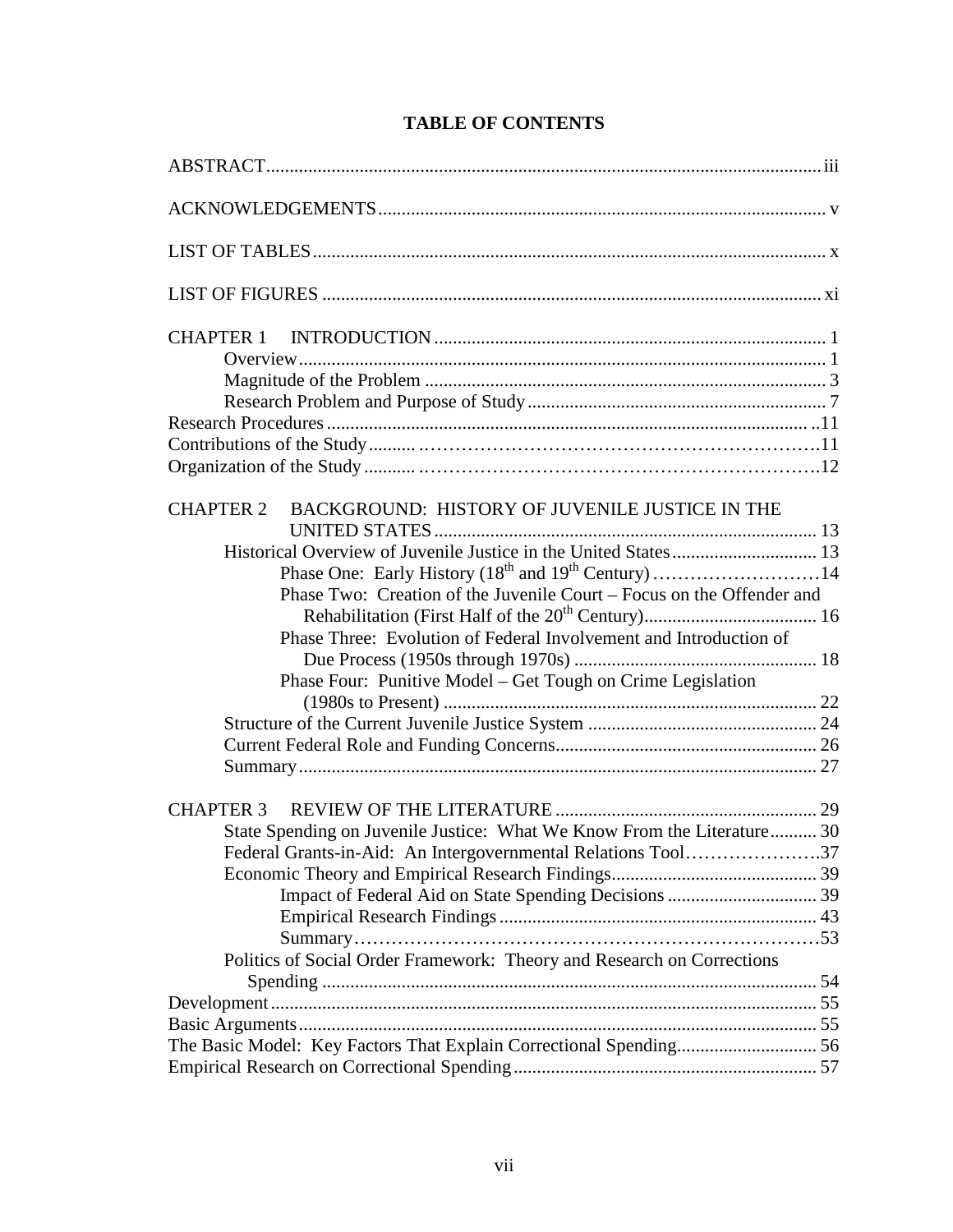| Empirical Research the Basic Tenets of the Politics of Social Order   |  |
|-----------------------------------------------------------------------|--|
|                                                                       |  |
| Juvenile Justice Spending:                                            |  |
|                                                                       |  |
|                                                                       |  |
|                                                                       |  |
| RESEARCH QUESTIONS, VARIABLES, AND HYPOTHESES  72<br><b>CHAPTER 4</b> |  |
| <b>Research Questions</b> 72                                          |  |
|                                                                       |  |
|                                                                       |  |
|                                                                       |  |
| <b>CHAPTER 5</b>                                                      |  |
|                                                                       |  |
|                                                                       |  |
|                                                                       |  |
| Statistical Software Selection and Statistical Analysis82             |  |
|                                                                       |  |
|                                                                       |  |
|                                                                       |  |
|                                                                       |  |
|                                                                       |  |
|                                                                       |  |
|                                                                       |  |
|                                                                       |  |
|                                                                       |  |
|                                                                       |  |
|                                                                       |  |
|                                                                       |  |
|                                                                       |  |
| <b>CHAPTER 6</b>                                                      |  |
|                                                                       |  |
| Frequency Distributions                                               |  |
| Trend Analyses of Juvenile Justice Spending and Key Independent       |  |
|                                                                       |  |
|                                                                       |  |
|                                                                       |  |
|                                                                       |  |
| Examination of Research Questions and Hypotheses120                   |  |
| Regression Results for Remaining Variables in the Model130            |  |
|                                                                       |  |
| CONCLUSIONS AND RECOMMENDATIONS137<br><b>CHAPTER 7</b>                |  |
|                                                                       |  |
|                                                                       |  |
|                                                                       |  |
|                                                                       |  |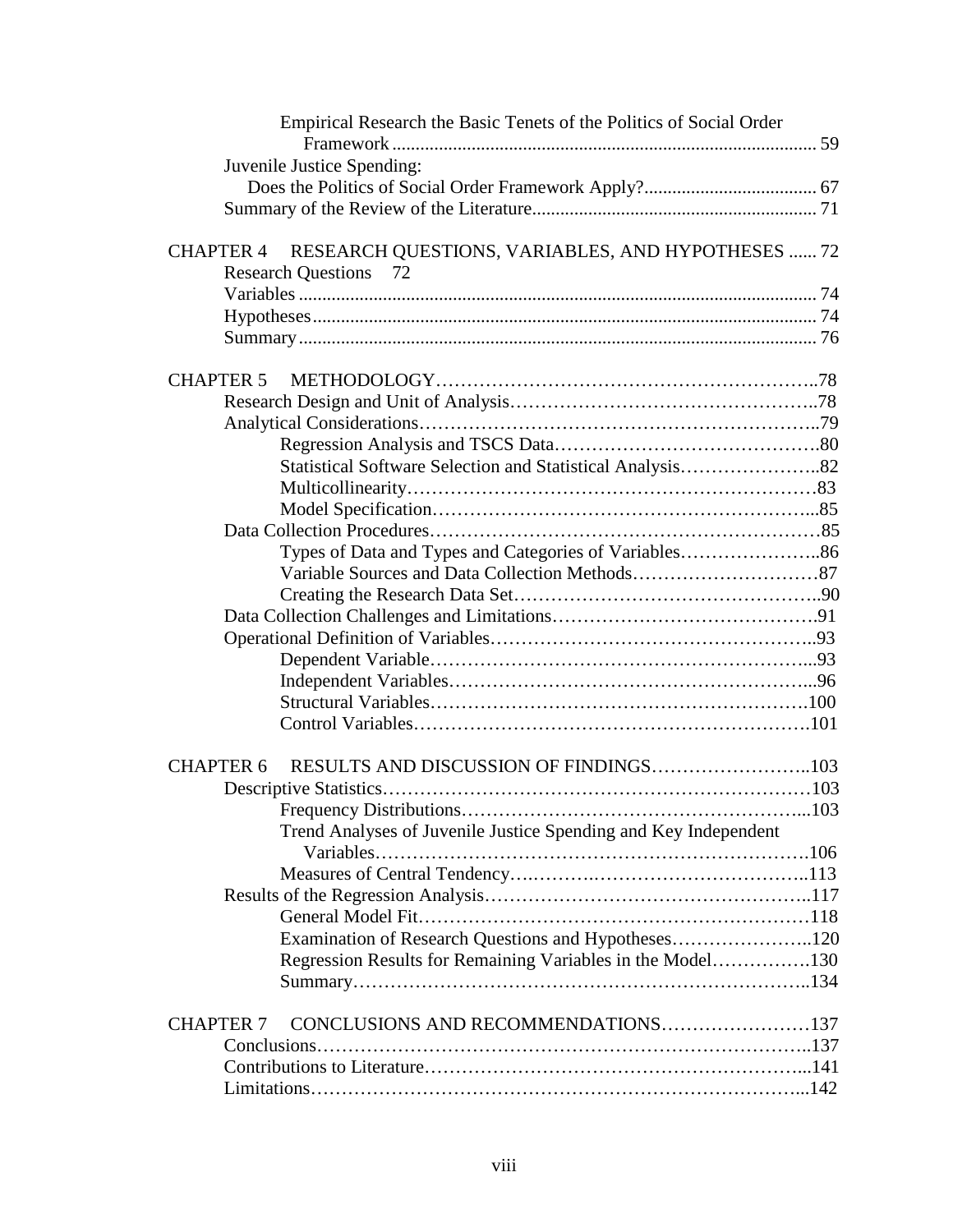| <b>EXHIBIT 1</b> | JUVENILE JUSTICE AND DELINQUENCY PREVENTION ACT                                                                                                        |  |  |
|------------------|--------------------------------------------------------------------------------------------------------------------------------------------------------|--|--|
| <b>EXHIBIT 2</b> | JUVENILE JUSTICE AND DELINQUENCY PREVENTION ACT<br>(JJDPA) GRANT PROGRAMS ADMINISTERED BY THE OFFICE<br>OF JUVENILE JUSTICE AND DELINQUENCY PREVENTION |  |  |
| <b>EXHIBIT 3</b> | DEFINITIONS OF GRANT TYPES AND CONTROL                                                                                                                 |  |  |
| <b>EXHIBIT 4</b> | STATES (30) INCLUDED IN MODEL SPECIFICATION                                                                                                            |  |  |
| <b>EXHIBIT 5</b> | BIVARIATE CORRELATION MATRIX SAMPLE MODEL152                                                                                                           |  |  |
| <b>EXHIBIT 6</b> | CORRELATION COEFFICIENT RANGE OF VALUES154                                                                                                             |  |  |
| <b>EXHIBIT 7</b> |                                                                                                                                                        |  |  |
| <b>EXHIBIT 8</b> | DATA SOURCES FOR STATE JUVENILE JUSTICE                                                                                                                |  |  |
| <b>EXHIBIT 9</b> | DIRECTORY OF STATE JUVENILE JUSTICE AGENCIES163                                                                                                        |  |  |
|                  | EXHIBIT 10 STATE LEGISLATURES: FISCAL/BUDGET WEBSITES167                                                                                               |  |  |
|                  | EXHIBIT 11 ANNUAL JUVENILE JUSTICE APPROPRIATIONS/EXPENDITURES                                                                                         |  |  |
|                  | EXHIBIT 12 JUVENILE JUSTICE SUBJECT MATTER EXPERTS172                                                                                                  |  |  |
|                  |                                                                                                                                                        |  |  |
|                  | EXHIBIT 14 INTERPRETATION OF COEFFICIENTS175                                                                                                           |  |  |
|                  |                                                                                                                                                        |  |  |
|                  |                                                                                                                                                        |  |  |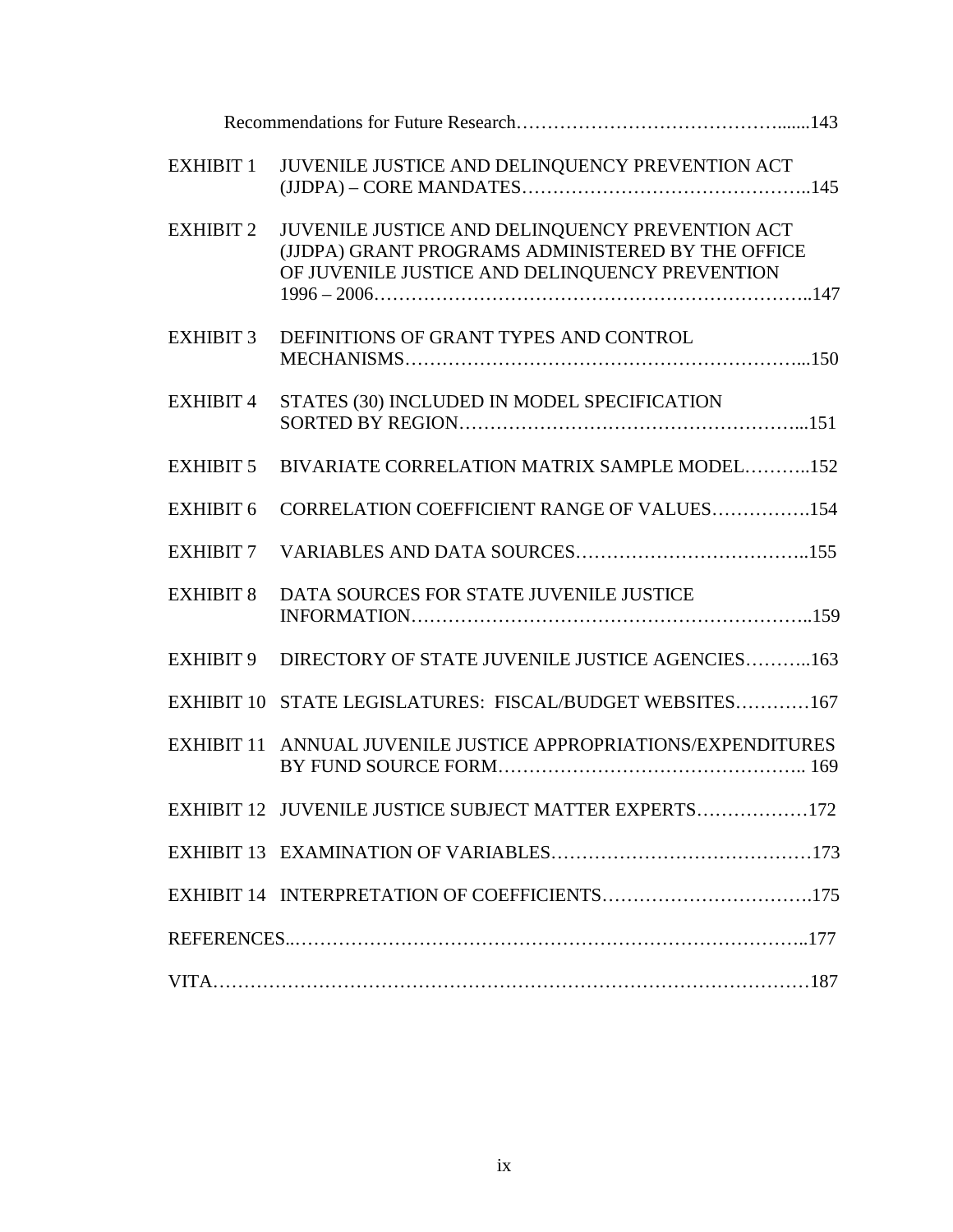## **LIST OF TABLES**

| Table 1 | United States Supreme Court Juvenile Justice Due                                                                                                  |
|---------|---------------------------------------------------------------------------------------------------------------------------------------------------|
| Table 2 | Total State Expenditures by Category and Percent Federal Funds,                                                                                   |
| Table 3 | Model Variable Names, Descriptions, and Operational Definitions94                                                                                 |
| Table 4 | Distribution of Categorical Variables: United States (U.S.) and Study Sample<br>Frequency Observations for Number of States in Each Category,     |
| Table 5 | Descriptive Statistics for Model of Factors Affecting State Juvenile Justice                                                                      |
| Table 6 | Regression Analysis for Model of Factors Predicting State Juvenile Justice                                                                        |
| Table 7 |                                                                                                                                                   |
| Table 8 | Comparison of Hypothesized Relationships of Variables to Observed<br>Relationships for Regression Analysis of State Juvenile Justice Spending Per |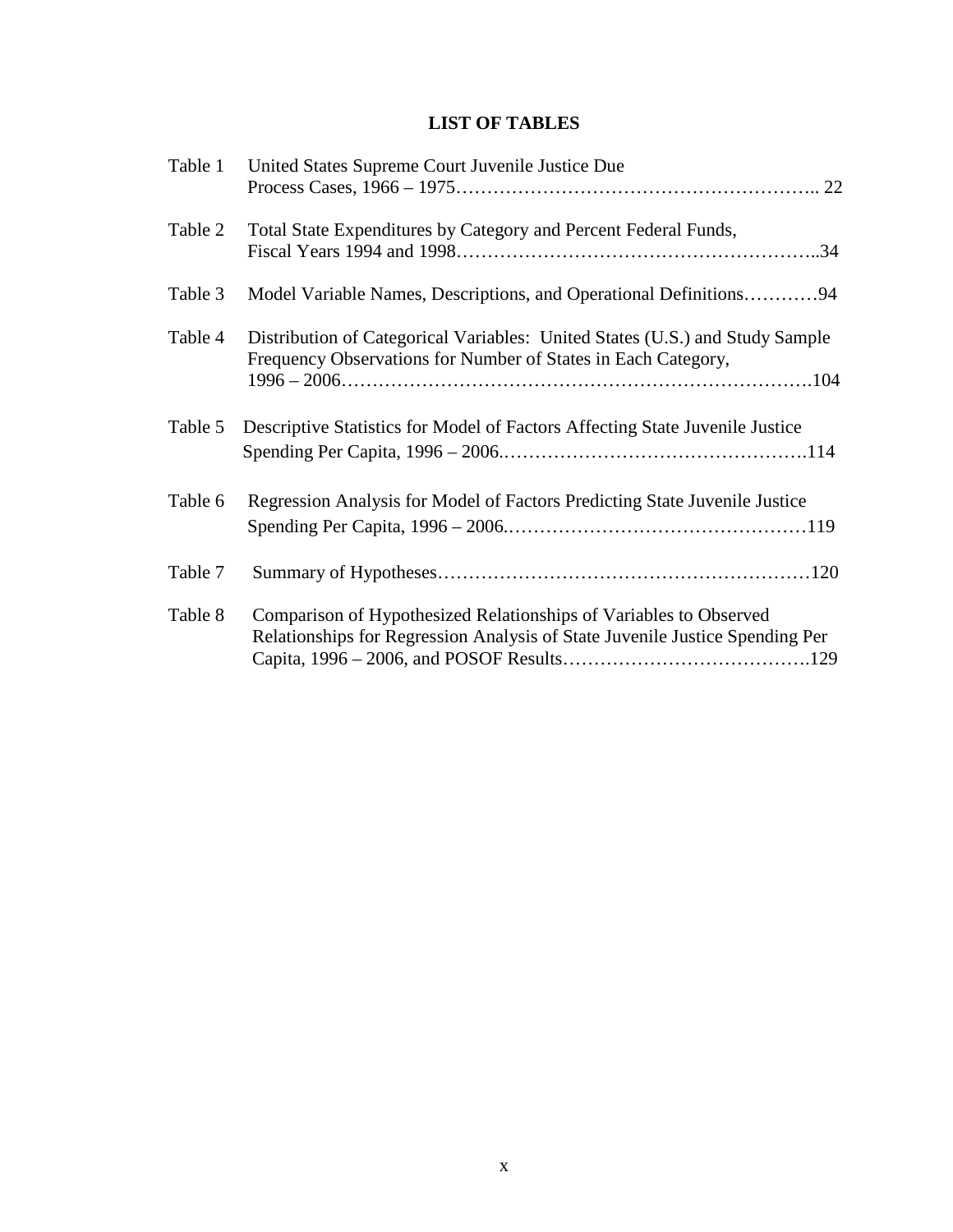## **LIST OF FIGURES**

| Figure 1 |                                                                                                                                           |  |
|----------|-------------------------------------------------------------------------------------------------------------------------------------------|--|
| Figure 2 |                                                                                                                                           |  |
| Figure 3 | Comparison of Average State Spending on Juvenile Justice and                                                                              |  |
| Figure 4 | Per Capita Spending for Juvenile Justice, Selected States,                                                                                |  |
|          | Figure 5 Percentage of State Spending for Juvenile Justice, Selected States,<br>$1996 - 2006 \ldots 110$                                  |  |
| Figure 6 | Comparison of Average Per Capita Spending on Juvenile Justice and<br>Index Crime Rate Per 100,000 Juveniles Ages $10 - 17$ , for 30 State |  |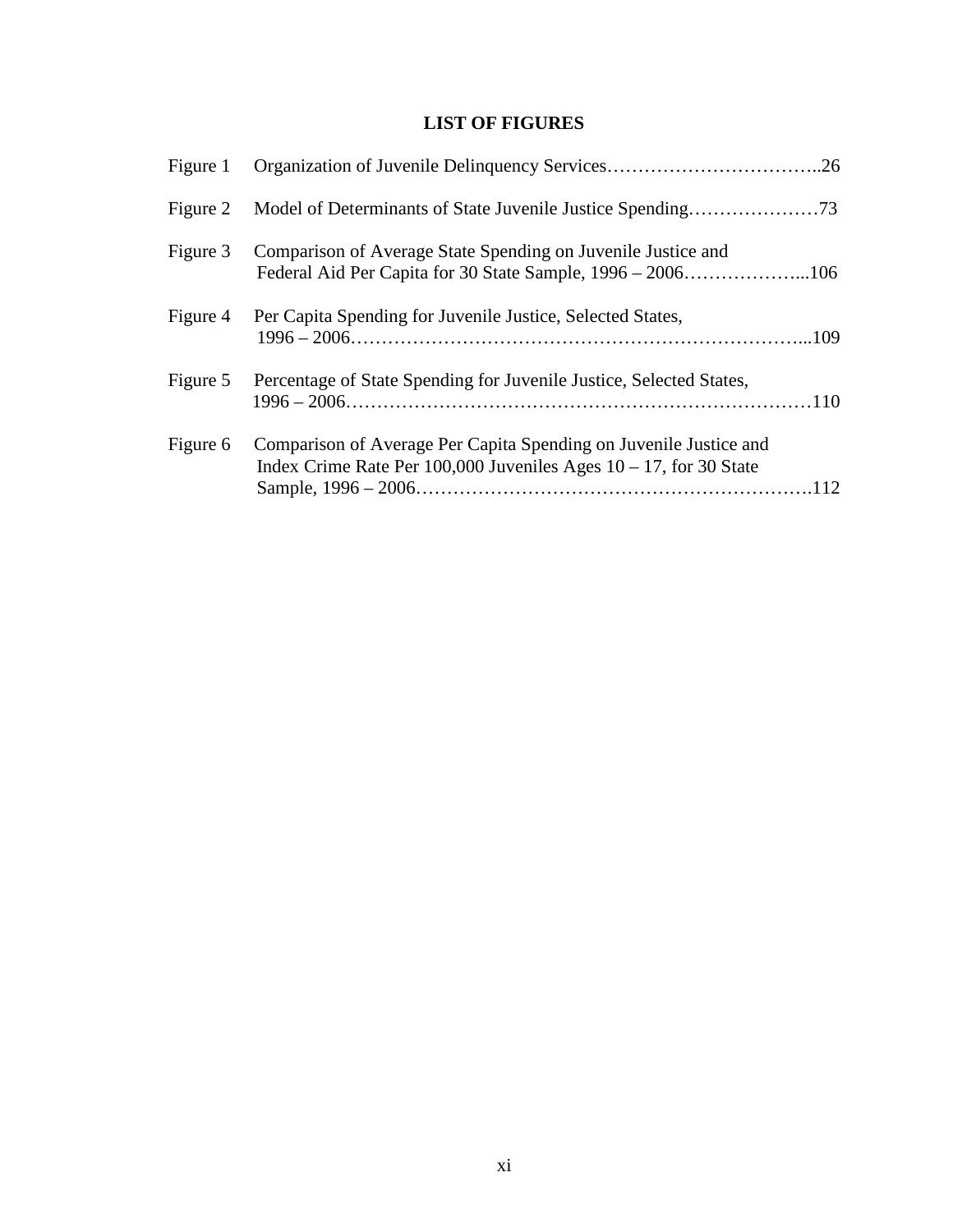#### **CHAPTER 1**

#### **INTRODUCTION**

#### **Overview**

Historically, juvenile justice in the United States has been the responsibility of state and local governments, even in light of the fact that juveniles in crisis—from serious, violent, and chronic offenders to victims of abuse and neglect—pose a challenge to the nation. State agencies designated to administer juvenile justice programs manage budgets that support a variety of services including activities related to juvenile delinquency prevention, control, diversion, treatment, rehabilitation, planning, education, training, and research. It was not until the late 1960s that the federal government assumed a significant role in the juvenile justice policy arena through direct and indirect funding for juvenile justice agencies prompted by increasing juvenile crime rates. In the 1960s, federal policymakers began to exercise their authority to influence juvenile justice policy relative to legislation affecting treatment of juveniles, responses to juvenile crime, and standards for juvenile arrests, prosecution, and incarceration. Since the 1960s, federal funding has varied with periods of stability, increase, and sharp decline. Nevertheless, the states have remained the primary funders of juvenile justice programs. As shown in data collected and analyzed for1996 through 2006 for the 30 states included in this study, the average federal aid was approximately 10.47% of total per capita appropriations for juvenile justice<sup>1</sup>.

Spending on juvenile justice services represents important policy choices impacted by factors related to socio-economic issues, politics, crime, regional and cultural influences in the states and localities, and intergovernmental grants to states (Nunez-Neto, 2007a;

 $\overline{a}$ 

<sup>&</sup>lt;sup>1</sup> See Chapter 6, Table 5, Descriptive Statistics.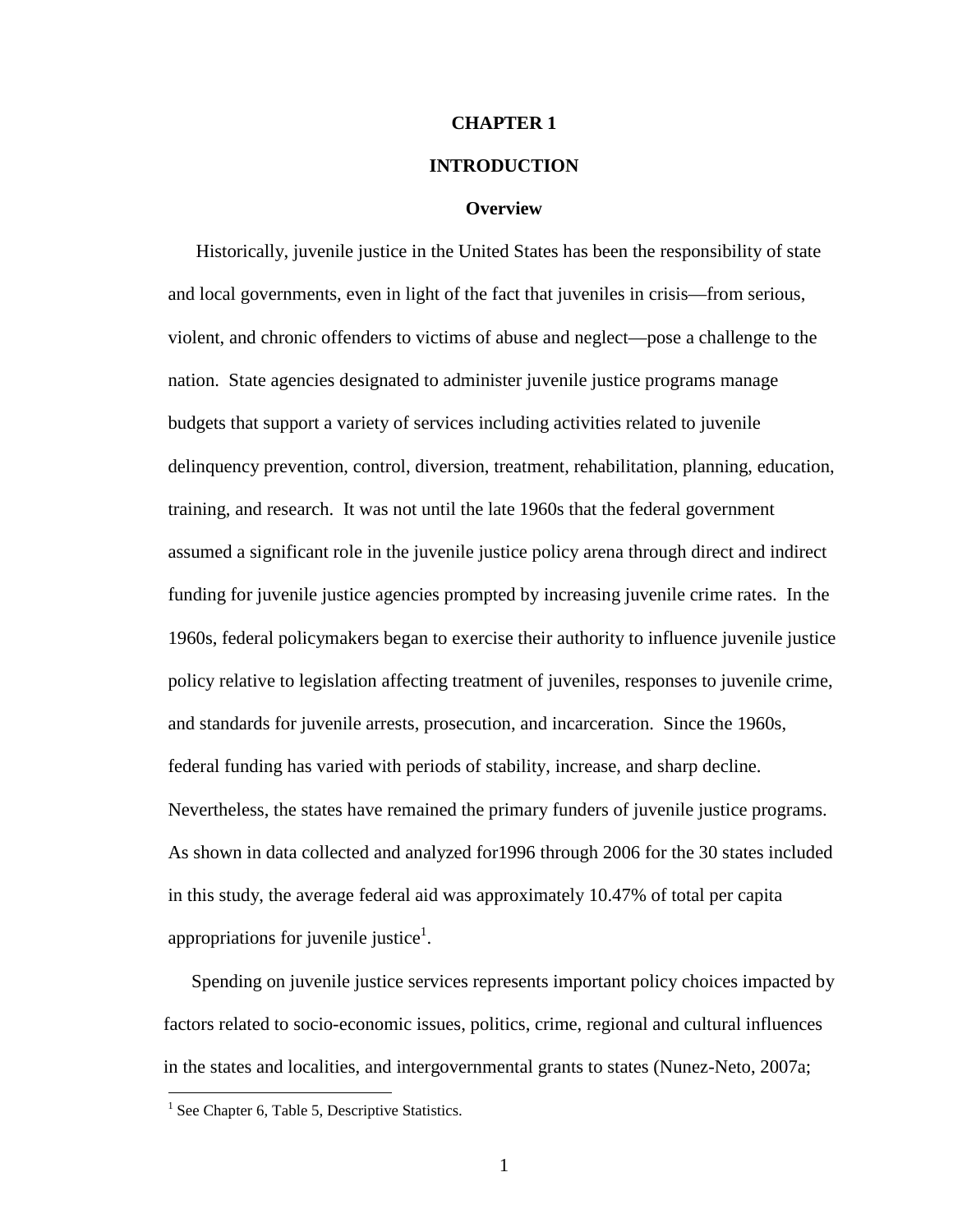Fisher, 1996). In fact, a state's budget document may reflect its policy stance more comprehensively than any other document (Calderia & Cowart, 1980; Stucky, Heimer, & Lang 2007). Given the current budget problems faced by most states due to recessions, unemployment, and declining tax revenue, policymakers are confronted with important choices about how to pay for important government services and programs. Instability in state own source funding and in federal aid will likely be reflected in juvenile justice policy as states struggle to address ongoing problems with youth in the juvenile justice system in an environment of declining federal support.

Insufficient funding for adequate staffing, training, and programming tends to be a systemic issue in the juvenile justice policy arena (Nelson, 2008). Declines in federal aid to states for juvenile justice of approximately 38% (approximately \$547 million to \$339 million) between 2002 and 2006 occurred at a time when states were already struggling to meet their balanced budget requirements. Moreover, the 2011 federal aid appropriation for juvenile justice of approximately \$276 million is 50% less than the 2002 appropriation (Coalition for Juvenile Justice, 2011a). Declines in the federal investment in programs that prevent and reduce delinquency at a time when the economy is weak and states are struggling to provide services to their residents are reflected in state budgets, which reflect state policy concerning juvenile justice.

 Accordingly, an examination of federal and individual state level spending behavior in a policy arena is a strong indicator of the relative importance of an issue at a given point in time. Further, as economic literature has shown, the availability of revenue sources affects spending decisions (Fisher 1996). Considering these factors, I seek to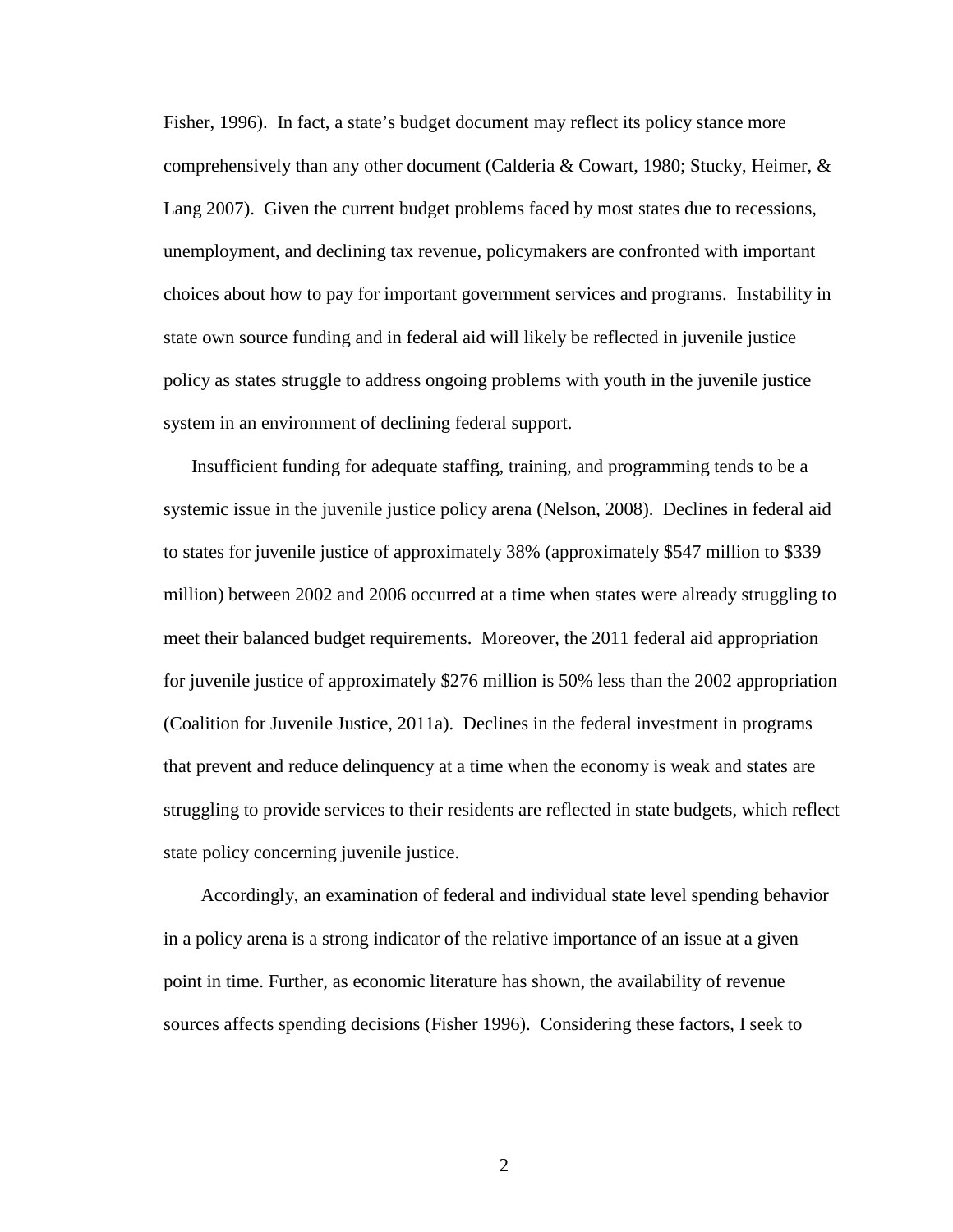investigate the influence of federal aid and other social, economic, and political factors on state spending decisions for juvenile justice in this dissertation study.

#### **Magnitude of the Problem**

In addition to state and federal funding concerns, a number of seemingly intractable challenges plague the American juvenile justice system. Included among these challenges are statistics that show a large number of juvenile arrests; issues related to racial disparity, gender, and drug related offenses; zero tolerance policies; and youth with disabilities. These issues are important to the public that is affected by juvenile crime and to policymakers who must develop and fund effective programs for the children and families involved in the juvenile justice system.

#### **Arrests Statistics**

 $\overline{a}$ 

FBI Uniform Crime in the United States reports for 1994 through 2006 showed 249,000 arrests for simple assaults<sup>2</sup> and 196,000 arrests for drug violations for persons under age 18, an increase of 17.8% and 24.0% respectively from 1994 (Snyder & Sickmund, 2006, pp. 125-128, 157).<sup>3</sup> Overall arrests reported by law enforcement for persons under age 18 during this period were approximately 2.2 million in 2006, a decline of approximately 18.2% from 1994 (Snyder & Sickmund, 2006).<sup>4</sup>

The literature does not offer specific explanations for the causes for the decline in overall arrests. However, given the nature of delinquency, one can surmise that different

 $2^{2}$  Simple assaults are crimes against persons where no weapon is used and that do not result in serious or aggravated injury to the victim.

<sup>3</sup> Much of the statistical data for this section are drawn from *Juvenile Offenders and Victims: 2006 National Report* (Snyder & Sickmund, 2006), the most current source of comprehensive information on the nature of juvenile crime and victimization across the nation.

<sup>&</sup>lt;sup>4</sup> See also – Puzzanchera, C., Adams, B., & Kang, W. (2008). FBI Arrest Statistics for Persons under 18 in the United States 1994-2006. Retrieved from http://www.ojjdp.gov/ojstatbb/ezaucr/asp/ucr\_display.asp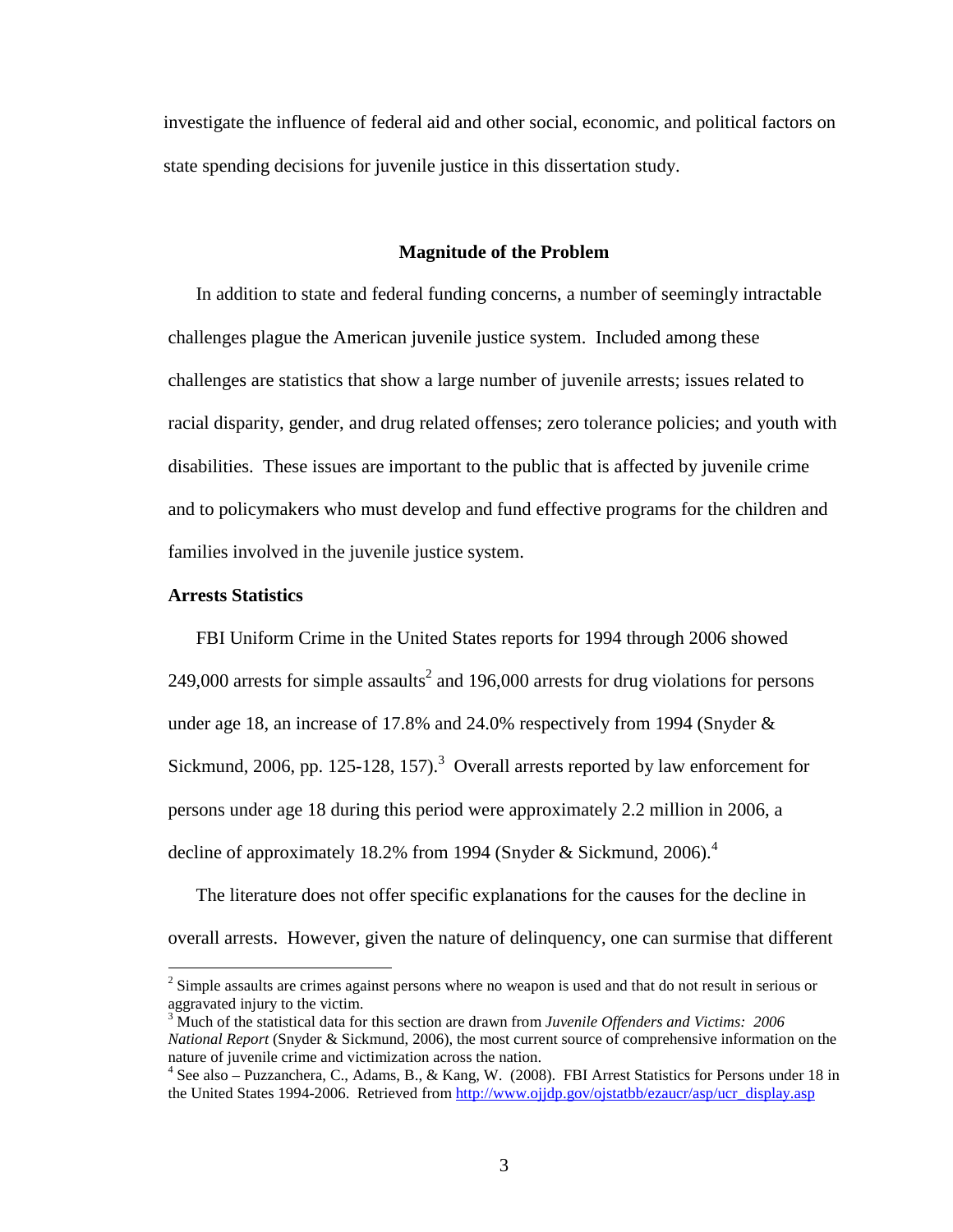developmental, social, and economic factors influenced the volume and nature of delinquent offenses by juveniles during this period. Furthermore, differential responses by law enforcement in the various states to delinquent acts committed by juvenile offenders and the impact of laws that transfer juveniles to the adult system for more serious and violent offenses are likely to have contributed to the declining arrest statistics.

#### **Unequal Justice**

In 2003, Black youth accounted for 27% of total juvenile arrests; although they comprised only 16% of the United States juvenile population ages 10 – 17. FBI *Crime in the United States 2003* statistics showed that in 2003, these youth were disproportionately represented in juvenile arrests for robbery (63%), murder (48%), motor vehicle theft (40%), and aggravated assault (38%). These statistics illuminate the apparent racial inequities in juvenile arrests, which improved only modestly over the past two decades. Comparing the Black juvenile violent crime arrest rate in 1988, which was six times the white rate, to the rate in 2003, which fell to four times the white rate, is a reflection of this modest improvement and the historic nature of the problem of racial disparity in the juvenile justice system (Snyder & Sickmund, 2006, pp. 125, 132).

#### **Gender Concerns**

Various sources show the rising need for gender specific and drug related programs in the juvenile justice system. Snyder and Sickmund (2006) found an increase in the female proportion of youth entering the juvenile justice system for law violations from 20% in 1980 to 29% by 2003 (p. 128). Females also accounted for the majority of arrests for running away from home (59%) and prostitution and commercialized vice (69%) (p. 125).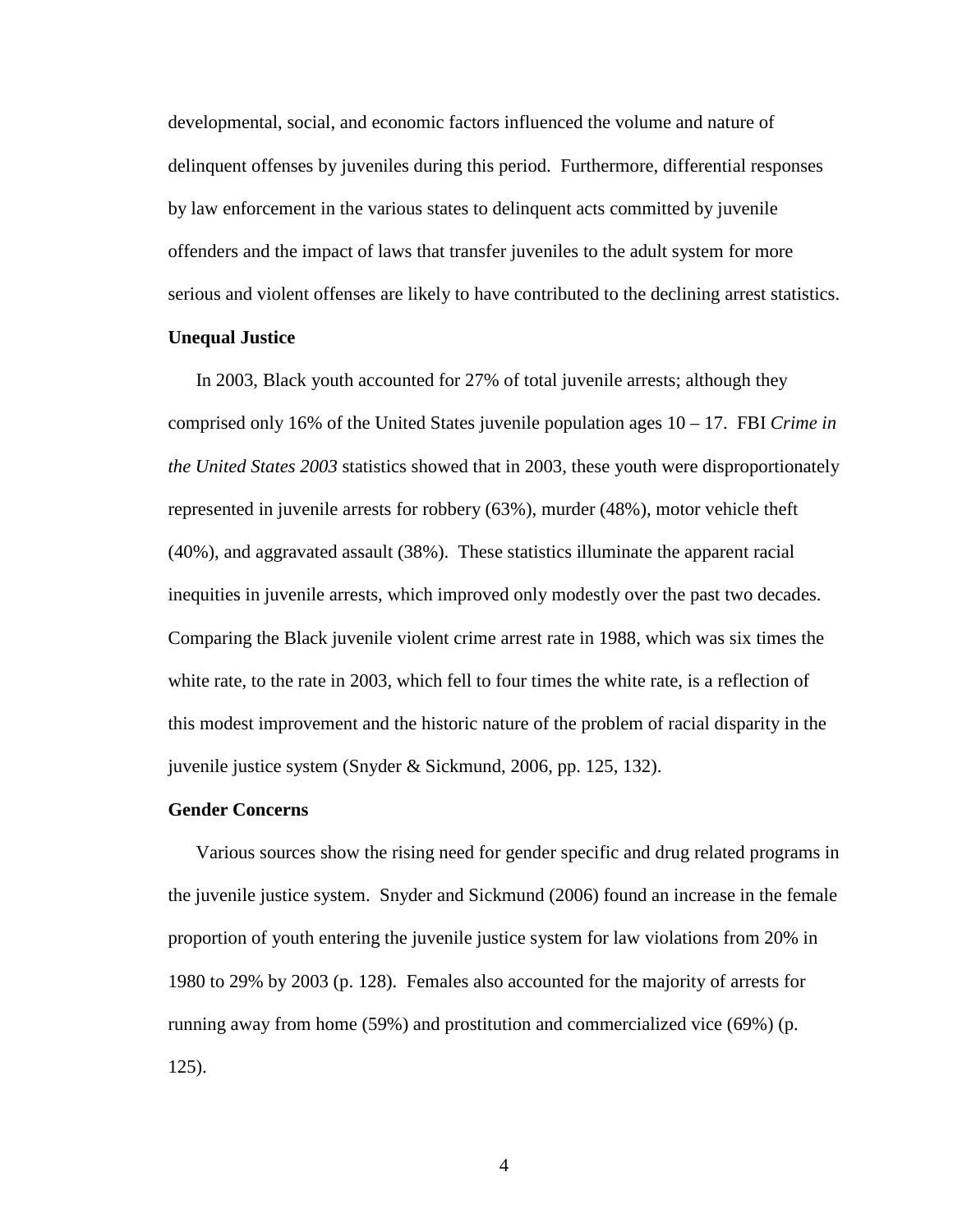#### **Drug Related Cases**

Stahl's (2008) analysis of juvenile court statistics revealed that juvenile courts in the United States handled approximately 193,700 delinquency cases in 2004 in which a drug offense was the most serious charge. This represents a 159% increase in drug offense cases handled by the juvenile courts in 2004 compared to 1985, and 192% increase compared to 1991 (p. 1).

#### **Zero Tolerance Policies**

Moreover, zero tolerance policies proposed by our nation's schools have contributed to more youth being entangled in the formal justice system (Nelson, 2008). Typically, such policies are enforced by school-based police officers resulting in an increase in delinquency cases originating in schools. This propensity to rely on the juvenile court to address relatively minor misbehavior in schools has implications for capacity and funding problems in the juvenile justice system. It is also a source of concern because many youth who enter the juvenile justice system for minor violations can easily wind up on probation, in juvenile detention, or in a juvenile correctional facility.

#### **Youth with Disabilities**

In addition to the education system, other public systems inappropriately abandon youth to the juvenile justice system. Nelson (2008) argued that "youth with mental health problems and learning disabilities, as well as those in foster care or with child welfare case histories, are increasingly being steered into the juvenile justice system, including its secure institutions" (p. 13). Furthermore, Skowyra and Cocozza (2007) concluded that court involved teens were two to three times as likely to suffer mental health conditions as youth in the general population. Similarly, Rosado (2000) argued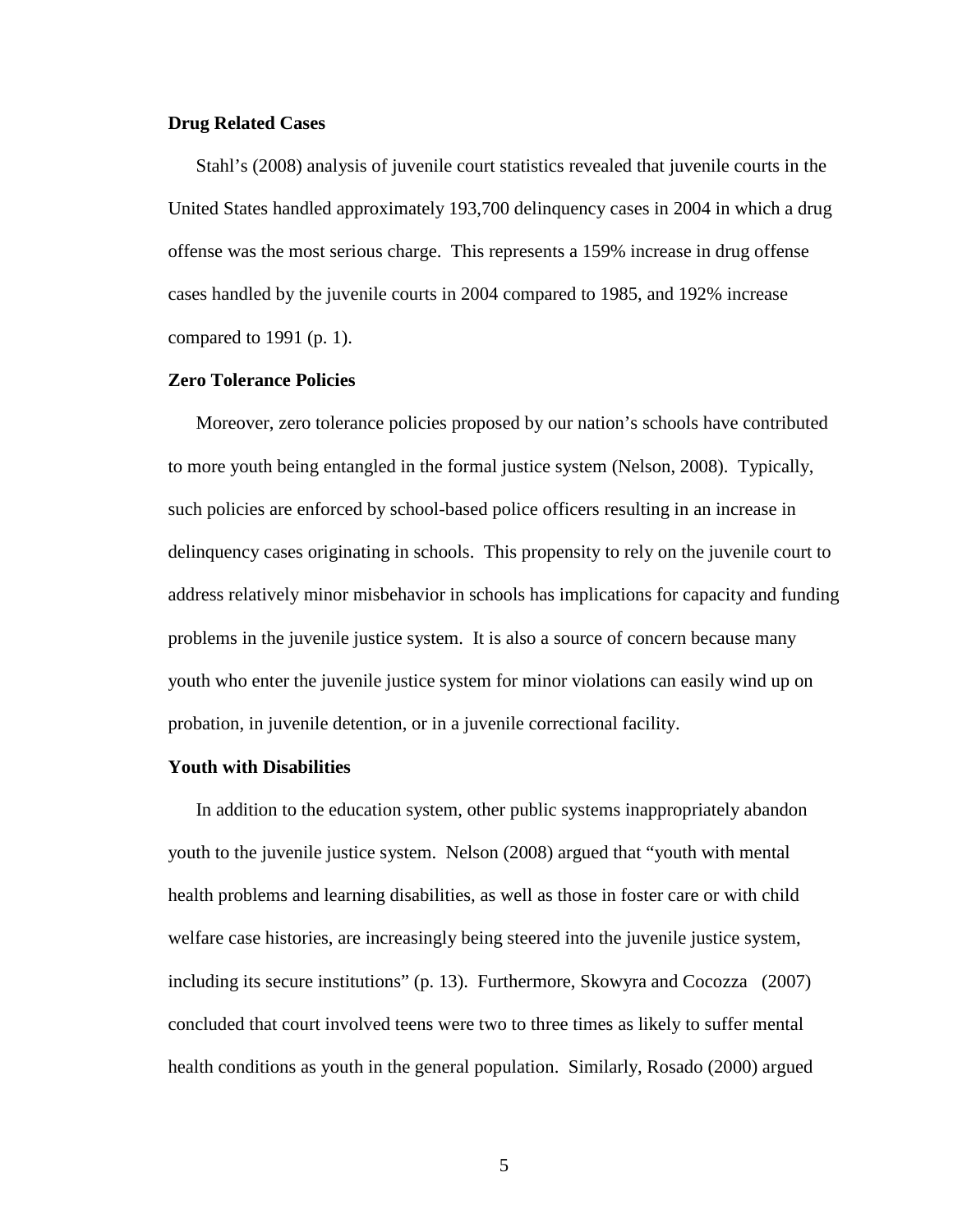that schools frequently rely on court intervention to manage behavior problems of students with special needs. Consequently, a disproportionate share of public school students referred to the juvenile justice system under zero tolerance policies are youth with educational disabilities and related problems, which are not within the primary scope of responsibility of the juvenile justice system.

#### **Why Should We Care?**

Why should we care about state and federal spending on juvenile justice? We should care because the public has a right to safe and secure communities; juvenile offenders should be held accountable for their behavior; and the juvenile justice system should be held accountable for providing effective services. Most importantly, among all of the policy areas affecting vulnerable children and families, juvenile justice probably serves the most unpopular and powerless population of behaviorally troubled, poor, mostly minority teenagers who need our support (Nelson, 2008). Moreover, over the years juvenile justice has become a dumping ground for youth who should be served by other public systems (Nelson, 2008). Consequently, the juvenile justice system needs adequate funding to meet these challenges. Considering the magnitude of the problems faced by the juvenile justice system, it is critical that states and the federal government invest in it to secure the safety of America's youth, families, and communities (Coalition for Juvenile Justice, 2011a). However, prior research has shown that the level of funding is affected by many factors other than, or in addition to, a rational analysis of the amount needed to address the problem. Those factors are the topic of this dissertation.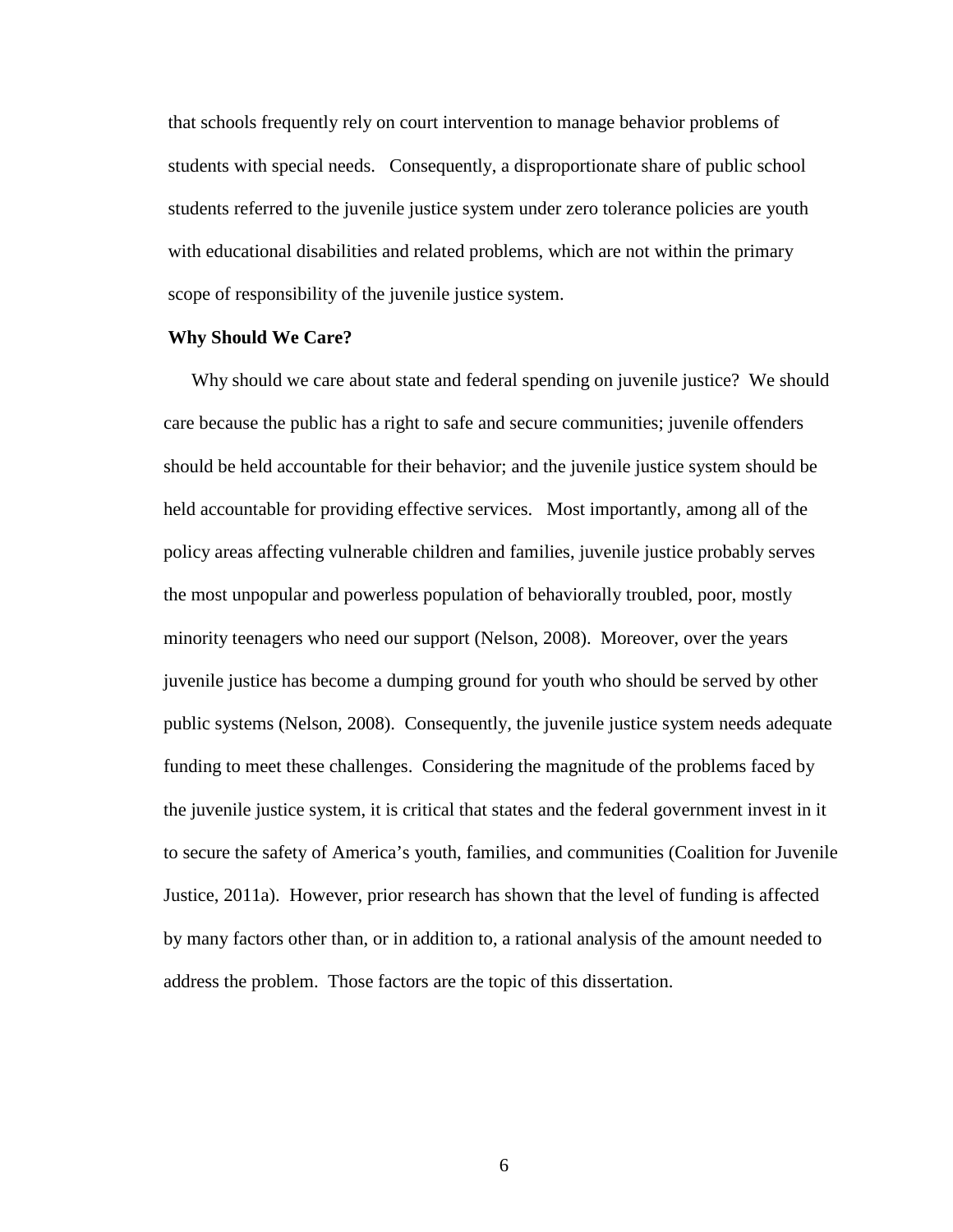Moving from this discussion of why we should be concerned about spending on juvenile justice, I focus specifically on the research problem central to my study and the overall purpose of the study.

#### **Research Problem and Purpose of Study**

In this study, I examine the factors that influence state spending decisions on juvenile justice programs with particular attention to the impact of federal aid. I employed economic theory on intergovernmental aid and tenets of the Politics of Social Order Framework (POSOF), developed by Stucky, Heimer, and Lang (2007) to examine determinants of juvenile justice spending. I addressed two research questions. 1) What impact does federal aid have on state spending on juvenile justice programs? and 2) Can specific tenets of the Politics of Social Order Framework be extended to juvenile justice funding?

#### **Federal Aid and Economic Theory**

<u>.</u>

Many empirical studies have shown that federal grants-in-aid have a statistically significant impact on state level spending in both domestic and infrastructure maintenance and development policy arenas (Benton, 1992; U. S. GAO, 1996b; Keiser, 1999; Montreal, 1999; Gordon, 2003; and Sandfort, Selden, & Sowa, 2007). However, few studies have addressed federal aid and juvenile justice spending.<sup>5</sup> My review of the relevant literature did not reveal much empirical evidence that directly addressed the

<sup>&</sup>lt;sup>5</sup> Flores, Douglas, and Ellwood (1998); National Association of State Budget Officers (1999); and Ross (2001) provide descriptive information on state and federal spending for juvenile justice programs. These studies are discussed in Chapter 3.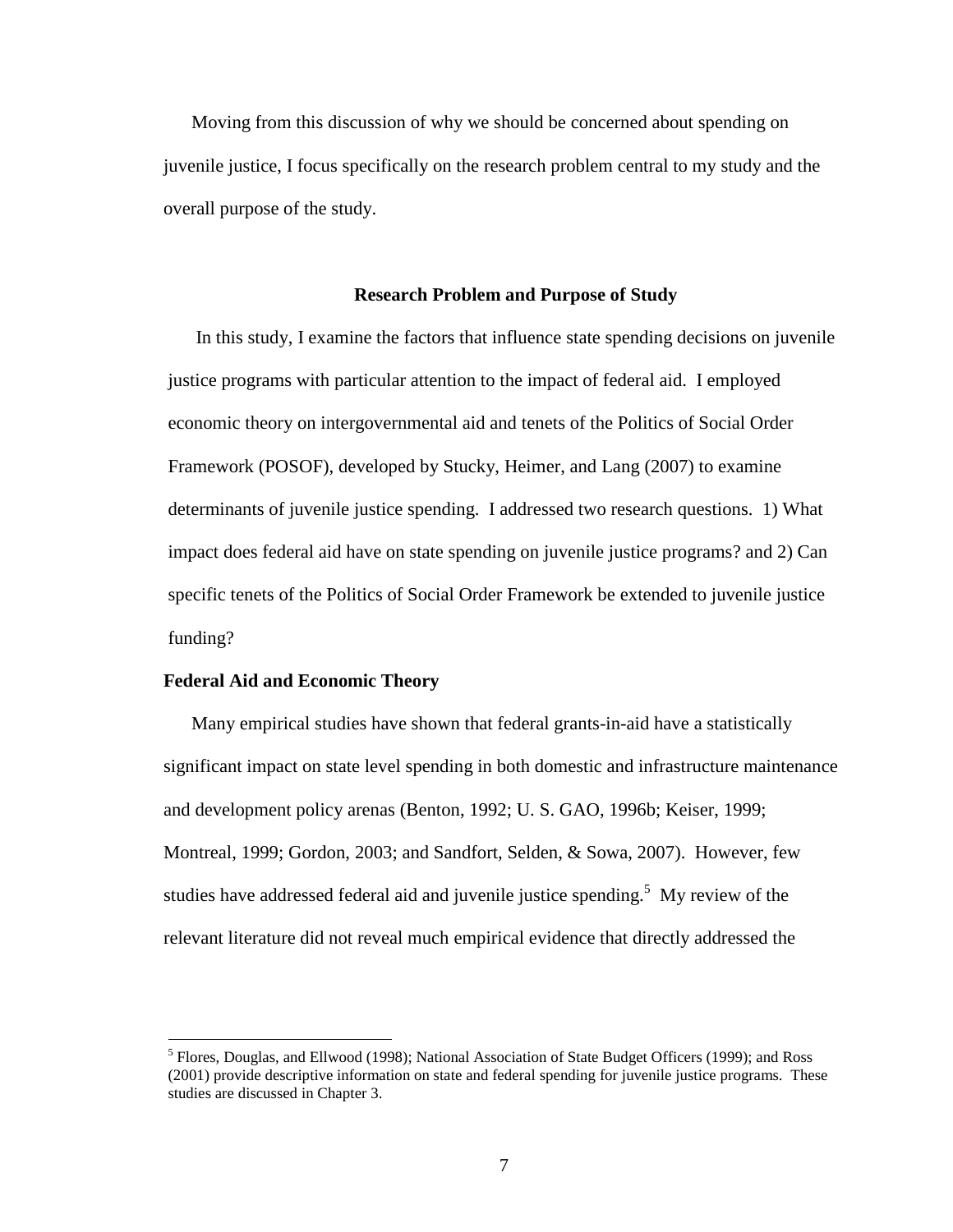impact of federal aid along with other social and economic factors on state legislative spending decisions concerning their juvenile justice agencies.

In light of my review of the literature, the first objective of this study is to respond to the literature void by addressing the important relationship between federal aid and state level juvenile justice spending. Reductions in the federal role, marked by a precipitous drop in federal funding, occurred following the decline in youth violent crime beginning in the mid 1990s (Nelson, 2008; Snyder & Sickmund 2006). Overall appropriations for juvenile justice within the Department of Justice (DOJ) decreased from approximately \$500 million annually in FY1998 to about \$349 million in FY2006, a 30.2% reduction (Nunez-Neto, 2008). When one considers these funding changes, the impact of federal aid on state spending on juvenile justice programs emerges as a legitimate research question.

**Economic theory.** I used three basic arguments from economic theoretical perspectives on consumer demand for public services and intergovernmental grants to conceptualize the analytical model for addressing the impact of federal aid on state juvenile justice spending (Fisher, 1996; Gruber, 2007). First, consumer demand theory holds that a government's purchase of aided and non-aided services is constrained by its budget limitations in accordance with taxpayers' collective preferences. The assumption is that grants are likely to lead to changes in a state's spending behavior. Second, economic theory holds that federal grants-in-aid either stimulate state spending or increase substitution depending on grant design features. Substitution occurs when states use federal grant dollars to reduce their own spending for the aided program either initially or over time. Third, according to economic theory, matching grants tend to encourage more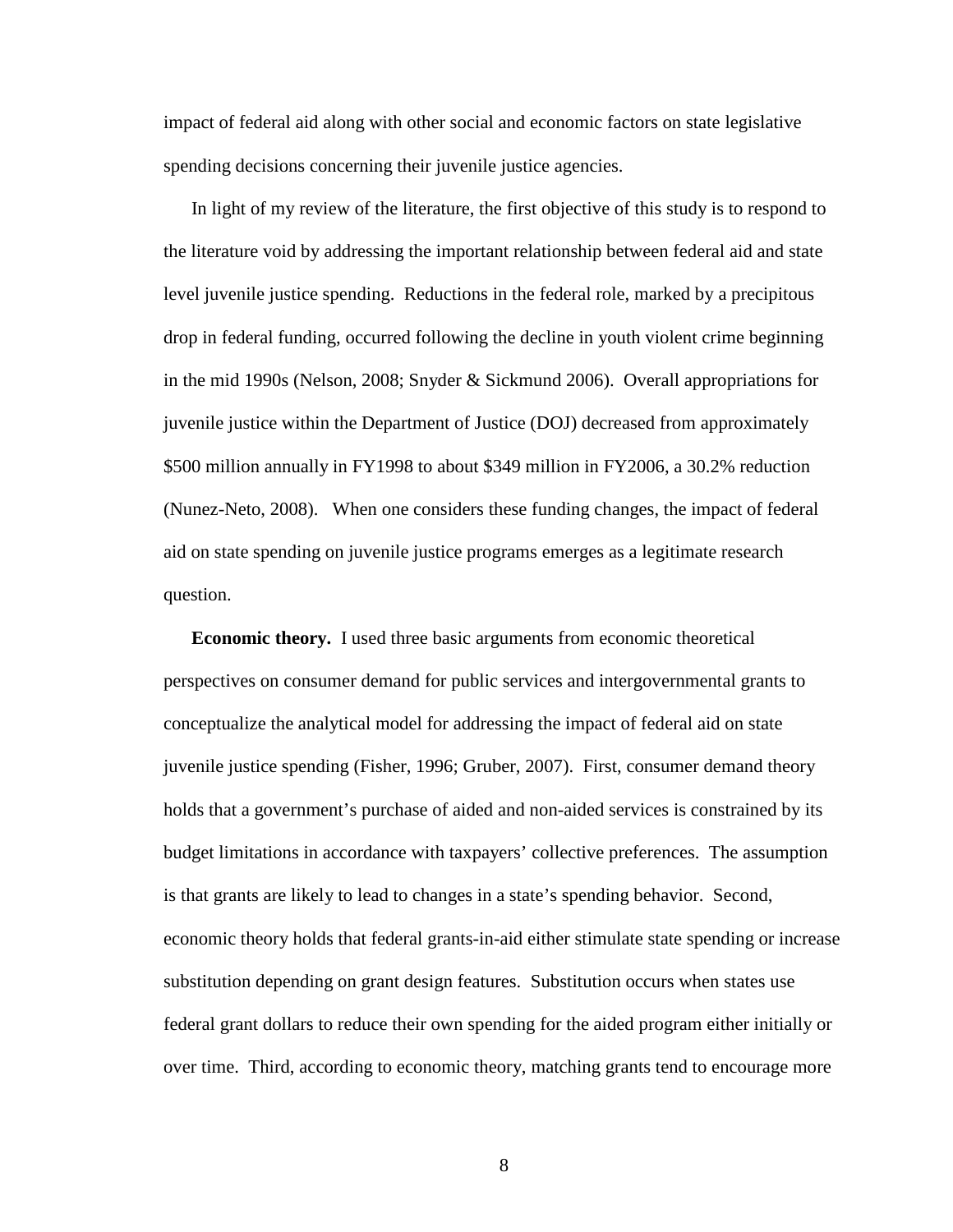state spending on the aided service than non-matching grants, other factors being equal. However, if demand for the service is price inelastic, a matching grant will increase total spending, but not stimulate increases in state spending. Thus, due to the fungible nature of federal grant dollars, recipient states are likely to engage in substitution.

#### **Other Social and Economic Determinants of Juvenile Justice Spending**

In addition to the gap in the empirical literature on the impact of federal aid on state spending on juvenile justice programs and documented changes in the amount of available federal aid over the past decade, a number of issues and challenges face the juvenile justice system as described above. When linked with these issues, an investigation of federal aid and other social and economic factors that affect state legislative spending decisions in the juvenile justice policy arena becomes even more significant as a research endeavor. Thus, the second objective of this study it to examine other factors that may influence state spending decisions on juvenile justice using the theoretical arguments posited in the Politics of Social Order Framework (POSOF).

**Politics of Social Order Framework.** Generally, POSOF holds that legislators respond to environmental cues involving the dual concerns for maintaining social order and reelection when making spending decisions regarding corrections. As formulated by Stucky and colleagues, the POSOF model does not include intergovernmental aid; therefore, I expanded the model by including federal aid as a key covariate predicting state juvenile justice spending decisions.The POSOF examines annual variation in state level corrections expenditures. The model embraces the notion that punishment and corrections spending are inherently an exercise of state power. Punishment is believed to be driven by the state's responsibility for maintenance of social order and the need for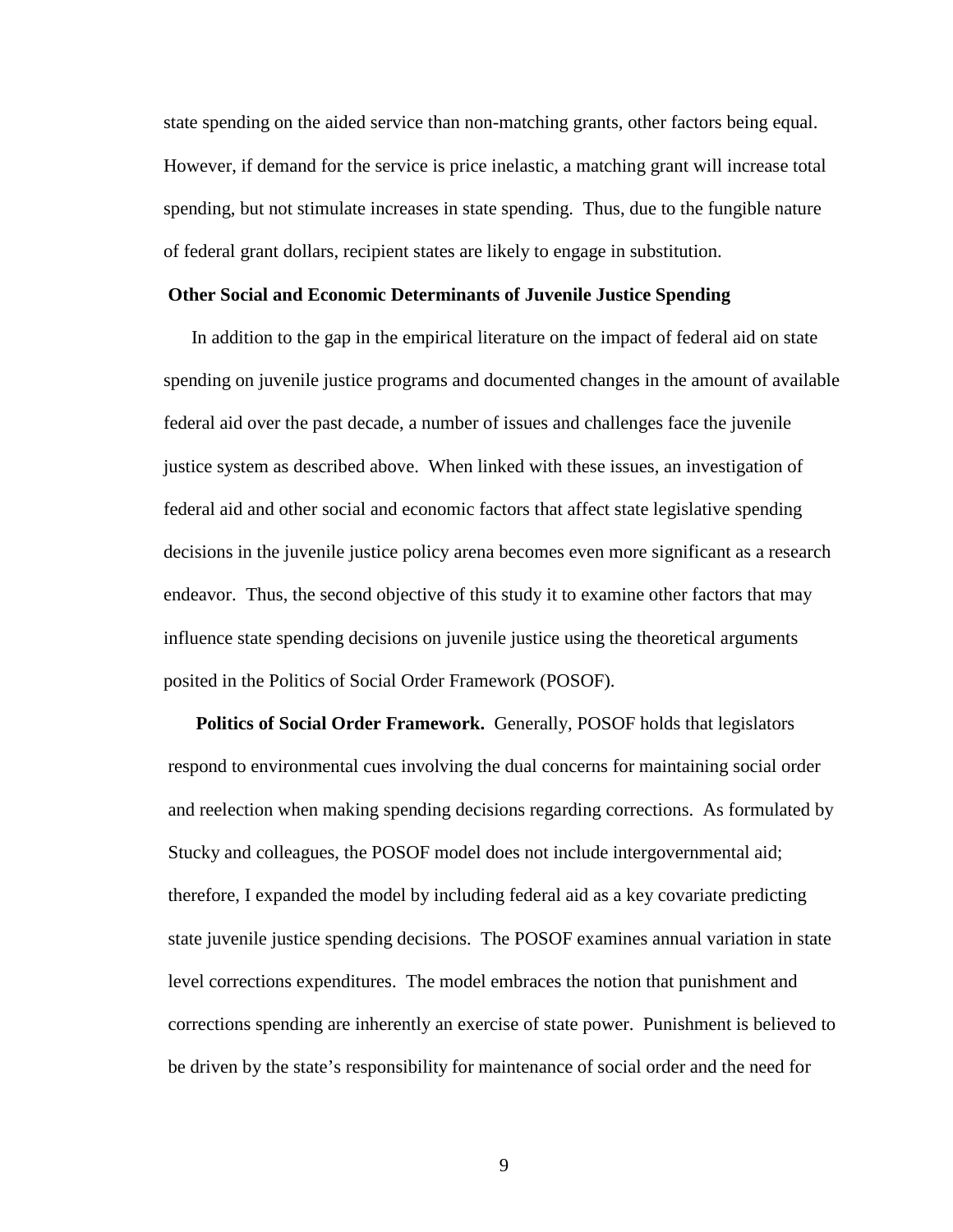state officials to maintain office through popular elections. The POSOF model is used to clarify the role of partisan politics and potential links between partisan politics and economic and racial threat measured by the proportion of the population that is racial or ethnic minority. A key assumption of the approach is that the state is relatively autonomous and state managers are expected to respond to environmental cues involving the dual concerns for maintaining social order and reelection, but they are not entirely motivated by them. As a result, public action by legislators is considered through the lens of electoral politics. Thus, variations in criminal punishment specifically and state policies generally are expected to be related to partisan politics, citizen ideology, economic and racial threat, alternative policy priorities, fiscal factors, and crime control, all factors that influence the maintenance of social order and/or electoral politics (Stucky, Heimer, & Lang, 2007, p. 95).

**Economic theory and POSOF: Complementary views.** Both POSOF and economic theory recognize the significant role of politics in the policy process. The two approaches appear complementary and applicable to the reality of governmental and administrative policymaking for juvenile justice. Each focuses on the social and economic problems and politics that characterize state jurisdictions and resulting policies that may influence spending decisions. POSOF attempts to link partisan politics and other social and economic factors that predict state spending on corrections. Economic theory helps to explain how intergovernmental aid may affect spending decisions when the POSOF model is extended to juvenile justice. I used these theoretical views to provide a broader understanding of factors influencing state level spending in the juvenile justice policy arena.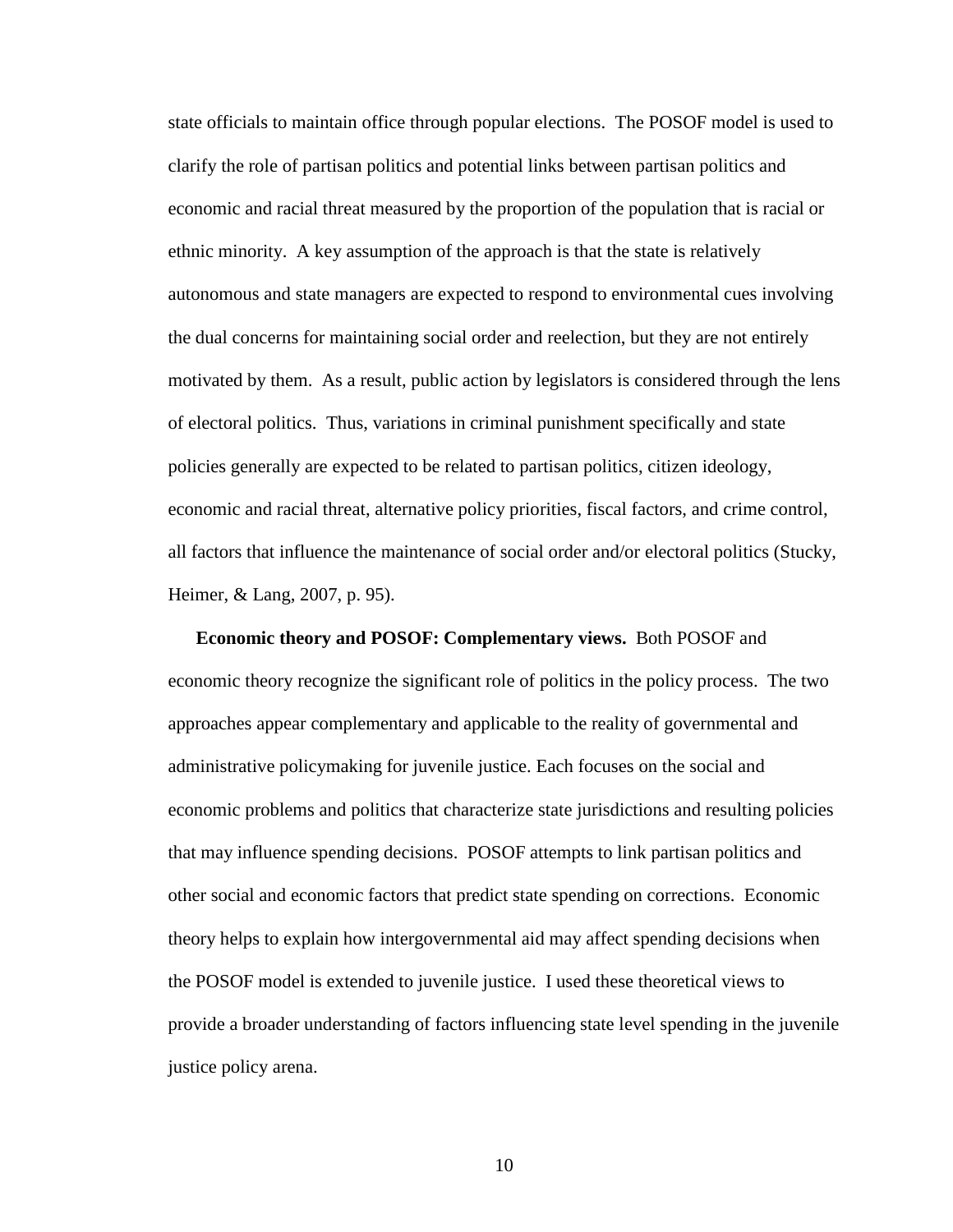#### **Research Procedures**

I used a variety of secondary variable data sources to gather data for state juvenile justice budget appropriations, partisan politics, citizen ideology, juvenile crime, fiscal, and demographic data relevant to the study. Next, I collected data for each of the 50 states and the District of Columbia over an eleven-year period between 1996 and 2006. The 30 states for which state appropriation and federal aid data were available for each year were included in the statistical analysis. Finally, I used a pooled time-series crosssectional (TSCS) design to examine the determinants of state spending on juvenile justice programs and specified a multiple regression model for the statistical analysis using ordinary least squares (OLS) with panel-corrected standard errors.

#### **Contributions of the Study**

This study contributes to academic knowledge in several ways. First, it seeks to address a gap in the academic literature on the influence of federal aid and other social and economic factors on state spending for juvenile justice programs. Second, this dissertation contributes to the literature by addressing two gaps in the POSOF perspective: 1) by including federal aid in the model to show that states are not completely autonomous, because the federal government influences their behavior through federal grants-in-aid; and 2) by extending the model to the study of juvenile justice. Third, as explained in Chapter 5 - Methodology, this study resulted in the creation of a data base including state level appropriations and federal aid for juvenile justice for 30 of the 50 states, including all of the western states, for an eleven-year period from 1996 – 2006. Furthermore, this dissertation is important because it will offer state and federal public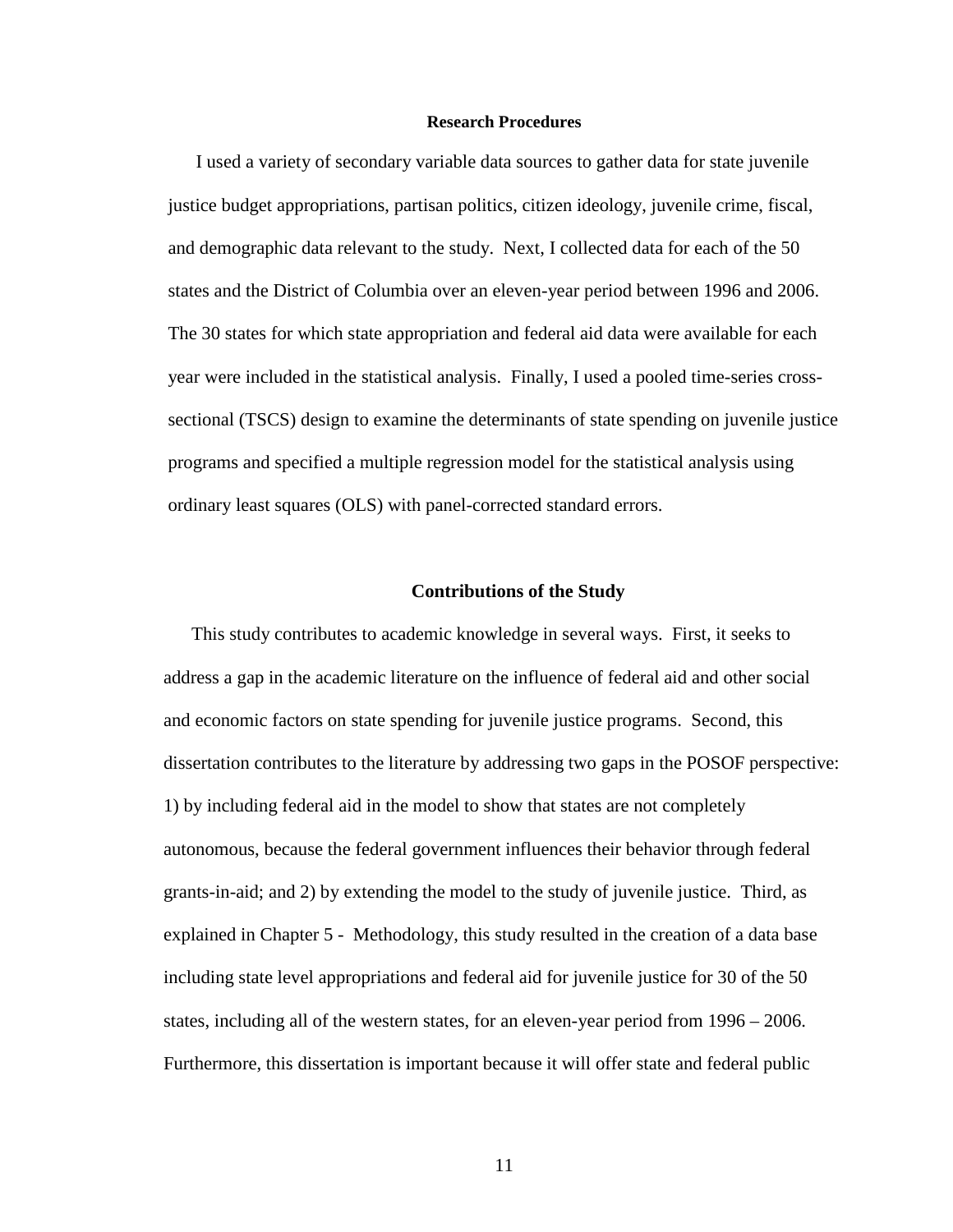administrators and legislators additional insight on how they assess and prioritize juvenile justice as reflected in their funding policies.

#### **Organization of the Study**

In Chapter 2, I present a discussion of the history of the juvenile justice system in the United States and the evolution of federal aid in this policy arena. In Chapter 3, I continue with a review of the literature on federal grants-in-aid as an intergovernmental relations tool, economic and public finance theory on the impact of federal aid on states, and state spending on corrections and juvenile justice. In Chapter 4, I formulate the theoretical concepts, research questions and hypotheses, and key variables underlying the study. Chapter 5 outlines the methods and procedures I employed to conduct the study. Chapter 6 presents my findings and discussion of the results of the research analyses. Finally, in Chapter 7, I present my conclusions and offer recommendations for future study.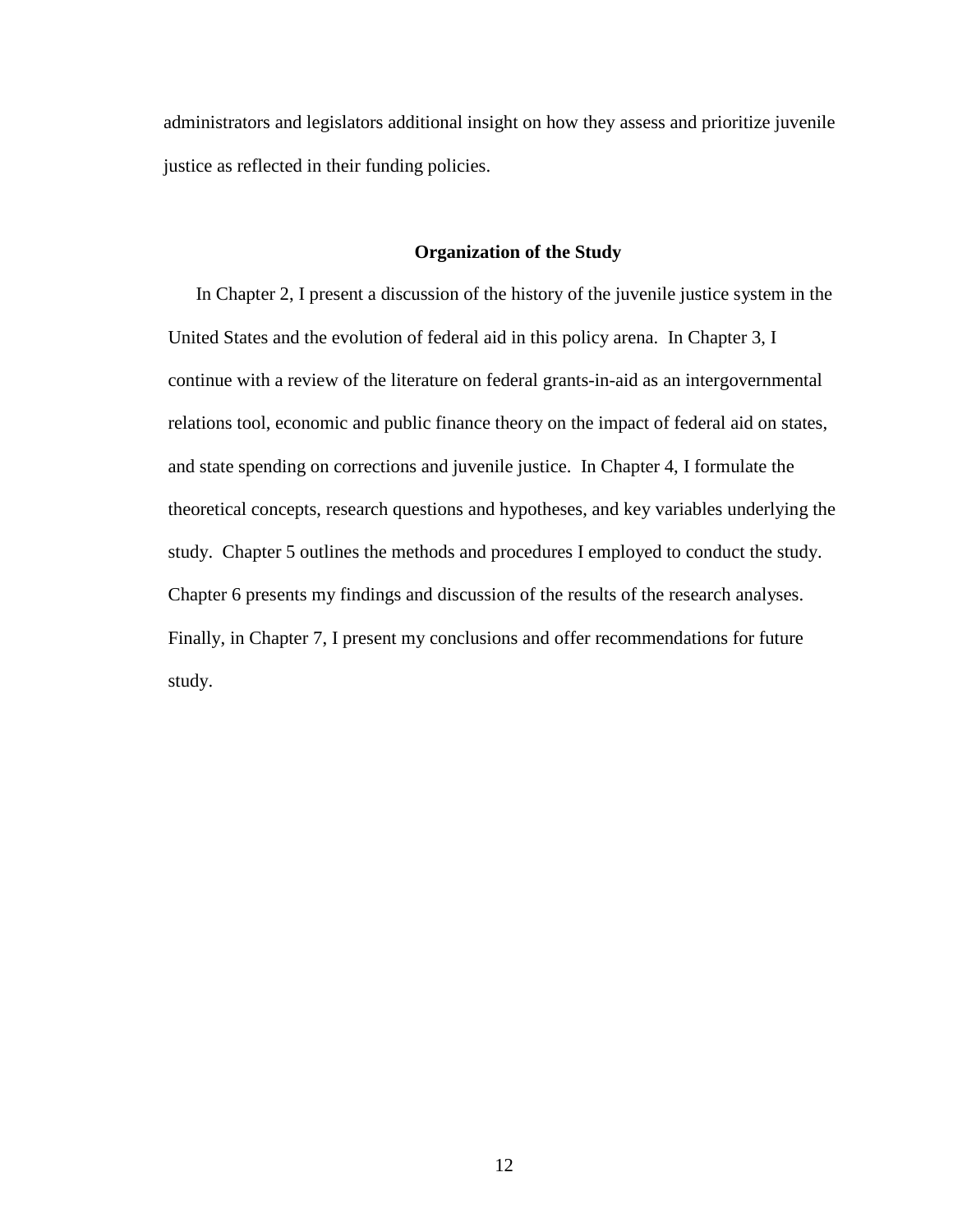#### **CHAPTER 2**

## **BACKGROUND: HISTORY OF JUVENILE JUSTICE IN THE UNITED STATES**

Policy debates dealing with state or federal funding of juvenile justice have traditionally been marked by tension between the moral responsibility to safeguard children and the civic responsibility to protect society (McCord, Widom, & Crowell, 2001). This chapter provides the framework for understanding the historical context of the juvenile justice system in the United States and the evolution of federal involvement in juvenile justice. By reviewing the history of juvenile justice interwoven with the evolution of federal involvement, one can observe the impact of intergovernmental relations and fiscal federalism in public policy, as well as present background information for the juvenile justice policy area. The chapter is divided into four sections: 1) history of juvenile justice in the United States; 2) structure of the current juvenile justice system; 3) current federal role and funding concerns; and 4) summary.

#### **Historical Overview of Juvenile Justice in the United States**

Numerous scholars have written about the origin of the juvenile justice system in the United States. I rely primarily on the concise historical summaries developed by Nunez-Neto (2007a), Snyder and Sickmund (2006), and Eddy and Gribskov (1999) to develop the historical context for juvenile justice for this study. The dominant theme in the creation of the juvenile justice system is the concept of rehabilitation through individualized justice. Out of a desire to achieve real results based on these ideals, the system has undergone numerous efforts to improve policies and practices over the past 200 years. Essentially, the juvenile justice system has evolved through four phases over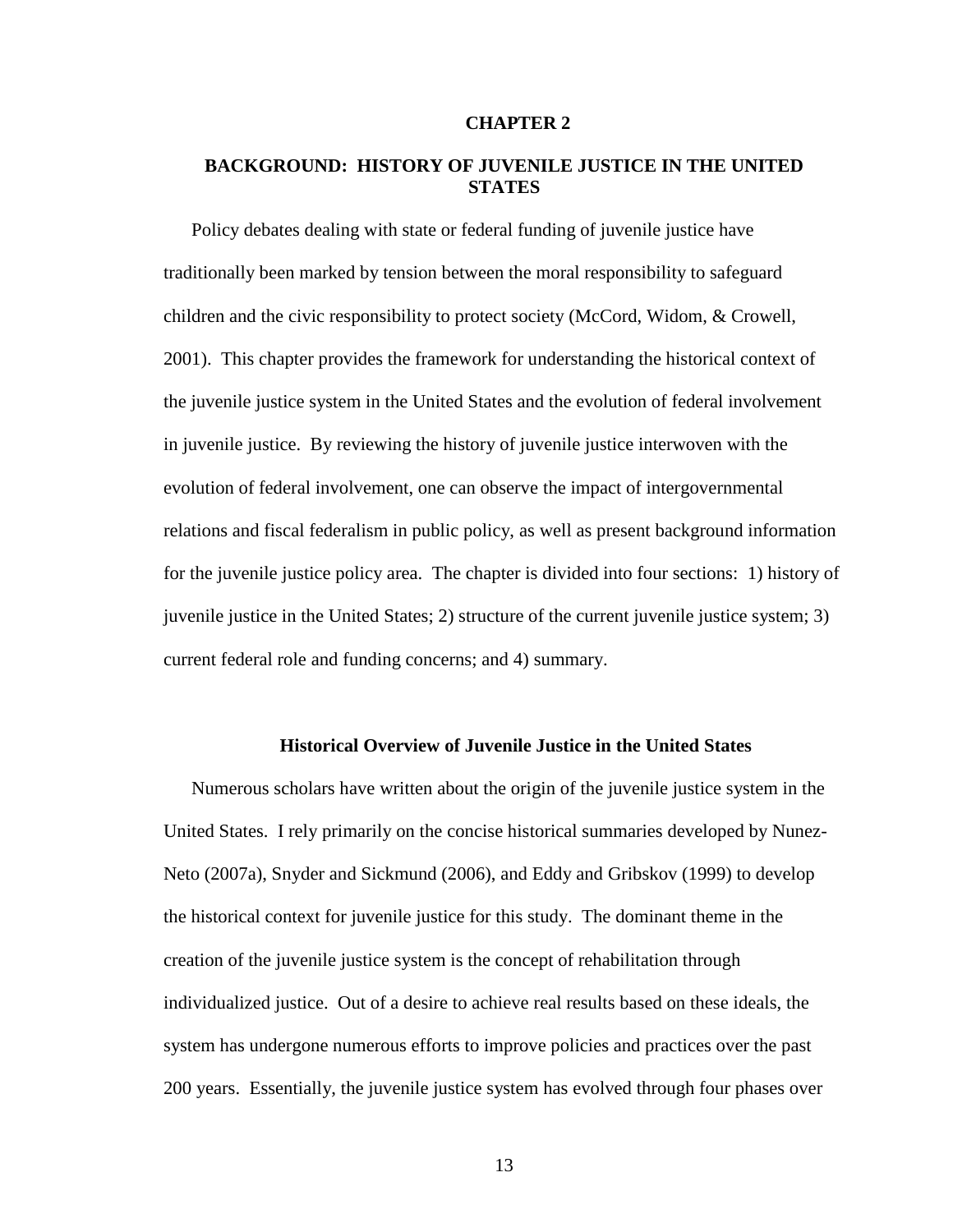the years. Phase one represents the early history, covers  $18<sup>th</sup>$  and  $19<sup>th</sup>$  century developments, and focuses on juvenile crime and separate juvenile facilities. Phase two covers creation of the juvenile court and focuses on the offender and rehabilitation. Phase three focuses on the evolution of federal involvement and introduction of due process. Finally, phase four introduces the punitive model of juvenile justice and get tough on crime legislation. Each phase established distinct strategies to deal with juvenile delinquency.

## **Phase One: Early History (18th and 19th Century)**

During the later part of the  $18<sup>th</sup>$  century, children under the age of seven were traditionally considered to be below the age of reason, and therefore, presumed to be incapable of criminal intent. These children were exempt from prosecution and punishment. Children seven and older who broke the law could be subject to trial in criminal court and sentenced to prison, or death sentence, if found guilty (Snyder & Sickmund, 2006, p. 94). These practices, inherited by the American colonists from England, were grounded in Common Law doctrine, which held that a juvenile age seven or older could receive the same punishment as an adult. Consequently, juveniles were housed in facilities with adults; however, evidence shows that the most severe punishments were seldom given to juveniles (Taylor, Fritsch, & Caeti, 2002). These colonial practices had three fundamental features: they established local control of the justice system, gave families the responsibility and legal liability for their children's actions, and discriminated between deserving and undeserving poor people (Nunez-Neto, 2007a).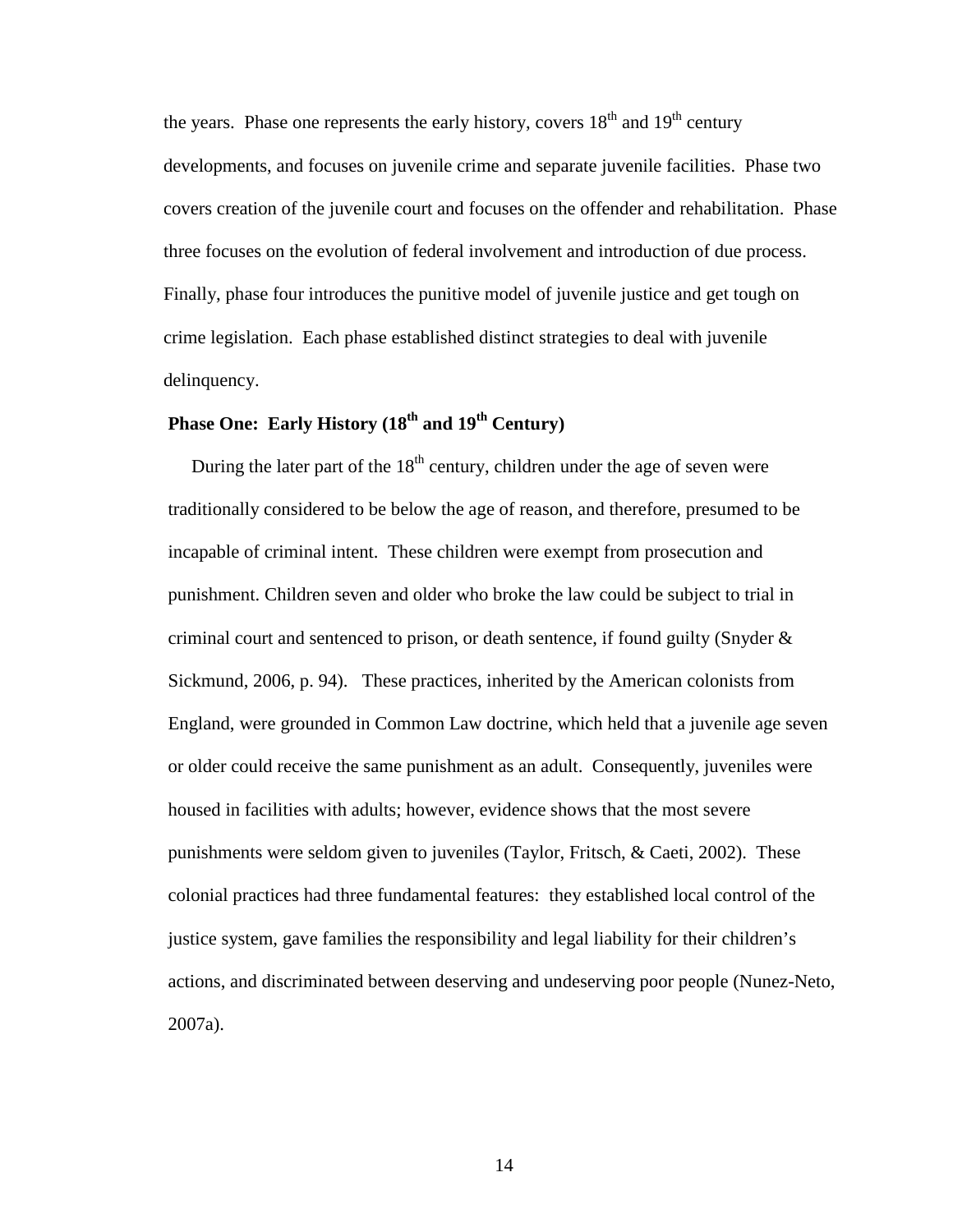The  $19<sup>th</sup>$  century introduced industrialization, the early American juvenile institutions, and a group of progressive reformers who were the catalyst to the modern day juvenile justice system. During the Industrial Revolution period (approximately  $1820 - 1870$ ) in America, the country experienced a shift in population from rural areas to urban centers. As industries and factories arose, people moved from farms to the cities leading to dramatic increases in city populations. This led to other issues, particularly for the poor who were more vulnerable in the new urban areas. Overcrowding was a serious problem and traditional family structures and extended family networks that previously provided support, socialization, and supervision for lower class children were disrupted. Consequently, the numbers of impoverished, unsupervised, homeless children on city streets increased as did stealing and juvenile property crimes (Bernard, 1993).

**Focus on juvenile crime and separate juvenile facilities.** As juvenile crime and delinquency began to emerge as a significant social problem, the  $19<sup>th</sup>$  century reform movement that ultimately led to the establishment of the juvenile court in the United States was born. The early reformers sought to change the perception of children as small adults to one of persons whose moral and cognitive abilities were not fully developed. They argued for separate treatment of juveniles based on three key assumptions: juveniles are less mature than adults; they are incapable of the same level of intent as adults; and they are more easily rehabilitated than adults (Taylor et al., 2002).

By 1825, the Society for the Reformation of Juvenile Delinquents was organized in New York. Their advocacy led to the opening of the first House of Refuge in the United States in New York in 1825 as the official reformatory for juveniles. Soon after, the House of Refuge model of privately operated facilities exclusively for juveniles was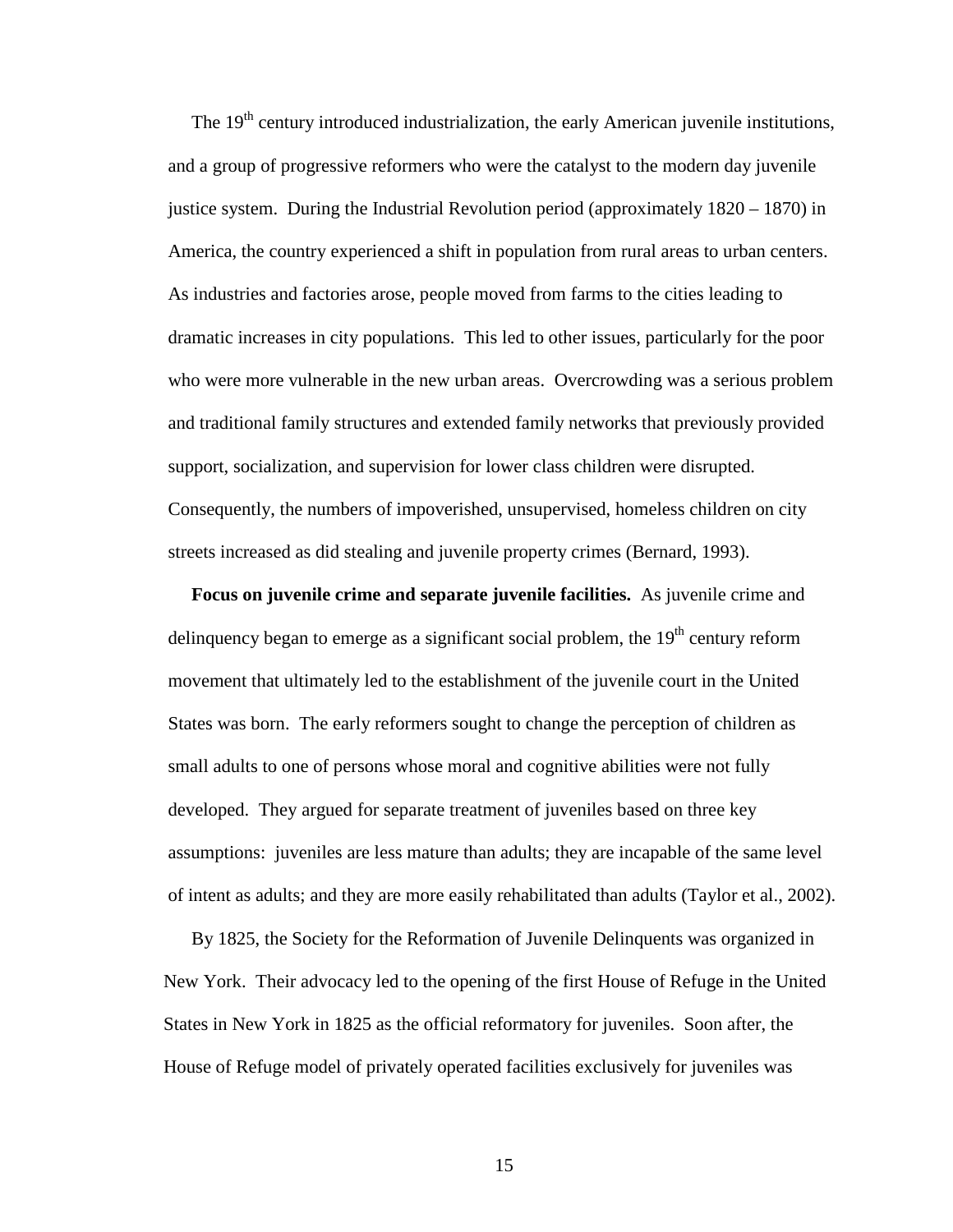established in most major cities. Once committed, youth remained at a house of refuge until adulthood, typically age 21. By mid-century, Massachusetts opened the first totally state supported and operated reform schools for boys and girls. Other states followed and took on the responsibility of operating juvenile facilities as a means of addressing the problems of delinquency. By the turn of the  $20<sup>th</sup>$  century, refuge houses had been renamed industrial, trade, or training schools.

#### **Phase Two: Creation of the Juvenile Court - Focus on the Offender and Rehabilitation (First Half of the 20th Century)**

The next phase in the development of the juvenile justice system began to shift focus away from establishing institutions specifically for juvenile punishment to the juvenile offender and rehabilitation. The Illinois state legislature led the way in this transition and passed the Juvenile Court Act of 1899, which established the nation's first juvenile court in Cook County, Chicago, Illinois. The new juvenile court was based on the British doctrine of *parens patriae*, which held that the state has inherent power and authority to protect persons who are legally unable to act on their own behalf. This doctrine was used as rationale to explain the state's interest in distinguishing between adults and children in its dispensation of justice (Nunez-Neto, 2007a). Because children do not possess fully developed cognitive or legal capacity, the doctrine was interpreted to grant state government inherent power and responsibility to provide protection and treatment for children whose parents were unable or unwilling to provide adequate care and supervision. The key element in this new phase of development for juvenile justice in the United States was the focus on the welfare of the child and using the juvenile courts to intervene where needed.

**Early juvenile courts.** Key features of the Chicago juvenile court model were: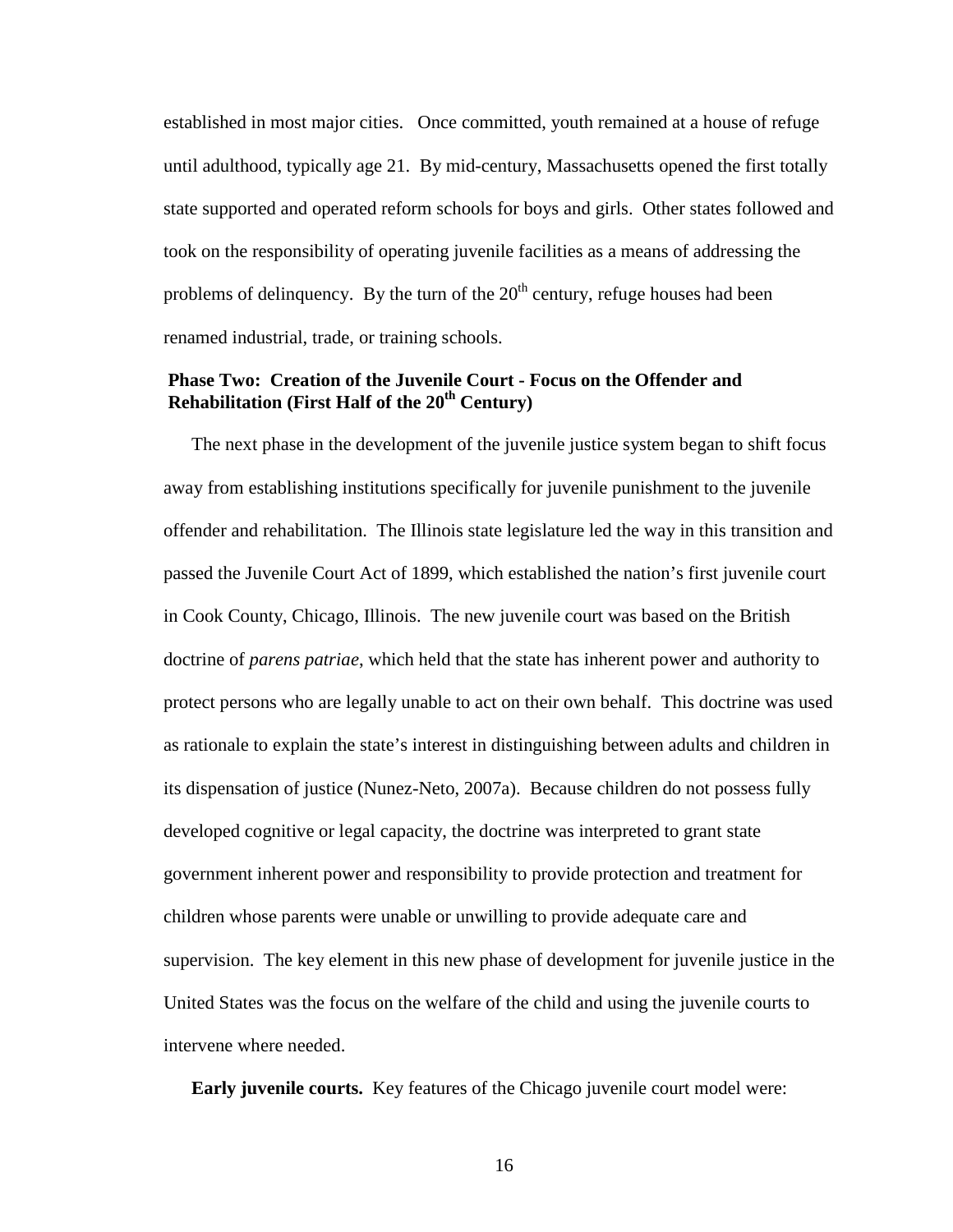- the definition of juvenile as a child under the age of  $16$ ;
- the separation of children and adults in correctional institutions;
- the establishment of special, informal procedural rules, which eliminated indictments, pleadings, and jury trials as a result of the court's benevolent mission to protect and provide for the welfare of the child;
- a broad range of dispositions for judges tailored to the best interest of the child, which became part of the treatment plan for the juvenile; and
- the provision of probation officers to monitor juveniles released into the community; and prohibition of the detention of children below the age of 12 in a jail or police station (Nunez-Neto, 2007a).

The Chicago juvenile court became the model for other states establishing juvenile justice systems throughout the first half of the  $20<sup>th</sup>$  century. By 1914, the practice of diversion was instituted as a key element of the emerging juvenile justice system. This practice involved stopping the official criminal proceedings against a juvenile with the goal of providing treatment outside of the formal juvenile justice system to turn delinquents into productive citizens. By 1925, the majority of state legislatures had enacted similar laws giving juvenile courts the broad undefined task of serving the best interests of the child. Over the next 50 years, the juvenile court had exclusive original jurisdiction over all youth under 18 who were charged with violating criminal laws (Snyder & Sickmund, 2006). As one might expect, problems arose with the broad interpretation of the meaning of best interest of the child as evidenced in the use of intrusive practices by the juvenile

 $\overline{a}$ 

<sup>&</sup>lt;sup>6</sup> Currently, age guidelines for juveniles subject to the jurisdiction of the juvenile court may vary by state.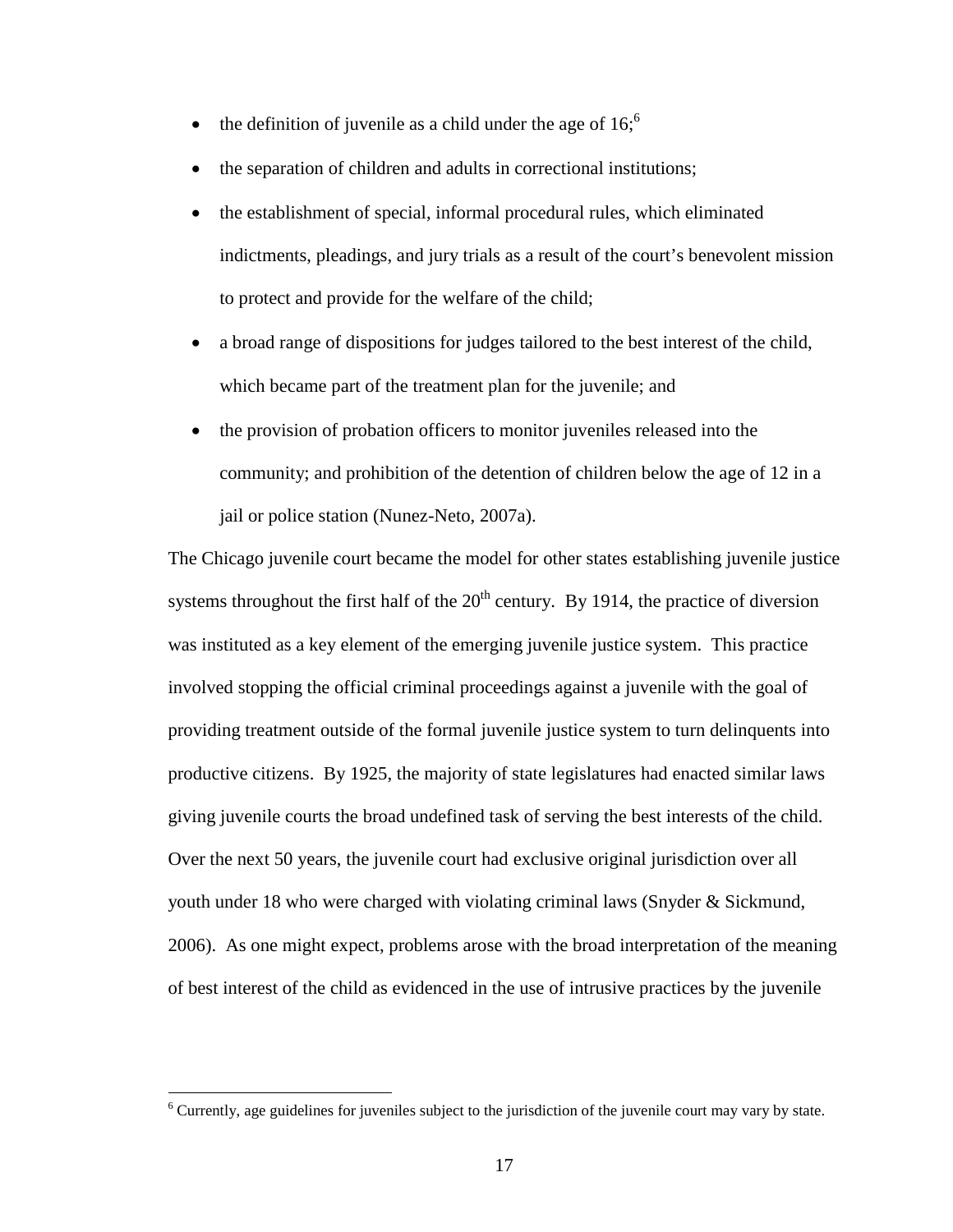courts involving placement of children committed for relatively minor offenses into reform schools for long period of time (Eddy & Gribskov, 1999).

## **Phase Three: Evolution of Federal Involvement and Introduction of Due Process (1950s through 1970s)**

This section highlights some of the milestones of congressional and Supreme Court involvement in juvenile justice.

**Congressional role.** By 1951, Congress had begun to focus its efforts on enacting legislation specifically directed toward juvenile delinquents. This was a departure from earlier federal government efforts to address delinquency, which were integrated with initiatives to address child welfare concerns. The earliest federal government attempt to address these dual concerns occurred in 1909 at the White House Conference on the Care of Dependent Children. This conference led to the creation of the United States Children's Bureau in 1912, which administered the first federal aid program that provided grants for child welfare and juvenile delinquents (Nunez-Neto, 2007a).

In 1951, however, Congress began formally to separate the administration of juvenile justice programming with the creation of the Juvenile Delinquency Bureau within the Department of Health, Education, and Welfare  $(HEW)$ .<sup>7</sup> The location of this new bureau within HEW was a reflection of the early government focus on the treatment and prevention of juvenile delinquency, rather than on punishment. There were no further congressional reform measures until the 1960s.

*Congressional response to juvenile crime.* The Congressional response to increasing public awareness and concern about juvenile crime was the enactment of four major federal laws targeting juvenile delinquency. These laws created the foundation for

<sup>&</sup>lt;sup>7</sup> This department was renamed Department of Health and Human Services in 1979 when its education functions were transferred to the newly created Department of Education.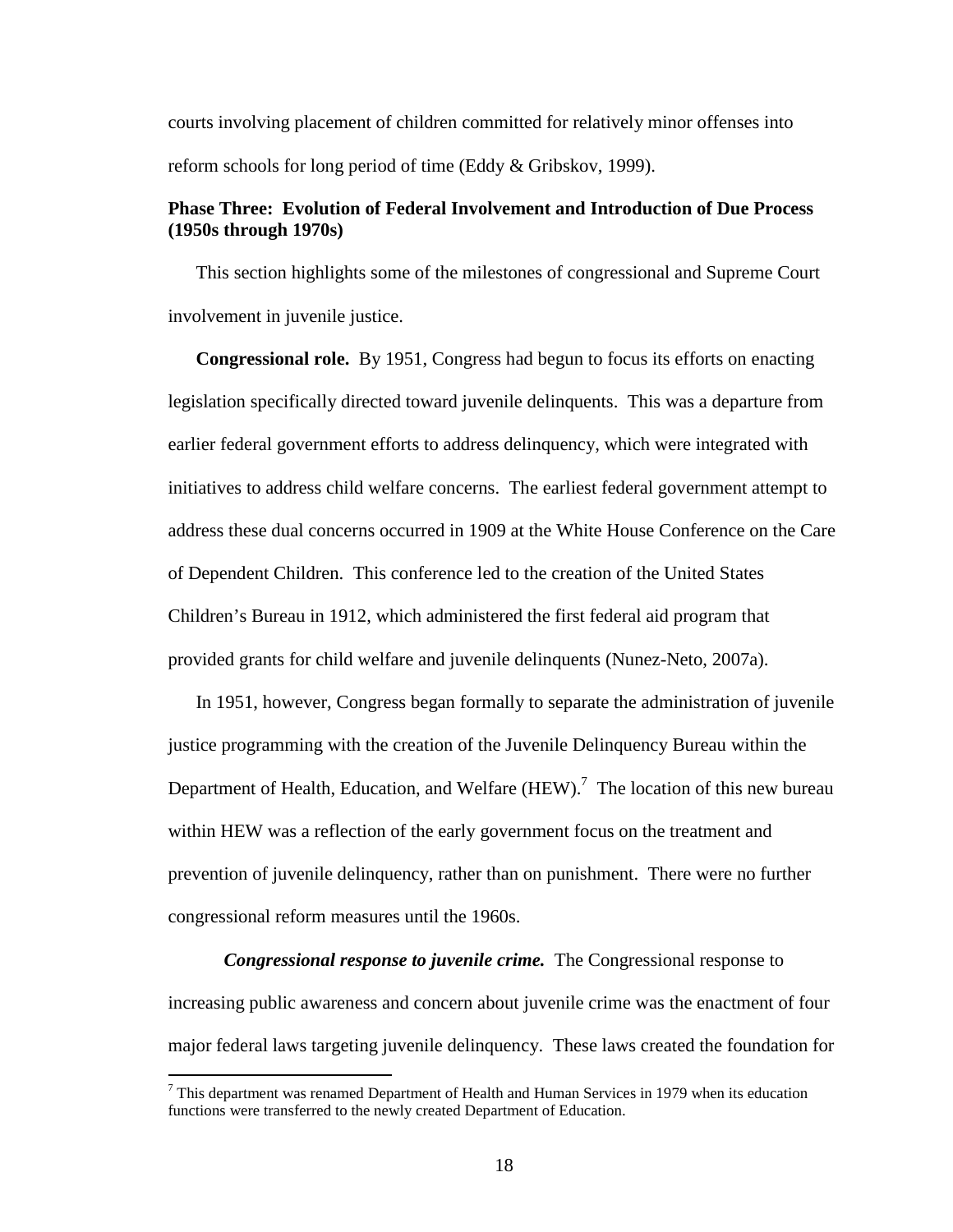the federal government's current role as an active partner with state and local communities to prevent and control delinquency. First, in 1961, passage of the Juvenile Delinquency and Youth Offenses Control Act provided grant funds totaling \$10 million annually for three years to states, localities, and private nonprofit agencies. These funds were provided to support the development of demonstration and evaluation projects for community programs to increase opportunities for youth to succeed in mainstream society.<sup>8</sup>

In 1968, Congress enacted two major pieces of legislation to provide federal funding for juvenile justice. The Juvenile Delinquency Prevention and Control Act of 1968 was aimed at providing funding assistance to state and local governments and training justice personnel. The second 1968 initiative was the Omnibus Crime Control and Safe Streets Act. This Act authorized the distribution of grant funds through the Department of Justice, Law Enforcement Assistance Administration, to state and local enforcement agencies as an incentive to establish planning agencies and develop programs for education, research, and local crime control initiatives.

An enormous increase of approximately 216% in juvenile arrests for violent crimes between 1960 and 1974 led to the eventual passage of the fourth of the initial Congressional initiatives aimed at providing funding to prevent juvenile delinquency, the Juvenile Justice and Delinquency Prevention (JJDP)Act of 1974 (Public Law 93-415) (Nunez-Neto, 2007a, p. 2). This 1974 legislation was the first comprehensive piece of juvenile justice legislation. It featured three major components: 1) it established grant programs to assist states with setting up and running their juvenile justice systems; 2) it created a set of institutions within the federal government that were dedicated to

 $\overline{a}$ 

<sup>&</sup>lt;sup>8</sup> See 42 United States Code, Chapter 29, Sections 254 to 2548. http://uscode.house.gov/download/pls/42C29.txt.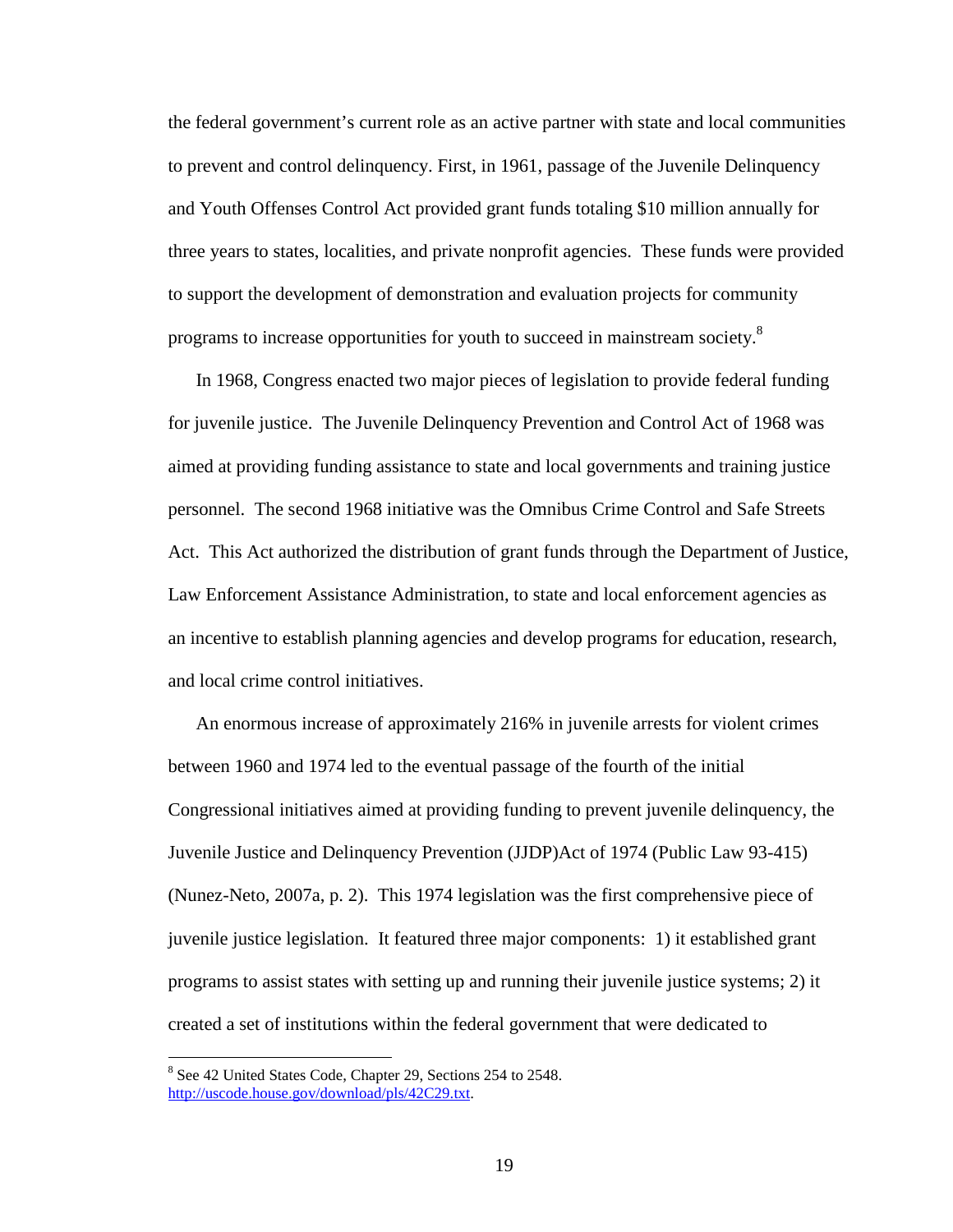coordinating and administering federal juvenile justice efforts; and 3) it established core mandates for handling juvenile offenders in custody that states had to adhere to in order to be eligible to receive grant funding (Nunez-Neto, 2007a, p. 7). (See Exhibit 1 for a description of the core mandates.)

Most notably, the JJDP Act of 1974 created the Office of Juvenile Justice and Delinquency Prevention (OJJDP) within the Department of Justice as the coordinating agency for juvenile justice on the national level. Currently, OJJDP is responsible for administering the primary grant programs for delinquency prevention authorized by Congress to assist states with improving services available to juveniles. Exhibit 2 describes the six major grant programs that were available to states through the JJDP Act and/or administered by OJJDP between 1996 and 2006, the period for this study. The programs included the following: State Formula Grants Program, Juvenile Justice and Delinquency Prevention Special Emphasis Program, Title V – Incentive Grants for Local Delinquency Prevention Programs, Challenge Grants, Juvenile Accountability Block Grants, and Enforcing Underage Drinking Laws Program.

The administrator of OJJDP has broad authority to coordinate the federal government's activities related to the treatment of juvenile offenders, including programs that focus on prevention, diversion, training, treatment, rehabilitation, evaluation, research, and efforts to influence and improve the states' juvenile justice systems. Early in the history of the JJDP Act, most federal aid was focused on preventing juvenile delinquency and rehabilitating juvenile offenders. After undergoing several amendments over the past 37 years, today, the JJDP Act now places more emphasis on influencing states to expand sanctions and other measures to hold juvenile offenders accountable for their behavior.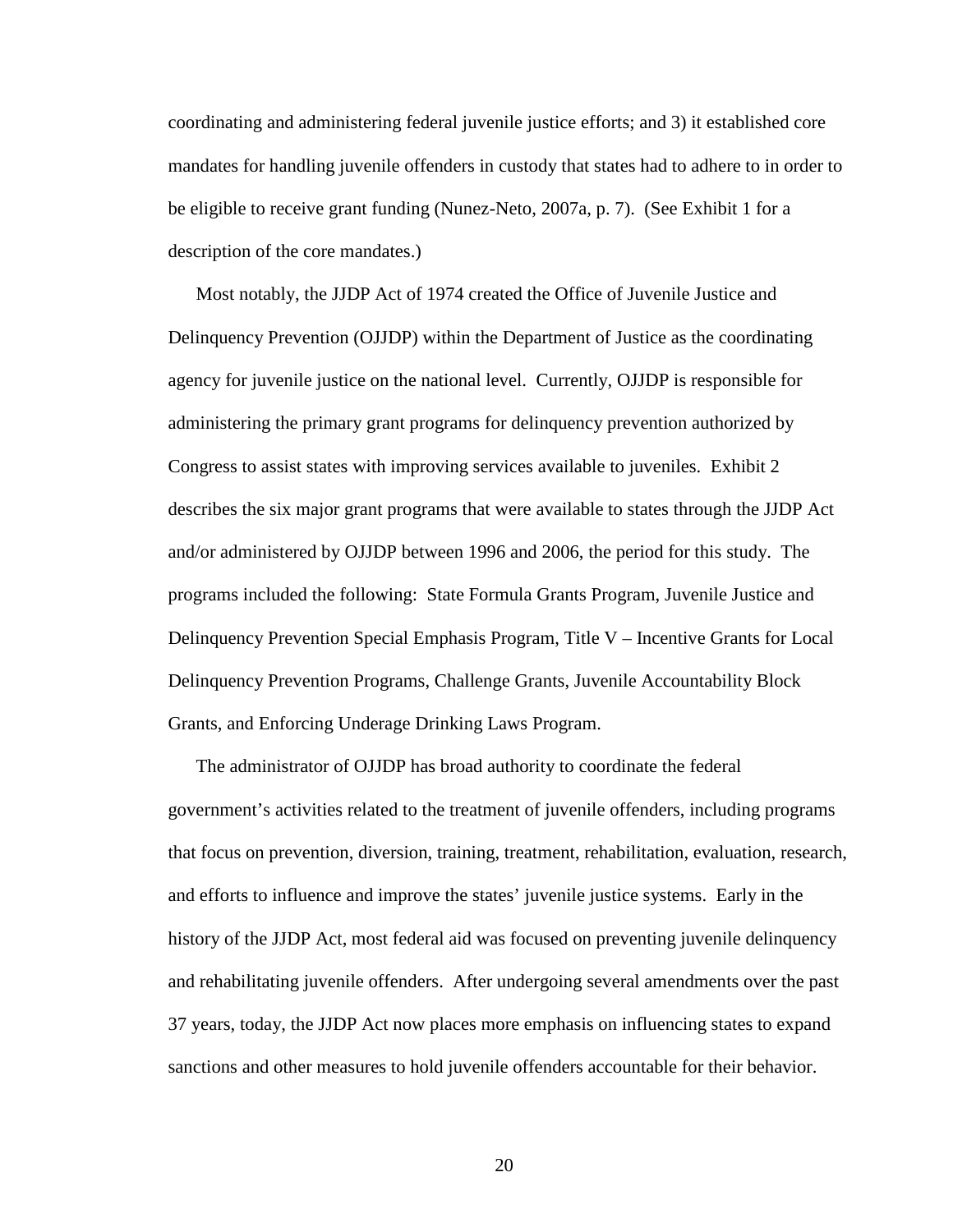In spite of philosophical changes in approach to delinquency prevention, the three primary features of the JJDP Act as noted above have remained the same over the years.

**Impact of the United States Supreme Court.** Throughout the 1950s and 1960s, increasing juvenile crime rates and growing numbers of juveniles institutionalized for treatment purposes caused lawmakers, academics, and citizens to question the efficacy of the juvenile court's ability to rehabilitate delinquents (Nunez-Neto, 2007a). The concerns resulted in greater Congressional involvement and a series of landmark Supreme Court rulings between 1966 and 1975, which dramatically changed the character and procedures of the juvenile justice system. The Supreme Court rulings rejected the doctrine of parens patriae referring to the concept as "murky and of dubious historical relevance" (Snyder & Sickmund, 2006, p. 100). Instead, it embraced the notion that the role of the state is to act in the best interest of the child while providing fundamental fairness and due process. In sum, while the juvenile court may be benevolently motivated, it is not a substitute for principle and procedure as required in the  $14<sup>th</sup>$  Amendment to the United States Constitution.

Table 1 provides a summary of the Supreme Court rulings, which signaled an important highlight of the third phase of development of juvenile justice in the United States, the due process model.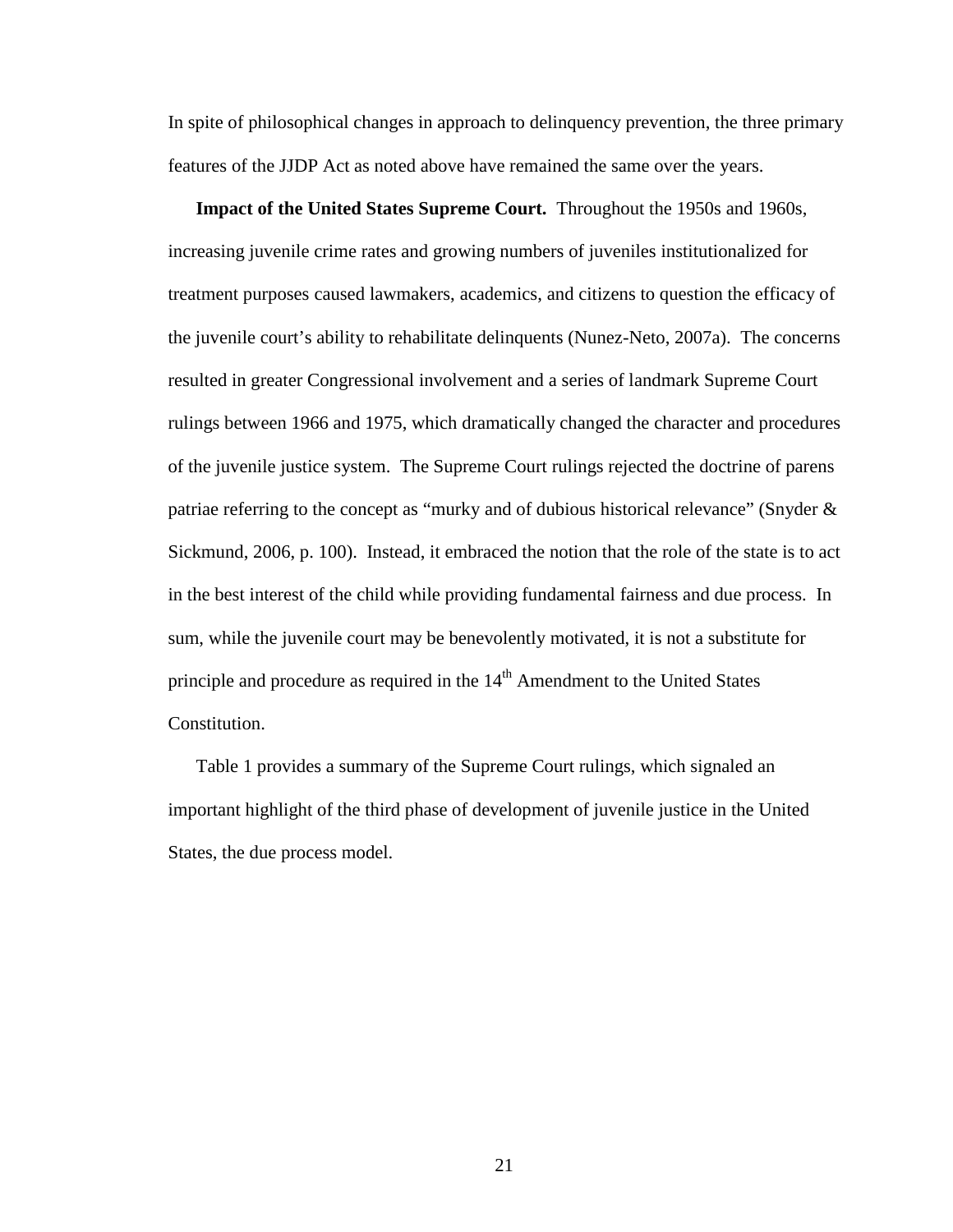#### Table 1

| Case                         | Citation                           | Ruling                               |
|------------------------------|------------------------------------|--------------------------------------|
| <b>Kent v. United States</b> | 383 U.S. 541, 86 S.Ct. 1045 (1966) | Courts must provide the essentials   |
|                              |                                    | of due process when transferring     |
|                              |                                    | juveniles to the adult system.       |
| In re Gault                  | 387 U.S. 1, 87 S. Ct. 1428 (1967)  | In hearings that could result in     |
|                              |                                    | commitment to an institution,        |
|                              |                                    | juveniles have four basic            |
|                              |                                    | constitutional rights.               |
|                              |                                    | a) Notice of charges                 |
|                              |                                    | b) Right to counsel                  |
|                              |                                    | c) Right to question                 |
|                              |                                    | witnesses                            |
|                              |                                    | d) Protection against self-          |
|                              |                                    | incrimination                        |
| In re Winship                | 397 U.S. 358, 90 S.Ct. 1068 (1970) | In delinquency matters, the state    |
|                              |                                    | must prove its case beyond a         |
|                              |                                    | reasonable doubt.                    |
| McKeiver v. Pennsylvania     | 403 U.S. 528, 91 S.Ct. 1976 (1971) | Jury trials are not constitutionally |
|                              |                                    | required in juvenile court hearings. |
| Breed v. Jones               | 421 U.S. 519, 95 S.Ct. 1779 (1975) | Waiver of a juvenile to criminal     |
|                              |                                    | court following adjudication in      |
|                              |                                    | juvenile court constitutes double    |
|                              |                                    | jeopardy.                            |

*United States Supreme Court Juvenile Justice Due Process Cases, 1966 – 1975* 

Source: Snyder and Sickmund, 2006, pp. 100 – 102.

#### **Phase Four: Punitive Model – Get Tough on Crime Legislation (1980s to Present)**

In the decades of the 1980s and 1990s, the juvenile justice pendulum began to swing toward a law and order, "get tough" approach with the passage of state legislation to crack down on juvenile crime (Snyder & Sickmund, 2006; Taylor et al., 2002). This punitive legislative reaction was the response to the public's perception that serious juvenile crime was increasing and that the system was too lenient with offenders. The evidence shows that between 1980 and 1988, the violent crime index rate per 100,000 juveniles ages 10 - 17 was effectively constant, rising only slightly above 300 per 100,000. The rate began to increase in 1989 and by 1994 had increased to 525 per 100,000, approximately 61% higher than the 1988 level (Snyder & Sickmund, 2006, p. 130 - 136)<sup>9</sup>. Although the juvenile

 9 Violent crime index offenses include murder, nonnegligent manslaughter, forcible rape, robbery, and aggravated assault. Property crime index offenses include burglary, larceny, motor vehicle theft, and arson.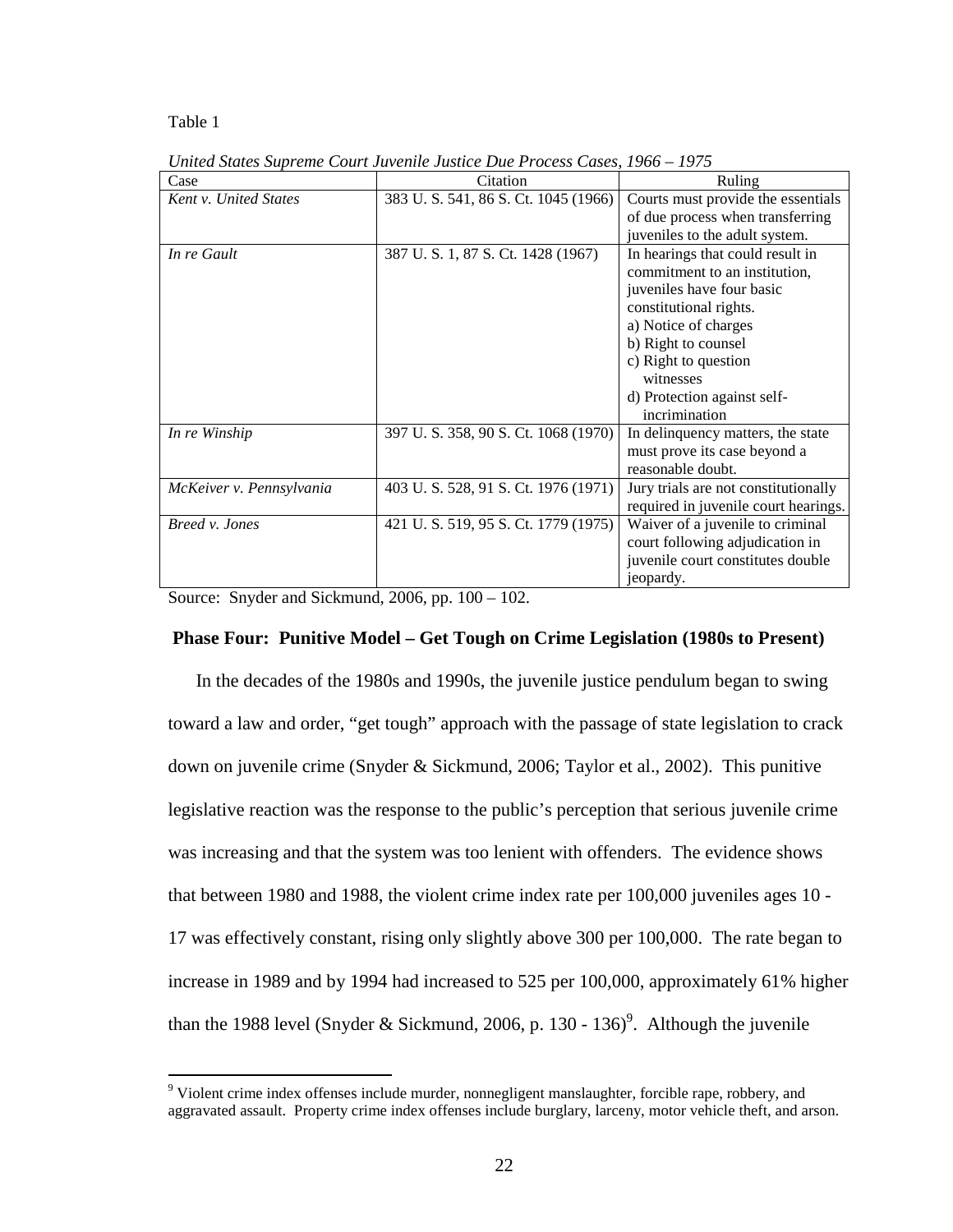violent crime index arrest rate reached a historic low in 2004, down 49% from its 1994 peak (Puzzanchera, 2009), the 1990s were marked by unprecedented change as state legislatures responded with more punitive juvenile laws to calm public concern over juvenile crime. Five areas of change in state laws resulted: 1) transfer provisions making it easier to transfer juvenile offenders from the juvenile justice system to the adult criminal justice system; 2) expanded sentencing authority; 3) modification of traditional juvenile court confidentiality provisions making records and proceedings more open; 4) expanded involvement of victims of juvenile crime in the juvenile justice process; and 5) changes in correctional programming as a result of new transfer and sentencing laws (Snyder & Sickmund, 2006). These changes diminished the differences between the criminal and juvenile justice systems in recent years. I use this aspect of the historical development of juvenile justice in the United States as background for the theoretical relevance of the Politics of Social Order Framework (POSOF), used in the analysis of spending on adult corrections, in my analysis of state spending on juvenile justice. This factor and other characteristics of the juvenile justice policy area that support theoretical relevance of POSOF are discussed in detail in Chapter 3.

#### **Summary**

States and the federal government, in its funding initiatives, adjusted to philosophical and rhetorical shifts and changes concerning juvenile crime in their approach to handling juvenile delinquency during the years since the establishment of the first juvenile court in 1899. Even in light of more punitive laws being enacted in the 1980s and 1990s, it is remarkable that the purpose clause in most state juvenile justice statutes includes elements of the Balanced and Restorative Justice (BARJ) Model for dealing with juvenile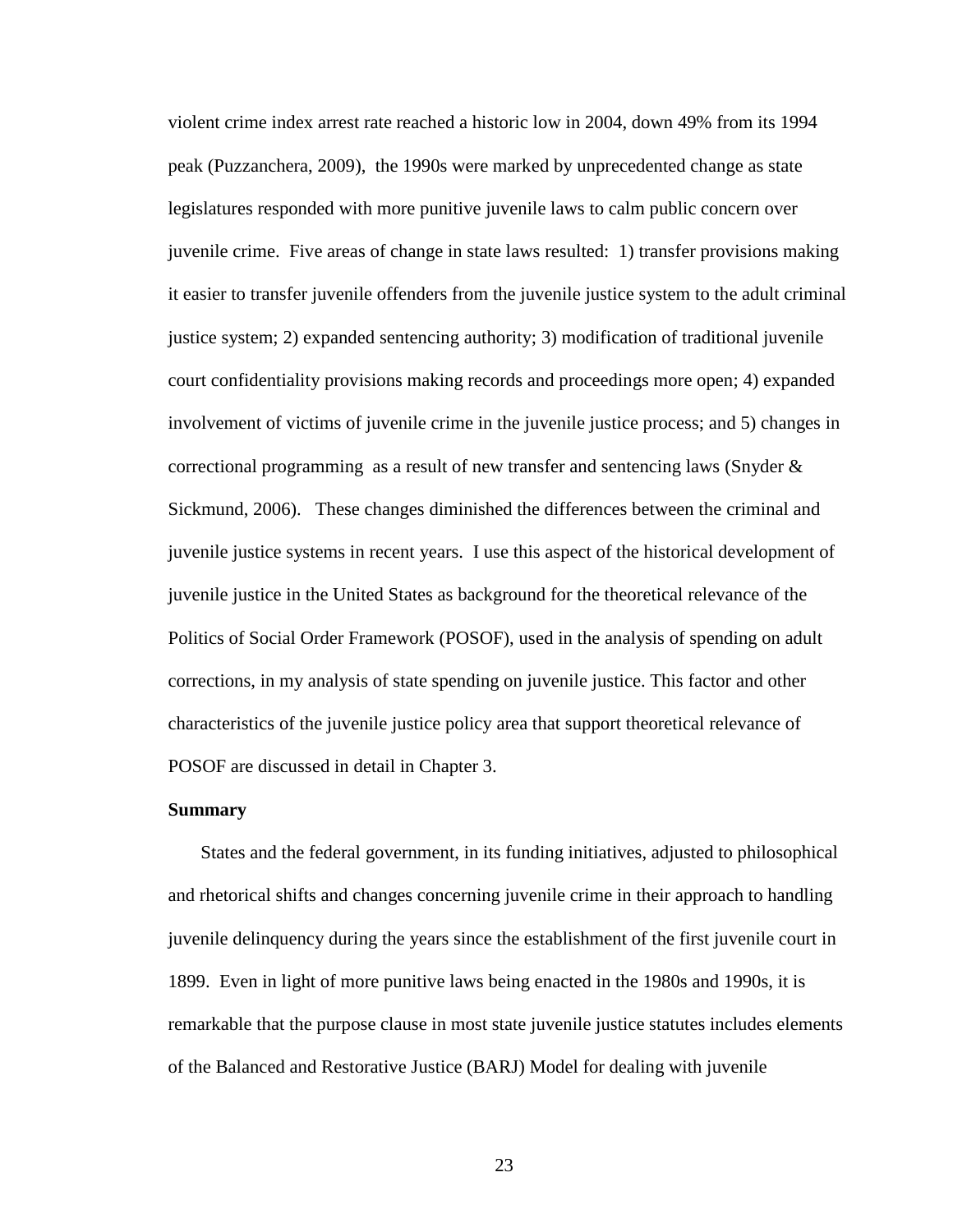delinquency (Snyder & Sickmund, 2006).<sup>10</sup> Unlike the punitive model in which crime is viewed as an act against the state where the goal is to prevent future delinquency through punishment, BARJ views crime as an act against another person or the community. The BARJ approach gives balanced attention to public safety, individual accountability to victims and the community, and development of skills and personal competencies to help juvenile offenders live more productive lives (Bazemore & Umbreit, 1997; Maloney, Romig, &Armstrong, 1988; Snyder & Sickmund, 2006).

## **Structure of the Current Juvenile Justice System**

There is no national or centralized juvenile justice system in the United States. Instead, there are at least 51 different juvenile justice systems represented by the 50 states and the District of Columbia. Each has its own set of laws and within each state operation of the juvenile courts may differ. Additionally, the federal government has established laws governing juveniles who commit crimes in areas under its jurisdiction, such as on Indian reservations or in national parks. The juvenile court remains as the focal point of juvenile justice in the country operating under procedural due process with the goal of holding juveniles accountable, developing youth competencies, and providing safe communities.

State agencies responsible for administering juvenile justice services and institutions fall into one of four categories in state government: 1) a separate agency in the executive branch; 2) a division or bureau under a human services umbrella; 3) a division within a child welfare or social services system; or 4) a division of a corrections department

 $\overline{a}$ 

<sup>10</sup> See also OJJDP (n.d.). *Balanced and restorative justice: Program summary* (NCJ 149727). Retrieved from http://www.ncjrs.gov/pdffiles/bal.pdf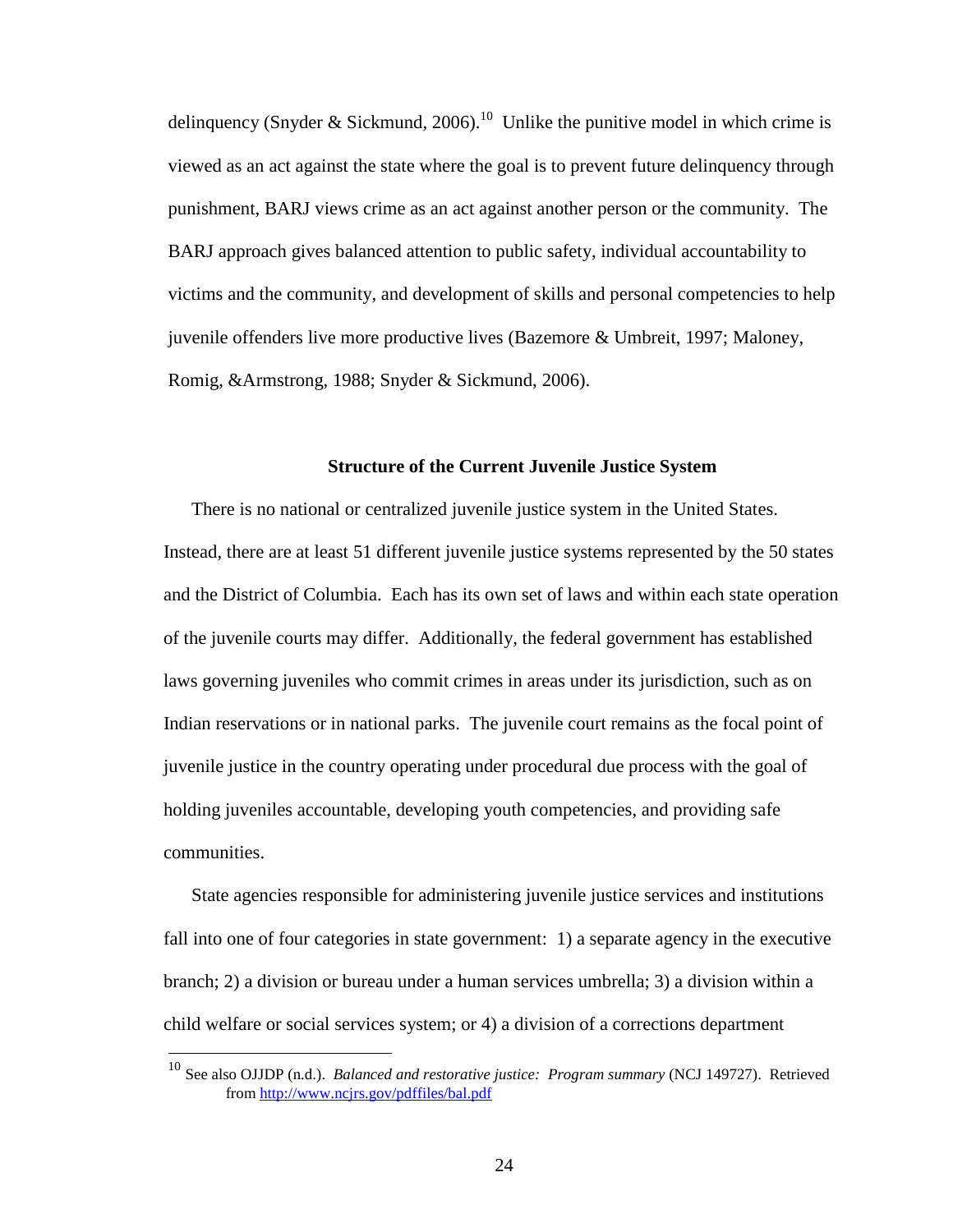housing both adult and juvenile services (Loughran, Godfrey, et al., 2007). Further complicating the structure of the system, there is considerable variation within states in terms of the provision of juvenile justice services at the state versus the county level of government. Three basic models explain how services are provided in the states:

- Centralized States (12 states) A state executive agency has across-the-board state control of delinquency services, including state-run juvenile probation services, institutional commitments, and aftercare.
- Decentralized States (18 states) The organization of basic delinquency services is characterized, at a minimum, by local control of ordinary probation services. Often, local authorities run detention centers as well. Some also share responsibility for the provision of aftercare services with state agencies.
- Combination States (21 states) The organization of basic delinquency services features a mix of state-controlled and locally operated delinquency services. For instance, they may have largely state-run systems, but with significant local control in the more populous, urban areas. Another possible scenario is that, although the state operates most delinquency services for youth, responsibility is divided between the executive and judicial branches.

Figure 1 shows the geographic distribution of states categorized by the different service models.<sup>11</sup>

<u>.</u>

 $11$  Citation for Figure 1 and description of juvenile delinquency service models: Griffin, Patrick and King, Melanie. 2006. "National Overviews." *State Juvenile Justice Profiles*. Pittsburgh, PA: National Center for Juvenile Justice. Online. Available: http://www.ncjj.org/stateprofiles/.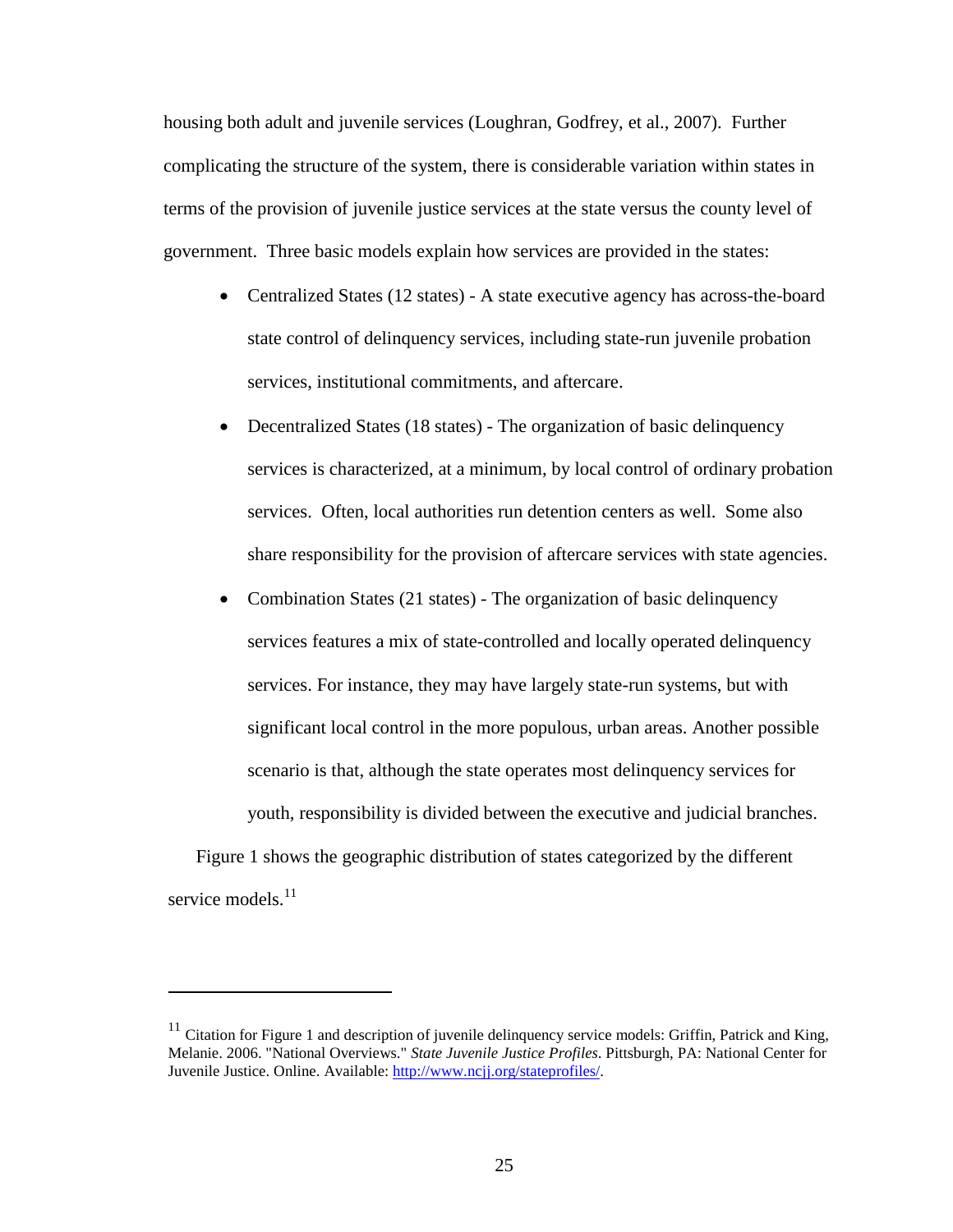

Organization of Juvenile Delinquency Services

*Figure 1.* Organization of Juvenile Delinquency Services

This matrix of institutions creates a complex, dynamic, and sometimes overlapping system. This unique characteristic of the juvenile justice system is exemplified by the interaction of the system with other public and private forms of control, including schools, mental health, public health, and other governmental agencies and the evolution of theories, policies, and practices since the late  $18<sup>th</sup>$  century.

# **Current Federal Role and Funding Concerns**

The federal government has continued to play a limited, nonetheless essential, role in preventing juvenile delinquency and improving the effectiveness of juvenile justice systems within the states since the enactment of the JJDPA of 1974. Federal involvement has expanded to include a wide variety of delinquency prevention strategies, research, and development of evidence-based programs and practices in response to changes in the philosophical focus of juvenile justice over the decades (Coalition for Juvenile Justice, 2009a). In spite of advances in federal support, insufficient funding for adequate staffing, training, and programming tends to be a systemic issue.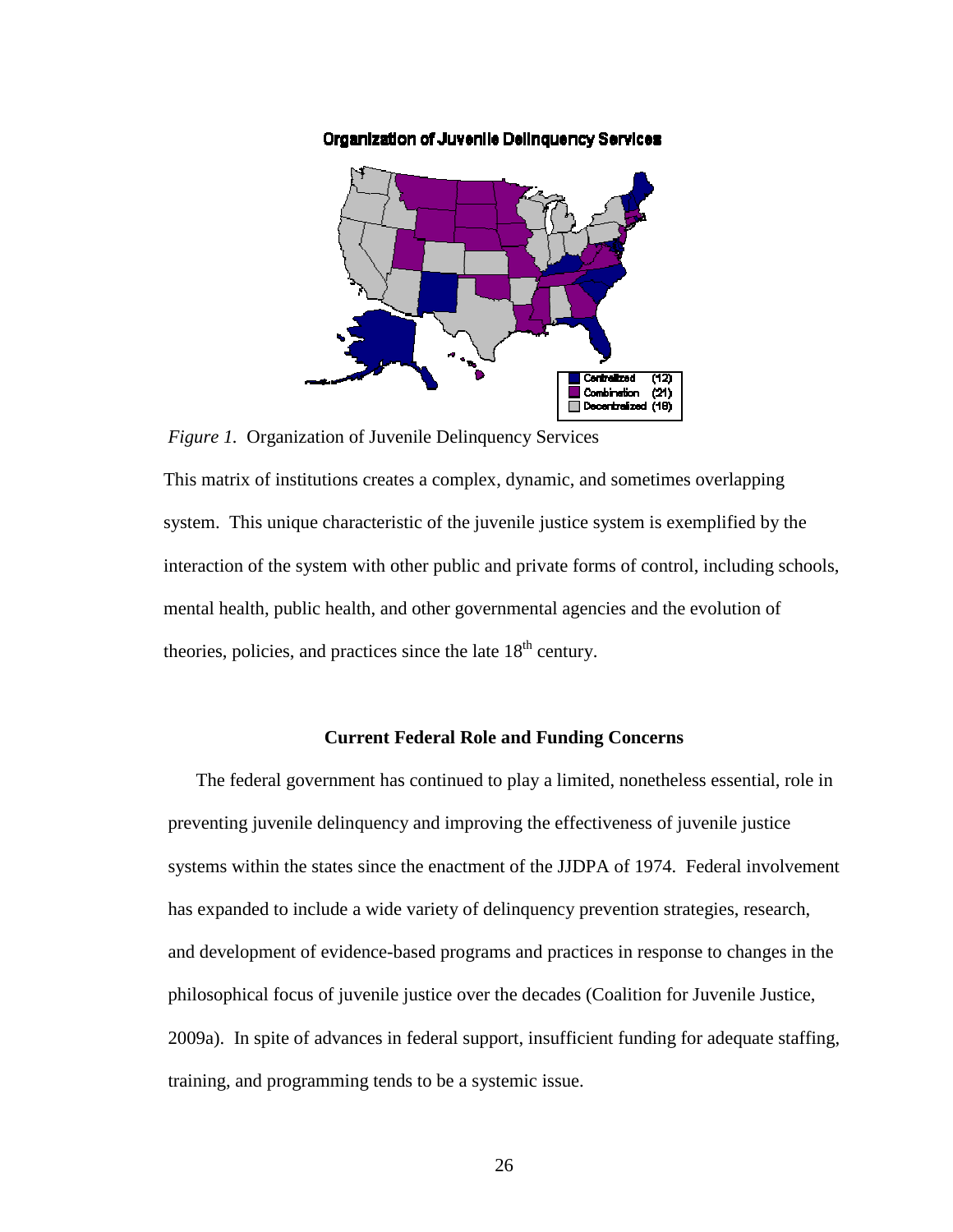According to the February 27, 2008, Congressional Research Service (CRS) Report for Congress, overall appropriations for juvenile justice within the Department of Justice (DOJ) remained comparatively stable from FY1999 to FY2002 ranging from \$499 to \$565 million for an average of approximately \$550 million annually (Nunez-Neto,  $2008$ .<sup>12</sup> Between FY2002 and FY2007, funding for juvenile justice programs within the DOJ declined by 38% to \$339 million, then increased to \$384 million in FY2008 (Nunez-Neto, 2008). Appropriations were cut by approximately \$9 million in FY2009 to \$375, increased to \$424 million in FY2010 before experiencing a 35% decrease to \$276 million in FY2011 (Coalition for Juvenile Justice, 2011a).

Given this scenario of increases and reductions in federal aid to states, it is appropriate to address the question of the impact of federal aid as a factor influencing state spending decisions for juvenile justice programs. Eddy & Gribskov (1999), Nelson (2008), Snyder & Sickmund (2006), and others argue that federal support is critical to help maintain delinquency prevention as a function of government and to help states embrace needed reforms and maintain quality programs. Similar to other policy areas in the American federal system, states and localities rely on the federal government for financial support and guidance on how best to tackle juvenile justice challenges (Nelson, 2008, p. 34).

## **Summary**

The juvenile justice system in the United States has evolved through four phases of development, each with a unique focus and distinct strategies to address juvenile

<u>.</u>

 $12$  These funds were appropriated for programs administered by the Department of Justices' Office of Juvenile Justice and Delinquency Prevention.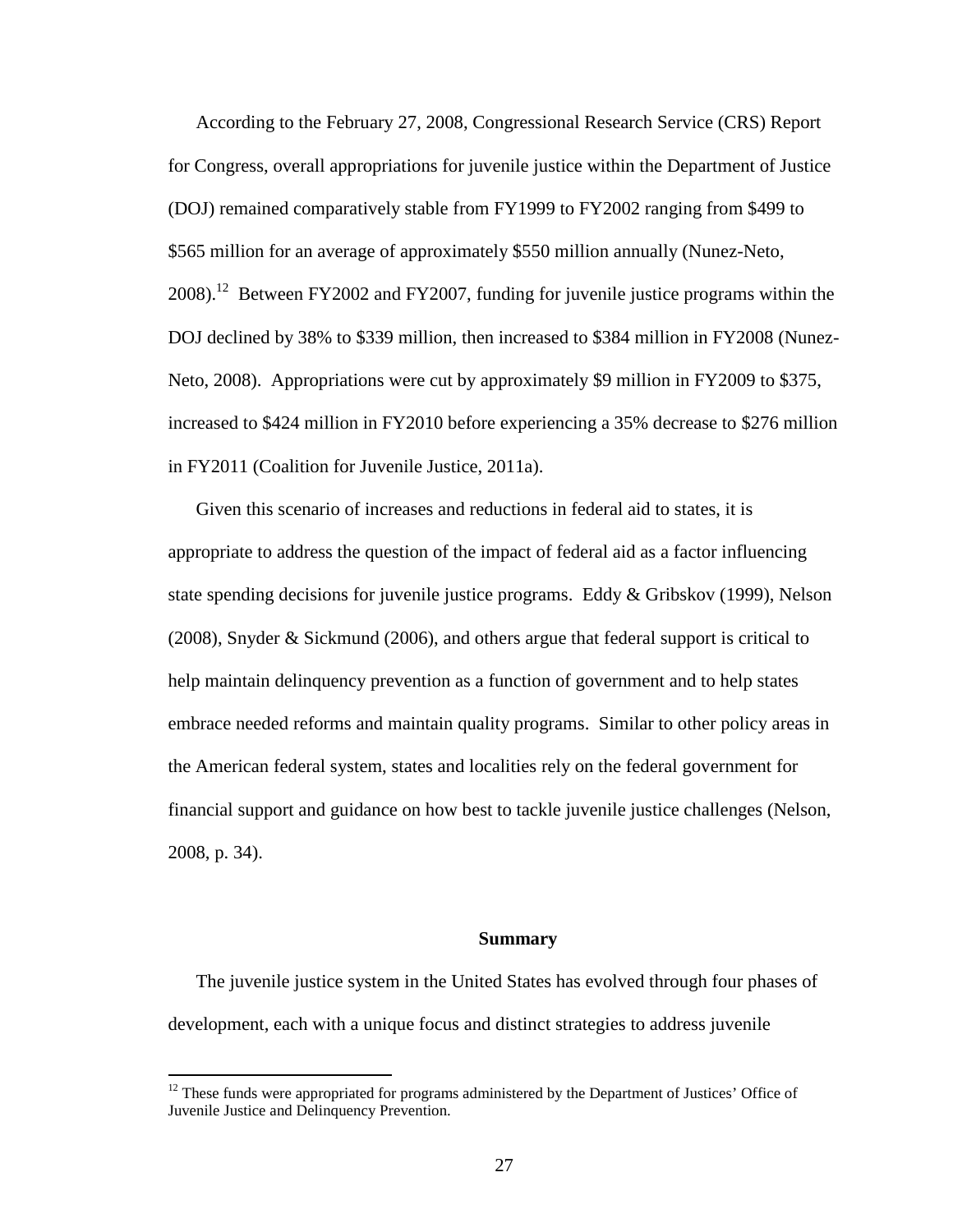delinquency. Congressional and Supreme Court involvement in juvenile justice led to major milestones in funding and legislative initiatives aimed at delinquency prevention, system improvement, and implementation of due process in juvenile court proceedings. Today, the juvenile justice system is a complex, dynamic system with the juvenile court as the focal point. Juvenile justice continues to be primarily a state responsibility with limited, yet essential federal support. The juvenile justice system remains unique, guided by its own legislation, and implemented by its own designated agencies within each state.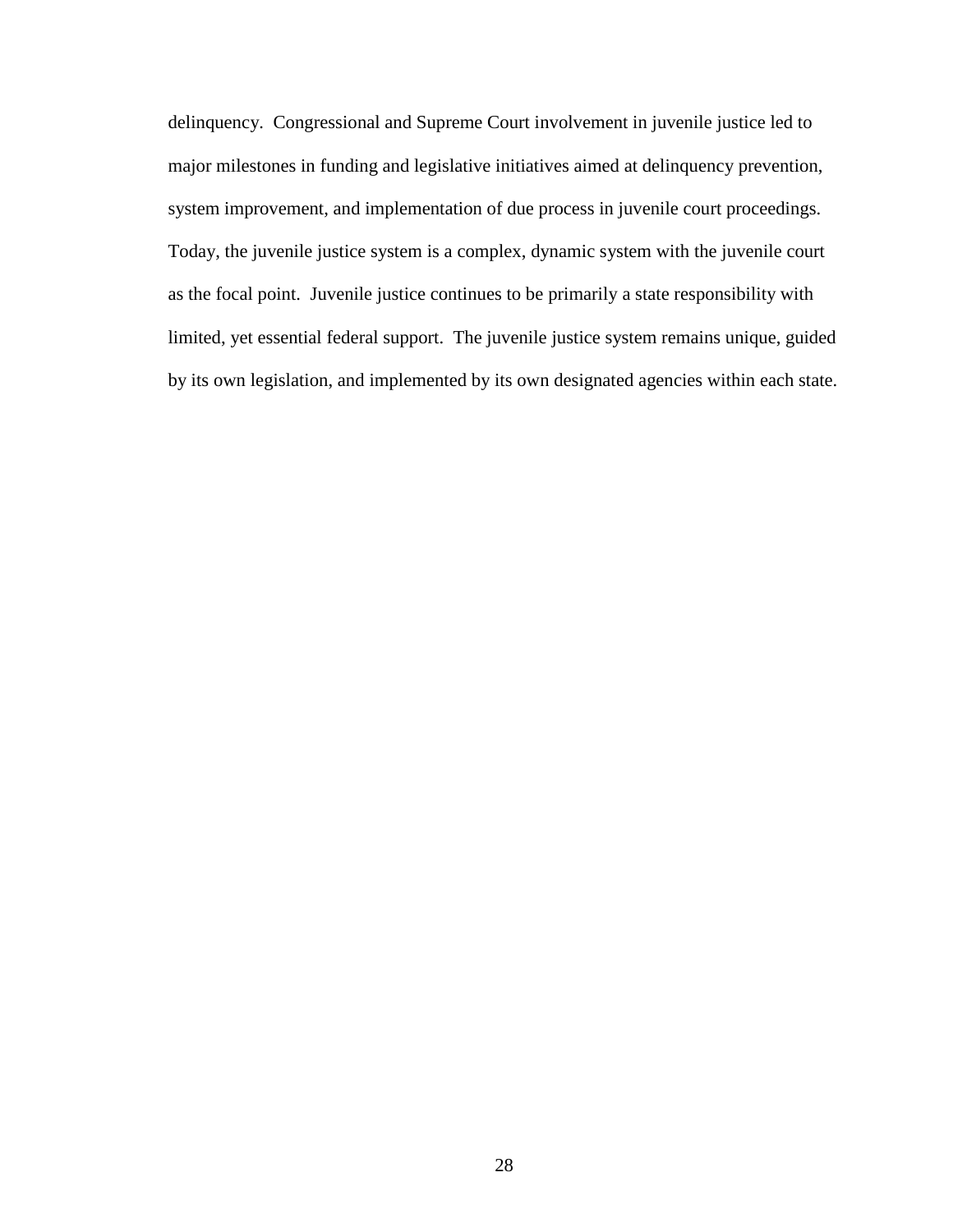## **CHAPTER 3**

## **REVIEW OF THE LITERATURE**

Juvenile justice in the United States receives a relatively small share of a state's budget pie, but this policy area is dynamic and critical as indicated by its structural complexity and responsibility for services dealing with juvenile offenders. A wide array of literature is available on prevention of delinquency, juvenile program evaluations, comparison of crime rates and offenses based on gender and race; education and delinquency, substance abuse and delinquency, and other topics related to juvenile justice. However, unlike other policy areas, such as education, welfare, Medicare and Medicaid, highways and other infrastructure programs, which are distinguished by their much larger share of a state's budget (Center on Budget and Policy Priorities, 2009), my literature review revealed an inexplicable gap in empirical literature on factors that influence juvenile justice spending decisions. As a result, I examined three fields of academic literature as a foundation for analyzing the impact of federal aid and other demographic, social, economic, and political factors on state spending policies for juvenile justice programs. The three strands of literature include juvenile justice and corrections literature, economic literature on the development of federal grants-in-aid as an intergovernmental relations tool, and public finance literature on state spending decisions and the influence of federal grants-in-aid. I used scholarly work from other policy areas and on related topics in these fields as a framework for explaining state spending on juvenile justice programs.

This chapter includes six sections: 1) state spending on juvenile justice: what we know from the literature, 2) federal grants-in-aid as a tool of government, 3) economic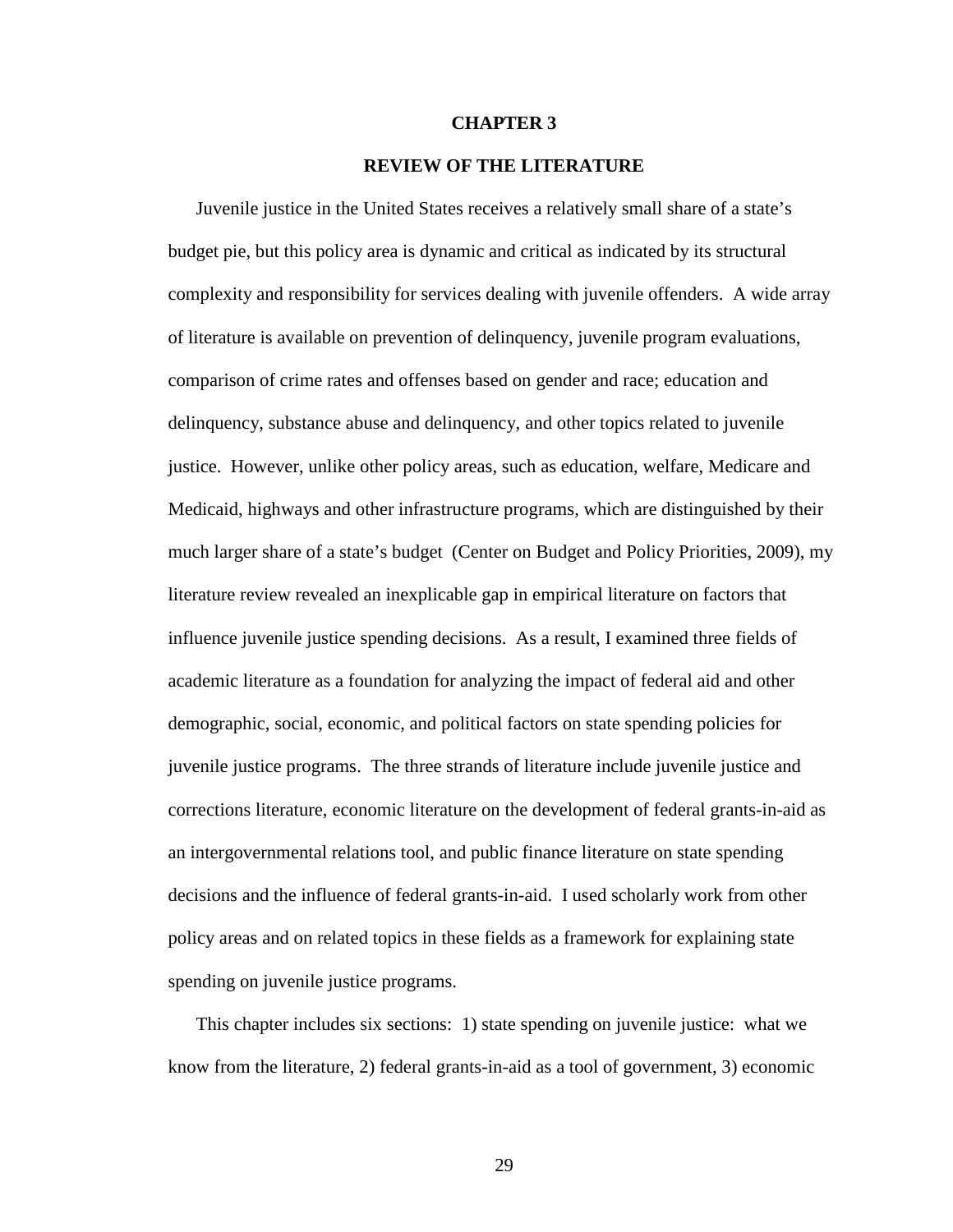theory on the impact of federal aid on state spending decisions and the results of empirical research, 4) discussion of the Politics of Social Order Framework (POSOF) theory and related empirical research, 5) applicability POSOF to juvenile justice, and 6) summary of the review of the literature.

## **State Spending on Juvenile Justice: What We Know From the Literature**

There are numerous reports, studies, and evaluations of juvenile justice programs supported in part by federal grant funding and reports prepared by the United States General Accounting Office for Congress on federal juvenile justice funding trends. These reports typically seek to gather information on the status and types of programs receiving federal aid (GAO, 1996a; GAO, 1996b).

My review of the literature revealed three studies which indirectly relate to my dissertation topic: *The Children's Budget Report: A Detailed Analysis of Spending on Low-Income Children's Programs in 13 States,* developed by Flores, Douglas, & Ellwood (1998); *State Juvenile Justice Expenditures and Innovations,* published by the National Association of State Budget Officers (NASBO) in 1999; and a 2001 dissertation study entitled, The Implications of State-Developed Funding Formulas: A New Look at Distributive Politics, by Nancy Helen Ross. The common factor among the studies is that each highlights the fact that historically juvenile justice has been primarily funded by the states with only modest federal support.

## **The Children's Budget Report**

*The Children's Budget Report* examined state and federal spending on six categories of spending on low-income children's programs in 13 states for state fiscal year 1994-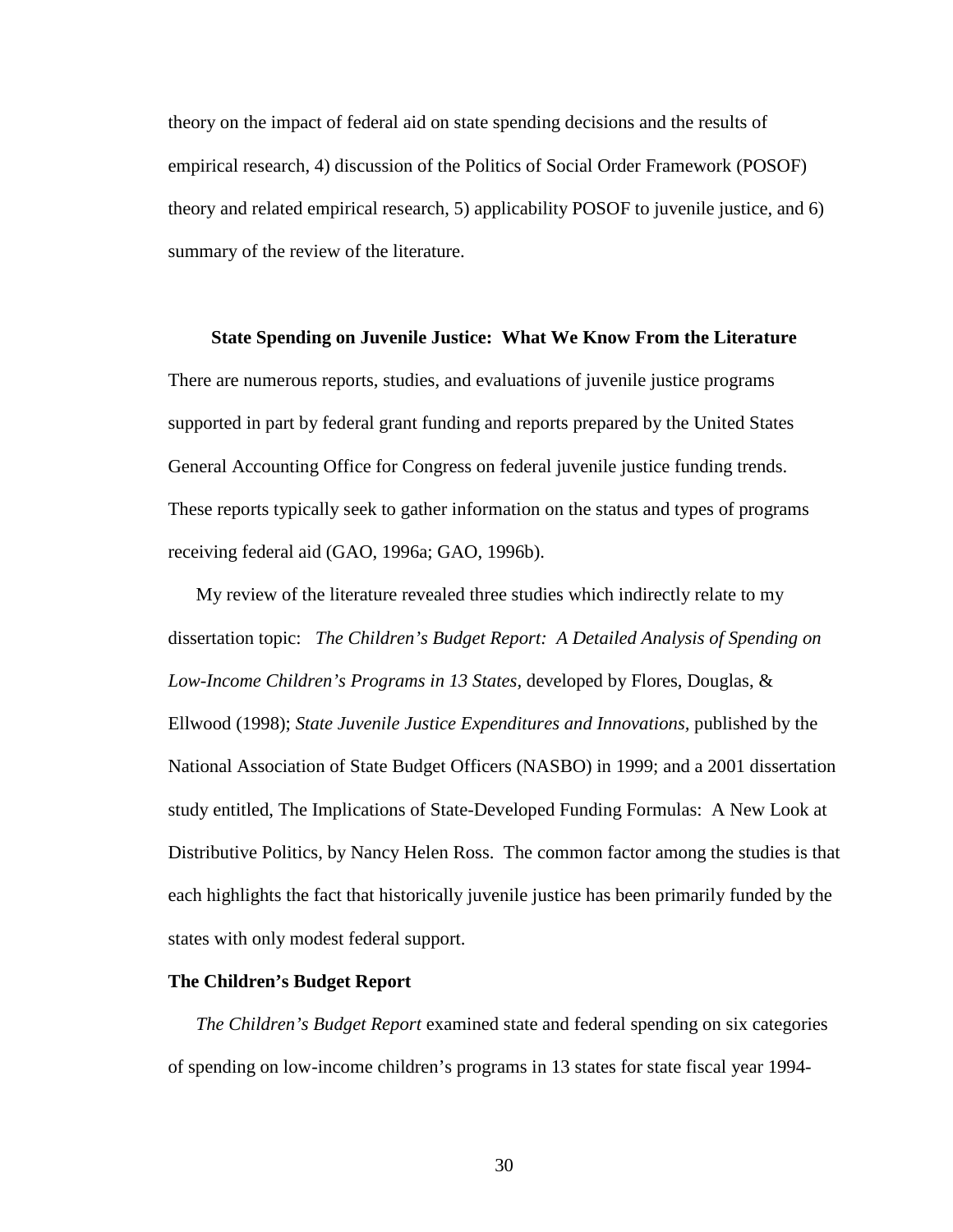1995: 1) cash assistance and training, 2) food and nutrition, 3) child care and early childhood development, 4) child protection and family services, 5) juvenile justice and youth services, and 6) health. Juvenile justice spending received only minimal analysis; however, the report is worthy of note since the academic literature is scant in this policy area. Prior to this report, there had been no detailed state-by-state research on what is actually spent on children (Flores, Douglas, & Ellwood, 1998). The researchers collected actual expenditure data from state sources including state own source spending in addition to federal aid and state matching funds. *The Children's Budget Report* broke new ground because it presented fiscal data collected at the state level from state budget officers, state departments, and state documents. Such data provided a more complete picture of state spending on children's programs.

The 13 states selected for the study were chosen to represent economic, geographic, and political diversity; and because they were heavily populated states representing about half of the nation's population. The states included Alabama, California, Colorado, Florida, Massachusetts, Michigan, Minnesota, Mississippi, New Jersey, New York, Texas, Washington, and Wisconsin.

Findings from the report showed that federal funding played a significant role in expanding the ability of individual states to provide services and expanding the state's fiscal capacity. Additionally, *The Children's Budget Report* found that states spent the majority of their funds on health (37%), cash assistance (30%), child protection (15%), and juvenile justice and youth services (10%) respectively (p. 22). State level funding distribution tended to be greater for programs that support health (i.e., Medicaid) and less for other programs. Overall, most spending on low-income children in the 13 states was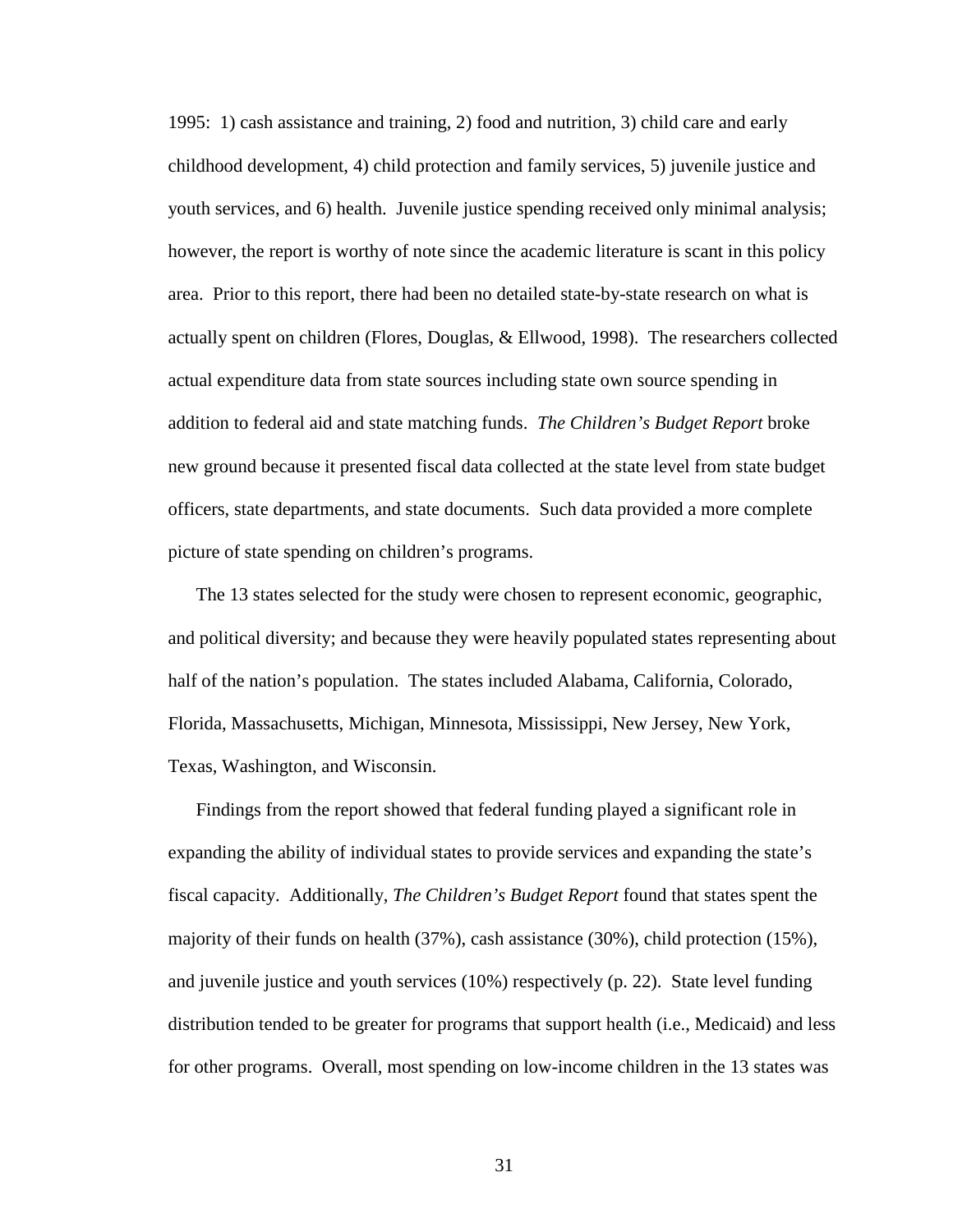from federal sources. For example, state and local spending averages \$3,153 per poor child, but tripled to \$10,111 with the addition of federal aid (Flores et al., 1998, p. 46).

In regards to juvenile justice, the report analyzed spending relative to all children in the targeted states, not just poor children, because states serve all children through the juvenile justice system regardless of income status. The juvenile justice and youth services category represented 10 percent of low-income children's spending from state and local funds, but only 3 percent of spending from total funds, including federal aid (Flores et al., 1998, p. 43). States provided more than 90 percent of the funding for juvenile justice and youth services programs reflecting the historical fact that states fund juvenile justice programs primarily from state revenues (p. 46). Total and state juvenile justice expenditures were similar averaging \$59 and \$55 per child respectively (pp. 43- 44). Moreover, results showed that New York spent the most state dollars on the juvenile justice category, with an expenditure level of \$102 per child, with Florida and Wisconsin following with slightly lower expenditure levels of \$101 and \$95 per child respectively. The lowest state level expenditures were found in Mississippi and New Jersey, spending \$17 and \$28 per child respectively (pp. 44 and 57).

In summary, *The Children's Budget Report* is unique because it is the first study that offered a detailed state-by-state examination on what was actually spent on children. Among the conclusions draw from the report about federal and state spending priorities, two have significance for this dissertation study:

1) The states provided the majority of funds for child protection and family services and juvenile justice and youth services. 2) States had strong funding preferences that reflected the many differences among the states, but especially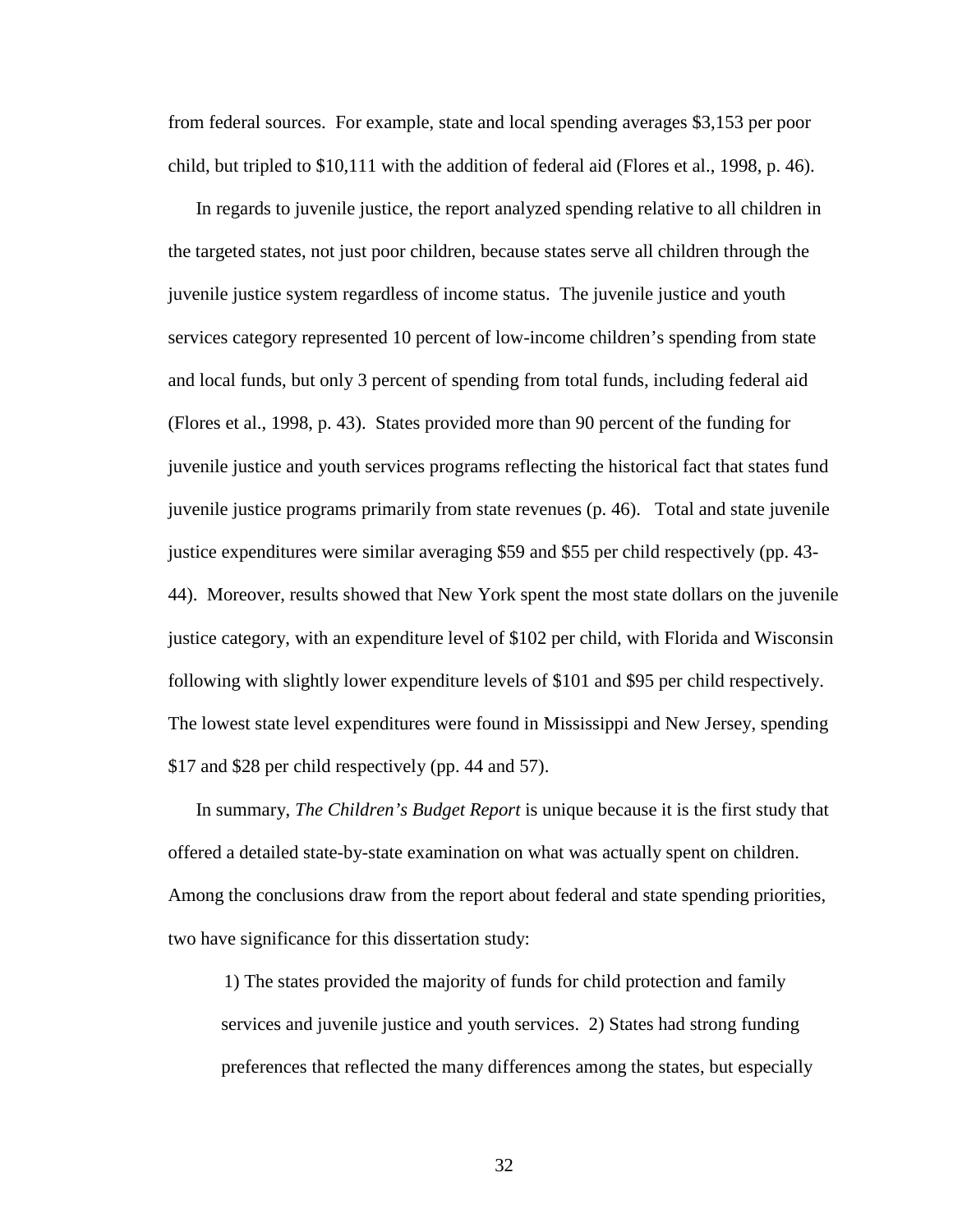their priorities and their particular cultural and political histories. (Flores et al., 1998, p. 45)

Additionally, Flores et al. (1998) surmised that state spending priorities are the result of a number of factors, including incentives inherent in the federal funding structure, the cost of providing different services, need for services, and the relative importance placed on services. Moreover, they concluded that some of the variation among states was explained by different populations, different methods of service delivery, costs of providing services, eligibility requirements, and need for services. The examination of six categories of service illustrated in monetary terms the priorities of a particular state (Flores et al., 1998, p. 47). *The Children's Budget Report* broke new ground and provided a detailed descriptive analysis of spending on low-income children's programs, including some information on juvenile justice spending.

## **State Juvenile Justice Expenditures and Innovations**

The report on *State Juvenile Justice Expenditures and Innovations* was based on surveys conducted by NASBO in 1994 and 1998. Forty-seven states and the Commonwealth of Puerto Rico participated in the study, which provided the basis for analyzing overall changes in state juvenile justice spending over the four-year period from 1994 to 1998. Expenditure data were collected in four specific categories: residential settings, community settings, delinquency prevention, and post-residential care. However, survey results were limited because not all states responded and it was not possible to control for strict reporting of available data (NASBO, 1999).

The report showed that states spent \$4.22 billion in 1998 for juvenile justice related programs in response to national concerns about violent crime and incarceration rates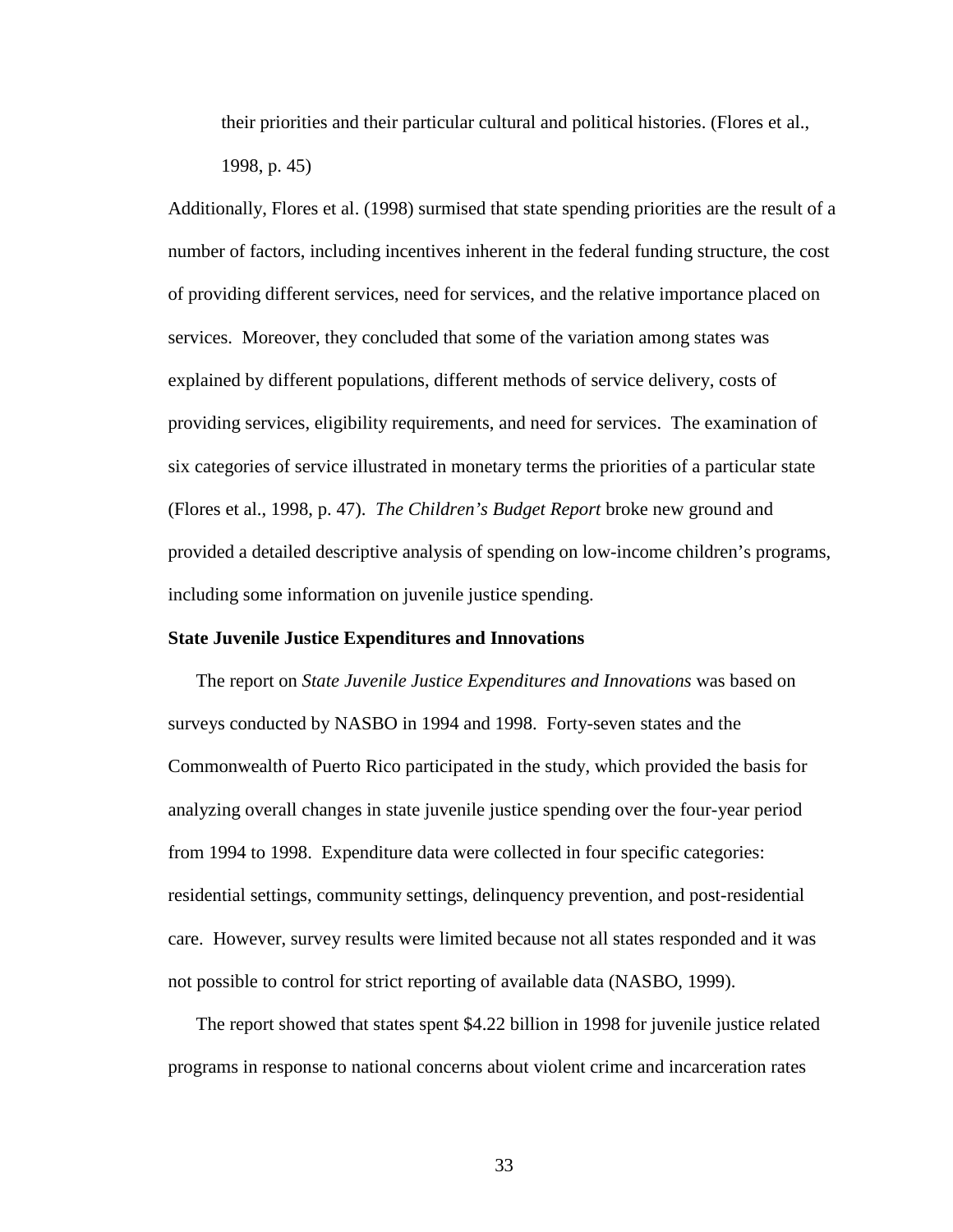among juveniles ages  $10 - 17$ . This represented a 65.4 percent increase from the 1994 expenditures of \$2.55 billion, a large portion, but not a complete accounting of juvenile justice expenditures (NASBO, 1999, p. 1).

NASBO allocated state, local, and federal expenditures among the four expenditure categories for each of the fiscal years. Total expenditures for each category in 1994 and 1998 are presented in Table 2 below.

Table 2

*Total State Expenditures by Category and Percent Federal Funds, Fiscal Years 1994 and 1998* 

| <b>Expenditure Category</b> | FY 1994 Total | Percent | FY 1998 Total | Percent | Percent Change in                             |
|-----------------------------|---------------|---------|---------------|---------|-----------------------------------------------|
|                             |               | Federal |               | Federal | <b>Total Expenditures</b><br><b>FY94-FY98</b> |
| <b>Residential Setting</b>  | 1,750,966,785 | 7.74    | 2,809,627,323 | 9.01    | 60.46                                         |
| <b>Community Setting</b>    | 591,371,447   | 14.98   | 904,533,022   | 20.04   | 52.96                                         |
| Delinquency<br>Prevention   | 211,205,636   | 7.04    | 354,884,044   | 8.31    | 68.03                                         |
| Post-Residential Care       | 88,584,866    | 1.31    | 154,055,565   | 4.36    | 73.91                                         |
| Total                       | 2,642,128,734 |         | 4,223,099,954 |         |                                               |

Note: Source: National Association of State Budget Officers. (1999). *State juvenile justice expenditures and innovations.* Washington, D. C.: National Association of State Budget Officers. Retrieved from

http://www.nasbo.org/Publications/information\_briefs/juvenile\_expend\_1999.html

A comparison of state spending with fund sources revealed that states spending

accounted for the largest percentage of funds spent on juvenile programs. As identified

in *The Children's Budget* Report, this finding also reflects the fact that states have

historically been primarily responsible for funding juvenile justice programs.

Furthermore, Table 2 shows that residential placements accounted for the largest share of

state juvenile justice expenditures in 1994 and 1998. Residential placements included

any state operated or state funded residential facility, such as training schools, detention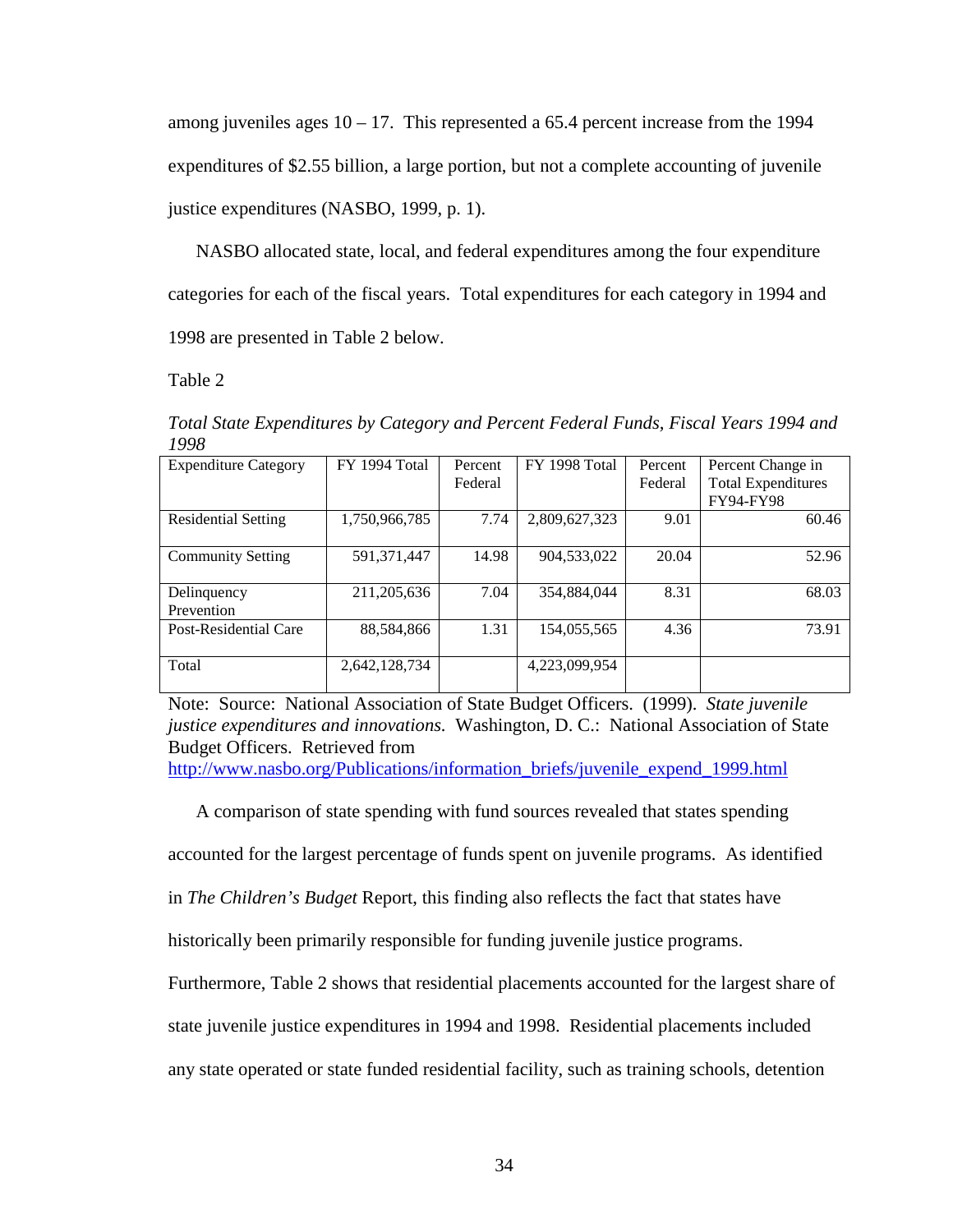centers, halfway houses and group homes (NASBO, 1999). Delinquency prevention and post-residential care accounted for the smallest share of state juvenile justice expenditures for 1998, 8.40 and 3.60 percent, respectively. These services included substance abuse, mental health, family services, and similar social services; whereas, post-residential services include supervision and case management in addition to delinquency prevention services. Federal funds were allocated as a greater share of the expenditures for the community-setting category (14.98 and 20.04 percent for 1994 and 1998, respectively) in comparison to the other three categories. Community setting programs are typically used in lieu of more expensive residential placement and included foster homes, electronic monitoring, and day treatment (NASBO, 1999).

The NASBO (1999) report provided the basis for analyzing overall changes in state juvenile justice spending between 1994 and 1998 and a synopsis of the programs the appropriations created. The report indicated that state spending increases from 1994 to 1998 might have been a response to concerns over the juvenile violent crime index arrest rate and the fact that over 100,000 youth were being held in residential facilities in 1997. Overall, NASBO concluded that states reported a variety of programs that confronted juvenile justice issues creatively, including intensive case management, early intervention programs to reduce the number of youth entering the juvenile justice system, and programs for development of comprehensive juvenile crime and delinquency plans. There has been no survey updating the NASBO report on state juvenile justice expenditures and innovations since the 1999 report.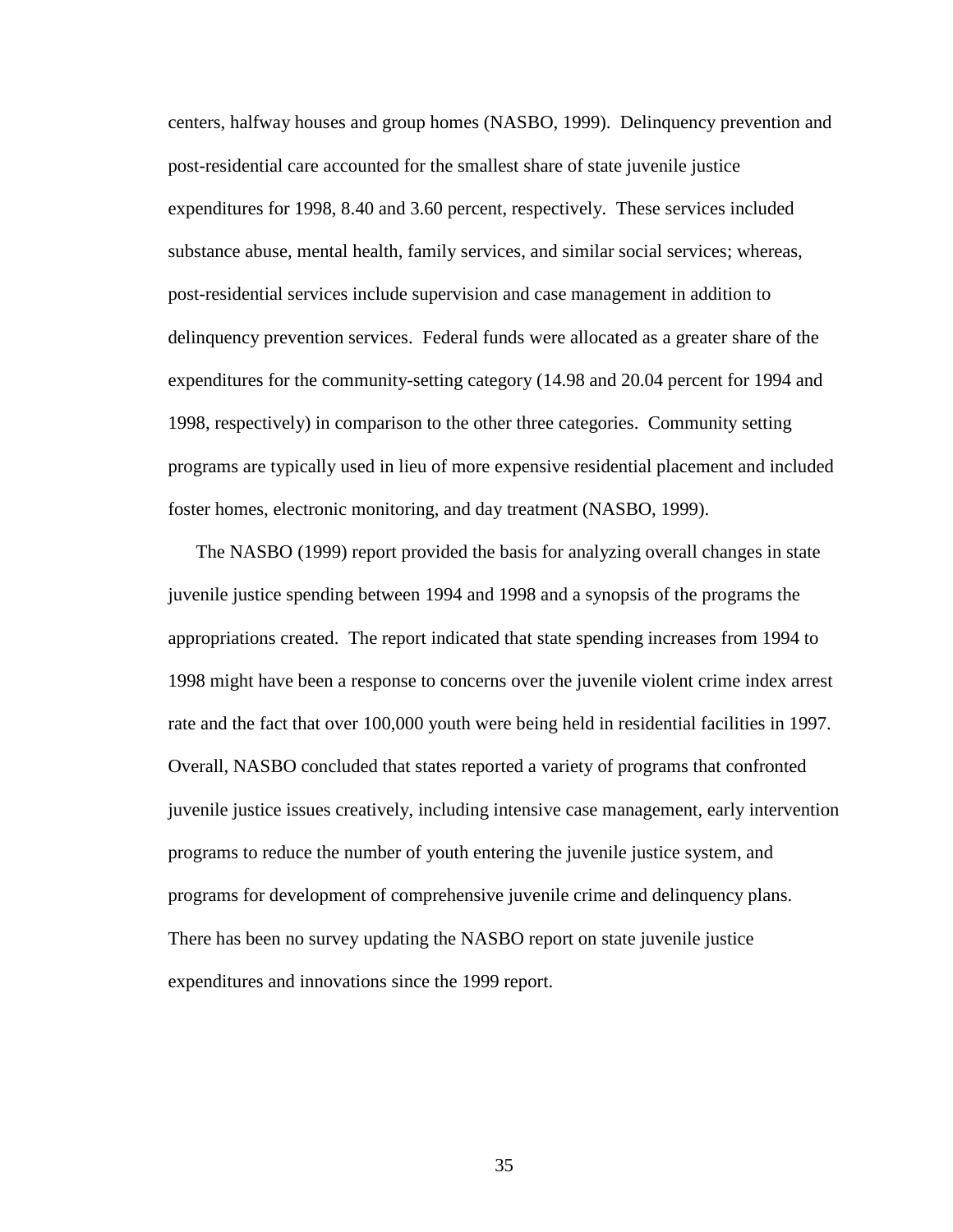## **The Implications of State-Developed Funding Formulas**

The Ross study explored the relationship between the degree of professionalism in state legislatures and reliance on state developed funding formulas as a financial distribution approach through examination of juvenile justice and child welfare funding in twelve states from 1996 – 2000. Ross (2001) found that the higher a state's legislative professionalism score, the greater its reliance on funding formulas in shaping policy through the budget process for the two policy areas. Furthermore, Ross (2001) found that states scoring high on the professionalism index tended to use formulas more often in both child welfare and juvenile justice budget decisions than other states. As was expected, the relationship between low professionalism scores was strongest in states where limited use of funding formulas in budget development was evident (p. 140).

Additionally, the Ross study showed that the federal government plays a much greater funding role in child welfare in contrast to juvenile justice and that juvenile justice remains largely a state initiative. During the five years analyzed, approximately 82% of funding allocated for juvenile justice programs came from state revenues as compared to 18% from federal aid (Ross, 2001, p. 86). Moreover, reliance on formulas as a disbursement approach was found in juvenile justice programming at a rate of approximately two to one over child welfare services (p. 141). This finding suggests that due to limited federal involvement, the states under investigation may have exercised greater latitude in developing funding goals and methods (Ross, 2001, p.141). Finally, Ross (2001) surmised that that traditional determinants of distributive politics (process by which budgetary decisions are made), such as legislative influence and seniority, have less power in states where there is a greater reliance on funding formulas as a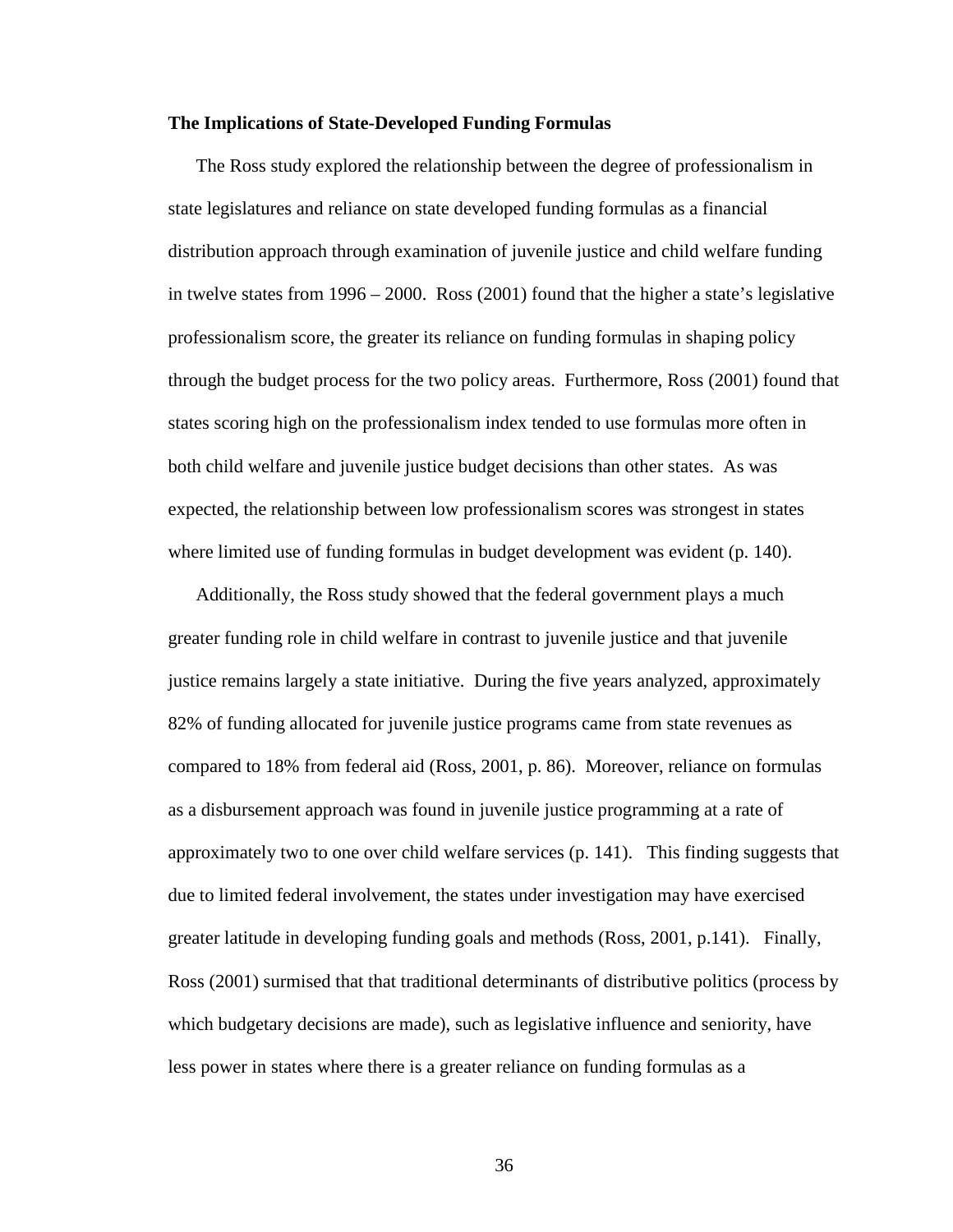disbursement approach (pp. 142-143). In these states, Ross (2001) found a subtle shift of influence from senior elected officials to technical legislative staff that were integral in the state level budget policy process.

# **Summary**

*The Children's Budget Report* (Flores et al.*,* 1998), the NASBO (1999) survey, and the Ross (2001) study all identified the fact that juvenile justice is primarily funded by state and local jurisdictions and federal aid is limited in this policy area. Beyond that, these studies provided limited information about the affect of federal aid or other factors that may determine state juvenile justice spending decisions. At best, these works are descriptive accounts of state spending policies involving juvenile justice. My dissertation study is an effort to fill this void in the empirical literature on juvenile justice spending by providing an analysis of whether, and to what extent, federal aid and other socioeconomic and political factors, affect state spending decisions concerning juvenile justice programs.

# **Federal Grants-in-Aid: An Intergovernmental Relations Tool**

Recall, in Chapter 2, I provided historical background for including federal aid as a covariate in my model of per capita state spending on juvenile justice. Hence, this chapter further defines grants-in-aid and provides information on federal aid as an intergovernmental relations tool. Grants-in-aid are transfers of money between governments, usually from a higher level to a lower level of government in the American federal system. The federal grant-in-aid system uses a fiscal relationship as a basis for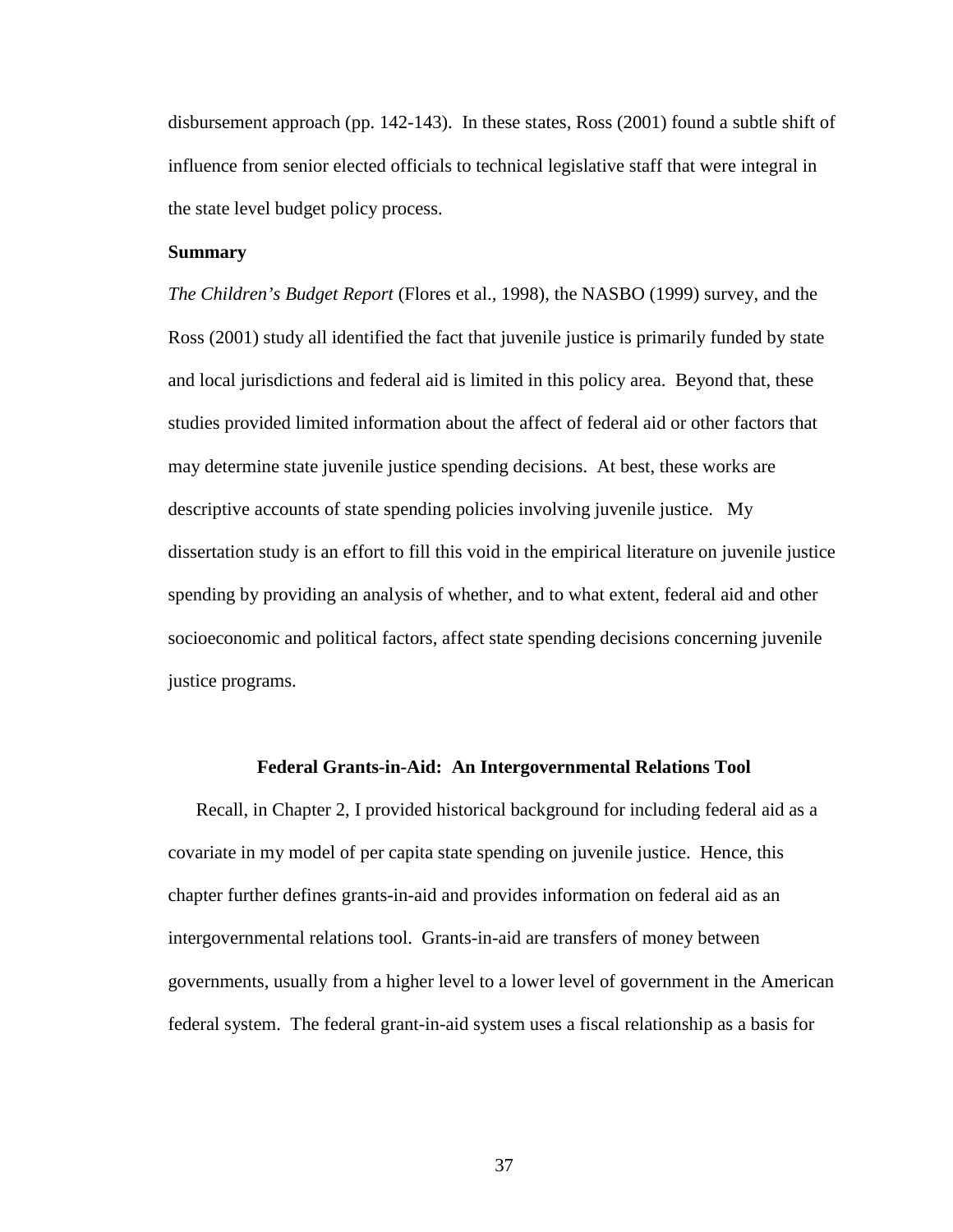policymaking and programmatic cooperation and serves as an instrument of federal influence (Shafritz et al., 2007).

Federal aid to state and local governments has a long history as a major instrument in American intergovernmental relations existing prior to the adoption of the United States Constitution in 1789.<sup>13</sup> The grant-in-aid system in the United States has evolved from a few grants to hundreds with award allocations totaling hundreds of billions of dollars since its beginning in the  $18<sup>th</sup>$  and  $19<sup>th</sup>$  centuries when land grants were the principal form of federal aid. Today, grants are among the most used policy tools of the American federal government (Beam & Conlan, 2002). When viewed fiscally, only a few programs, such as Medicaid, which totaled approximately 46% of the federal total aid to state and local governments in 2005 (U. S. Census Bureau), seem to matter. However, when viewed administratively or politically, each grant program merits separate recognition and consideration, which is the case with grant funding for juvenile justice programs. In comparison to other funded programs, juvenile justice programs receive minimal federal aid, averaging approximately 0.10% of total federal aid to states in 2006 (U. S. Census Bureau, *Federal Aid to States for Fiscal Year 2006)*. 14

 $\overline{a}$ 

<sup>&</sup>lt;sup>13</sup> Some of the most prominent contributors to the literature on the historical perspective of the significance of federal aid include Maxwell (1952); Reagan (1972); Reischauer (1977); Hale and Palley (1981); Brown, Fossett, and Palmer (1984); Peterson, Bovbjerg, Davis, Davis, Durman, and Gallo (1986); Montreal, 1999; Walker (2000); Beam and Conlan (2002); Monypenny (2007); O'Toole (2007); Shafritz, Russell, & Borick (2007); and Stephens and Wikstrom (2007).

<sup>&</sup>lt;sup>14</sup> Total federal aid to states in 2006 was \$428,153,867,000; total federal aid for juvenile justice programs was \$434,653,000.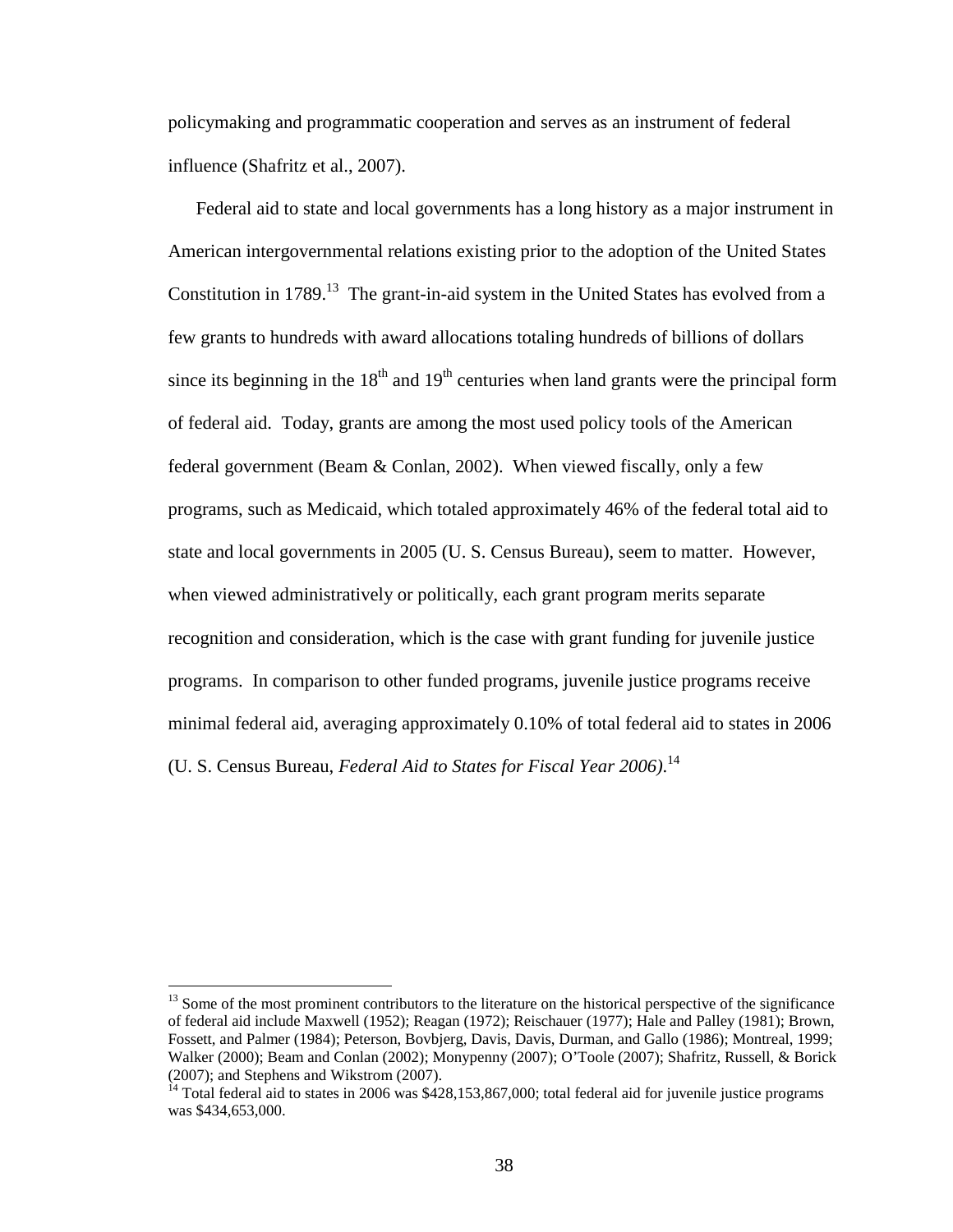#### **Economic Theory and Empirical Research Findings**

## **Economic Theory: Impact of Federal Aid on State Spending Decisions**

Economists use the general consumer demand model to predict how a state's expenditure patterns are likely to change in response to a grant. The model theorizes that consumers (states) maximize their individual welfare subject to their preferences for the goods and services available to them, the prices they must pay for the goods, and the resources they have to spend (GAO, 1996b; Gruber , 2007). For example, the model predicts that a government using grants may purchase goods in one of three ways: 1) goods aided by grants, 2) unsubsidized public and private goods, and 3) some combination of grant aided and unaided goods. The government's purchasing power is constrained by its budget consisting of its own revenues plus additional revenue from federal aid. Moreover, the consumer demand theory holds that a government will purchase as much of aided and non-aided goods as it can afford, within its budget constraint in accordance with the taxpayers' collective preferences.

According to economic theory, federal grants-in-aid work to stimulate state spending or increase substitution depending on the individual grant design features (Fisher, 1996; GAO, 1996b; Gruber, 2007). There are three basic types of grants, categorical, block, and general purpose, organized along three dimensions: restrictions on use, required state contribution, and limits on federal contribution. Economic theory holds that grant design features can be used as incentives to encourage grant recipients to increase total spending in a policy area. The incentives work by restricting the use of funds to a specific purpose, requiring recipients to provide matching funds to obtain grant funds, and providing unrestricted federal matching of state dollars.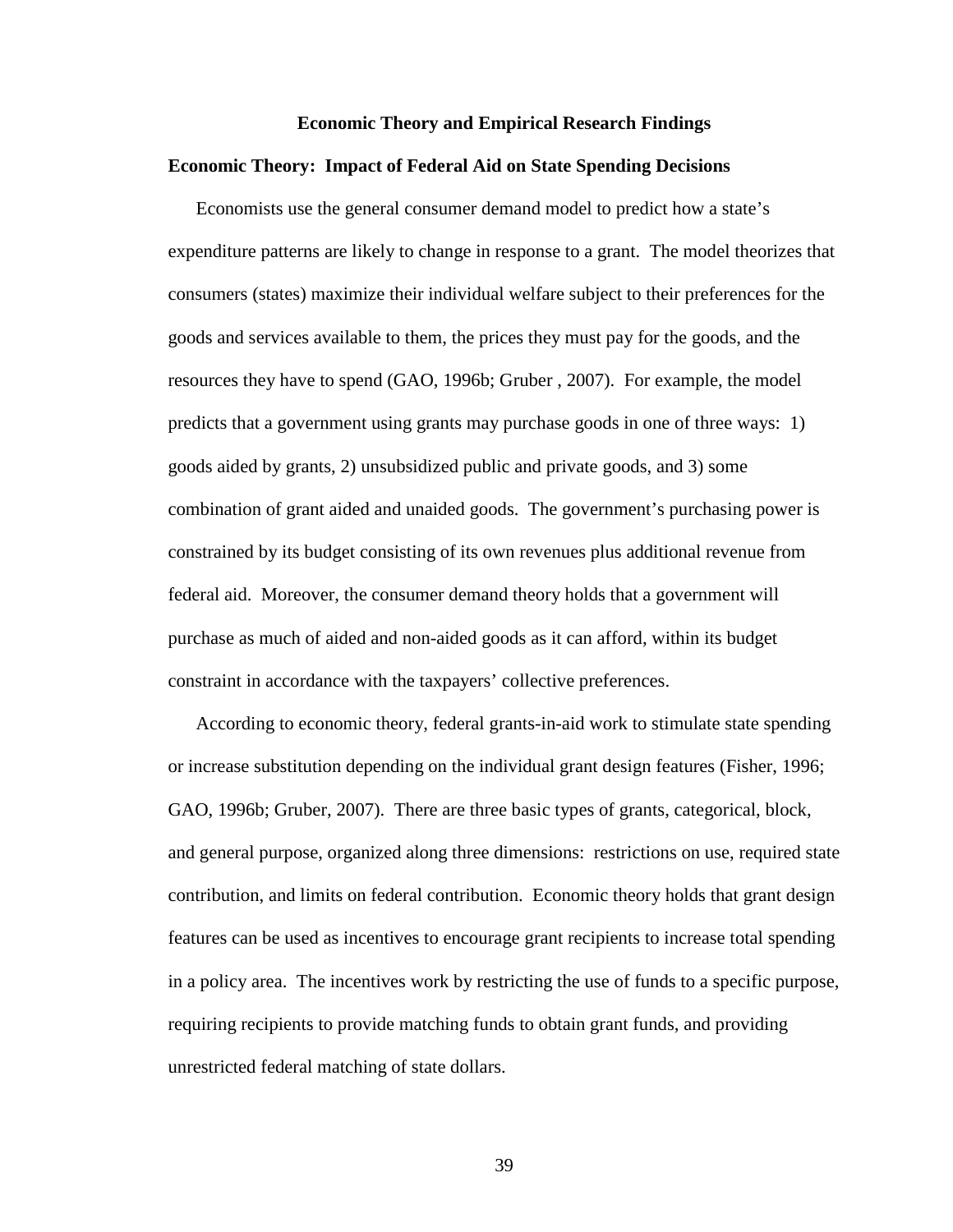There is considerable research on the types of intergovernmental grants and economic price effects of the different types. However, my interest here is matching and nonmatching block grants, which are the primary types of federal aid included in the budgets for juvenile justice agencies in the states included in this study. I limit the discussion below to the characteristics of matching and nonmatching block grants.<sup>15</sup> Exhibit 3 provides definitions of the different grant types and control mechanisms.

 Block grants authorize funds to be used for a wide range of activities within a broadly defined functional area, such as juvenile justice, education, or social services. Both categorical and block grants are considered to be restricted or conditional grants. Economic theory holds that restricted grants encourage more total spending on grant activities than unrestricted grants and that unrestricted grants are likely to be used for tax relief (GAO, 1996b, p. 46). For instance, consider the different spending responses of recipients to a gift certificate from a bookstore compared to an equivalent amount of cash. If the gift certificate exceeds the amount recipients normally would spend on books, it will tend to increase their total spending on books. With unrestricted cash, the recipients will likely spend each additional dollar of income according to their preferences for all goods. Thus, spending on books may be a small share of each additional dollar, such as ten cents. Economists recognize that federal grant dollars are fungible, or interchangeable, with other resources of recipient states and other local entities. As a result, there will likely be a degree of substitution in every grant as recipients find ways to replace their own funds with federal funds, freeing up local resources for other purposes (Gruber, 2007, pp. 272-277). This means that \$1 in

 $\overline{a}$ 

<sup>&</sup>lt;sup>15</sup> For a detailed discussion of the various grant types and design features, see the works of Beam and Conlan (2002), Fisher (1996), GAO (1996b), Gruber (2007), Hale and Palley (1981), Peterson et al. (1986), and Stephens & Wikstrom (2007).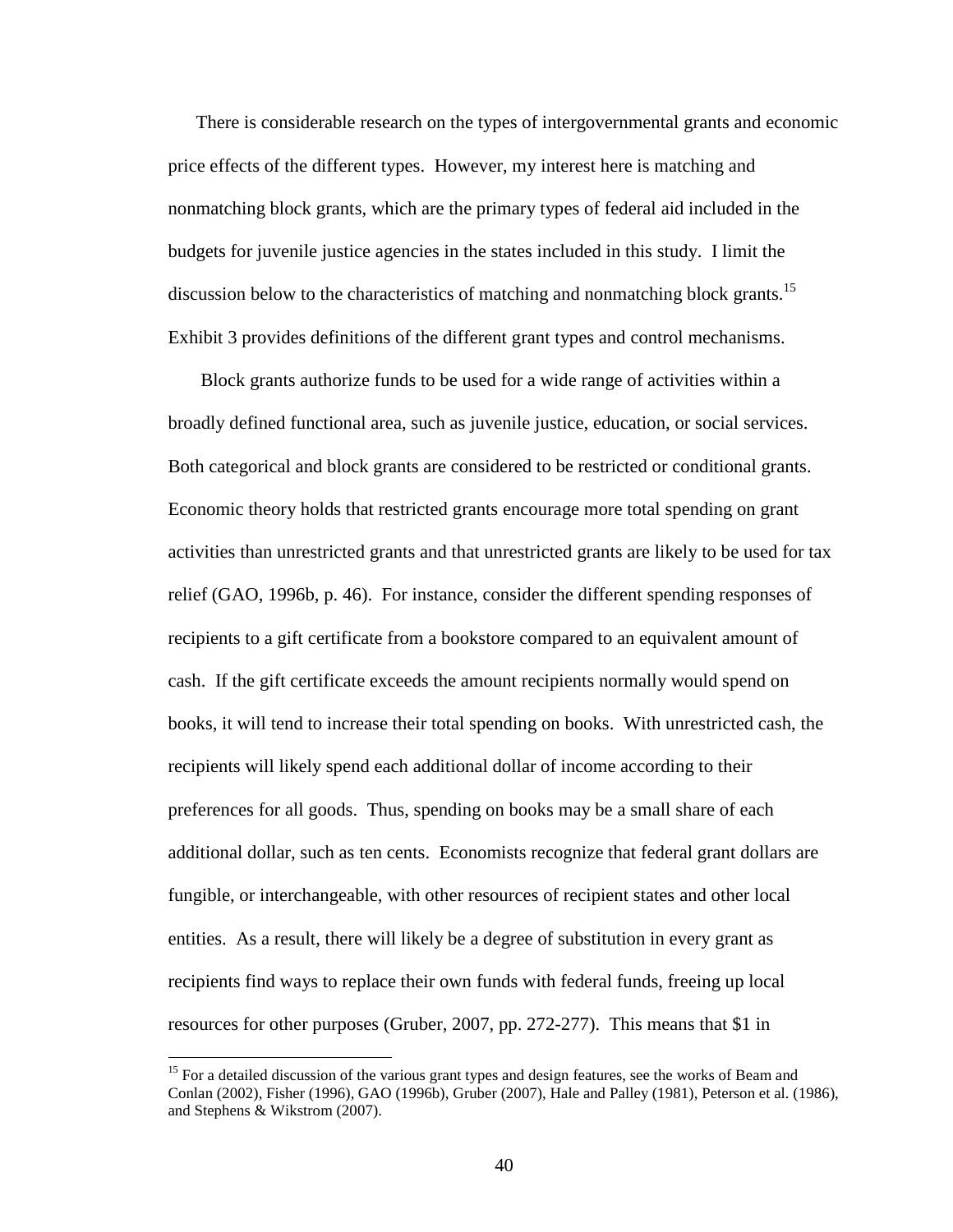conditional grants will not necessarily result in an additional \$1 of state spending on the aided program.

Matching provisions are federal control mechanisms that require states to share a designated percentage of the cost of providing the aided service with the federal government. A match requirement may be in kind or cash. Non-matching grants provide funds to recipients without any requirement for state cost sharing. Matching and nonmatching grants may be allocated to states by formula (e.g., based on population) or project basis.

According to economic theory, matching grants tend to encourage more state spending on the aided service than non-matching grants, other factors being equal (GAO, 1996b; Fisher, 1996). Fisher (1996) and Gruber (2007) provide extensive analyses of the effects of matching and non-matching grants. They concluded that both provide additional income to recipient governments; however, matching grants, in addition to providing additional income, also lower the price to the recipient government of the aided service relative to the other services it could purchase with the funds (price effect). In sum, the economic view holds that a non-matching categorical or general purpose grant will have an income effect on the recipient governments' spending decisions by increasing resources available for government services. Thus, their stimulative effect depends on the income elasticity of demand for the public goods and is difficult to predict. On the other hand, a matching grant will have a price effect, in addition to providing additional income for the aided service. If demand is price inelastic,  $^{16}$  a

 $\overline{a}$ 

<sup>&</sup>lt;sup>16</sup> In economics, elasticity refers to the degree to which a demand or supply curve reacts to change in price. A good or service is considered to be highly elastic if a slight change in price leads to a sharp change in the quantity demanded or supplied. Demand is price inelastic when quantity of service does not change, or changes minimally with sharp changes in price. (Fisher, 1996, pp. 80-102; Gruber 2007)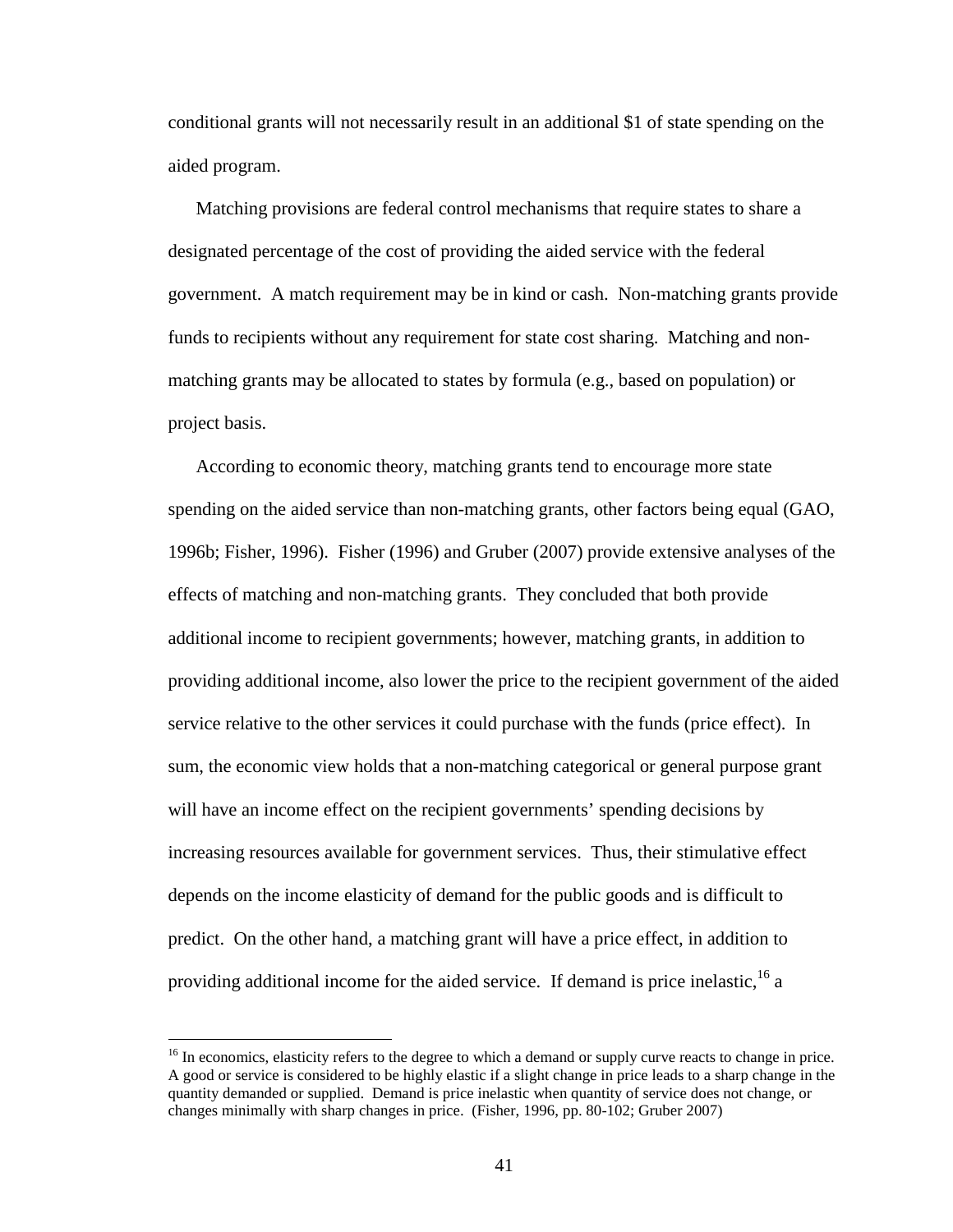matching grant will stimulate increases in total expenditures, but not stimulate increases in state money spent on the service, thus an element of substitution is involved in the recipient's managing of grant funds (Fisher, 1996). Demand for most government services, such as juvenile justice, tends to be price inelastic (Fisher, 1996).

 While the consumer demand model is used here as the economic theoretical perspective for determining the impact of federal grants-in-aid on state spending, I am cognizant of alternative views. Fisher (1996) argued that jurisdictions are seldom homogenous in income and since subnational governments determine how grant funds are to be spent, the effect of this type of income may not be clear. He concluded that it is difficult to make generalizations about estimated effects of intergovernmental grants for two primary reasons: 1) there seems to be substantial variation in how different governments respond to different grants, and 2) the results of different economic studies often vary greatly even for the same grant program. Considering these cautions, I extended my analytical model for state spending on juvenile justice to include other social, economic, and political variables, which research has shown to be contributing factors in state/government spending decisions.

In the next section, I present the findings of empirical research on the impact of federal-grants-in-aid in various public policy areas. As stated previously, there is a void in the academic literature on the impact of federal aid on state spending on juvenile justice programs; therefore, I used representative studies in other policy areas to show evidence of the response of policymakers to federal aid and other factors that may affect their spending decisions.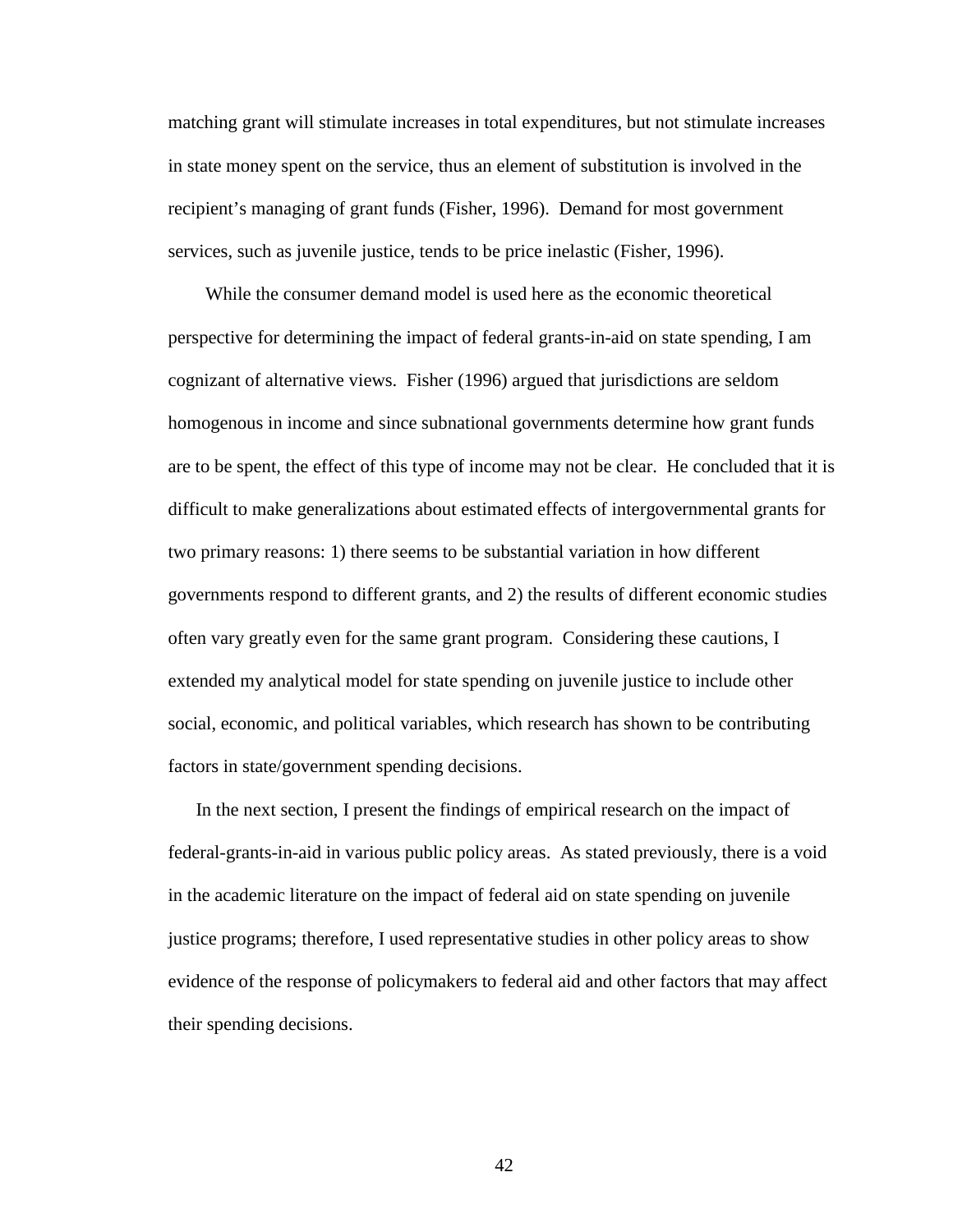## **Empirical Research Findings**

This dissertation study examines the impact of federal aid on state spending for juvenile justice programs. As previously stated, there is no shortage of empirical research on federal aid to states in specific policy areas. Results of my review of the empirical literature supporting federal aid as an influential variable for examining state spending decisions in various policy arenas are presented below. Topics addressed include: 1) the stimulative effect of federal aid on government spending, 2) the influence of federal aid and economic and political phenomena as predictors of government spending, 3) the effects of cut backs in federal aid, 4) a synthesis of economic literature on federal aid, and 5) some issues related to state dependence on federal.

**Federal aid: Stimulative effect.** In general, federal aid has a stimulative effect. Several early studies support the notion that federal aid is a powerful predictor of total levels of state spending in different policy areas. Most of these studies were conducted by economists and were mainly seeking to explain variation without a great deal of consideration of any theory that may have influenced variations in expenditures (Montreal, 1999). In 1952, Fabricant (as cited in Bahl & Saunders, 1966) found that population density, urbanization, and income were key variables accounting for 72 percent of variation in state and local expenditures. Fabricant was the first to use these three basic variables (per capita income, population density, and urbanization) to analyze comprehensively the expenditure data of state and local governments of 48 states. Fisher (1961) used the same three independent variables to explain state and local per capita expenditures in 1957. His study revealed that 53 percent of state variation in expenditures could be explained by these factors. Sacks and Harris (1964) expanded early research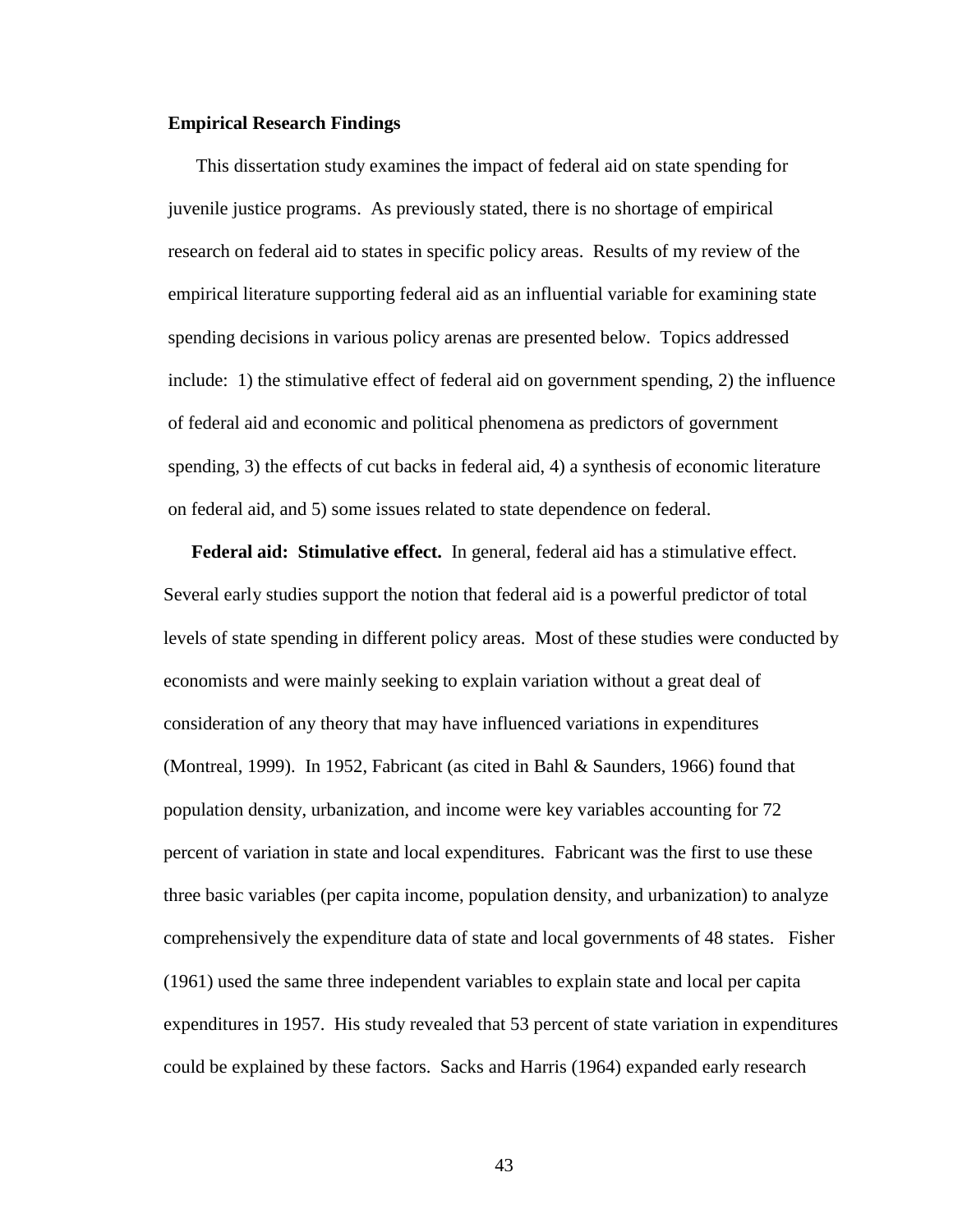models by introducing federal aid into the equations for their analysis of highway, welfare, and health and hospital expenditures for 1960. The introduction of federal aid increased the explained variance for welfare and highway expenditures significantly; however, the increase for health and hospitals was minimal. Sacks and Harris (1964) observed that the federal government had taken a direct interest in funding support for welfare and highway expenditures in comparison to health and hospitals, which saw a large increase in explanatory power after introducing state aid to the analysis. On the other hand, the inclusion of state aid added little to the explanatory power of the other two functional categories. Overall, these researchers found that limiting the analysis to use of population density, income, and percent urban as the only independent variables in regard to total direct general expenditures for welfare and highways yielded an  $R^2$  of .532. When federal aid was added to the equation, the explanatory power increased yielding an  $R^2$  of .813. These early research findings suggest that federal aid is an important variable in analysis of public policy expenditure decisions, particularly in areas where it is a substantial component of total spending, and that failure to consider it may neglect a major determinant of state expenditure levels.

Osman (1966) and O'Brien (1971) contributed to the early research in their studies of the potential stimulative and/or substitutive effect of federal aid on state and local expenditure decisions. Both analyzed five major policy areas in their studies: education, highways, welfare, health and hospitals, and other general and administrative expenditures. Osman (1966) found that per capita expenditures for a function rose with increases in per capita federal aid to that function and with increases in per capita aid to all other functions. In general, he found that total federal aid per capita stimulated total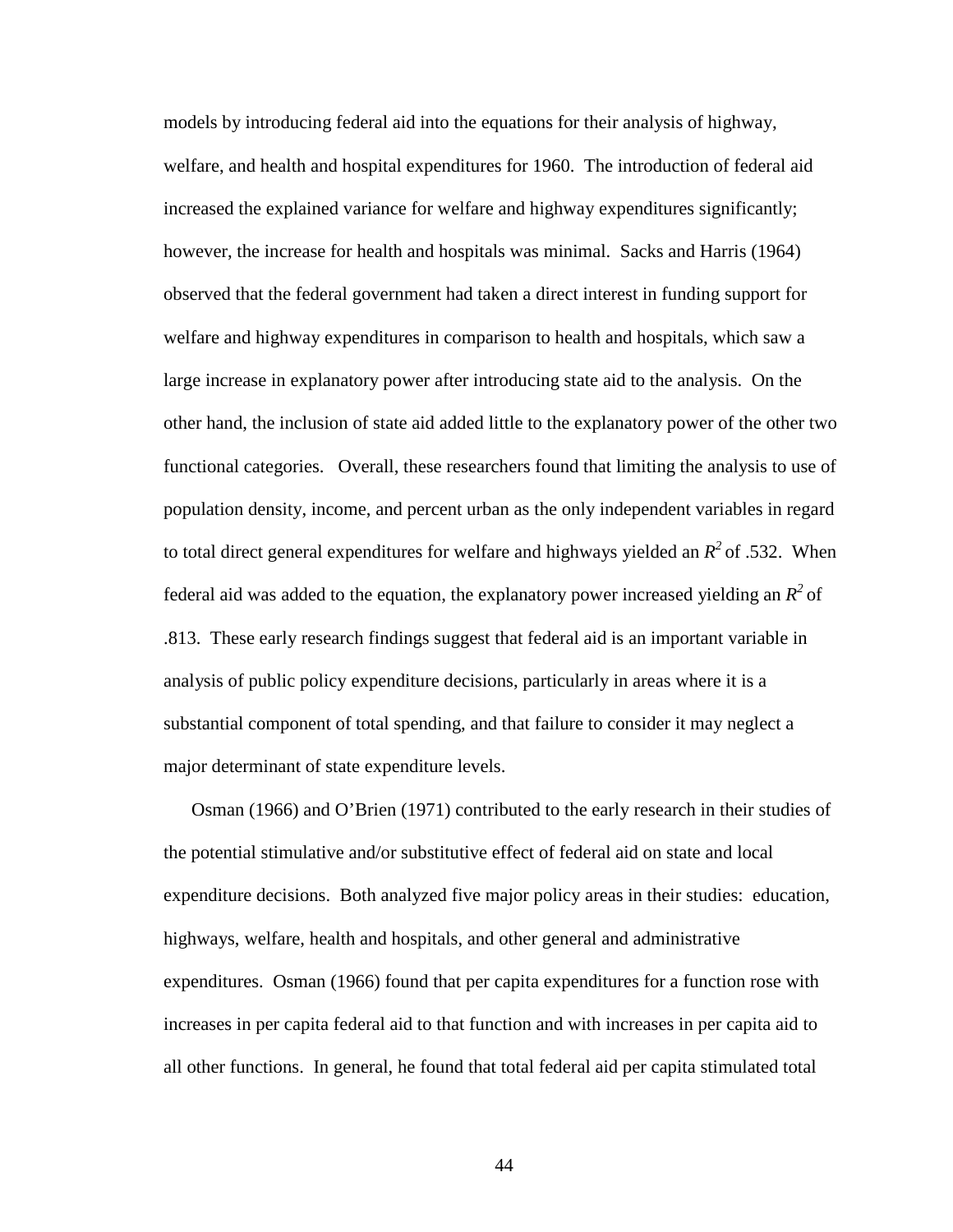general expenditures. Furthermore, increases in federal aid to other functions were associated with increases in state and local own source educational expenditures. The implication was that states were engaging in substitution, using own source money made available by federal grants in other functional areas to spend on education; a similar impact of federal aid to other functions was not evident in highway or welfare expenditures. O'Brien (1971), on the other hand, included the effects of individual state characteristics (e.g., per capita income, population density, percent urbanization, and education) on empirical estimates. In contrast to Osman's (1966) findings, he concluded that grants and expenditures are not simultaneously determined; that grants serve as explanatory variables in the determination of expenditures. Moreover, his analysis showed that: 1) federal grants had a stimulative effect on state and local government expenditures from own source funds on aided categories and caused a reallocation of expenditures on other categories; and 2) individual state characteristics played a highly significant (.005 level of significance) role in determining how much individual states spend on a particular expenditure category.

**Influence of other factors.** Other scholars investigated the impact of changes in the level of federal aid on changes in the level of state and local expenditures. For instance, Bahl and Saunders (1965) found that per capita federal aid to states was the only factor, which significantly affected changes in state and local per capita spending. They analyzed data from 48 states in a five variable correlation model including per capita federal grants and four expenditure variables (total current expenditures; total current expenditures less federal aid; total general expenditures, including capital outlays; and total general expenditures less federal aid). Their research further revealed that the impact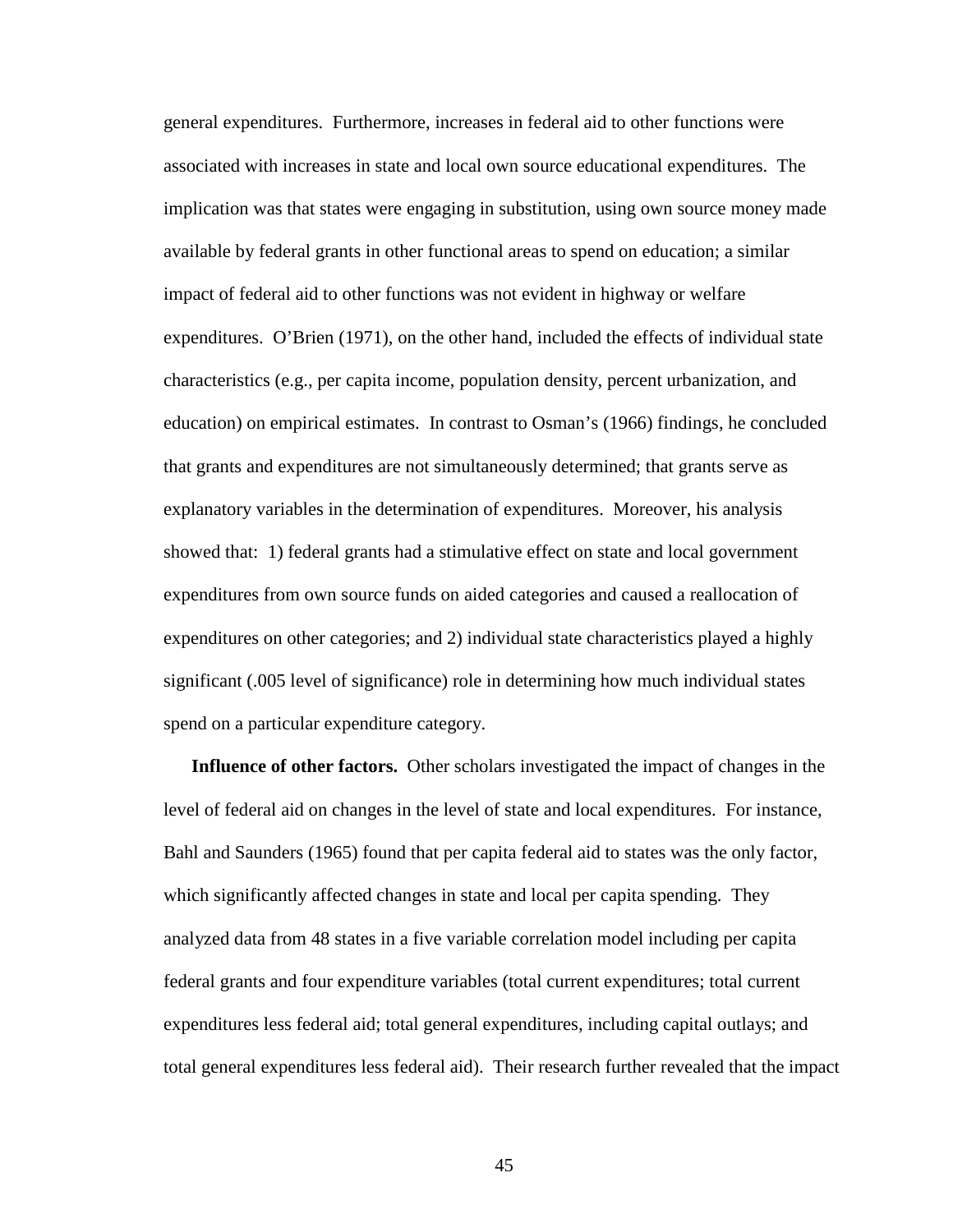of federal aid was almost non-existent in the fifteen states with the highest income and population density. This finding suggested that expenditures in wealthier states are driven more by their economic well-being than by other factors. Dye (1966, p. 293) supported this finding in his argument that socioeconomic factors have greater explanatory power than political factors in determining state policy spending decisions. In contrast, Sharkansky (1967) determined that political phenomena were more powerful than economic variables with respect to state government expenditures. He concluded that: 1) political factors, such as previous expenditures, federal aid, tax effort, and state and local centralization seemed to affect current government spending more than the economic phenomena of per capita personal income or population; 2) the rate of change in state expenditures varied from one era to the next, with stability or decline alternating with increases; and 3) causes of expenditures change appeared to be situational with no apparent pattern (pp. 173, 191). In a later study, Sharkansky and Hofferbert (1969) concluded that the politics-policy relationship, such as electoral and institutional circumstances do not explain much of the variation in policy. Inspite of high correlations between individual measures of voter turnout, party competitiveness, or the character of state legislatures and some aspects of governmental spending, these correlations disappeared when the effect of socioeconomic development was controlled.

Research conducted by Bartle (1995) confirmed the stimulative effects of federal aid on state and local expenditures. Specifically, he examined the effect of categorical federal and state grants-in-aid on local government expenditures and found small but important stimulative effects on spending. He attributed this result to the design characteristics of the grant program, which would suggest that that grant design could influence the fiscal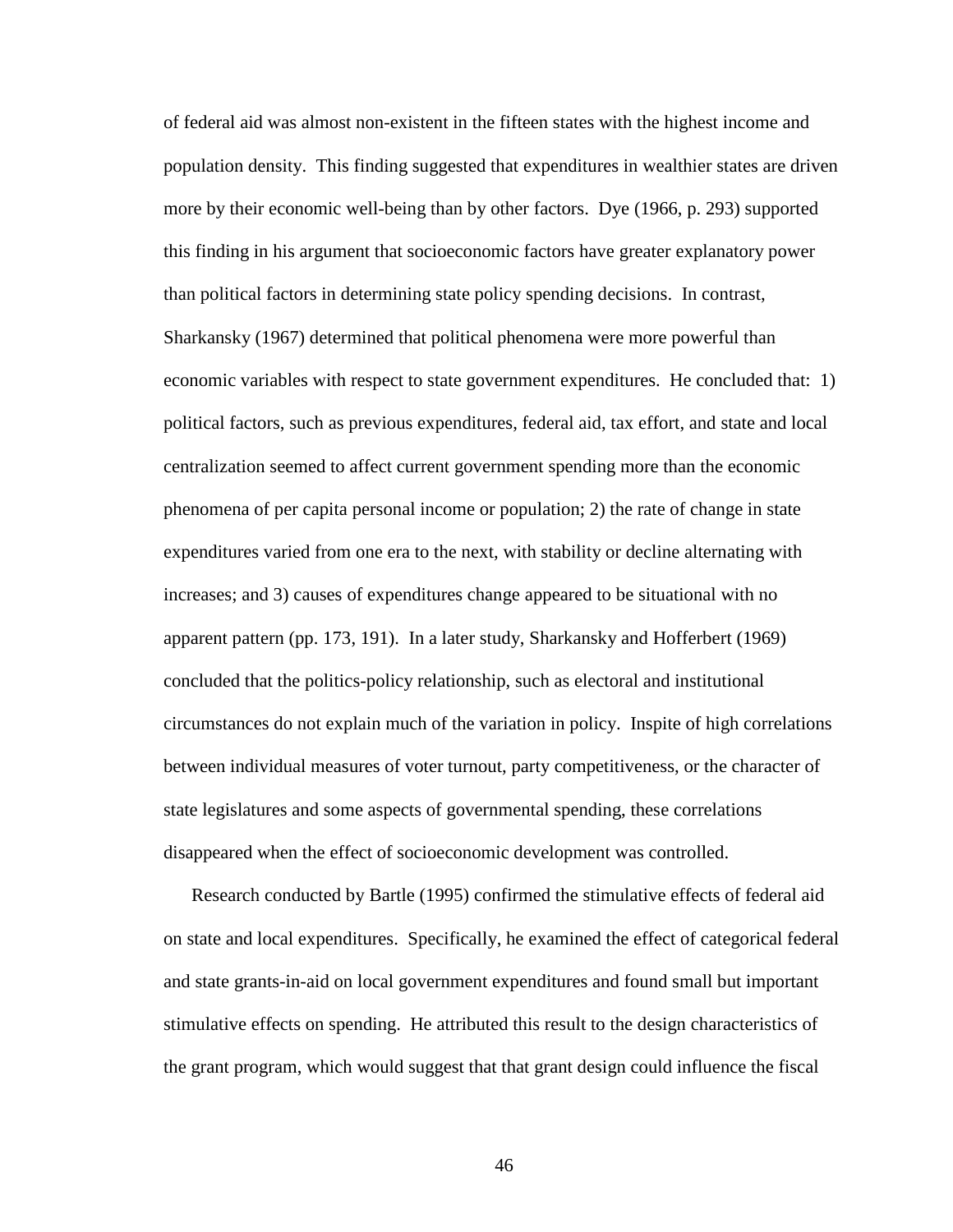response of the recipient governmental agency.<sup>17</sup> Overall, Bartle's (1995) work showed that the level of stimulation depends on a host of factors, such as type of grant, type of government, economic conditions, or the policy area of the expenditure.

**Federal aid: Cutback effects.** There is considerable research supporting the position that federal aid is an important variable affecting expenditures in state budgets and that changes in levels of aid should cause changes in patterns of state expenditures (Jones, 1974; Strouse & Jones, 1974). Strouse and Jones (1974) found convincing evidence of this impact in their examination of highway and welfare expenditures. Moreover, the GAO (1996b) analysis of the fiscal impact of grants found evidence that states may be more likely to replace cuts in federal funds used to fund ongoing state operations and priorities. The GAO concluded that from a federal perspective, state replacement was a positive event; whereas, from the state perspective, because federal funds have been integrated into the structure of the state budget, replacing cuts in federal aid would require cutting funds in other programs, raising taxes, or both.

Further, Stotsky (1991) studied periods of decline in intergovernmental grants and the effect of cutbacks. She found that grant cutbacks led to reductions in state expenditures in all key programs, but that the level of reductions varied depending on where cuts were made and various state government financial conditions. Volden (1999) used Aid for Dependent Children  $(AFDC)^{18}$  data to test the theory that policymakers respond differently to grant decreases than to grant increases because they face political and bureaucratic pressures to expand programs. He found that grant recipients were more

 $\overline{a}$ 

 $17$  See Exhibit 3 for an explanation of grant types and design or control mechanisms.

<sup>&</sup>lt;sup>18</sup> AFDC is now the Temporary Assistance to Needy Families (TANF) program, which provides cash assistance to indigent families with children.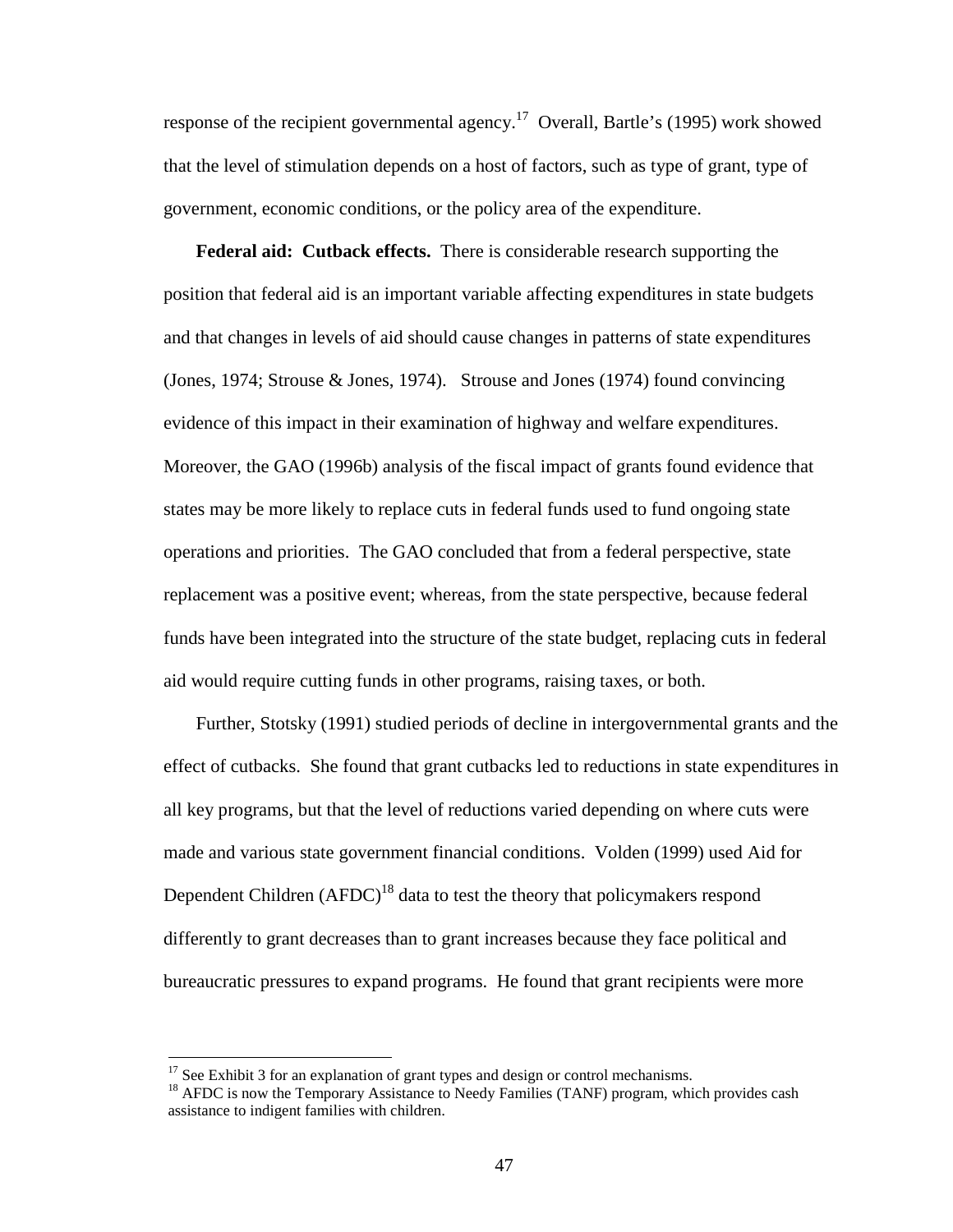responsive to grant increases than grant decreases. This asymmetric finding was more marked in states where elected politicians give policy discretion to state bureaucrats.

In contrast, Benton (1992) considered state and local expenditures in aggregate rather than expenditures in specific policy areas. He investigated the impact of changes in federal grants, income, and population on state spending during four periods between 1960 and 1988 and found that overall for the 28-year period federal aid had a positive statistically significant effect in explaining changes in state and local expenditures. During the 1960s and 1970s, the influence of federal aid on the size of state and local government budgets was greater than for the two subsequent periods included in the study where the influence diminished by as much as two-thirds but still remained positive and significant. As explained below, Benton's (1992) findings for federal aid for each of the four periods showed different results during times of reductions and cutbacks:

- The period from 1960 1977 (a period of substantial increase in federal aid to state and local governments) showed that the growth rate in state and local expenditures was positively related to the growth rate of federal aid and statistically significant (beta = .50,  $p < .05$ ). The analysis showed that 25% of the explained variance in the dependent variable (state-local expenditures) was attributable to federal aid.
- Uncertainty due to inflation and reductions in federal aid marked the period from 1977 – 1981. Federal aid had a statistically insignificant impact on changes in state and local expenditures during this period (beta = .03) and  $R^2$  for federal aid was .00.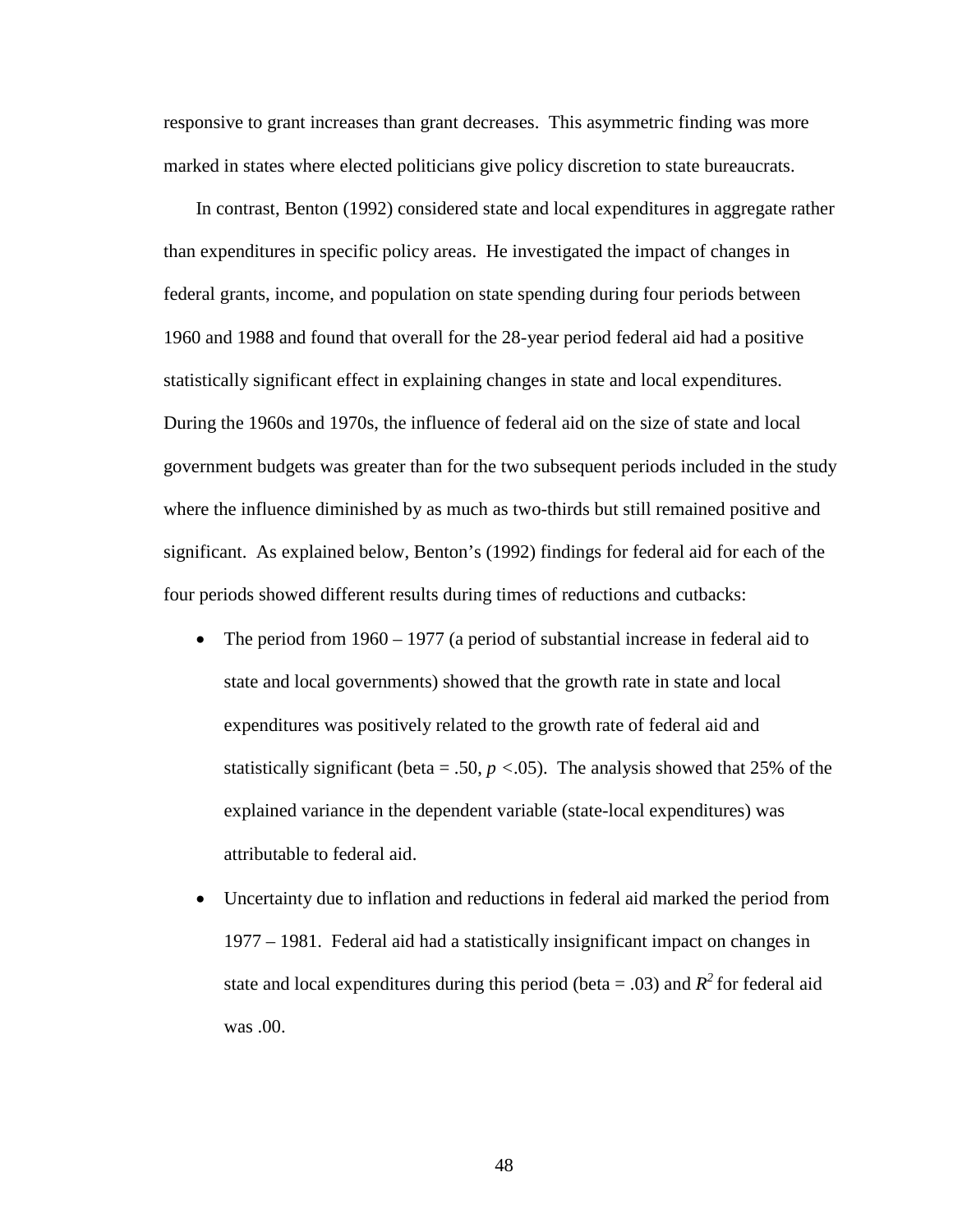- The period from 1982 1985 marked a time immediately following reductions in the overall level of federal aid in 1982. For this short-term period after the 1982 reductions, the analysis showed that federal aid had a positive statistically significant (beta = .29) influence on state and local expenditures and accounted for approximately two-thirds of the explained variance when compared to the variance explained by the total model.
- Benton (1992) described the period from 1985 1988 as the long-term following reduction in federal aid. The results for this period revealed that the stimulative effect had disappeared. Federal aid had a negative statistically insignificant (beta = -.01) effect; changes in aid had almost no influence on changes in state and local spending. During this period, state and local spending were more responsive to changes in per capita income, which had a positive statistically significant impact (beta  $= .73$ ).

**Synthesis of the economic literature.** Tsang and Levin (1983) studied the impact of different types of federal grants on state and local educational expenditure. They analyzed the results of 40 empirical studies published from 1960 to 1980 and found significant effects of federal aid, as well as socioeconomic and demographic factors, such as property wealth, personal income, population density, age distribution, and composition of local tax base on the level of educational spending. Their findings are presented below by type of grant:

• Unrestricted state block grants for education had both a substitutive and stimulative effect on total educational expenditures of a local government.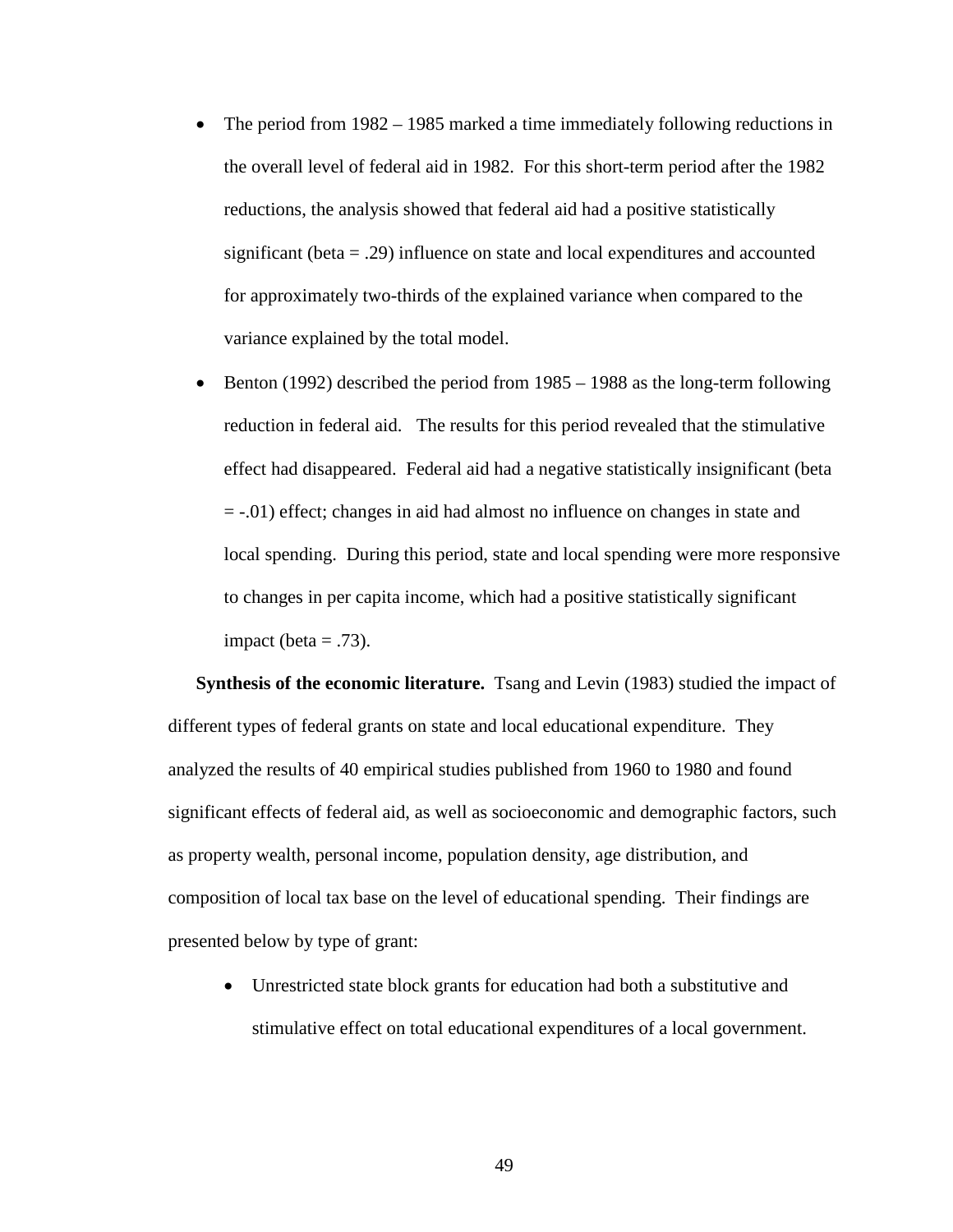They found that approximate 50 cents of every unrestricted state block grant dollar resulted in new spending.

- Every dollar of federal categorical grants for education resulted in an additional 70 cents for one dollar of local educational expenditures.
- The impact of a federal matching grant was less stimulative than a state matching grant because states tended to reduce aid to a local government that received aid from the federal government (Tsang & Levin, 1983, pp. 360- 361).

A similar study conducted by the United States General Accounting Office (GAO, 1996b) based its conclusions on a synthesis of the body of economic literature, which isolated the statistical fiscal impact of federal grant funds and estimated their impact on total spending to examine for substitution in the 87 largest grant programs. Examples of the grant programs included in the analysis were Medicaid, Highway Planning and Construction, education, health, and welfare. Administration of Justice was included in the review in aggregate; however, no separate analysis of specific grant programs designated for juvenile justice was identified.

Overall, the findings from the GAO study showed that each additional federal grant dollar contributed to increase total spending on aided functions; but due to substitution, total spending increased by less than a dollar (p. 12). More specifically the GAO (1996b) study concluded that:

• About 60 cents of every dollar of federal aid was used to free up state funds that otherwise would have been spent on that activity for other state programs or tax relief.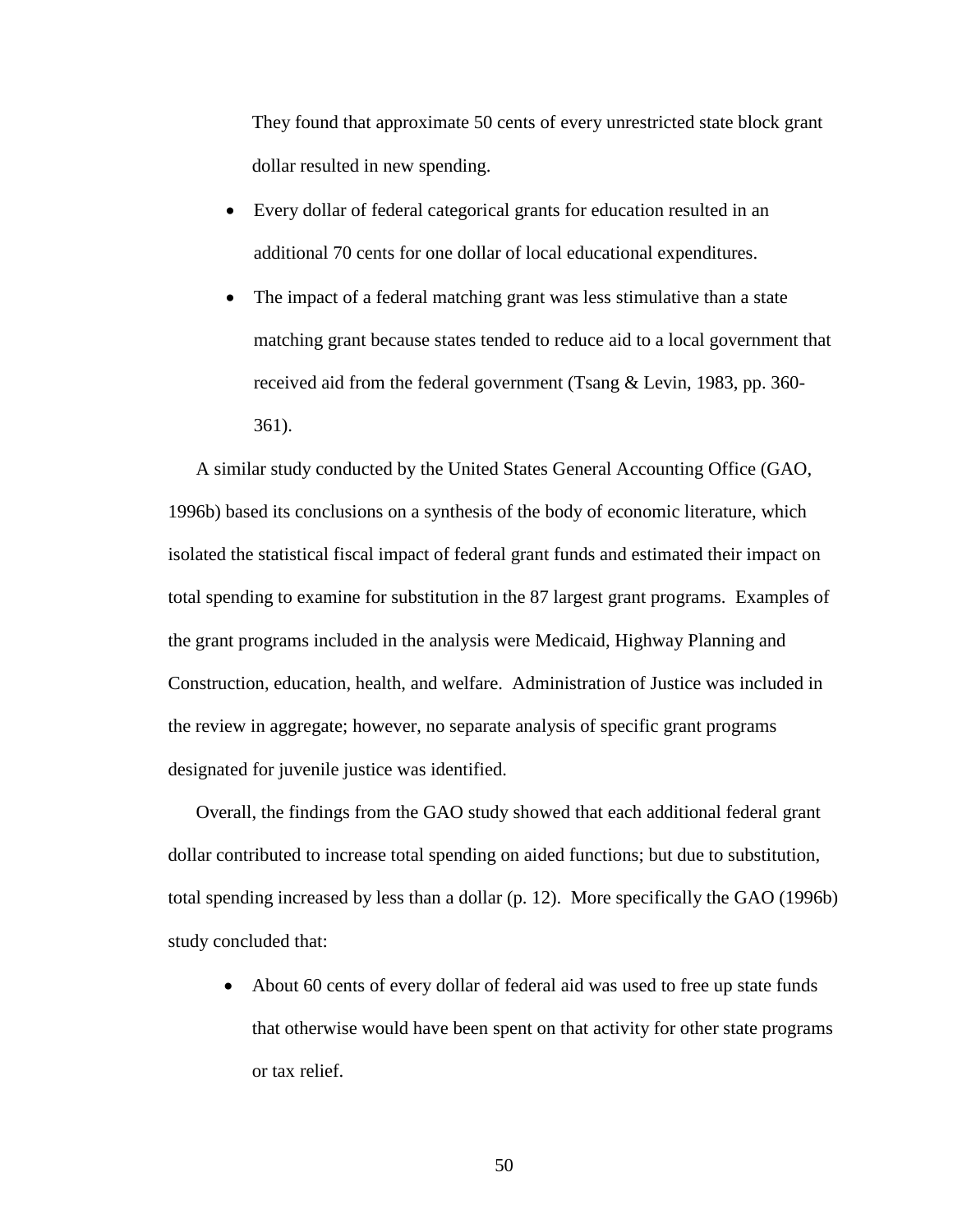- Most grants were not designed to reduce substitution or to target funding to states with relatively greater programmatic needs and fewer fiscal resources as economic theory postulates.
- Matching grants typically resulted in less substitution than non-matching grants. For example, approximately 85 cents of every matching dollar represented new spending compared to approximately 42 cents of every nonmatching dollar resulting in new spending. The clear implication was that states withdrew a portion of their own source spending to use for other purposes.

Extending the research on the substitution effect of federal aid on state spending decisions, a 2004 GAO study on federal aid to highways from 1982 to 2002 found a preponderance of evidence that suggested that substitution was a significant factor in state utilization of these funds. The statistical model estimated that state and local governments used about half of the increase in federal highway grants between 1982 and 2002 to substitute for funding they would otherwise have spent from their own revenues. Furthermore, the results showed that the rate of grant substitution increased significantly over the study period, increasing from 18 cents on the dollar during the early 1980s to about 60 cents on the dollar during the 1990s.

**State dependence on federal aid.** Fosset's (Brown et al., 1984) work offered a compelling analysis of the politics of dependence on federal aid to large cities, which has implications for federal aid to states. Fossett contrasted the impact of federal grants in different jurisdictions and hypothesized that how a city uses the aid, which depends on its financial condition, the amount of discretion it has in using federal funds, and the degree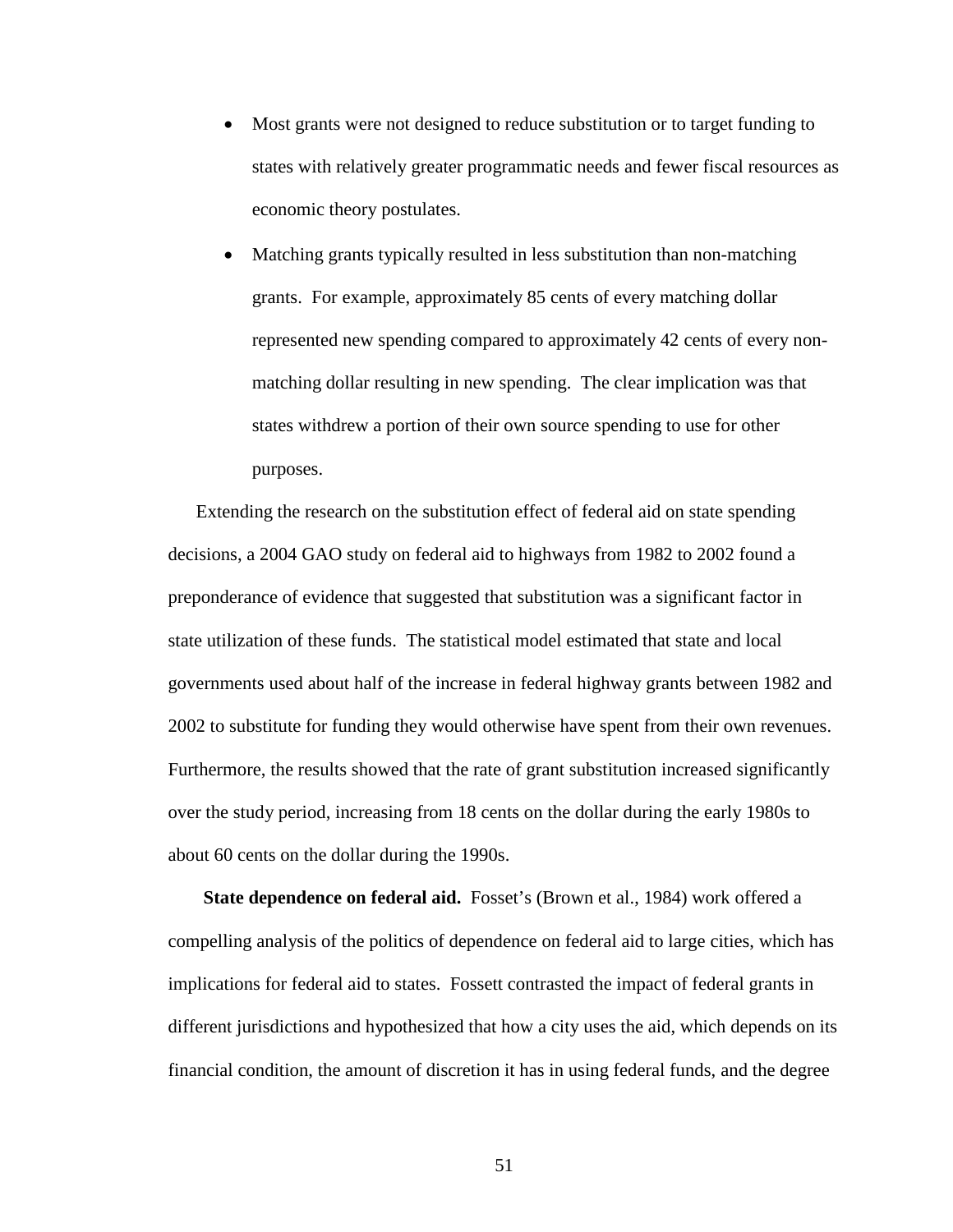of political organization among the beneficiaries of federal programs helps determine the level of dependence. For instance, cities with major financial problems, substantial discretion in the use of federal dollars, and well-organized political systems were more likely than other cities to have become financially dependent on federal dollars. Except for the most financially stressed cities, the majority of cities avoided using federal aid to support ongoing activities. Cuts in federal aid in these cities were translated into reductions in social and other services deemed secondary or non-essential.

In contrast, financially stressed cities had more complex problems because they tended to use federal funds to support basic services that were harder to discontinue than more politically peripheral activities. Due to political pressure from interest groups and program beneficiaries in these jurisdictions, local officials were motivated to consider alternative funding sources, such as increased taxes, reduction in basic service levels, or both. Fossett concluded that the major consequence of reduction in federal aid in more financially prosperous cities appeared to be a decline in the level of secondary services, while many of the financially stressed cities appeared to reduce the level of basic services as well (p. 158). Based on my review of the literature, my expectation is that the conclusions drawn about the politics of dependence on federal aid in large cities has similar implications for financially prosperous and financially stressed states.

As stated previously, federal aid may be provided to respond to a need or demand of state level constituents or the federal government's desire to exert influence in a particular policy area. Regardless of the purpose, a potential disadvantage of federal aid is that it can foster dependency and even instability in funding if federal aid levels fluctuate. The problem of dependency is addressed in this study to provide a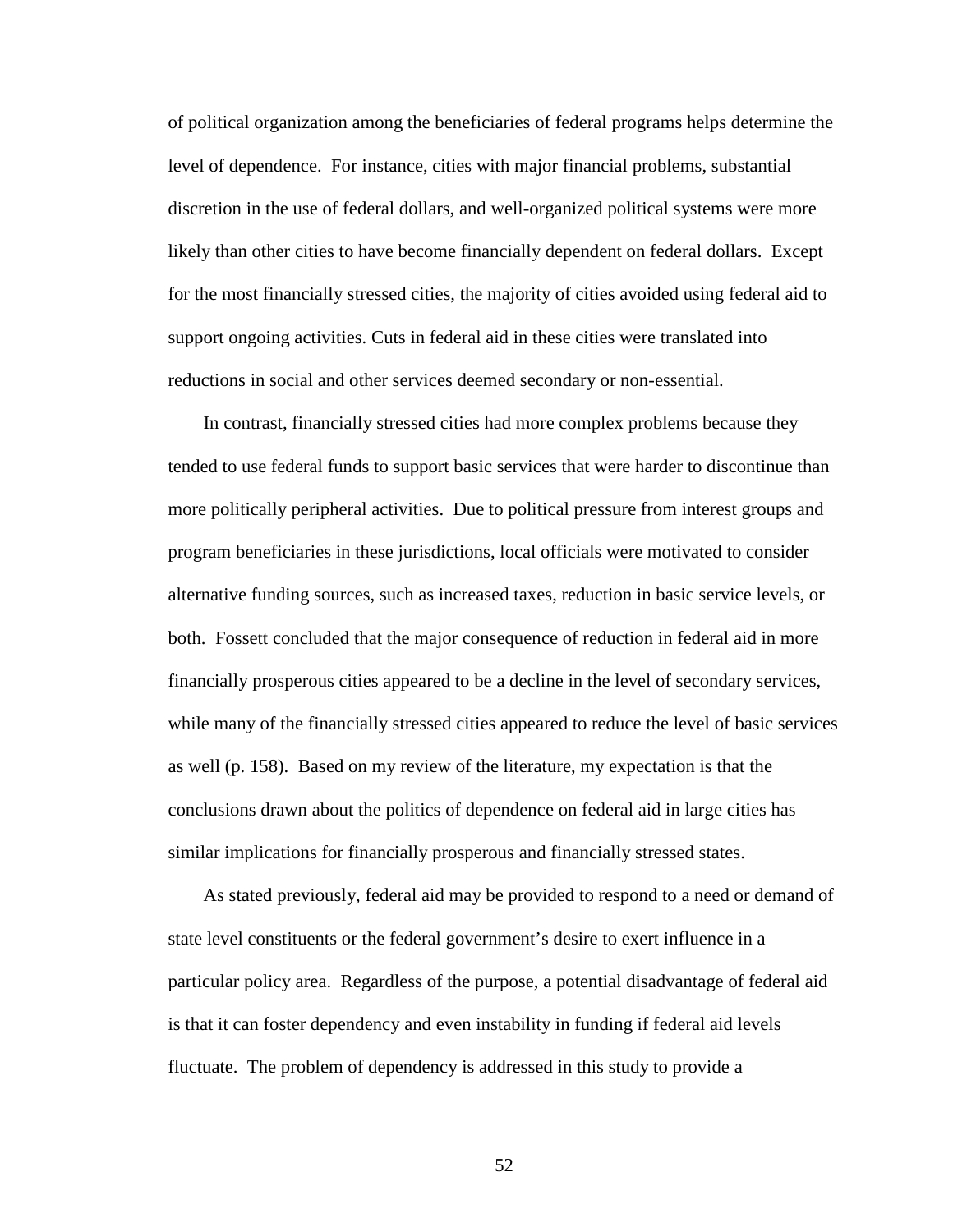comprehensive review of the academic literature on the impact of federal aid on state policy spending decisions; however, it is likely to be only a minor issue, if at all, in the juvenile justice policy arena. Historically, the federal government has played a limited role in funding juvenile justice, providing an average of  $10.47\%$ <sup>19</sup> of total spending on juvenile justice programs for the 30 states included in this study. Nationally, aid for juvenile justice programs was approximately .10% of the total federal government grants to state and local governments in 2006 (U. S. Census Bureau, *Federal Aid to States for Fiscal Year 2006*). Thus, states are more reliant on their own resources to fund core juvenile justice services, such as secure commitment of delinquents and aftercare parole services. Whereas, the federal role has largely been to provide seed funds and establish standards to support the enhancement of optimal juvenile justice and delinquency prevention services (Snyder & Sickmund, 2006; Nunez-Neto, 2007a). This assessment is not intended to minimize federal aid for juvenile justice programs, which is highly sought after by states, but to place it in proper perspective in terms of the likelihood of fostering dependence among states.

# **Summary**

 $\overline{a}$ 

My review of the literature on economic theory and the impact of federal grants on state spending behavior produced an abundance of empirical evidence from which to draw research questions about the influence of federal aid on state spending in the juvenile justice policy arena. As stated previously, state spending in an environment where federal aid is available typically does not increase the full amount of a grant award due to the effects of substitution; however, there may be exceptions.

 $19$  See Chapter 6, Table 5, which presents descriptive statistics for this dissertation study.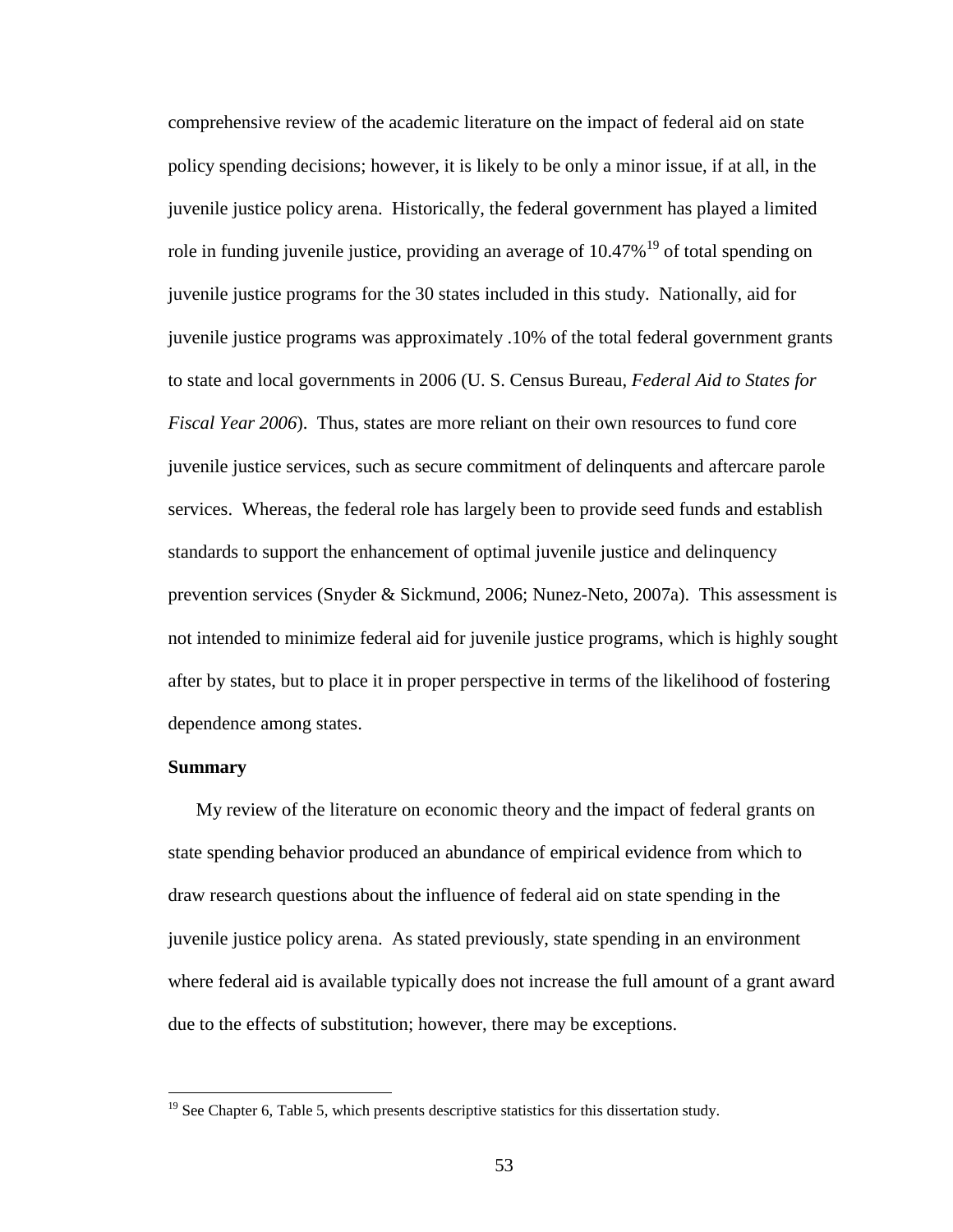The empirical evidence has shown that the influence of federal aid on state spending behavior in a given policy area is impacted by the design and type of available federal aid, as well as social, economic, and political characteristics of the state(s).

Consequently, federal aid may lead to increases, decreases, or no significant change in spending behavior depending on these factors. My literature review in this section does not include empirical research on the impact of federal aid in the juvenile justice policy arena due to the paucity of literature in this area. The policy categories (e.g., education, highways, welfare, and health and hospital) discussed in the studies included in my review were generally selected by researchers because they are the ones for which consistent data were available over a number of years.

# **Politics of Social Order Framework (POSOF): Theory and Research on Corrections Spending**

In the previous section, I provided evidence from empirical research of the utility of economic theory in explaining the potential impacts that federal aid may have on state juvenile justice spending. In this section, I provide a review of empirical research that shows the value of the Politics of Social Order Framework (POSOF) as a complementary theoretical model for examining the nature of the various political and socioeconomic influences that impact state legislative spending decisions on juvenile justice. The section is organized as follows: discussion of the development of POSOF, basic arguments and assumptions, the basic model, empirical research on corrections spending, and empirical research on the basic tenets of the POSOF theory.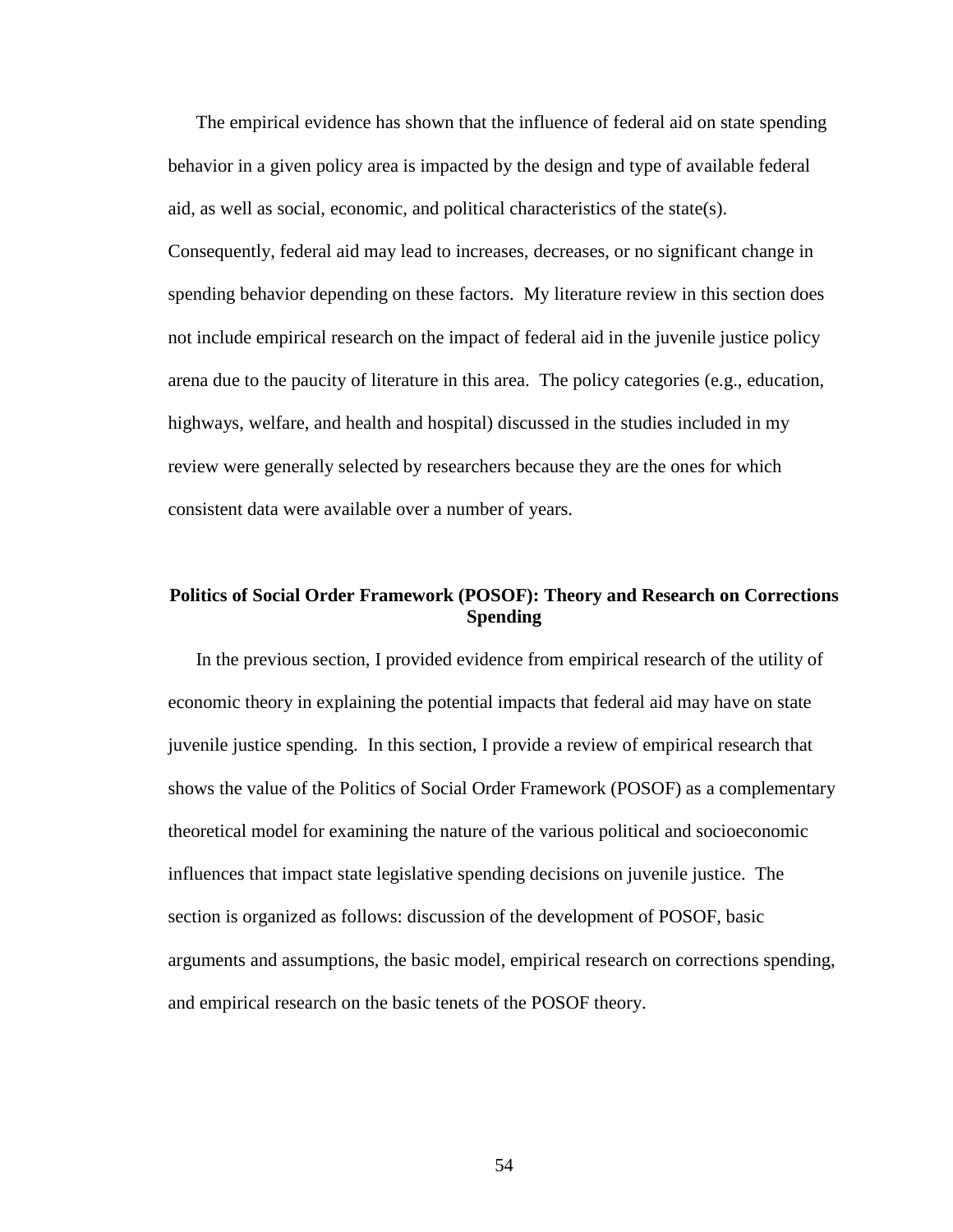# **Development**

The major arguments of the Politics of Social Order Framework (POSOF) theory were development by Stucky, Heimer, and Lang and presented in their 2007 study entitled, *A Bigger Piece of the Pie? State Corrections Spending and Politics of Social Order.* The study examined variation in state-level corrections expenditures as a proportion of state expenditures from 1980 through 1998, a period not previously studied and marked by a large influx in the adult prison population. The sample included data on the 49 states with bipartisan political systems for the 19 years included in the study (Nebraska was excluded). The researchers argued that their data and methods for analysis were more appropriate than previous research on correctional spending and that this work was important to academic research because of the paucity of studies that had examined the aspects of corrections most directly under political control, which is correctional spending (Stucky et al., 2007). Many prior studies had, instead, examined the role of partisan politics and imprisonment rates in the United States rather than corrections expenditures. Although this study focused on adult criminal justice programs and populations, I attempt to expand its utility and applicability of the model in this dissertation study by using some of the key tenets in explaining spending on juvenile justice programs and including federal aid as a primary variable.

# **Basic Arguments**

The POSOF view draws insight from theoretical arguments and recent research on criminal punishment conducted by scholars, such as Jacobs and Helms (1996, 1999), Jacobs and Carmichael (2001), and Beckett and Western (2001). The basic arguments of POSOF are: 1) punishment is inherently an exercise of state power, thus theoretical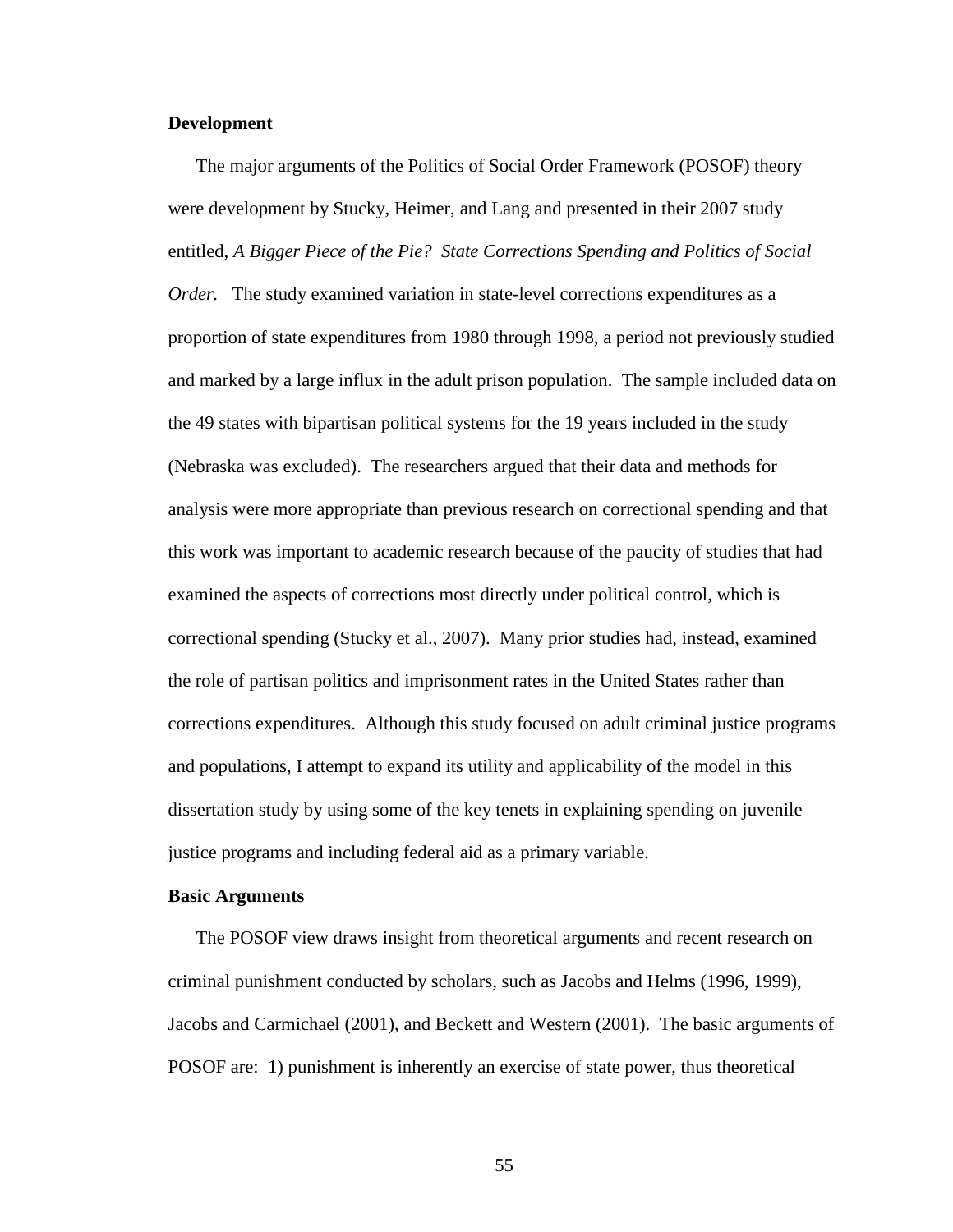explanations of spending on criminal punishment must examine the role of the state; and 2) punishment is driven by two factors: a) the state's responsibility for maintenance of social order and b) partisan politics – state officials need to maintain office through popular elections (Stucky et al., 2007). Stucky et al. (2007) employed the POSOF to clarify the role of partisan politics and potential links between partisan politics and economic and racial threats. In contrast to other research on the topic, which treated political and nonpolitical factors as more or less separate influences on punishment outcomes, POSOF attempts to provide fundamental logic linking political and nonpolitical variables.

# **The Basic Model: Key Factors That Explain Correctional Spending**

The POSOF perspective argues that corrections' spending is a function of:

- Partisan politics (gubernatorial and legislative);
- Citizen ideology;
- Social threat (racial threat based on the percentage Black and the percentage Hispanic population; economic threat based on the rate of poverty);
- State fiscal health and alternative policy priorities (gross state product, public welfare expenditures, and education expenditures); and
- Crime (index crime rate).

These variables are included as primary predictors in the model because they affect strategies for maintaining social order, getting votes, and maintaining political office (Stucky et al., 2007).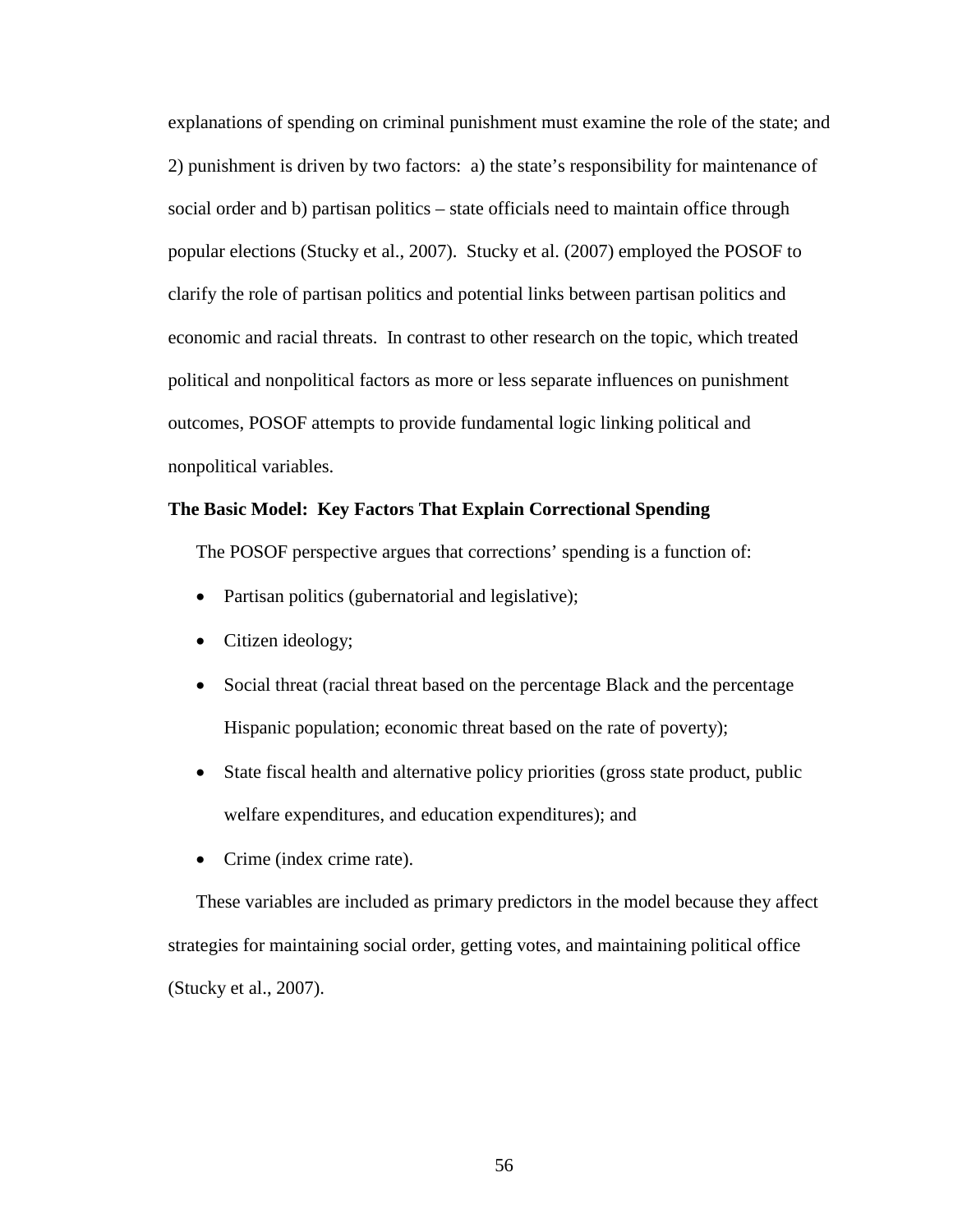# **Empirical Research on Corrections Spending**

Most of the early research dealing with corrections and punishment primarily focused on economic explanations for punishment (Chiricos & Delone, 1992). Research since 1992 centered on political explanations with a focus on prison populations rather than corrections expenditures. In contrast, Jacobs and Helms (1999) and Calderia and Cowart (1980) argued that much can be learned from examining a state's spending on corrections. Their positions are supported by the fact that corrections expenditures are under more direct political control than dependent variables, such as admissions and custody rates, typically used in punishment research (Jacobs & Helms (1999). Furthermore, budgets are one the most important tools through which all levels of government seek to achieve policy goals (Calderia & Cowart, 1980).

**National studies.** A 1999 national study conducted by Jacobs and Helms focused specifically on combined per capita corrections expenditures at the federal, state, and local levels combined from 1954 to 1990. This research found that spending increased with the size of the non-white population, number of riots, crime rates, and previous births out of wedlock lagged 20 years. Moreover, the findings showed that the strength of the Republican Party was associated with increases in corrections expenditures. This study highlighted the influence of partisan politics, racial threat, and crime on corrections spending.

Calderia and Cowart (1980) examined total criminal justice expenditures, rather than just spending designated for corrections. The results of their work also showed that changes in crime rate explained changes in the federal budget dedicated to criminal justice agencies, including corrections, from 1935 to 1975. Their findings further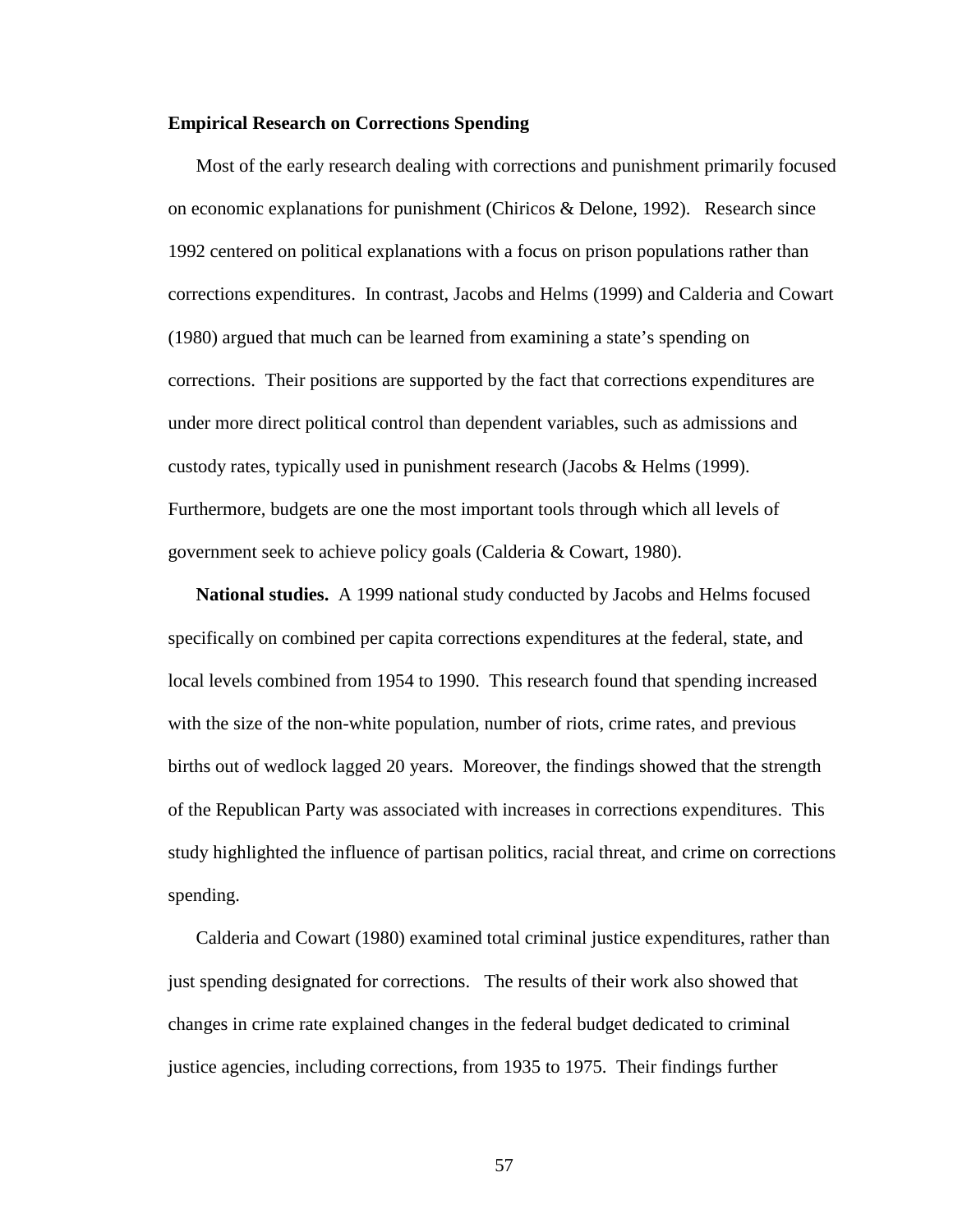revealed that expenditure increases were more likely under Republican presidents and that Republican presidents were more likely to respond to increasing crime by increasing expenditures. Although dated, both the Jacobs and Helms (1999) and the Calderia and Cowart (1980) national studies provide insight for this research with respect to the role of partisan politics in corrections spending policy.

In contrast, in an analysis of elections and the politics of crime, Calderia (1983) (as cited in Stucky et al., 2007) hypothesized that presidents facing elections may increase criminal justice expenditures to take advantage of public fear of crime and to get votes. This study showed that presidents were more likely to request higher criminal justice expenditures in election years irrespective of crime rates. Moreover, Oliver and Marion (2006) and Marion and Oliver (2009), in work that replicated and updated the original research conducted by Calderia and Cowert (1980), theorized that in more recent years, criminal justice policy became more symbolic and was often a gesture used by presidents and Congress to gain political and popular support. These more recent studies support one of the basic arguments put forth by Stucky et al. (2007) that partisan politics influence variation in criminal justice spending policy. Both studies found that budgetary allocations were no longer responsive to the rise and fall in official crime rates, thus demonstrating support for the theory of symbolic politics.<sup>20</sup> While both studies are important in their contribution to the understanding of the role of politics in criminal justice expenditures, neither addressed other variables that are potentially important in the explanation of spending decisions in this policy arena.

 $\overline{a}$ 

 $20$  The theory of symbolic politics posits that political acts are viewed as symbols conveying a political meaning that are an end unto themselves (Marion & Oliver, 2009).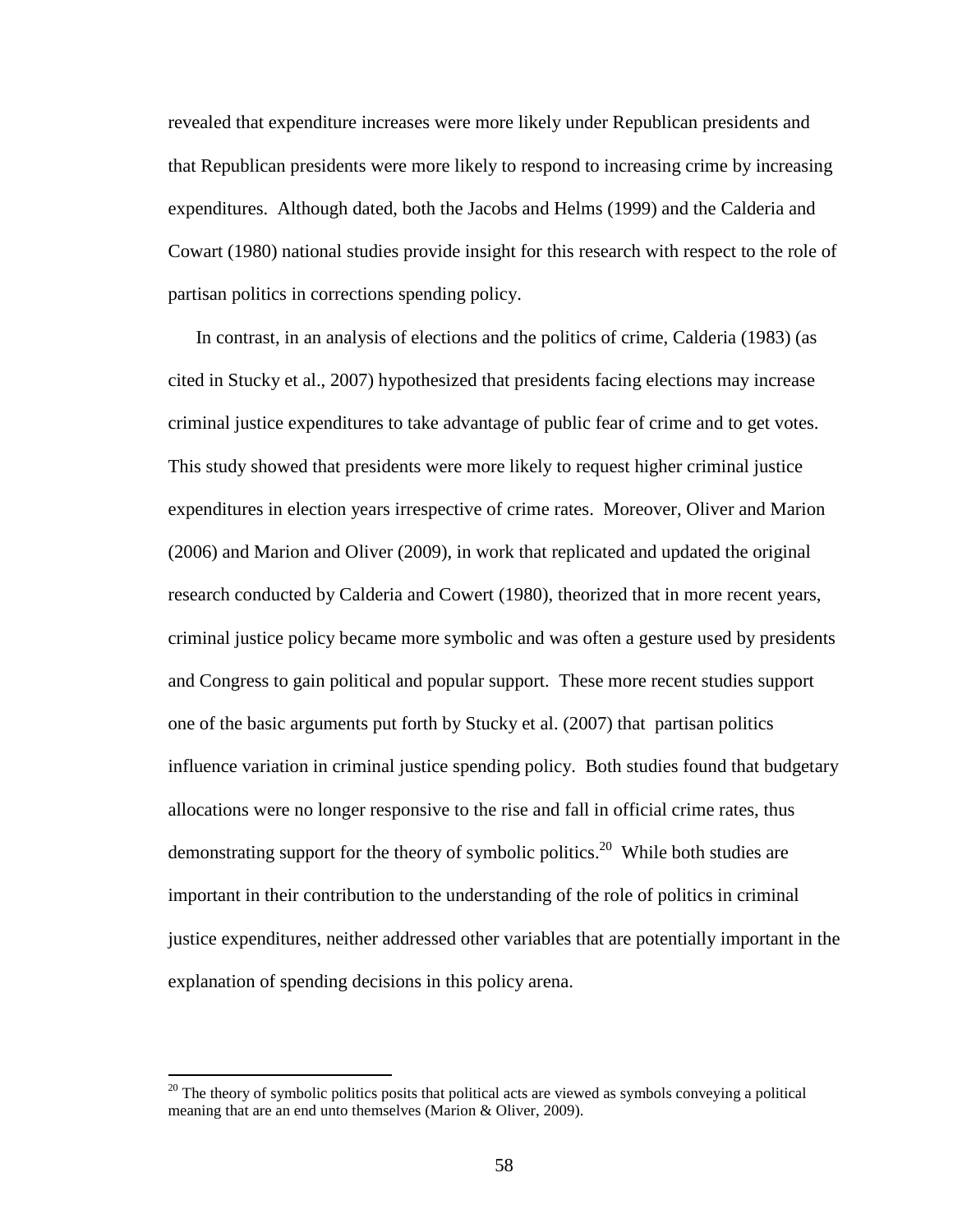**State level studies.** Stucky et al. (2007) cite two published state-level studies that deal with correctional spending. First, Taggart (1989) conducted separate time-series models for the 48 contiguous states for 1945 to 1984. This study showed that correctional spending was explained by a state's total revenue base and overall state expenditures, but did not consider variables to evaluate political or social threat explanations. Taggart & Winn (1991) conducted the second study. These researchers used a cross-sectional design to analyze corrections expenditures in the 48 contiguous states in 1984. In contrast, this research evaluated threat variables and found that higher crime rates and percentages of non-White males were related to increased corrections spending; however, partisan political control was found to be unrelated to spending. While both studies expand the body of knowledge concerning correctional spending, two distinct limitations were noted: 1) 1984 represented the last year of data analyzed in both studies; and 2) both were methodologically limited by current standards (Stucky et al., 2007). For example, Taggart used a time-series, rather than a pooled model in the 1989 study, which could have reduced the efficiency of the estimation. Likewise, the 1991 study is limited by its use of cross-sectional data, raising concerns over causal ordering and statistical power because of the small sample size.

#### **Empirical Research on the Basic Tenets of the Politics of Social Order Framework**

Stucky et al. (2007) argued that the primary advantage of the politics of social order approach is that it seeks to make sense of the various disparate explanations offered by recent empirical research on punishment and public policy. Prior explanations address such factors as partisan politics, conservative preferences of citizens, racial and economic threat, crime control, fiscal factors, and alternative policy priorities. The POSOF theory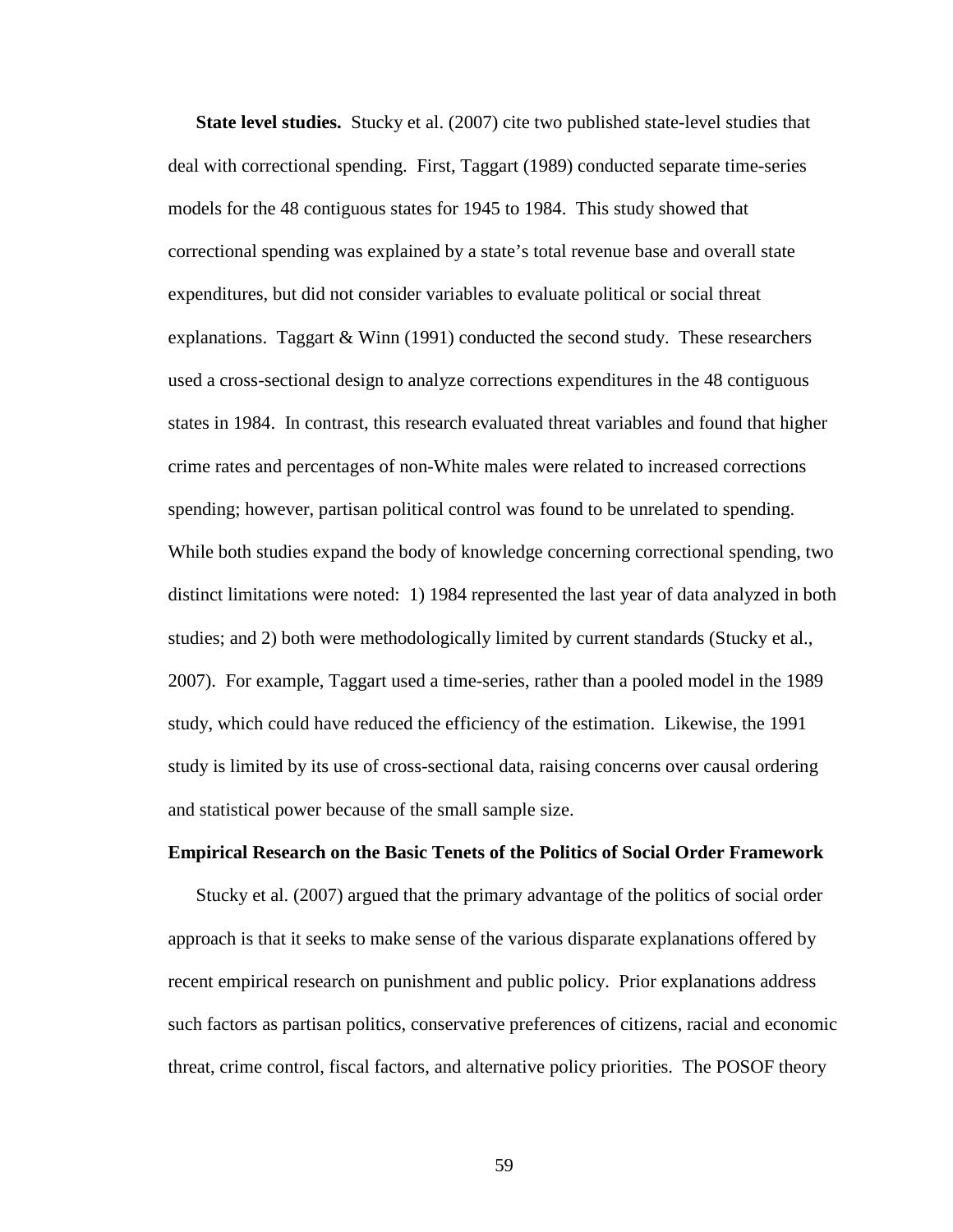holds that these variables are significant because they connect strategies for maintaining social order, garnering votes, and maintaining political order. An overview of research in which these variables were analyzed is presented next.

**Partisan politics.** An increasing body of research suggests that partisan political considerations influence variation in criminal punishment policies and highlight the importance of Republican power in state-level imprisonment trends (Jacob & Carmichael, 2001; and Stucky et al., 2005). Political science researchers have added to the body of knowledge by arguing that partisan politics shape policy and spending through party control or party competition. Specifically, Jacobs and Carmichael (2001) argued that the traditional law and order rhetoric of the Republican Party is intended to increase votes among less affluent voters, who tend to be less likely to vote for conservative candidate, by appealing to their fear of crime. Results of their study showed that Republican strength and minority threat led to higher imprisonment rates and that these relationships became stronger after greater Republican stress on law and order. Their findings confirmed the theoretical expectation that these relationships are historically contingent. Moreover, Browning, Marshall and Tabb's 1984 study (as cited in Stucky et al., 2007) also found that the racial composition of a state poses a potential political influence on corrections spending.

Some studies on partisan influence in policy decision making have focused specifically on the role of governors and the executive branch. In contrast to research that assumed that state executive branches were irrelevant (Erikson, Wright, & McIver, 1989), Barrilleaux (1999) argued that gubernatorial and executive branch characteristics modeled with citizen ideology and party legislative strength were forces that determined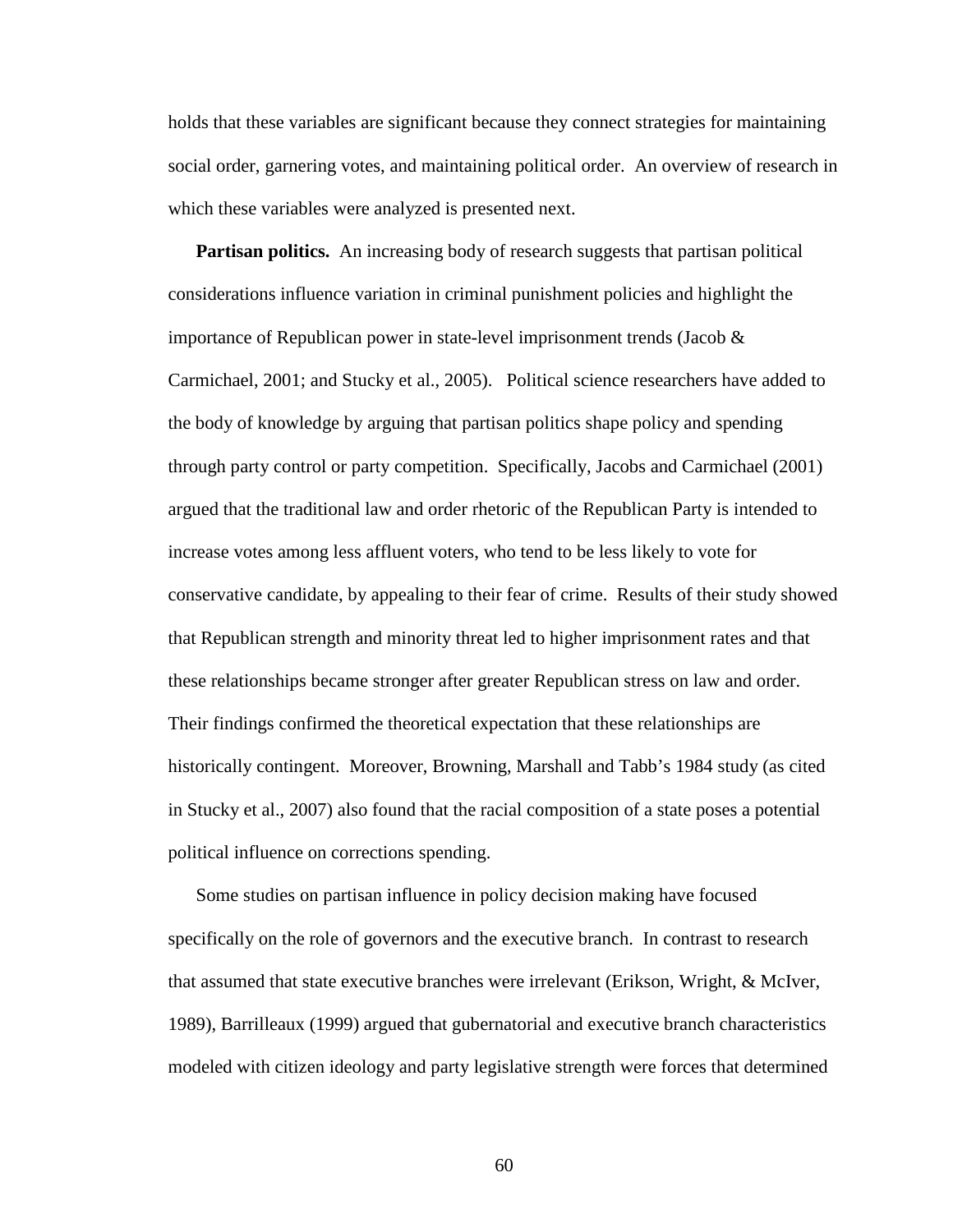the liberalism of state policies. He further posited that governors have incentives to produce public policies that are more liberal because doing so provides benefits that are more widespread and allows politicians who seek to hold statewide office greater chances for political success. Results of the study showed that bureaucratic professionalism and gubernatorial powers exert statistically and substantively significant influences on policymaking. These findings were not conclusive.

In a later study, Barrilleaux and Berkman (2003) tested a model of gubernatorial influence on public policymaking in which gubernatorial power was defined as the governor's power over the budgetary process relative to that of the state legislature. They argued that "governors with greater control over the budget process use their power to create a higher proportion of policies that confer benefits to statewide versus more localized constituencies" (p. 409). The study concluded that the political parties of governors and legislators showed no meaningful effects in the model. However, empirical results showed that as a governor's electoral security increased, their influence on localized spending was statistically significant. On the other hand, increased electoral competition had the expected negative effect on the ratio of developmental to redistributive spending<sup>21</sup>. These findings suggested that the nature of gubernatorial influence in public policies in the United States remains open to question.

**Citizen ideology.** Research supporting citizen ideology as an explanatory variable for correctional spending is based on the hypothesis that politicians tend to support public policies that reflect the preferences of their constituents (Stucky et al., 2007). Consistent

 $\overline{a}$ 

 $21$  Developmental (distributive) spending is considered a concentrated benefit structured by geography and provides physical and social infrastructure; redistributive spending is considered a geographically diffuse benefit structured by social class that reallocates resources from the "haves" to the "have nots" (Peterson, 1995, pp. 17, 41, 43).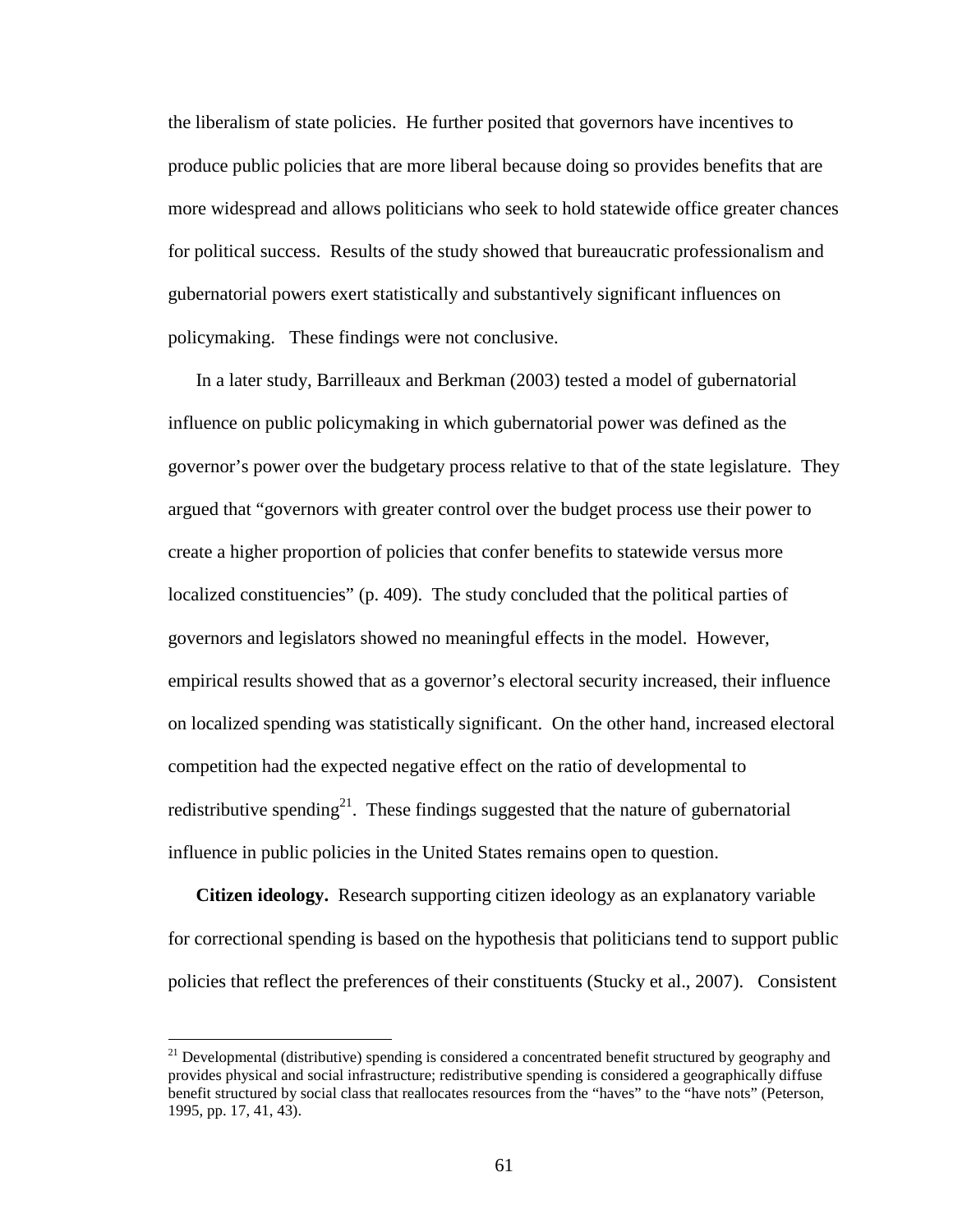with the notion that citizen ideology has an effect on criminal punishment independent of the effects of partisan politics, Jacobs and Helms (2001) found that, on average, states with more conservative citizens had higher incarceration rates. Moreover, Yates and Fording's (2005) work strongly supported the claim that law and order policymaking has been employed by the Republican Party to provide an ideological bridge between its wealthy fiscal conservative constituents and blue collar and middle class social conservatives, hence breaking up the traditional Democratic coalition. Operating under this assumption, they found a strong, positive statistically significant relationship between imprisonment and conservative political strength in all branches of government.

**Racial and economic threats.** Racial and economic threat variables have also been investigated and revealed results, which offer more insight into understanding the factors that influence correctional spending.

*Racial threat.* Behrens, Uggen, and Manza (2003) and Liska (1992) put forth arguments suggesting that formal social control varies with the relative proportion of the population that is a racial or ethnic minority (as cited in Stucky et al., 2007, p. 99). Such findings strengthen the validity of racial variables as an explanatory factor in the politics of social order perspective. Furthermore, Jacobs and Carmichael's (2001) concluded that imprisonment rates are significantly and positively related to the percent of Black and Hispanic population in a jurisdiction. In other words, one can expect incarceration rates to be higher in jurisdictions with substantial Black and Hispanic populations.<sup>22</sup> Yates and Fording (2005) expanded upon these findings in their study of imprisonment rates in 45 states for the years 1977 – 1995. They theorized that the political environment of a state

 $\overline{a}$ 

 $22$  The racial threat hypothesis suggests that incarceration rates will be greatest in jurisdictions with the most Blacks and Hispanics (Carmichael, 2004; Jacobs & Carmichael, 2001).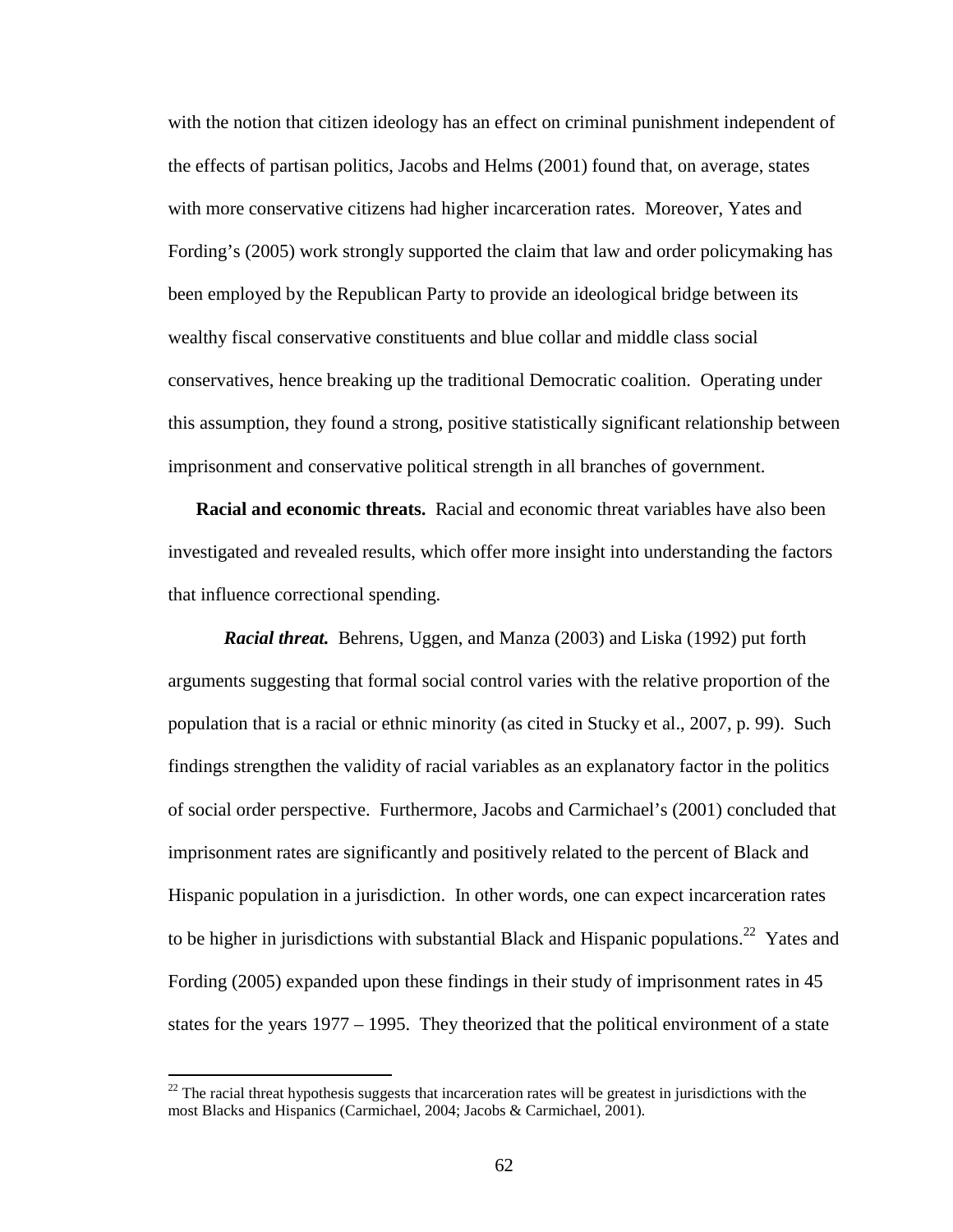influences the degree to which it incarcerates its citizens and the political determinants of state punitiveness may be conditional upon the racial subpopulation being incarcerated. The results showed that increases in state political conservatism contributed to growth in Black imprisonment rates and Black imprisonment disparity relative to whites. Further, Yates and Fording (2005) also found that the poverty rate for both whites and Blacks was a positive, statistically significant determinant of imprisonment rates.

*Economic threat.* In addition to analyzing the effect of Republican party strength on minority imprisonment rates, Jacobs and Carmichael (2001) argued that rates of punishment are "shaped by the menace of an economic rather than a racial or ethnic underclass" (p. 67). They hypothesized that the more economically stratified a society becomes, the more dominate groups will enforce social norms of conduct by using methods, such as incarceration. If the economic threat hypothesis is true, one would expect enhanced economic inequality to lead to increased incarceration rates. However, results of this study were mixed. The relationship between economic inequality and imprisonment rates was positive or negative based on whether state fixed effects or random effects were modeled. In either case, results were statistically insignificant. Worthy of note, Stucky et al. (2007) found a positive, statistically insignificant relationship between poverty rate and corrections spending.

**Crime.** A rational choice view of crime holds that an increase in correctional spending is a result of increases in crime. In the POSOF perspective, state officials would consider rising crime rates an indication of deteriorating social order and respond with proposals for increases in correctional spending as a measure for maintaining social order. This relationship was supported by national level studies as noted previously.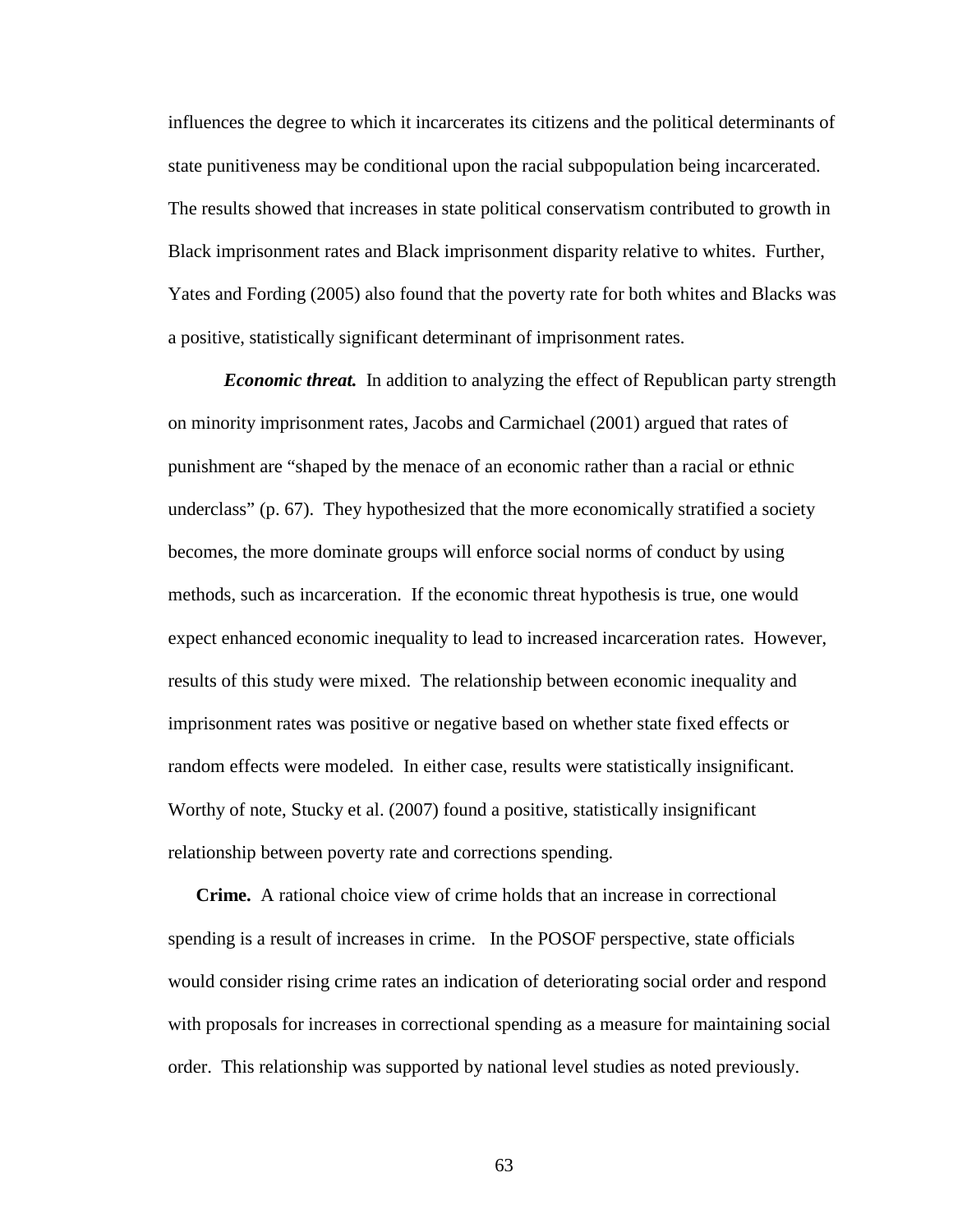However, state-level research on imprisonment highlights an inconsistent association between crime rates and incarceration rates (Beckett & Western, 2001; Stucky et al., 2005). Additionally, Stucky et al. (2007) argued that other models of crime causation focus less on individual choice and suggested that social conditions, such poverty or unemployment drive crime rates. This view conflicts with "the intuitive appeal of thinking that corrections expenditures naturally increase in response to increases in crime" (Stucky et al., 2007, p. 100). Thus, because a government that supports this view might increase spending on social welfare programs, job development, or education to address social problems and prevent crime, there may not be a direct positive relationship between crime rate and correctional spending. Nevertheless, a study designed to analyze correctional spending policies would logically consider crime rate as an important variable for substantive, if not statistical, insight.

Additional views on the inconsistent relationship between crime rate and correctional spending were substantiated by McGarrell and Duffee (2007) and in a 1984 study conducted by Krisberg, Litsky, and Schwartz for the National Council on Crime and Delinquency (NCCD) (as cited in McGarrell & Duffee, 2007). McGarrell and Duffee (2007) examined the causes of correctional spending in the United States by analyzing expenditures from the 1980s, a period when crime was stable or dropping for much of the time. They noted substantial increases in corrections expenditures during the period of study and concluded that variations in factors other than crime were needed to explain the increase in expenditures since crime was stable or dropping during much of the time under study (p.260). They considered variations in the task and institutional environments (e.g., size, crime rate, urbanization, racial heterogeneity, professionalism,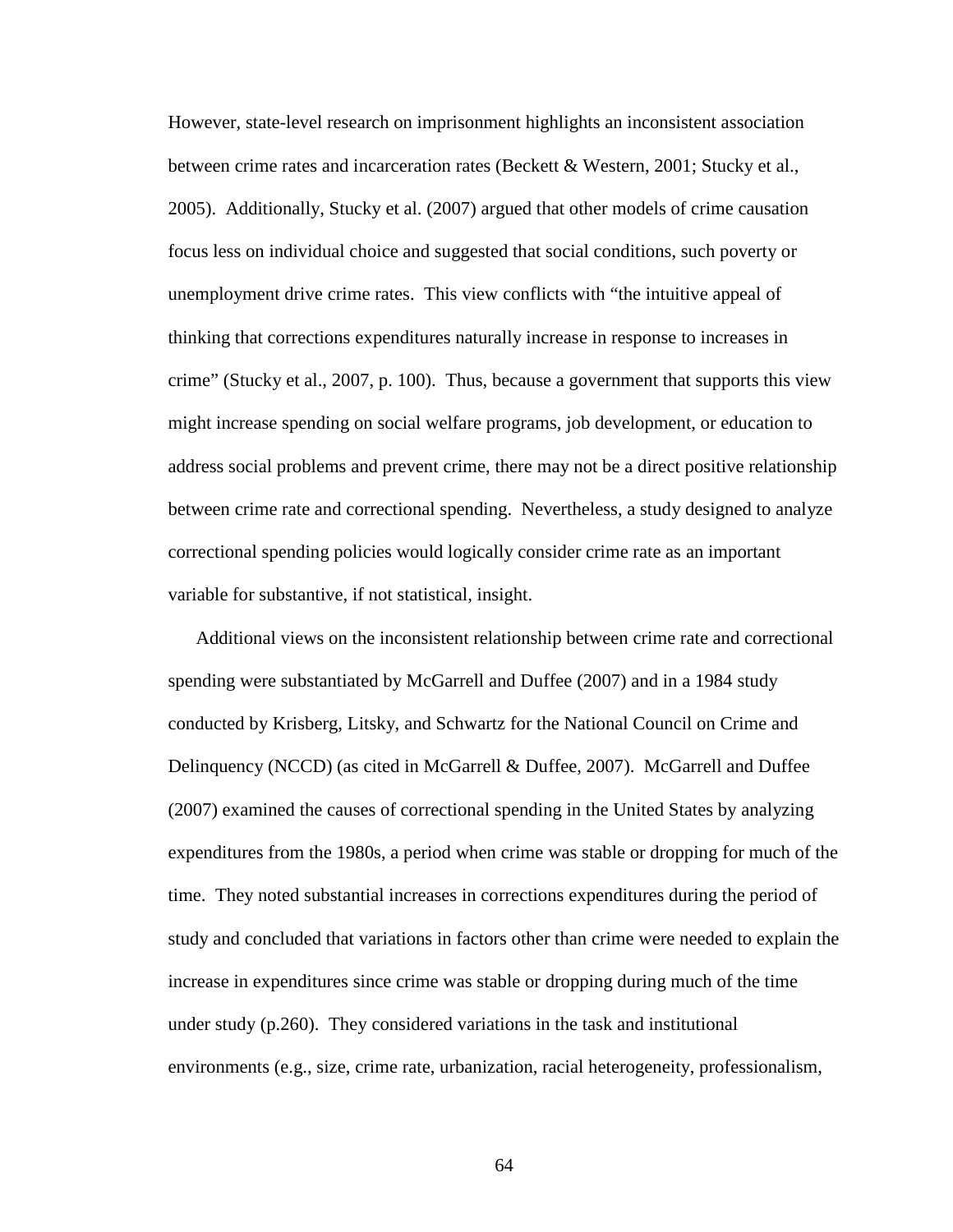and unionization) of correctional systems in the 50 states as predictors of correctional spending. The McGarrell and Duffee (2007) study supported the logic of the politics of social order argument, which recognized the importance of other variables and linked factors, such as partisan politics, citizen ideology, economic and racial threats, policy priorities, fiscal considerations, and crime to explain corrections spending. McGarrell and Duffee (2007) noted that this same logic is applicable when explaining the association between crime and juvenile justice spending in an environment where differences in expenditures cannot be explained on the basis of crime rates or arrest data (p. 260).

**Fiscal health and alternative policy priorities.** Fiscal health issues and alternative policy priorities influence a state's ability to pursue any public policy, thus these factors are important variables in any analysis of state level spending in the variety of policy areas that each state must address, including juvenile justice. Greenberg and West (2001) who found that better funded state governments are better able to address a broader variety of public policy demands, including spending on corrections, substantiated the significance of fiscal factors. Similarly, research conducted by Jacobs and Helms (1999) and Taggart and Winn (1991) concluded that fiscal factors influence corrections spending decisions. The Stucky et al. (2007) study confirmed the results of this earlier research in its finding that a 10 percent increase in gross state product was associated with a 5 percent increase in corrections spending (pp. 109 and 111).

Stucky et al. (2007) argued that a state's decisions about spending on social policies overall is related to spending on corrections programs. For example, when states increase funding of corrections or juvenile justice programs, they typically have fewer funds to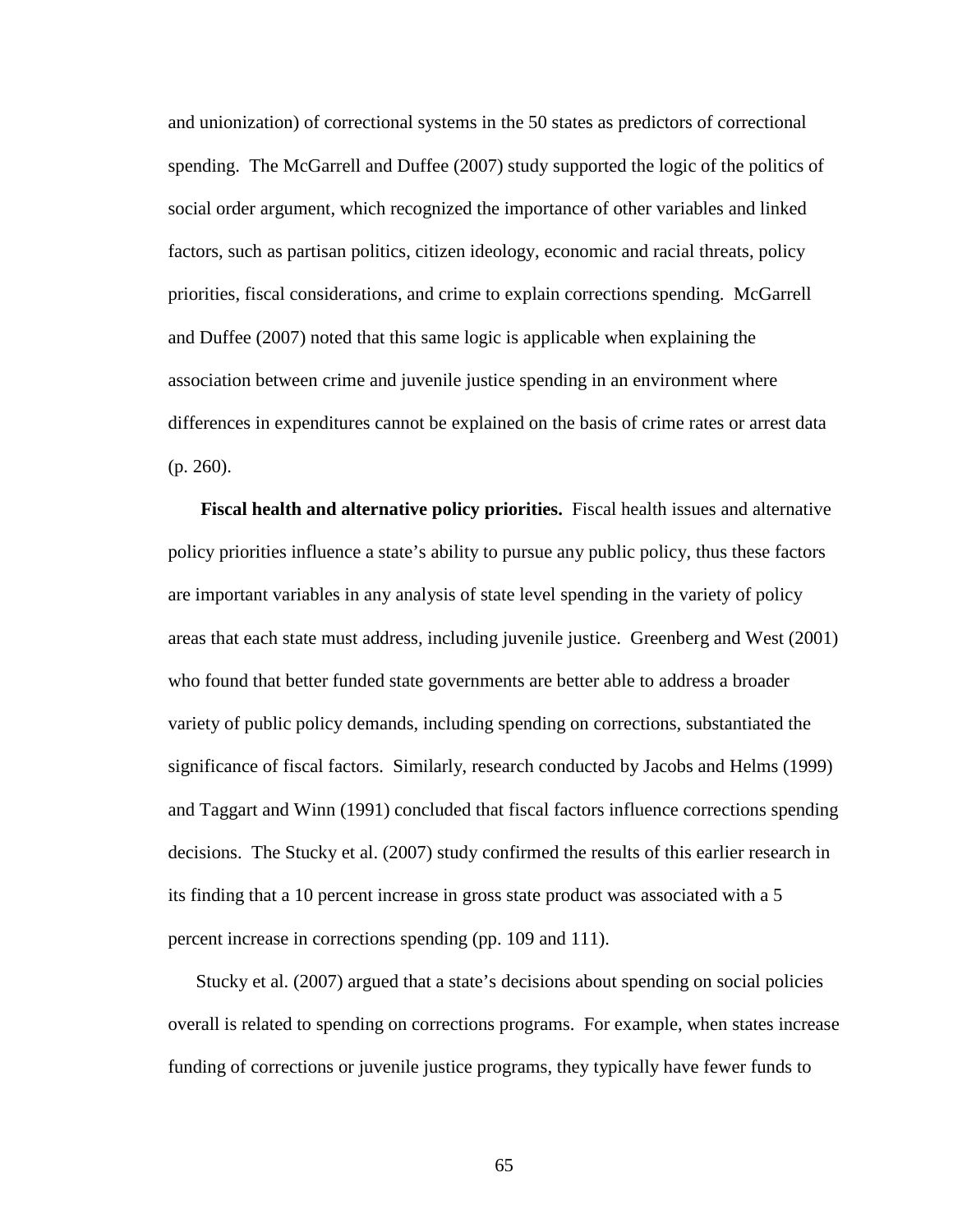spend on other programs. Conversely, the same would be true when states spend more on other social programs, such as welfare and education, they would have fewer funds available to spend on corrections and/or juvenile justice. It is important to note that spending on alternative policy priorities may be seen as a way to garner votes or maintain social control by state officials; therefore, Stucky et al. (2007) considered spending on welfare and education in their investigation of spending on corrections. This stance is supported in research studies, which showed a trend toward corrections spending and away from education, reflecting more conservative approaches to crime control in an effort to respond to a more conservative electorate (Lawrence, 1995). Further supporting this position, Garland (1985) and Beckett & Western (2001) (as cited in Stucky et al., 2007, p. 101) argued that social control of marginal populations (minorities and poor people) is accomplished formally by the corrections system and informally by the welfare system. Both arguments are consistent with the politics of social order perspective, which holds that a primary responsibility of government is to maintain social order. In contrast, in a study of party control and per capita state welfare spending, Dye (1984) found that party control of state government had policy relevance in only 20 of 50 states, fewer than half. He further concluded that increased per capita welfare spending was associated with more liberal Democratic Party control of government, which is consistent with views espoused in POSOF for informal management and control of marginal populations.

## **Summary**

In sum, the politics of social order perspective provides a framework for linking previous insights on criminal punishment and partisan politics, racial and economic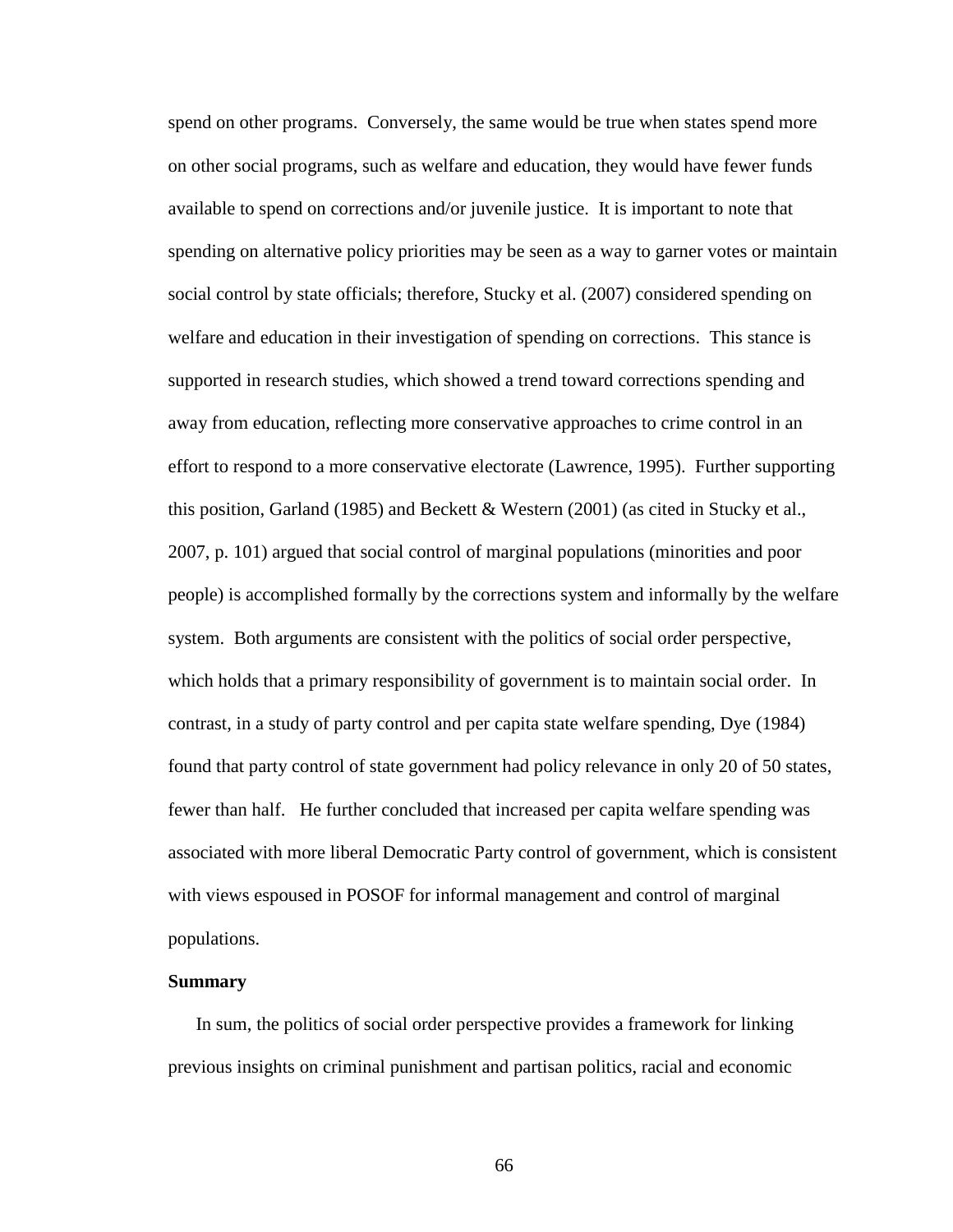threats, state fiscal concerns and alternative policy priorities. Stucky et al. (2007) used this framework to analyze annual state-level data on corrections expenditures from 1980 – 1998 and found that legislative partisan politics, a state's gross spending and spending on education and welfare, and the proportion of minorities in a state influence corrections expenditures. Specifically, these researchers concluded that: 1) As the proportion of Republicans in the state legislature increased, so did the percentages of a state's budget spent on corrections; 2) They found no evidence that citizen ideology affected corrections spending; 3) States with larger gross state products allocated larger shares of their budgets to corrections; 4) Richer states had higher relative corrections expenditures with the exception of states that spent more on their citizens for education and public welfare that had lower corrections expenditures; and 5) The proportion of African Americans in a state was associated significantly with corrections spending (p. 114-115). These findings are consistent with other research in the field as cited above.

Overall, POSOF provides a well-researched model to use as a guide for analysis of state spending on juvenile justice programs. In the next section, I discuss some of the characteristics of juvenile justice that are suitable for analysis using the POSOF model.

#### **Juvenile Justice Spending: Does the Politics of Social Order Framework Apply?**

Can the tenets of the Politics of Social Order Framework (POSOF) be extended to state juvenile justice spending? This is the second research question addressed in this dissertation study. Although my review of the relevant research literature did not reveal specific empirical research that dealt with political and socioeconomic determinants of state juvenile justice spending decisions, historical evidence of the development of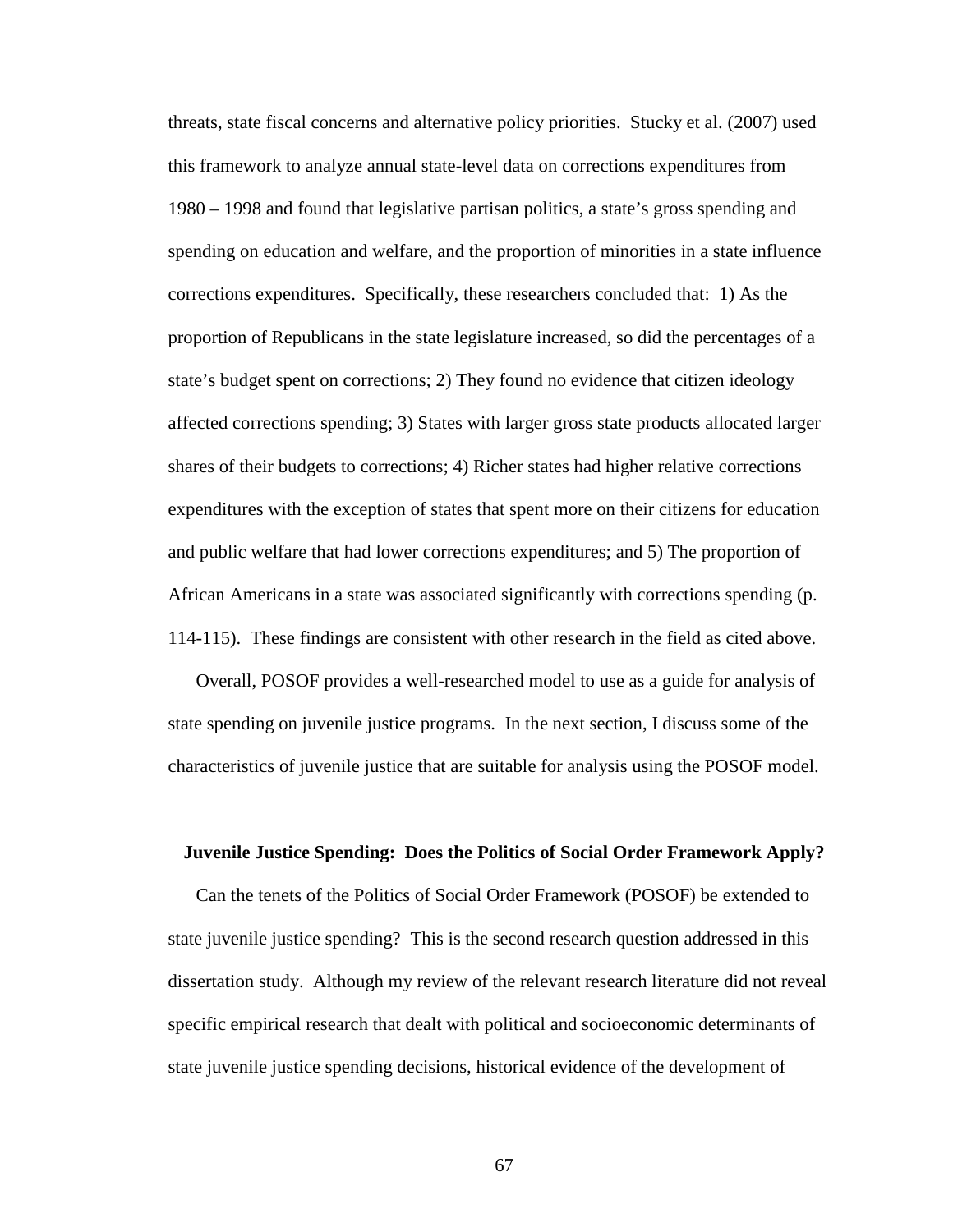juvenile justice in the United States shows the influence of these factors. As discussed in Chapter 2, issues and concerns about the treatment of children in the juvenile justice system and juvenile crime led to citizen, state, judicial, and federal action affecting juvenile justice spending. I present this information to highlight variables that show that some of the social, economic, and political arguments used in the POSOF theory may also be appropriate for explaining juvenile justice spending decisions.

Juvenile justice history shows evidence of the response of state and federal policymakers, citizen reformers, academics, and the courts to the problems of juvenile delinquents (Eddy & Gribskov, 1999; Nunez-Neto, 2007b; Snyder & Sickmund, 2006). The driving forces behind the call to action that led to increased attention to and funding for juvenile justice were related to four key factors: 1) poverty among delinquent youth and their families, 2) citizen outcry concerning rising crime rates, 3) racial disparity in arrest and confinement of juveniles, and 4) the desire by state legislatures to create more aggressive policies to address public concern over juvenile crime (Snyder & Sickmund, 2006). These concerns resulted in unprecedented changes in the 1990s toward creation of more punitive juvenile laws and the development of new programs and system changes that required increased funding by states and assistance from the federal government in the form of grants-in-aid. As discussed in Chapter 2, these changes in juvenile justice policy diminished the differences between the criminal and juvenile justice systems in recent years, thus providing background for relevance of POSOF theory to juvenile justice.

Similar to the emphasis in POSOF theory on the significance of racial and economic threat and politics in corrections policy, previous research has shown that these factors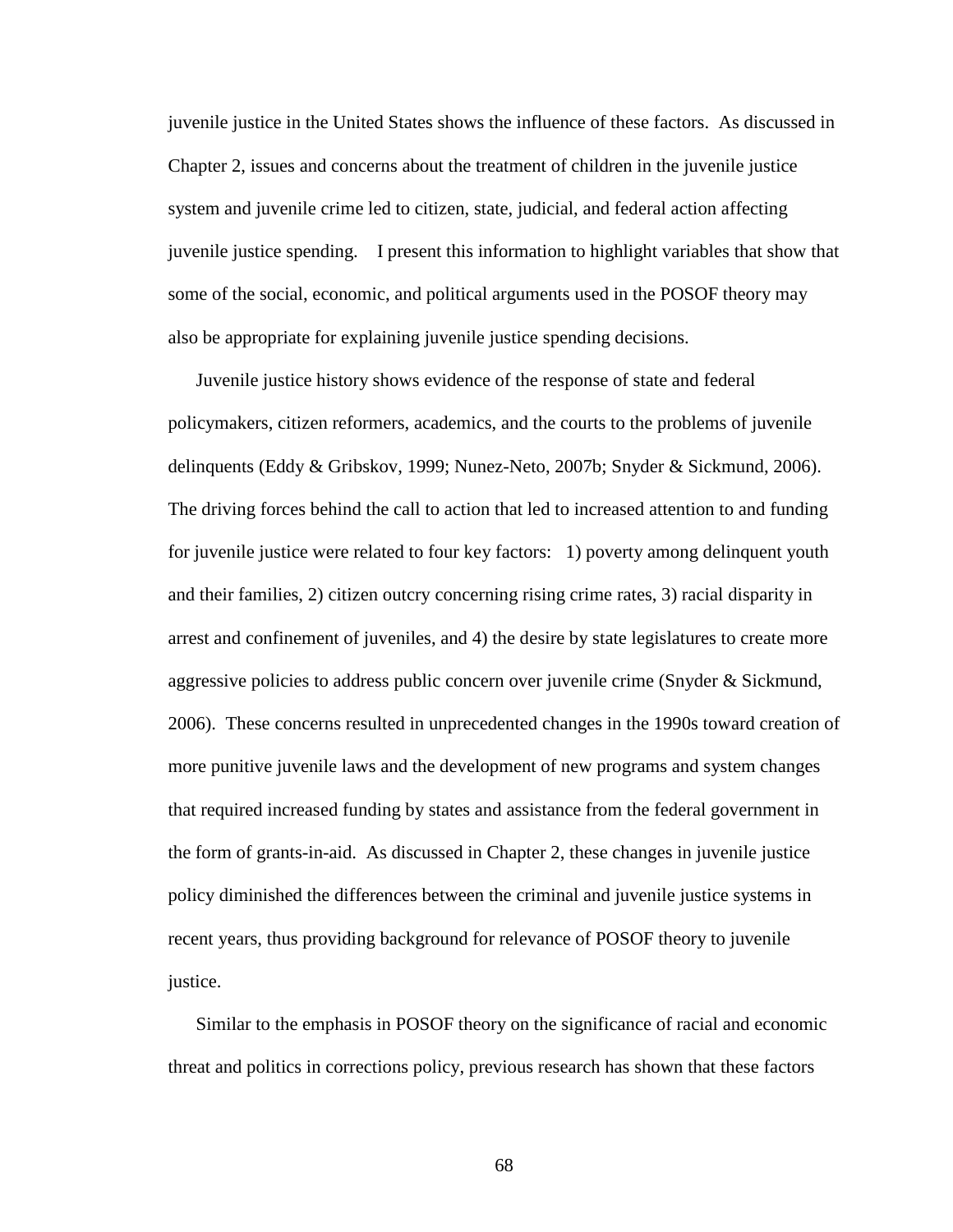are key determinants of statistical and/or substantive importance in the juvenile justice policy area (Snyder, 1997 and 2008). I provide statistics on these variables below for juveniles in the United States, which offer additional support for use of the POSOF model in my analysis of state juvenile justice spending policy.

In spite of positive trends in the juvenile violent crime index rate, which showed a decade long decline of 49% (525.2 to 269.4 arrests per 100,000 persons ages  $10 - 17$  in the United States) from 1994 to 2004, racial disparity continues to merit attention (Puzzanchera, 2009). For example, in 1996 (the earliest year included in this dissertation study), the composition of juveniles ages  $10 - 17$  in the population was approximately 80% white, including youth of Hispanic ethnicity; 15% Black, and 5% other races (Snyder, 1997). FBI arrest statistics for this age group showed approximately equal numbers of arrests for violent crimes involving white and Black youth (Snyder, 1997). This was in contrast to the proportion of each group in the population. Snyder (2008) also found that in 2006 the Black juvenile population was about 17% while Black juveniles were involved in 51% of the juvenile violent crime index arrests and 31% of juvenile property crime index arrests. For these reasons, I include race as an important variable in my analysis of state juvenile justice spending policy.

Moreover, historical racial disparity is evident in the minority proportion of delinquent juvenile offenders, ages  $10 - 17$ , incarcerated. For example, the minority proportion of these offenders in 1997, 1999, 2001, and 2003 was 64%, 63%, 61%, and 62% respectively (Snyder & Sickmund, 2006). In 2003, Black juveniles accounted for approximately 38% of all juvenile offenders in custody (Snyder & Sickmund, 2006).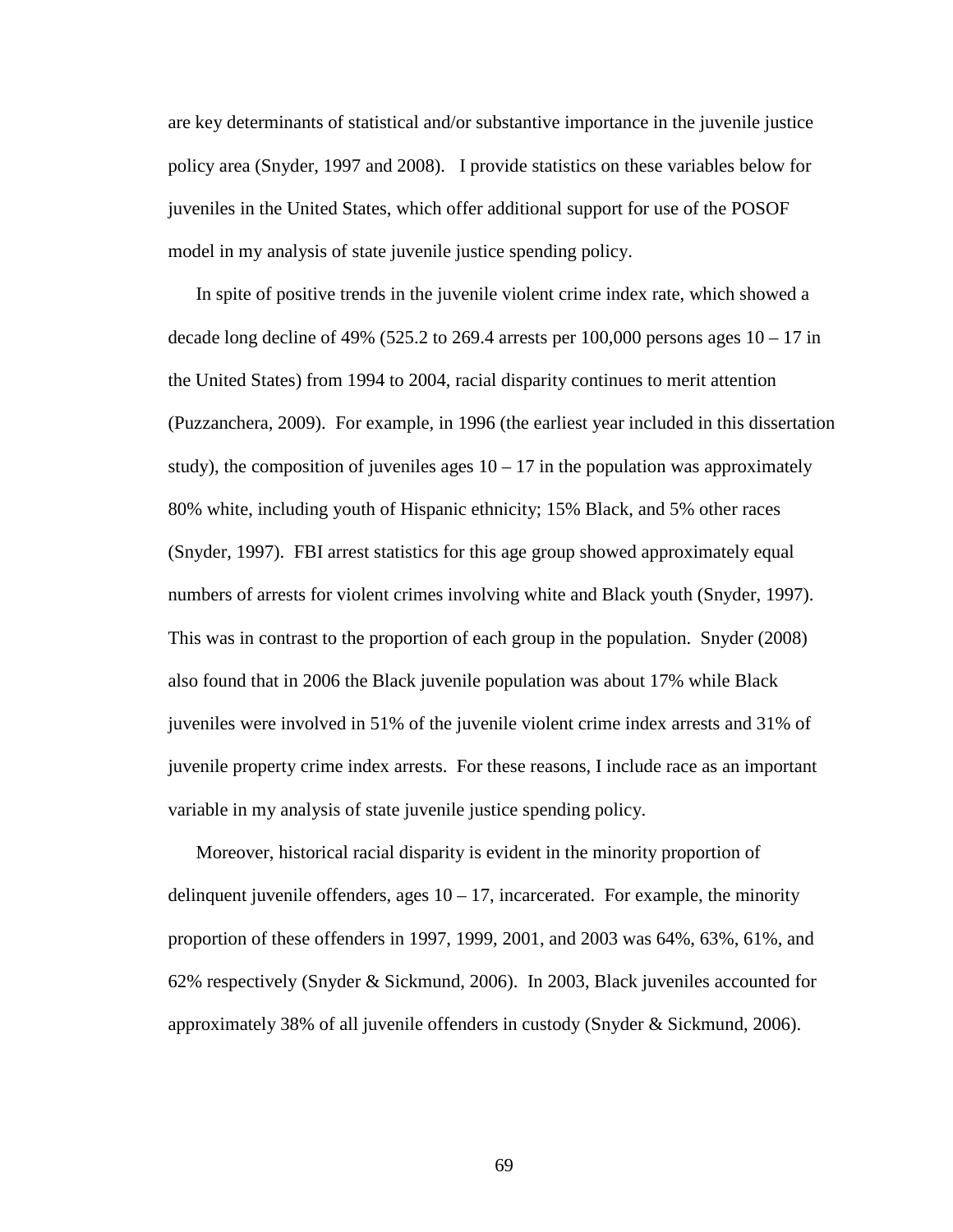Further, Snyder and Sickmund (2006) examined 2002 poverty rates for juveniles between the ages of 5 and 18 and found that poverty rates for white and Asian juveniles living below the poverty level were 9.4% and 11.7% respectively. In contrast, the poverty rates for Black and Hispanic juveniles living below the poverty level were about 32.3% and 28.6% respectively. These statistics provide evidence of economic disparity and justification for including economic threat as a determinant in my state juvenile justice spending model.

Finally, Feld (2003) provided an argument in support of the political influence in state juvenile justice policy. Using qualitative methods, he analyzed the sociological, criminological, and racial factors; media coverage; and political dynamics of the 1970s and 1980s that contributed to more punitive changes in juvenile justice policies in the 1990s. He concluded that during this period, conservative Republican politicians practiced a "southern strategy" by using crime as a code word for race for electoral advantage, and advocated "get tough" policies, which resulted in punitive changes in juvenile laws and practices, which have had a disproportionate effect on racial minorities (Feld, 2003, p. 766).

In summary, I believe that the POSOF theory offers an appropriate model for explaining juvenile justice spending decisions. Absent empirical research specific to state spending on juvenile justice and based on the evidence of similar key variables in both juvenile justice and corrections, use of this model in my dissertation study is a catalyst to begin filling the void in the literature on factors that influence state spending decisions on juvenile justice. The results of this study will determine whether the POSOF argument holds up empirically relative to state juvenile justice spending.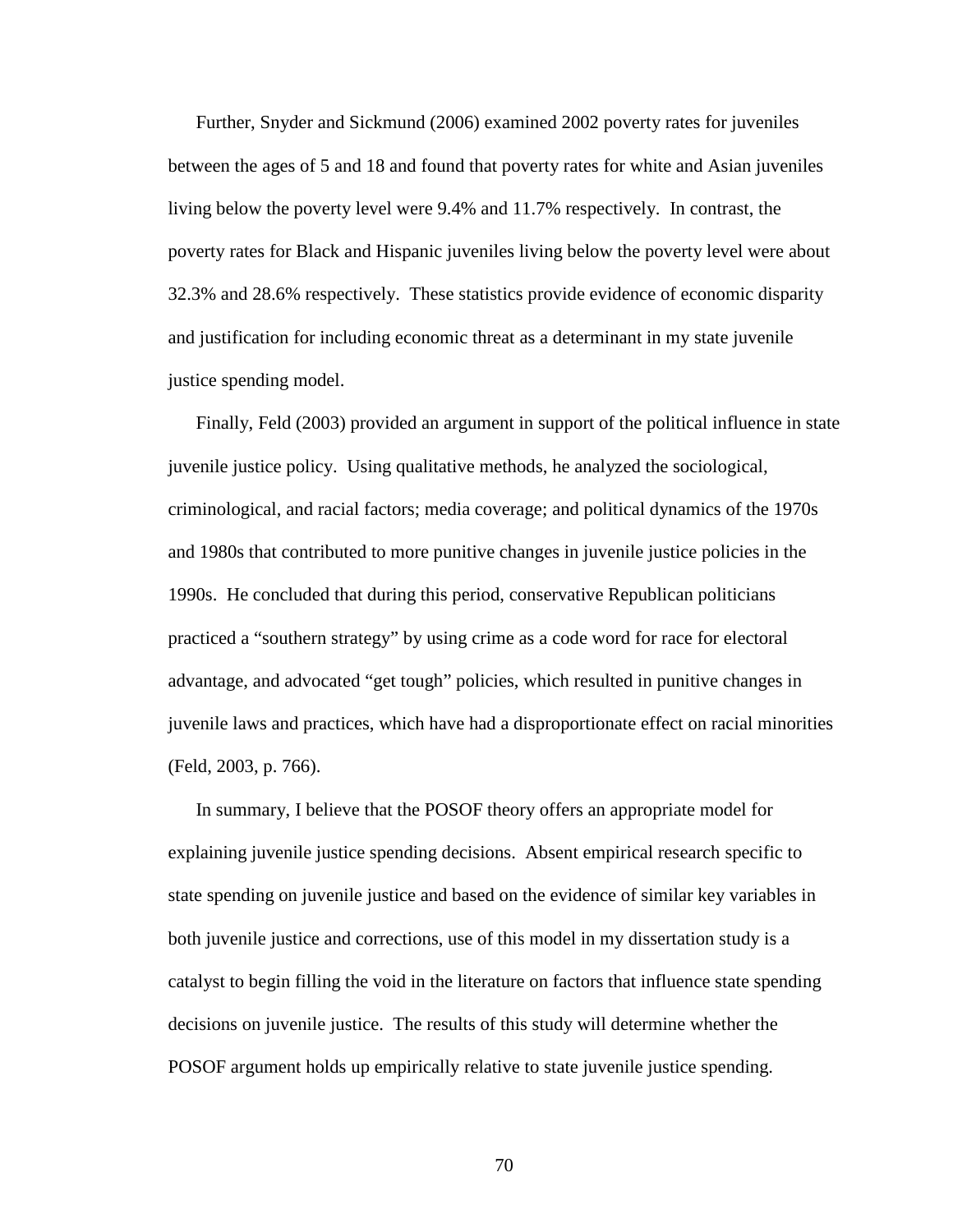## **Summary of Review of the Literature**

My review of the literature indicates that federal aid plays a limited, yet important role in justice juvenile policy. Additionally, while federal aid in various policy areas was shown to have a stimulative effect, the practice of substitution by state policy makers resulted in spending increases less than a hundred percent of the grant amount. Previous research on corrections spending and related factors showed that legislative spending decisions are affected by partisan politics, racial and economic threats, state fiscal factors, and alternative policy priorities. Statistics from juvenile justice reports confirmed that key explanatory variables in the POSOF model also merit attention in an analysis of juvenile justice spending.

In Chapter 4, I use my findings from the literature to formulate research questions and hypotheses, which determine the research methods and type of analytic procedures needed to accomplish the objectives of the study.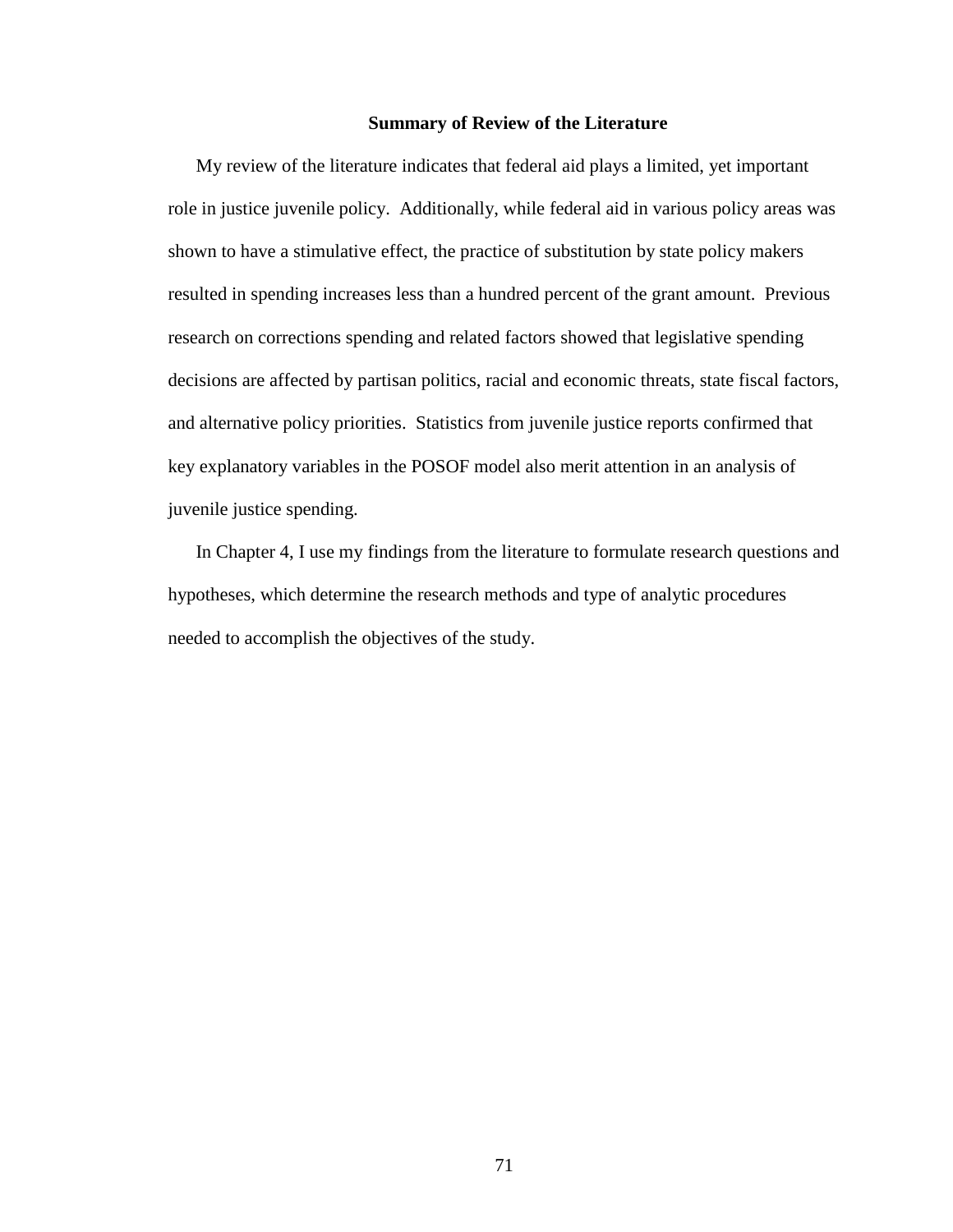#### **CHAPTER 4**

#### **RESEARCH QUESTIONS, VARIABLES, AND HYPOTHESES**

This research study departs from the typical approaches to examining spending in public policy areas. The study seeks to examine the determinants of state juvenile justice spending by using two theoretical lenses: 1) specific principles of economic theory on public choice, demand, and intergovernmental grants (Fisher, 1996; GAO, 1996b; Gruber, 2007) and 2) the Politics of Social Order Framework (POSOF) (Stucky, Heimer, & Lang, 2007). This approach offers a model for understanding spending in the juvenile justice policy arena based on assumptions about politics, economics, and punishment. In this Chapter, I present the research questions and theoretical model, variables, and hypotheses derived from my review of the relevant literature and theory on intergovernmental aid and POSOF assumptions presented in Chapter 3. I conclude the chapter with a brief summary.

## **Research Questions**

Two research questions are drawn from my review of the relevant literature and the theoretical frameworks described Chapter 3. One question addressed in my research is: What impact does federal aid have on state spending on juvenile justice programs? It is important to note that federal grants are designed to achieve national objectives; however, they are implemented by individual states with unique cultural, social, political, and economic characteristics that shape the state's history. To the degree that the pursuit of national goals is filtered through a state context, other factors emerge as potential influences on state juvenile justice spending. Some of these factors are necessarily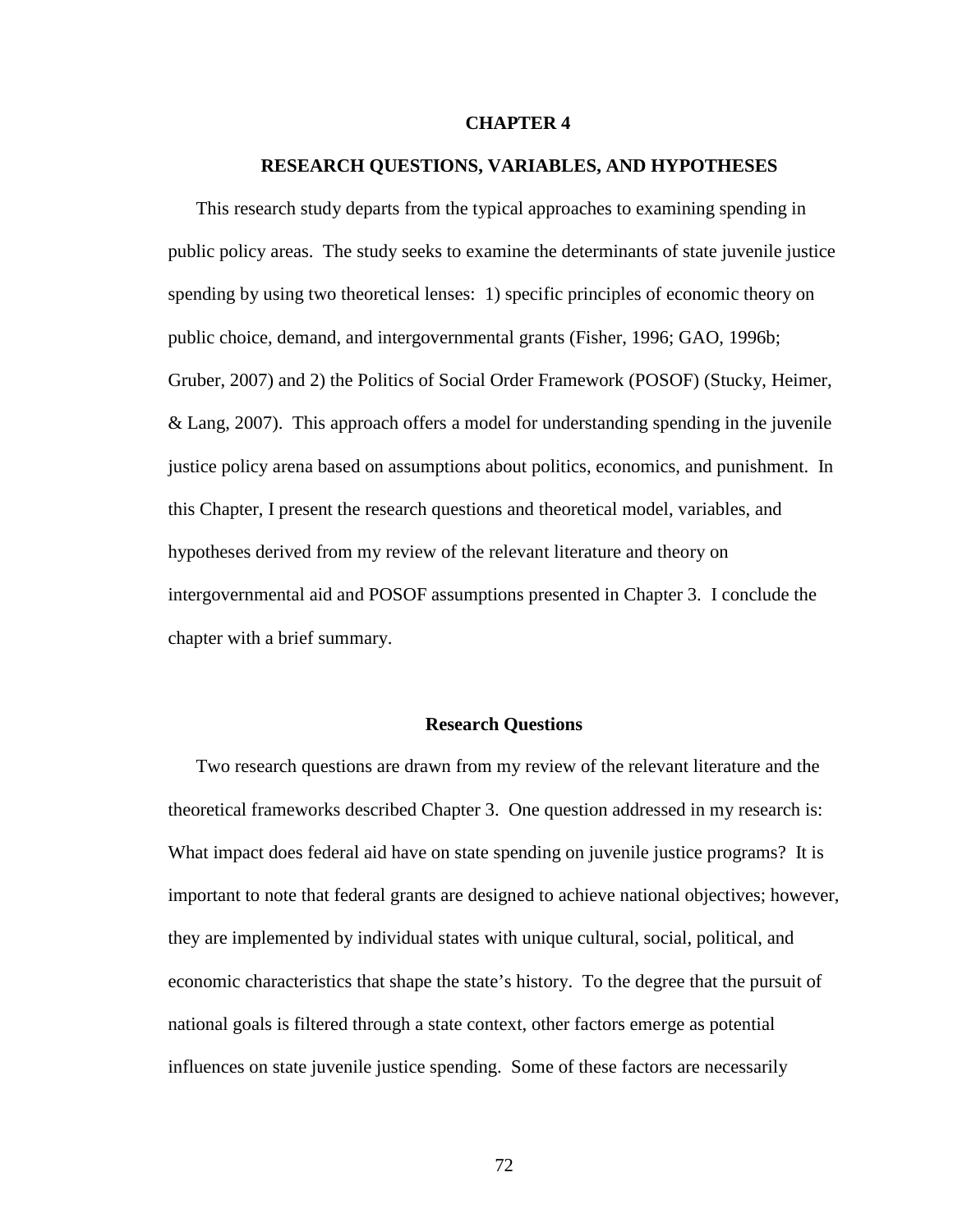included as control variables in the economic model. The Politics of Social Order Framework, complemented by economic theory, provides a more sophisticated model for understanding the influences of these factors. This leads to the second research question: Can specific tenets of the Politics of Social Order Framework be extended to juvenile justice funding?

## **Study Model**

<u>.</u>

Figure 2 illustrates the theoretical model for this dissertation study, which includes a broad category of variables related to empirical research on federal grants-in-aid and the theoretical arguments presented in the Politics of Social Order Framework.<sup>23</sup>



 *Figure 2.* Model of Determinants of State Juvenile Justice Spending

 $^{23}$  See Chapter 5, Table3, for the description of the specific variables identified for each category and operational definitions.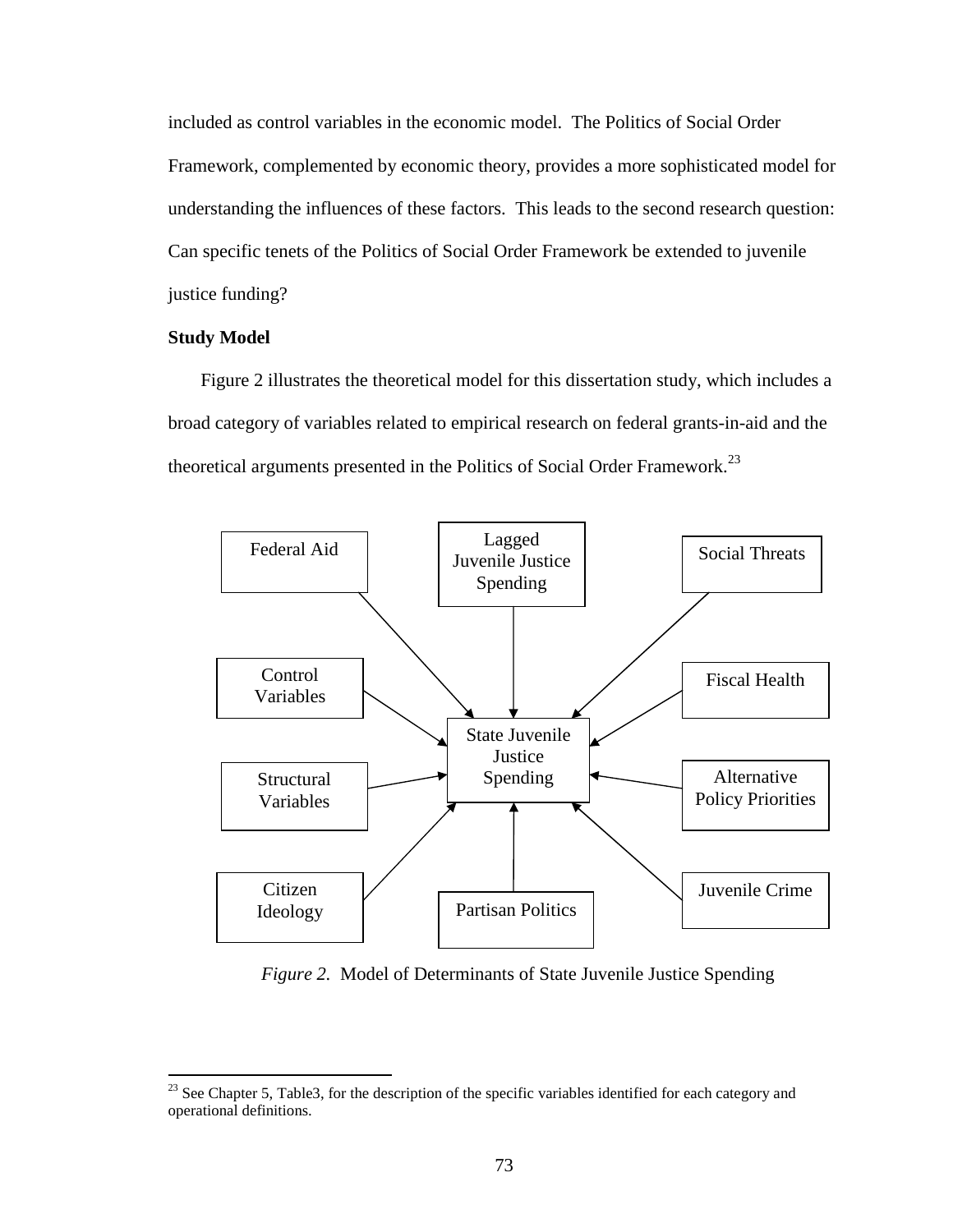#### **Variables**

The dependent variable (DV) under investigation is state general fund spending for juvenile justice. A primary independent variable (IV) is federal aid. Other covariates drawn from the politics of social order approach and economic theory to develop the research model include: partisan politics (measured as Republican legislative percentage and Republican governor), citizen ideology, social threat (economic and racial), fiscal factors (gross state product and median income), alternative policy priorities, crime (juvenile index crime rate and juvenile incarceration rate), and structural, demographic, and geographic control variables. Multiple studies described in the review of the relevant literature support the use of such variables in explanatory analysis of state spending in various policy areas, including corrections. This dissertation will provide insight on their applicability in an explanatory analysis of state spending on juvenile justice, a topic on which there has been limited empirical research.

## **Hypotheses**

The research hypotheses are grouped in two categories: 1) hypothesis based on economics theory on intergovernmental grants and 2) hypotheses based on the Politics of Social Order Framework. Each hypothesis is stated below following a brief explanation of its relationship and origin in theory.

## **Economics Theory**

As noted above, economic theory recognizes the role of federal grants in state spending and holds that matching grants are expected to induce and increase spending on the aided service. This theoretical framework is the basis for my first hypothesis: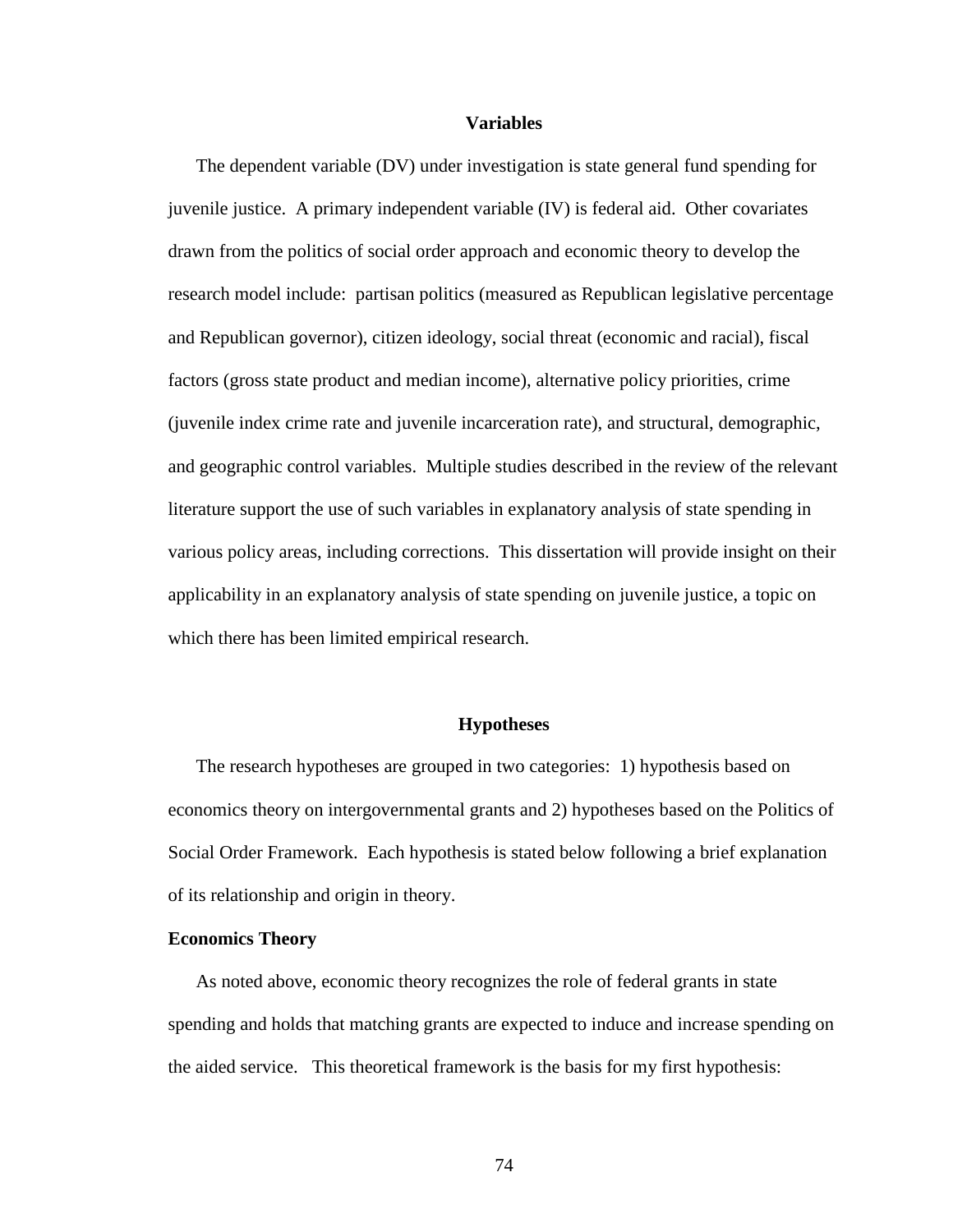Hypothesis 1: Federal aid will have a positive relationship with state own source spending on juvenile justice per capita.

## **Politics of Social Order Framework**

Social threat is a composite of both economic and racial threats. The concept of economic threat suggests that the degree of economic stratification has a positive relationship with enforcement of social norms of conduct through incarceration (Garland, 1990, as cited in Stucky et al., 2007; Jacobs & Carmichael, 2001). Similarly, the concept of racial threat holds that incarceration and resulting corrections spending is positively related to the proportion of the population that is racial or ethnic minority (Behrens, Uggen, & Manza (2003), Blalock (1967), and Liska (1992), as cited in Stucky, et al., 2007; McGarrell & Duffee, 2007). Further, as the minority population gains significant numerical strength, or becomes a significant voting block, increases in their numbers have less impact on corrections spending and more impact on policy spending that is important to them, such as education, job training, and delinquency prevention programs. In the politics of social order view, when the minority population becomes a voting bloc with the potential to influence elections, legislators are less inclined to increase corrections, thus spending would be expected to decrease or flatten (Stuckey et al., 2007). Based on these arguments, I generated a second hypothesis concerning the effect of social threats on state spending on juvenile justice programs:

Hypothesis 2: A state's poverty rate and percentage of minority population will have a significant positive relationship with juvenile justice spending per capita. When the adult or voting age minority population reaches a significant numerical strength, there will be a curvilinear (quadratic) relationship with juvenile justice spending per capita.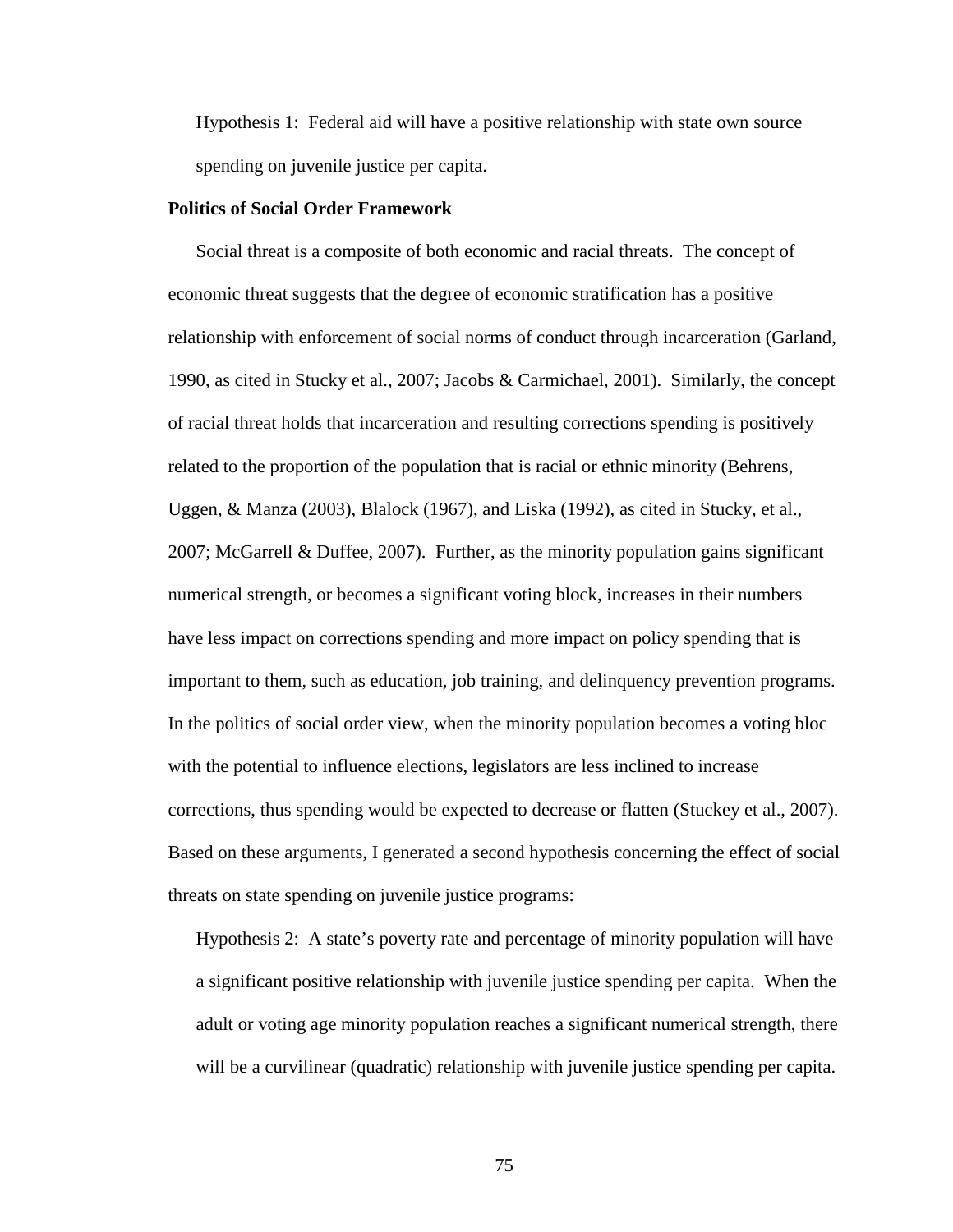Note that the threat hypothesis is relevant for both youth and adult populations, but the curvilinear aspect applies only to the adult voting age population.

In addition to the arguments noted above, partisan politics and citizen ideology form the basis of key arguments posited in the Politics of Social Order Framework. POSOF, supported by other empirical research, holds that partisan politics shapes policy and spending through party control. Further, the empirical literature supports the notion that elected officials of both parties wish to be perceived as tough on crime by appealing to the sentiments of conservatives. Hence, citizen ideology may have an effect on criminal punishment independent of the effects of partisan politics. These theoretical arguments led to my third hypothesis:

Hypothesis 3: (a) Partisan politics (Republican legislative percentage and Party of Governor) is expected to be positively related to juvenile justice spending per capita, while (b) citizen ideology (most conservative versus most liberal) is expected to be negatively related to juvenile justice spending per capita and the effects should be statistically significant.

#### **Summary**

The objective of this study is to fill a gap in knowledge by developing a quantitative analysis of determinants of state spending on juvenile justice programs using principles of economic theory in conjunction with tenets of the Politics of Social Order Framework. The two approaches are complementary and applicable to the reality of governmental and administrative policymaking for juvenile justice. Both theoretical views recognize the significant role of politics in the policy process, as well as social and economic issues that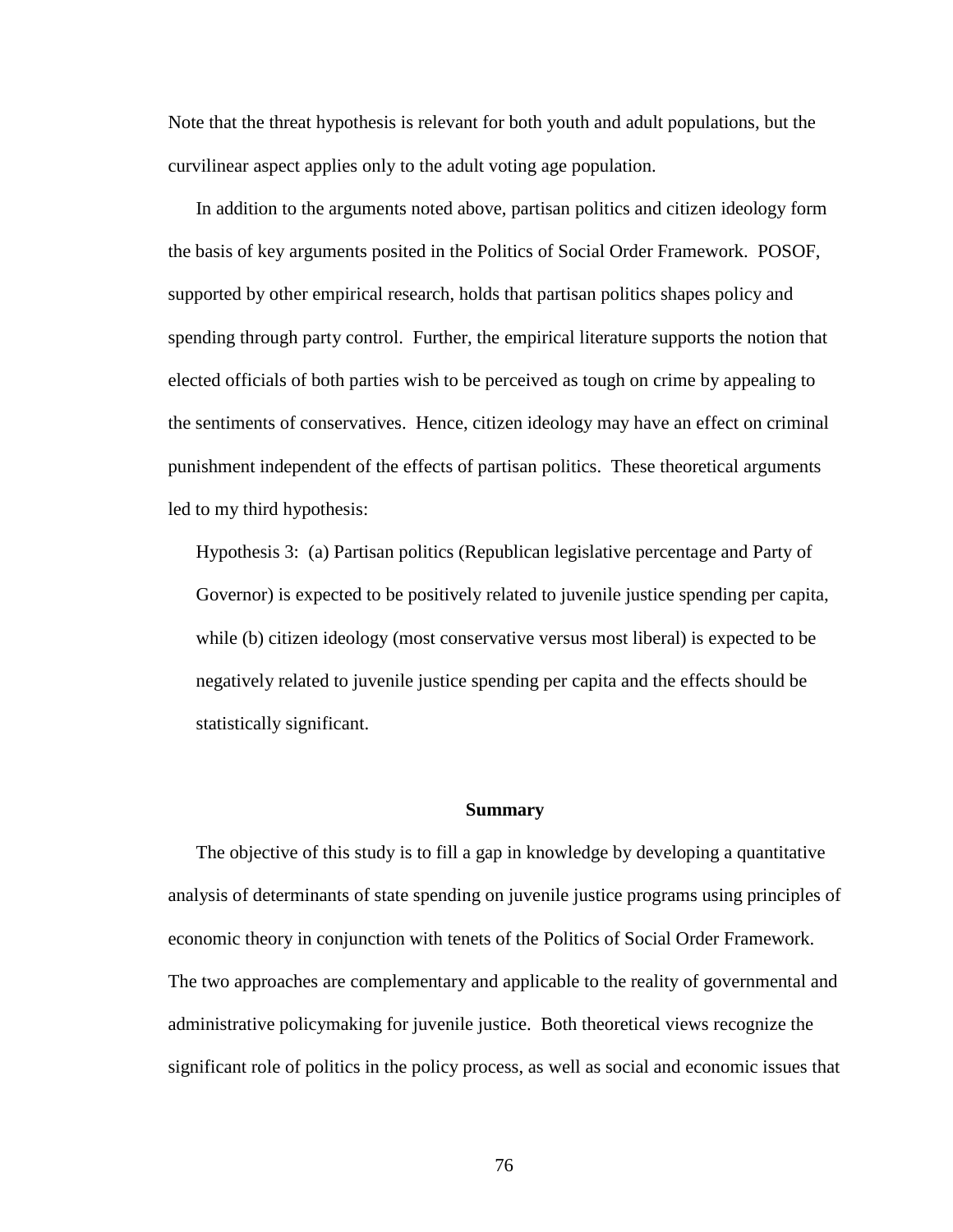characterize state jurisdictions and resulting policies that may shape spending decisions. With this in mind, the goal of this study is to provide a broader understanding of factors influencing state level spending in the juvenile justice policy arena while examining the impact of federal aid.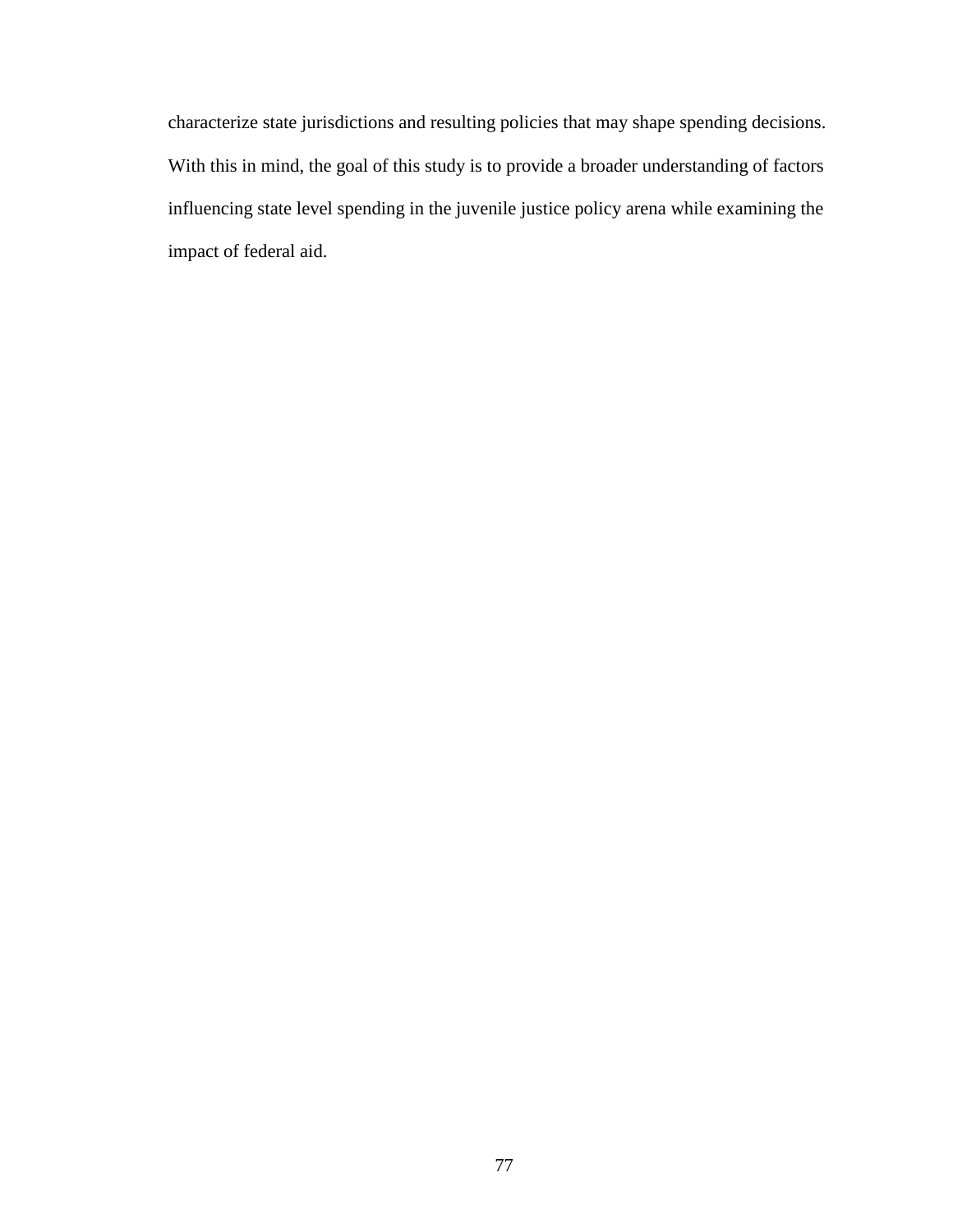### **CHAPTER 5**

## **METHODOLOGY**

The research questions under investigation require an analysis of the influence of federal aid and other social and economic factors on state spending on juvenile justice programs. The goal of this chapter is to provide a clear and complete description of the specific steps followed to identify variables and data needed for my study, data collection procedures, and steps followed to answer my research questions and test my hypotheses. The chapter includes five subsections: 1) research design and unit of analysis; 2) analytical considerations; 3) data collection procedures; 4) data collection challenges and limitations; and 5) operational definition of variables.

#### **Research Design and Unit of Analysis**

I used a pooled time-series cross-sectional (TSCS) design to examine the determinants of state spending on juvenile justice programs for the years 1996-2006. This 11-year period was selected because the majority of states could not provide disaggregated budget information for their juvenile justice agencies prior to 1996, nor was the required information archived on their websites or the U. S. Census Bureau website. Additionally, these years are representative of a period of significant increases in federal aid for juvenile justice followed by a leveling off by 2001 and significant decrease by 2006.

Data were collected for all 50 states and the District of Columbia and used for descriptive purposes. However, juvenile arrest data were unavailable for Florida for all 11 years of the study; and unavailable for Montana and Kansas for one and four years,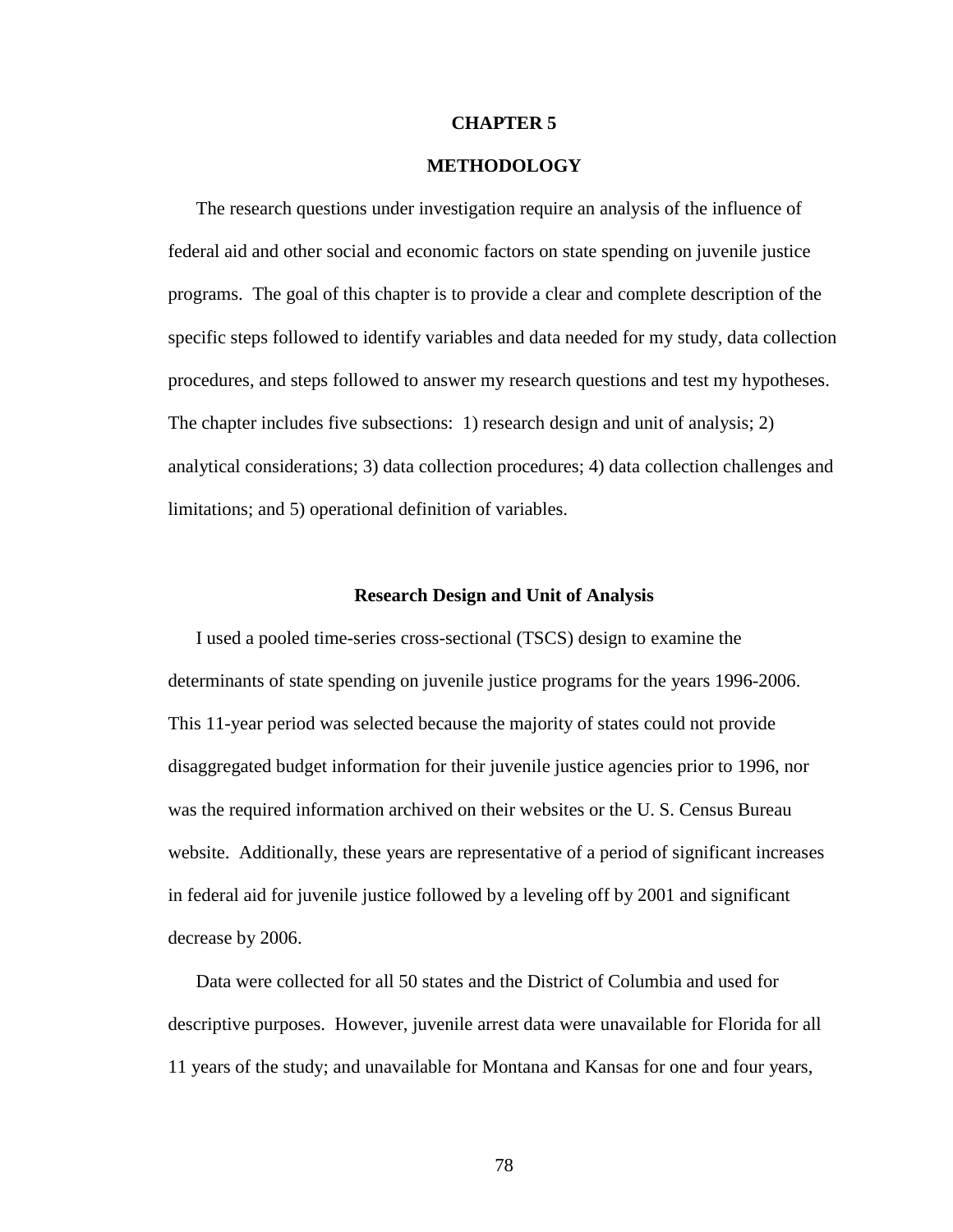respectively. Illinois was the only state that did not provide any budget information for their juvenile justice agency, which was a division of their Adult Department of Corrections until 2006. Furthermore, political party data was not available for Nebraska because its state legislature is nonpartisan and unicameral.

Due to the need for a sufficient number of years of data for a meaningful time-series cross-sectional analysis, the statistical analysis includes only those states where eleven years of state own source, and at least 10 years of federal aid, budget data were available. Thus, the estimation sample consists of 30 states. See Exhibit 4 for a list of the states included in the study sorted by region.

## **Analytical Considerations**

The advantage of modeling a pooled time-series cross-sectional analysis is that it combines observations from multiple cross sections, thus overcoming generalizability issues inherent to cross-sectional designs. It allows for more variation in the variables; and the more cross sections that are combined reduce the influence of a given cross section. Pooling is a critical assumption of time-series cross-section models, indicating that all units are characterized by the same regression equation at all points in time (Beck & Katz, 1995, p. 636).

Key analytical considerations to properly test the hypotheses contained in the study include addressing 1) problems related to regression analysis and TSCS data, 2) selection of statistical software and type of statistical analysis, 3) treatment of missing data, 4) multicollinearity, and 4) model specification. Discussion of the key analytical considerations follows.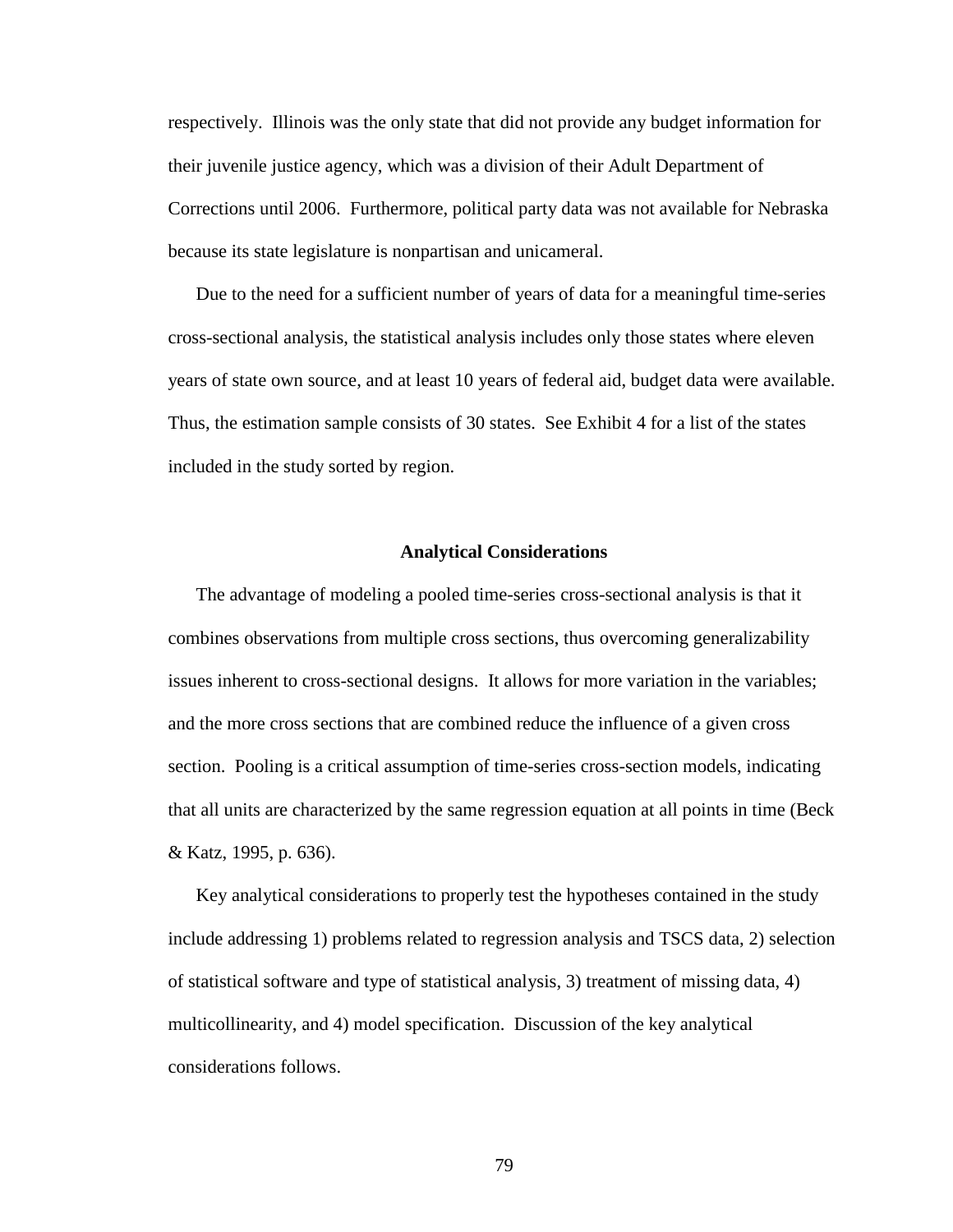#### **Regression Analysis and TSCS Data**

In regression analysis, both the temporal and spatial properties of TSCS data make the use of ordinary least squares (OLS) problematic (Beck & Katz, 1995, p. 634). In particular, three violations of the error term assumptions are generally characteristic of this type of data analysis: groupwise heteroskedasticity, contemporaneous correlation, and serial correlation (autocorrelation).

Some researchers, such as Parks and Hicks and Swank (as cited in Beck & Katz, 1995), have specified models for similar time series studies using Feasible Generalized Least Squares (FGLS) with fixed effects. However, Beck and Katz (1995) conducted a series of Monte Carlo analyses that showed that the use of FGLS produces standard errors that led to extreme overconfidence in the error terms, understating variability by 50% or more (p. 634). As a result, they proposed to retain OLS parameter estimates, but replace the OLS standard errors with panel corrected standard errors (PCSE). Their Monte Carlo analysis showed that the use of PCSE as estimates of sampling variability are accurate and perform well, even in the presence of complicated panel error structures (Beck & Katz, 1995, p. 634). Additional research conducted by Beck and Katz (1996 and 2004), Beck (2006), and Keele and Kelly (2006), supports the use of panel corrected standard errors with a lagged dependent variable (LDV). The lagged dependent variable is included on the right hand side of the model as an independent variable as a correction for autocorrelation.

The lagged dependent variable approach versus other methods, such as Prais-Winston used in FGLS, which produces overly optimistic estimates of standard errors, proved to be more appropriate for my study for several reasons. First, the FGLS approach performs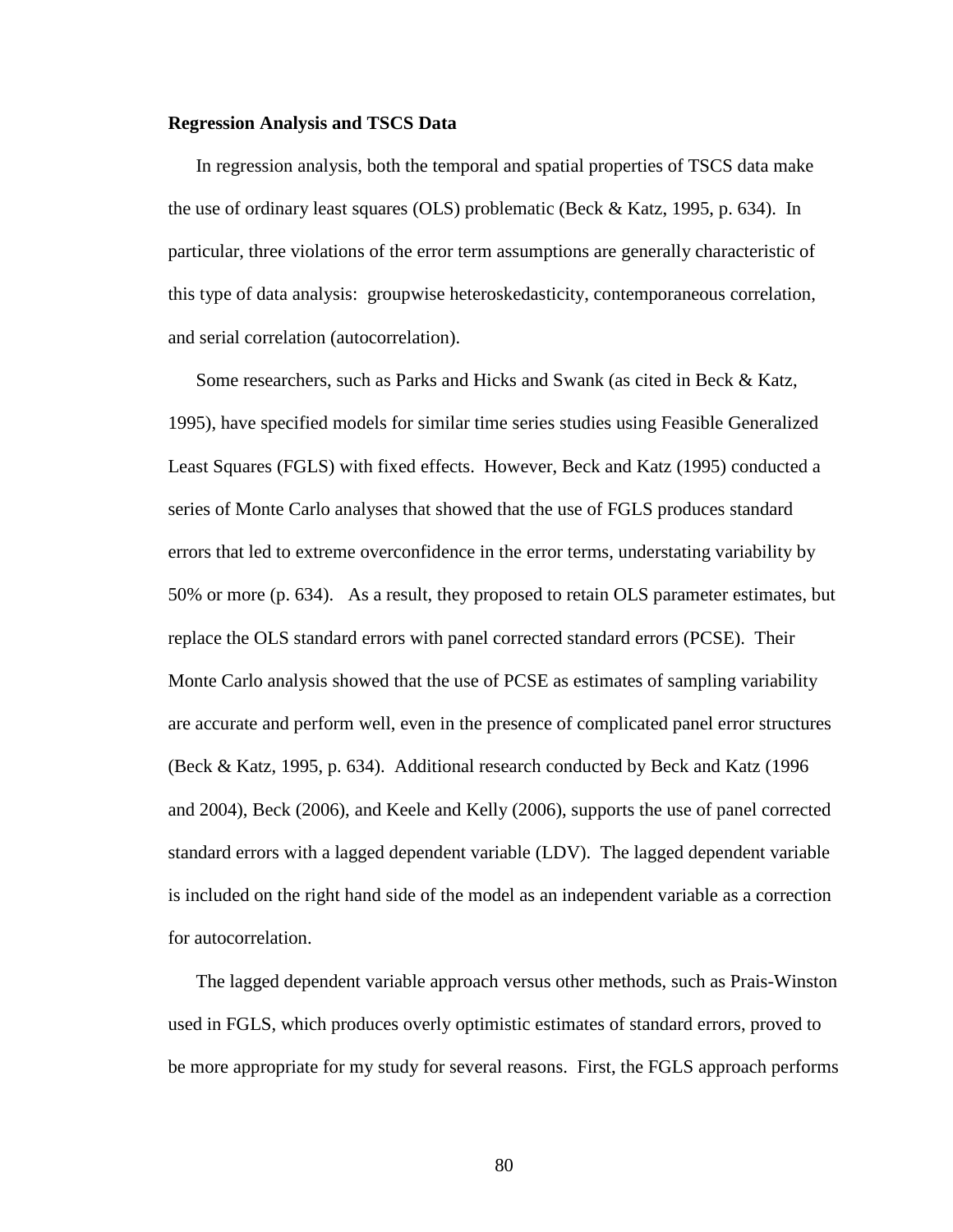best when the time frame for a study is at least as large as or greater than the number of units (Beck & Katz, 1995). In my study, the number of units is more than two times the time frame. Beck and Katz (1996) argued that the lagged dependent variable approach makes examination of model dynamics easier and allows for natural generalizations in a manner that the serially correlated errors approach does not.

Keele and Kelly (2006) emphasized the logic of LDV models and provided two reasons for estimating such a model: 1) It rids the model of autocorrelation; and 2) it captures, in a statistical model, a type of dynamics that occurs in politics. For example, theory may predict that current state spending in a policy area is influenced by the current state of the economy; however, theory also dictates that the legislatures and the public remember the past; and this implies that the state of the economy in previous periods will matter in spending decisions today. Thus, specification of a LDV model implies, for example, that state spending today is a function of past legislative spending decisions as modified by new information on the performance of the economy and other social and environmental factors. The LDV has a dynamic interpretation as it dictates the timing of the effect of X on Y (Keele  $&$  Kelly, 2006, p. 189). The effects of past spending decisions will persist at a rate determined by the autoregressive effect of lagged Y. This view is applicable to my study because one of the goals of my research is to understand the effect of partisan politics on state spending on juvenile justice programs. Additionally, use of a LDV is consistent with theory about the influence of lag in incremental budgeting, e.g., spending in a given year is the product of the previous year's budget decisions influenced by such factors as politics, economics, and demographics.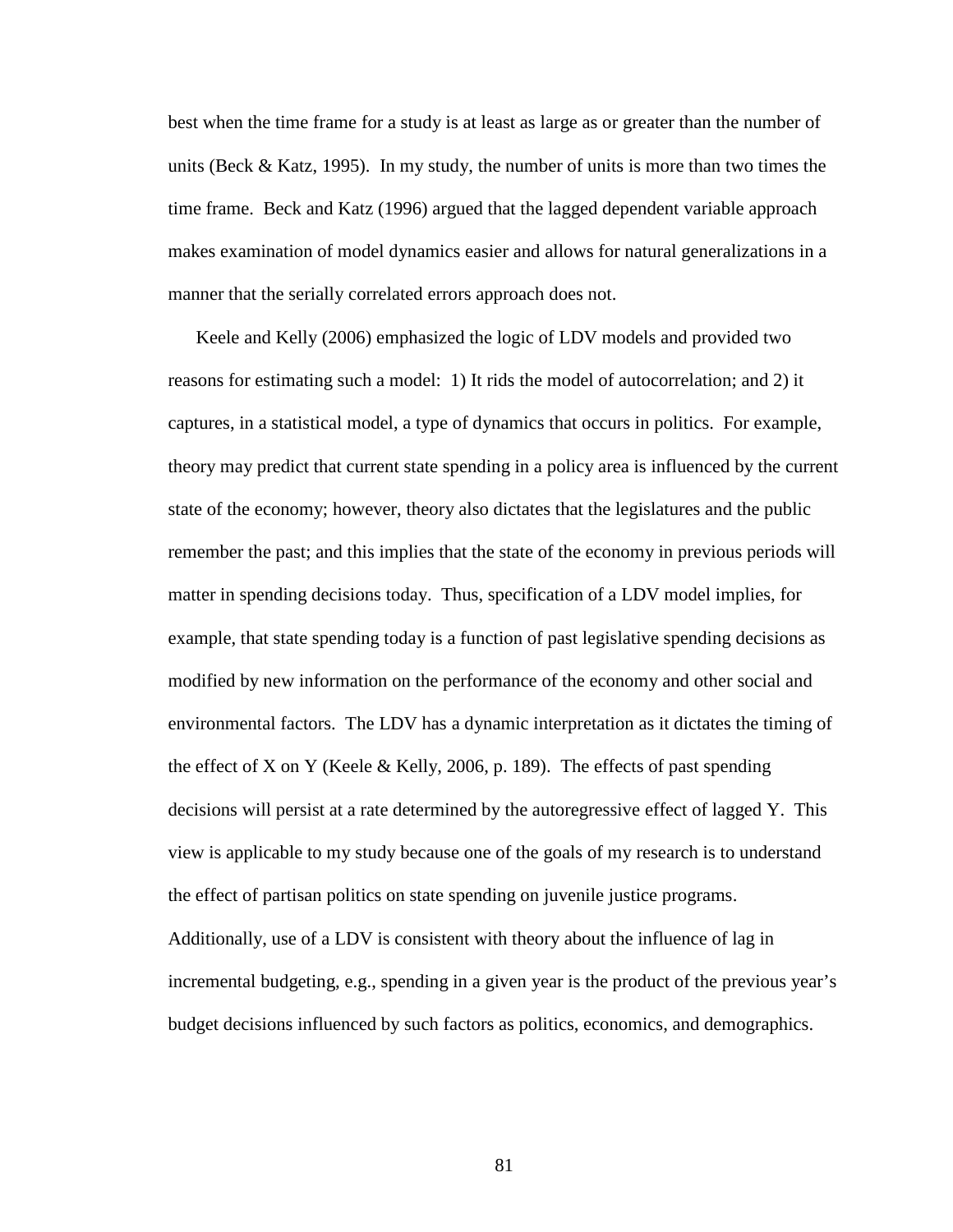In addition to prior research support of LDV models, I conducted sensitivity analyses using panel corrected standard errors with a lagged dependent variable, Prais-Winsten regression with common autoregressive 1 (AR1) panel corrected standard errors, and Prais-Winsten regression with panel-specific autoregressive 1 (PSAR1). The results indicated that use of the LDV model is a more conservative approach.

Given the findings of prior research and results of sensitivity analyses, I specified a pooled linear time-series cross-sectional OLS regression model using panel corrected standard errors. The model included the dependent variable, lagged one time period (year), on the right hand side of the model as an independent variable. This model accommodates heteroskedasticity, contemporaneous correlation, and serial autocorrelation. The confidence level was set at 95% (.05 significance level).

### **Statistical Software Selection and Statistical Analysis**

I selected Stata for final model analysis because of its extraordinary performance in regression analysis of time-series, cross-sectional data (Yaffee, 2005; StataCorp LP 2009). Additionally, Stata has a command structure that is simple and consistent. I used Stata 10.1 time series analysis functions with panel corrected standard errors (PCSE) to conduct the regression analysis. In Stata, this model specification calculates panel corrected standard error estimates for linear time-series cross-sectional data where parameters are estimated using OLS. When computing the standard errors and the variance-covariance estimates, the assumption is that the disturbances are, by default, heteroskedastic and contemporaneously correlated across panel. As discussed above, inclusion of a lagged dependent variable helps to rid the model of autocorrelation.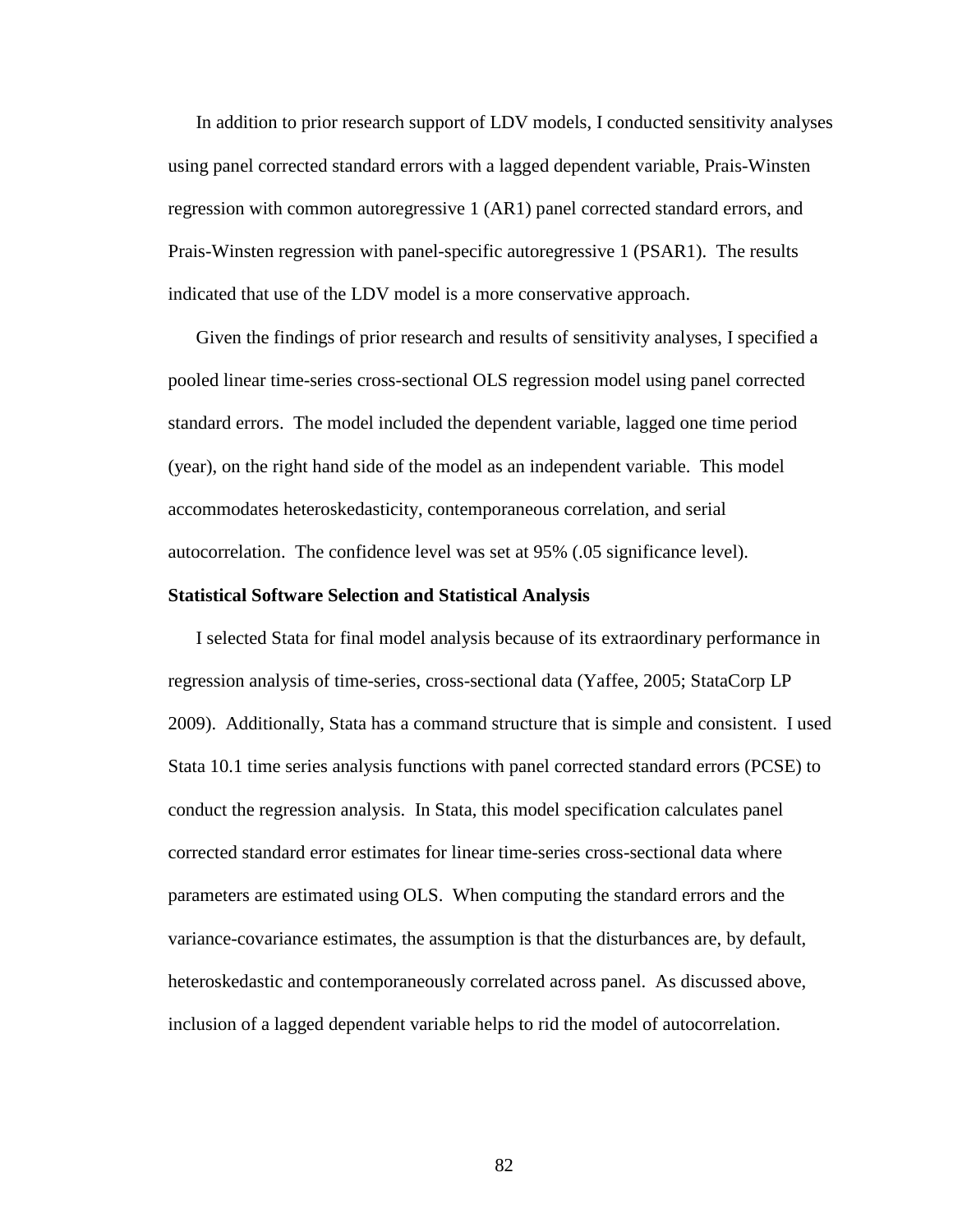## **Multicollinearity**

Multicollinearity frequently arises in social science research because many socioeconomic variables such as education, political preference, and income are typically interrelated (Schroeder, Sjoquist, & Stephan, 1986, pp. 71-72). Moreover, time series data are likely to exhibit multicollinearity since many economic series tend to move in the same direction.

Multicollinearity, which is usually reflected in high correlations between independent variables of .80, or higher, can be problematic in regression analysis when variables measure identical or highly overlapping concepts (Newton & Rudestam, 1999, p. 264). Although .80 is typically the cutoff level cited in the literature, it is important to note that it is difficult to define a cutoff value that is always appropriate. For example, with a small sample size , such as the one used in my dissertation study, a single bivariate correlation among the independent variables of .70 could have serious consequences for estimation; with a larger sample size, a correlation of .85 might pose fewer difficulties (Berry & Feldman, 1985, p. 43). Thus, in addition to common tests and inspections for multicollinearity, one must also inspect the standard errors of slope coefficient estimates, the width of confidence intervals, and the purpose for which the analysis is being performed to assess how much of a problem multicollinearity poses.

When regression coefficients are estimated with correlated independent variables, they are unbiased; however, they tend to have larger standard errors than they would have in the absence of multicollinearity. This will likely result in smaller values for the probability statistic and coefficients that are not significant. In other words, there is less precision associated with estimated coefficients and consequently, little confidence that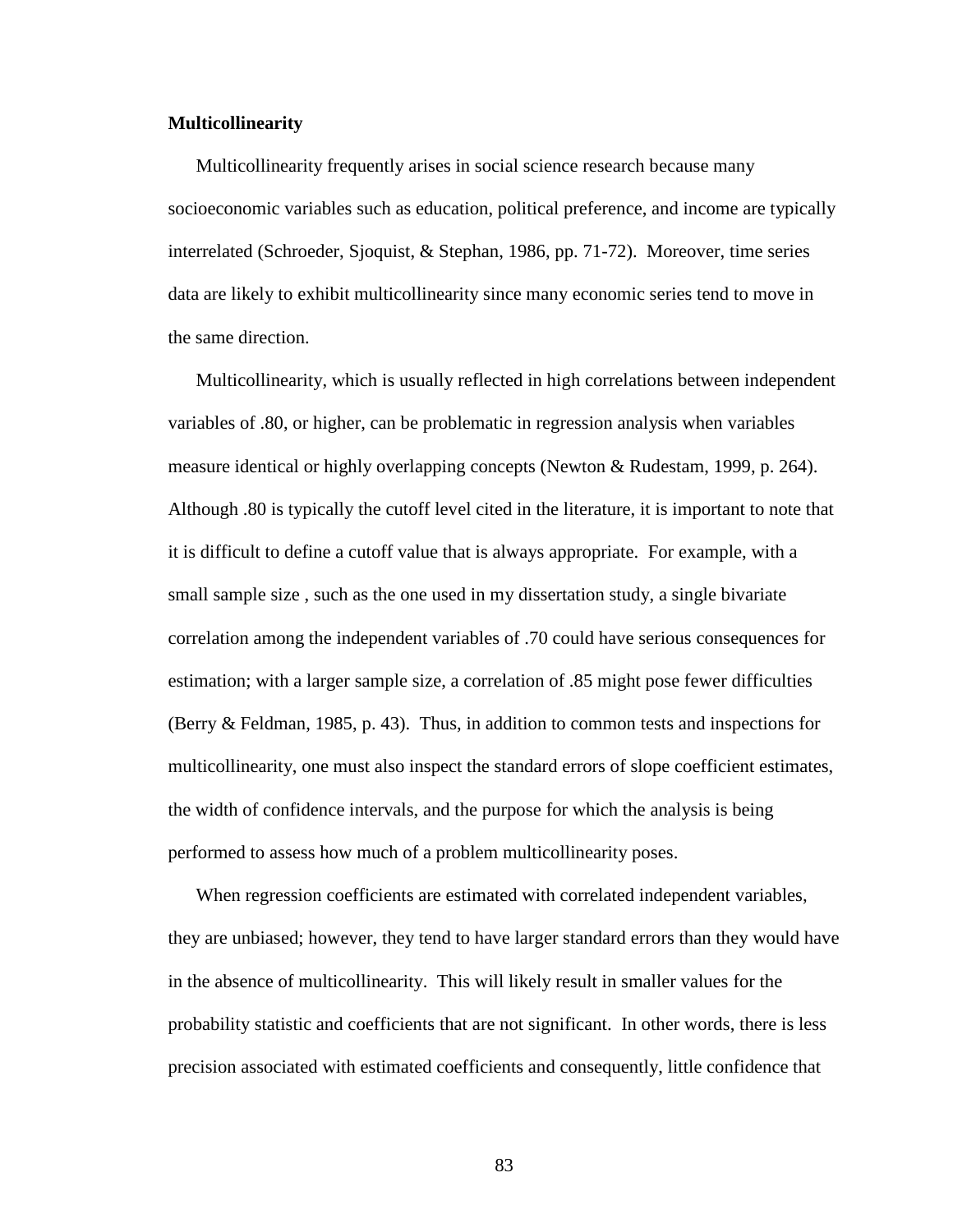the estimated coefficient accurately reflects the impact of  $X$  on  $Y$  in the population (Lewis-Beck, 1980, p.58; Schroeder, Sjoquist, & Stephan, 1986, pp. 71-72).

To assess the strength and direction of the relationship of the independent variables with the dependent variable and with each other and to detect overlapping variability or multicollinearity, I performed a bivariate correlation analysis for the study model. Exhibit 5 presents the results of the bivariate correlation matrix. I used Levin and Fox's (2004, p. 216) table of correlation coefficient ranges to interpret the strength and direction of the linear relationship between any two variables included in the matrix and to assess potential multicollinearity. (See Exhibit 6, Correlation Coefficient Range of Values.)

The assessment for multicollinearity revealed positive statistically significant collinear relationships between the Black racial variables and between the Hispanic racial variables with coefficients higher than .90. Generally, independent variables correlated higher than .80 indicate multicollinearity, which can lead to problems in accurate interpretation of the magnitude of regression coefficients based on theory and incorrect signs for the coefficients (Berry & Feldman, 1985, pp.  $42 - 43$ ). Since all data available for 11 years for each variable for each state included in the model were used to conduct the regression analysis, the solution for multicollinearity of obtaining more information was not an option. Adhering to the argument that "consequences of model misspecification, biased coefficient estimators, are more serious than those of multicollinearity" (Berry & Feldman, 1985, p. 47), I decided to conduct the regression, discussed below, including these variables. While multicollinearity may exist, the variables were important to the assumptions and theoretical concepts about the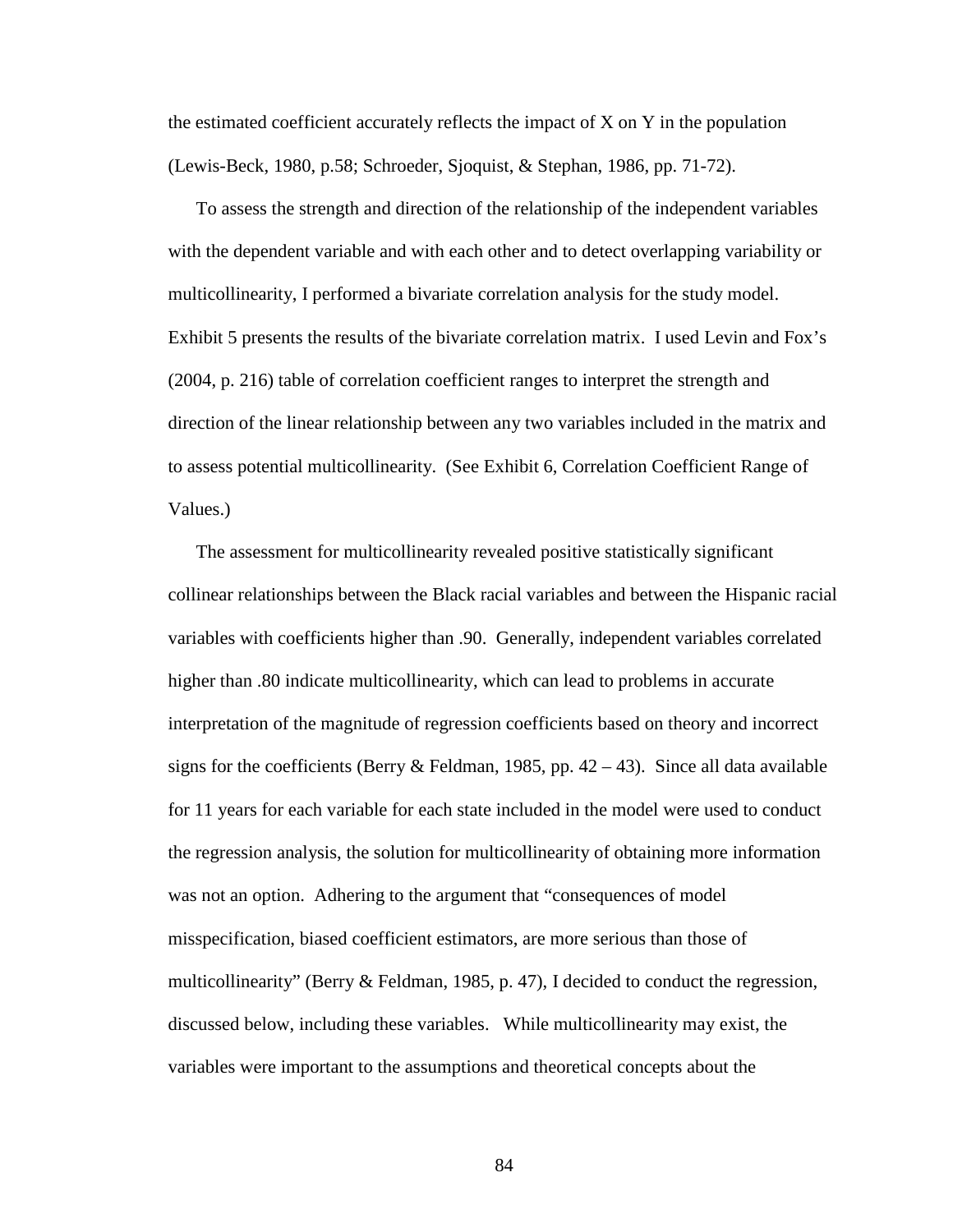interaction of racial threats on legislative spending decisions. Moreover, to the extent the

individual variable regression coefficients were statistically significant, the presence of

multicollinearity was not expected to present interpretation problems (Schroeder,

Sjoquist, & Stephan, 1986).

## **Model Specification**

To conduct the regression analysis, I used the model denoted in the equation below:  $24$ 

 $y_{it} = f(y_{it-1} + x_{1it} + x_{2it} + x_{3it} + ... + x_{26it} + \varepsilon_{it})$  where *y =* Juvenile Justice Spending Per Capita  *y - 1 =* Juvenile Justice Spending Per Capita lagged one year  $i =$  Number of units or panels (30 states)  $t =$  Number of periods (11) per unit  $x =$ Independent Variables (26)  $\varepsilon$  = Random error term

The model is derived from the theory that state spending on juvenile justice is a function of the following types of independent variables: economic, social threat, fiscal health, alternative policy priority, juvenile crime, partisan politics, ideology, and structural and demographic control variables

## **Data Collection Procedures**

In this section, I describe the types of data collected, types and categories of variables

generated from the data, variable sources, and methods employed for data collection.

Additionally, I discuss measures taken to create the research data set from the

information collected for the variables.

<u>.</u>

 $24$  The model is a semilogged specification. See Table 3 for a detailed explanation of how each variable included in the model was measured.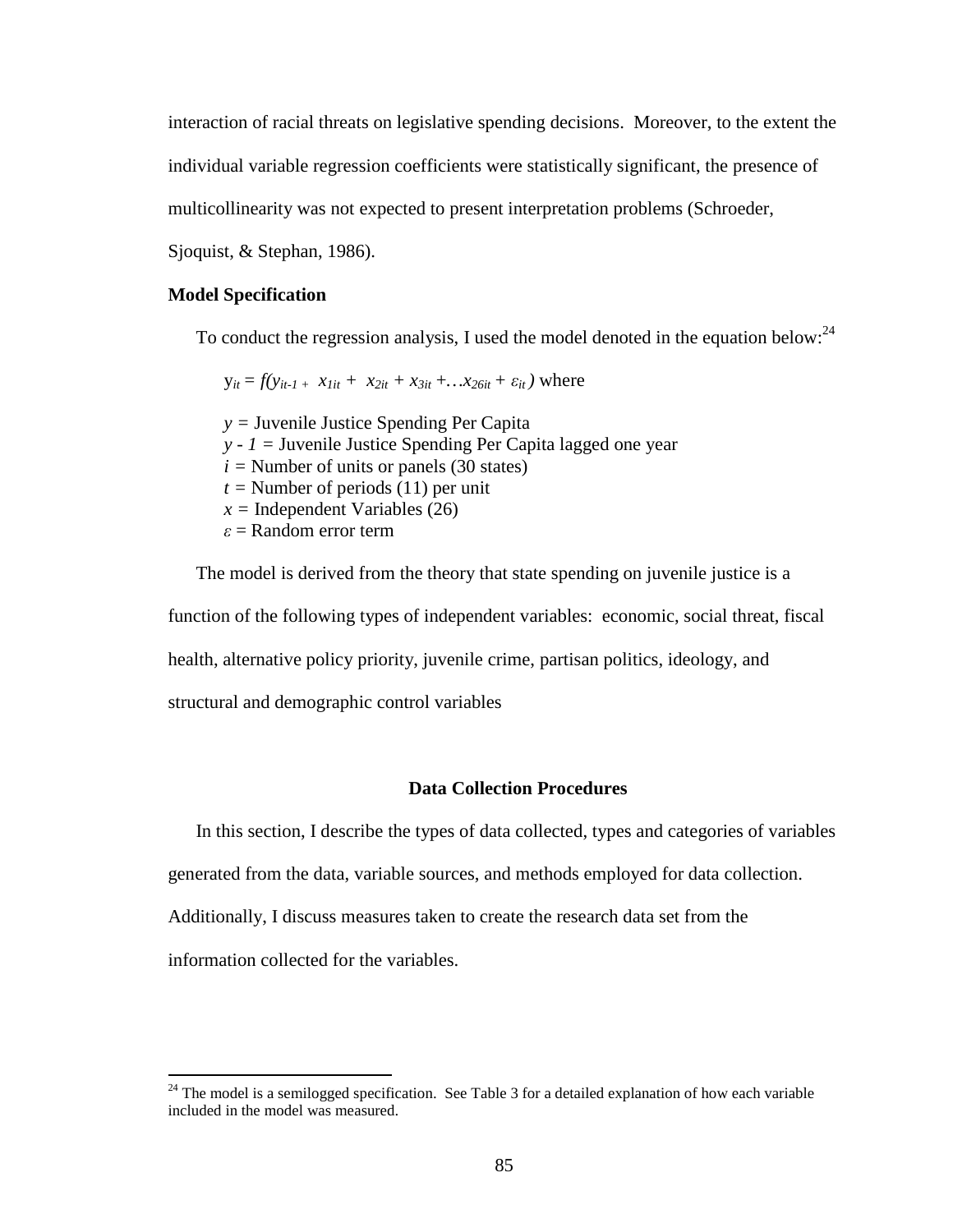## **Types of Data and Types and Categories of Variables**

The specific types of data collected for the variables identified to construct the panel data set and test my hypotheses included: 1) state general fund appropriations and revenue sources for juvenile justice; 2) federal aid included in juvenile justice budget data; 3) statistics on juvenile arrest rates, violent crime rates, and incarceration rates; population data; and related demographics, such race and poverty rates; 4) total state expenditures and median income, gross state product, and education expenditures; 5) political party affiliations of state legislators and governors; 6) measures of citizen ideology; 7) and types of state level juvenile justice systems, juvenile justice agency responsibility for administration of OJJDP grants; and geographic region.

Primary variables generated from the data collected for inclusion in the research model are described below. The variables are organized by type - dependent, independent, structural, and control. The independent variables are further grouped in seven categories: 1) budget data, 2) social threat, 3) fiscal health, 4) alternative policy priority, 5) juvenile crime, 6) partisan politics, and 7) ideology.<sup>25</sup> The variable types and categories are described below:

- Dependent Variable: State Own Source Spending on Juvenile Justice;
- Independent Variables:

 $\overline{a}$ 

- o Budget Data Federal Aid;
- o Social Threat Percentage Poverty, Percentage Black Population, Percentage Black Population Squared, Percentage Hispanic Population,

<sup>&</sup>lt;sup>25</sup> The categories for the dependent and independent variables are drawn from the Stucky, et al. (2007) *Politics of Social Order* model.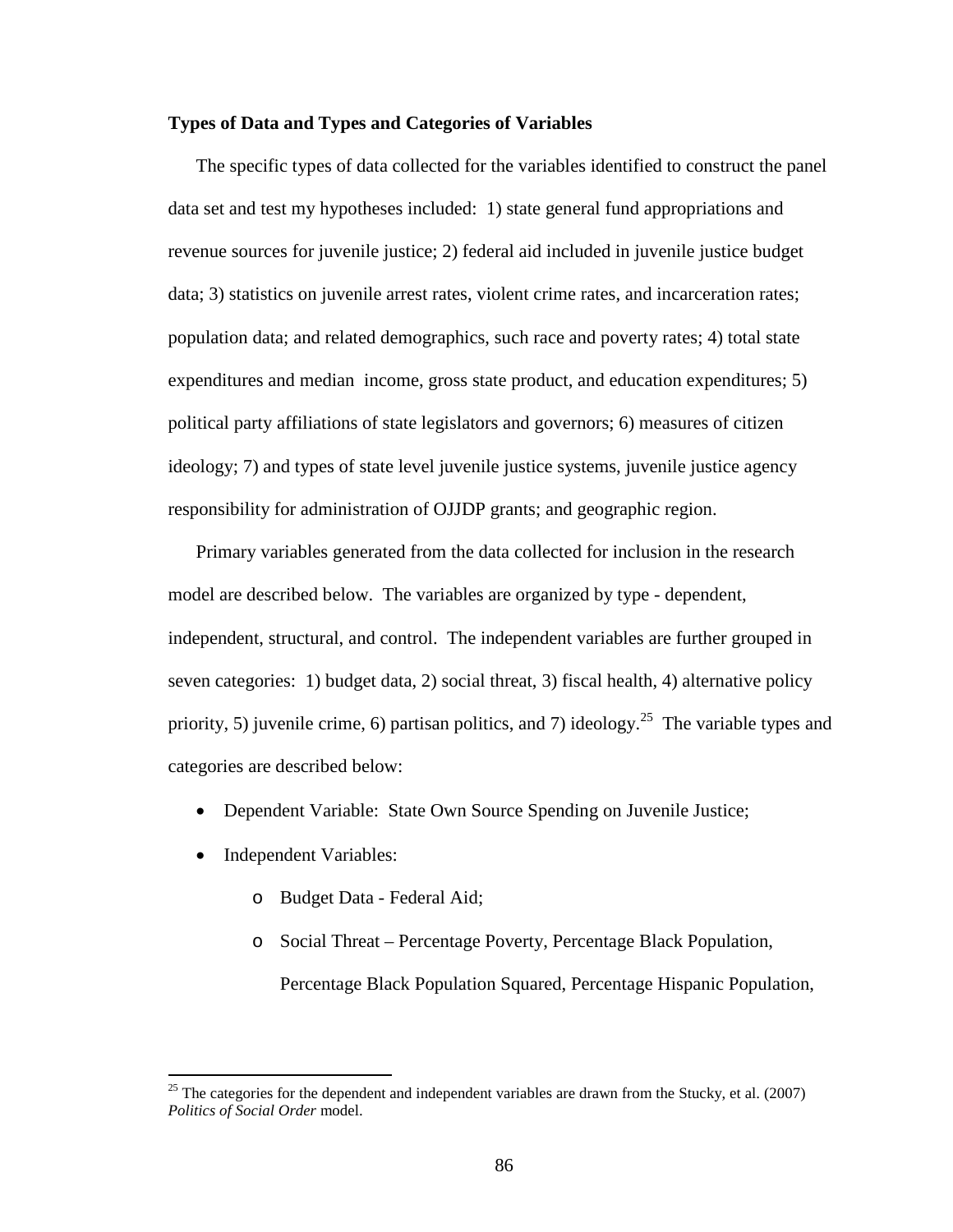Percentage Hispanic Population Squared, Percentage Juvenile Population Black, and Percentage Juvenile Population Hispanic;

- o Fiscal Health Gross State Product and Median Income;
- o Alternative Policy Priority Education Expenditures;
- o Juvenile Crime Juvenile Crime Rate;
- o Partisan Politics Republican Legislative Percent, Republican Governor;
- o Ideology Citizen Ideology**;**
- Structural Variables<sup>26</sup> Juvenile System Type (Centralized, Decentralized, and Combination) and OJJDP Grant Administration Agency; and
- Control Variables State Population, Urban Population, Juvenile Population, Total State Expenditures, Juvenile Incarceration Rate, and Region (Northeast, Midwest, South, and West). $27$

## **Variable Sources and Data Collection Methods**

To begin the study, I identified sources of reliable secondary data for all variables, except state spending and federal aid. There are no existing secondary data sources that archive annual spending data (state own source and federal aid) for juvenile justice by state. Therefore, I collected and compiled original budget data from individual states and their respective agencies responsible for implementing juvenile justice programs for these variables. Exhibit 7 presents a description of each variable included in my study and their sources.

<u>.</u>

 $26$  System Type refers to the organization of juvenile delinquency services in the respective states: Centralized – State Controlled; Decentralized – Local Probation/State Institutions and Aftercare; Combination – State/Local/Judiciary. OJJDP Grant Administration Agency indicates whether the state agency responsible for administering juvenile justice services is also the agency designated to administer the OJJDP grant programs.

 $27$  Region names are U. S. Census Bureau designations.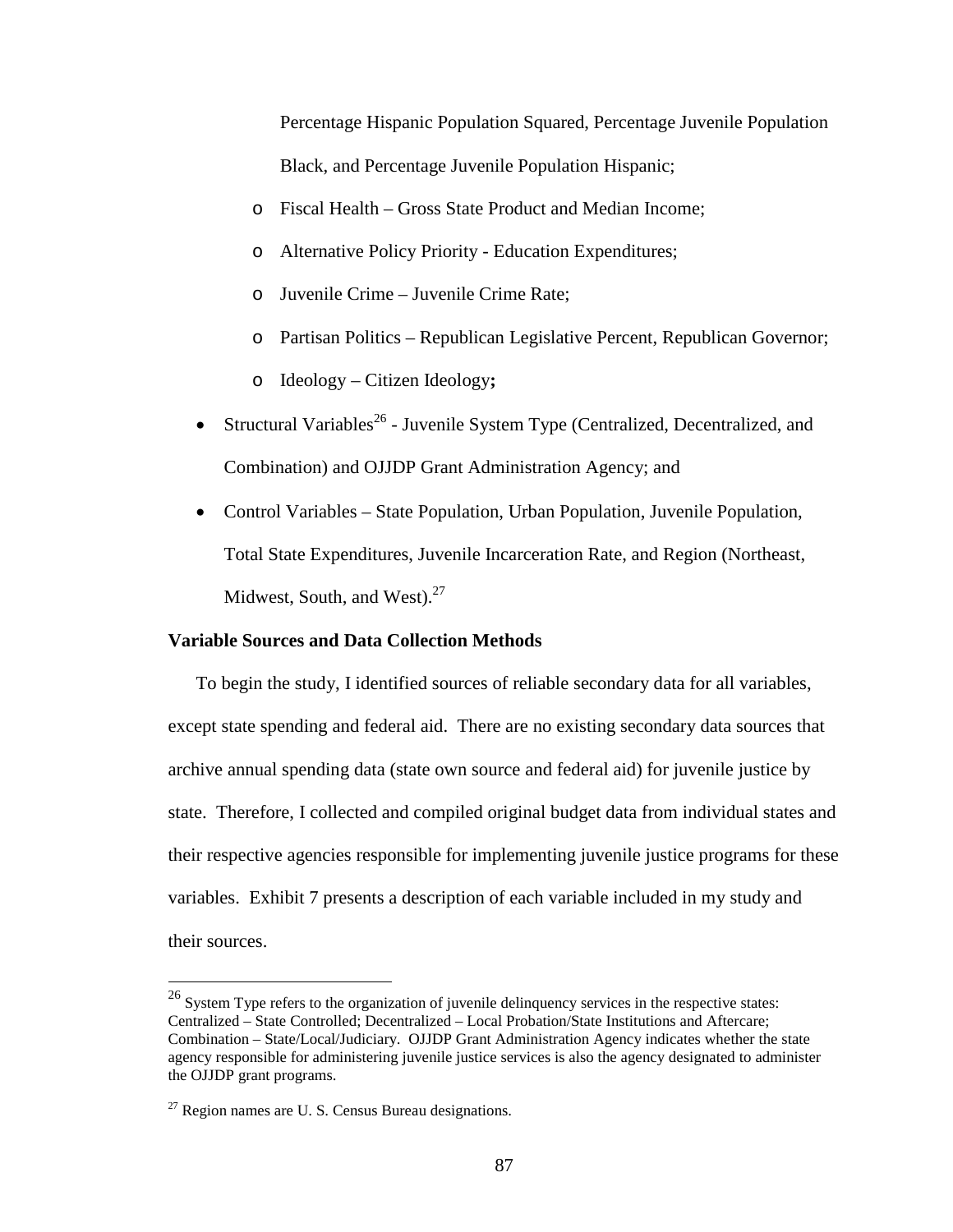**Dependent variable and federal aid: Budget data sources.** Prior to commencing the strategy of state-by-state contact to obtain juvenile justice budget data, including both state own source appropriations and federal aid revenue, I conducted an exhaustive search for the data. I contacted several reliable sources for state juvenile justice data by telephone, internet, or direct face-to-face contact to determine whether juvenile justice spending data were archived by state and revenue source in a single repository.<sup>28</sup> All confirmed that such data are not available. There are data for total justice expenditures, but they cannot be subdivided to obtain the juvenile dollars*.* Consequently, it was necessary to implement the strategy of individual state-by-state contact to obtain budget data required for my study.

*Methods for collecting budget data.*Using the American Correctional Association's *2007 Directory,* I developed a Directory of State Juvenile Justice Agencies (See Exhibit 9) to organize contact information including names, addresses, phone numbers, and websites for each agency responsible for administering the state's juvenile justice programs. This directory, not only facilitated access to budget data, it also constituted the initial step in laying the foundation for ongoing professional contacts that were critical for completion of this dissertation study.

In addition to this primary directory of juvenile justice state agencies, I created a hardcopy log including the names, phone numbers, and e-mail addresses of the individual agencies' fiscal officers, the Governor's budget staff, and/or the Legislature fiscal analysts responsible for the juvenile justice budget in each state. (Log is available upon request). I also obtained a list of fiscal websites for all state legislatures from the Nevada Legislative Council Bureau (See Exhibit 10). These additional measures were invaluable

 $\overline{a}$ 

 $^{28}$  See Exhibit 8 – Data Sources for State Juvenile Justice Information.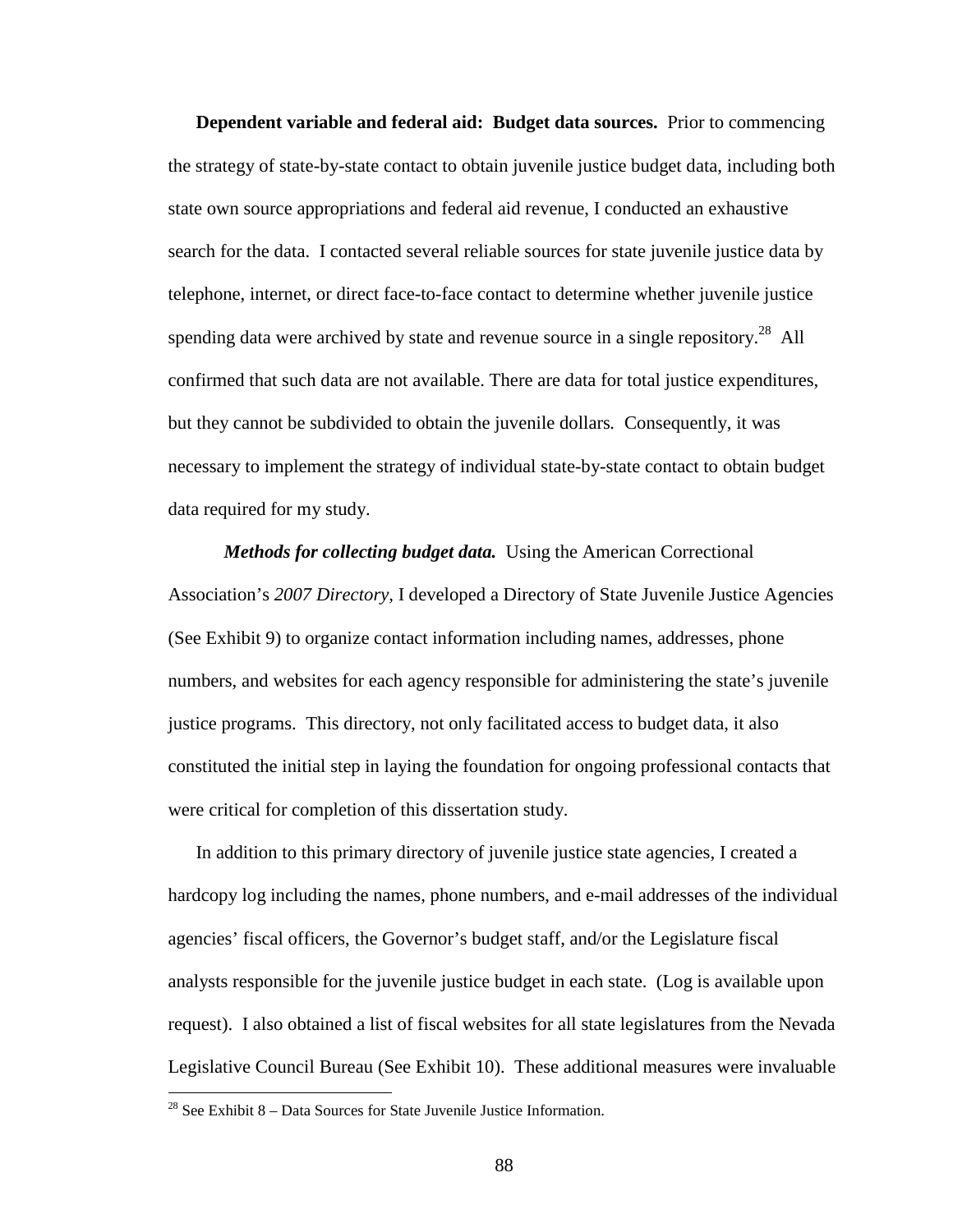for gaining access to information on the various types of funds appropriated for state operated and funded juvenile justice programs In general, this contact information was available on the state website or by contacting the agency directly by phone and/or email. I maintained a complete hardcopy telephone log and electronic e-mail log folder of all contacts with state representatives and collateral individuals throughout the extensive budget data collection phase of the project.

*Research tools.* In addition to identifying existing sources of budget data, I developed a data collection form to collect information on revenue sources and appropriations for juvenile justice from states whose information was not available on their websites or from other printed materials. (See Exhibit 11 - Annual Juvenile Justice Appropriation/Expenditures by Fund Source Form.) This data collection form was distributed among four juvenile justice experts for feedback on design and usefulness for the intended purpose prior to distribution. Exhibit 12 presents the names and contact information for these individuals. Nineteen states used this form to submit their juvenile justice budget information. The other states submitted the required budget information using portable document format (PDF) copies of their budget documents, Excel spreadsheet formats, or by providing instructions via telephone and/or e-mail on how to access and interpret budget documents accessible on their websites.

## **Sources for other independent, structural variables, and control variables.**

Exhibit 7 provides the complete list of independent, structural, and control variables and a detailed description of their sources. Except for Federal Aid, as noted above, secondary data sets for the other independent variables were available from a variety of state, federal, and private sources through both direct agency contact to obtain copies of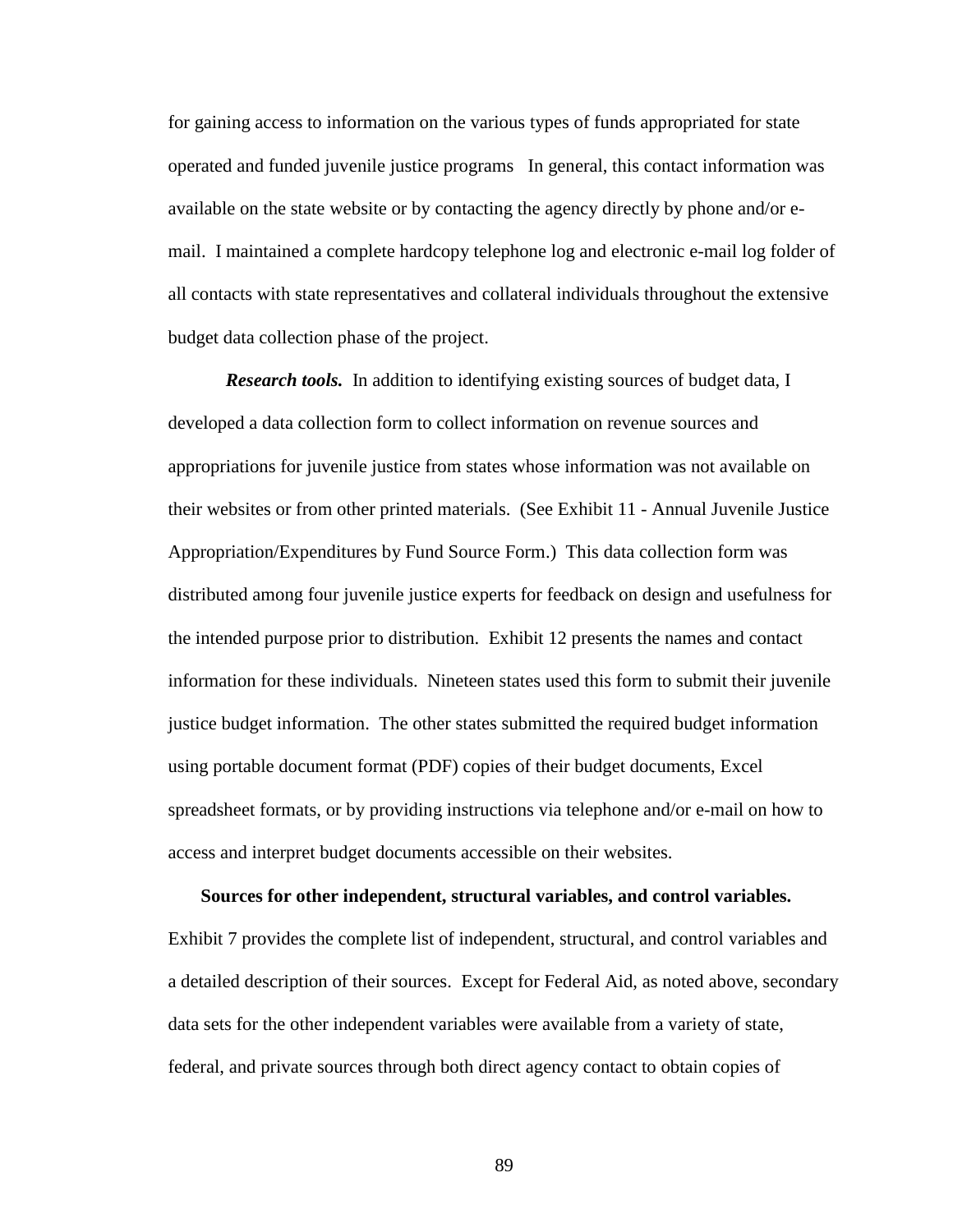documents and clarify information, agency and organization websites, and internet and direct library research. The United States Census Bureau was a primary source of this information.

Additionally, the OJJDP *Statistical Briefing Book Online* developed by the National Center for Juvenile Justice was the data source for the juvenile crime and racial threat population variables.<sup>29</sup> This source was used because the National Center for Juvenile Justice is the nation's oldest research organization for conducting studies on crime and delinquency and the major contractor for development and maintenance of the OJJDP *Easy Access to FBI Statistics* and the *Census of Juveniles in Residential Placement* web based data analysis tools.

# *Methods for collecting independent, structural, and control variable data.* I created electronic and hardcopy files to save and organize secondary data sets collected for each of the primary independent, structural, and control variables. Variable data files are available upon request.

## **Creating the Research Data Set**

 $\overline{a}$ 

After completing the preliminary data identification and collection methods described above, I designed a panel data structure in long format including variable observations for each state, the District of Columbia, and the United States as a whole for each of the 11 years of the study. Initially, I entered variable data from the original sources into a Microsoft Excel spreadsheet/database, which was subsequently exported to SPSS 18 for variable examination and descriptive statistics and Stata 10.1 for model statistical analysis. I found Excel to be easier to use in the initial design and management of the

 $29$  The OJJDP Statistical Briefing Book Online includes the Easy Access to FBI Statistics and the Census of Juveniles in Residential Placement. It can be accessed at http://www.ojjdp.gov/ojstatbb/default.asp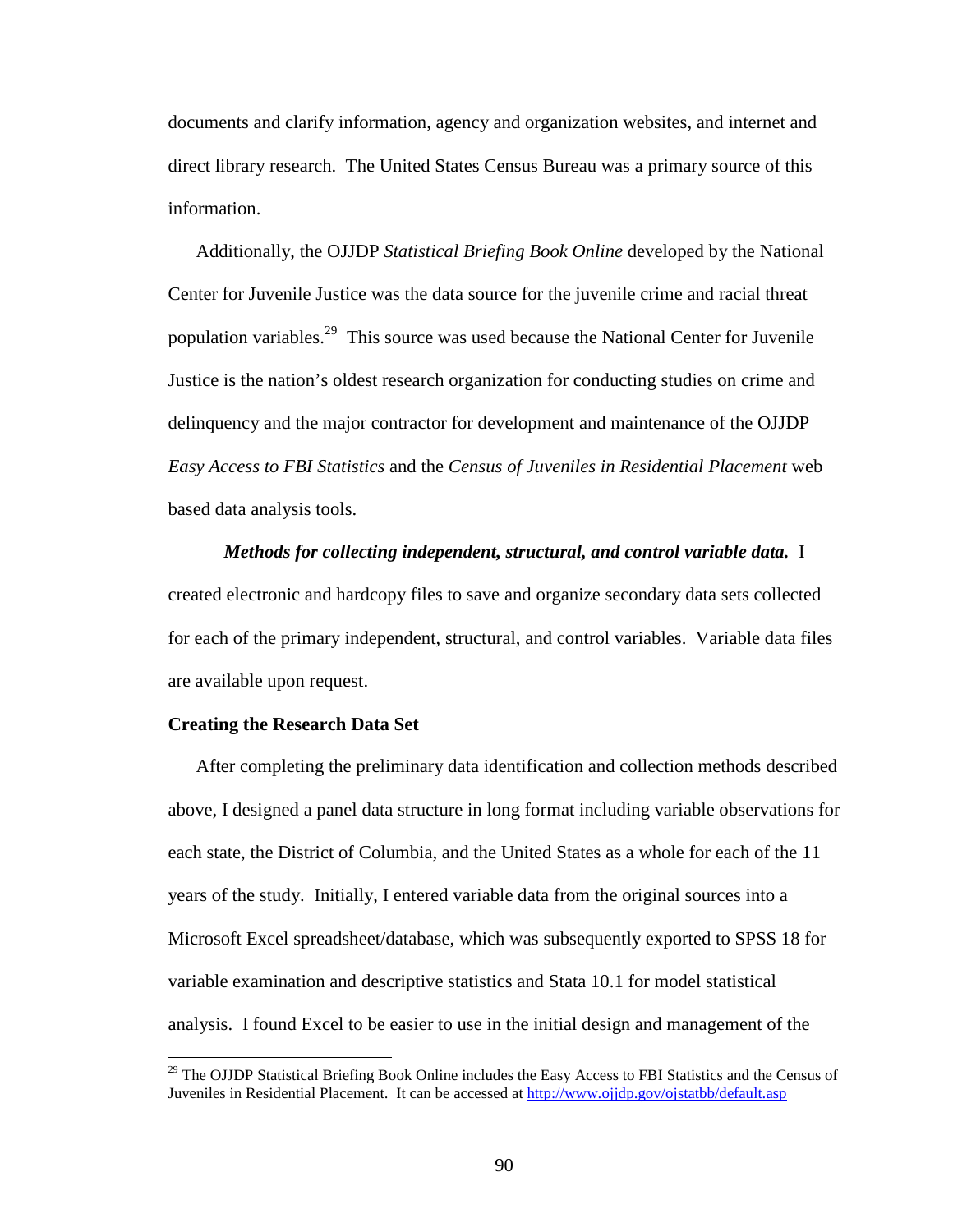dataset. The SPSS *variable explore* function computes several descriptive tables and graphs by executing one command, thus facilitating an efficient approach to examining multiple variables. Using the information collected, I generated 130 variables, including data for variables in their original matrix and transformations of variable data required for inclusion in trial and final model specifications.

## **Data Collection Challenges and Limitations**

In this section, it is important to highlight three major challenges associated with a study of factors that influence state spending decisions in the juvenile justice policy arena. Identifying these challenges may provide valuable insight concerning the difficulty in collecting reliable juvenile justice spending data, which may be why far less comparative research is directed at the topic and may begin to explain the gap in the literature on this topic.

First, state spending on juvenile justice is not categorized in a similar manner across the fifty states. As explained in Chapter 2, state agencies responsible for administering youth correctional services and institutions may fall into one of four categories (Loughran, Godfrey, et al., 2007). Further complicating the data collection process, there is considerable variation within states in terms of how they divide the provision of juvenile justice services between the state and county levels of government. Griffin and King's (2006) description of three basic models of service delivery: centralized, decentralized, and combination states was presented earlier in Chapter 2.

The second data collection problem is that the United States Census Bureau does not collect separate annual expenditure data for the juvenile justice policy category. Instead,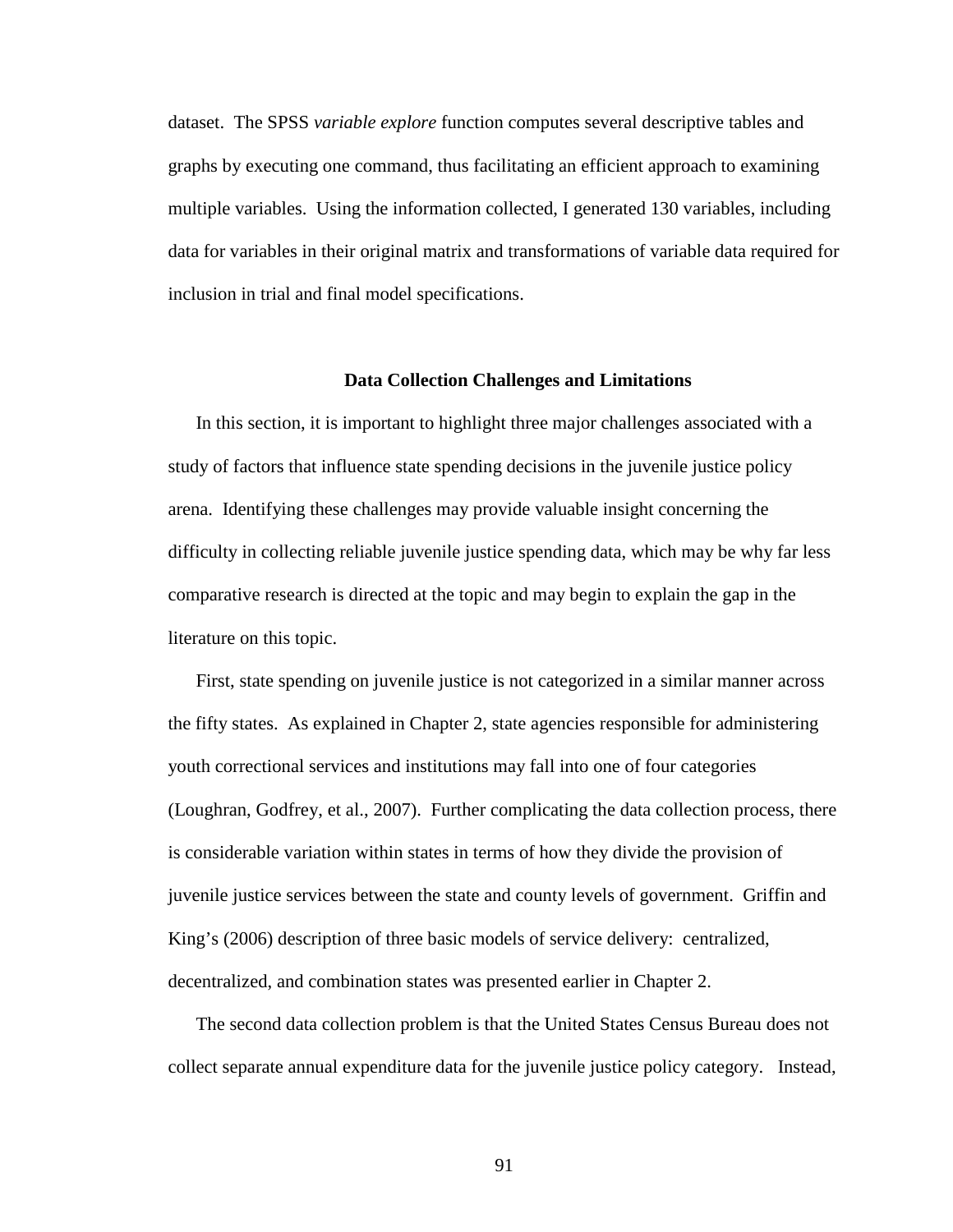juvenile justice spending is aggregated with adult corrections or some other spending category, such as the judiciary or human services, or the category that is simply labeled *other*. It is likely that this type of reporting is a consequence of the structural variation that exists among states, as well as the small share of overall state spending dedicated to juvenile justice compared to other more costly policy areas, such as Medicaid and elementary and secondary (K-12) education. For example, in April 2009, the Center on Budget and Policy Priorities reported that Medicaid and K-12 Education accounted for about 14% and 25%, respectively, of state spending in fiscal year 2007. In contrast, juvenile justice was aggregated with Corrections (including prisons, parole and other corrections programs), which accounted for 5% of state budgets.

The third factor contributing to the difficulty in collecting reliable juvenile justice spending data is the variation among states in publishing budget information. Not all state budget offices provide annual appropriation, expenditure, or revenue source data for juvenile justice on their websites or internet based archives. When the data are available, they are not easily discernible, making the task of collecting state spending data for multiple years a significant challenge.

In summary, this section describes the data collection challenges encountered during this study, which one could view as a reason to avoid the study of state spending on the juvenile justice policy area. However, these challenges underscore the importance of this dissertation study, which resulted in the creation of a dataset including state level appropriations for juvenile justice for an eleven-year period. The availability of this dataset and explanation of methodology may encourage future updates of the budget data, as well as continued research in this policy area.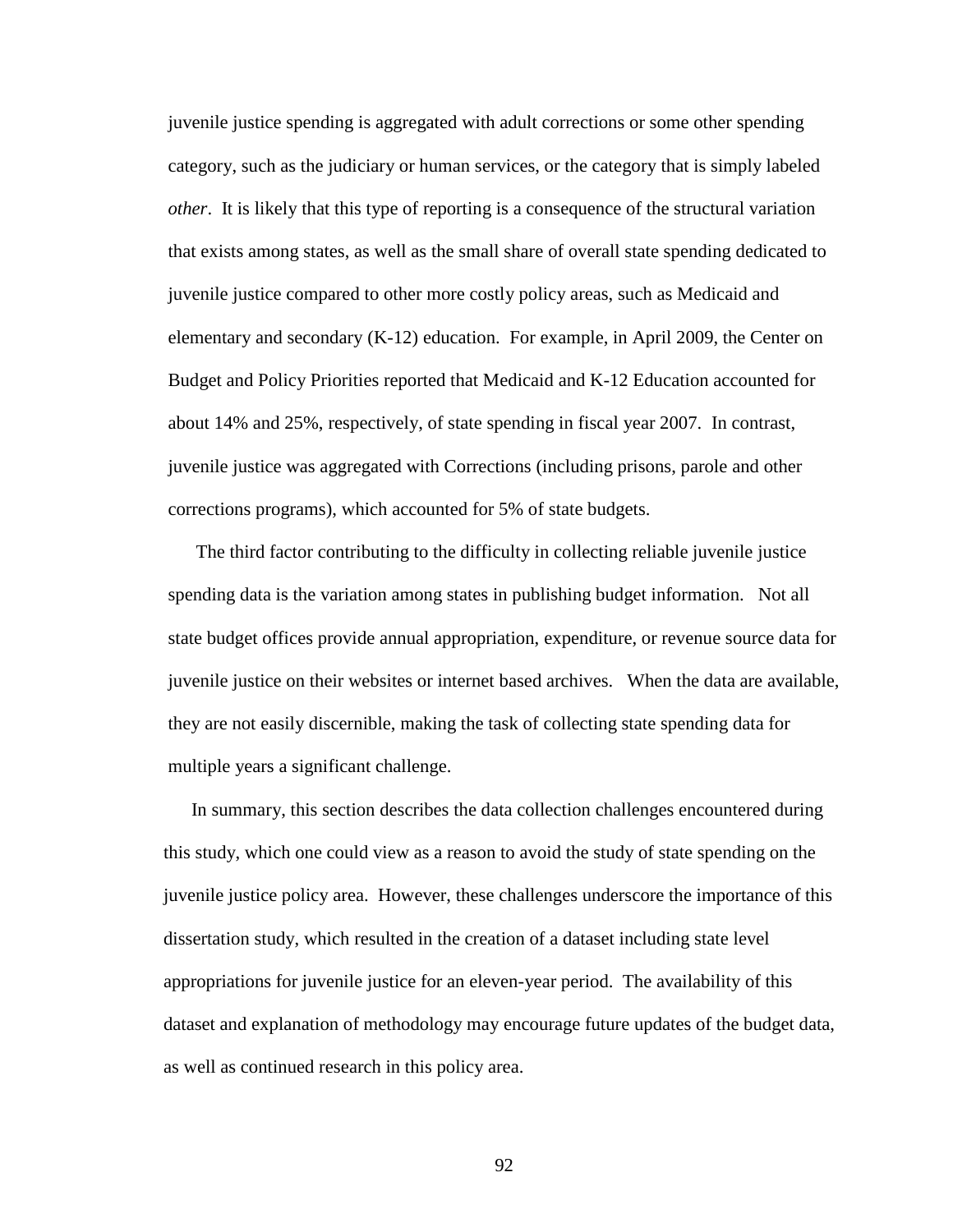## **Operational Definition of Variables**

Twenty-eight variables (1 dependent variable  $+1$  lagged dependent variable used as an independent variable  $+26$  additional independent variables) were included in the final regression analysis for state spending on juvenile justice programs. Prior to model specification and statistical analysis, I conducted an exploratory analysis process to examine each variable, which I describe in Exhibit 13 – Examination of Variables. This section proceeds with a discussion of the operational definitions for the dependent variable and independent variables organized by category. See Table 3 – Model Variable Names, Descriptions, and Operational Definitions, below for a summary of the following discussion.

## **Dependent Variable**

<u>.</u>

The dependent variable is State Own Source Juvenile Justice Spending Per Capita*.* 30  This variable was measured as the natural logarithm of state spending (appropriations) for juvenile justice per capita. The natural logarithm of the variable was used because the range between low and higher spending amounts create huge discrepancies among the states, which skew the data. Using the natural logarithm transformation helps to pull outlying data points from this positively skewed spending distribution closer to the bulk of the data. Essentially, it helps to create unskewed distributions and multivariate normality.<sup>31</sup>

 $30$  All monetary variables are adjusted to 2005 dollars. See Exhibit 7, Variables and Data Sources, for the price index table used for the respective variables.

 $31$  This explanation for use of the natural logarithm of a variable is applicable to the independent variables that are logged for analysis.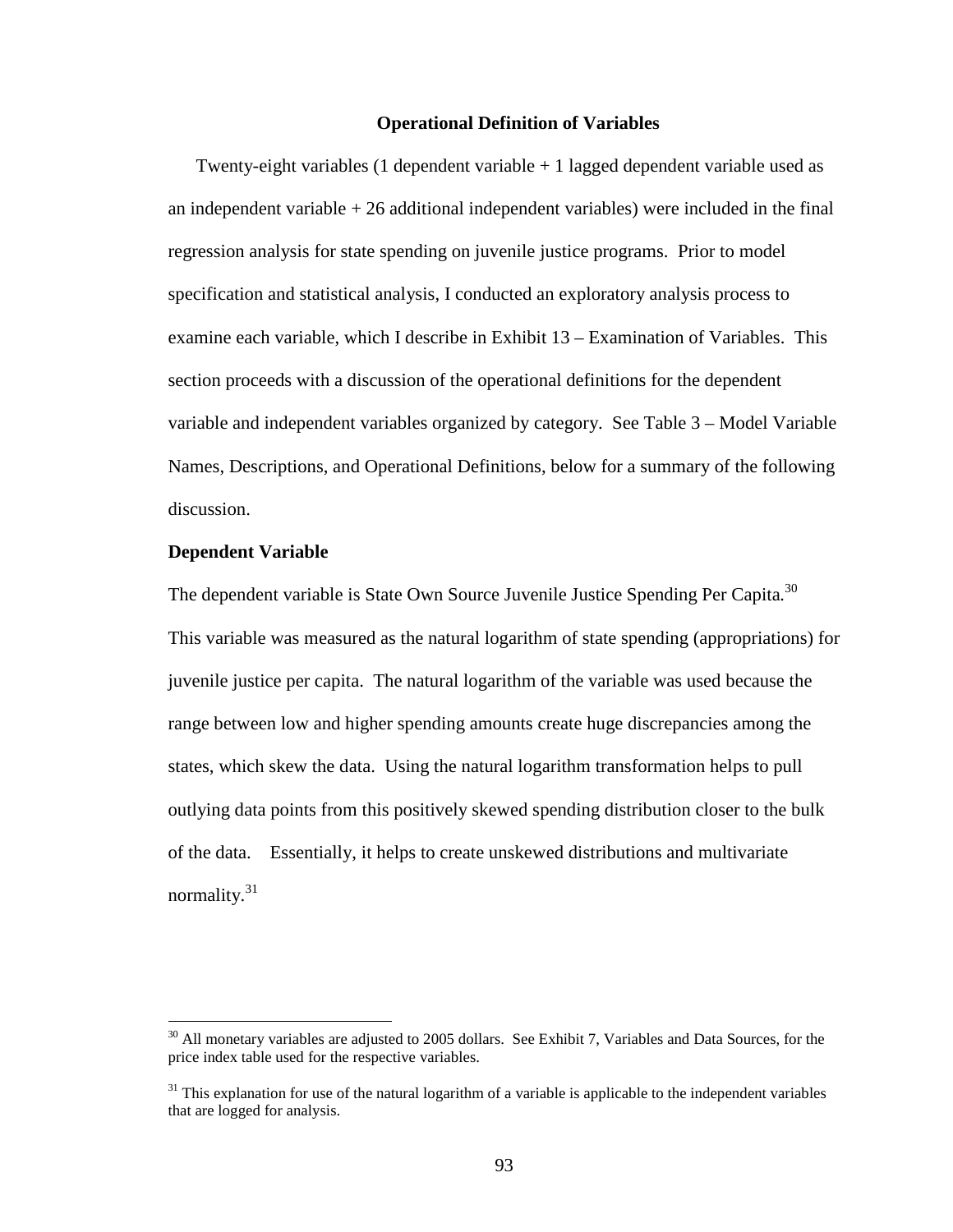Table 3

| Variable Name                                                        | Description                                                                        | <b>Operational Definition</b>                                                     |
|----------------------------------------------------------------------|------------------------------------------------------------------------------------|-----------------------------------------------------------------------------------|
| Dependent Variable:<br>Juvenile Justice<br>Spending                  | Per capita spending on juvenile justice,<br>state own source only                  | Natural log of juvenile justice<br>spending per capita                            |
| <b>Independent Variables:</b><br>Lagged Juvenile Justice<br>Spending | Per capita spending on juvenile justice,<br>state own source only, lagged one year | Natural log of juvenile justice<br>spending per capita lagged one year            |
| Federal Aid                                                          | Per capita federal aid to states for<br>juvenile justice                           | Natural log of federal aid in juvenile<br>justice budgets per capita              |
| Percentage Poverty                                                   | Percent of population living in poverty                                            | Percent of population living in<br>poverty                                        |
| Percentage Black                                                     | Percentage of Black residents in total<br>population                               | Natural log of percent of Black<br>residents in total population                  |
| Percentage Black<br>Squared                                          | Percentage Black population squared                                                | Natural log of percentage Black<br>residents in population squared                |
| Percentage Hispanic                                                  | Percentage of Hispanic residents in<br>total population                            | Natural log of percent of Hispanic<br>residents in total population               |
| Percentage Hispanic<br>Squared                                       | Percentage Hispanic population<br>squared                                          | Natural log of percentage Hispanic<br>residents in population squared             |
| Percentage Juvenile<br><b>Population Black</b>                       | Percentage of Black youth in juvenile<br>population ages 10-17                     | Natural log of percent of Black youth<br>in juvenile population ages 10-17        |
| Percentage Juvenile<br>Population Hispanic                           | Percentage of Hispanic youth in<br>juvenile population ages 10-17                  | Natural log of percent of Hispanic<br>youth in juvenile population ages 10-<br>17 |
| <b>Gross State Product</b>                                           | Gross state product per capita                                                     | Gross state product per capita                                                    |
| Median Income                                                        | Median household income                                                            | Median household income                                                           |
| <b>Education Expenditures</b>                                        | Education expenditures per capita                                                  | Natural log of elementary and<br>secondary education expenditures per<br>capita   |
|                                                                      |                                                                                    |                                                                                   |

*Model Variable Names, Descriptions, and Operational Definitions*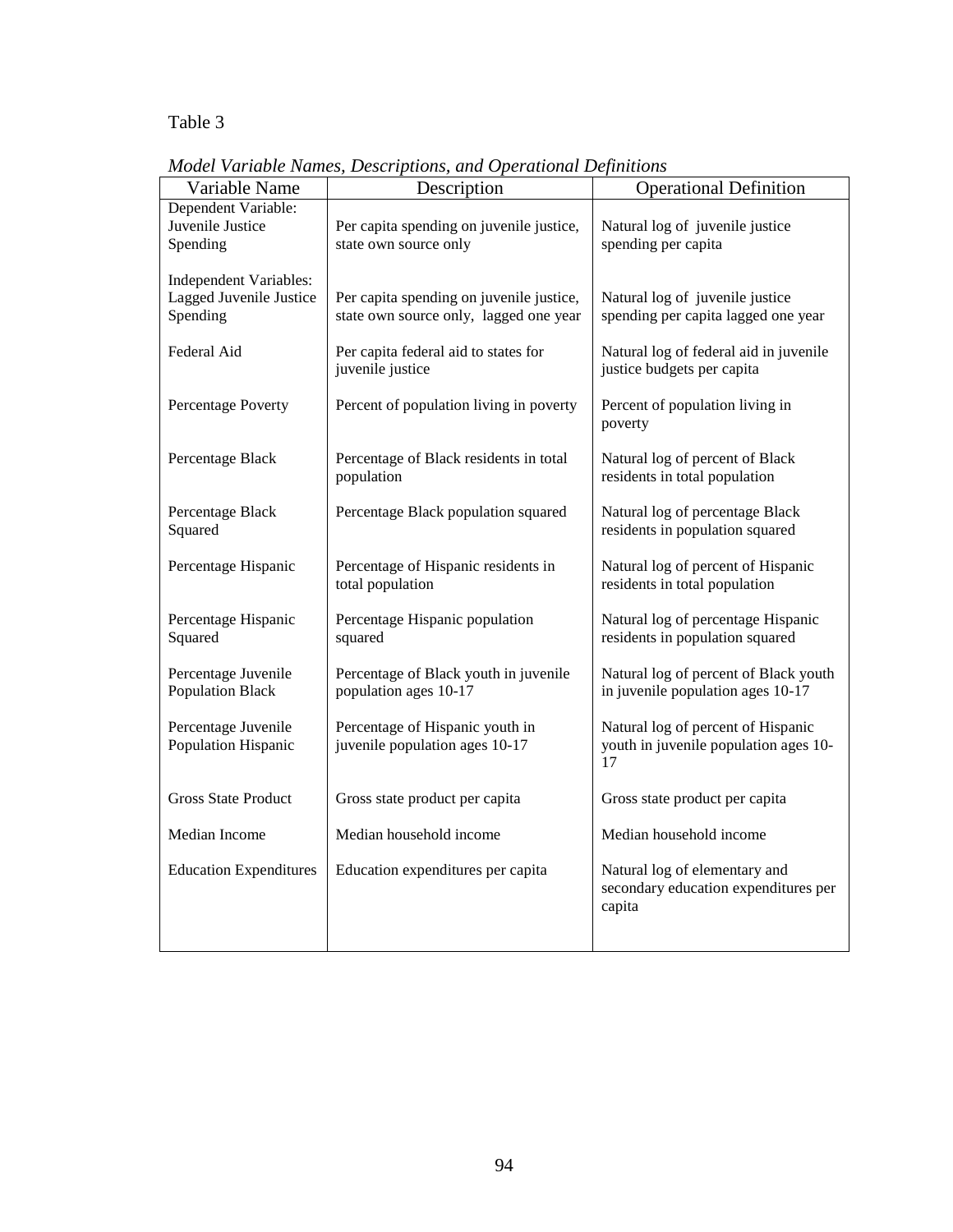## Table 3 – (continued)

| Variable Name                                 | Description                                                                                  | <b>Operational Definition</b>                                                  |
|-----------------------------------------------|----------------------------------------------------------------------------------------------|--------------------------------------------------------------------------------|
| Juvenile Crime Rate                           |                                                                                              | Natural log of index crime rate per                                            |
|                                               | Index crime rate per 100,000 juveniles<br>ages 10 - 17                                       | 100,000 juveniles ages 10 - 17                                                 |
| Republican Legislative<br>Percentage          | Republican legislative percentage                                                            | Republican legislative percentage                                              |
| Governor's Party                              | Political party of the governor $(1 =$<br>Democrat; $2 = Republican$ ; $3 =$<br>Independent) | Governor's party is republican                                                 |
| Citizen Ideology                              | Political ideology (0, most conservative<br>to 100, most liberal)                            | Citizen ideology index value                                                   |
| <b>Structural Variables:</b>                  |                                                                                              |                                                                                |
| Juvenile System Type 1                        | Centralized juvenile justice service<br>system                                               | Juvenile justice system type 1 -<br>centralized                                |
| Juvenile System Type 3                        | Combination juvenile justice service<br>system                                               | Juvenile justice system type $2 -$<br>combination                              |
| <b>OJJDP</b> Grant<br>Administration          | OJJDP grant administration agency                                                            | OJJDP grant administration agency -<br>yes                                     |
| Control Variables:<br><b>State Population</b> | Total state population                                                                       | Natural log of total state population                                          |
| <b>Urban Population</b>                       | Percentage urban of total state<br>population                                                | Percentage of state's population<br>living in urban areas                      |
| Juvenile Population                           | Number of juveniles ages 10 to 17 in<br>population                                           | Number of juveniles ages 10 to 17 in<br>population                             |
| <b>Total Expenditures</b>                     | Total state expenditures per capita                                                          | Natural log of total state expenditures<br>per capita adjusted to 2005 dollars |
| Juvenile Incarceration<br>Rate                | Incarceration rate per 100,000 juveniles<br>ages 10 to 17                                    | Natural log of incarceration rate per<br>100,000 juveniles ages 10 to 17       |
| Region 1                                      | Region 1 - Northeast                                                                         | Region 1 - Northeast                                                           |
| Region 2                                      | Region 2 - Midwest                                                                           | Region 2 - Midwest                                                             |
| Region 3                                      | Region 3 - South                                                                             | Region $3 -$ South                                                             |
|                                               |                                                                                              |                                                                                |

*Model Variable Names, Descriptions, and Operational Definitions – (continued)* 

Note: The statistical model includes 28 variables. All dollar amounts are adjusted to 2005 dollars. See Exhibit 7 for the price index table used for adjustment of respective variables.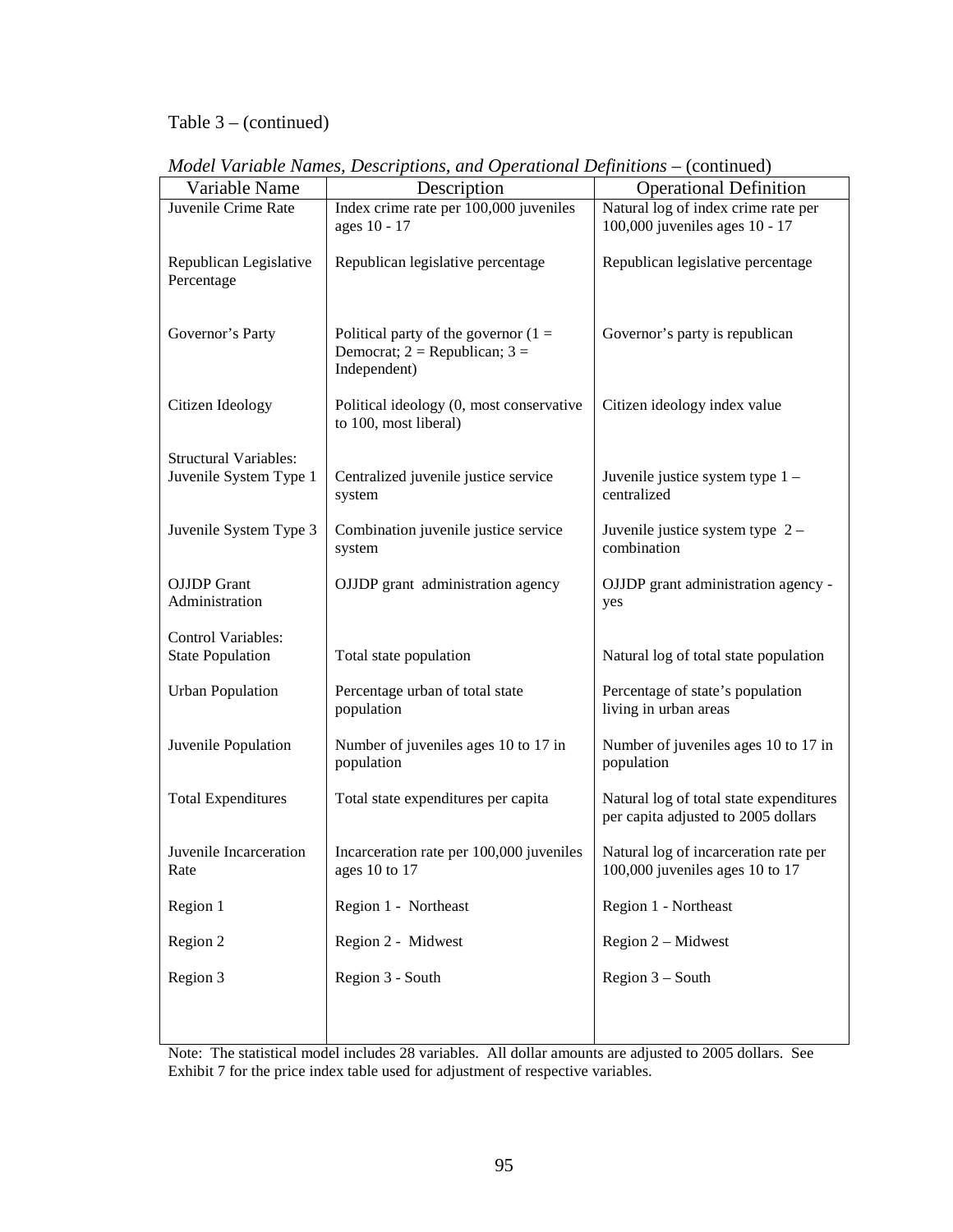I used juvenile justice spending per capita in order to standardize spending for state population size.

## **Independent Variables**

The dependent variable is lagged one year and included as an independent variable. Federal Aid is the primary economic independent variable of interest. Using the *Politics of Social Order* (POSOF) (Stucky, et al., 2007) model, the other 25 independent variables are grouped in seven categories: social threat (economic and racial), fiscal health, alternative policy priority, juvenile crime, partisan politics, ideology, and structural and demographic control variables. It is reasonable to assume that juvenile justice spending decisions vary depending upon the mutually exclusive categories assumed by these variables in a cross section.

**Lagged juvenile justice spending***.*This variable is measured as the natural logarithm of the dependent variable, juvenile justice spending per capita, lagged one year. As explained in the Analytical Considerations section above, the lagged dependent variable is included in the model as a correction for autocorrelation and for its theoretical value in the analysis.

**Federal aid***.*Federal Aid is included in the model to examine its impact on state spending on juvenile justice programs. Federal Aid is defined as the federal aid revenue appropriated in state juvenile justice agency budgets per capita. The variable is measured as the natural logarithm of federal aid per capita.

**Social threat variables***.*Economic and racial threat variables are included in the model to test the POSOF theory that corrections spending decisions should be related to economic and racial threats perceived in a state's environment by legislatures and the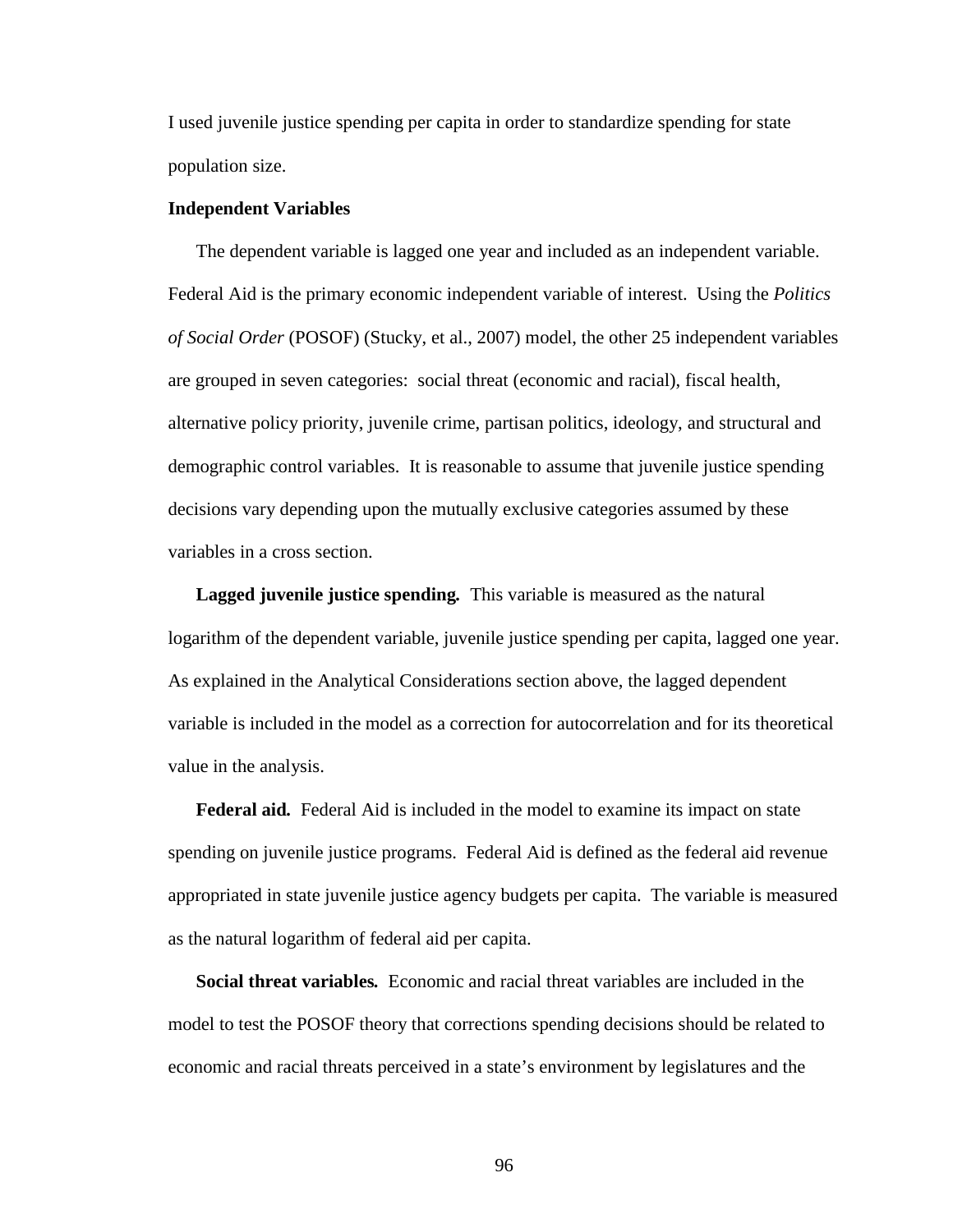governor when applied to juvenile justice spending. Accordingly, I included the following variables:

- Percentage Poverty (total all ages living in poverty in a state, divided by the total state population, and multiplied by 100) is defined here as the economically marginalized population. Percentage Poverty is measured as the percent of a state's total population living in poverty as determined by the U. S. Census Bureau using a set of money income thresholds that vary by family size and composition;
- Percentage Black (total number of Black residents living in a state, divided by the total state population, and multiplied by 100), measured as the natural log of the percentage of Black residents in the total state population;
- Percentage Black Squared, used to determine the effect of increases in the size of the state's Black population on juvenile justice spending, measured as the natural log of the percentage of Black residents living in a state squared;
- Percentage Hispanic (total number of Hispanic residents living in a state, divided by the total state population, and multiplied by 100), measured as the natural log of percentage Hispanic residents in the total state population;
- Percentage Hispanic Squared, used to determine the effect of increases in the size of the state's Hispanic population on juvenile justice spending, measured as the natural log of the percentage of Hispanic residents living in a state squared.

In addition to the racial threat variables described above, which represent the total Black and Hispanic residents living in a state, I include variables for the Black and Hispanic youth populations in a state. This adaptation was made to the POSOF model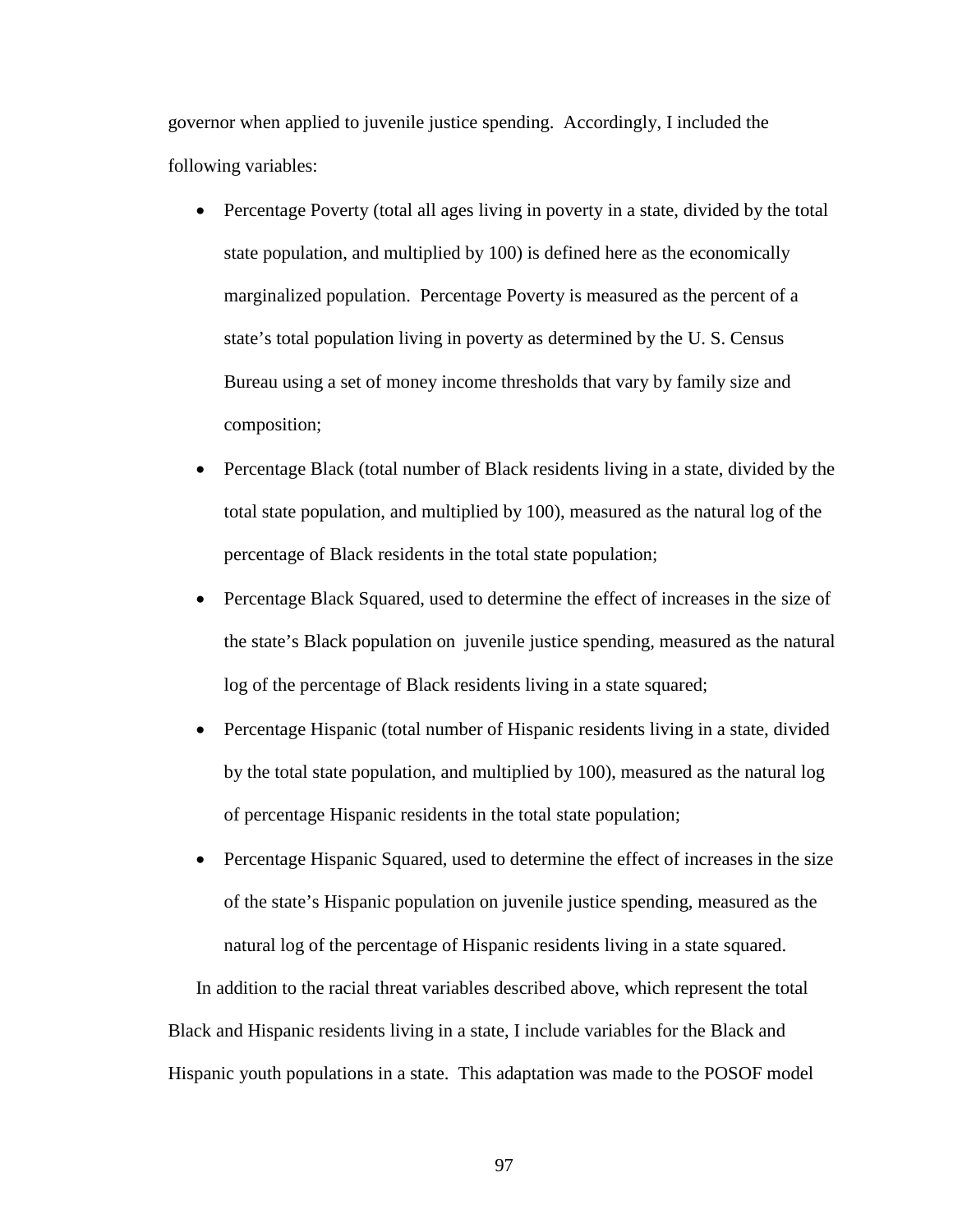because of the logical relevance to my research questions, which address the issue of spending on programs for youth involved in state juvenile justice systems:

- Percentage Black Youth (total Black juveniles ages 10 17 residing in a state, divided by the state population ages  $10 - 17$ , and multiplied by 100), measured as the natural log of the percentage Black youth in the juvenile population ages 10 – 17; and
- Percentage Hispanic Youth (total Hispanic juveniles ages  $10 17$  residing in a state, divided by the state population ages  $10 - 17$ , and multiplied by 100), measured as the natural log of the percentage Hispanic youth in the juvenile population ages  $10 - 17$ .

**Fiscal health***.*As a state's fiscal health improves and more funds are available, spending for juvenile justice and alternative programs, such as education, is expected to increase. I included two variables in the model to test the impact of fiscal health on juvenile justice spending in a state environment of multiple public demands for funds:

- Gross State Product, measured as gross state product per capita adjusted to 2005 dollars; and
- Median Income, measured as the median household income adjusted to 2005 dollars;

**Alternative policy priority.**As noted above, social control of marginal, minority populations may be accomplished using formal punitive measures or informal measures as a response to potential threats to social order. I include a variable for education expenditures in my analytical model to address the importance of considering spending on alternative social programs in an analysis of spending on juvenile justice.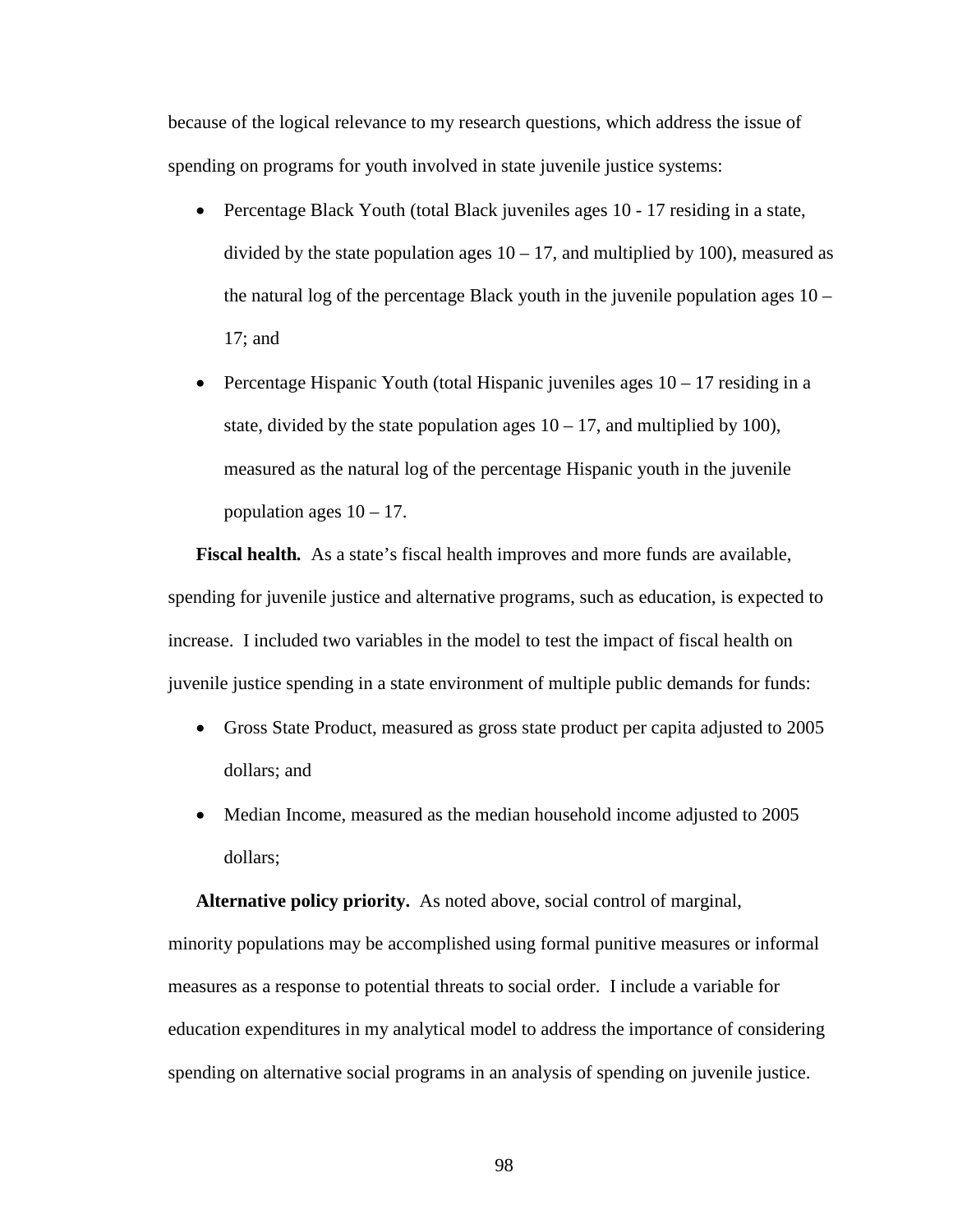• Education Expenditures, measured as the natural log of elementary and secondary education expenditures per capita adjusted to 2005 dollars. Using the log of education expenditures, allows one to assess changes in the outcome variable as a function of specified percentage changes in elementary and secondary education expenditures per capita;

**Juvenile crime***.*The rational choice view of crime holds that there is a direct positive relationship between crime and punishment (spending on incarceration); whereas other views hold that the relationship between crime rates and correctional spending is not necessarily a direct positive relationship. I included Juvenile Crime Rate in my research model to determine its influence, if any, on juvenile justice spending.

Juvenile Crime Rate is measured as the natural log of index crime (violent crimes and property crimes) per 100,000 juveniles ages 10 -17. The property crime index includes burglary, larceny-theft, motor vehicle theft, and arson; the violent crime index includes murder and nonnegligent manslaughter, forcible rape, robbery, and aggravated assault.

**Partisan politics.** To determine the effects of partisan politics and citizen ideology on juvenile justice spending, I used data from the legislative and executive branches of government to create two variables to measure party power because both influence state budgets.

- Republican Legislative Percentage is the percentage of state legislators in both houses of the legislature who are Republican in each state for each year of the study; and
- Governor's Party is a binary variable with a value of 1 in years when the Governor was Republican and 0 otherwise.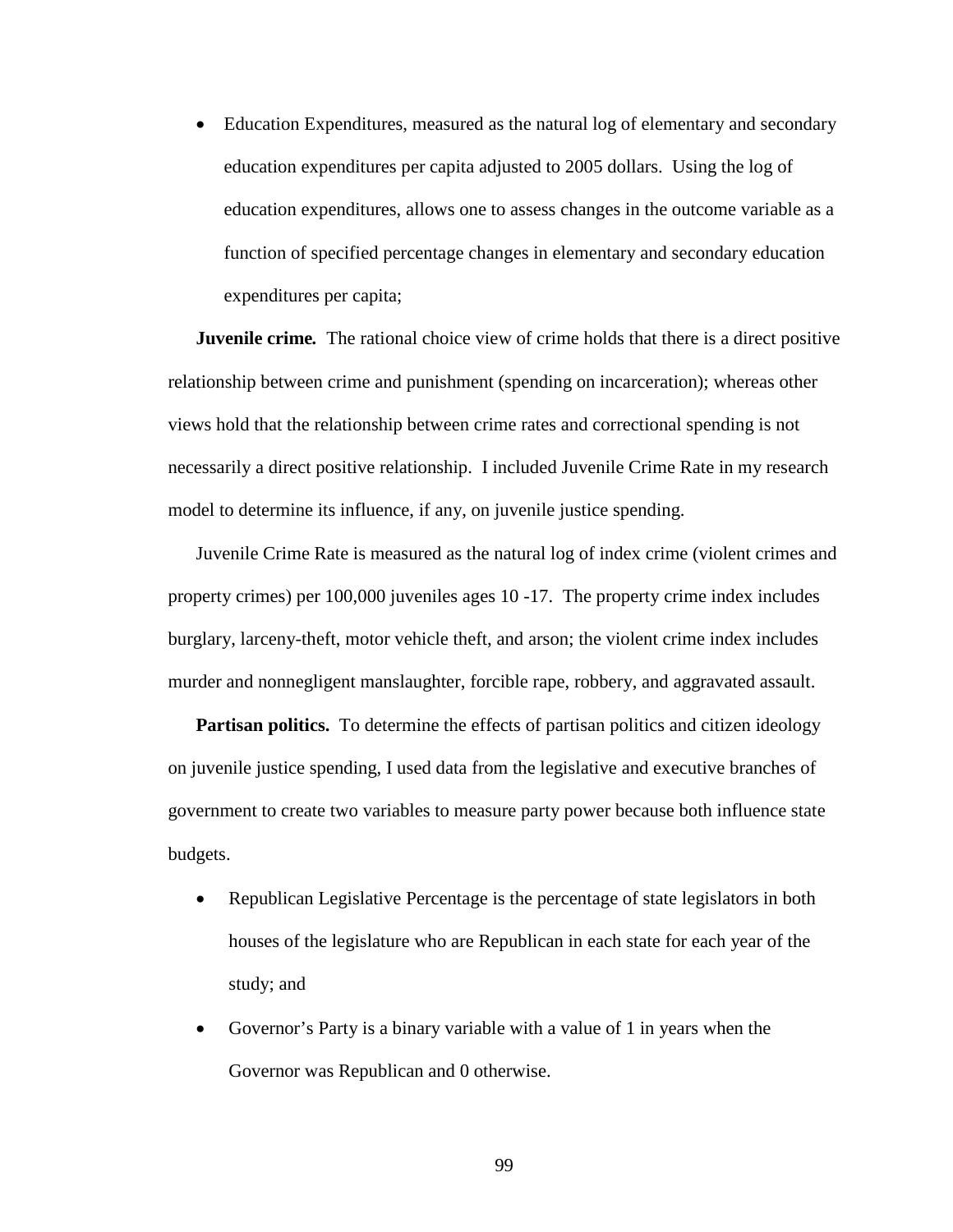**Ideology.** Following Stucky, et al. (2007), my model includes a measure of Citizen Political Ideology developed by Berry et al. (1998), updated in August 2007 to include data for 1960 - 2006. Berry et al. (1998) constructed annual dynamic measures of the ideology of a state's citizens and political leaders using the roll call voting scores of state congressional delegations, the outcomes of congressional elections, the partisan division of state legislatures, the party of the governor, and various assumptions about voters and state political elites (pp. 336-340). Measures of citizen ideology range from 0, in the most conservative states, to 100, in the most liberal states.

I selected the Berry et al. (1998) measure of citizen political ideology for three important reasons. First, the researchers established the utility of their indicators by using sound research procedures. They tested the assumptions on which the measures were based, assessed their reliability, assessed their convergent validity by correlating them with other ideology indicators, and evaluated their construct validity by analyzing their predictive power within multivariate models from some of the best research available in the state politics field (Berry et al., 1998, p. 327). Second, the measure reflects the conceptionalization of the phenomenon in a manner that is consistent with my perspective. Third, this measure has also been used in other academic research seeking to determine the influence of citizen ideology on spending decisions by legislatures (Yates & Fording, 2005).

## **Structural Variables**

To control for structural variation among states based on the type of juvenile justice service delivery system and designated agency responsibility for OJJDP grant administration, I include: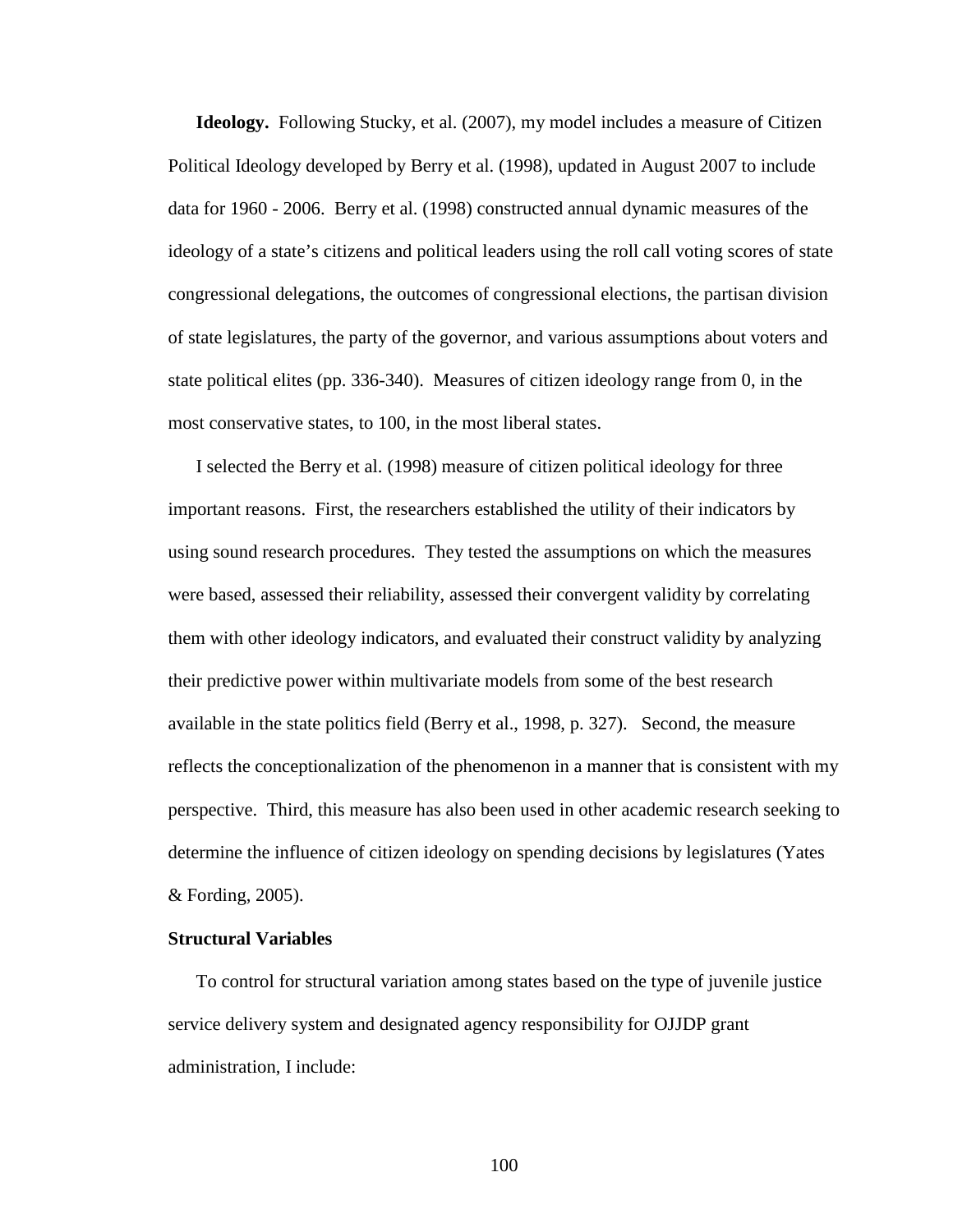- Juvenile System Type, as defined by the National Center for Juvenile Justice, as a binary variable with three categories included to measure the difference in the value of the dependent variable between centralized and combination juvenile systems and a decentralized juvenile system, which is the reference group for the analysis. The categories are defined as centralized  $-1$ , decentralized  $-2$ ; and combination  $-3$ . The value of the variable is 1 for a given category and 0 otherwise; and
- OJJDP Grant Administration as a binary variable with a value of 1 when the state agency responsible for administering its juvenile justice programs is also the agency designated by the Governor to administer OJJDP grant programs and 0 otherwise.

## **Control Variables**

One would reasonably expect the size of a state's total population, size of urban population, size of juvenile population, total state expenditures, juvenile incarceration rate, and geographic region to be related to spending on juvenile justice. Thus, to control for variation in juvenile justice spending, I included:

- Total State Population measured as the natural log of the number of state residents and Urban Population measured as percentage of the state's population living in urban areas as defined by the United States Census Bureau;
- Juvenile Population is measured as the number of juveniles ages  $10 17$  in the state's population;
- State Expenditures measured as the natural log of total state expenditures per capita adjusted to 2005 dollars. It seems reasonable that a state's average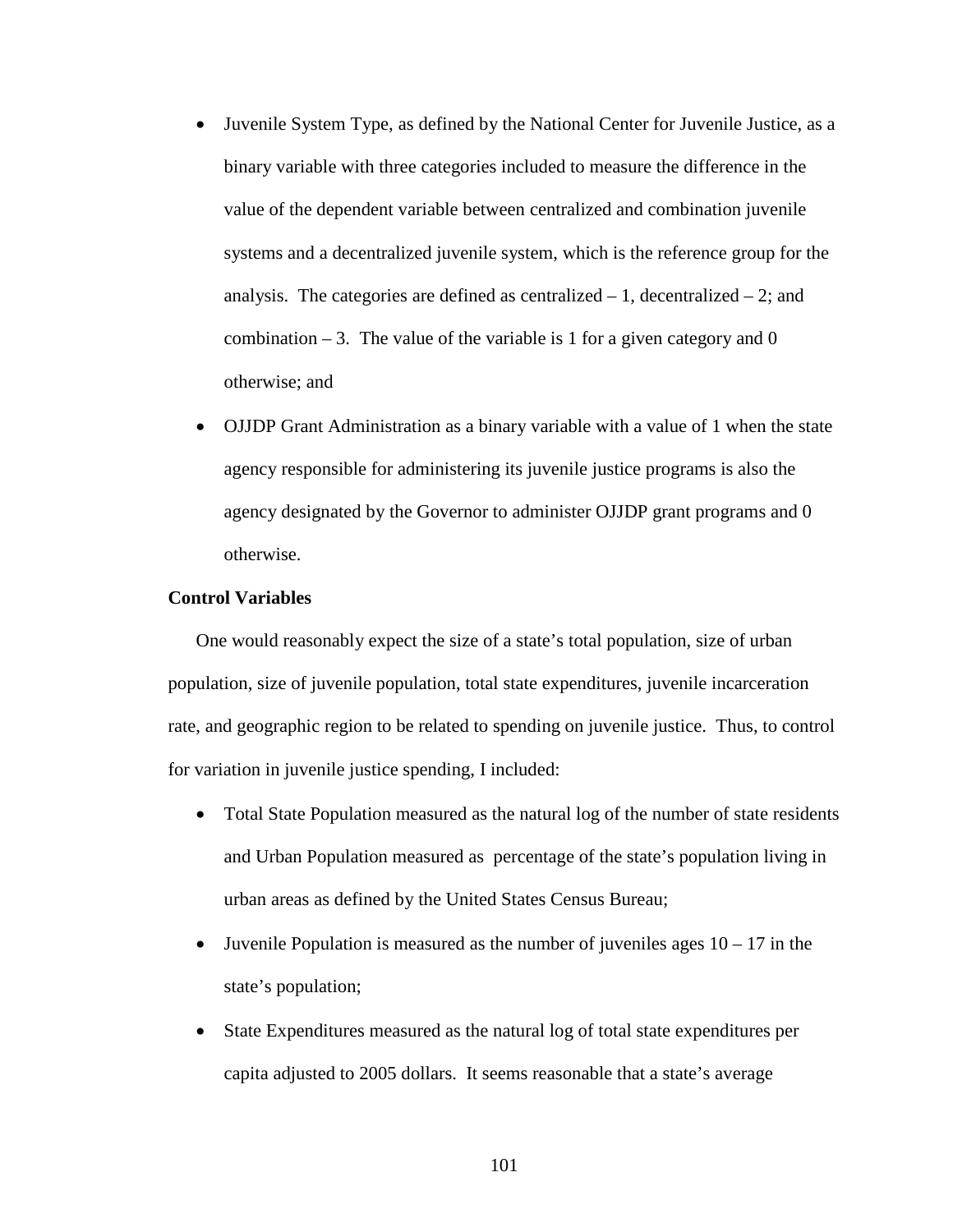spending on its citizens might be related to the per capita (average) spending on juvenile justice (Stucky et al., 2007). Hence, the state expenditure variable provides a measure of the relative impact of juvenile justice spending per capita in the in a state's overall per capita expenditures.

• Juvenile Incarceration Rate is measured as the natural log of the juvenile incarceration rate. The incarceration or custody rate is the number of juvenile offenders in residential placement on the designated date annually per 100,000, ages 10 through the upper age of original juvenile court jurisdiction in each state.<sup>32</sup> The data on juvenile incarceration are published every two to three years and were available for 1997, 1998, 1999, 2001, 2003, and 2006. Because data were not available for several years of the study, I used mean imputation to compute values for missing data (Newton & Rudestam, 1999, p. 160).<sup>33</sup>

• Region is a binary variable included to measure the difference in the value of the dependent variable between the Northeast, Midwest, and South regions and the West region, which is the reference group for the analysis. Region, as defined by the United States Census Bureau, is coded as follows: Northeast – 1, Midwest – 2, South  $-3$ , and West  $-4$ . The value of the variable is 1 for a given region and 0 otherwise.

A discussion of the key findings and results of the various analyses conducted on the sample data is contained in the Chapter 6.

 $32$  The United States Bureau of the Census collects juvenile incarceration data for the federal Office of Juvenile Justice and Delinquency Prevention biennially and designates the reference date for the census.  $33$  Of the various methods for handling missing data, Newton and Rudestam (1999) recommend mean imputation as the most straightforward and commonly used method of imputation. This method consists of entering the mean value of a variable for any subject with missing data on that variable.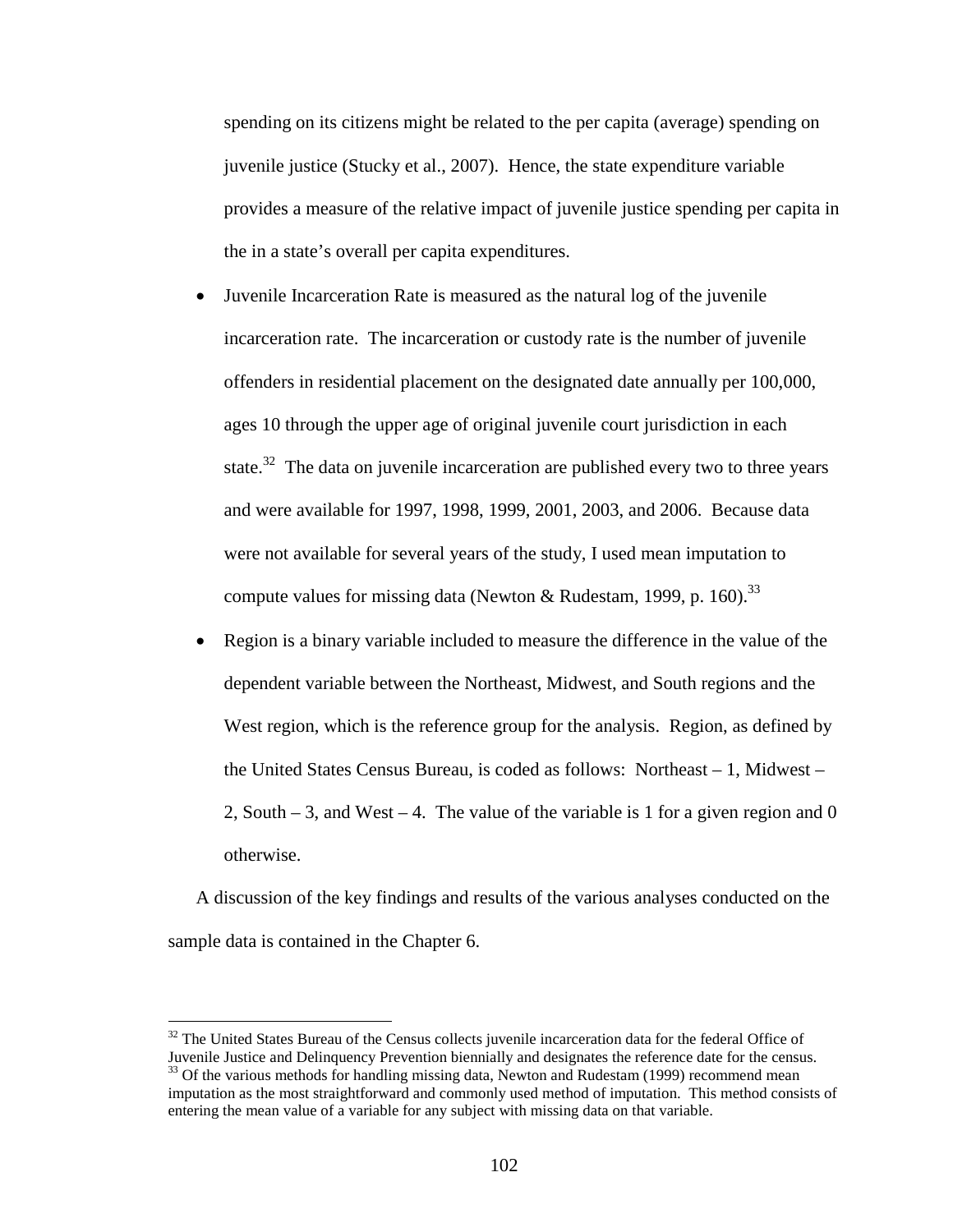## **CHAPTER 6**

## **RESULTS AND DISCUSSION OF FINDINGS**

This chapter is divided into to two sections: 1) findings related to descriptive data including frequency calculations for categorical variables; trend analysis of juvenile justice spending and key variables; and measures of central tendency and variability and 2) results of regression analysis.

#### **Descriptive Statistics**

Descriptive statistics help organize and describe the distribution of and relationship among variables in any research study. They provide a clearer view of raw data.

### **Frequency Distributions**

Table 4 summarizes the frequency distributions for Region and the two structural binary variables, Juvenile Justice System Type and OJJDP Grant Administration. Values for frequencies were calculated for each variable for all states included in the research sample and for the United States, including all 50 states and the District of Columbia. Calculations include observations for each year of the study, 1996-2006.

Table 4 shows the number and percentage of states from each census region included in the study sample. As shown, the sample is dominated by a majority of states (13) in the West Region, approximately (43%). In comparison, the number and percentage of states in the sample from the other three regions are 10 (33%), 4 (13%), and 3 (10%) for the South, Midwest, and Northeast census regions, respectively. The sample includes 30 states, representing approximately 59% of the states. All of the states from the West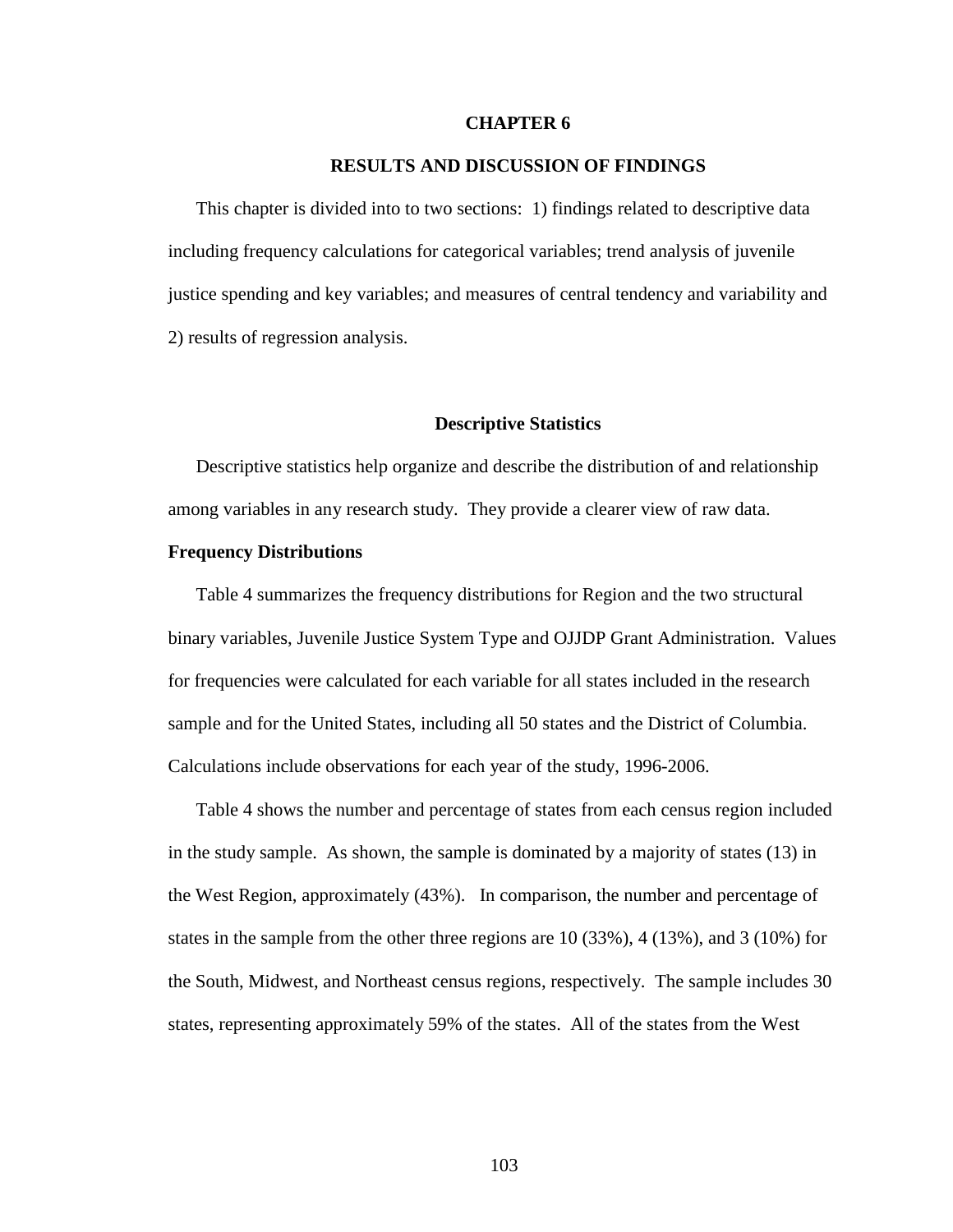Region are included in the analysis, approximately 59% of states in the South Region,

and 33% of states in the Northeast and Midwest Regions, respectively.

Table 4

 $\overline{a}$ 

| T requency Observations for trainber of states in Each Category, 1990 - 2000 |                |       |           |                |            |        |
|------------------------------------------------------------------------------|----------------|-------|-----------|----------------|------------|--------|
| Variables                                                                    | Category       |       | Frequency |                | Percentage |        |
| Region                                                                       |                |       | U.S.      | Sample         | U.S.       | Sample |
|                                                                              | Northeast      |       | 9         | 3              | 17.7       | 10.0   |
|                                                                              | Midwest        |       | 12        | $\overline{4}$ | 23.5       | 13.3   |
|                                                                              | South          |       | 17        | 10             | 33.3       | 33.3   |
|                                                                              | West           |       | 13        | 13             | 25.5       | 43.3   |
|                                                                              |                | Total | 51        | 30             | 100.0      | 100.0  |
|                                                                              |                |       |           |                |            |        |
| Juvenile                                                                     | Centralized    |       | 12        | 7              | 23.5       | 23.3   |
| <b>System Type</b>                                                           | Decentralized  |       | 18        | 12             | 35.3       | 40.0   |
|                                                                              | Combination    |       | 21        | 11             | 41.2       | 36.7   |
|                                                                              |                | Total | 51        | 30             | 100.0      | 100.0  |
|                                                                              |                |       |           |                |            |        |
| <b>OJJDP</b> Grant                                                           | N <sub>o</sub> |       | 33        | 16             | 64.7       | 53.3   |
| Administration                                                               | Yes            |       | 18        | 14             | 35.3       | 46.7   |
|                                                                              |                | Total | 51        | 30             | 100.0      | 100.0  |

*Distribution of Categorical Variables: United States (U.S.) and Study Sample Frequency Observations for Number of States in Each Category, 1996 - 2006* 

Note: Percentages are rounded to the nearest decimal place. Washington, D. C. is included in all U. S. totals.

Considering the Juvenile System Type category, Table 4 shows that there is considerable variation within states in terms of the provision of juvenile justice services. The three basic service models, which describe the types of services provided at the state versus county level of government, are centralized, decentralized, and combination.<sup>34</sup> Table 4 presents the amount of variability among states by percentage of states included in each service delivery model. As shown, a plurality of states (12, totaling 40%) included in the sample use the decentralized juvenile justice service model. These states are characterized by local control of probation and detention centers and state control of

<sup>&</sup>lt;sup>34</sup> See Chapter 2 for a description of the three basic juvenile justice service delivery system types.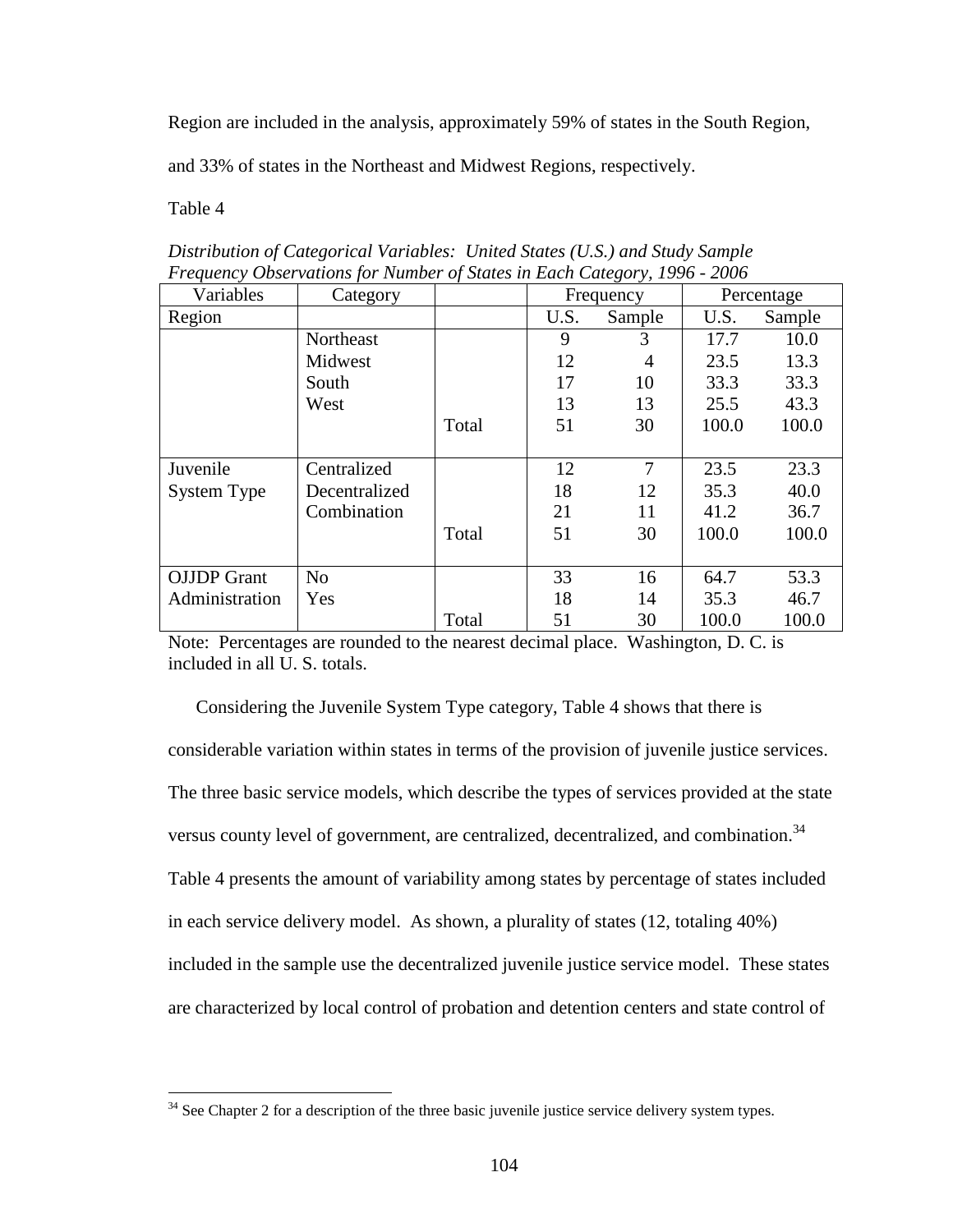juvenile institutions and aftercare services. Eleven (36.7%) and 7 (23.3%) states in the sample use the combination and centralized models, respectively.

Less than half (35.3%) of the state agencies in the United States responsible for administering their juvenile justice programs are also designated by their Governors to administer the OJJDP grant programs. The percentage (46.7%) was slightly higher for the sample, but still less than half. This means that federal aid from OJJDP is not directly awarded to state agencies responsible for juvenile justice programs in the majority of states. Consequently, OJJDP funds may not be allocated through juvenile justice agency budgets unless transferred by the recipient agency to the juvenile justice agency. Another result of this administrative structure is that not all OJJDP resources may be captured in the budget data collected from the states along with other available federal resources. Data are not available on how OJJDP funds are allocated by recipient state agencies that are not responsible for administering the state's juvenile justice agency. However, it does not necessarily follow that youth under the jurisdiction of these agencies do not benefit from programs developed with these federal funds in their respective communities.

**Summary.** In summary, Table 4 shows that for the period 1996 - 2006 the majority of states included in the study sample were located in the West Region, used the decentralized approach to delinquency service delivery, and were not designated by their Governors to administer the OJJDP grant programs. Not shown in the table are frequency distributions for Governor's Party, which showed that Republican governors were predominate with a 58.7% and 57.9% majority for the United States and the sample, respectively. Comparing the sample to the United States during the years under investigation, the majority of states were in the South Region, used the combination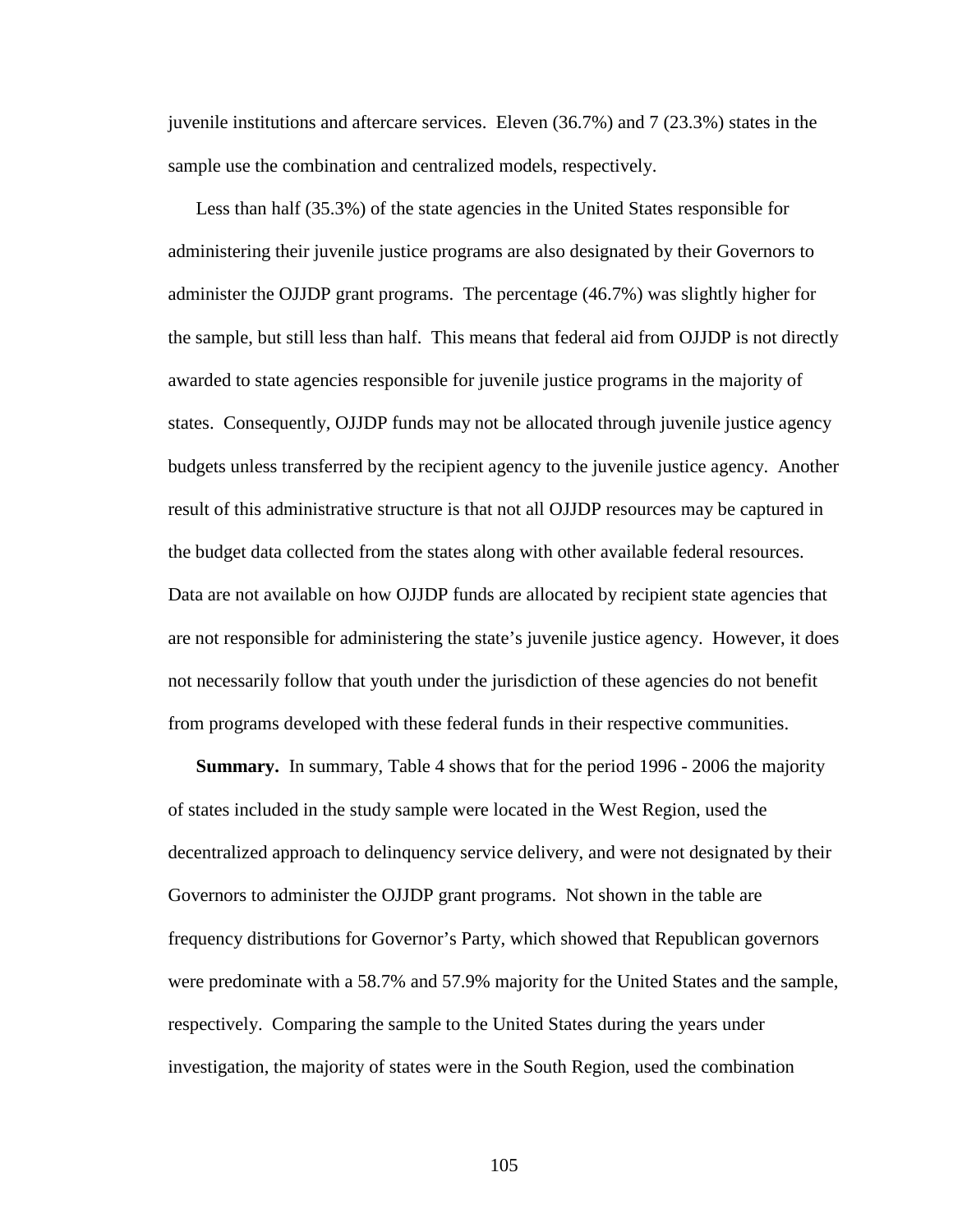approach to juvenile delinquency service delivery, were not responsible for administering the OJJDP grant programs; and were represented by a Republican governor. It is important to emphasize that the sample cannot be considered a probability sample. Only those states where eleven years of state own source and at least ten years of federal aid budget data were available were included in the study in order to obtain a valid analysis. Therefore, while one must be cautious in making inferences to the total population of states, these data present important information from a robust sample of states in an area where none otherwise existed.

## **Trend Analyses of Juvenile Justice Spending and Key Independent Variables**

Figure 3 presents a comparison of average state own source spending on juvenile justice and federal aid per capita for the study sample.



*Figure 3*. Comparison of Average State Spending on Juvenile Justice and Federal Aid Per Capita for 30 State Sample, 1996 – 2006

I determined the average spending per capita for each year by calculating the mean per capita spending across the states in the sample for each year of the study. As shown, the average state spending on juvenile justice per capita increased from approximately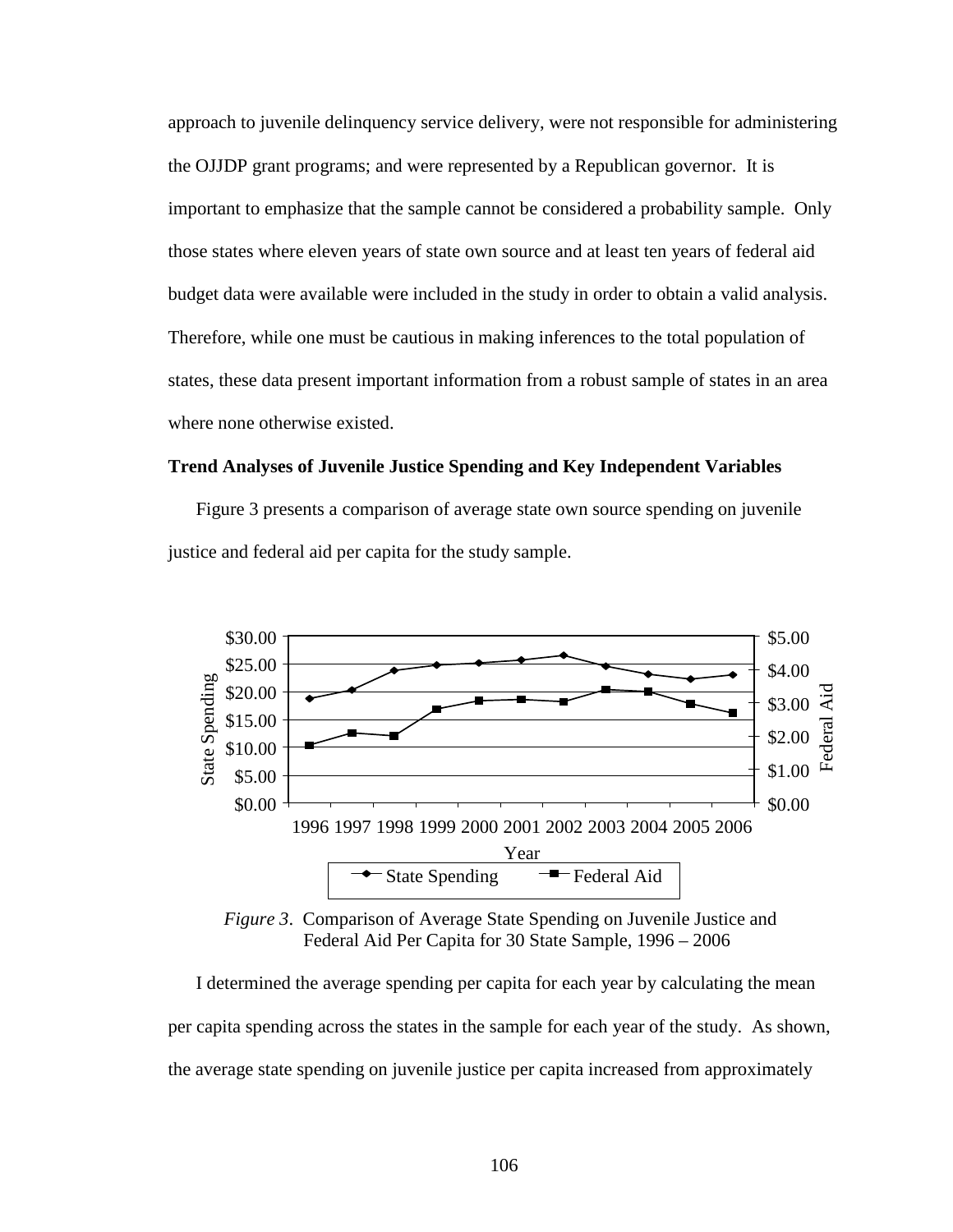\$18.70 in 1996 to a high of about \$26.50 (about 41.7% increase) in 2002, and then declined to about \$23.00 (about 13.2%) by 2006. This represents an overall increase in spending on juvenile justice of about 23% from 1996 to 2006.

Figure 3 also shows that the average federal aid per capita included in state juvenile justice agency budgets was minimal, ranging from about \$1.73 per capita in 1996, to approximately \$3.40 in 2003, and then declined to approximately \$2.70 in 2006. This represents an overall percent change of about 56% increase in federal aid per capita from 1996 to 2006.

Although state budgets for own source and federal aid spending for juvenile justice represent a relatively small portion of overall state expenditures per capita, Exhibit 5 (Bivariate Correlation Matrix) shows that the correlation between state own source spending for juvenile justice and federal aid was moderately positive and statistically significant at  $p < .05$ ,  $r = .32$ . Thus, one would expect state own source spending for juvenile justice to increase or decrease moderately as federal aid for juvenile justice increases or decreases overtime. However, while the overall trend for the correlation between federal aid and state own source spending showed an increase in spending, there were periods of increase and decline that differed for each of the funding sources. For example: 1) both funding sources increased from 1996 to 1997; 2) there were declines in federal aid in 1998, 2002, and 2004 through 2006; and 3) state spending continued to rise from 1996 through 2002 before experiencing a decline from 2003 through 2005, followed by an increase in 2006. These results suggest that in general, federal aid may have a stimulative effect on levels of state spending on juvenile justice; but other factors may also influence state spending decisions. As noted previously, these factors might include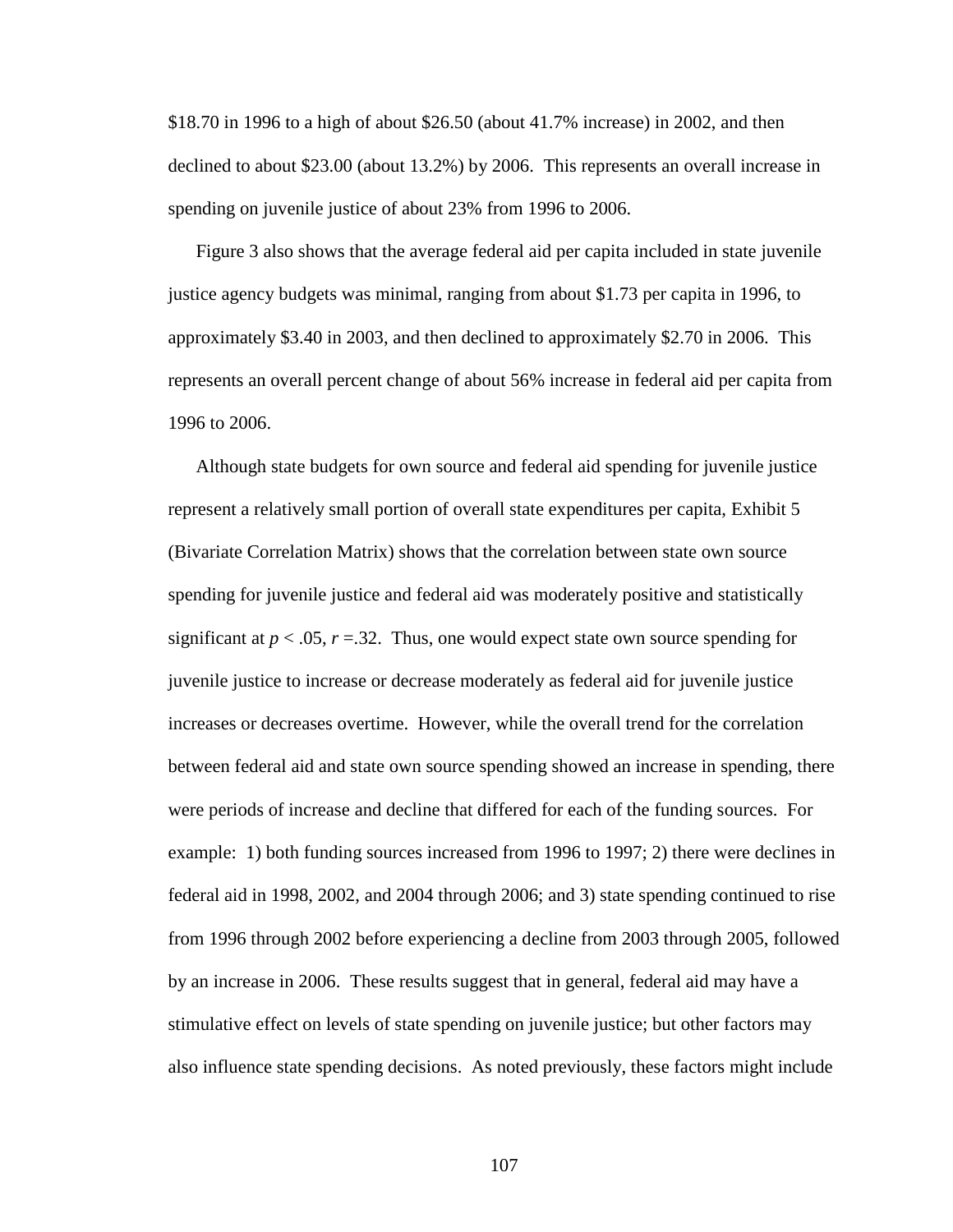a state's response to instability and cutbacks in federal aid by replacing federal funds used to support ongoing essential services, such as juvenile justice. Additionally, spending decisions may be influenced by social, economic, and political characteristics of the state, as well.

Figure 4 shows per capita spending on juvenile justice for the United States and a subset of five states randomly selected from the study sample to assess the variability in spending on juvenile justice programs among states for  $1996 - 2006$ <sup>35</sup> As shown, per capita spending for juvenile justice for the United States ranged from approximately \$11.50 in 1996 to a high of approximately \$19.38 in 2002, and then gradually declined to approximately \$16.31 by 2006. Utah showed a similar pattern of spending increase and decline; however, the rate of spending in Utah ranged from approximately \$24.43 in 1996 to approximately \$45.00 in 2001 and 2002, and then declined to approximately \$36.00 in 2006. Per capita spending for juvenile justice in Utah was more than twice the level of spending for juvenile justice in the United State per year. Of the five states, Utah spent the most, while Hawaii and Missouri spent the lowest amounts per capita on juvenile justice. Montana showed a spike in spending for juvenile justice in 2002 following two years of decline (approximately 28 % decline between 1999 and 2001). Each state, except Arizona, showed a pattern of increased spending in 2002 followed by declining expenditures each year until 2006. Arizona and Hawaii showed less marked variation in spending for juvenile justice over time.

 $35$  States included in the study sample were organized alphabetically and numbered from 1 to 30. The Random Integer Generator, retrieved from http://www.random.org/intergers/ , was used to select the five states for Figures 4 and 5.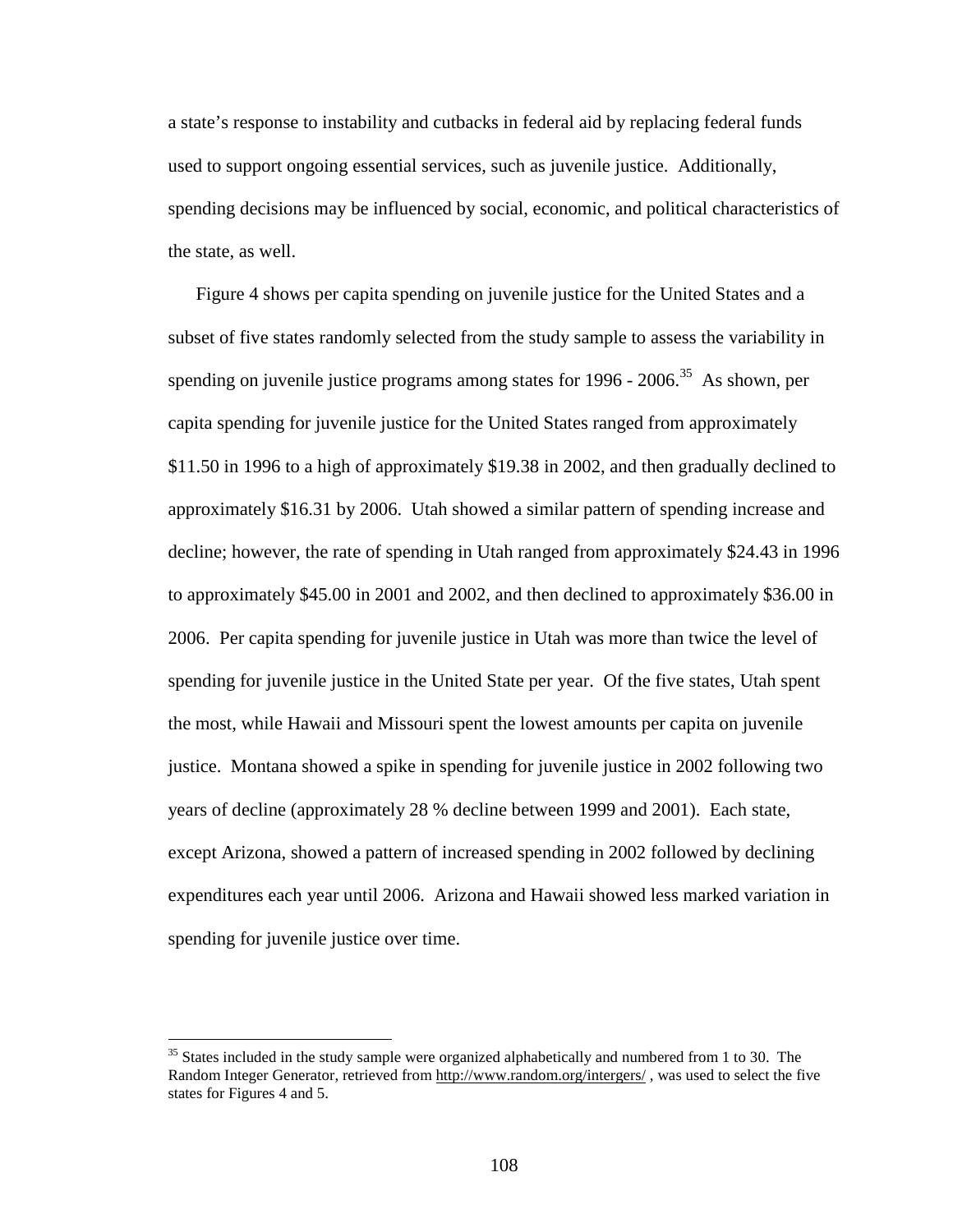

 *Figure 4.* Per Capita Spending for Juvenile Justice, Selected States, 1996 – 2006 Juvenile justice spending as a percentage of all state spending for the selected states and the nation is illustrated in Figure 5 below. Figure 5 shows that spending on juvenile justice is less than 1% of all state expenditures for the selected states and the nation from 1996 – 2006. Only two states (Florida and South Carolina), not included in the illustration, exceeded 1% of expenditures. These states spent 1.24% and 1.19% of their total state expenditures on juvenile justice, respectively. As expected, the timing and pattern of increases, and in some cases decreases, varied across states, as did the actual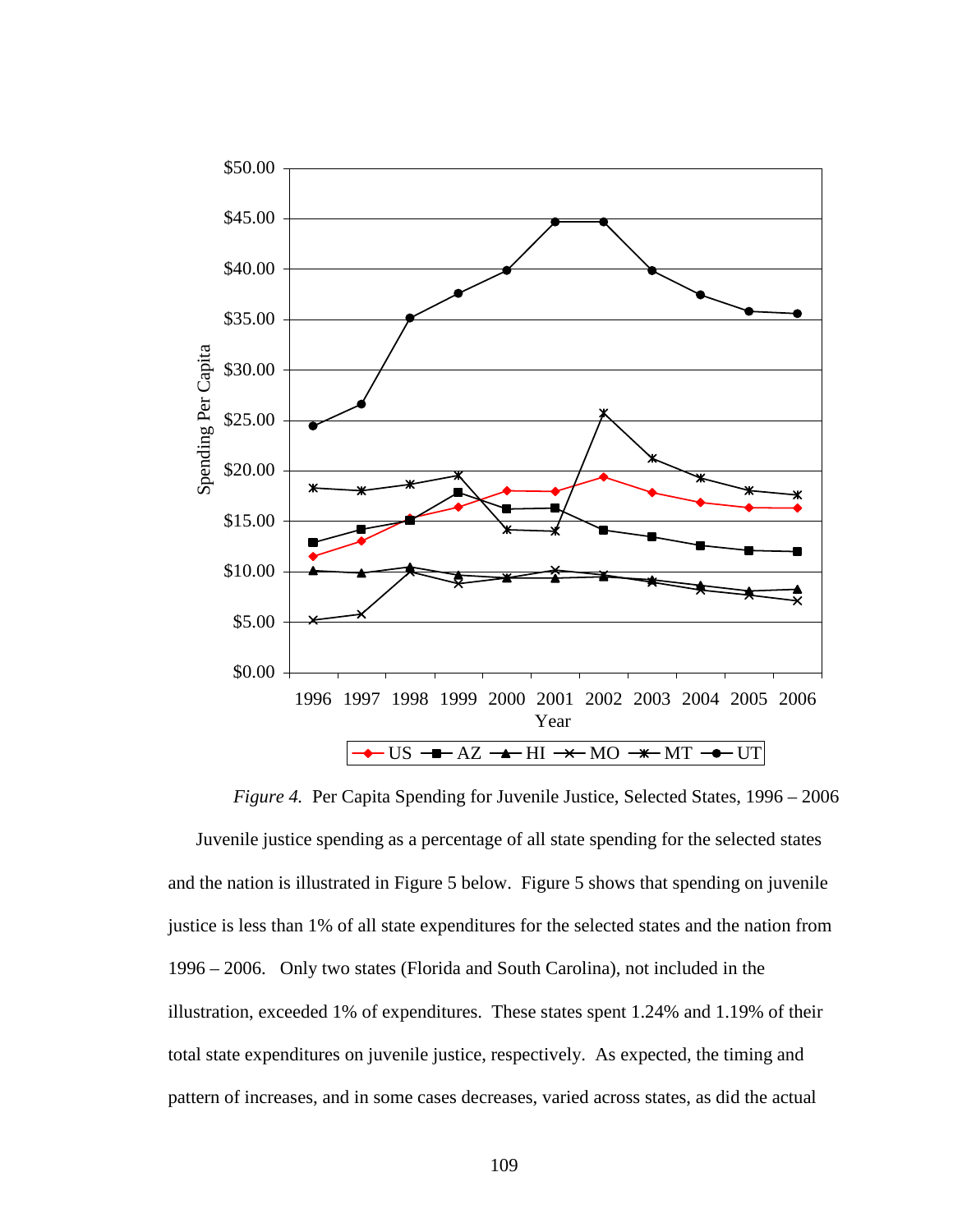expenditures among the states.



*Figure 5.* Percentage of State Spending for Juvenile Justice, Selected States, 1996 – 2006

The other results are percentage illustrations of the per capita amounts shown in Figure 4. Relative to the other states examined, Utah spent a higher percentage of its overall state expenditures on juvenile justice. Hawaii spent the lowest percentages and showed the least amount of variation in spending across time.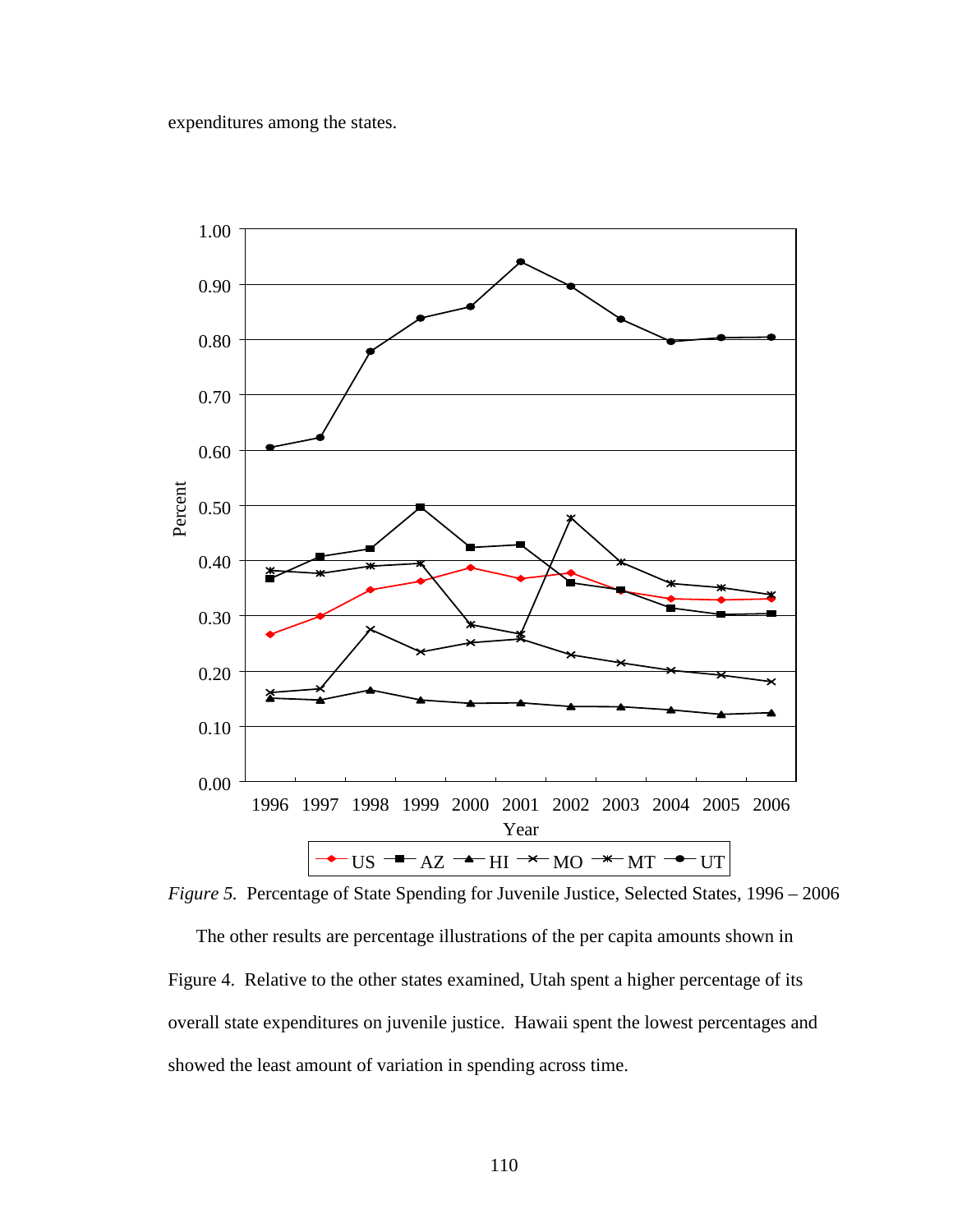As shown in Figures 4 and 5, spending on juvenile justice showed variation within and among states and over time. This variation is consistent with what is known about state spending decisions, which are affected by characteristics of individual states as noted above. (Fisher, 1996; Gruber, 2007). Furthermore, it is additional justification for including variables that measure state characteristics in my research model to determine the extent of their influence on state spending for juvenile justice.

Next, Figure 6 is an illustration of the relationship between average state own source and federal aid spending on juvenile justice and juvenile crime per year between 1996 and 2006. As shown, per capita spending on juvenile justice steadily increased from about \$20.45 in 1996 to about \$29.54 in 2002 before beginning a gradual decline to about \$25.69 in 2006. During the same period, the juvenile crime rate for indexed crimes (violent crimes and property crimes) per 100,000 juveniles ages 10 - 17 decreased sharply from about 3150 to about 1836 in 2002, and then experienced a continuous gradual decrease to 1500 by 2006. This trend suggests that spending on juvenile justice does not have a direct positive relationship to the index crime rate and/or that spending decisions lag behind crime rate causing what appears to be a negative relationship. The correlation between juvenile justice spending and juvenile crime rate as shown in Exhibit 5 was positive, statistically insignificant, and negligible with an approximate *r* value of .03.

Figure 6 suggests that other factors besides juvenile crime may influence legislative spending decisions. The period covered by this study occurred during the punitive phase in the evolution of juvenile justice in the United States.<sup>36</sup> Although the index crime rate for juveniles declined sharply during this period, legislatures enacted more punitive laws

 $36$  See Chapter 2 for a description of the historical overview of juvenile justice in the United States, including the four phases of development.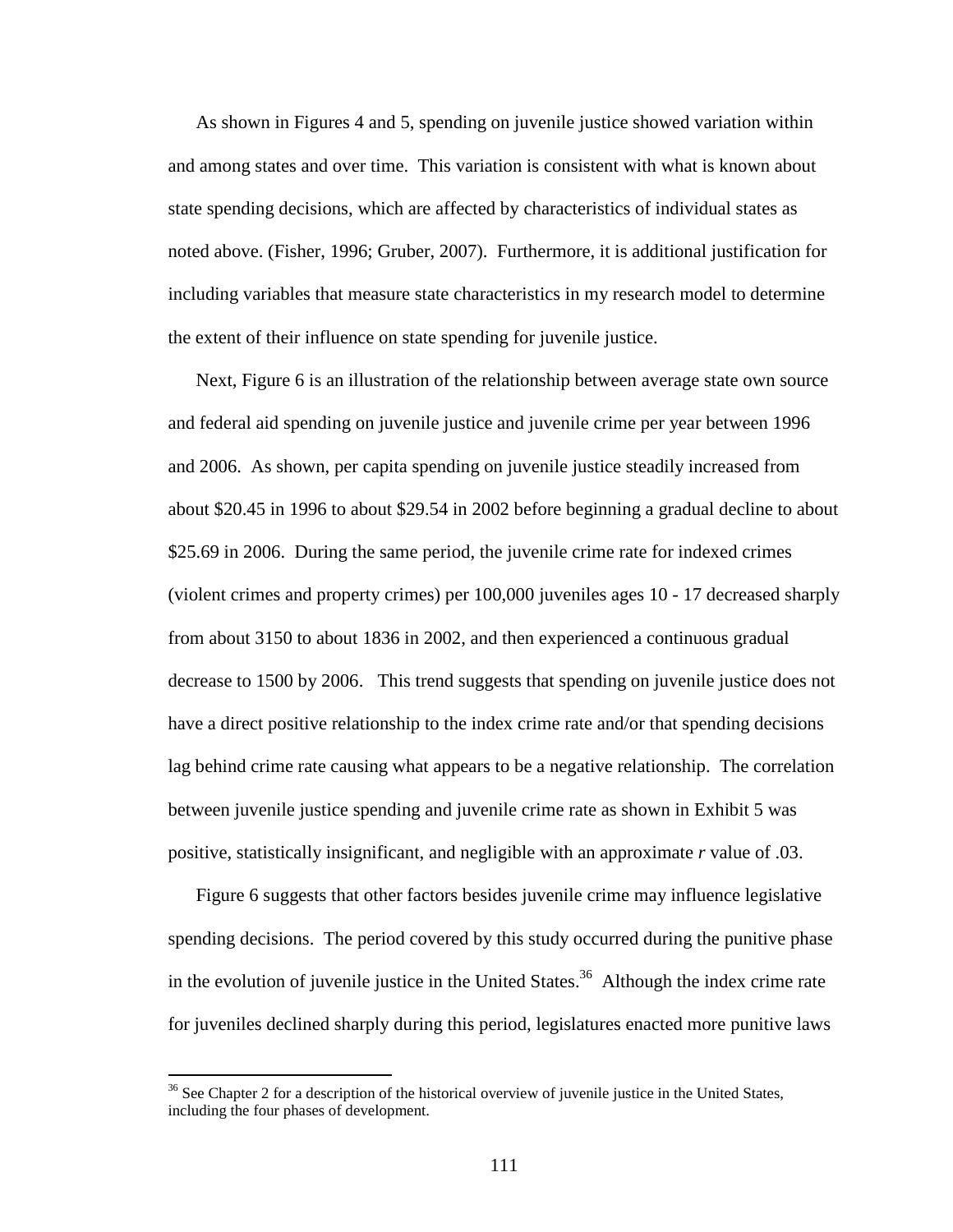as a response to the public's concerns about juvenile crime. These legislative changes undoubtedly resulted in increased spending for programs designed to curb juvenile crime. Logically, legislatures would seek to continue to support spending on successful programs with a goal of continued reductions, or at least stabilizing, the juvenile crime rate. Thus, spending on juvenile justice shows an overall increase while the index juvenile crime rate declined. In sum, juvenile crime rate is not necessarily a predictor of juvenile justice spending for the sample states.



*Figure 6.* Comparison of Average Per Capita Spending on Juvenile Justice and Index Crime Rate Per 100,000 Juveniles Ages 10 – 17, for 30 State Sample, 1996 – 2006

**Summary.** In general, the results of the trend analyses of juvenile justice spending as a percentage of total state spending per capita for selected states and the nation showed less than one percent (1%) of spending being allocated to juvenile justice program operations during 1996 - 2006. Moreover, the data showed variability in per capita spending within and across states over time. The correlation between state spending on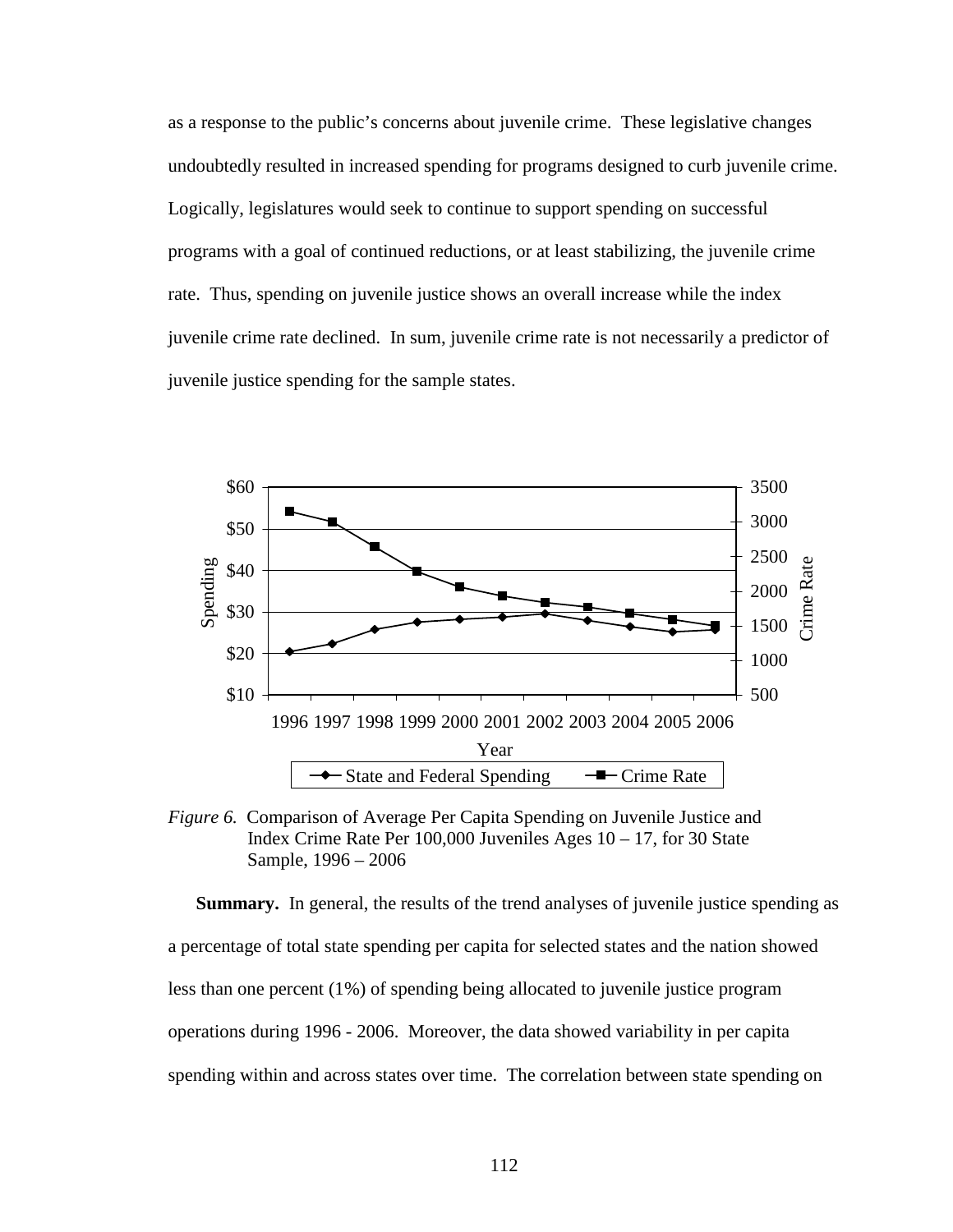juvenile justice and federal aid was positive and statistically significant. One would logically assume that the juvenile crime rate is a key factor in juvenile justice spending decisions; however, the data showed the correlation between the two variables was statistically insignificant.

## **Measures of Central Tendency**

Table 5 below presents the descriptive statistics for measures of the mean, standard deviation, and range, including the state and year for minimum and maximum amounts for variables included in the study model, except binary variables.<sup>37</sup> The variables are grouped by type and category as defined in Chapter 5. I discuss some of the highlights of the results below.

First, the mean state expenditure for juvenile justice was \$23.44 per capita with a range of \$61.04 per capita for South Carolina, the state with the highest spending, compared to \$5.11 per capita for Pennsylvania, the lowest spending state. Likewise, the spread of the distribution for federal aid contributions for juvenile justice ranged from \$14.98 per capita in Wyoming to zero with a mean federal aid allocation of \$2.74. California and Texas had the lowest federal aid allocations for juvenile justice per capita, spending zero to .02 cents per capita. On average, federal aid was approximately 10.5% of state spending on juvenile justice. Based on the results of prior research, one would expect per capita allocation of federal aid to be highest for less populous states, such as Wyoming and South Dakota and lowest for larger states, such as Texas and California  $(GAO, 1996b, pp. 27 - 28)$ . In sum, the average per capita spending for juvenile justice, including state and federal revenue (\$26.13), was relatively small (approximately .53%) in comparison to average total state expenditures per capita (\$4,953).

 $37$  States representing the extremes of some distributions are discussed in the text.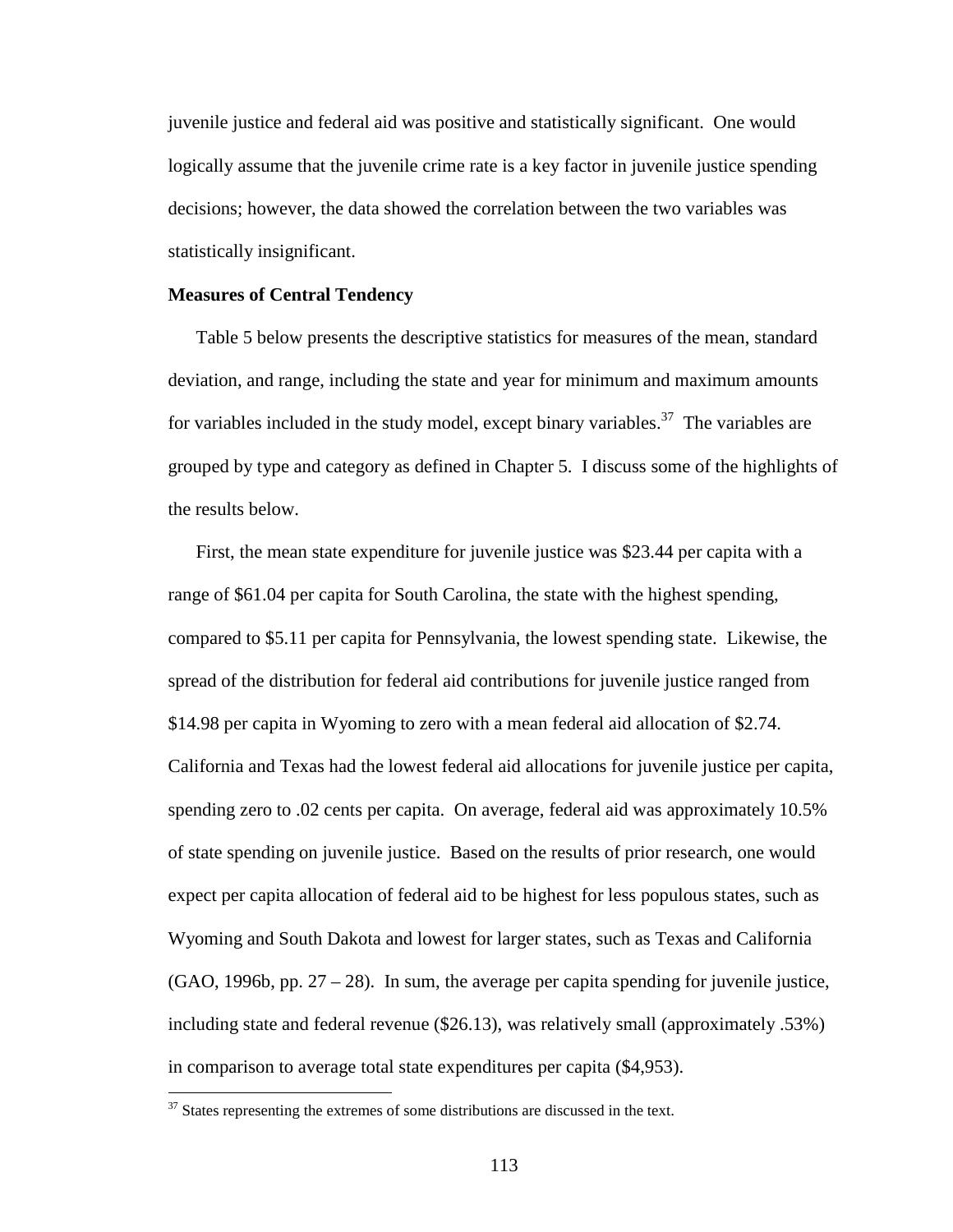# Table 5

| Variables                                                           | Variable Description                                                                           | Mean   | Std.<br>dev | Min<br>State/Year           | Max<br>State/Year |
|---------------------------------------------------------------------|------------------------------------------------------------------------------------------------|--------|-------------|-----------------------------|-------------------|
| Dependent Variable:<br>Juvenile Justice<br>Spending                 | Per capita spending on juvenile<br>justice, state own source only<br>(dollars)                 | 23.44  | 11.49       | 5.11<br>PA/2006             | 61.04<br>SC/2006  |
| Lagged Juvenile<br>Justice Spending                                 | Per capita spending on juvenile<br>justice, state own source only<br>lagged one year (dollars) | 23.39  | 11.48       | 5.11                        | 61.04             |
| Federal Aid                                                         | Per capita federal aid to states for<br>juvenile justice (dollars)                             | 2.74   | 2.60        | .00 <sup>a</sup><br>TX/1996 | 14.98<br>WY/1999  |
| Social Threat:<br>Percentage<br>Poverty                             | Percent of population living in<br>poverty                                                     | 12.20  | 2.63        | 7.60<br>MD/2000             | 20.31<br>NM/1996  |
| Percentage Black                                                    | Percentage of Black residents in<br>total population                                           | 9.52   | 9.06        | .33<br>MT/1996              | 30.35<br>SC/1996  |
| Percentage<br>Hispanic                                              | Percentage of Hispanic residents<br>in total population                                        | 10.26  | 10.57       | .63<br>ME/1996              | 44.00<br>NM/2006  |
| Percentage<br>Juvenile<br><b>Population Black</b>                   | Percentage of Black youth in<br>juvenile population ages 10-17                                 | 11.92  | 11.20       | .40<br>MT/1996              | 38.68<br>SC/1996  |
| Percentage<br>Juvenile<br>Population<br>Hispanic                    | Percentage of Hispanic youth in<br>juvenile population ages 10-17                              | 12.43  | 12.86       | .82<br>ME/1997              | 52.10<br>NM/2006  |
| Fiscal Health:<br><b>Gross State</b><br>Product                     | Gross state product per capita<br>$\text{(dollars)}^{\text{b}}$                                | 36,596 | 6,124       | 24,441<br>MT/1996           | 61,860<br>AK/2006 |
| Median Income                                                       | Median household income<br>(dollars) <sup>b</sup>                                              | 45,272 | 6,939       | 30,516<br>NM/1996           | 65,567<br>NJ/2006 |
| <b>Alternative Policy</b><br>Priority:<br>Education<br>Expenditures | Education expenditures per capita<br>(dollars) <sup>b</sup>                                    | 1,348  | 273         | 967<br>AZ/1996              | 2,333<br>AK/1996  |
| Juvenile Crime:<br>Juvenile Crime<br>Rate                           | Index crime rate per 100,000<br>juveniles ages 10 to $17^{\circ}$                              | 2,119  | 7623        | 581<br>SD/2006              | 4,547<br>WA/1996  |
|                                                                     |                                                                                                |        |             |                             |                   |

*Descriptive Statistics for Model of Factors Affecting State Juvenile Justice Spending Per Capita, 1996 - 2006*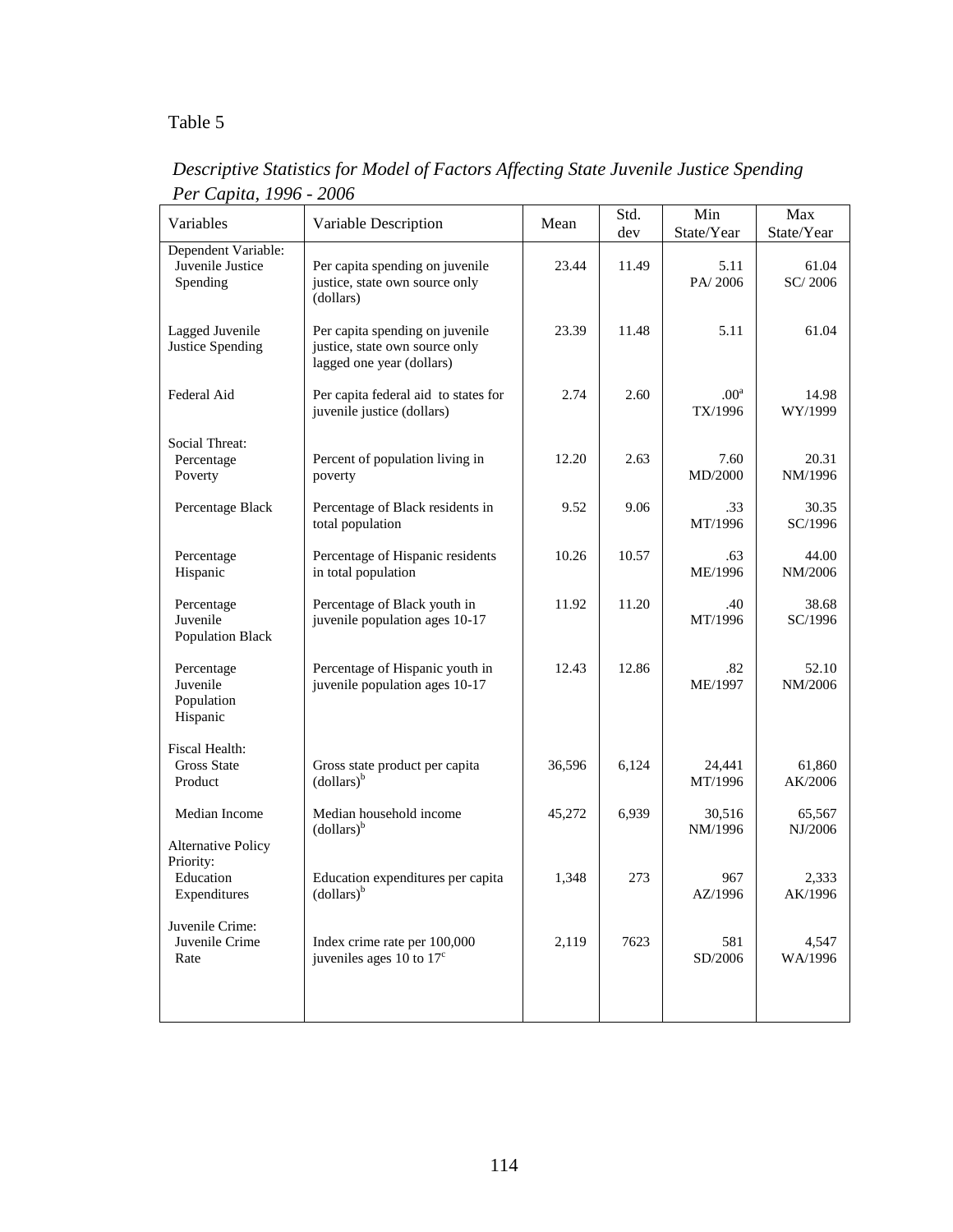## Table 5 – (continued)

| Variable                                                                | Variable Description                                                    | Mean      | Std. dev  | Min<br>State/Year  | Max<br>State/Year     |
|-------------------------------------------------------------------------|-------------------------------------------------------------------------|-----------|-----------|--------------------|-----------------------|
| Partisan Politics/<br>Ideology:<br>Republican<br>Legislative<br>Percent | Republican legislative percentage                                       | 51.71     | 14.92     | 11.84<br>HI/1996   | 88.46<br>ID/2001      |
| Governor's Party                                                        | $1 =$ political party of governor<br>Republican                         | .58       | <b>NA</b> | <b>NA</b>          | <b>NA</b>             |
| Citizen Ideology                                                        | Political ideology index (0, most<br>conservative to 100, most liberal) | 44.81     | 13.90     | 8.45<br>KY/2002    | 82.41<br>HI/1999      |
| Structural:<br>Juvenile System<br>Type 1                                | $1 =$ Centralize juvenile justice<br>service system                     | .23       | NA        | NA                 | <b>NA</b>             |
| Juvenile System<br>Type 3                                               | $1 =$ Combination juvenile justice<br>service system                    | .37       | <b>NA</b> | <b>NA</b>          | NA                    |
| <b>OJJDP</b> Grant<br>Administration                                    | $1 =$ OJJDP grant administration<br>agency                              | .47       | <b>NA</b> | <b>NA</b>          | <b>NA</b>             |
| Control:<br>State Population                                            | Total state population                                                  | 5,818,435 | 7,061,563 | 488,167<br>WY/1996 | 35,979,208<br>CA/2006 |
| <b>Urban Population</b>                                                 | Percentage urban of total state<br>population                           | 73.15     | 14.45     | 38.80<br>ME/2006   | 94.90<br>CA/2006      |
| Juvenile<br>Population                                                  | Number of juveniles ages 10 to 17<br>in population                      | 673,410   | 833,584   | 56,355<br>WY/2006  | 4,331,396<br>CA/2005  |
| Total<br>Expenditures                                                   | Total state expenditures per capita<br>$\text{(dollars)}^{\text{b}}$    | 4,953     | 1,695.81  | 3,264<br>TX/1996   | 13,860<br>AK/2003     |
| Juvenile<br>Incarceration<br>Rate                                       | Incarceration rate per 100,000<br>juveniles ages 10 to 17               | 226       | 87        | 61<br>HI/2001      | 534<br>SD/2006        |
| Region 1                                                                | $1 =$ Northeast                                                         | .10       | <b>NA</b> | NA                 | NA                    |
| Region 2                                                                | $1 =$ Midwest                                                           | .13       | <b>NA</b> | NA                 | NA                    |
| Region 3                                                                | $1 =$ South                                                             | .33       | NA        | <b>NA</b>          | <b>NA</b>             |
|                                                                         |                                                                         |           |           |                    |                       |

*Descriptive Statistics for Model of Factors Affecting State Juvenile Justice Spending Per Capita, 1996 - 2006* 

Note: Valid  $N = 303$ ; missing observations = 27; total  $N = 330$ . All dollar amounts are adjusted to 2005 dollars. NA indicates not applicable. <sup>a</sup>Calculated to three decimal places, the minimum value for Federal Aid is .003. <sup>b</sup>Amounts rounded to nearest dollar. <sup>c</sup>Index crimes as defined by the FBI include burglary, larceny-theft, motor vehicle theft, arson, murder and nonnegligent manslaughter, forcible rape, robbery, and aggravated assault; amounts are rounded to nearest rate.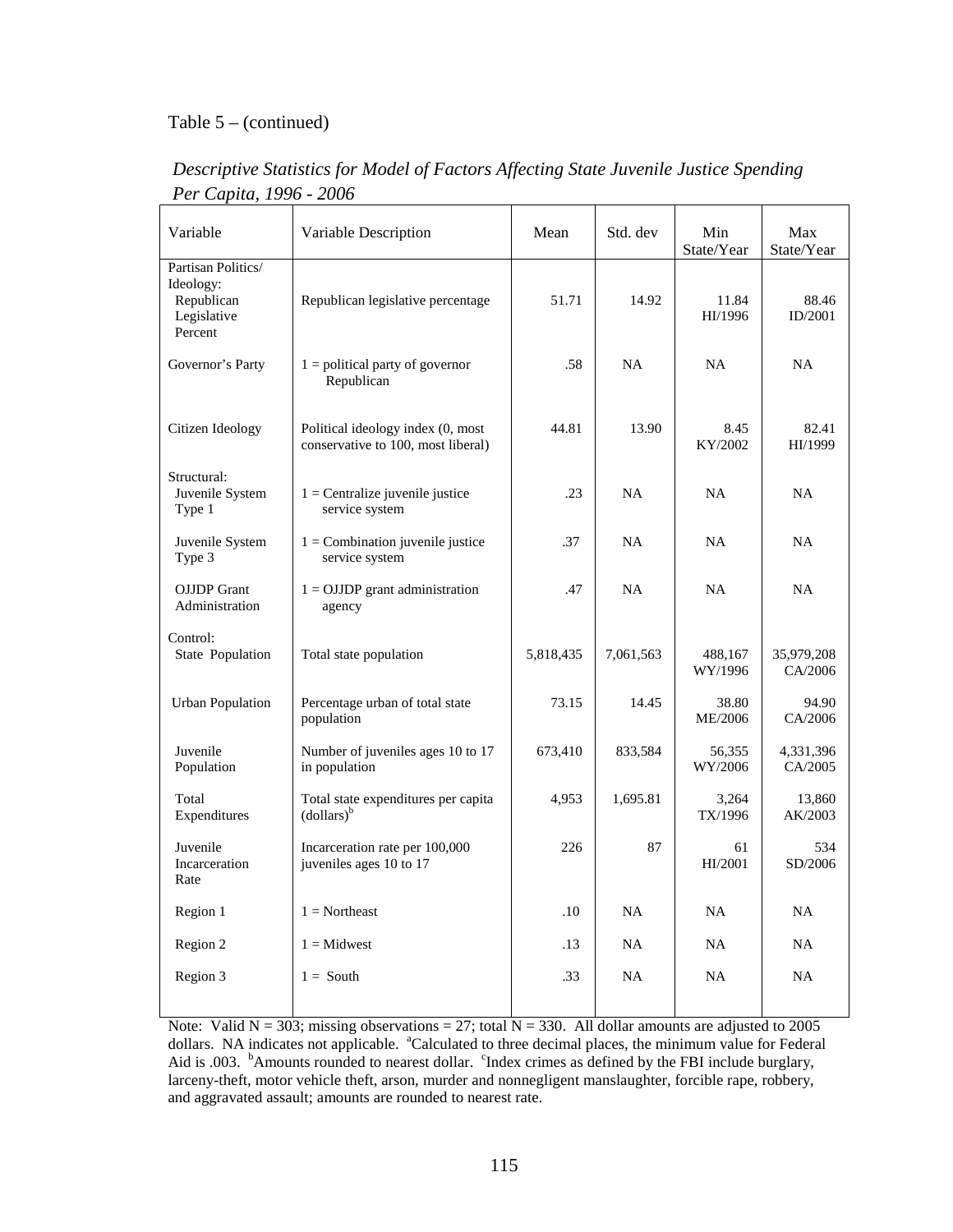Second, results for the social threat variables also showed the average poverty rate among sample states was about 12%. The poverty rate for the nation during the same period as the study (1996 – 2006) was approximately 12%, as well.<sup>38</sup> This finding suggested that the sample, while not random, was representative of the nation in terms of the poverty rate variable. New Mexico had the highest poverty rate of 20.31% compared to Maryland, which had the lowest rate of 7.60%.

 Furthermore, on average for the sample, the percentage of Hispanics (10.26%) in the sample population and the percentage of Hispanic youth in the juvenile population (12.43%) slightly exceeded that of Blacks in the sample population (9.52%) and Black youth in the juvenile population (11.92%). The opposite finding was true for the nation, where on average, the percentage of Blacks overall  $(13.01\%)$  and Black youth  $(16.12\%)$ during the period of the study slightly exceeded that of total Hispanics (12.91%) and Hispanic youth (15.84%). The District of Columbia (60.86%), Mississippi (36.74%), and Louisiana (32.70%) had the highest average population of Black residents between 1996 – 2006; however, they were not included in the study. This could account for the slight difference in findings for minority population percentage between the sample and the nation. The findings also showed that South Carolina and Montana had the highest and lowest percentage of Black residents while New Mexico and Maine had the highest and lowest percentage of Hispanic residents for the sample, respectively.

 As an example of an alternative policy priority, education expenditures far exceeded spending for juvenile justice as expected. On average, states spent approximately \$1,348 per capita for education, which was \$1,322 (5148%) more per capita or 51.5 times the

<sup>&</sup>lt;sup>38</sup> See U. S. Census Bureau, Small Area Income and Poverty Estimates, State and County Interactive Tables. http://www.census.gov/did/www/saipe/county.html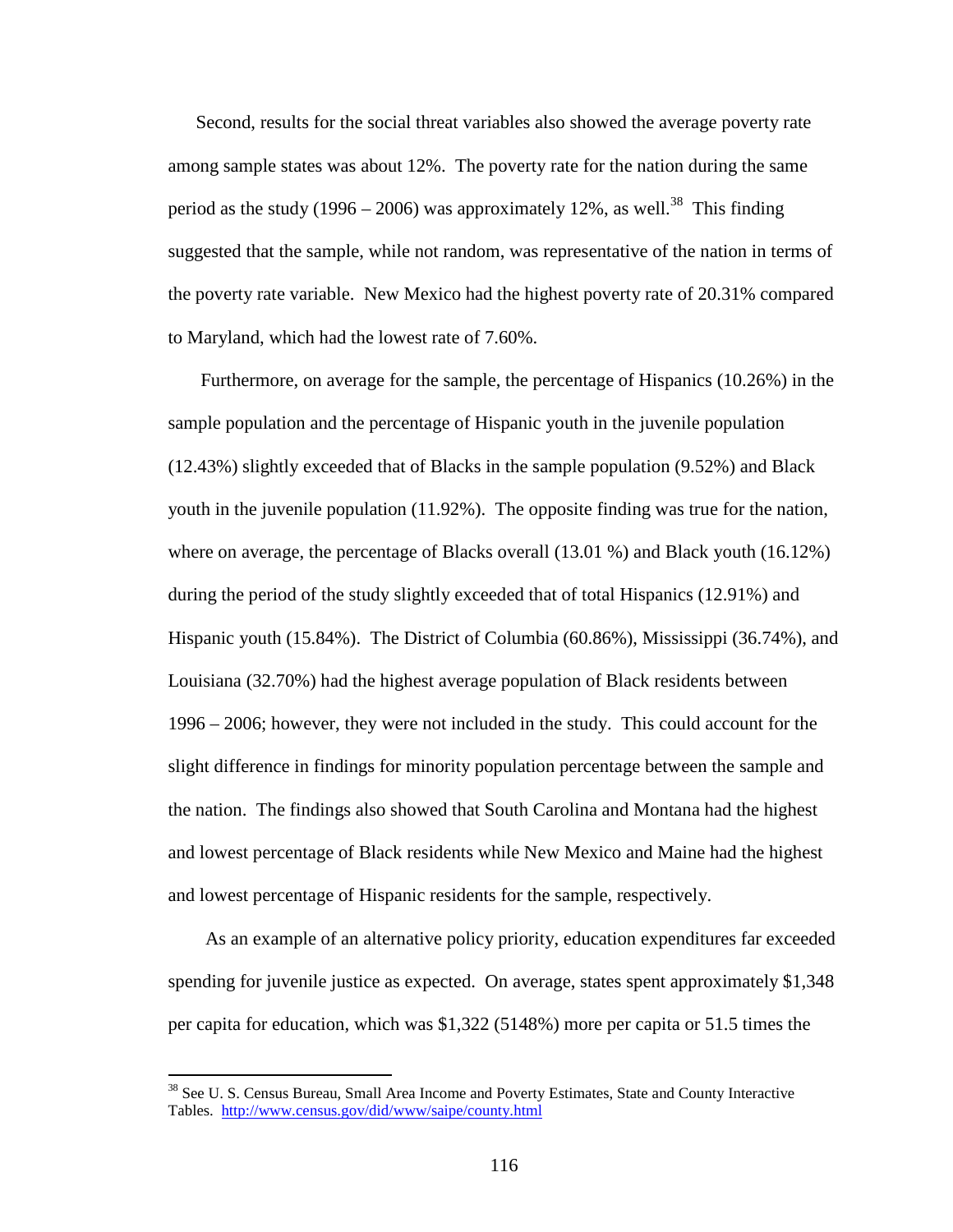average per capita spending on juvenile justice (\$26.18) including state and federal sources. The disparity among sample states in terms of gross state product per capita was relatively large at approximately 60.49%.

Another key issue for consideration in describing the characteristics of the sample is juvenile crime rate. The results in Table 5 show that the average index crime rate per 100,000 juveniles ages 10 to 17 was approximately 2,119 for the 30 states included in the sample. Washington and South Dakota had the highest (4,547) and lowest (581) index juvenile crime rates, respectively.

In general, during the study period, state legislatures were on average about 52% republican; and the political ideology index score for citizens was moderately conservative at about 44.81 on average. Hawaii was the most liberal state, with a score of 82.41, and Kentucky, at 8.45, was most conservative. Additionally, an average of 73% of the total state populations were residents of urban areas, while an average of 11.57% were juveniles between ages 10 and 17 during the period under investigation.

**Summary.** As expected, the results in Table 5 show that the standard deviations for the measures included in the study had a wide dispersion of values around their respective means. As discussed in Chapter 5, several variables were transformed to help normalize the distribution of data values, which is important in achieving precise results in statistical analysis (Newton, & Rudestam, 1999, p. 56).

#### **Results of the Regression Analysis**

This section begins with an assessment of the overall fit of the statistical model specified in Chapter 5. Next, I present the results of the regression analysis for the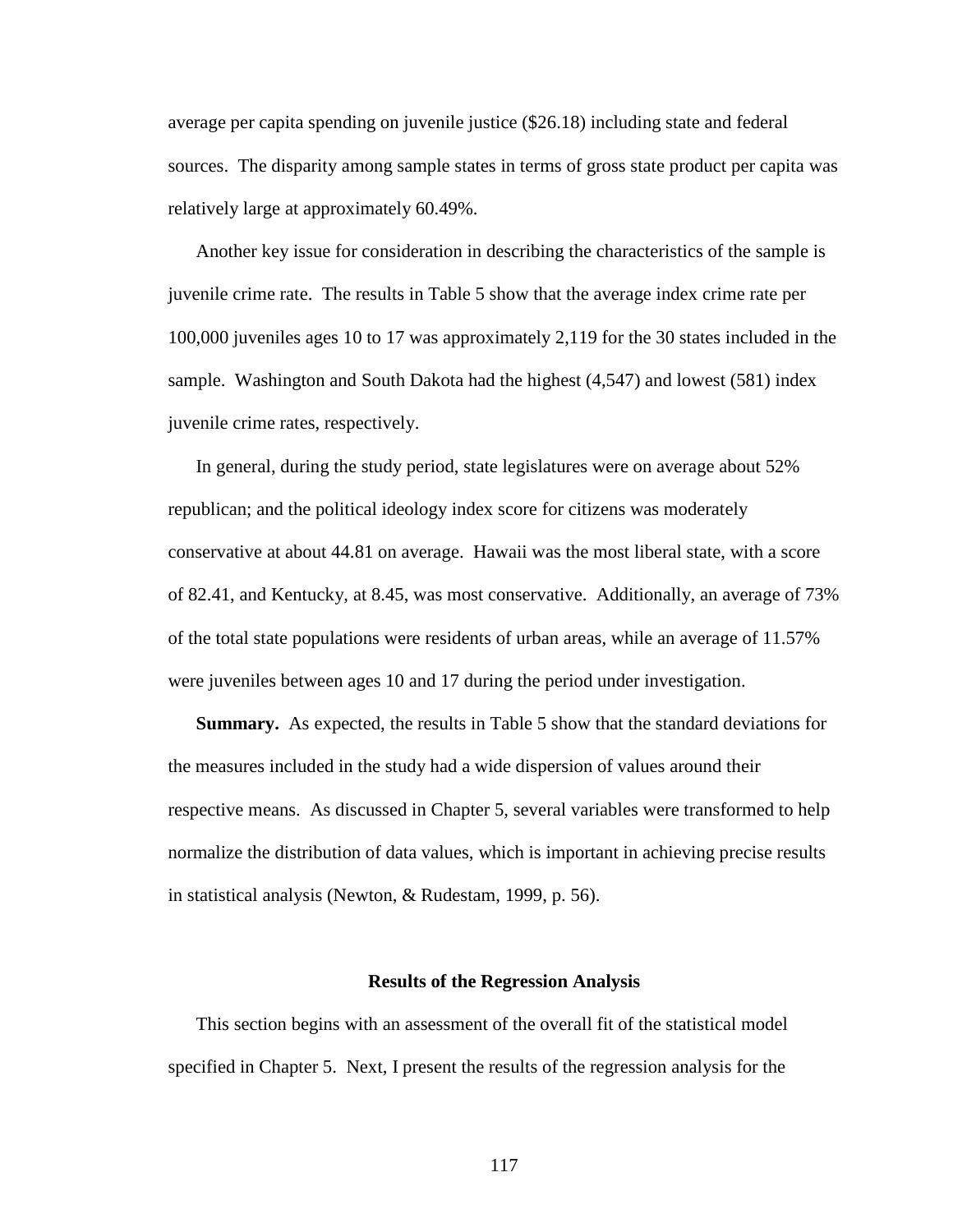hypothesized relationships and the other covariates included in the analytical model. Table 6 shows the coefficient estimates, standard errors, *z scores,* and the accompanying *p* values for the model variables, which are presented by type and category. See Exhibit 14 for guidelines for interpreting log transformed variables and the lagged dependent variable. Table 7 presents a summary of the study hypotheses explained in detail in Chapter 4.

## **General Model Fit**

 $\overline{a}$ 

As shown in Table 6, the model predicts the effect of federal aid and other social, political, and fiscal factors on the observed outcome of per capita state spending devoted to juvenile justice reasonably well. The overall regression model, computed on 302 observations, confirmed the absence of autocorrelation. The model is statistically significant with Wald Chi Square (27 degrees of freedom) =  $114,416$ ,  $p(0.000) < .05$ , yielding a relatively large effect size  $(R^2 = .869)$ . These results suggest that approximately 87% of the variance in the dependent variable (Juvenile Justice Spending Per Capita) can be explained by the independent variables. This large  $R^2$ , however, should be viewed with caution and considered as additional information, not as a summary indicator of the quality of results (Schroeder, Sjoquist, & Stephan, 1986).<sup>39</sup>

 $39$  Aggregate data from many units, such as states, hide certain differences in behavior among the units since "high" and "low" values cancel each other. Such averaging means that there is less variability in the dependent variable to be explained by the independent variables and often results in higher  $R^2$  values for the aggregate information than for comparable micro data (Schroeder et al., 1986, p. 55).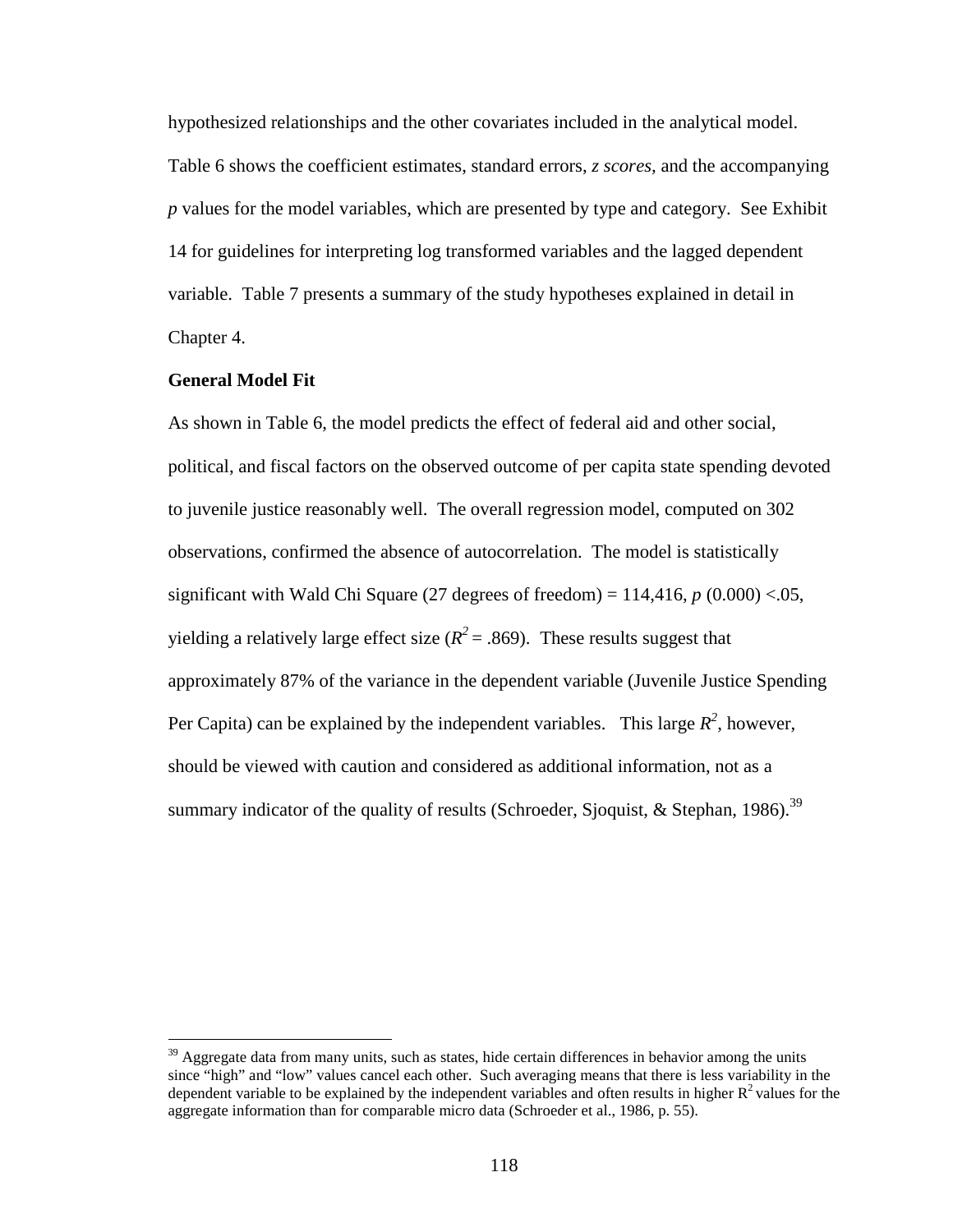# Table 6

| <b>Independent Variables</b>            | Coefficient<br>Estimate <sup>a</sup> | $SE^b$ | Z.      | $\boldsymbol{p}$ |
|-----------------------------------------|--------------------------------------|--------|---------|------------------|
| Lagged Juvenile Justice Spending Per    |                                      |        |         |                  |
| Capita                                  | .410                                 | .048   | 8.61    | .000             |
| Federal Aid                             | $-.036$                              | .012   | $-2.95$ | .003             |
| <b>Social Threat:</b>                   | $-.043$                              | .008   | $-5.57$ | .000             |
| Percentage Poverty                      |                                      |        |         |                  |
| Percentage Black                        | $-.834$                              | .199   | $-4.18$ | .000             |
| Percent Black Squared                   | .016                                 | .011   | 1.45    | .146             |
| Percentage Hispanic                     | 1.813                                | .143   | 12.68   | .000             |
| Per Hispanic Squared                    | $-.094$                              | .014   | $-6.85$ | .000             |
| Percentage Juvenile Population Black    | .599                                 | .192   | 3.12    | .002             |
| Percentage Juvenile Population Hispanic | $-1.21$                              | .147   | $-8.27$ | .000             |
| <b>Fiscal Health:</b>                   |                                      |        |         |                  |
| <b>Gross State Product</b>              | $<-.001$                             | < .001 | $-4.85$ | .000             |
| Median Income                           | < .001                               | < .001 | 2.77    | .006             |
|                                         |                                      |        |         |                  |
| Alternative Policy Priority:            |                                      |        |         |                  |
| <b>Education Expenditures</b>           | .411                                 | .139   | 2.95    | .003             |
|                                         |                                      |        |         |                  |
| Juvenile Crime:                         |                                      |        |         |                  |
| <b>Index Juvenile Crime Rate</b>        | .022                                 | .042   | 0.54    | .589             |
|                                         |                                      |        |         |                  |
| Partisan Politics/Ideology:             |                                      |        |         |                  |
| Republican Legislative Percent          | $-.004$                              | .001   | $-3.21$ | .001             |
| Republican Governor                     | .011                                 | .020   | .55     | .582             |
| Citizen Ideology                        | $-.002$                              | .001   | $-1.74$ | .082             |
|                                         |                                      |        |         |                  |
| Structural:                             |                                      |        |         |                  |
| Juvenile System Type 1                  | .231                                 | .051   | 4.55    | .000             |
| Juvenile System Type 3                  | .067                                 | .029   | 2.34    | .019             |
| <b>OJJDP</b> Grant Administration       | .088                                 | .014   | 6.33    | .000             |
|                                         |                                      |        |         |                  |
| Control:                                |                                      |        |         |                  |
| <b>State Population</b>                 | .165                                 | .038   | 4.38    | .000             |
| <b>Urban Population Percentage</b>      | $-0.013$                             | .002   | $-5.21$ | .000             |
|                                         |                                      |        |         |                  |
| Juvenile Population, ages 10-17         | $<-.001$                             | < .001 | $-6.32$ | .000             |
| <b>Total Expenditures Per Capita</b>    | .155                                 | .126   | 1.23    | .219             |
| Juvenile Incarceration Rate             | .263                                 | .037   | 7.12    | .000             |
| Region $1$ – Northeast                  | $-.204$                              | .067   | $-3.04$ | .002             |
| Region 2 - Midwest                      | .031                                 | .071   | .44     | .662             |
| Region 3 - South                        | .253                                 | .060   | 4.21    | .000             |
|                                         |                                      |        |         |                  |
|                                         |                                      |        |         |                  |

# *Regression Analysis for Model of Factors Predicting State Juvenile Justice Spending Per Capita, 1996 - 2006*

Note: N = 302.  $R^2$  = .869, Wald Chi<sup>2</sup> (27) = 114,416. <sup>a</sup> Values are rounded to the nearest thousandth.  $\frac{b}{c}$  Values are rounded to the nearest thousandth. *p* < .05.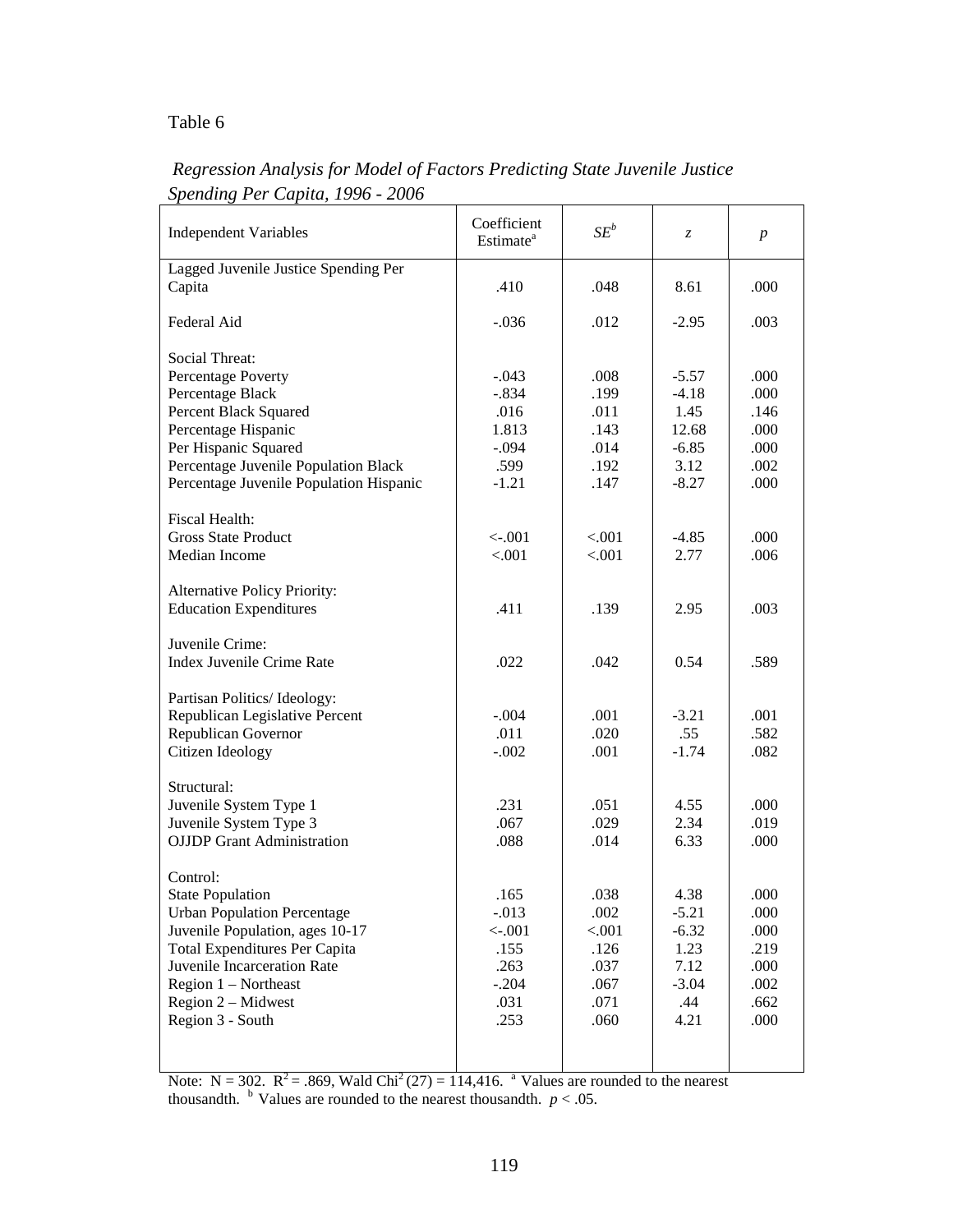Table 7

## *Summary of Hypotheses*

| Federal Aid:   |                                                                                                                                                                                                                                                                                                                                                                                                                                        |
|----------------|----------------------------------------------------------------------------------------------------------------------------------------------------------------------------------------------------------------------------------------------------------------------------------------------------------------------------------------------------------------------------------------------------------------------------------------|
|                | Hypothesis 1: Federal Aid will have a positive relationship with state own source<br>spending on juvenile justice per capita.                                                                                                                                                                                                                                                                                                          |
| Social Threat: |                                                                                                                                                                                                                                                                                                                                                                                                                                        |
|                | Hypothesis 2: A state's poverty rate and percentage of minority population will have a<br>significant positive relationship with juvenile justice spending per<br>capita. When the minority population reaches a significant numerical<br>strength, there will be a curvilinear (negative) relationship with juvenile<br>justice spending per capita.                                                                                  |
|                | Partisan Politics and Citizen Ideology:                                                                                                                                                                                                                                                                                                                                                                                                |
|                | Hypothesis 3: (a) Partisan politics (measured as Republican legislative percentage and<br>Republican Governor) is expected to be positively related to juvenile<br>justice spending per capita, while (b) citizen ideology (measured as<br>index values for most conservative to most liberal) is expected to be<br>negatively related to juvenile justice spending per capita and the effects<br>should be statistically significant. |

## **Examination of Research Questions and Hypotheses**

This dissertation study is focused on answering two research questions: 1) What impact does federal aid have on state spending on juvenile justice programs? and 2) Can specific tenets of the Politics of Social Order Framework (POSOF) be extended to juvenile justice funding? Examination of the related hypotheses, as shown in Table 7, developed to examine the research questions follows. The findings for Research Question 1 and Hypothesis 1 are presented first. Next, I discuss the results for Hypotheses 2 and 3, which were drawn from Research Question 2. Finally, I present a summary of additional findings from the regression analysis for state fiscal health and alternative policy priority variables, juvenile crime, structural variables, and control variables, which further inform the outcome of the analysis. Where applicable, I compare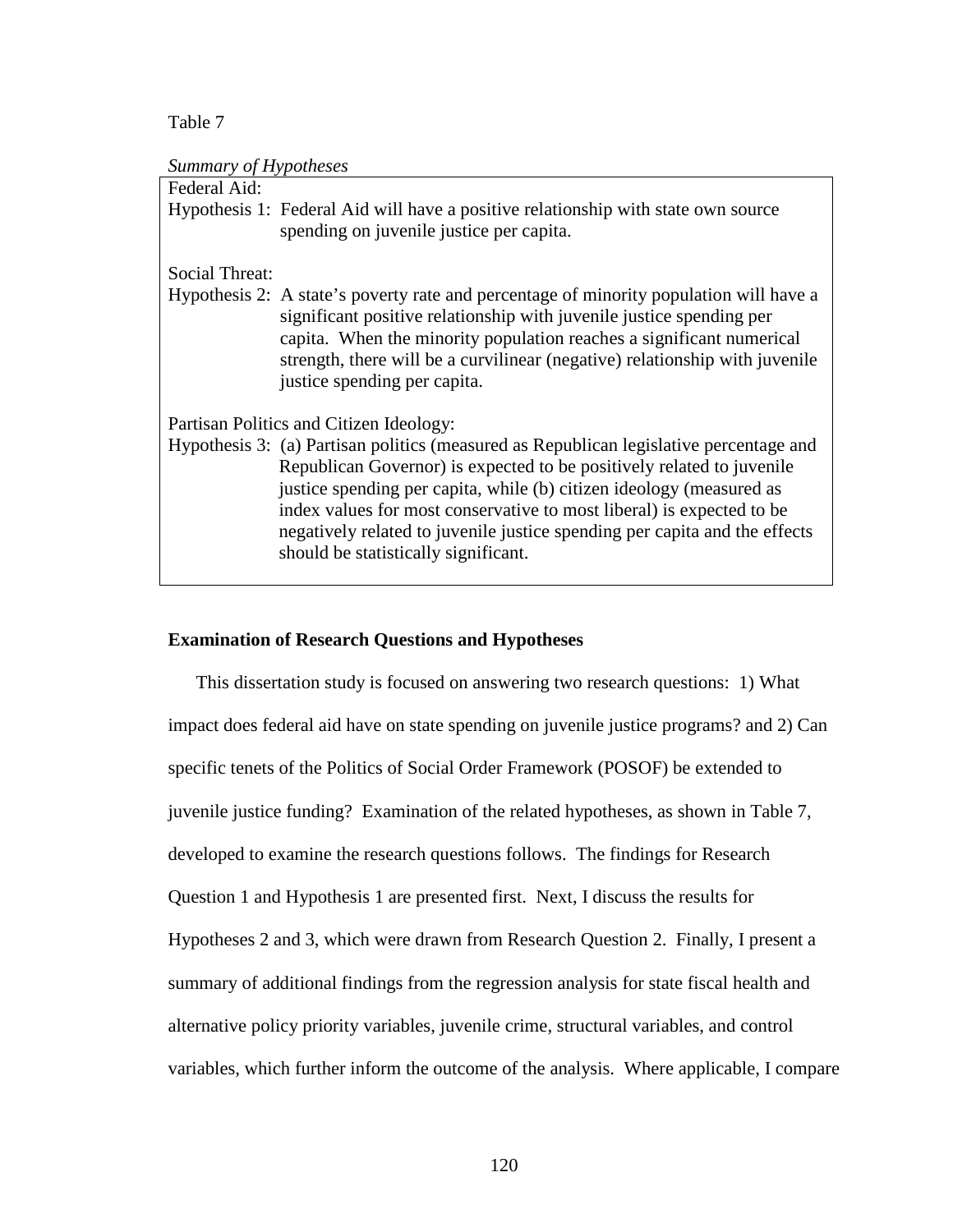my findings for juvenile justice spending with the results for similar measures from the POSOF model (Stucky et al., 2007). $^{40}$  As noted above, Table 6 shows the statistical results for the regression analysis with statistical significance at the  $p < .05$  level.

## **Research Question 1. What impact does federal aid have on state spending on juvenile justice programs?**

Hypothesis 1: Federal Aid will have a positive relationship with state own source spending on juvenile justice.

This hypothesis predicts that as federal aid increases one can expect an increase in state spending on juvenile justice. The regression results were statistically significant; however, the association was negative. The results revealed that federal aid had a substitution, rather than a stimulative, effect on juvenile justice spending. As shown in Table 6, a 1% increase in federal aid results in a decrease, or approximately -.04% change, in juvenile justice spending per capita, holding all other variables constant. This finding means that total state spending for juvenile justice per capita increased upon receipt of federal aid, but by less than the full amount of the grant because states reduced their own spending on juvenile justice by approximately  $.04\%$  on average.<sup>41</sup> This finding supports the notion that federal aid is a determinate in a state's decision on how to allocate state funds in an environment where federal aid is available. In this study, the change in spending is relatively small; however, the result is a significant indicator of state behavior previously documented in the empirical literature (GAO, 1996b; GAO 2004; Tsang & Levin, 1983).

<sup>&</sup>lt;sup>40</sup> The POSOF model was based on adult corrections; therefore, did not analyze information for juveniles. The POSOF model did not include comparable variables for median income, structural variables, or geographic region.

 $^{41}$  See Gruber, J. (2007) and GAO (1996b, p. 2 - 6) for a detailed explanation of the substitution effect and intergovernmental grants.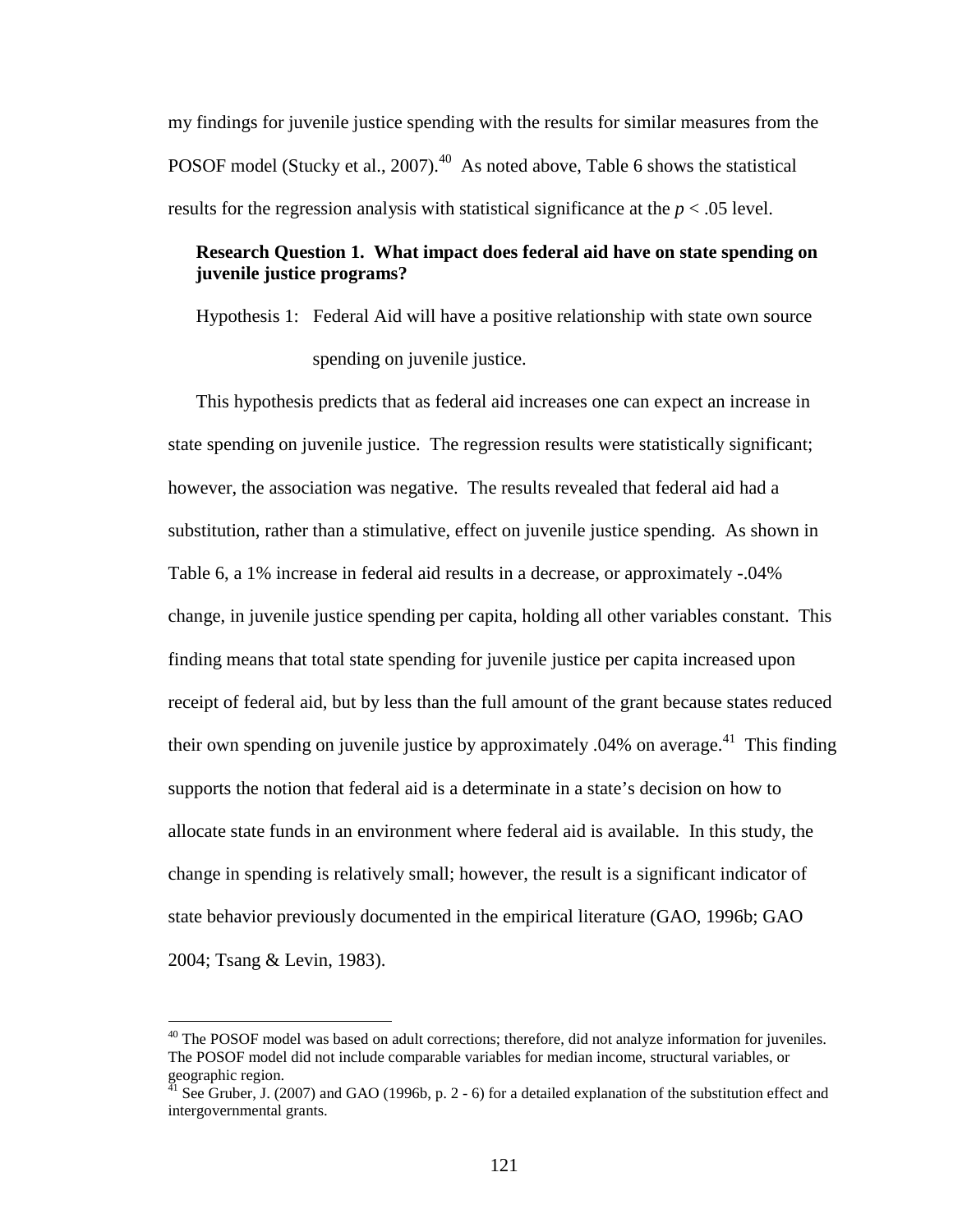## **Research Question 2. Can specific tenets of the Politics of Social Order Framework be extended to juvenile justice funding?**

*Social Threat***.** Economic and racial threat variables identified in the POSOF model are defined as social threats, which affect state spending decisions on adult corrections. These variables are also predicted to have an effect on juvenile justice spending. The seven social threat variables shown in Table 6 are included in the model to assess the effect of poverty and race on state spending decisions on juvenile justice. Previous research has shown that states with greater racial and ethnic heterogeneity and economic inequality (poverty) are more punitive and, thus, spend more resources on corrections and social control than states with homogeneous populations (Behrens,

Uggen, & Manza, 2003; McGarrell & Duffee, 2007; and Stucky, et al., 2007).

Hypothesis 2: A state's poverty rate and percentage of minority population will have a significant positive relationship with juvenile justice spending per capita. When the minority population reaches a significant numerical strength, there will be a curvilinear (negative) relationship with juvenile justice spending per capita. $42$ 

Results for the variables included in the regression model to test Hypothesis 2 were mixed, with most contradicting the predicted relationships.

Percentage Poverty: Based on economic threat theory, one would expect Percentage Poverty to be positively related to juvenile justice spending. However, the results show that the relationship is negative, yet statistically significant. This means that for each 1% increase in poverty rate, per capita juvenile justice spending is expected to decrease 4.3%.

 $42$  Percentage Black Squared and Percentage Hispanic Squared are included in the model to estimate mathematically the increase in population of the designated minority groups to assess the effect of the quadratic terms.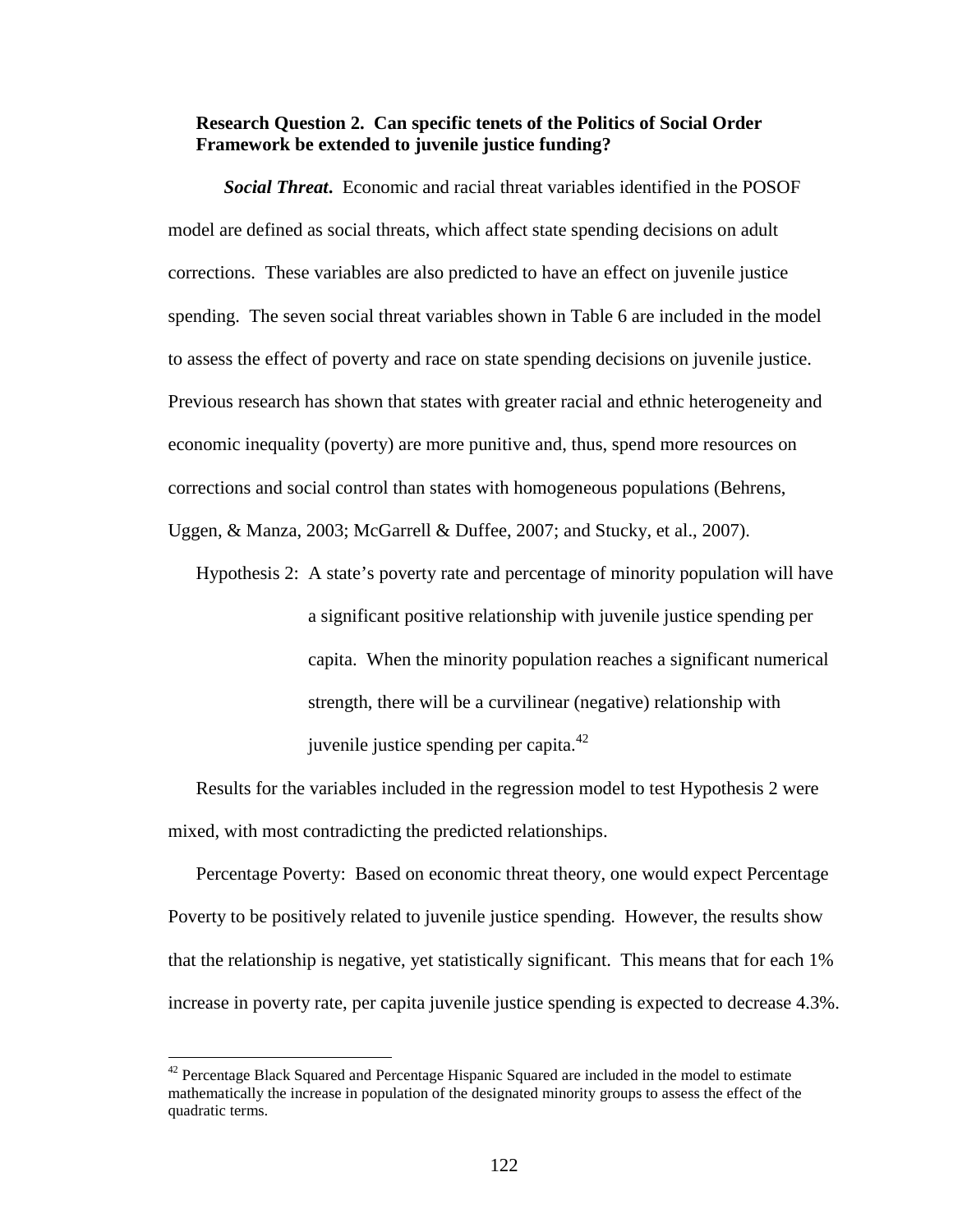In comparison, Stucky et al. (2007) found the relationship between poverty and corrections spending to be positive, but statistically insignificant,  $p = .293$ . Although there is ample evidence in the empirical literature for including poverty as a social threat measure, the results of my analysis contradict the hypothesized relationship. This is an important finding for juvenile justice spending policy. One possible explanation is that rather than increase spending for formal juvenile justice programs for social control, legislators were more likely to allocate funding for alternative measures (i.e., delinquency prevention programs, such as after school tutoring programs and mentoring programs) to address the needs of poor children involved in the juvenile justice system. There is also evidence of mixed results for testing the relationship between poverty and spending on corrections in the empirical literature (Jacobs & Carmichael, 2001).

Percentage Black Population: The results of the regression analysis revealed a statistically significant negative relationship between Percentage Black Population and Juvenile Justice Spending. For a 1% increase in the percentage of Black residents, per capita juvenile justice spending is expected to decrease .83%. This finding contradicts the predicted outcome based on the racial threat theory that the relationship would be significant and positive. The implication here, albeit counterintuitive with the empirical literature, is that juvenile justice spending is not driven by the threat of the Black population growing significantly in size to represent a threat to majority interests. A primary premise of the racial threat theory is that majority interests influence legislative spending decisions (Stucky et al., 2007). Results from the POSOF model for this measure were consistent with racial threat theory indicating that Percentage Black Population was a statistically significant positive determinate of corrections spending.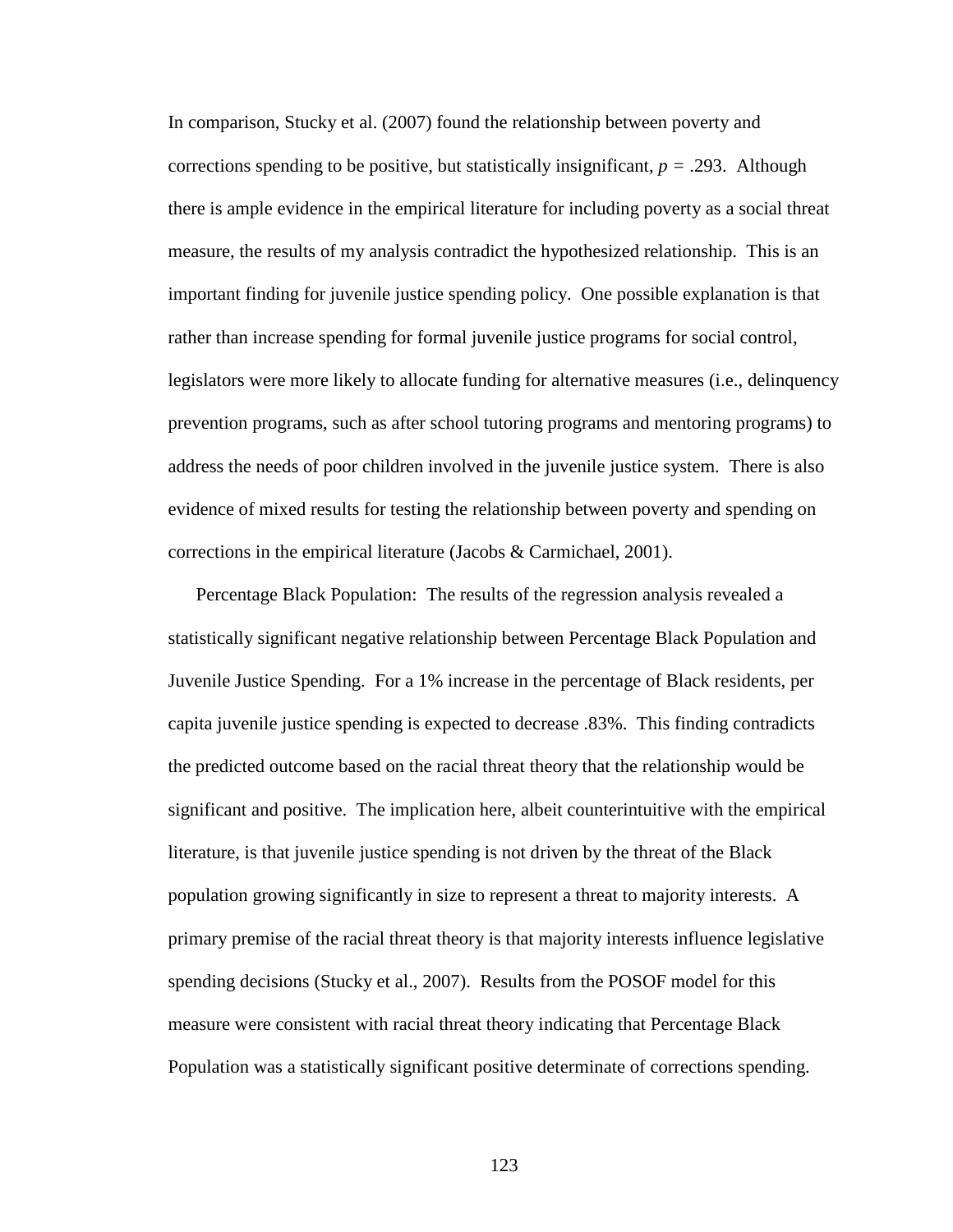Percentage Black Population Squared: The relationship between Percentage Black Population Squared and juvenile justice spending per capita was positive (.02% increase in spending for each 1% increase in Black Population) and statistically insignificant ( $p =$ .146) for my sample. Recall in Chapter 5, I explained that the quadratic form of the variable measure was expected to yield a curvilinear response or negative relationship between the predictor and outcome variable. This means that it was expected that once the minority population reached a significant size, it would be viewed as a voting bloc that could influence legislators to spend less on punitive measures for crime control and more on alternative programs. Again, the results for this measure contradict the hypothesis, indicating that the racial threat theory does not hold true in juvenile justice spending analysis for my sample. One possible explanation for the contradictory finding is that inspite of increases in the Black population during the period of the study, it was not viewed as a significant voting bloc on juvenile justice issues. In comparison, the POSOF model finding for corrections was negative and statistically significant. Consistent with the racial threat theory, the POSOF model results showed that racial threat played an important role in corrections spending.

Percentage Juvenile Population Black: As predicted, the relationship between Percentage Juvenile Population Black and Per Capita Juvenile Justice Spending is positive and statistically significant. Table 6 shows that a 1% increase in the Black juvenile population is associated with a significant increase of approximately .60% in spending. This finding suggests that the size of the Black juvenile population plays an important role in decisions to increase juvenile justice spending.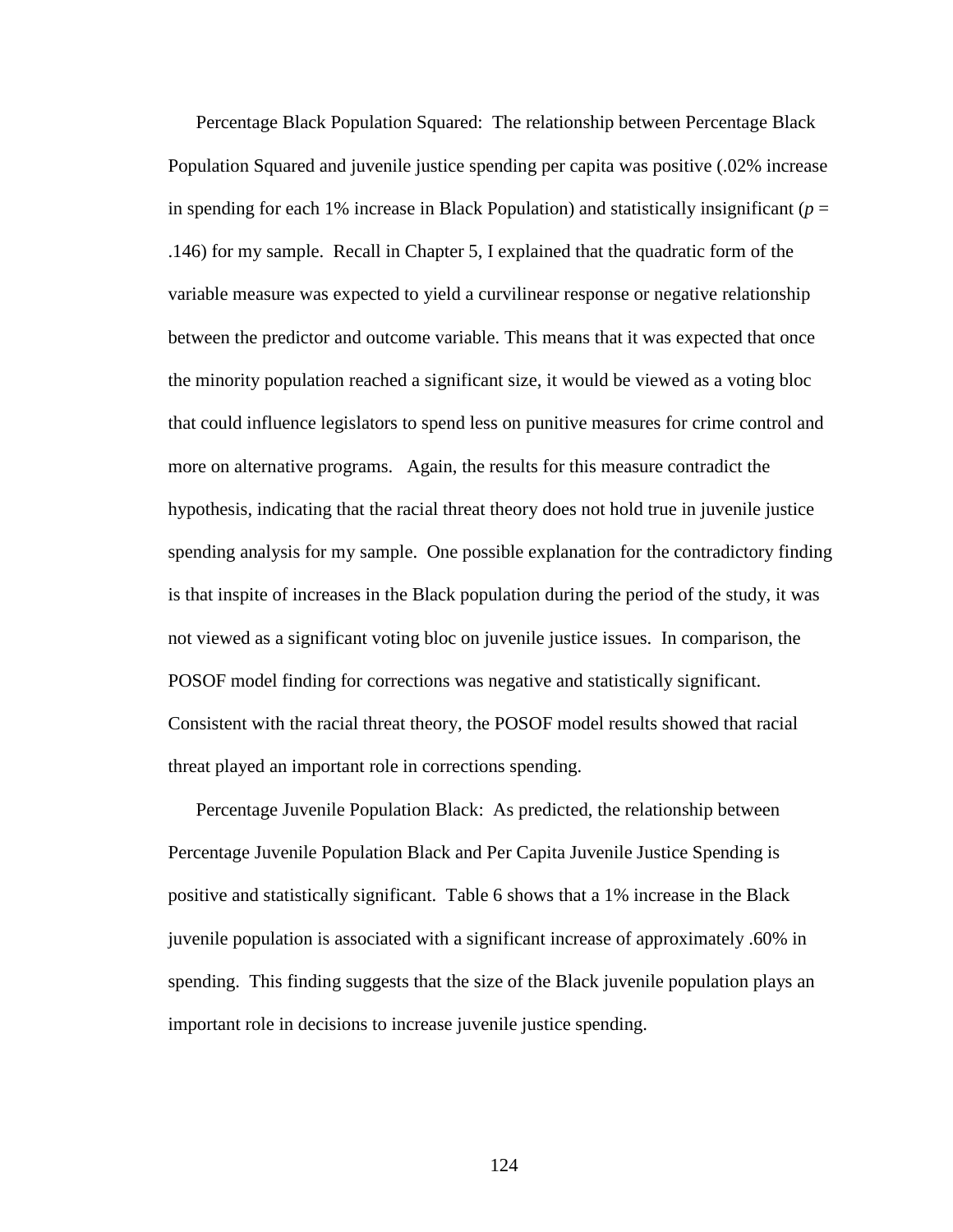Percentage Hispanic Population and Percentage Hispanic Population Squared: The results support the predicted relationships between these two measures and Per Capita Juvenile Justice Spending. A 1% increase in the percentage of Hispanic residents is associated with approximately 1.81% increase in juvenile justice spending,  $p = .000$ ; and a 1% increase in the percentage of Hispanic residents squared is associated with a statistically significant decrease of about .09%. These findings suggest that racial threat posed by the Hispanic population plays an important role in juvenile justice spending and that the growth of the Hispanic population into a voting bloc may influence legislators to spend less on punitive control measures for Hispanic juveniles in the justice system and more on other desired programs to support the juvenile justice system. In the POSOF model, Percentage Hispanic was statistically insignificant and negatively associated with the proportion of a state's budget allocated for corrections, thus the racial threat theory did not hold true. The quadratic term for percentage Hispanic was not associated with corrections, thus it was not included in the POSOF model (Stucky et al., 2007, p. 104).

Percentage Juvenile Population Hispanic: The predicted relationship between Percentage Juvenile Population Hispanic and Per Capita Juvenile Justice spending was not supported by the findings. The results were statistically significant; however, the relationship is negative. This means that there was no racial threat factor related to the size of the Hispanic youth population and juvenile justice spending for my sample.

Social Threat Summary: The regression results for the social threat variables showed differences in their impact on legislative spending decisions for juvenile justice compared to findings by Stucky et al. (2007) for corrections spending. The economic and racial threat variables were all statistically significant in their impact on juvenile justice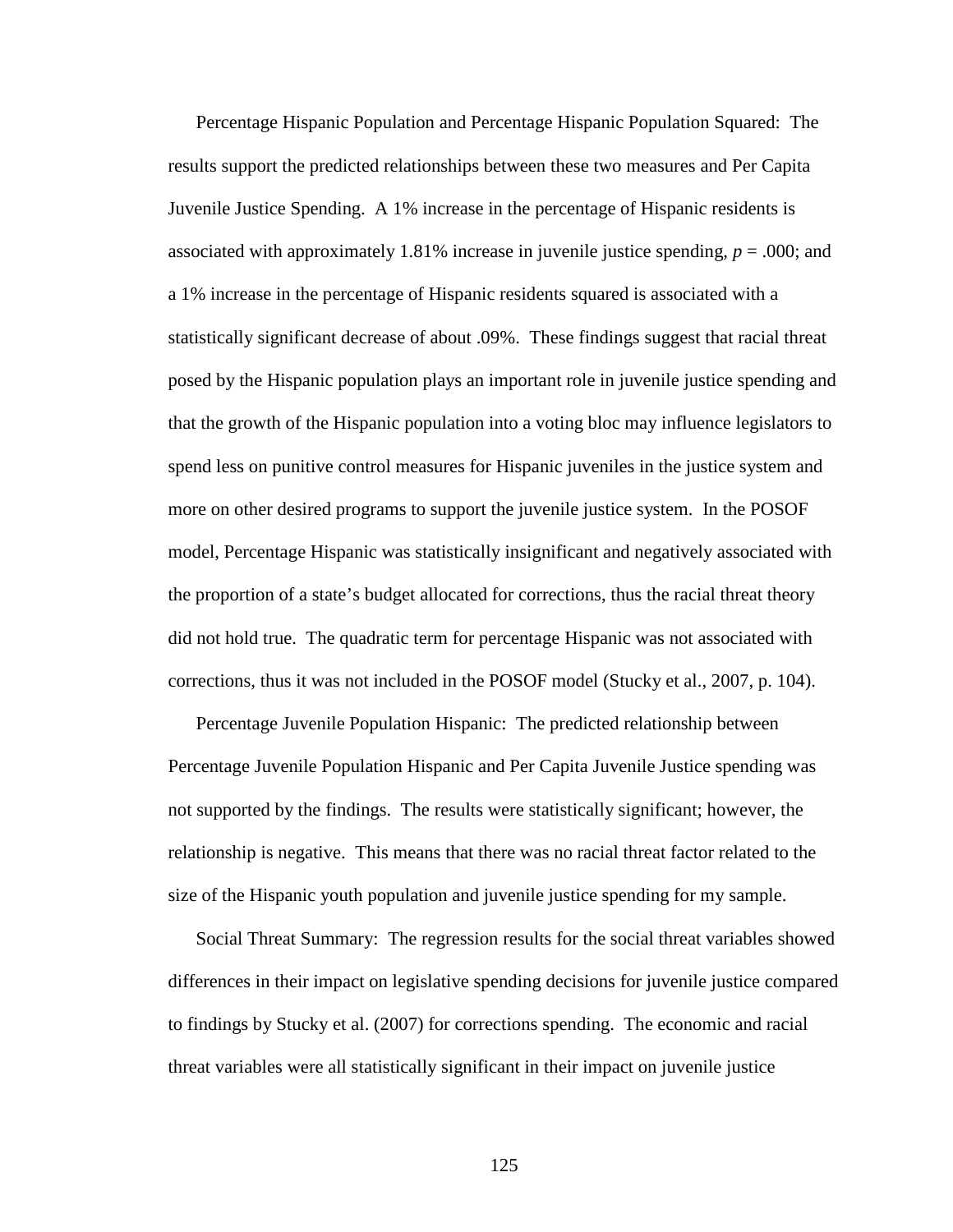spending, except for Percent Black Squared. However, only the predicted associations between Percentage Hispanic, Percentage Hispanic Squared, and Percentage Juvenile Population Black and Per Capita Juvenile Justice Spending, respectively, were supported by the data. Thus, the social threat theory does not hold consistently for juvenile justice spending. These findings showed mixed results for the influence of economic and racial threats in understanding legislative spending decisions for juvenile justice. This suggests that the picture may be more complicated for juvenile justice spending than threat theory alone is able to explain. Nagin, Piquero, Scott, and Steinberg (2006) provided one explanation for such results in their study of public preferences for rehabilitation versus incarceration of juvenile offenders in Pennsylvania. They assessed public support for both incarceration and rehabilitative policy alternatives for serious juvenile crime and concluded that there was less support for punishment (incarceration) than for treatment (rehabilitation) in addition to current punishment levels.

Rather than being solely defined by social threat theory, juvenile justice spending my be more fluid meaning that legislators are just as likely to support punishment, as well as rehabilitative measures, in the interest of community protection. Hence, one would expect two overlapping policy positions when analyzing legislative spending decisions concerning juvenile justice. Additionally, cost-conscious legislators may be more likely to support rehabilitative measures, which are typically less expensive, less harmful, and more effective than punitive measures, such as incarceration, when considering how to allocate limited public funds (Cullen & Gendreu, 2000; Clear, 1994; as cited in Nagin et al., 2006).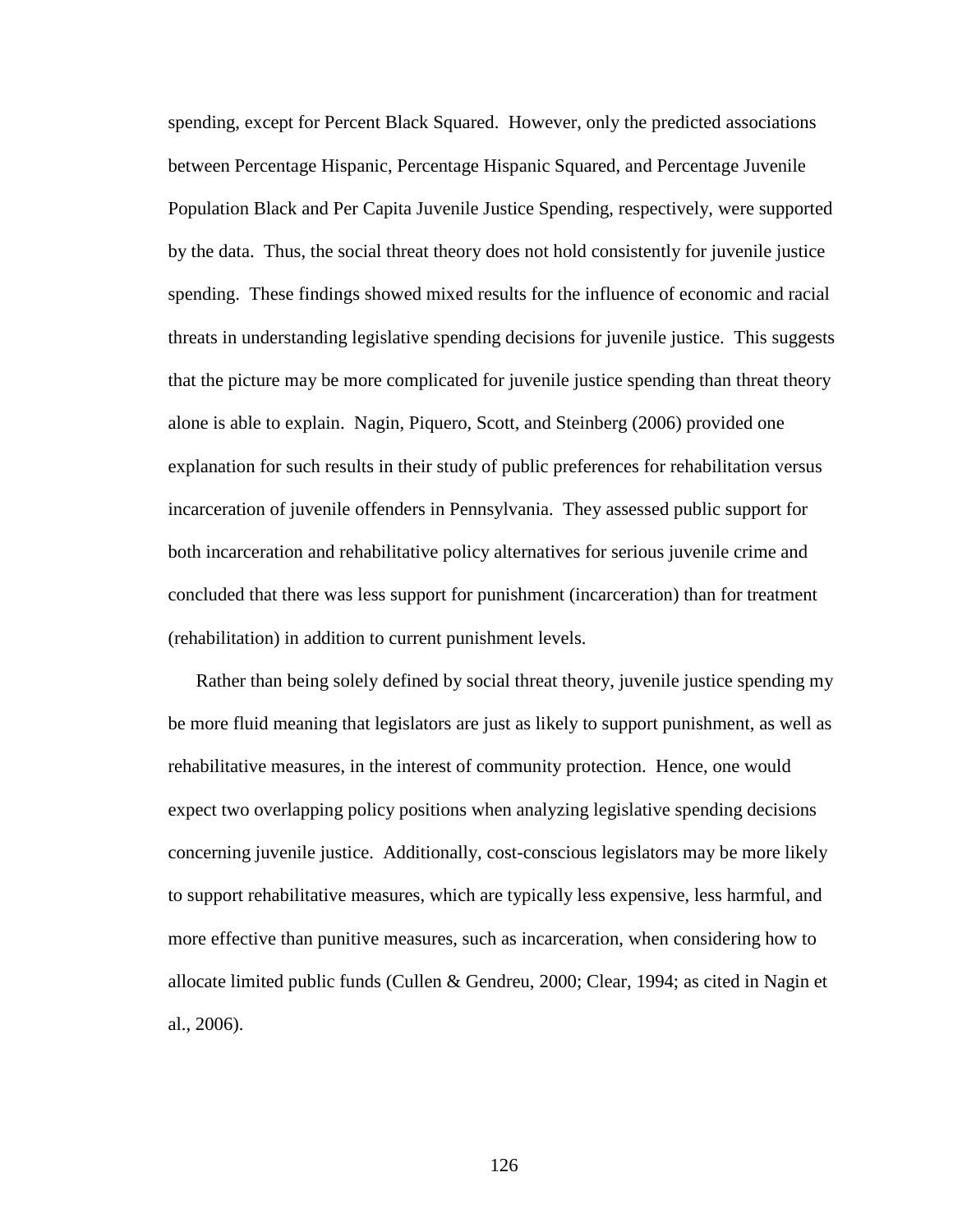Overall, regression results for the social threat variables highlight the differences between legislative spending decisions for juvenile versus adult offenders. The differences in spending may be interpreted as legislators' cognizance of the special needs of young offenders; therefore, different factors are considered when formulating juvenile justice policy.

## *Partisan Politics and Citizen Ideology.*

Hypothesis 3: (a) Partisan politics (measured as Republican legislative percentage and Republican Governor) is expected to be positively related to juvenile justice spending per capita, while (b) citizen ideology (measured as index values for most conservative to most liberal) is expected to be negatively related to juvenile justice spending per capita and the effects should be statistically significant.

As shown in Table 6, the results for Republican Legislative Percentage (Republican Party control) contradict the hypothesized relationship for partisan politics and spending devoted to juvenile justice, holding all other variables constant. The results show that a 1% increase in Republican Legislative Percentage was associated with a statistically significant decrease of .40% in spending devoted to juvenile justice. In comparison to the POSOF model, which showed that an increase in the percentage of Republican legislators was associated with a statistically significant increase in spending on corrections, the results for juvenile justice spending indicated that state Republican legislative party strength mattered, but the relationship was in the opposite direction. Additionally, Table 6 shows that states with a Republican Governor were more likely to increase spending on juvenile justice; however, the finding was statistically insignificant (*p* = .582). This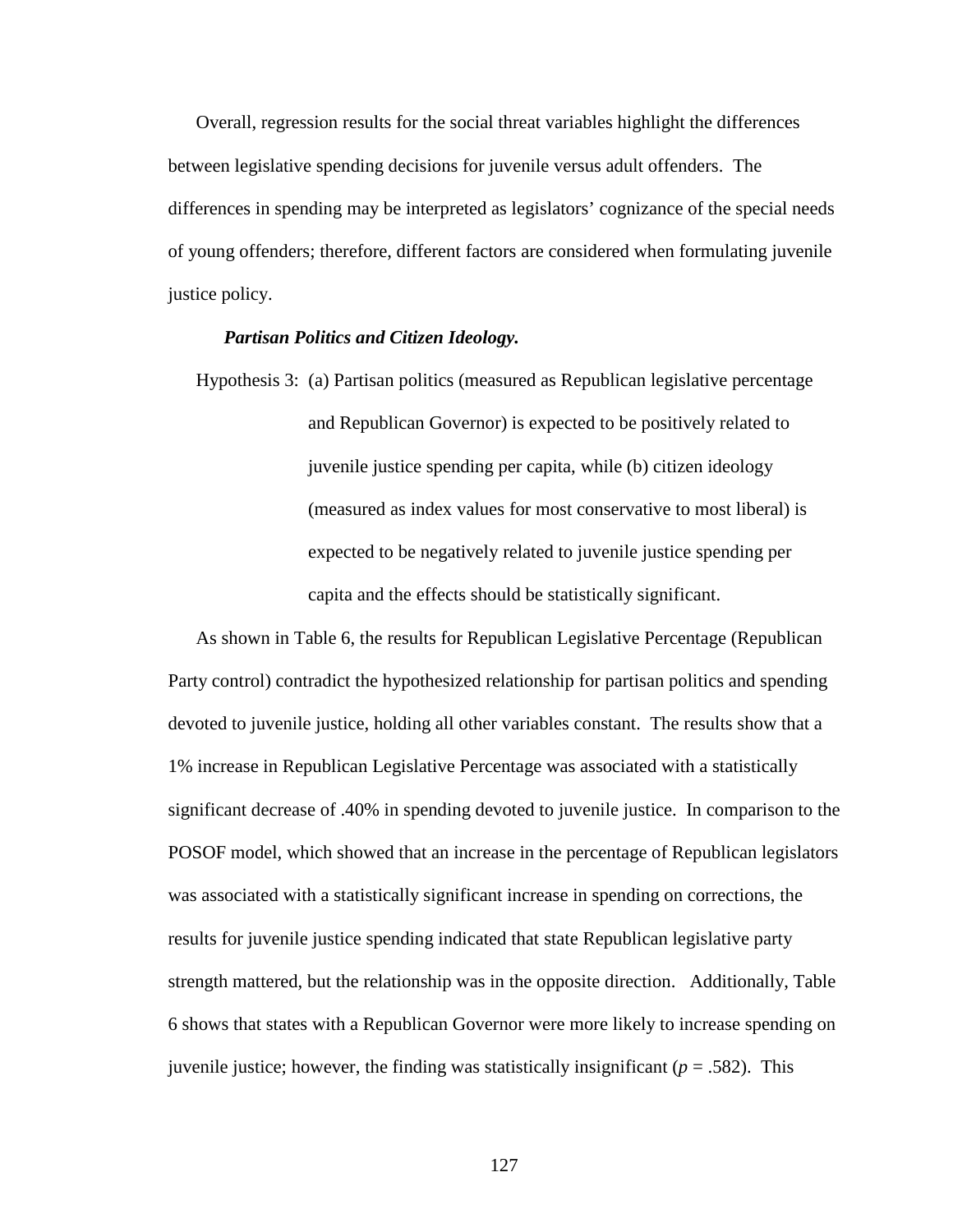finding is analogous to the finding by Stucky et al. (2007) for corrections spending. Overall, the regression results for partisan politics are important in light of the fact that the POSOF model, as well as other research on corrections spending characterizes the Republican Party as the more conservative, law and order party using spending to control crime versus social programs that more liberal politicians tend to support (Jacobs  $\&$ Carmichael, 2001; Yates & Fording, 2005). These studies found a positive, statistically significant relationship between corrections spending and a republican dominated legislature. Thus, if the law and order depiction of the Republican Party were true, one would expect juvenile justice spending to be significantly higher during Republican administrations. As shown, the data do not support this view of the Republican Party in relation to juvenile justice spending decisions.<sup>43</sup>

Further, the analysis does not support the hypothesis that the relationship between citizen ideology and state juvenile justice spending per capita is expected to be negative and statistically significant. The regression coefficient is  $-0.002$ ,  $p = 0.082$ . Since the data show that the relationship between citizen ideology and juvenile justice spending per capita is approaching significance; one can reasonably assume that the relationship between the two variables is negative, as shown. The evidence suggests that a more liberal citizenry is associated with decreased spending. In other words, as a state's citizen ideology index value increases, its spending on juvenile justice programs is expected to decrease. Stucky, et al. (2007) found no evidence of an association between citizen ideology and state-level corrections spending.

 $^{43}$  I conducted calculations to examine my dissertation regression model for interaction effects between Governor Party (Republican) and Percent Republican Legislature. The results showed that the interaction terms were statistically insignificant in the model.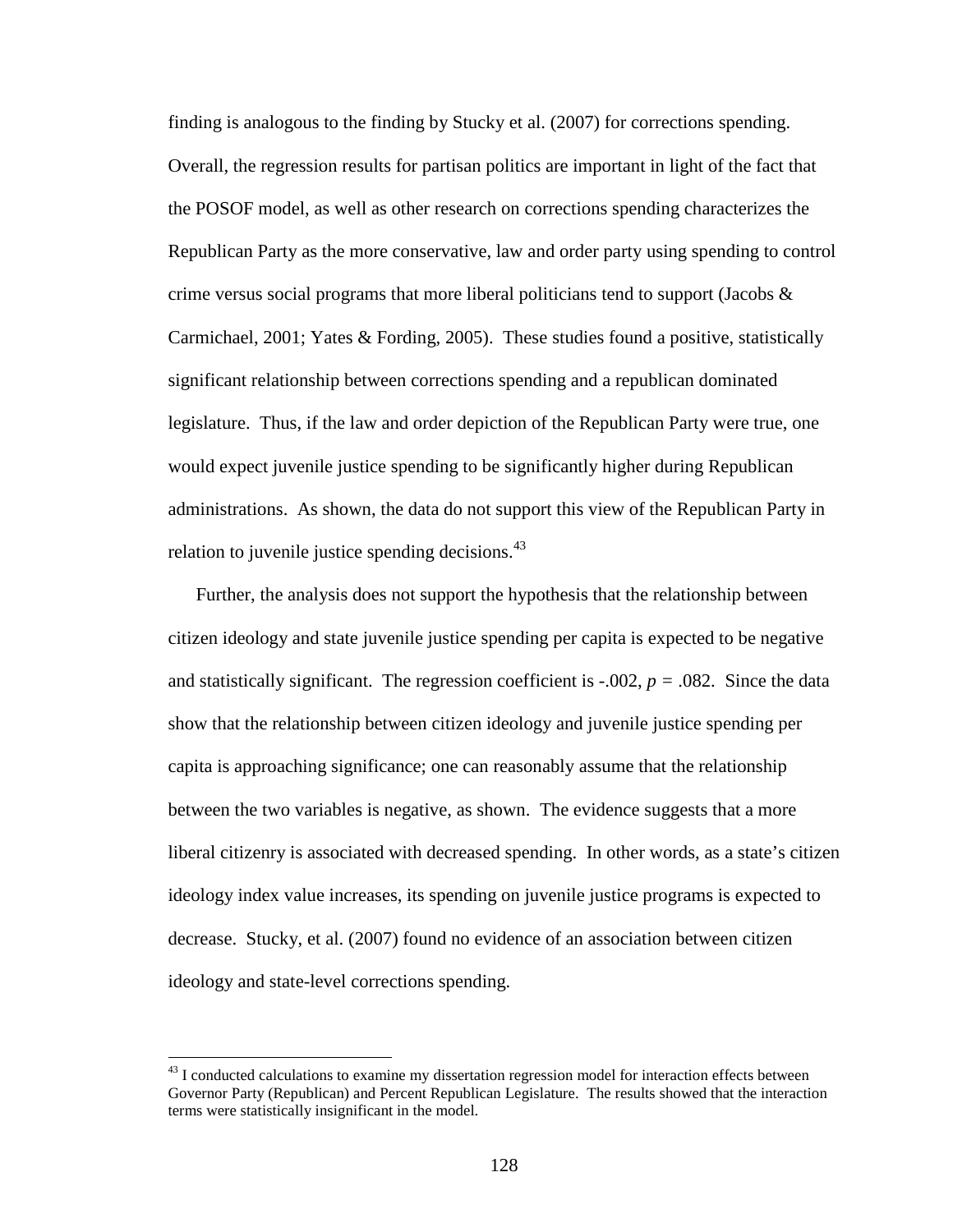In sum, the findings from the Stucky, et al. (2007) study using the POSOF model and my study results indicate that social threats, partisan politics, and citizen ideology influence legislative spending decisions on corrections and juvenile justice in different ways. Explanations for the differences may be related to the perceived threat posed by the adult corrections population versus the juvenile justice population, the size of the respective populations, or the period in which each study was conducted. To illustrate the discussion above, Table 8 shows a comparison of the hypothesized relationships of variables to observed relationships for my regression analysis and results from the POSOF results.

Table 8

| Comparison of Hypothesized Relationships of Variables to Observed Relationships for |
|-------------------------------------------------------------------------------------|
| Regression Analysis of State Juvenile Justice Spending Per Capita, 1996 – 2006, and |
| <b>POSOF Results</b>                                                                |

|                                         | Predicted    | <b>Observed</b> | <b>POSOF</b> |
|-----------------------------------------|--------------|-----------------|--------------|
| Variables                               | Relationship | Relationship    | Results      |
| Federal Aid                             | Positive     | Negative*       | <b>NA</b>    |
|                                         |              |                 |              |
| Social Threat:                          |              |                 |              |
| <b>Percentage Poverty</b>               | Positive*    | Negative*       | Positive     |
| Percentage Black                        | Positive*    | Negative*       | Positive*    |
| <b>Percent Black Squared</b>            | Negative*    | Positive        | Negative*    |
| Percentage Juvenile Population Black    | Positive*    | Positive*       | NA           |
| Percentage Hispanic                     | Positive*    | Positive*       | Negative     |
| Percentage Hispanic Population Squared  | Negative*    | Negative*       | <b>NA</b>    |
| Percentage Juvenile Population Hispanic | Positive*    | Negative*       | <b>NA</b>    |
| Partisan Politics/Citizen Ideology:     |              |                 |              |
| Republican Legislative Percentage       | Positive*    | Negative $*$    | Positive*    |
| <b>Republican Governor</b>              | Positive*    | Positive        | Positive     |
| Citizen Ideology                        | Negative $*$ | Negative $**$   | Negative     |
|                                         |              |                 |              |
|                                         |              |                 |              |

Notes: NA means not applicable.  $* =$  significant at .05.  $** =$  significant at .10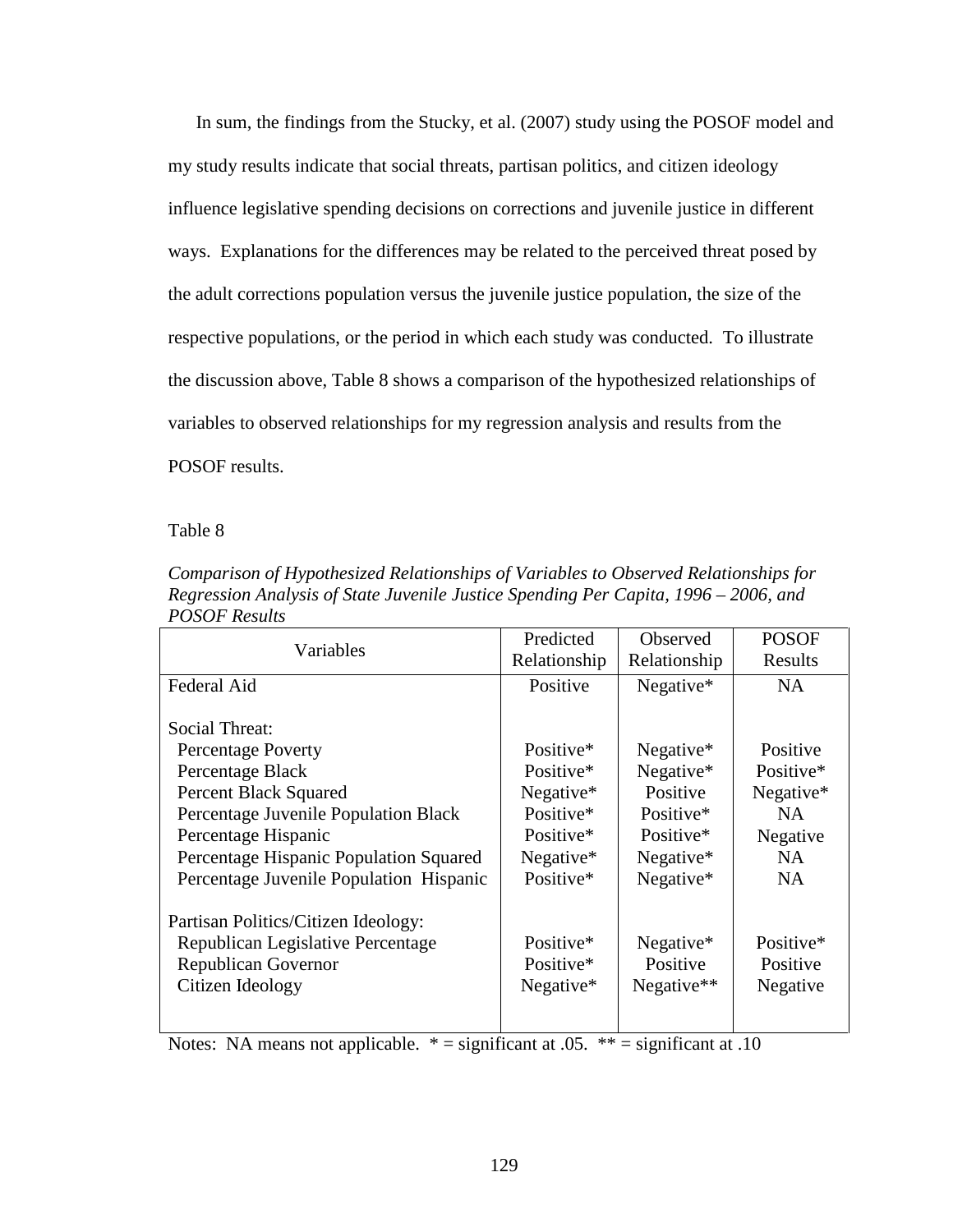#### **Regression Results for the Remaining Variables in the Model**

**Fiscal Health and Alternative Policy Priority.** The fiscal health variables were derived from theory that holds that a state's fiscal health is consequential for spending decisions in the various policy areas it is responsible for funding (Stucky et al., 2007; Greenberg & West, 2001). Table 6 shows that Gross State Product is statistically significant, but negatively associated with Juvenile Justice Spending Per Capita. Juvenile Justice Spending Per Capita is expected to decrease less than .1% for each 1% increase in Gross State Product. Although, the magnitude of the coefficient is small, it suggests that states spend proportionately less on juvenile justice as they become wealthier. This result is not consistent with the POSOF finding where there was a strong positive association between gross state product and corrections spending, supporting the spirit of the POSOF perspective that wealthier states were more likely to favor punitive responses to crime (Stucky et al., 2007).

Turning to the analysis of the relationship between Median Income and Juvenile Justice Spending Per Capita, the results showed a significant positive increase of less than .1% in the outcome variable for each 1% increase in Median Income of residents. Similar to findings for Gross State Product, the coefficient estimate showed a weak relationship leading to a minimal percentage change in the outcome variable. However, it is in the positive direction for Median Income, suggesting that as residents' incomes increase, they are likely to favor a more punitive response to juvenile crime.

The relationship between Education Expenditure Per Capita and Juvenile Justice Spending Per Capita was positive and statistically significant. Table 6 shows that a 1% increase in education spending results in a .41% increase in per capita juvenile justice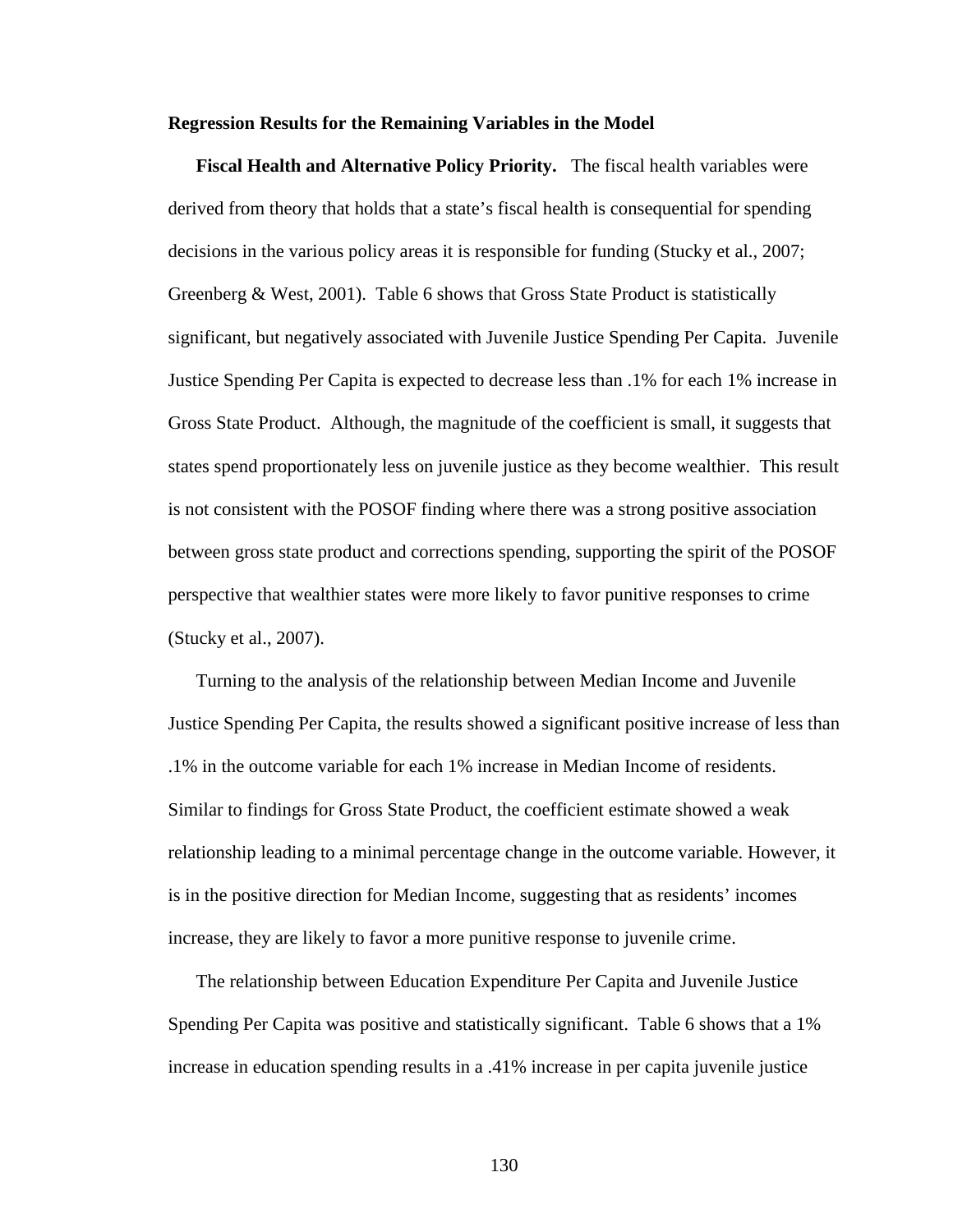spending. Unlike POSOF findings, which showed evidence of policy trade-offs between education and corrections spending, there is no such evidence for the relationship between education and juvenile justice spending. This means that legislators in sample states showed no propensity to decrease juvenile justice spending as a trade-off for increased education spending.

Overall, the findings for the Fiscal Health and Alternative Priority variables indicated that states do not tend to allocate a higher level of spending for juvenile justice as they become wealthier. This finding may be attributed to a preference for funding less costly prevention programs for juveniles to enhance social control and competency development; unlike corrections where Republican controlled legislatures, in particular, will tend to increase corrections spending for social control through incarceration. However, as the median income of residents increased, there was evidence of minimal increase in juvenile justice spending, an inconsistent finding given the negative results for gross state product. As expected, per capita education expenditure increased at a greater rate than juvenile justice spending; however, there was no evidence of policy trade-off between the two program areas

**Juvenile Crime.** Logically, juvenile crime is considered a factor, which may affect spending on juvenile justice programs. Research on corrections spending has shown disparate results for the relationship of crime rate to spending (Jacobs & Carmichael, 2001, p. 65; Stucky et al., 2007, p. 100). Table 6 shows that Index Juvenile Crime Rate was positively related to juvenile justice spending, but statistically insignificant, *p* = .589. The implication is that an increase in the index juvenile crime rate will lead to increased juvenile justice spending; however, the null hypothesis cannot be rejected; therefore, one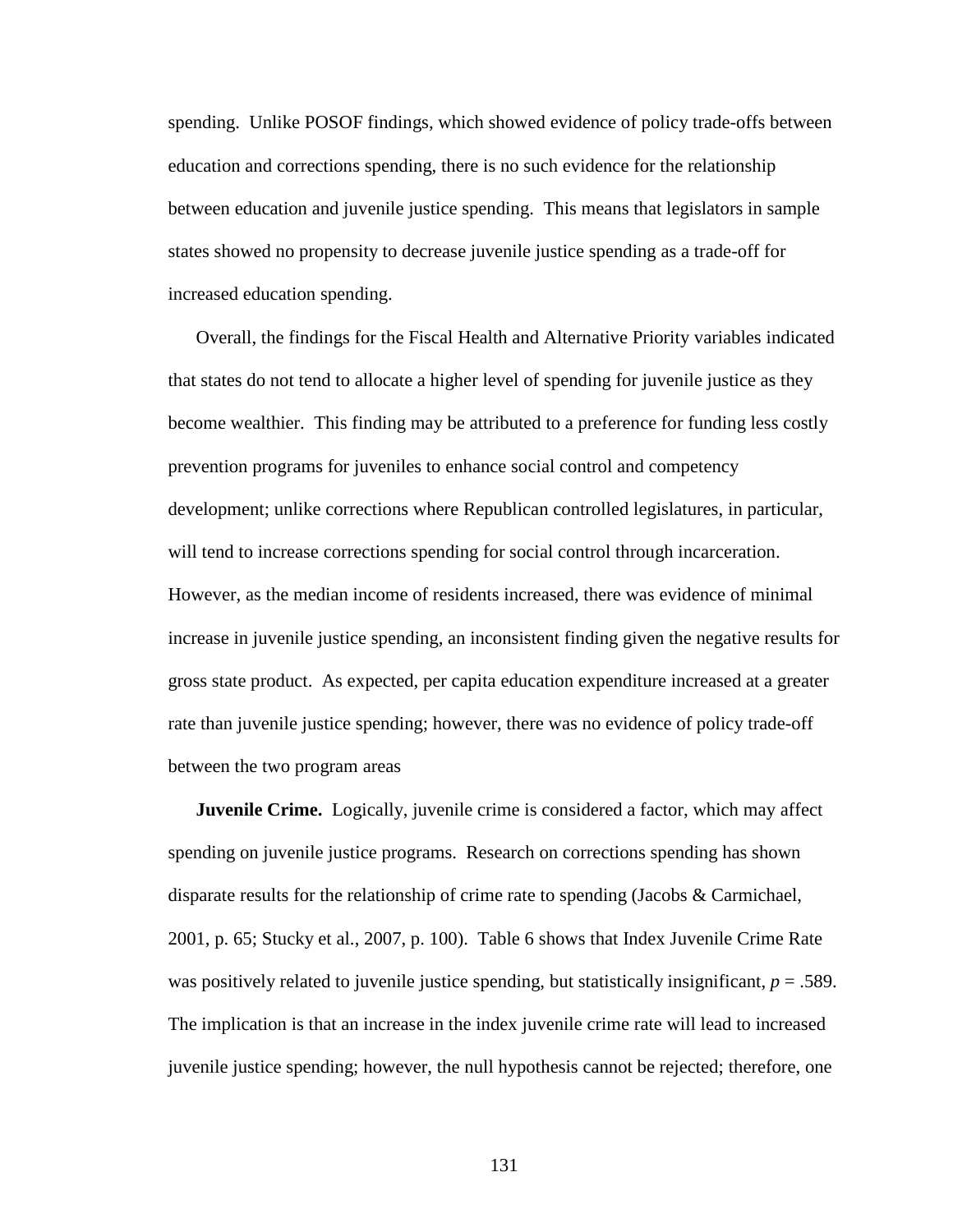cannot definitively conclude that the crime rate is a driving force behind changes in juvenile justice spending. This finding is consistent with POSOF and other research (McGarrell & Duffee, 2007), which found that the perception of crime and its use as a political issue is more important than the reality of crime. These researchers argued that other factors including social conditions, partisan politics, economic and racial factors, and fiscal considerations are important in explaining corrections spending.

Conversely, Juvenile Incarceration Rate was significant and positively related to juvenile justice spending. The implication here is that states increase spending to address increases in the juvenile incarceration rate. While this finding conflicts with POSOF results for imprisonment rate, a reasonable explanation for the difference in state behavior relative to juveniles might be a greater emphasis on preventing overcrowding in juvenile correctional facilities, which could lead to ineffective programming, noncompliance with safety standards for juvenile correctional facilities, lawsuits, and loss of federal aid.

**Structural Variables.** Sample states that used the centralized or combination model to deliver their juvenile justice services spent approximately 23.10% and 6.70% more, respectively, on juvenile justice per capita compared to states that used the decentralized model (the referent category). The respective differences in expenditures were statistically significant. This means that in decentralized states where there is more local control over delinquency services, such as probation, detention centers, and aftercare services the level of spending devoted to juvenile justice is less than in states where there is a greater state overall responsibility. Similarly, when the state's agency responsible for juvenile justice programs was also the designated agency to administer OJJDP grant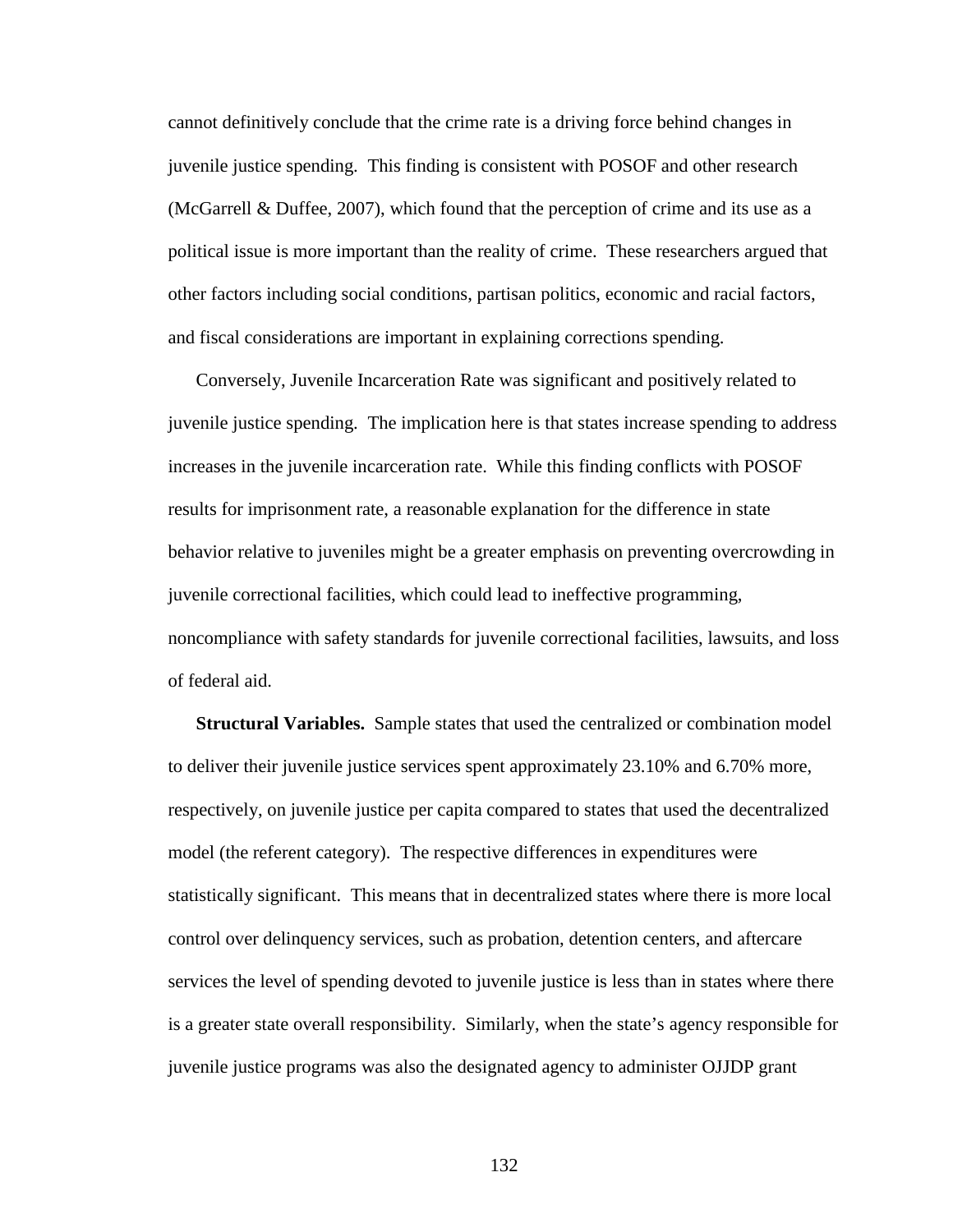allocations for delinquency prevention, spending for juvenile justice was a statistically significant 8.80% more compared to non-OJJDP grant administration agencies. These findings suggest that organizational structure for juvenile justice administration and methods of service delivery affect how states allocation funds for juvenile justice.

 **Control Variables.** Turning to the demographic control variables included in the analysis, I found that total state population size, percentage of urban population, and total juvenile population, ages  $10 - 17$ , were statistically significant predictors of spending on juvenile justice. The findings showed that as total state population increases spending devoted to juvenile justice increased. Urban population percentage and total juvenile population, ages  $10 - 17$ , were both associated with decreased spending devoted to juvenile justice. For both predictors, the effects were very small, resulting in barely 1% decrease in spending associated with urban population percentage and approximately .10% decrease associated with juvenile population, ages  $10 - 17$ . The percentage of state spending devoted to juvenile justice was unrelated to total state expenditures per capita.

In contrast, Stucky et al. (2007) found that spending on corrections was unrelated to state population size, but a unit increase in total state spending per capita was significantly associated with decreased corrections spending. These findings suggest that states that spend more on their residents devote less of the budget to corrections and punitive outcomes, and perhaps, more on addressing social problems. The same logic is applicable to states in my sample that spend less on juvenile justice as urban and juvenile populations increase, and perhaps, more on social programs to address delinquency prevention.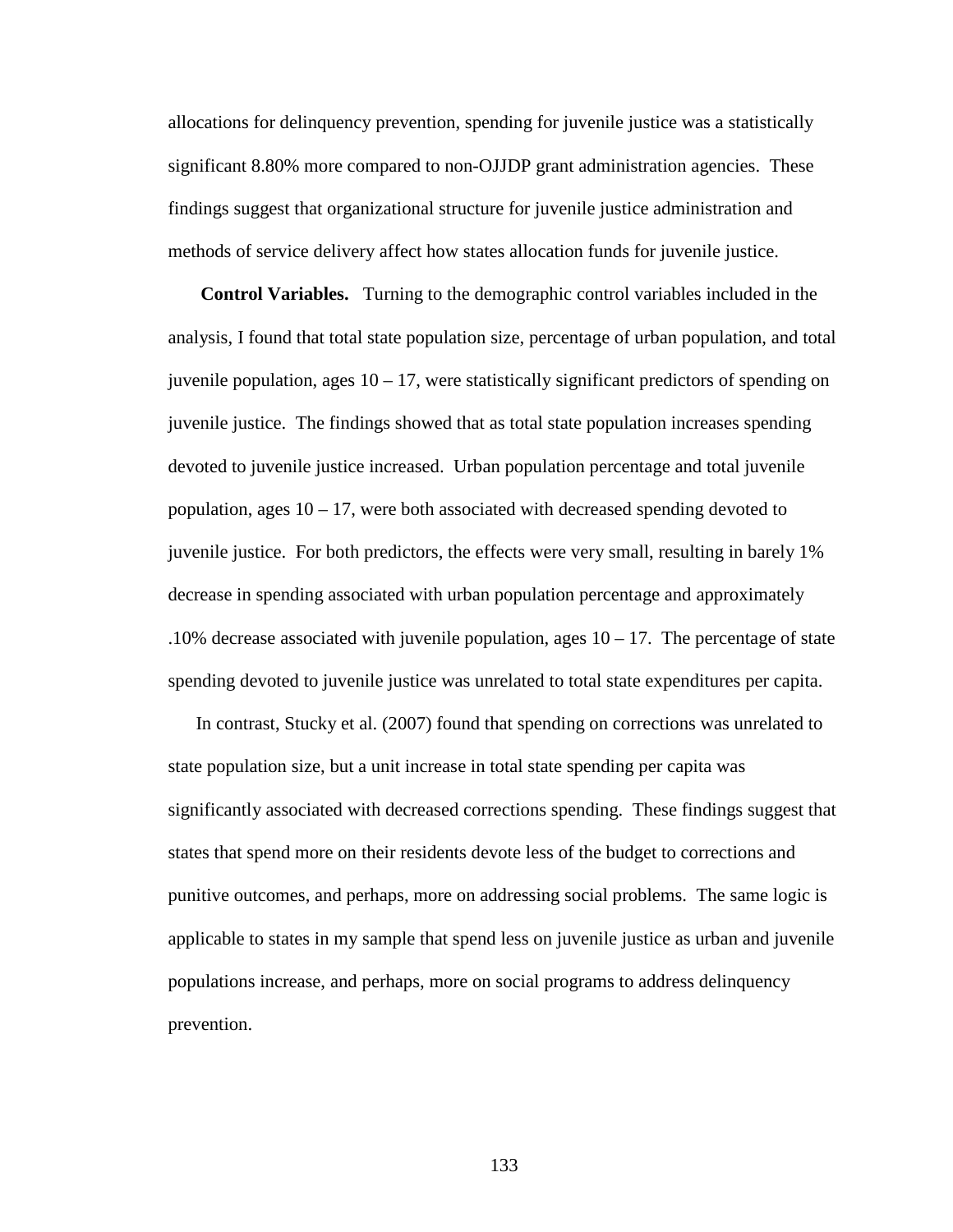Finally, geographic differences in juvenile justice spending for sample states are represented in the results for the region binary variables shown in Table 6. The West region is the referent category. Differences in spending on juvenile justice were statistically insignificant between the West and Midwest regions; however, substantively, the data show that Midwest states spent 3.10% more than states in the West. Data for the Northeast and South regions yielded significant results with the Northeast spending 20.40% less and the South spending 25.30% more on average than the West on juvenile justice. Clearly, there are geographic differences in spending on juvenile justice among sample states either statistically or from a substantive perspective. The fact that states in the South region spent substantially more on juvenile justice and had the highest African American populations leads one to question the impact of race and other regional differences on juvenile justice spending. Further analysis of regional differences in juvenile justice spending is beyond the scope of this study; however, I include it in my recommendations for future research.

#### **Summary**

Overall regression results showed that 20 of 26 model variables, not including the dependent and lagged dependent variables, showed statistically significant results. However, the results were mixed for predicted and observed relationships for the sample and for comparison of sample results with Stucky et al. (2007) results using the POSOF model. The findings suggest that the while federal aid was a statistically significant factor in juvenile justice spending decisions, its fiscal impact was minimal leading to more total juvenile justice spending by states, but a decrease in state own source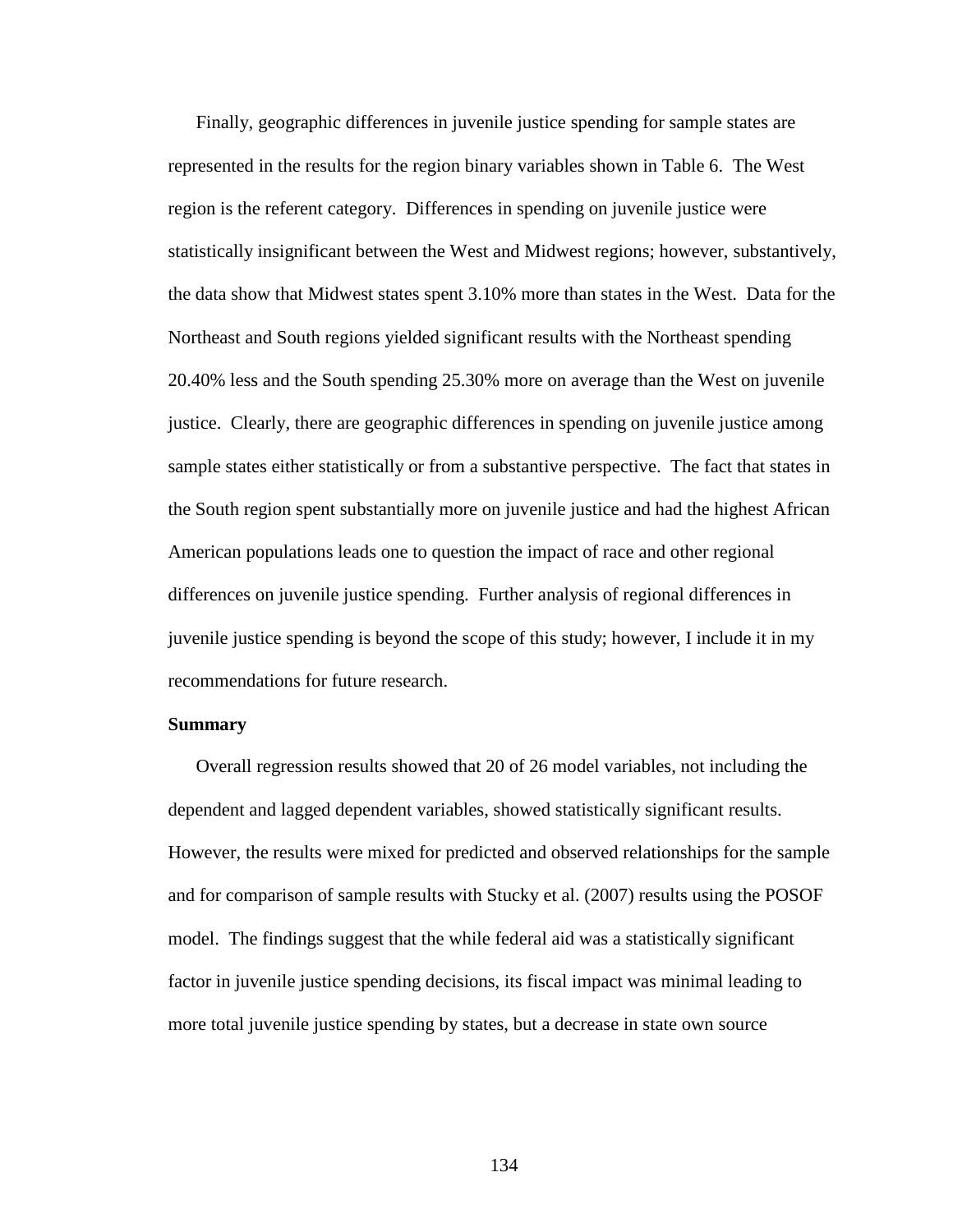spending. As stated previously, this is an important finding because it is indicative of the substitution effect on spending policy in an environment where federal aid is available.

Moreover, it is important for theory building on juvenile justice spending policy that the hypothesized relationships were not confirmed for all social threat, partisan politics, and citizen ideology variable relationships with state own source juvenile justice spending. Recall that the hypothesized relationships were primarily drawn from the literature on corrections spending due to the lack of empirical research on juvenile justice spending policy. Juvenile justice history shows evidence of the influence of similar socioeconomic and political variables as those that influence corrections spending. However, the effect of these variables is different in the two policy areas. The results of this dissertation suggest that the POSOF offers an appropriate model for identification of variable types and categories for examination, but results confirm that legislators respond differently when making decisions about juvenile justice and corrections. This is reassuring and as it should be since juvenile justice and corrections policy focus on different populations with distinctly different needs.

The variables examined in the POSOF model seem appropriate for examination of juvenile justice spending; however, the theoretical basis for inclusion of the social threat, partisan politics, and citizen ideology variables does not hold true in all instances for determinants of juvenile justice spending based on sample data. One explanation for this difference is that the level of state spending devoted to juvenile justice (.53% of total state expenditures per capita on average) was small in comparison to other policy areas. Thus, legislators and other state level administrators who are responsible for juvenile justice spending decisions are obligated to maintain state own source spending with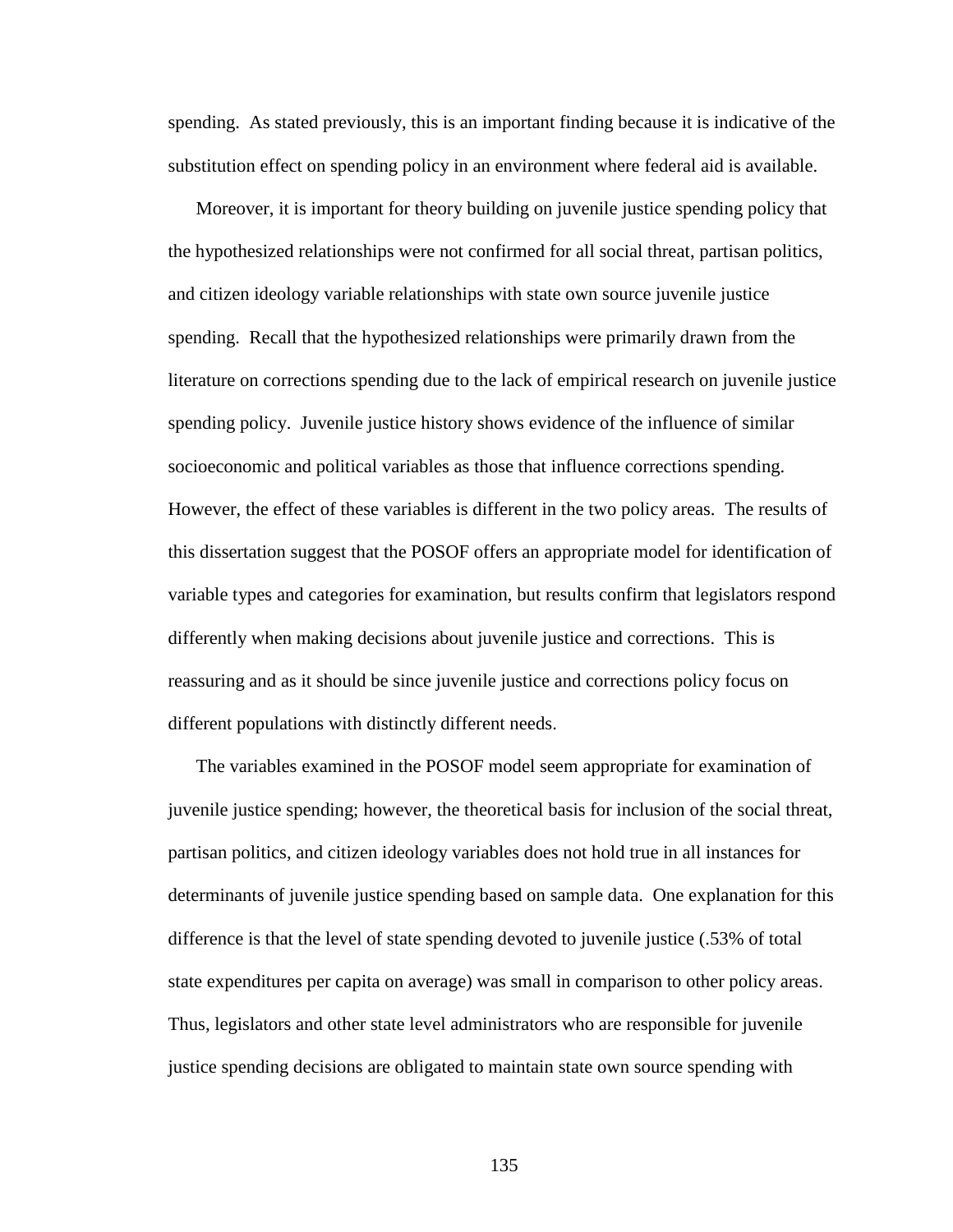limited funding trade-offs, since states are primarily responsible for funding juvenile justice with limited federal support.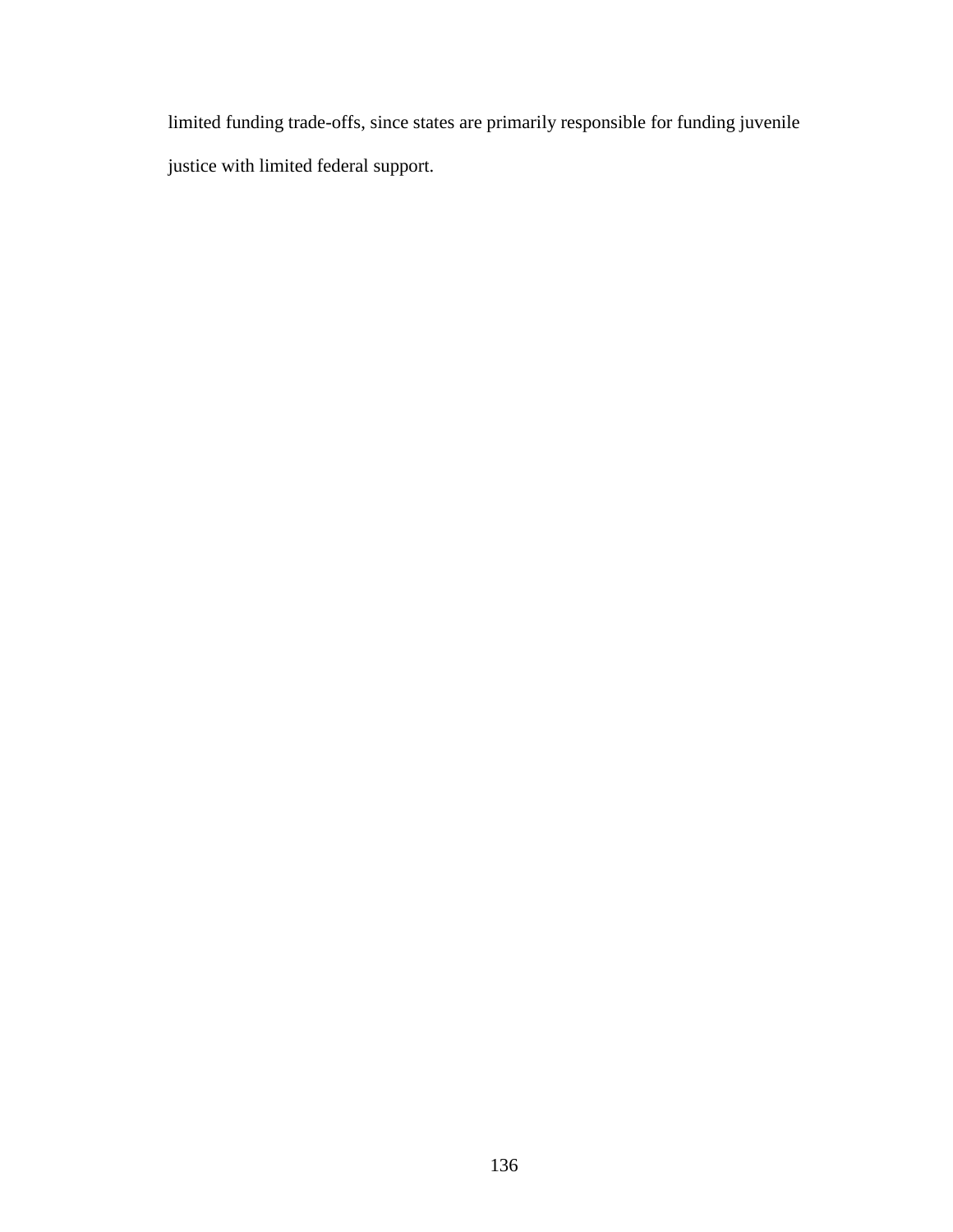#### **CHAPTER 7**

### **CONCLUSIONS AND RECOMMENDATIONS**

There are number of studies on juvenile offenders and victims and juvenile justice reform in the United States. However, there has been limited research on state-level juvenile justice spending. In this dissertation study, I address this gap in the academic literature by examining two research questions: 1) What impact does federal aid have on state spending on juvenile justice programs? and 2) Can specific tenets of the Politics of Social Order Framework (POSOF) be extended to juvenile justice funding? This study is a contribution toward building a body of research in which state spending on juvenile justice is analyzed from a policy perspective across 11 years from 1996 – 2006 for 30 states. Drawing from economic theory on federal aid to states and principles of the POSOF, I present a model to examine the relationships between state spending on juvenile justice and federal aid, economic and racial threats, fiscal concerns, alternative policy priorities, juvenile crime, and partisan politics for the 30 states included in the study.

#### **Conclusions**

Juvenile justice in the United States has primarily been the responsibility of states and their localities; however, Congress has had a significant influence in the area through funding for grant programs administered by the Department of Justice, Office of Juvenile Justice and Delinquency Prevention. In the absence of a national, centralized juvenile justice system in the United States, the Juvenile Justice and Delinquency Prevention Act (JJDPA) of 1974 sets forth national priorities for juvenile justice and delinquency prevention, which exemplify the federal government's influence on the distinct juvenile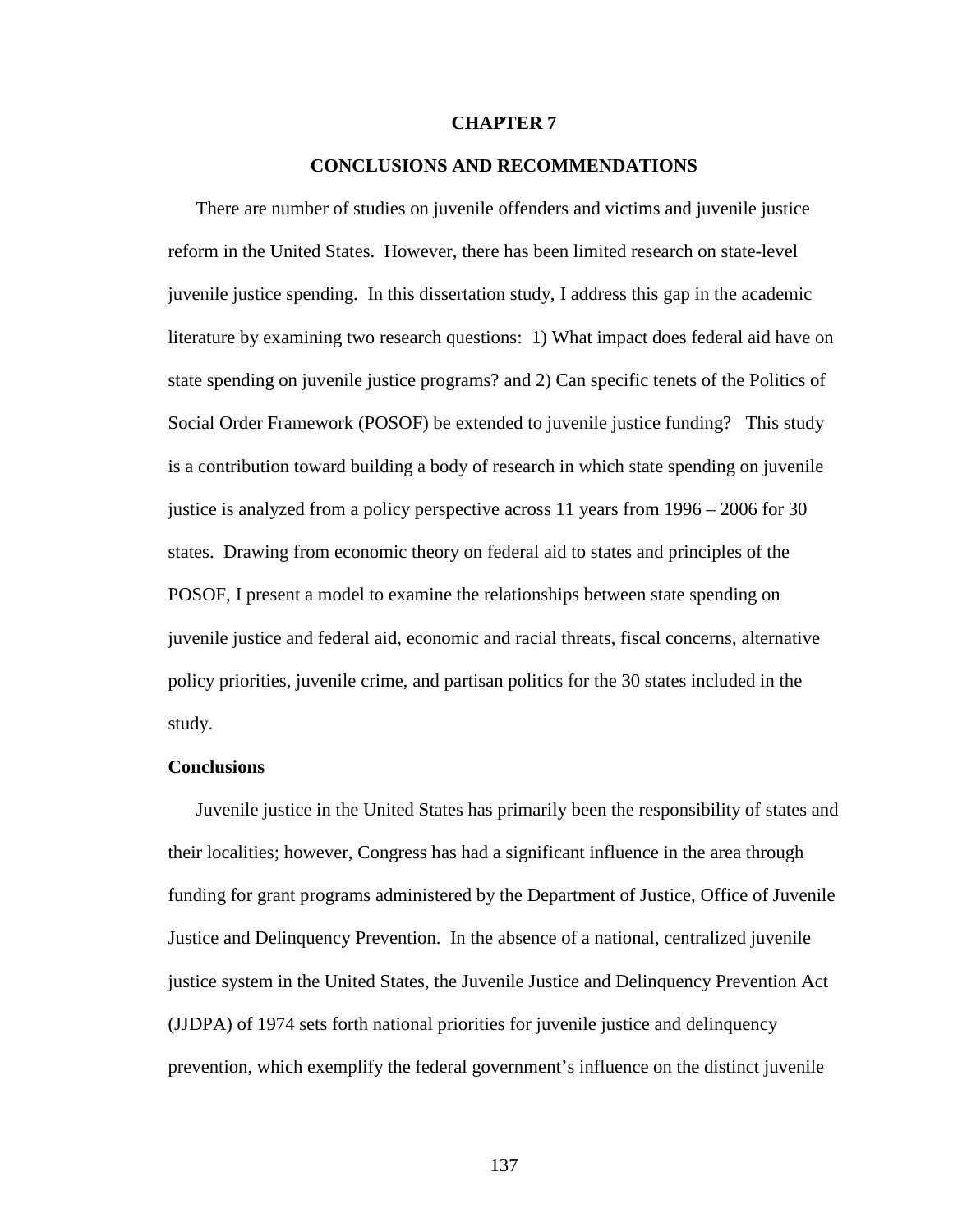justice systems in operation across the states and districts of the nation. Although the federal government plays a limited role in funding juvenile justice programs at the state level of government, states welcome federal support to help develop and implement optimal juvenile justice programs and practices. Considerable variation among and within states affects how state and federal governments fund juvenile justice programs and how services are provided.

This research contributes several important findings to advance our understanding of juvenile justice spending policy decisions. First, my research data show that spending on juvenile justice represents less than one percent (1%) of total state spending per capita for the nation. This small amount suggests that there will be minimal likelihood of policy spending trade-offs in the juvenile justice policy arena beyond substitution of grant funds for state resources, which tends to occur in an environment where federal aid helps to support essential government functions. Variability in state own source funding and federal aid marked by different periods of increase and decline during the period of this study indicate that state legislators respond to factors other than federal aid when making spending decisions. Some of these factors are highlighted in the conclusions below for Research Question 2.

Second, in response to Research Question 1, the data show that the relationship between federal aid and juvenile justice spending is negative, but statistically significant. Although federal aid data are not broken down by grant type in the state budget information available for this study, what is known is that matching and nonmatching block grants are the primary type of federal aid available to state juvenile justice agencies. Moreover, economic theory and empirical literature on these types of grants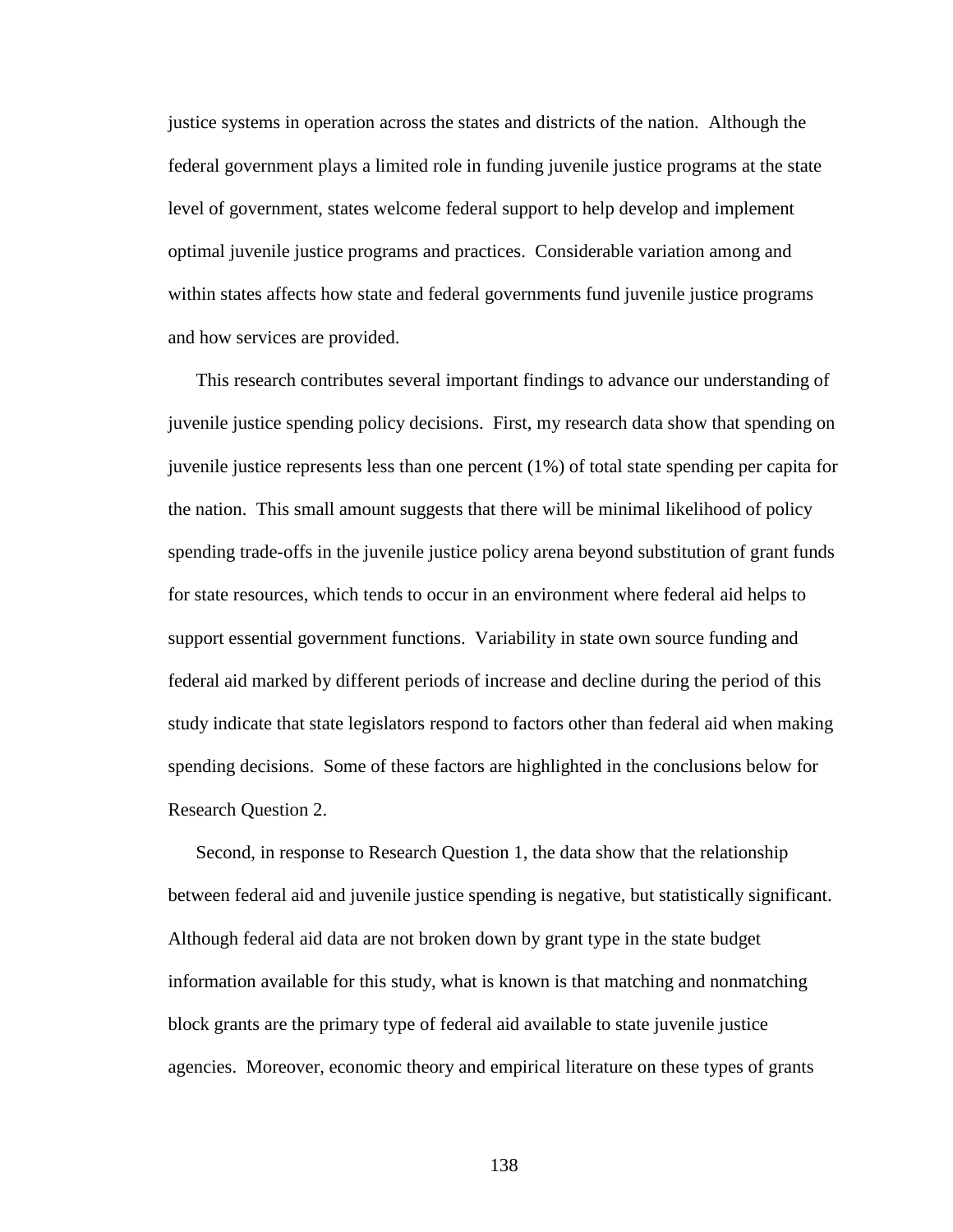hold that substitution is an expected outcome for price inelastic public services, such as juvenile justice.<sup>44</sup> When demand for a service is price inelastic, matching and nonmatching grants may stimulate increases in total expenditures, but not stimulate increases in state money spent on the service, which accounts for the negative relationship between juvenile justice spending and federal aid. When assessing the results for the regression analysis, one must keep in mind that beyond statistical significance, the size of a finding is informative, as well. In this instance, the coefficient estimate of approximately -.04 indicates that a 1% increase in federal aid has a negligible effect on the percentage change in per capita spending on juvenile justice

Third, in response to Research Question 2, this research contributes some initial considerations for theory building for determinants of state juvenile justice spending. The hypothesized relationships between juvenile justice spending and the social threat, partisan politics, and citizen ideology variables are based on theory and the empirical literature, which supports the applicability of the POSOF model as a guide for analysis of state spending on juvenile justice. However, as shown in Table 8, the findings are mixed. The results for the respective hypothesized relationships between juvenile justice spending and percentage poverty, percentage Black, percentage juvenile population Hispanic, and Republican legislative percentage are statistically significant, but in the opposite direction from the predicted relationship. These results contradict the relevant hypotheses and provide useful information to develop preliminary assumptions about how these factors affect juvenile justice spending. Further, only the results for the association between Republican Governor and juvenile justice spending, positive and

 $\overline{a}$ 

<sup>&</sup>lt;sup>44</sup> Juvenile justice is an essential service, which states are responsible for maintaining at basic core levels, although services may vary by state.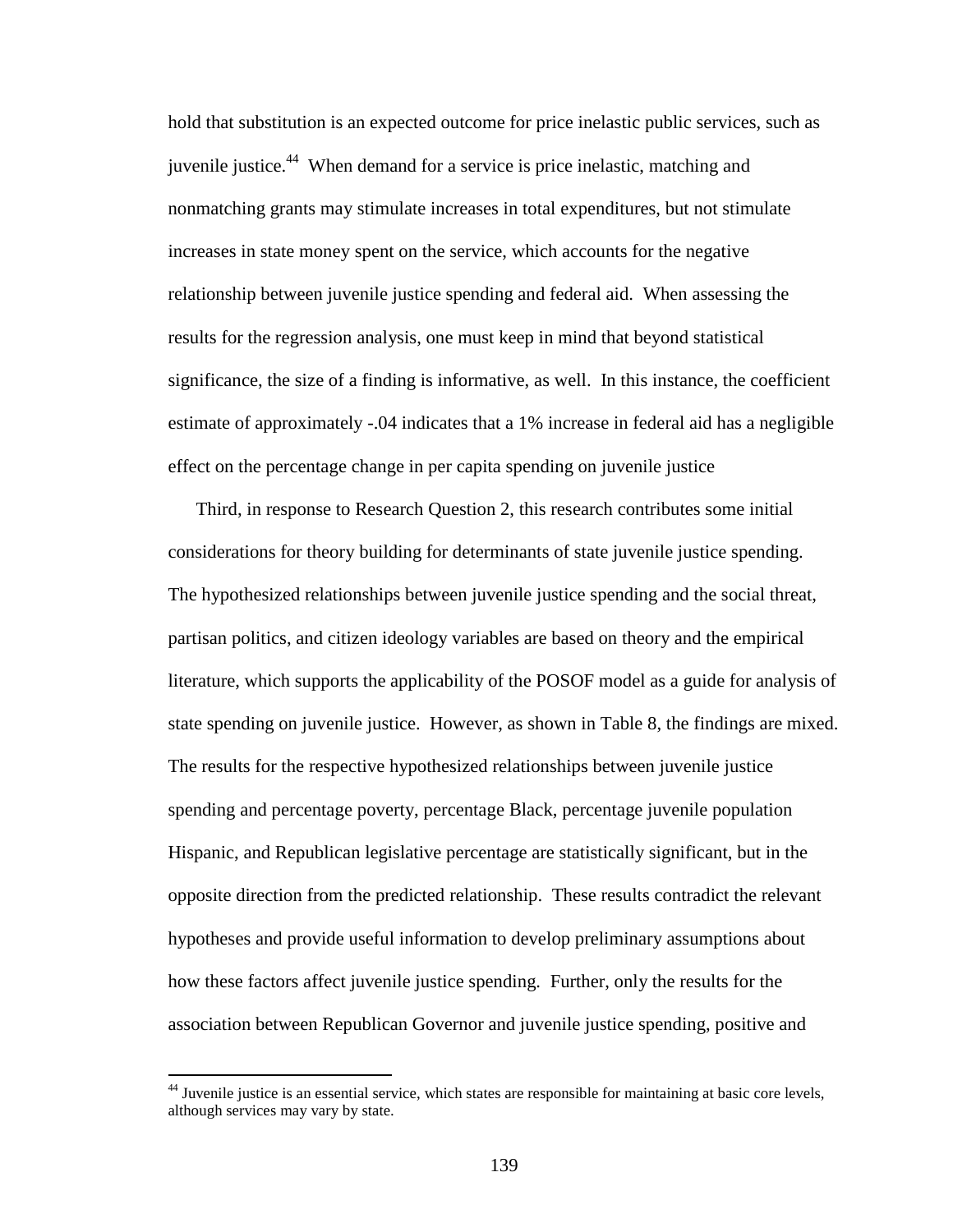statistically insignificant, are the same as Stucky et al. (2007) found using the POSOF model.

From the analysis of the other independent variable categories, one is able to conclude that a state's fiscal health, education expenditures per capita, juvenile justice agency structural characteristics, population and urbanization, and juvenile incarceration rate are significant predictors of juvenile justice spending. On the other hand, the index juvenile crime rate and total state expenditures per capita are statistically insignificant as predictors of juvenile justice spending, indicating that one cannot conclude that either variable has an independent effect on juvenile justice spending.

While some of the results did not support my hypotheses, the results are substantively informative in the sense of forwarding knowledge in the juvenile justice policy area. Although my findings for juvenile justice spending are different from Stucky et al. (2007) research findings for corrections spending, the two basic arguments of the POSOF view still seem to be applicable to the study of juvenile justice: 1) Punishment is inherently an exercise of state power, thus theoretical explanations of spending on criminal punishment must examine the role of the state. Logically, this argument is true for examining spending on punishment of juveniles since states are primarily responsible for juvenile justice. 2) Punishment is driven by two factors: a) the state's responsibility for maintenance of social order and b) partisan politics. The state is responsible for maintaining social order by funding measures that control adults, as well as juvenile offenders. However, as explained in Chapter 6, state officials and legislators response to social threats, partisan politics, citizen ideology, and other key predictors included in my regression model differently for youth than the responses found by Stucky et al. (2007)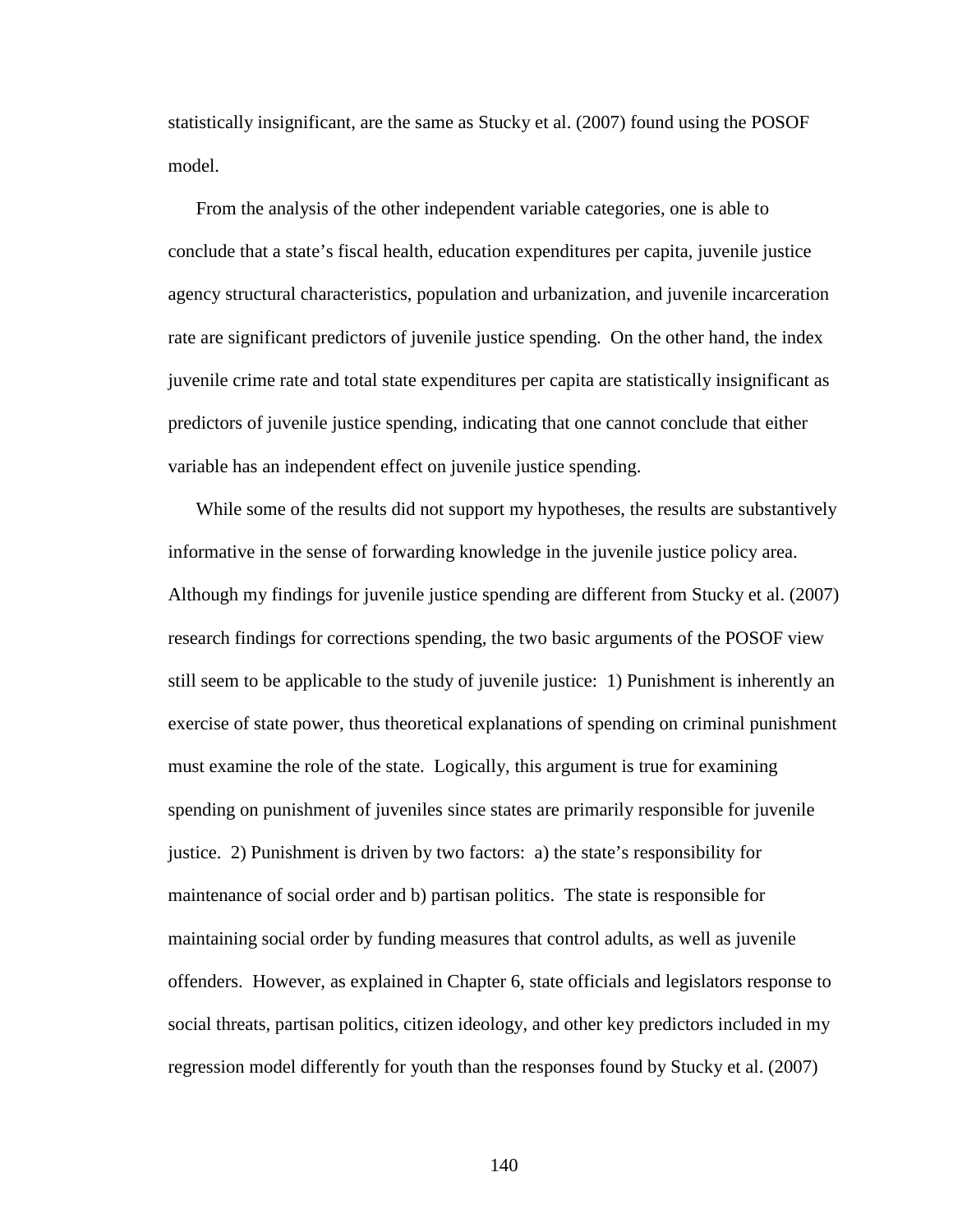for adults. As noted previously, one explanation for these findings is that legislators, in their quest to maintain office through public support, are influenced by a public that is at least as willing to pay for rehabilitation and prevention as for incarceration and harsher punishment as policy responses for juvenile offenders (Nagin et al., 2006). This explanation may have particular salience when applied to the results for the social threat and partisan politics variables. It suggests that the POSOF basic arguments may need to be expanded to capture the complexity of public influence on legislators' decisions about juvenile justice policy.

Finally, one must use caution in using these results to generalize about factors that influence juvenile justice spending policy beyond the sample used in this study. The influence of each of the variables included in this study is channeled through the institutions of individual states, which leave their own impression on the final spending decision. This research is a first step toward creating empirical evidence to assess the statistical and substantive significance of determinants of state spending behavior in the juvenile justice policy arena. Further, this research should be viewed as an initial step toward moving juvenile justice spending to a more prominent place among policy researchers.

#### **Contributions to Literature**

As noted in the Introduction, I address two gaps in the POSOF perspective in this dissertation research. First, I consider the influence of federal aid on state spending behavior in the juvenile justice policy arena. This is an important consideration since the federal government uses its resources to influence what states do about juvenile crime. Second, I extend the model to the study of juvenile justice and identify results that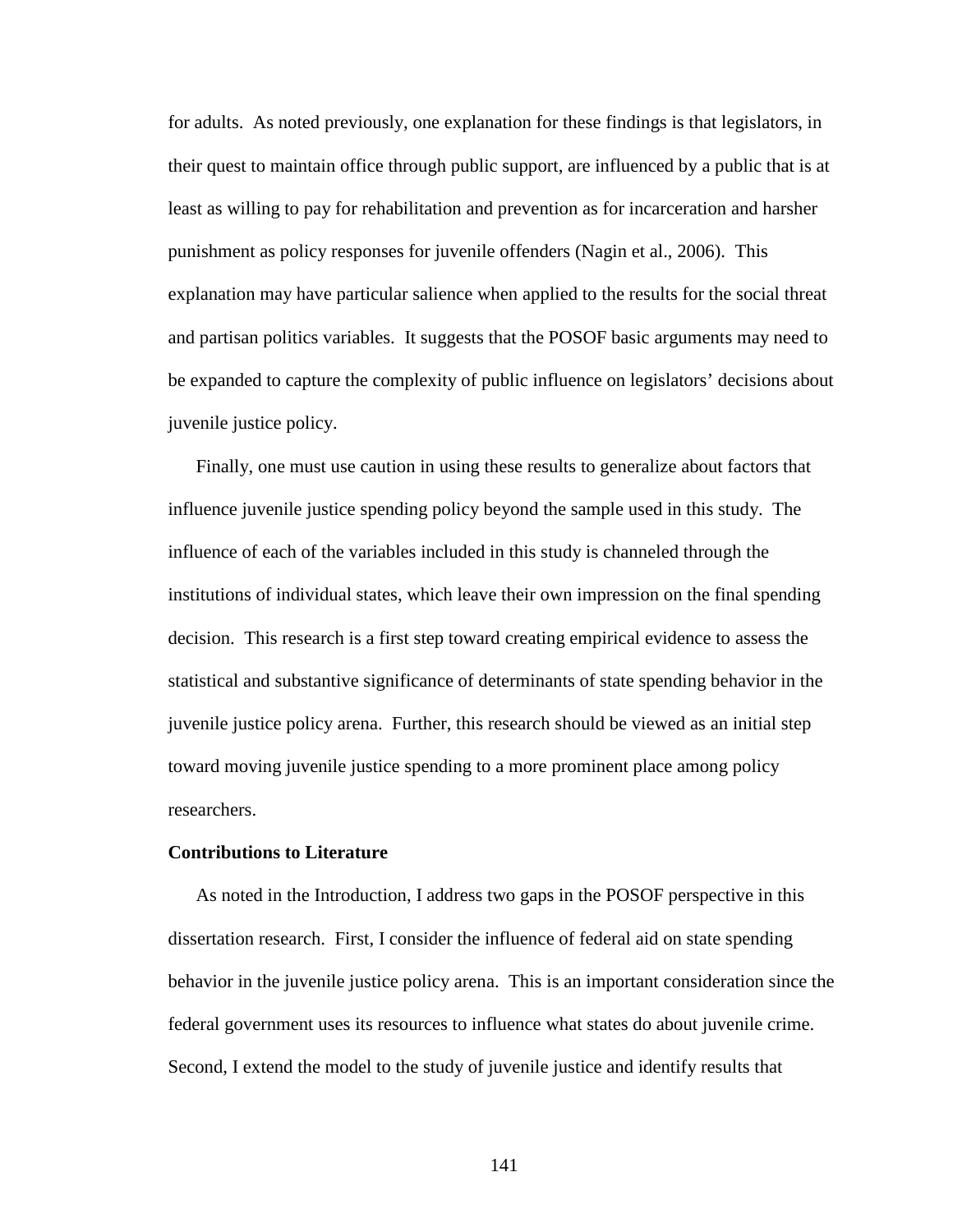suggest that the variable categories inform ones' understanding of state spending on juvenile justice and how the POSOF theory does or does not apply. Moreover, this dissertation study begins to fill a gap in the empirical literature on the study of determinants of state juvenile justice spending policy. Further, some of the findings represent contradictions to POSOF assumptions that may stimulate future academic research. Finally, this study culminated with the creation of a data set, including state level appropriations and federal aid for juvenile justice for 30 states, including all 13 states in Census Region 4 (western states) for eleven years (1996 – 2006). In addition, eleven years of data are available for all 50 states, the District of Columbia, and the United States for all variables, except missing years of state budget data and federal aid for the states that were not included in the study. A data set of this type did not previously exist.

#### **Limitations**

As I explained previously, budget data were not available for all 50 states for the eleven years of the study. I sought to collect as many years of budget data as possible. However, only the 30 states where eleven years of state own source and at least ten years of federal aid budget data were included in the study. Analysis of at least 20 years of data for all 50 states would have allowed for more variation in variables and more cross sections to reduce the influence of any given cross section and improve generalizabilty of findings.

From the perspective of using POSOF as a model for this dissertation, the study was limited due to the use of different data collection periods. Stucky et al. (2007) analyzed corrections spending for 1980 – 1998. During this period, imprisonment rates more than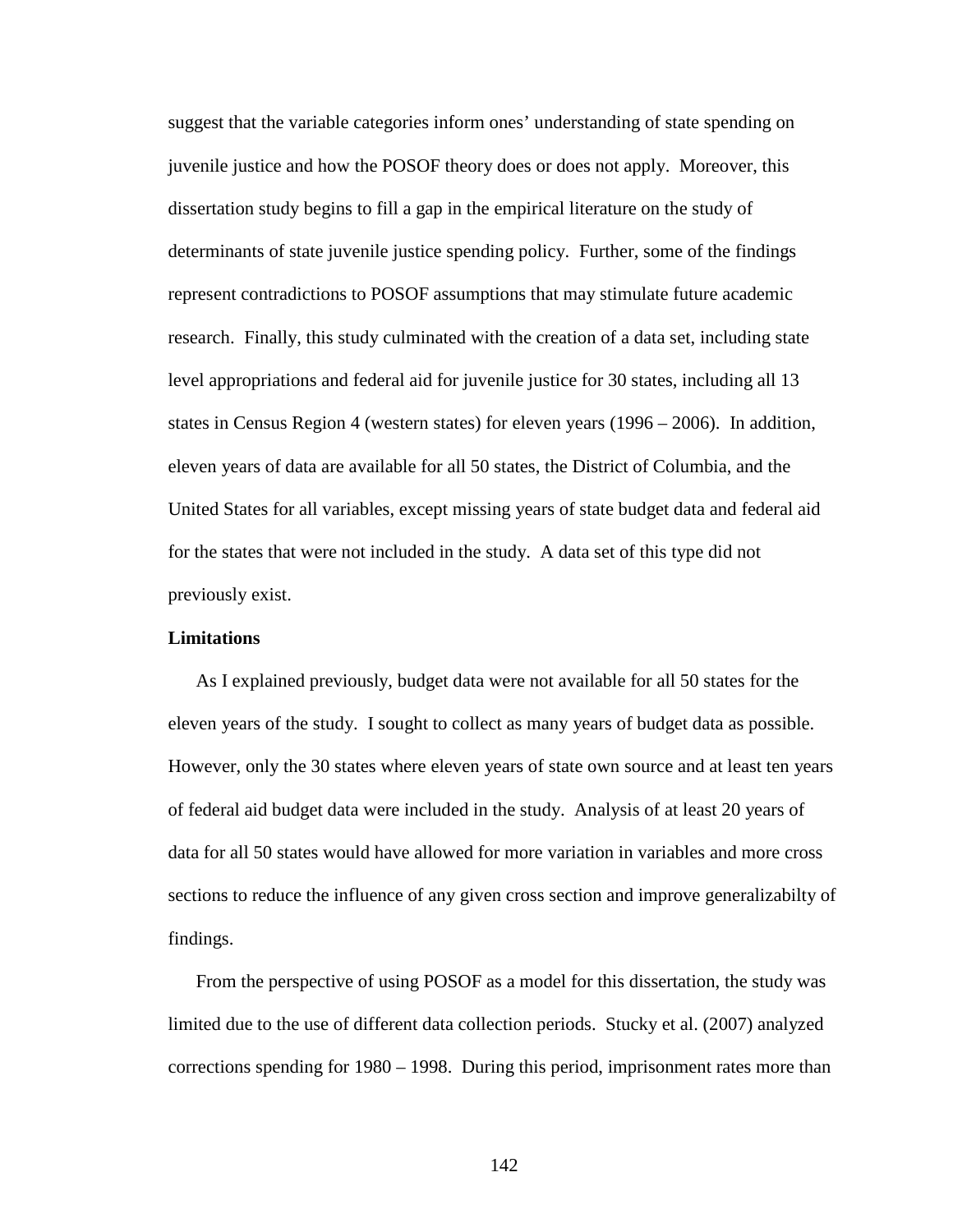tripled and corrections spending nearly doubled (Stucky et al., 2007). The data collection period for this dissertation was 1996 -2006. This was a period of overall sharp decline in the juvenile justice index crime rate; while juvenile justice spending showed an overall modest increase (Snyder & Sickmund, 2006). The different time periods were characterized by different political and social events in the country (i.e., terrorist attack of September 11, 2001), which likely influenced spending decisions. Investigation of these dynamics was beyond the scope of this dissertation study.

#### **Recommendations for Future Research**

Findings from this dissertation study suggest several directions for future research. First, future research on determinants of juvenile justice spending that is based on the assumptions in this dissertation study, but increases the time points and units, will be useful to confirm results present here. Second, future studies using different combinations of the independent variables included in this study or different variables that have been used in related studies on state spending behavior that employ other appropriate analytical models would also expand the baseline of knowledge generated by this study. Third, survey research to gather information from legislators in a crosssection of states about factors that influence their decisions on juvenile justice spending policy would contribute to theory building and filling the gap in empirical knowledge on the determinants of state juvenile justice spending policy.

A number of additional research topics would also expand upon research opportunities created by this dissertation. They include: investigation of the extent to which states engage in substitution of federal aid for state own source spending on juvenile justice; analysis of periods of stability, increase, and decline in federal aid to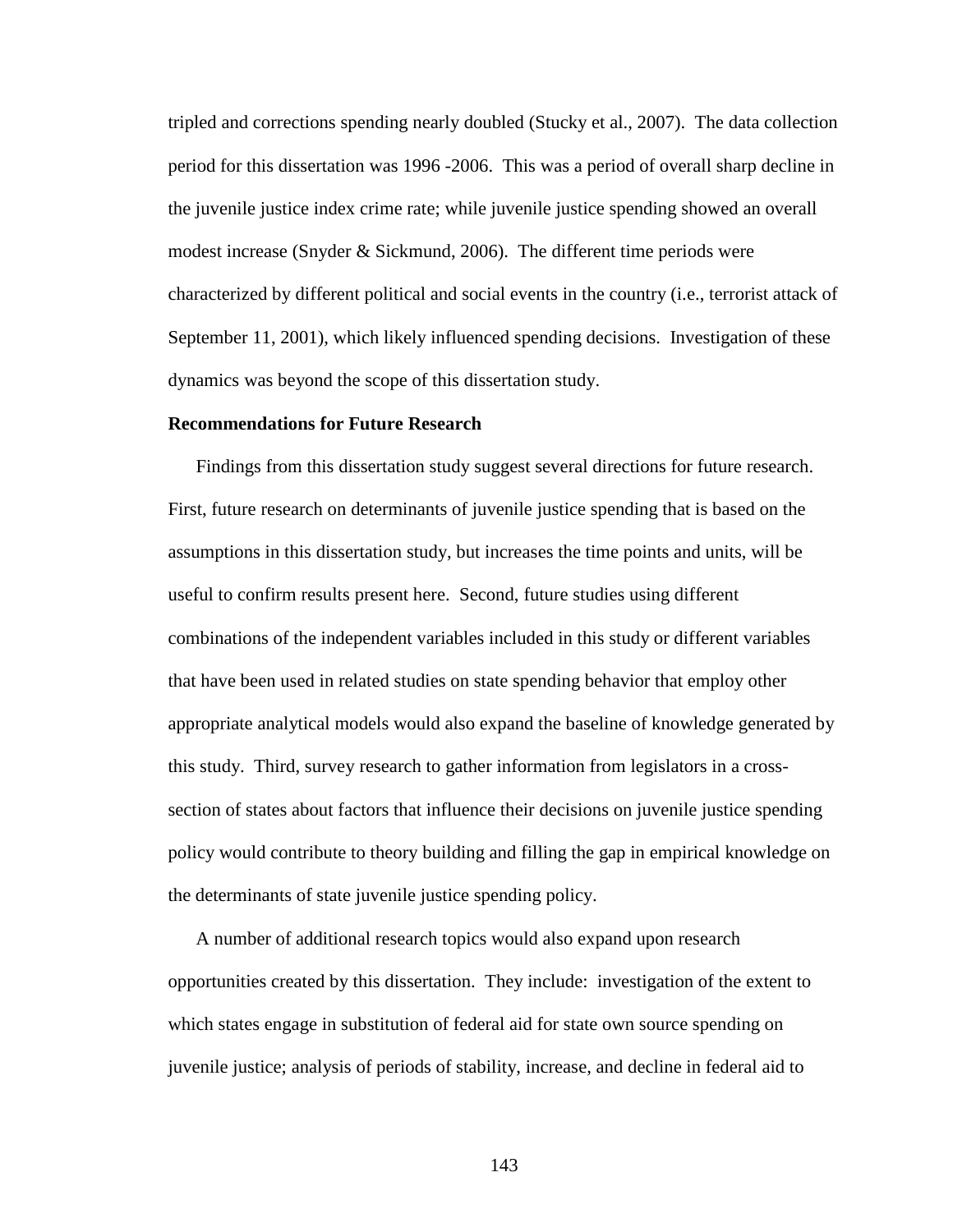juvenile justice to identify factors that may have contributed to changes; comparison of descriptive statistics relative to the 30 states included in the study to those of the 20 states that were not included; analysis of the structural organization of juvenile justice agencies in the states and regional differences in spending patterns for juvenile justice; and examination of the influence of interest groups on Congressional and state level juvenile justice spending decisions. Pursuing these research avenues would contribute to the literature by directing more attention to factors that matter in state juvenile justice spending decisions. Furthermore, it would illuminate a dynamic policy area with state and national significance in the important and challenging work of providing services for our nation's youth involved in the juvenile justice system.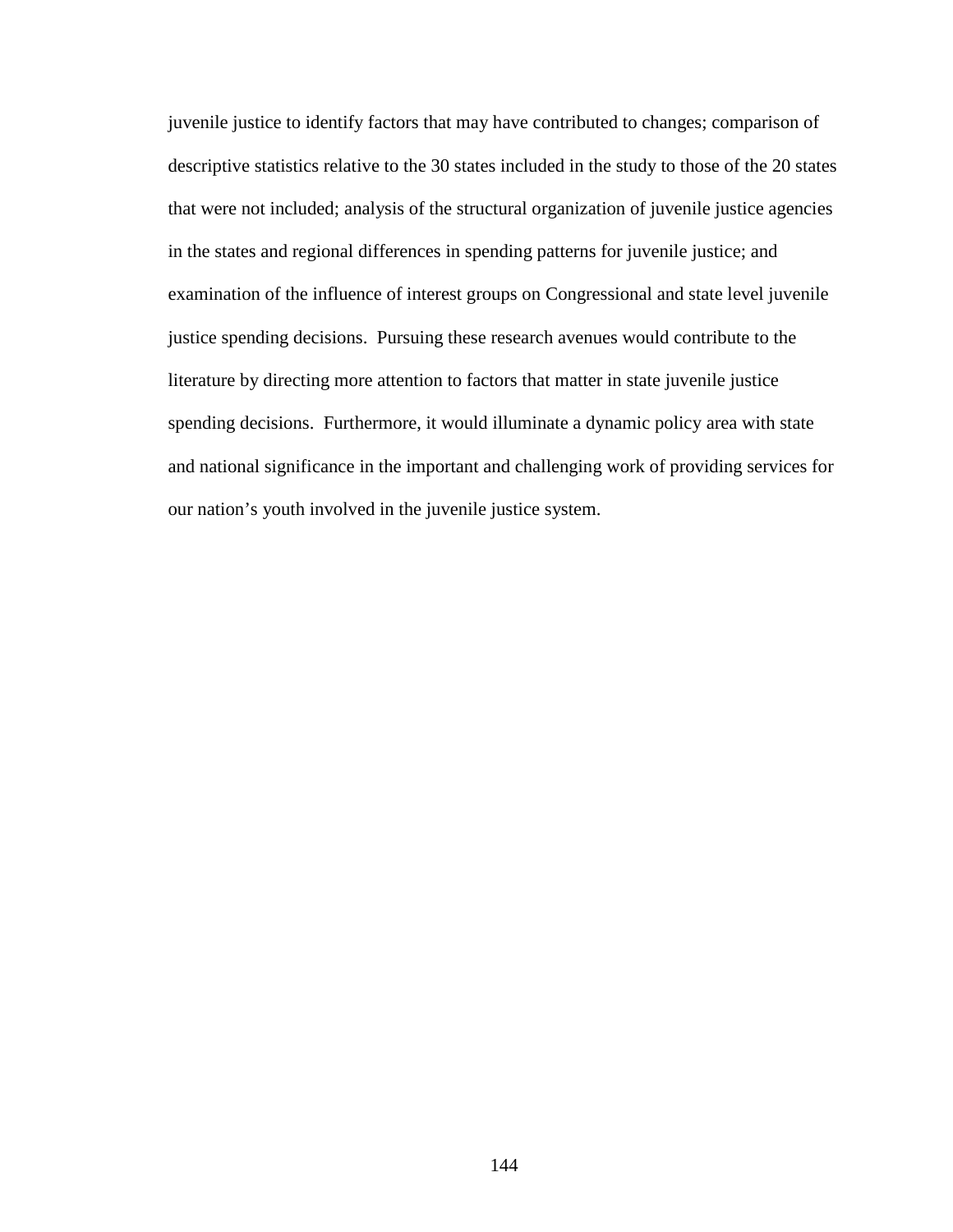### JUVENILE JUSTICE AND DELINQUENCY PREVENTION ACT (JJDPA) – CORE MANDATES (Nunez-Neto, 2007a, p. 12; Snyder & Sickmund, 2006, p. 97)

The original JJDPA of 1974 included two core requirements, or mandates, that states had to adhere to in order to receive formula grant funding. Subsequent revisions to the JJDPA expanded the list of core mandates to the four that exist today. Failure to adhere to these requirements will result in a 20% reduction of funding for each of the four mandates with which the state is not in compliance. Additionally, the state will be ineligible for future funding unless: the state agrees to spend 50% of the allocated funding to achieving compliance with whichever mandate it is noncompliant with; the Administrator of OJJDP determines that the state has achieved "substantial compliance"; or the state has demonstrated an "unequivocal commitment to achieving full compliance with such applicable requirements within a reasonable time." Following are the four core mandates as they are codified today:

- Deinstitutionalization of Status Offenders and Non-offenders (DSO) (1974) Juveniles who are charged with or who have committed an offense that would not be a crime if committed by an adult, and juveniles who are not charged with any offenses, are not to be placed in secure detention or secure correctional facilities.
- Sight and Sound Separation (1974) Juveniles are not to be detained or confined in any institution in which they would have contact with adult inmates. Correctional staff that work with both adult and juvenile offenders must have been trained and certified to work with juveniles.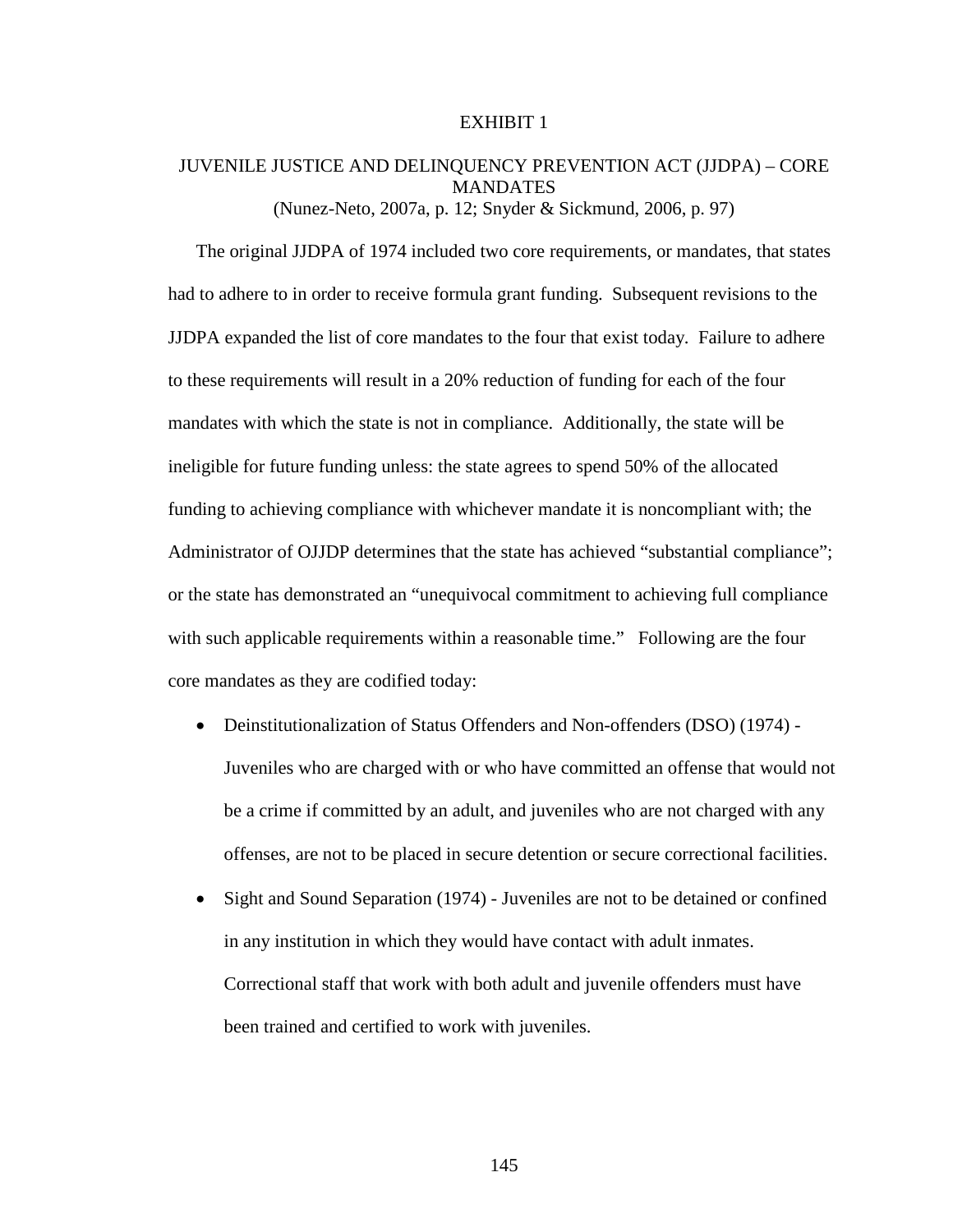#### EXHIBIT  $1 - (continued) - page 2 of 2$

### JUVENILE JUSTICE AND DELINQUENCY PREVENTION ACT (JJDPA) – CORE **MANDATES**

- Jail and Lockup Removal (1980) Juveniles are not to be detained or confined in any jail or lockup for adults, except for juveniles who are accused of nonstatus offenses. These juveniles may be detained for no longer than six hours as they are processed, waiting to be released, awaiting transfer to a juvenile facility, or awaiting their court appearance. Additionally, juveniles in rural locations may be held for up to 48 hours in jails or lockups for adults as they await their initial court appearance. Juveniles held in adult jails or lockups in both rural and urban areas are not to have contact with adult inmates, and any staff working with both adults and juveniles must have been trained and certified to work with juveniles.
- Disproportionate minority confinement (DMC) (1988) States are required to show that they are implementing juvenile delinquency prevention programs designed to reduce, without establishing or requiring numerical standards or quotas, the disproportionate number of minorities confined within their juvenile justice systems. The 2002 reauthorization of the JJDPA broadened the DMC concept to encompass all stages of the juvenile justice process; thus, DMC has come to mean disproportionate minority contact.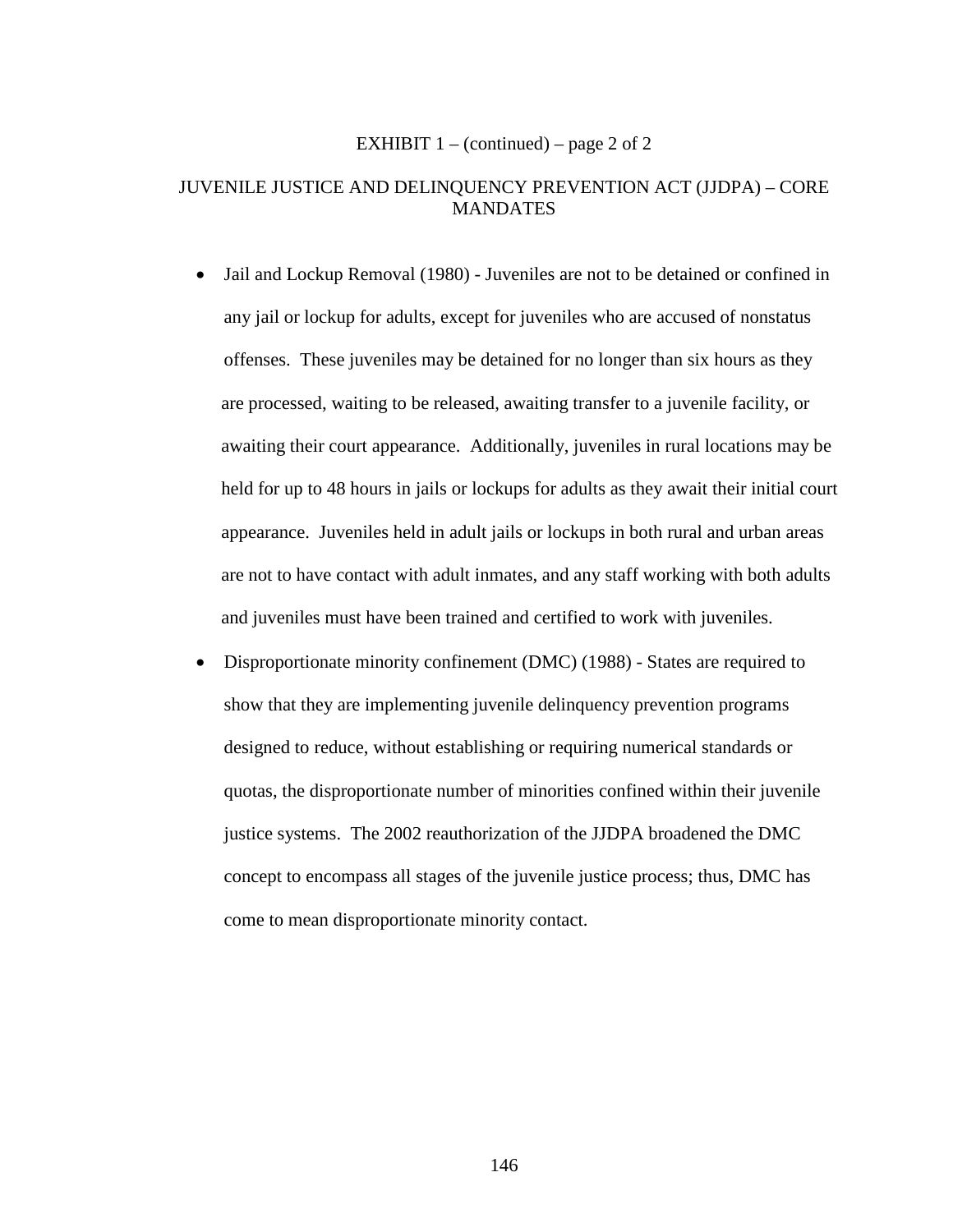## JUVENILE JUSTICE AND DELINQUENCY PREVENTION ACT (JJDPA) GRANT PROGRAMS ADMINISTERED BY THE OFFICE OF JUVENILE JUSTICE AND DELINQUENCY PREVENTION 1996 – 2006

| <b>Key Components</b>     | Program Description                                                                                                                                                                                                                                                                                                                                                                                       |
|---------------------------|-----------------------------------------------------------------------------------------------------------------------------------------------------------------------------------------------------------------------------------------------------------------------------------------------------------------------------------------------------------------------------------------------------------|
| Program Name:             | State Formula Grants <sup>a</sup>                                                                                                                                                                                                                                                                                                                                                                         |
| Program Number:           | 16.540 Juvenile Justice and Delinquency Prevention Allocation to States                                                                                                                                                                                                                                                                                                                                   |
| Objectives:               | To increase the capacity of state and local governments to support the development of more effective education, training,<br>research, prevention, diversion, treatment, accountability based sanctions, and rehabilitation programs in the area of<br>juvenile delinquency and programs to improve the juvenile justice system. Supports state efforts to comply with the core<br>mandates of the JJDPA. |
| Type of Assistance:       | Formula Grants; Project Grants                                                                                                                                                                                                                                                                                                                                                                            |
| <b>Match Requirement:</b> | Dollar for dollar match on the 10% of funds that are allowable for planning and administration.                                                                                                                                                                                                                                                                                                           |
| Program Name:             | Juvenile Justice and Delinquency Prevention Special Emphasis                                                                                                                                                                                                                                                                                                                                              |
| Program Number:           | 16.541                                                                                                                                                                                                                                                                                                                                                                                                    |
| Objectives:               | To develop programs, effective approaches, and techniques, such as community-based alternatives to institutional<br>confinement, diversion programs, intervention efforts to strengthen and maintain the family unit, programs to prevent hate<br>crimes, and programs to prevent youth gun and gang involvement.                                                                                         |
| Type of Assistance:       | Project Grants                                                                                                                                                                                                                                                                                                                                                                                            |
| <b>Match Requirement:</b> | None                                                                                                                                                                                                                                                                                                                                                                                                      |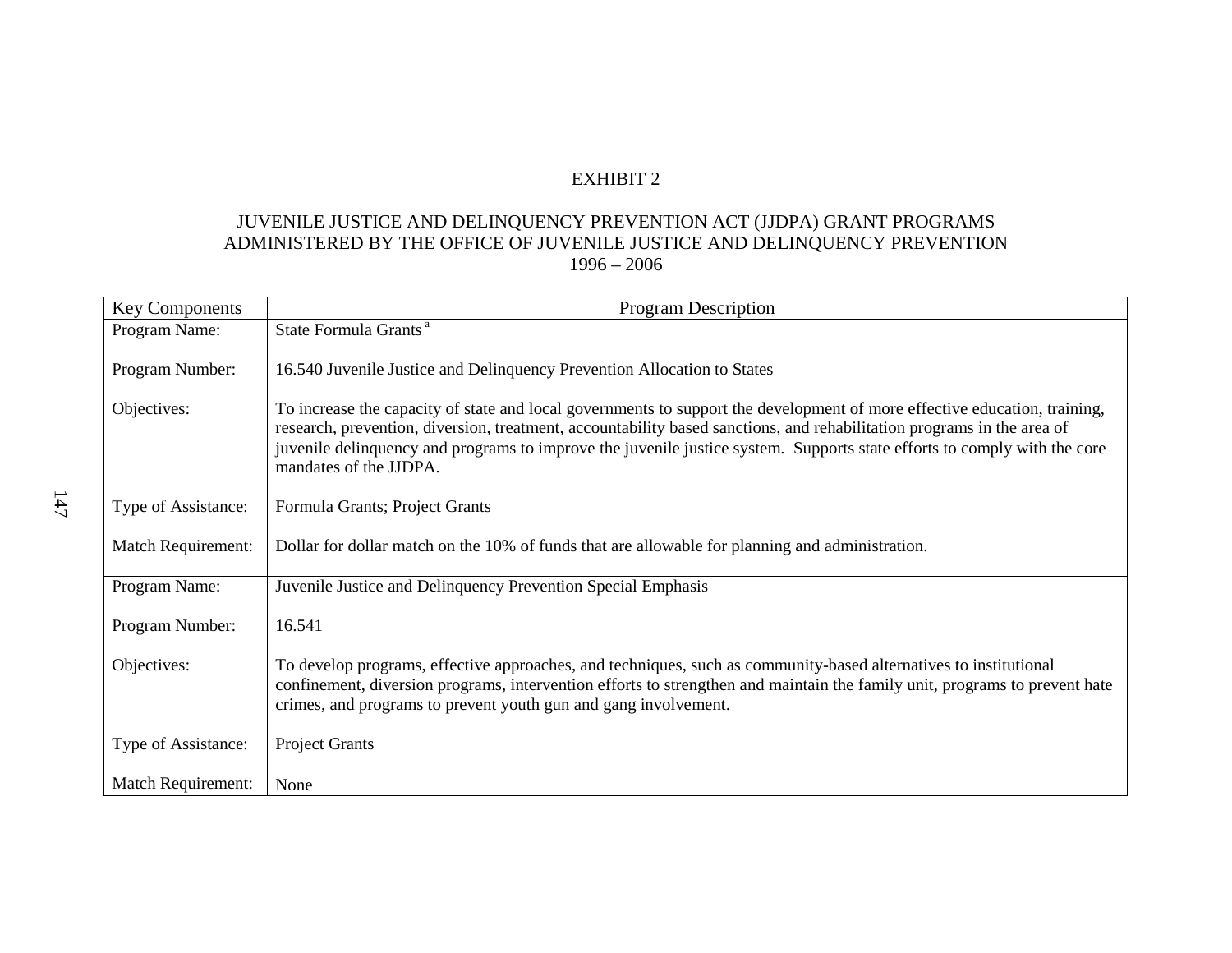# EXHIBIT  $2 - (continued) - page 2 of 3$

### JUVENILE JUSTICE AND DELINQUENCY PREVENTION ACT (JJDPA) GRANT PROGRAMS ADMINISTERED BY THE OFFICE OF JUVENILE JUSTICE AND DELINQUENCY PREVENTION 1996 - 2006

| <b>Key Components</b>     | <b>Program Description</b>                                                                                                                                                                                                                |
|---------------------------|-------------------------------------------------------------------------------------------------------------------------------------------------------------------------------------------------------------------------------------------|
| Program Name:             | Title V – Incentive Grants for Local Delinquency Prevention Programs                                                                                                                                                                      |
| Program Number:           | 16.548                                                                                                                                                                                                                                    |
| Objectives:               | To increase the capacity of State and local governments to support the development of more effective prevention programs<br>to improve the juvenile justice system through risk and protective factor focused programming approaches.     |
| Type of Assistance:       | Formula Grants                                                                                                                                                                                                                            |
| <b>Match Requirement:</b> | 50% Cash or In-Kind Match                                                                                                                                                                                                                 |
| Program Name:             | Challenge Grants <sup>b</sup>                                                                                                                                                                                                             |
| Program Number:           | 16.549 Part E – State Challenge Activities                                                                                                                                                                                                |
| Objectives:               | To provide incentives for States participating in the Formula Grants Program to develop, adopt, and approve policies and<br>programs in one or more of ten specified challenge activities to improve the State's juvenile justice system. |
| Type of Assistance:       | Formula Grants                                                                                                                                                                                                                            |
| <b>Match Requirement:</b> | None                                                                                                                                                                                                                                      |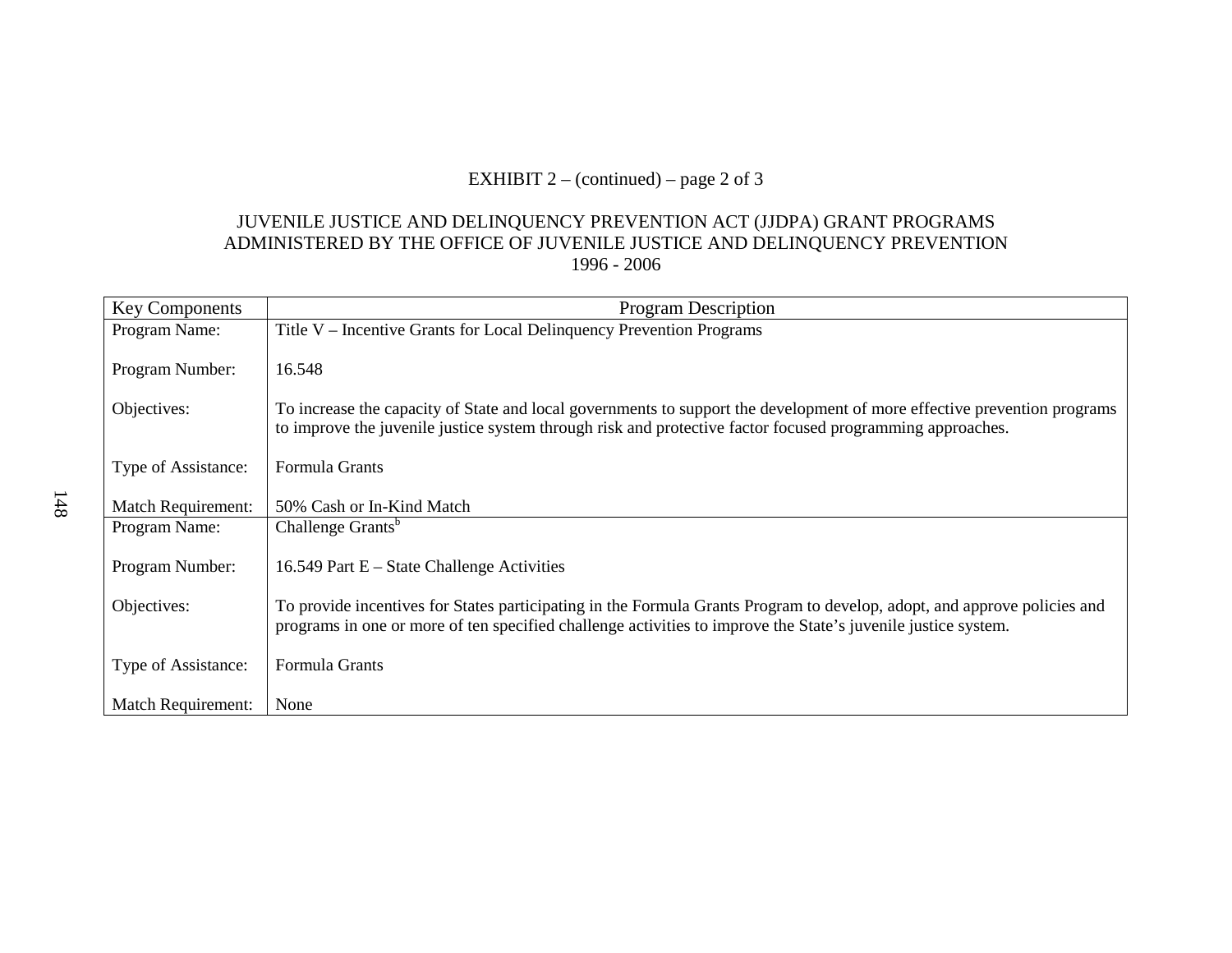# EXHIBIT  $2 - (continued) - page 3$  of 3

### JUVENILE JUSTICE AND DELINQUENCY PREVENTION ACT (JJDPA) GRANT PROGRAMS ADMINISTERED BY THE OFFICE OF JUVENILE JUSTICE AND DELINQUENCY PREVENTION 1996 – 2006

| <b>Key Components</b>     | <b>Program Description</b>                                                                                                                                                                                                                                                                                                                                                                                                                                                          |
|---------------------------|-------------------------------------------------------------------------------------------------------------------------------------------------------------------------------------------------------------------------------------------------------------------------------------------------------------------------------------------------------------------------------------------------------------------------------------------------------------------------------------|
| Program Name:             | Juvenile Accountability Block Grants (JABG) <sup>c</sup>                                                                                                                                                                                                                                                                                                                                                                                                                            |
| Program Number:           | 16.523                                                                                                                                                                                                                                                                                                                                                                                                                                                                              |
| Objectives:               | To provide States and units of local government with funds to develop programs to strengthen and promote greater<br>accountability in the juvenile justice system and a system of graduated sanctions to hold juvenile offenders accountable; to<br>provide funding for construction and operation of juvenile correction or detention facilities; and to provide funds for hiring<br>and training juvenile court personnel, including judges, probation officers, and prosecutors. |
| Type of Assistance:       | Formula Grants; Project Grants                                                                                                                                                                                                                                                                                                                                                                                                                                                      |
| <b>Match Requirement:</b> | 10% Cash Match of total program costs.                                                                                                                                                                                                                                                                                                                                                                                                                                              |
| Program Name:             | <b>Enforcing Underage Drinking Laws Program</b>                                                                                                                                                                                                                                                                                                                                                                                                                                     |
| Program Number:           | 16.727                                                                                                                                                                                                                                                                                                                                                                                                                                                                              |
| Objectives:               | To support and enhance states' and local jurisdictions' efforts to prohibit the sale of alcoholic beverages to minors and the<br>purchase and consumption of alcoholic beverages by minors.                                                                                                                                                                                                                                                                                         |
| Type of Assistance:       | Project Grants; Block and Discretionary Grant Awards                                                                                                                                                                                                                                                                                                                                                                                                                                |
| Match Requirement:        | None                                                                                                                                                                                                                                                                                                                                                                                                                                                                                |
|                           | Note: Sources - The Catalog of Federal Domestic Assistance Retrieved from http://www.cfda.gov.and II.S. Census Bureau Governments                                                                                                                                                                                                                                                                                                                                                   |

Note: Sources - The Catalog of Federal Domestic Assistance. Retrieved from http://www.cfda.gov and U.S. Census Bureau, Governments Division, Consolidated Federal Funds Report Retrieved from http://harvester.census.gov/cffr <sup>a</sup>The State Formula Grant program was authorized by the original JJDPA in 1974. <sup>b</sup>This program is no longer funded as of 2007. <sup>c</sup> The JABG program signified the federal government's movement away from an emphasis on rehabilitating juveniles toward the idea that juveniles need to be punished for their crimes.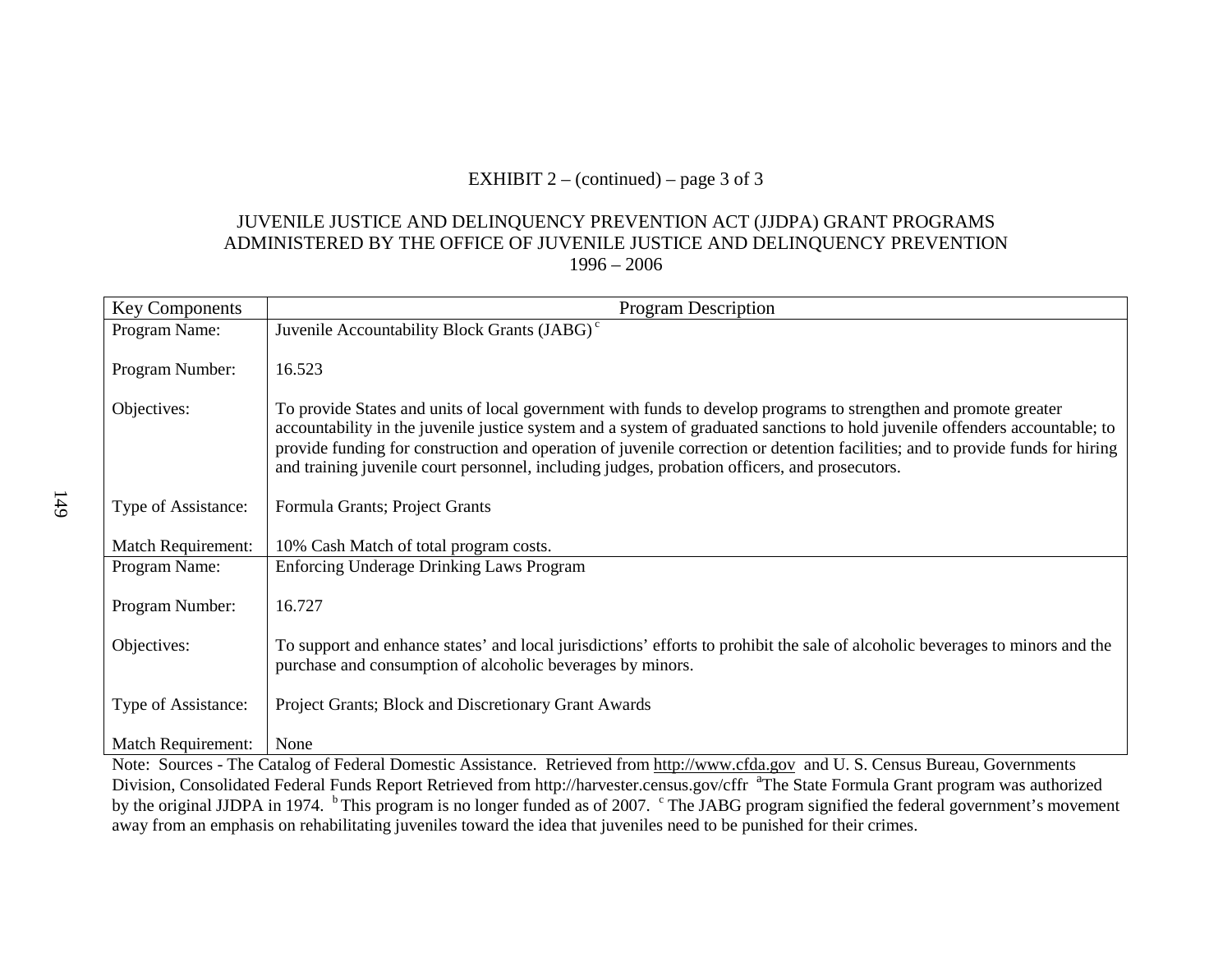# DEFINITIONS OF GRANT TYPES AND CONTROL MECHANISMS

| <b>Grant Type</b>                     | Definition                                    |
|---------------------------------------|-----------------------------------------------|
| <b>General Purpose Grants</b>         | Unrestricted grants that provide pure         |
|                                       | income transfers from the federal             |
|                                       | government to recipients that do not place    |
|                                       | conditions on use of the funds or require     |
|                                       | matching contributions.                       |
| <b>Categorical or Specific Grants</b> | Fund narrow purpose activities with           |
|                                       | specific objectives and tend to be the most   |
|                                       | restricted.                                   |
| <b>Block Grants</b>                   | Authorize funds to be used for a wide range   |
|                                       | of activities within a broadly defined        |
|                                       | functional area, such as juvenile justice,    |
|                                       | education, or social services. Use of funds   |
|                                       | is restricted or conditional.                 |
| <b>Control Mechanism</b>              | Definition                                    |
| <b>Matching Requirement</b>           | Provisions that require states to share a     |
|                                       | designated percentage of the cost of          |
|                                       | providing the aided service with the federal  |
|                                       | government.                                   |
| Nonmatching Grants                    | Provide funds to recipients without any       |
|                                       | requirements for state cost sharing.          |
| Maintenance-of-Effort                 | Provisions that require states to continue a  |
|                                       | designated spending level from their own      |
|                                       | revenue sources in order to receive federal   |
|                                       | aid. Limits the ability of a state to         |
|                                       | substitute federal funds for their own funds. |
| <b>Closed-Ended Grants</b>            | Amount of federal aid available for the       |
|                                       | aided service is limited to a fixed amount.   |
|                                       | State spending beyond the amount needed       |
|                                       | for the federal match is without federal      |
|                                       | incentive.                                    |
| <b>Open-Ended Grants</b>              | Federal share of program spending is          |
|                                       | unlimited. Generally applies to a few large   |
|                                       | entitlement programs, such as Medicaid, in    |
|                                       | which the federal government matches          |
|                                       | state spending on services. Federal           |
|                                       | government cannot control or predict state    |
|                                       | spending on these programs, thus it has       |
|                                       | limited control over the amount of            |
|                                       | spending for the grant programs that have     |
|                                       | an open-ended grant design feature.           |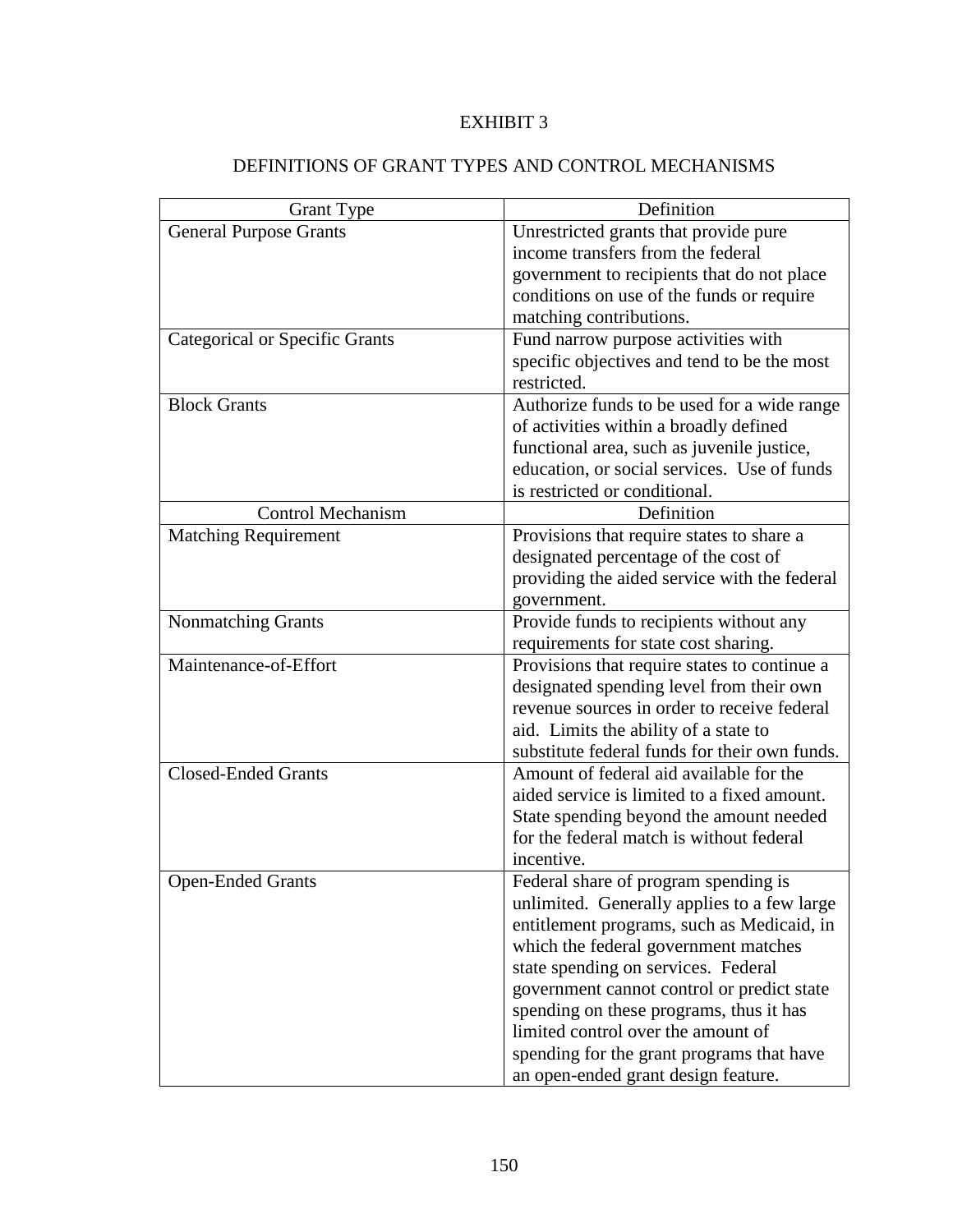### STATES (30) INCLUDED IN MODEL SPECIFICATION SORTED BY REGION

| Region        | Northeast    | Midwest      | South           | West       |
|---------------|--------------|--------------|-----------------|------------|
| <b>States</b> | Maine        | Kansas       | Alabama         | Alaska     |
|               | New Jersey   | Missouri     | <b>Arkansas</b> | Arizona    |
|               | Pennsylvania | Nebraska     | Florida         | California |
|               |              | South Dakota | Georgia         | Colorado   |
|               |              |              | Kentucky        | Hawaii     |
|               |              |              | Maryland        | Idaho      |
|               |              |              | Oklahoma        | Montana    |
|               |              |              | South Carolina  | Nevada     |
|               |              |              | Texas           | New Mexico |
|               |              |              | Virginia        | Oregon     |
|               |              |              |                 | Utah       |
|               |              |              |                 | Washington |
|               |              |              |                 | Wyoming    |

Note: Region labels and states are United States Census Bureau designations.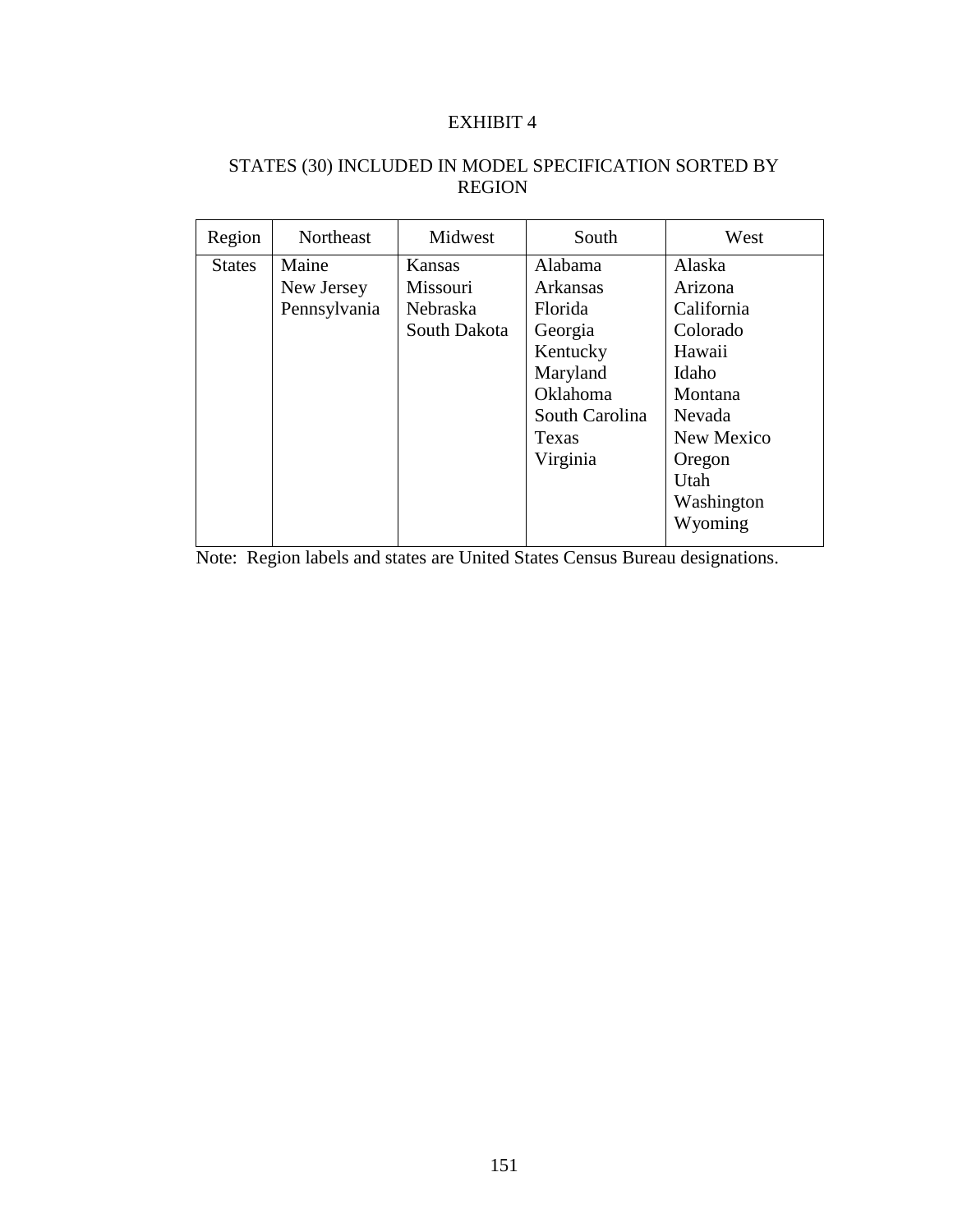### BIVARIATE CORRELATION MATRIX SAMPLE MODEL

| Variables               | X1       | X2       | X3       | X4       | X <sub>5</sub> | X6       | X7       | X8       | X9       | X10      | X11      | X12      | X13      | X14      | X15      |
|-------------------------|----------|----------|----------|----------|----------------|----------|----------|----------|----------|----------|----------|----------|----------|----------|----------|
| JJ Spend $(X1)$         | 1.000    |          |          |          |                |          |          |          |          |          |          |          |          |          |          |
| Lag JJ Spend $(X2)$     | $.853*$  | 1.000    |          |          |                |          |          |          |          |          |          |          |          |          |          |
| Fed Aid (X3)            | $.322*$  | .297*    | 1.000    |          |                |          |          |          |          |          |          |          |          |          |          |
| Poverty $(X4)$          | $-.094$  | $-.065$  | $-.214*$ | 1.000    |                |          |          |          |          |          |          |          |          |          |          |
| Percent Black (X5)      | $-.163*$ | $-.149*$ | $-.178*$ | .083     | 1.000          |          |          |          |          |          |          |          |          |          |          |
| Percent Black Sq (X6)   | $-.073$  | $-.084$  | $-.176*$ | .086     | .919*          | 1.000    |          |          |          |          |          |          |          |          |          |
| Percent Hisp (X7)       | $-.030$  | $-.023$  | $-.254*$ | .060     | .043           | $-.158*$ | 1.000    |          |          |          |          |          |          |          |          |
| Percent Hisp Sq $(X8)$  | $-.121*$ | $-.103$  | $-.358*$ | $.195*$  | $-0.013$       | $-.201*$ | $.951*$  | 1.000    |          |          |          |          |          |          |          |
| Juv Pop Black (X9)      | $-.171*$ | $-.154*$ | $-.176*$ | .087     | .997*          | $.916*$  | .025     | $-.028$  | 1.000    |          |          |          |          |          |          |
| Juv Pop Hisp $(X10)$    | $-.076$  | $-.061$  | $-.256*$ | .057     | $-0.013$       | $-.220*$ | .995*    | .951*    | $-.028$  | 1.000    |          |          |          |          |          |
| GSP(X11)                | .060     | .059     | .092     | $-.543*$ | $.185*$        | .023     | $.382*$  | $.284*$  | $.180*$  | $.364*$  | 1.000    |          |          |          |          |
| Edu Expend $(X12)$      | $.227*$  | .192*    | $.125*$  | $-.444*$ | .054           | .045     | $-.004$  | $-.054$  | .048     | $-.018$  | $.627*$  | 1.000    |          |          |          |
| Crime Rate $(X13)$      | .029     | .003     | $-.001$  | $-.180*$ | $-.389*$       | $-.380*$ | .047     | .051     | $-.414*$ | .069     | $-.114*$ | $-.059$  | 1.000    |          |          |
| Rep Leg(X14)            | $.316*$  | $.277*$  | $.123*$  | $-.237*$ | $-.499*$       | $-.422*$ | .056     | .003     | $-.503*$ | .058     | .108     | .089     | $.156*$  | 1.000    |          |
| Rep Gov Dum (X15)       | .032     | .008     | $-.085$  | $.174*$  | $-.077$        | $-0.013$ | $.155*$  | $.144*$  | $-.092$  | $.151*$  | $-.149*$ | $-.192*$ | $-.023$  | .179*    | 1.000    |
| Ideology $(X16)$        | $-.409*$ | $-.358*$ | $-.149*$ | $-.231*$ | .104           | .069     | .084     | $.136*$  | $.121*$  | .111     | $.203*$  | $.133*$  | $-.033$  | $-.470*$ | $-.234*$ |
| Total Pop (X17)         | $-.400*$ | $-.344*$ | $-.609*$ | $.126*$  | $.655*$        | .546*    | $.344*$  | $.357*$  | $.653*$  | $.322*$  | .111     | -.069    | $-.220*$ | $-.284*$ | $-.048$  |
| Urban Pop $(X18)$       | $-.224*$ | $-.193*$ | $-.244*$ | $-.345*$ | .209*          | $-0.014$ | .785*    | $.676*$  | $.183*$  | $.778*$  | .493*    | .051     | $.185*$  | $-.063$  | .011     |
| Juv Pop $(X19)$         | $-.371*$ | $-.328*$ | $-.699*$ | $.169*$  | .337*          | .248*    | $.426*$  | .486*    | $.326*$  | $.418*$  | $.216*$  | .105     | $-.148*$ | $-.157*$ | .037     |
| Total Expend (X20)      | .308*    | .259*    | $.212*$  | $-.215*$ | $-.210*$       | $-.284*$ | $-.015$  | $-.061$  | $-.216*$ | $-.018$  | .438*    | $.676*$  | .060     | .021     | $-.224*$ |
| Median Inc $(X21)$      | .048     | .024     | $-.003$  | $-.771*$ | $.183*$        | .086     | $.268*$  | $.150*$  | $.166*$  | $.247*$  | .737*    | $.510*$  | $.126*$  | .024     | $-.195*$ |
| Incarceration (X22)     | .259*    | $.235*$  | $-.040$  | $.159*$  | $-.162*$       | $-.152*$ | .056     | .078     | $-.166*$ | .047     | .083     | $-.023$  | .001     | $.510*$  | $.161*$  |
| Juv Sys 1 Dum $(X23)$   | $.305*$  | .238*    | .110     | .102     | .074           | .112     | $-.264*$ | $-.142*$ | .074     | $-.298*$ | $-.047$  | $.252*$  | .107     | $-.178*$ | $-.193*$ |
| Juv Sys $3$ Dum $(X24)$ | .057     | .076     | $.245*$  | $-.210*$ | $-.140*$       | $-.041$  | $-.180*$ | $-.268*$ | $-.149*$ | $-.184*$ | .061     | .097     | $-.113*$ | .129*    | .070     |
| JJ Grant Dum (X25)      | $.241*$  | $.208*$  | .450*    | .029     | $-.300*$       | $-.348*$ | $-.097$  | $-.063$  | $-.293*$ | $-.079$  | .029     | $.208*$  | .046     | $.122*$  | .003     |
| Region 1 Dum (X26)      | $-.301*$ | $-.281*$ | $-.144*$ | $-.303*$ | $-.018$        | .008     | $-.207*$ | $-.137*$ | .005     | $-.177*$ | .076     | .439*    | $-.066$  | $-0.016$ | $-.117*$ |
| Region 2 Dum (X27)      | $-.158*$ | $-.096$  | $.246*$  | $-.076$  | $-.087$        | $-.093$  | $-.276*$ | $-.244*$ | $-.085$  | $-.263*$ | $-.057$  | $-.134*$ | $-.130*$ | $.236*$  | $-.005$  |
| Region 3 Dum (X28)      | $.153*$  | $.131*$  | $-.051$  | $.375*$  | .683*          | $.770*$  | $-.247*$ | $-.258*$ | $.678*$  | $-.303*$ | $-.236*$ | $-.153*$ | $-.348*$ | $-.419*$ | .059     |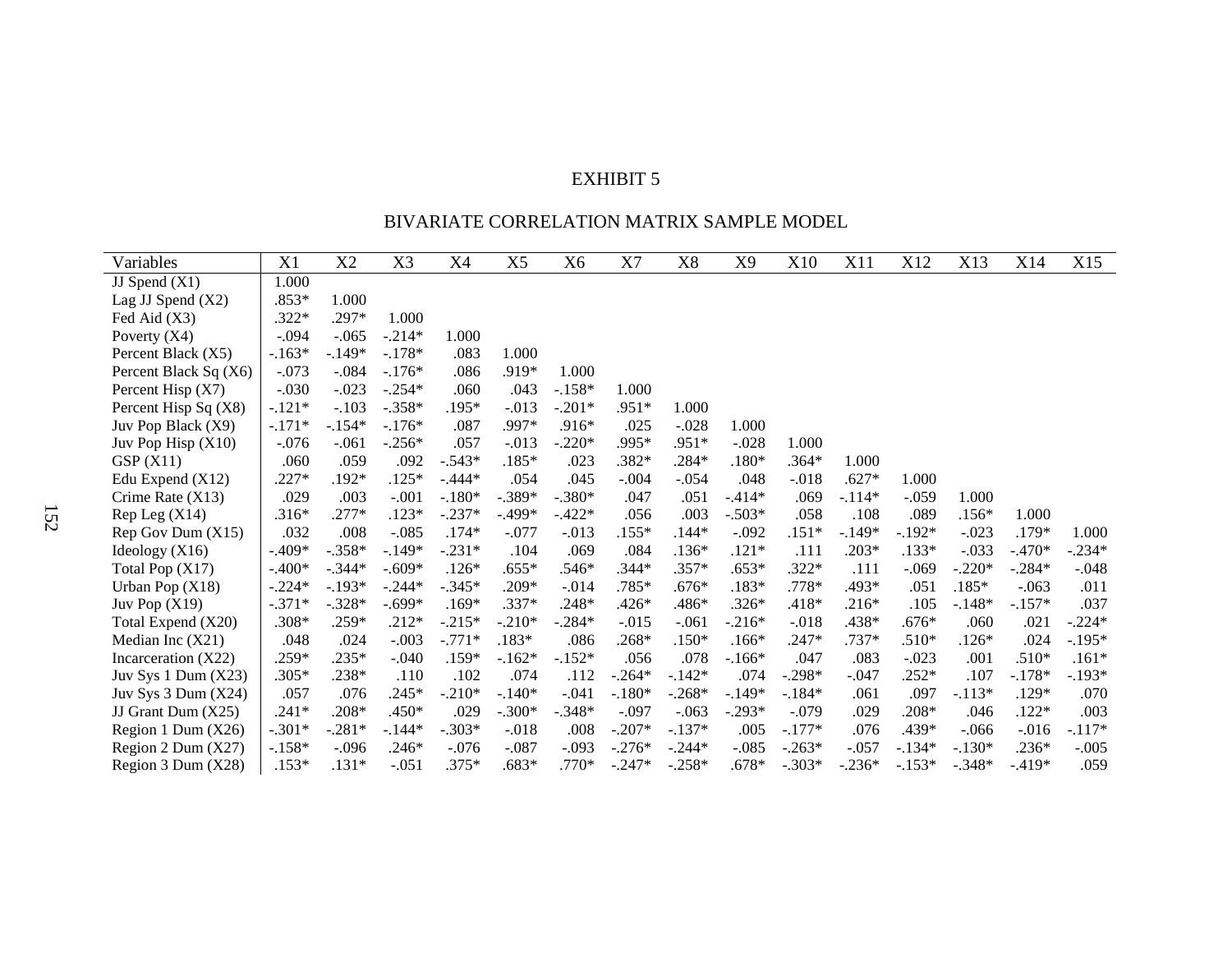### EXHIBIT 5 – (continued) – Page 2 of 2

| Variables               | X16      | X17      | X18      | X19      | X20      | X21      | X22      | X23      | X24     | X25      | X26      | X27      | X28   |
|-------------------------|----------|----------|----------|----------|----------|----------|----------|----------|---------|----------|----------|----------|-------|
| Ideology (X16)          | 1.000    |          |          |          |          |          |          |          |         |          |          |          |       |
| Total Pop $(X17)$       | $.212*$  | 1.000    |          |          |          |          |          |          |         |          |          |          |       |
| Urban Pop $(X18)$       | $.306*$  | .469*    | 1.000    |          |          |          |          |          |         |          |          |          |       |
| Juv Pop $(X19)$         | $.156*$  | $.807*$  | $.415*$  | 1.000    |          |          |          |          |         |          |          |          |       |
| Total Expend (X20)      | .063     | $-423*$  | $-.044$  | $-.153*$ | 1.000    |          |          |          |         |          |          |          |       |
| Median Inc (X21)        | $.320*$  | $.167*$  | $.629*$  | $.148*$  | $.323*$  | 1.000    |          |          |         |          |          |          |       |
| Incarceration (X22)     | $-.419*$ | $-.103$  | $-.190*$ | $.123*$  | .005     | $-.244*$ | 1.000    |          |         |          |          |          |       |
| Juv Sys 1 Dum (X23)     | .074     | $-.210*$ | $-.322*$ | $-.206*$ | $.416*$  | .014     | $-.124*$ | 1.000    |         |          |          |          |       |
| Juv Sys $3$ Dum $(X24)$ | $-.052$  | $-.215*$ | $-.008$  | $-.187*$ | $-.062$  | .088     | $-.111$  | $-.397*$ | 1.000   |          |          |          |       |
| JJ Grant Dum (X25)      | $-.250*$ | $-.487*$ | $-.336*$ | $-.376*$ | $.269*$  | $-.178*$ | .069     | $.219*$  | $-.085$ | 1.000    |          |          |       |
| Region 1 Dum $(X26)$    | $.387*$  | $.145*$  | $-.055$  | .062     | .078     | $.144*$  | $-.275*$ | .097     | $-.020$ | $.145*$  | 1.000    |          |       |
| Region 2 Dum (X27)      | $-.055$  | $-.136*$ | $-.209*$ | $-.115*$ | $-.238*$ | $-.113*$ | $.212*$  | $-.172*$ | $.270*$ | .105     | $-.114*$ | 1.000    |       |
| Region 3 Dum (X28)      | $-.196*$ | $.341*$  | $-.268*$ | $.115*$  | $-.315*$ | $-.232*$ | .094     | $.198*$  | $-.035$ | $-.172*$ | $-.243*$ | $-.226*$ | 1.000 |

### BIVARIATE CORRELATION MATRIX GENERAL MODEL

Region 3 Dum  $(X28)$  | -.196\* .341\* -.268\* .115\* -.315\* -.232\* .-094 .198\* -.035 -.172\* -.243\* -.226\* 1.000<br>Note: Variable names are shortened to save space in the columns. Listwise Observations = 302. Correlations are rou

 $\overline{\phantom{0}}$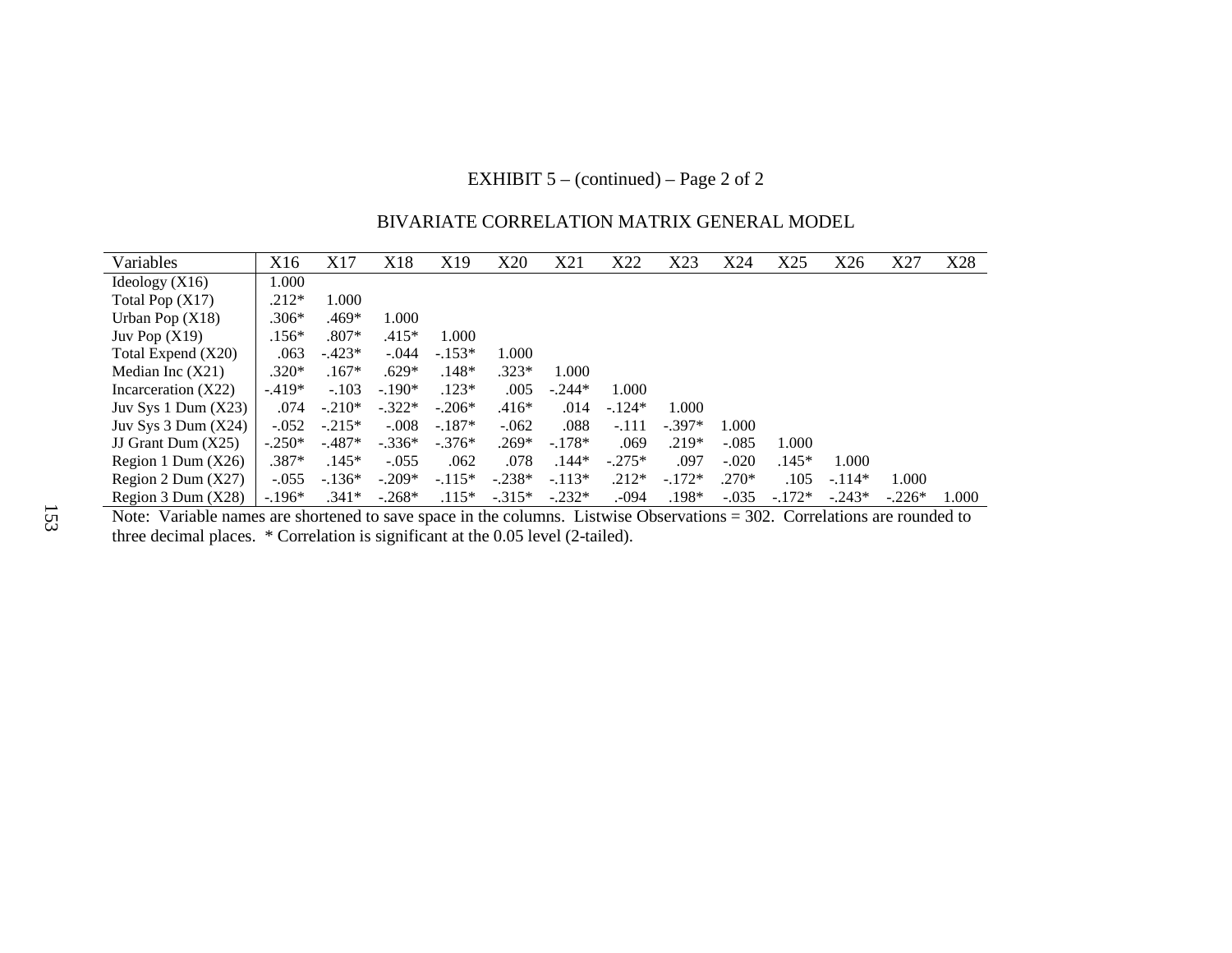# CORRELATION COEFFICIENT RANGE OF VALUES (Levin & Fox, 2004, p. 216)

| $-1.00$   | $=$     | perfect negative correlation  |
|-----------|---------|-------------------------------|
| $-.60$    | $=$ $-$ | strong negative correlation   |
| $-.30$    | $=$     | moderate negative correlation |
| $-.10$    | $=$     | weak negative correlation     |
| .00.      | $=$     | no correlation                |
| $+10 =$   |         | weak positive correlation     |
| $+.30 =$  |         | moderate positive correlation |
| $+.60$    | $=$ $-$ | strong positive correlation   |
| $+1.00 =$ |         | perfect positive correlation  |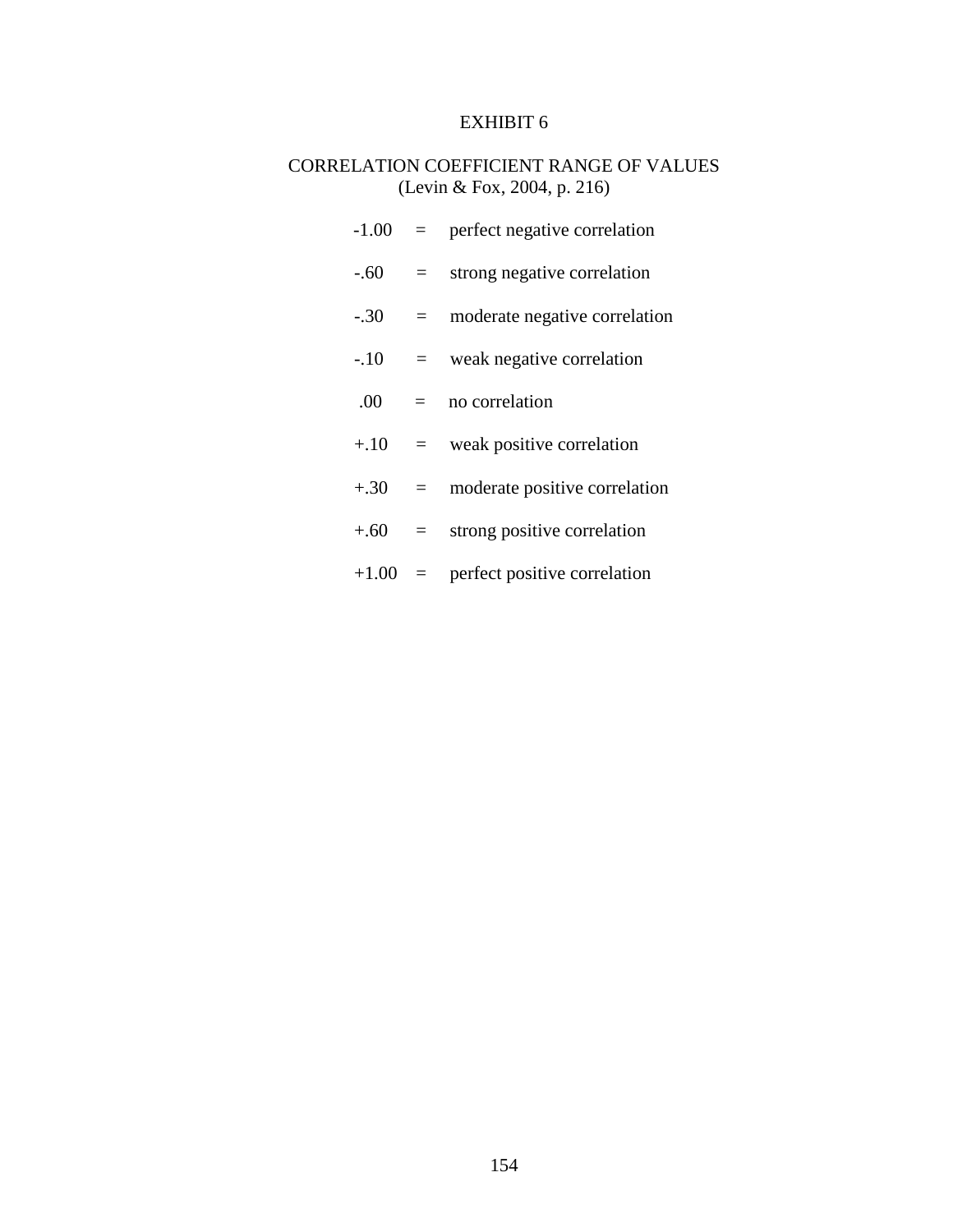# VARIABLES AND DATA SOURCES

| Variable                       | Data Source                                                                                        |
|--------------------------------|----------------------------------------------------------------------------------------------------|
| Juvenile Justice Spending      | I collected individual state budget documents via internet access and/or direct contact with state |
| Federal Aid                    | agency representatives. See Exhibit 9 – Directory of State Agencies and Exhibit 10 – State         |
|                                | Legislatures: Fiscal/Budget Websites.                                                              |
|                                |                                                                                                    |
|                                | Data adjusted to 2005 dollars using U.S. Department of Commerce, Bureau of Economic                |
|                                | Analysis, National Income and Product Accounts Table 3.9.4. Retrieved from www.bea.gov             |
| <b>Percentage Poverty</b>      | U. S. Census Bureau, Small Area Income and Poverty Estimates, State and County Interactive         |
|                                | Tables. Retrieved from http://www.census.gov/did/www/saipe/county.html                             |
| Percentage Total Population    | Office of Juvenile Justice and Delinquency Prevention                                              |
| <b>Black</b>                   | <b>OJJDP</b> Statistical Briefing Book Online.                                                     |
| Percentage Black Squared       | Puzzanchera, C., Sladky, A. & Kang, W. (2008). Easy Access to Juvenile Populations: 1990-          |
| Percentage Total Population    | 2007. Retrieved from http://www.ojjdp.gov/ojstatbb/ezapop/                                         |
| Hispanic                       |                                                                                                    |
| Percentage Hispanic Squared    | I computed squared percentages.                                                                    |
| Juvenile Population ages       |                                                                                                    |
| $10 - 17$                      |                                                                                                    |
| Percentage Juvenile Population |                                                                                                    |
| <b>Black</b>                   |                                                                                                    |
| Percentage Juvenile Population |                                                                                                    |
| Hispanic                       |                                                                                                    |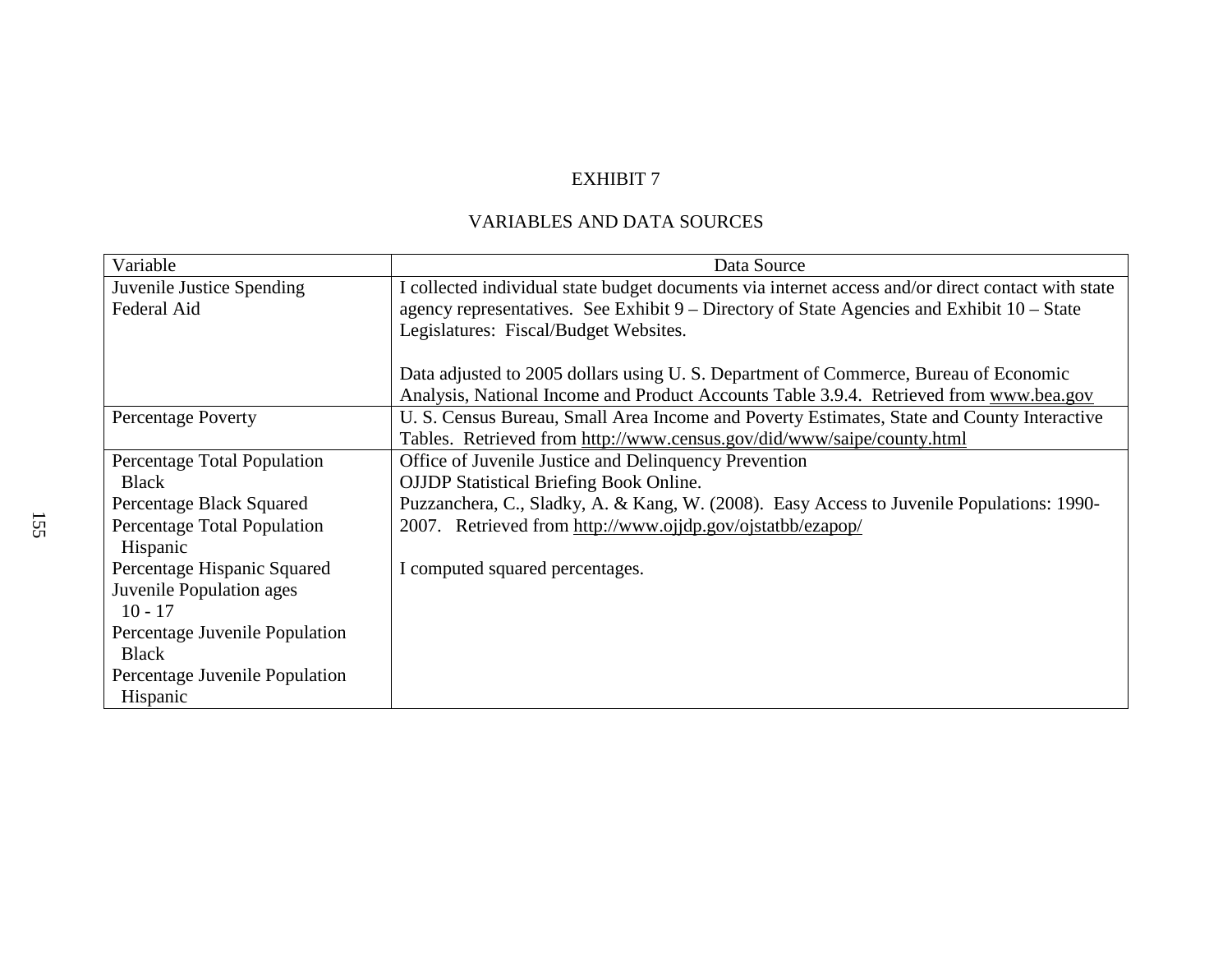### EXHIBIT 7 – (continued) – page 2 of 4

# VARIABLES AND DATA SOURCES

| Variable                      | Data Source                                                                                |
|-------------------------------|--------------------------------------------------------------------------------------------|
| <b>Gross State Product</b>    | U. S. Census Bureau, Bureau of Economic Analysis                                           |
|                               | Survey of Current Business, July 2006 and June 2009. Table 652: Gross State Product in     |
|                               | Current and Real (2000) Dollars by State: 1977 to 2005 Retrieved from                      |
|                               | http://www.census.gov/compendia/statab/2007/tables/07s0652.xls                             |
|                               | Table 655: Gross Domestic Product by State in Current and Chained (2000) Dollars by        |
|                               | State.                                                                                     |
|                               | Retrieved from http://www.census.gov/compendia/statab/2010/tables/10s0655.xls              |
|                               | Data adjusted to 2005 dollars using U.S. Department of Commerce, Bureau of Economic        |
|                               | Analysis, National Income and Product Accounts Table 1.1.9. Retrieved from www.bea.gov     |
| Median Income                 | U.S. Census Bureau, Current Population Survey, Annual Social and Economic Supplements.     |
|                               | Table H-8. Median Household Income by State: 1984 to 2009. Retrieved from                  |
|                               | http://www.census.gov/hhes/www/income/data/historical/household/H08_2009.xls               |
|                               |                                                                                            |
|                               | Data adjusted to 2005 dollars using Bureau of Labor Statistics, Consumer Price Index, CPI- |
|                               | U-RS, March 2010. Retrieved from http://www.bls.gov/cpi/                                   |
|                               | http://www.bls.gov/cpi/cpiurs.htm                                                          |
| <b>Education Expenditures</b> | U. S. Census Bureau, Public School Finance Data                                            |
|                               | Retrieved from http://www.census.gov/govs/school/                                          |
|                               |                                                                                            |
|                               | Data adjusted to 2005 dollars using U.S. Department of Commerce, Bureau of Economic        |
|                               | Analysis, National Income and Product Accounts Table 3.9.4. Retrieved from www.bea.gov     |
| Juvenile Crime Rate           | Office of Juvenile Justice and Delinquency Prevention                                      |
|                               | <b>OJJDP</b> Statistical Briefing Book Online.                                             |
|                               | Puzzanchera, C., Adams, B., and Kang, W. (2008). Easy Access to FBI Arrest Statistics      |
|                               | 1994-2006 Online. Retrieved from http://ojjdp.ncjrs.gov/ojstabb/ezaucr                     |
|                               |                                                                                            |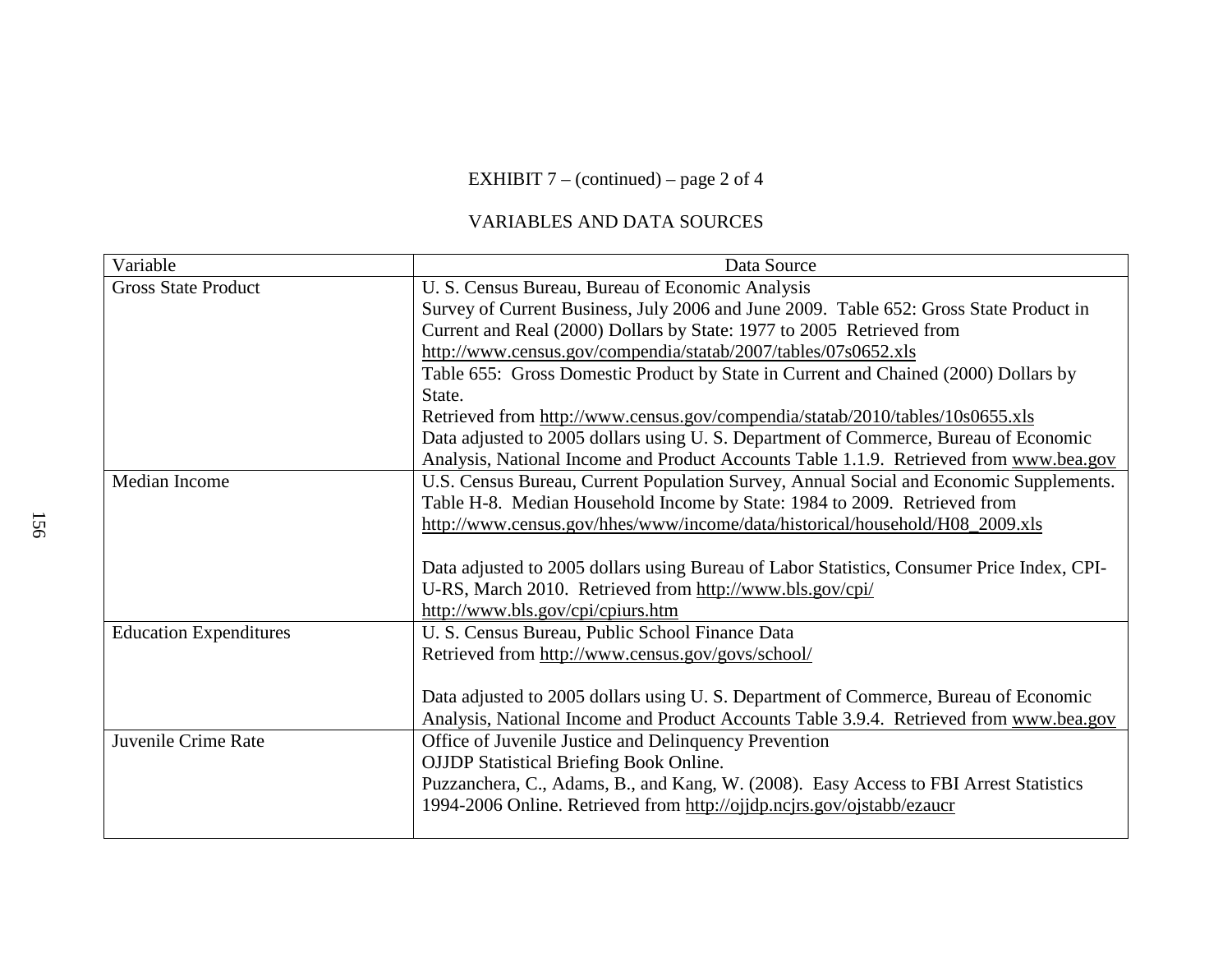# EXHIBIT 7 – (continued) – page 3 of 4

# VARIABLES AND DATA SOURCES

| Variable                          | Data Source                                                                                      |
|-----------------------------------|--------------------------------------------------------------------------------------------------|
| Republican Legislative Percentage | Data provided by: Tim Storey, Senior Fellow, National Conference of State Legislatures, 7700     |
| Governor's Party                  | East 1 <sup>st</sup> Place, Denver, CO 80230.                                                    |
|                                   |                                                                                                  |
|                                   | <b>Supplemental Sources:</b>                                                                     |
|                                   | 1) U. S. Census Bureau, The 2010 Statistical Abstract, Elections. Retrieved from                 |
|                                   | http://www.census.gov/compendia/statab/past_years.html                                           |
| Citizen Ideology                  | <b>Interuniversity Consortium for Political and Social Research</b>                              |
|                                   | Study 1208: Measuring Citizen and Government Ideology in the United States. Principal            |
|                                   | Investigators: William D. Berry, Evan J. Ringquist, Richard C. Fording, and Russell L. Hanson.   |
| Juvenile System Type $(1 – 3)$    | National Center for Juvenile Justice, State Profiles. Retrieved from                             |
|                                   | http://70.89.227.250:8080/stateprofiles/overviews/faq1.asp                                       |
| <b>OJJDP</b> Grant Administration | Office of Juvenile Justice and Delinquency, State Contacts                                       |
|                                   | http://www.ojjdp.gov/statecontacts/ResourceListDatails.asp                                       |
| <b>State Population</b>           | U. S. Census Bureau, Population Division                                                         |
| <b>Urban Population</b>           | 1) Table CO-EST2001-12-00 – Time Series of Intercensal State Population Estimates: April 1,      |
|                                   | 1990 to April 1, 2000.                                                                           |
|                                   | Retrieved from http://www.census.gov/popest/archives/2000s/vintage_2001/CO-EST2001-              |
|                                   | 12/CO-EST2001-12-00.xls                                                                          |
|                                   | 2) Table 1. Annual Estimates of the Resident Population for the United States, Regions, States,  |
|                                   | and Puerto Rico: April 1, 2000 to July 1, 2009 (NST-EST2009-01). Retrieved from                  |
|                                   | http://www.census.gov/popest/states/tables/NST-EST2009-01.xls                                    |
|                                   | 3) 2000 Census of Population and Housing, Population and Housing Unit Counts PHC-3. Table        |
|                                   | 29. Urban and Rural Population by State: 1990 and 2000. Retrieved from                           |
|                                   | http://www.census.gov/prod/cen2000/index.html                                                    |
|                                   | http://www.census.gov/compendia/statab/2010/tables/10s0029.xls                                   |
|                                   | I used interpolation and extrapolation to compute percent urban and rural for intercensal years. |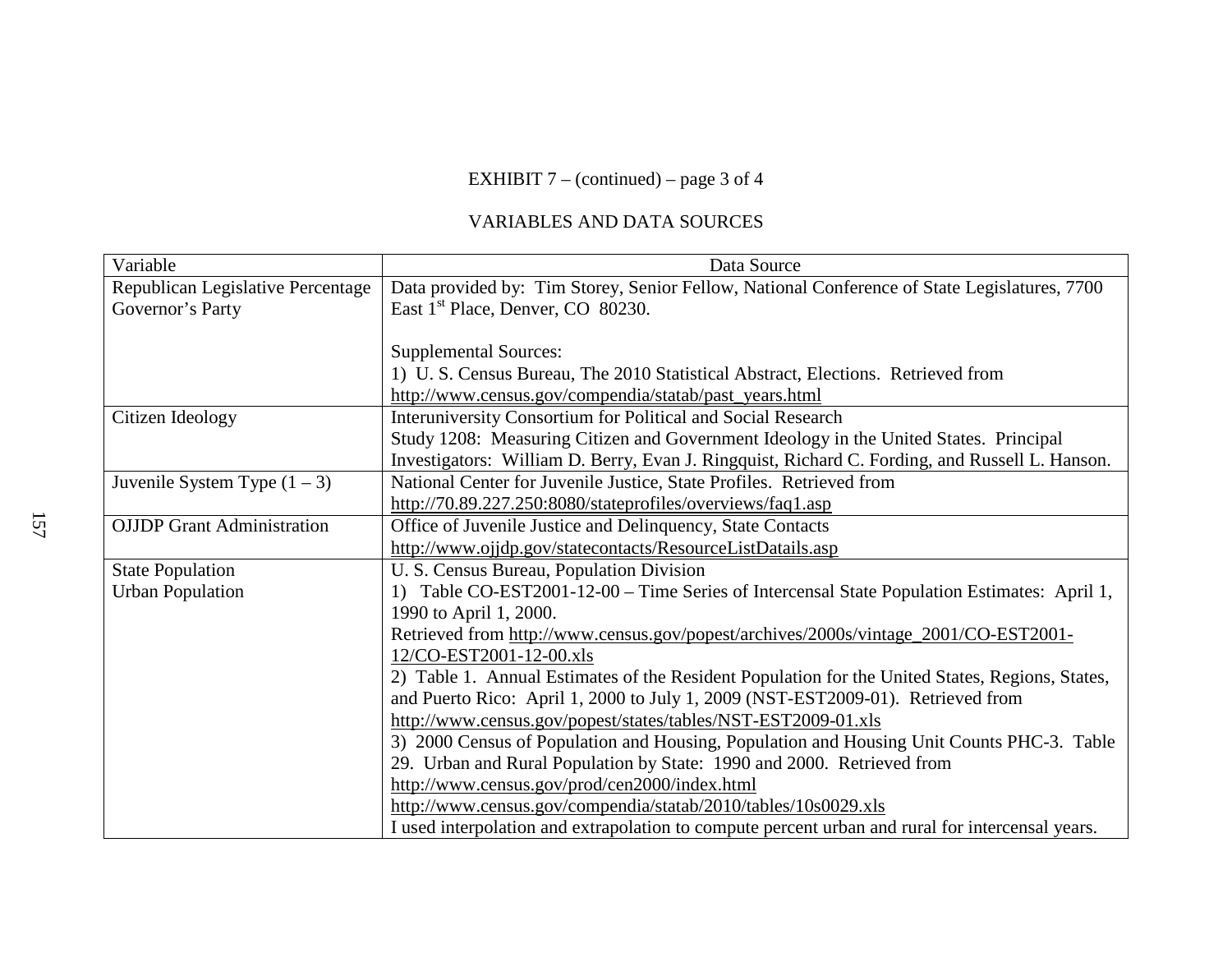# EXHIBIT 7 – (continued) – page 4 of 4

# VARIABLES AND DATA SOURCES

| Variable                        | Data Source                                                                            |  |  |  |  |  |  |
|---------------------------------|----------------------------------------------------------------------------------------|--|--|--|--|--|--|
| <b>Total State Expenditures</b> | U. S. Census Bureau, State Government Finances, Historical Data                        |  |  |  |  |  |  |
|                                 | Retrieved from http://www.census.gov/govs/state/historical_data.html                   |  |  |  |  |  |  |
|                                 |                                                                                        |  |  |  |  |  |  |
|                                 | Data adjusted to 2005 dollars using U.S. Department of Commerce, Bureau of Economic    |  |  |  |  |  |  |
|                                 | Analysis, National Income and Product Accounts Table 3.9.4. Retrieved from www.bea.gov |  |  |  |  |  |  |
| Juvenile Incarceration Rate     | Office of Juvenile Justice and Delinquency Prevention                                  |  |  |  |  |  |  |
|                                 | <b>OJJDP</b> Statistical Briefing Book Online.                                         |  |  |  |  |  |  |
|                                 | Census of Juveniles in Residential Placement Databook                                  |  |  |  |  |  |  |
|                                 | Retrieved from http://ojjdp.ncjrs.org/ojstatbb/corrections/qa08601.asp?qaDate=1997     |  |  |  |  |  |  |
| Region $(1 – 4)$                | U. S. Census Bureau. Retrieved from                                                    |  |  |  |  |  |  |
|                                 | http://www.census.gov/geo/www/us_regdiv.pdf                                            |  |  |  |  |  |  |

Note: Table 3 includes a description of all model variables, including names, descriptions, and operational definitions.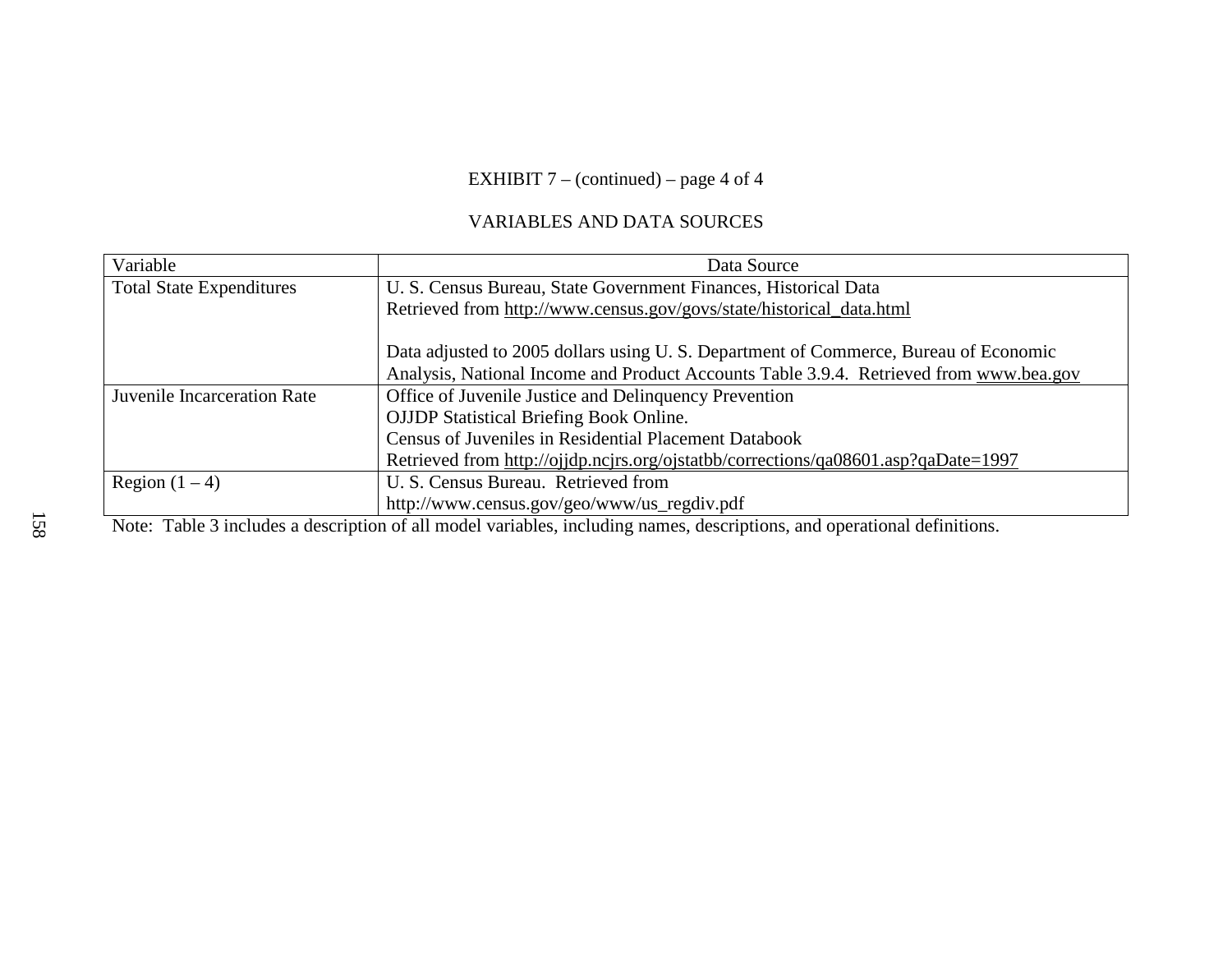#### DATA SOURCES FOR STATE JUVENILE JUSTICE INFORMATION

American Correctional Association Alice Heiserman Manager of Publications and Research American Correctional Association 206 N. Washington St. Alexandria, VA 22314 (800) 222-5646 ext. 0194 or (703) 224-0194 Fax (703) 224-0179

Wayne Madison Editor, Directories and Research 206 N. Washington, Suite 200 Alexandria, VA 22314 (703) 224-0192 (703) 224-0179 fax 1-800-222-5646, ext. 0192 toll free WayneM@aca.org

Coalition for Juvenile Justice Tara Andrews, Esq., Deputy Executive Director Coalition for Juvenile Justice 202-467-0864, Ext. 109 andrews@juvjustice.org

Council of Juvenile Correctional Administrators Kim Godfrey, Deputy Director Council of Juvenile Correctional Administrators 170 Forbes Road, Suite 106 Braintree, Ma. 02184 781.843.2663 Kim Godfrey [kim.godfrey@cjca.net]

Council of State Governments Amy Vandervort-Clark Public Safety & Justice Policy Analyst The Council of State Governments 2760 Research Park Drive Lexington, Ky. 40578 Phone: 859-244-8013 Fax: 859-244-8001 avandervort-clark@csg.org http://www.csg.org/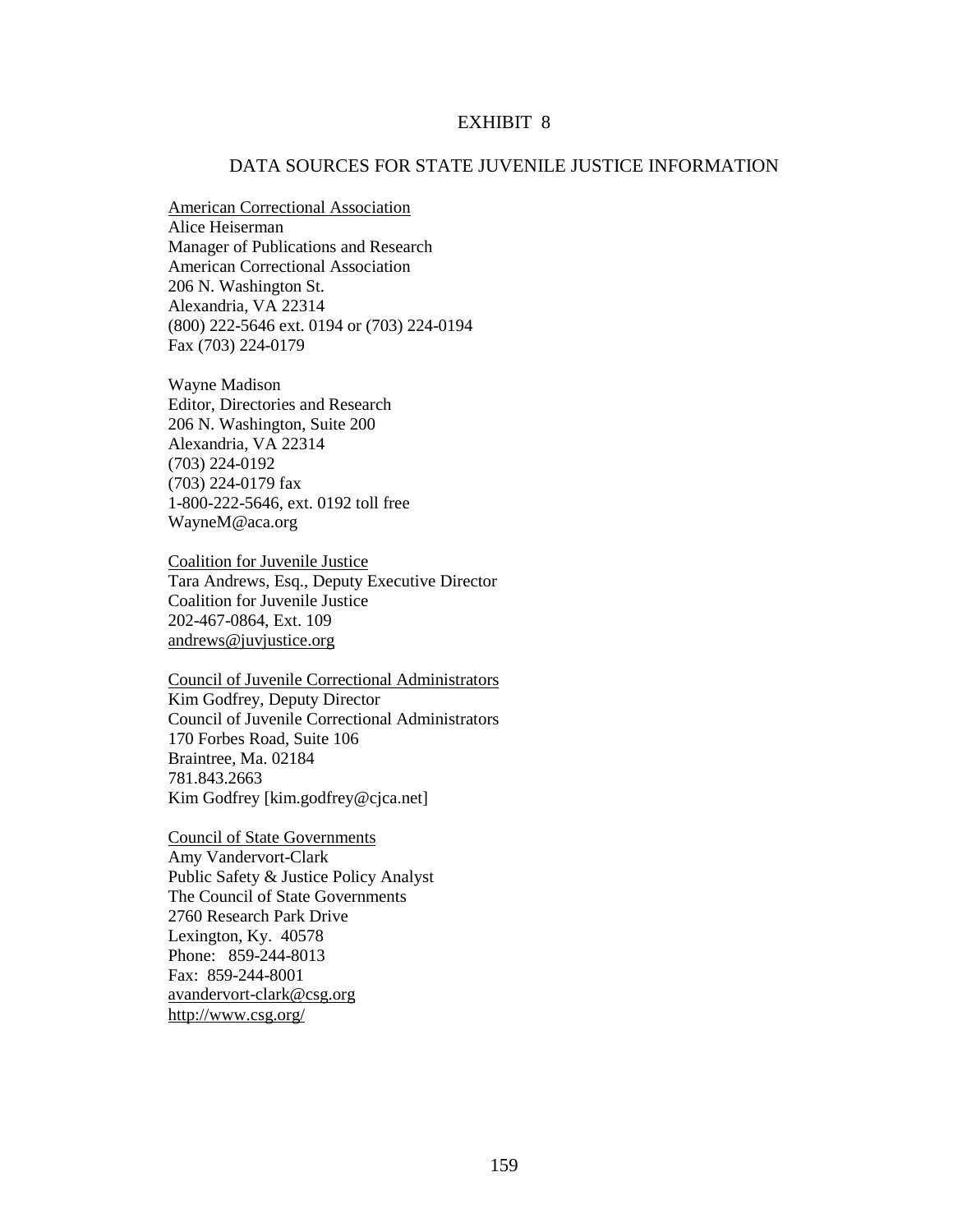#### EXHIBIT – 8 (continued) – page 2 of 4

### DATA SOURCES FOR STATE JUVENILE JUSTICE INFORMATION

Library of Congress Elizabeth Jenkins-Joffe Reference Librarian, Main Reading Room Humanities and Social Sciences Division Library of Congress Phone: 202-707-1658 ejof@loc.gov hssref@loc.gov http://www.loc.gov/index.html http://www.loc.gov/rr/askalib/ask-law.html

National Association of State Budget Officers 444 N. Capitol Street NW, Ste. 642 Washington, DC 20001 Phone: 202-624-5382 http://www.nasbo.org/Home/tabid/38/Default.aspx

Benjamin Husch, Staff Associate Phone: 202-624-5949 bhusch@nasbo.org

National Center for Juvenile Justice Gregg Halemba Director of Applied Research National Center for Juvenile Justice 3700 S. Water Street, Suite 200 Pittsburgh, PA 15203 Phone: 412-227-6950 halemba@ncjj.org

Chaz Puzzanchera Senior Research Associate National Center for Juvenile Justice 3700 South Water Street, Suite 200 Pittsburgh, PA 15203 Phone: 412-246-0834 Fax: 412-227-6955 puzzanchera@ncjj.org

National Conference of State Legislatures Tim Storey, Senior Fellow National Conference of State Legislatures 7700 East 1st Place Denver, CO 80230 tim.storey@ncsl.org http://www.ncsl.org/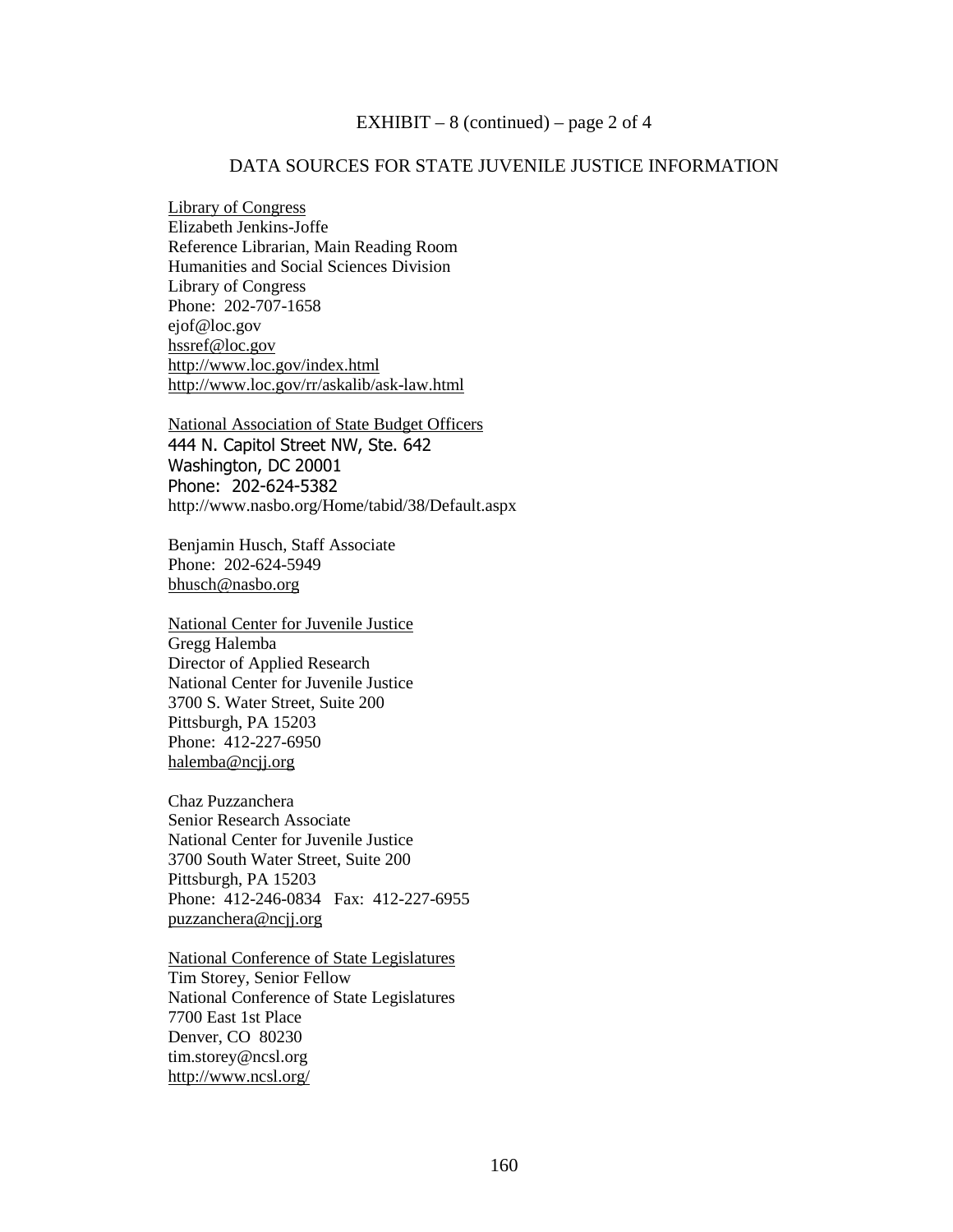#### EXHIBIT – 8 (continued) – page 3 of 4

### DATA SOURCES FOR STATE JUVENILE JUSTICE INFORMATION

National Criminal Justice Reference Service National Criminal Justice Reference Service http://www.ncjrs.gov

Nevada Legislative Counsel Bureau Jennifer M. Chisel Senior Research Analyst Nevada Legislative Counsel Bureau 401 S. Carson Street Carson City, NV 89701-4747 Phone: 775-864-6825; Fax: 775-684-6400 jchisel@lcb.state.nv.us

Sherie Silva, Office Manager Nevada Legislative Counsel Bureau http://www.leg.state.nv.us/lcb/fiscal/FISBU210/

Nevada State Library C. Mitch Ison, Librarian II Nevada State Library 100 N. Stewart St. Carson City, NV 89701 (775) 684-3348 mison@nevadaculture.org

United States Census Bureau http://www.census.gov/ http://www.census.gov/compendia/statab/

Lisa Mataloni, Economist Bureau of Economic Analysis Phone: 202-606-5304 GDPNIWD@bea.gov

KaNin Reese Small Area Estimates Branch U.S. Census Bureau Phone: 301-763-3193 kanin.l.reese@census.gov did.saipe@census.gov

United States Department of Justice Office of Juvenile Justice and Delinquency Prevention Statistical Briefing Book (Easy Access Data) http://www.ojjdp.gov/ojstatbb/default.asp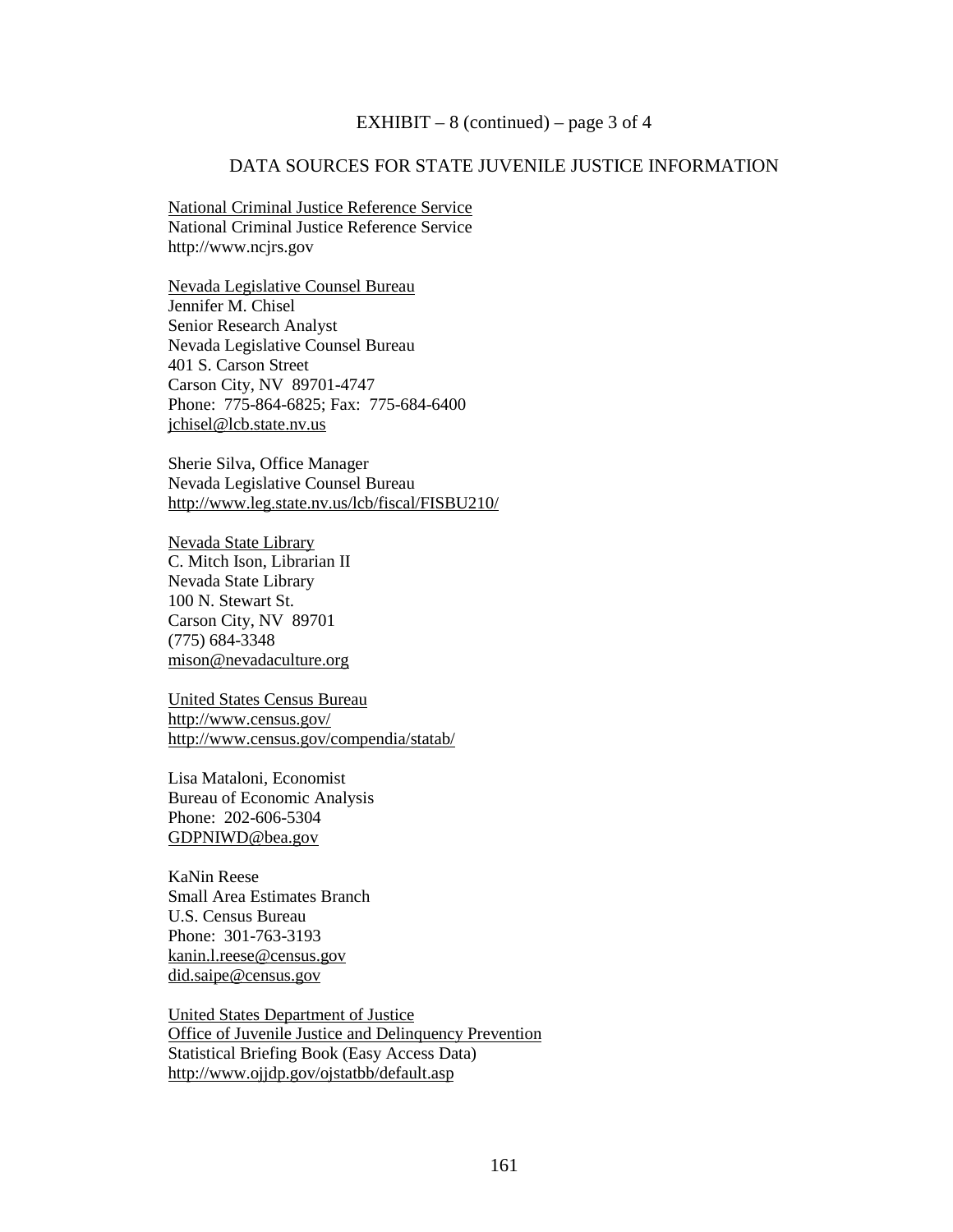### EXHIBIT  $8 - (continued) - page 4 of 4$

### DATA SOURCES FOR STATE JUVENILE JUSTICE INFORMATION

#### United States Department of Justice

Dorothy Lee Office of Justice Programs Office of the General Counsel  $810$  7<sup>th</sup> St., N.W. Washington, D.C. 20531 Phone: 202-616-3267 Dorothy.A.Lee@usdoj.gov

University of Nevada-Las Vegas Department of Criminal Justice Timothy C. Hart, Ph.D. Director, Center for the Analysis of Crime Statistics Box 455009 4505 Maryland Parkway Las Vegas, Nevada 89154-5009 Phone: 702-895-0233

Office**:** Greenspun Hall (GUA) – Room 5122

Timothy.Hart@unlv.edu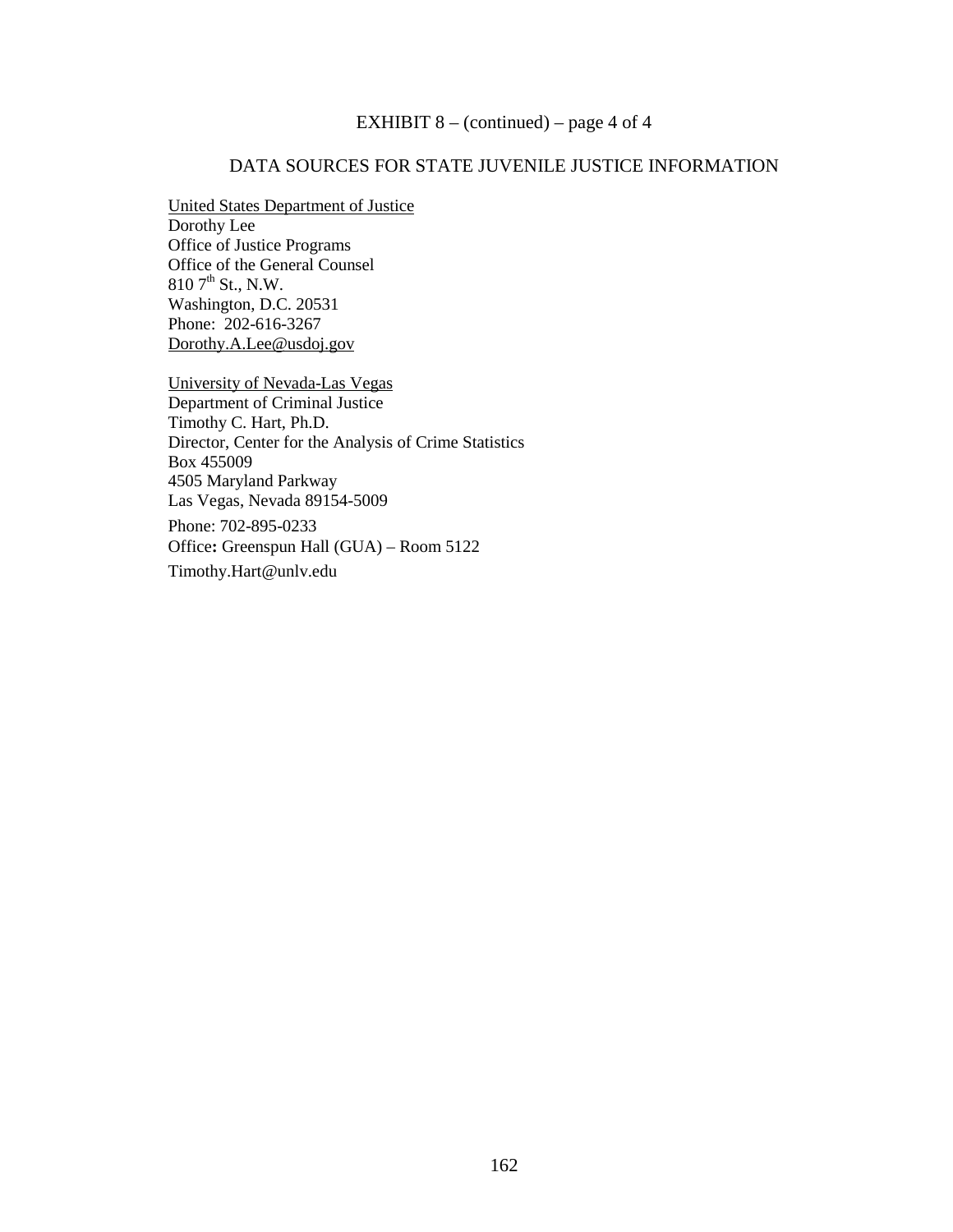# DIRECTORY OF STATE JUVENILE JUSTICE AGENCIES

| Alabama                                                      | Alaska                                       |  |
|--------------------------------------------------------------|----------------------------------------------|--|
| Department of Youth Services                                 | Department of Health and Social Services     |  |
| PO Box 66, I 85 Service Rd.                                  | Division of Juvenile Services                |  |
| Mt. Meigs, AL 36057                                          | PO Box 110635; 240 Main Street, Suite 700    |  |
| Phone: 334-215-3801 / Fax: 334-215-1453                      | Juneau, AK 99811                             |  |
| www.dys.alabama.gov                                          | Phone: 907-465-2212 / Fax: 907-465-2333      |  |
|                                                              | www.hss.state.ak.us/djj                      |  |
| Arizona                                                      | Arkansas                                     |  |
| Department of Juvenile Corrections                           | Department of Health and Human Services      |  |
| 1624 W Adams                                                 | Division of Youth Services                   |  |
| Phoenix, AZ 85007                                            | Donaghey Plaza S, 700 Main Street, Slot S501 |  |
| Phone: 602-542-4302 / Fax: 602-542-5156                      | Little Rock, AR 72203                        |  |
| www.juvenile.state.az.us                                     | Phone: 501-682-8755 / Fax: 501-682-1351      |  |
|                                                              |                                              |  |
| California                                                   | www.state.ar.us/dhs/dys<br>Colorado          |  |
|                                                              |                                              |  |
| Department of Corrections and Rehabilitation                 | Department of Human Services                 |  |
| Division of Juvenile Justice                                 | Division of Youth Corrections                |  |
| 4241 Williamsbourgh Drive, Suite 201                         | 4255 S Knox Ct                               |  |
| Sacramento, CA 95823-2088                                    | Denver, CO 80236                             |  |
| Phone: 916-262-1470 / Fax: 916-262-1767                      | Phone: 303-866-7341 / 303-866-7344           |  |
| http://www.cdcr.ca.gov/Divisions_Boards/DJJ                  | www.cdhs.state.co.us/dyc                     |  |
|                                                              |                                              |  |
| Connecticut                                                  | Delaware                                     |  |
| Department of Children and Families                          | Department of Services for Children, Youth,  |  |
| <b>Bureau of Juvenile Services</b>                           | and Their Families                           |  |
| 505 Hudson St                                                | Division of Youth Rehabilitative Services    |  |
| Hartford, CT 06106                                           | 1825 Faulkland Rd                            |  |
| Phone: 860-550-6300 / Fax: 860-566-7947                      | Wilmington, DE 19805                         |  |
| www.state.ct.us/dcf/                                         | Phone: 302-633-2620 / Fax: 302-633-2636      |  |
|                                                              | www.state.de.us/kids/                        |  |
| District of Columbia                                         | Florida                                      |  |
| Department of Youth Rehabilitation Services                  | Department of Juvenile Justice               |  |
| 1000 Mt. Oliver Rd, NE                                       | 2737 Centerview Dr., Knight Bldg             |  |
| Washington, DC 20002                                         | Tallahassee, FL 32399                        |  |
| Phone: 202-576-8175 / Fax: 202576-8457                       | Phone: 850-413-7313 / Fax: 850-922-2992      |  |
| www.dyrs.dc.gov                                              | www.djj.state.fl.us                          |  |
|                                                              |                                              |  |
| Georgia                                                      | Hawaii                                       |  |
| Department of Juvenile Justice                               | Department of Human Services                 |  |
| 3408 Covington Hwy                                           | Office of Youth Services                     |  |
| Decatur, GA 30032                                            | 820 Mililani Street, Suite 817               |  |
| Phone: 404-508-6500 / Fax: 404-508-7340                      | Honolulu, HI 96813                           |  |
|                                                              |                                              |  |
| www.djj.state.ga.us                                          | Phone: 808-587-5706 / Fax: 808-587-5734      |  |
|                                                              | www.hawaii.gov/dhs/youth/oys                 |  |
| Idaho                                                        | Illinois                                     |  |
| Department of Juvenile Corrections                           | Department of Juvenile Justice               |  |
| PO Box 83720, 400 N 10 <sup>th</sup> , 2 <sup>nd</sup> Floor | PO Box 19277, 1301 Concordia Ct              |  |
| Boise, ID 83720                                              | Springfield, IL 62794                        |  |
| Phone: 208-334-5100 / Fax: 208-334-5120                      | Phone: 217-522-266 / Fax: 217-522-9583       |  |
| www.idjc.idaho.gov                                           | www.idoc.state.il.us                         |  |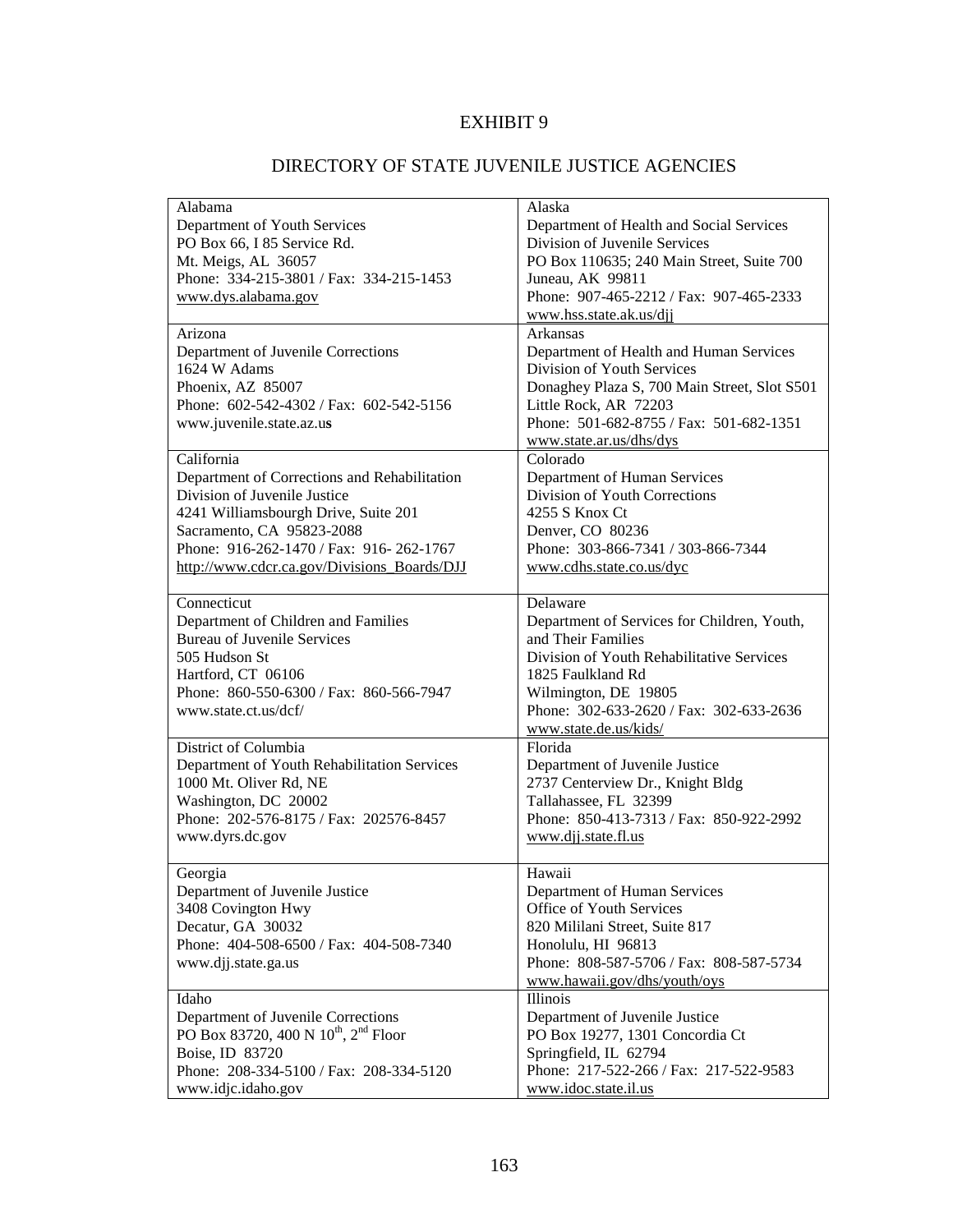# EXHIBIT 9 – (continued) – page 2 of 4

| Indiana                                            | Iowa                                          |  |
|----------------------------------------------------|-----------------------------------------------|--|
| Indiana Department of Corrections                  | Department of Human Services                  |  |
| Division of Youth Services                         | Hoover State Office Building                  |  |
| 302 W. Washington Street, Room E334                | 1305 E. Walnut Street                         |  |
| Indianapolis, IN 46204                             | Des Moines, Iowa 50319                        |  |
| Phone: 317-2232-5711; 317-233-2286 /               | Phone: 515-281-5452 / Fax: 515-281-4980       |  |
| Fax: 217-232-6798                                  | www.dhs.state.ia.us                           |  |
| www.in.gov/indcorrection                           |                                               |  |
| http://www.in.gov/idoc/dys/2335.htm                |                                               |  |
| Kansas                                             | Kentucky                                      |  |
| Kansas Juvenile Justice Authority                  | Department of Juvenile Justice                |  |
| Jayhawk Walk, 714 SW Jackson, Suite 300            | 1025 Capital Center Dr, 3 <sup>rd</sup> Floor |  |
| Topeka, KS 66603                                   | Frankfort, KY 40601                           |  |
| Phone: 785-296-4213 / Fax: 785-296-1412            | Phone: 502-573-2738 / Fax: 502-573-4308       |  |
| http://jja.state.ks.us                             | $\frac{http://dij.ky.gov}{$                   |  |
| Louisiana                                          | Maine                                         |  |
| Office of Youth Development                        | Department of Corrections                     |  |
| PO Box 66458, Audubon Station                      | Division of Juvenile Services                 |  |
| Baton Rouge, LA 70896                              | State House Station 111, 25 Tyson Dr          |  |
| Phone: 225-287-7900 / Fax: 225-287-7969            | August, ME 04333                              |  |
| www.oyd.louisiana.gov                              | Phone: 207-287-4362 / Fax: 207-287-4370       |  |
|                                                    | www.state.me.us/corrections/JuvServices.htm   |  |
| Maryland                                           | Massachusetts                                 |  |
| Department of Juvenile Services                    | Department of Youth Services                  |  |
| One Center Plaza, 120 W Fayette Street             | 27 Wormwood Street, Ft. Point Pl, Ste 400     |  |
| Baltimore, MD 21201                                | Boston, MA 02210                              |  |
| Phone: 410-230-3101 / Fax: 410-333-4199            | Phone: 617-960-3304 / Fax: 617-727-0696       |  |
| www.djs.state.md.us                                | www.mass.gov/dys                              |  |
| Michigan                                           | Minnesota                                     |  |
| Department of Human Services                       | Department of Corrections (Adult/Juvenile)    |  |
| Bureau of Juvenile Justice                         | 1450 Energy Park Drive, Suite 200             |  |
| PO Box 30037, 235 S Grand Ave, Ste 401             | St. Paul, MN 55108-5219                       |  |
| Lansing, MI 48909                                  | Phone: 651-642-0200 / Fax: 651-642-0414       |  |
| Phone: 571-335-3489 / Fax: 571-241-5632            | www.doc.state.mn.us                           |  |
| www.michigan.gov/dhs                               |                                               |  |
| Mississippi                                        | Missouri                                      |  |
| Department of Human Services                       | Department of Social Services                 |  |
| Division of Youth Services                         | Division of Youth Services                    |  |
| PO Box 352, Jackson, MS 39202                      | PO Box 447, 221 W High St                     |  |
| 750 N State ST, Jackson, MS 39205                  | Jefferson City, MO 65102                      |  |
| Phone: 601-359-4972 / Fax: 601-359-4970            | Phone: 573-751-3324 / Fax: 573-526-4494       |  |
| www.mdhs.state.ms.us/dys.html                      | www.dss.mo.gov.dys                            |  |
| Montana                                            | Nebraska                                      |  |
| Department of Corrections, Youth Services Division | Health and Human Services Agency              |  |
| Steve Gibson, Director                             | Protection and Safety Division                |  |
| PO Box 201301, 1539 11 <sup>th</sup> Ave           | PO Box 95044, 301 Centennial Mall S           |  |
| Helena, MT 59620                                   | Lincoln, NE 68509                             |  |
| Phone: 406-444-0851 / Fax: 406-444-0522            | Phone: 402-471-9625 / Fax: 402-471-9620       |  |
| http://www.cor.mt.gov/YouthServices/default.mcpx   | http://www.hhs.state.ne.us/jus/jusindex.htm   |  |

### DIRECTORY OF STATE JUVENILE JUSTICE AGENCIES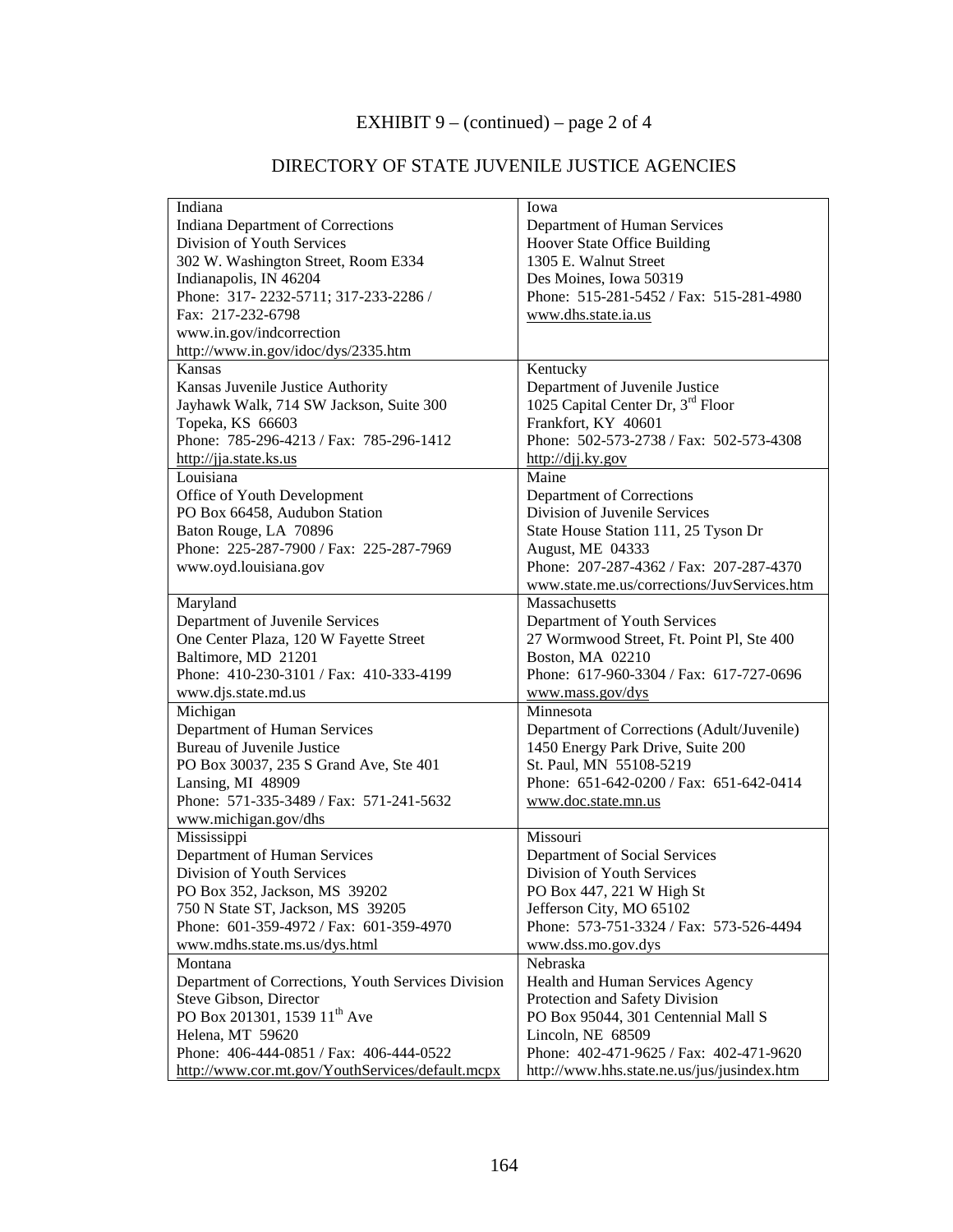# EXHIBIT 9 – (continued) – page 3 of 4

# DIRECTORY OF STATE JUVENILE JUSTICE AGENCIES

| Nevada                                                     | New Hampshire                                |  |
|------------------------------------------------------------|----------------------------------------------|--|
| Depart. of Health & Human Services, Division of            | Department of Health and Human Services      |  |
| Child and Family Services, Juvenile Justice Services       | Division for Juvenile Justice Services       |  |
| 4126 Technology Way, $3^{\text{rd}}$ Fl                    | 1056 N River Rd                              |  |
| Carson City, NV 89706                                      | Manchester, NH 03104                         |  |
| Phone: 775-684-4400 / Fax: 775-684-4455                    | Phone: 603-625-5471 / Fax: 603-669-1203      |  |
| http://www.dcfs.state.nv.us/DCFS_JuvenileJusticeSvcs       | www.dhhs.state.nh.us                         |  |
| .htm                                                       |                                              |  |
| New Jersey                                                 | New Mexico                                   |  |
| Department of Law and Public Safety                        | Children, Youth, and Families Department     |  |
| Juvenile Justice Commission                                | Juvenile Justice Services                    |  |
| PO Box 107, 1001 Spruce St, Ste 202                        | PO Box Drawer 5160, 1120 Paseo De Peralta    |  |
| Trenton, NJ 08625                                          | Santa Fe, NM 87502                           |  |
| Phone: 609-292-1444 / Fax: 609-943-4611                    | Phone: 505-827-7629 / Fax: 505-827-8408      |  |
| www.njjjc.com                                              | www.state.nm.us/cyfd/index.htm               |  |
| New York                                                   | North Carolina                               |  |
| Office of Children and Family Services                     | Department of Juvenile Justice and           |  |
| Division of Rehabilitative Services                        | Delinquency Prevention                       |  |
| 52 Washington St                                           | 1801 Mail Service Center, 410 S Salisbury St |  |
| Rensselaer, NY 12144                                       | Raleigh, NC 27699                            |  |
| Phone: 518-473-8437 / Fax: 518-486-7550                    | Phone: 919-733-3388 / Fax: 919-733-6809      |  |
| www.ocfs.state.ny.us                                       | www.ncdjjdp.org                              |  |
| North Dakota                                               | Ohio                                         |  |
| Department of Corrections and Rehabilitation               | Department of Youth Services                 |  |
| Division of Juvenile Services                              | 51 N High St                                 |  |
| 3100 Railroad Ave PO Box 1898                              | Columbus, OH 43215                           |  |
| Bismarck, ND 58502-1898                                    | Phone: 614-466-8783 / Fax: 614-387-2606      |  |
| Phone: 701-328-6362 / Fax: 701-628-6651                    | www.dys.ohio.gov                             |  |
| http://www.nd.gov/docr/juvenile/                           |                                              |  |
| Oklahoma                                                   | Oregon                                       |  |
| Office of Juvenile Affairs                                 | Oregon Youth Authority                       |  |
| PO Box 268812, 3812 N Santa Fe, Ste 400                    | 530 Center St NE, Ste 200                    |  |
| Oklahoma City, OK 73126                                    | Salem, OR 97301                              |  |
| Phone: 405-530-2806 / Fax: 405-530-2890                    | Phone: 503-373-7212 / Fax: 503-373-7622      |  |
| http://www.ok.gov/oja/                                     | www.oregon.gov/OYA                           |  |
| Pennsylvania                                               | Rhode Island                                 |  |
| Office of children, Youth, and Families                    | Department of Children, Youth, and Families  |  |
| <b>Bureau of Juvenile Justice Services</b>                 | Division of Juvenile Correctional Services   |  |
| PO Box 2675, 1401 N 7 <sup>th</sup> St, 4 <sup>th</sup> Fl | 300 New London Ave                           |  |
| Harrisburg, PA 17105                                       | Cranston, RI 02920                           |  |
| Phone: 717-787-9532 / Fax: 717-787-7753                    | Phone: 401-462-7240 / Fax: 401-462-7239      |  |
| http://www.dpw.state.pa.us/About/OCYF/003676770.h          | www.dcyf.state.ri.us                         |  |
| tm                                                         |                                              |  |
| South Carolina                                             | South Dakota                                 |  |
| Department of Juvenile Justice                             | Department of Corrections, Juvenile Services |  |
| PO Box 21069, Columbia, SC 29221                           | 1600 Sedivy Ln                               |  |
| 4900 Broad River Rd, Columbia, SC 29212                    | Rapid City, SD 57703                         |  |
| Phone: 803-896-9749 / Fax: 803-896-9767                    | Phone: 605-773-3478 / Fax: 605-773-3194      |  |
| www.state.sc.us/djj                                        | http://doc.sd.gov/juvenile/                  |  |
|                                                            |                                              |  |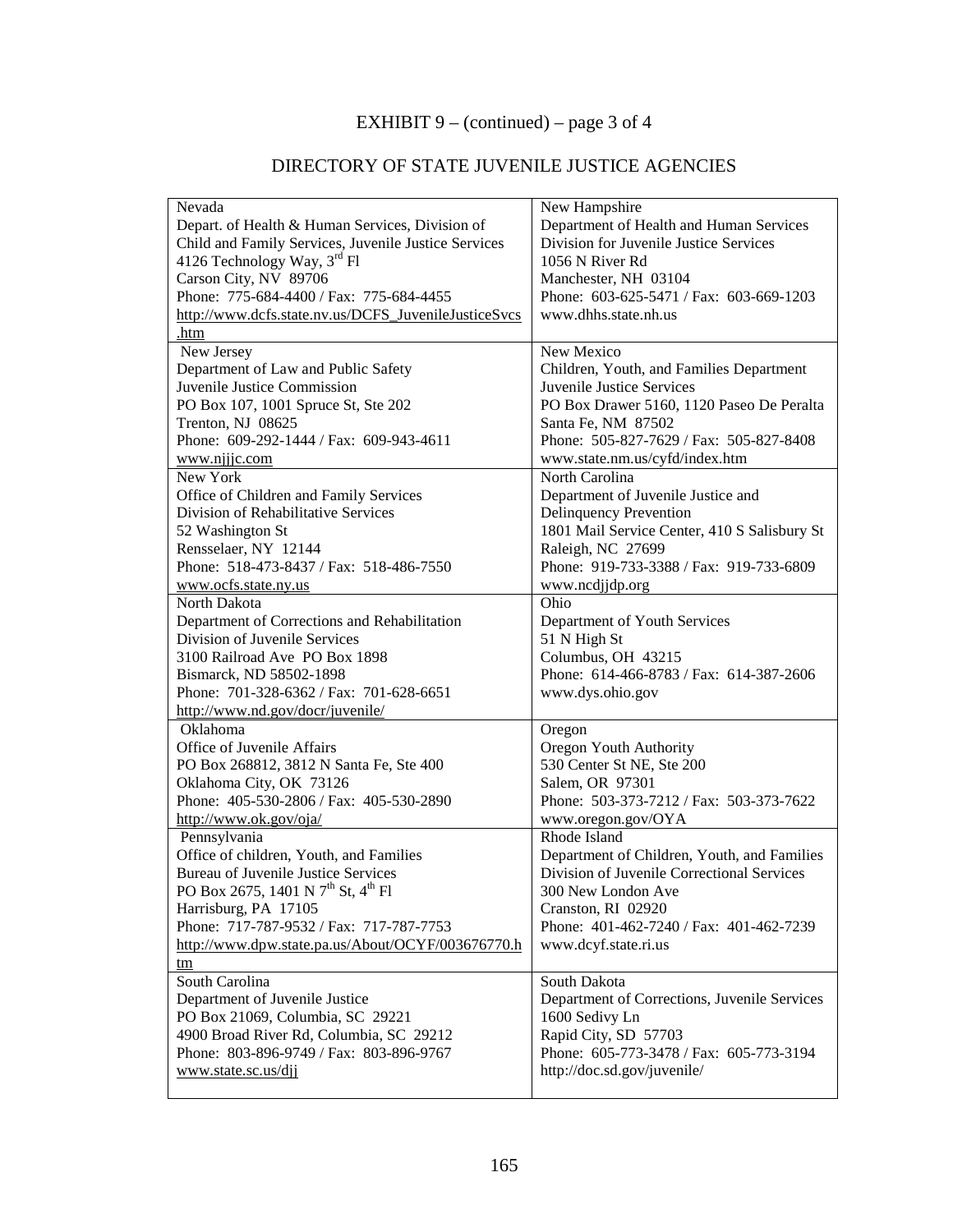### EXHIBIT 9 – (continued) – page 4 of 4

| Tennessee                                        | Texas                                                |
|--------------------------------------------------|------------------------------------------------------|
| Department of Children's Services                | <b>Texas Youth Commission</b>                        |
| Division of Juvenile Justice                     | PO Box 4260, 4900 N Lamar Blvd                       |
| 436 $6^{th}$ Ave N                               | Austin, TX 78765                                     |
| Nashville, TN 37243                              | Phone: 512-424-6001 / Fax: 512-424-6099              |
| Phone: 615-741-9701 / Fax: 615-532-8079          | www.tyc.state.tx.us                                  |
| www.state.tn.us/youth                            |                                                      |
| Utah                                             | Vermont                                              |
| Department of Human Services                     | Department of Children and Families                  |
| Division of Juvenile Justice Services            | Family Services Division                             |
| 195 North 1950 West                              | 103 S Main St, Osgood Bldg, 3rd Fl                   |
| Salt Lake City, UT 84116                         | Waterbury, VT 05671                                  |
| Phone: 801-538-4330 / Fax: 801-538-4334          | Phone: 802-241-2100 / Fax: 802-241-2980              |
| www.jjs.utah.gov                                 | www.dcf.state.vt.us                                  |
| Virginia                                         | Washington                                           |
| Department of Juvenile Justice                   | Department of Social and Health Services             |
| PO Box 1110, 700 E Franklin St, Ste 400          | Juvenile Rehabilitation Administration               |
| Richmond, VA 23219                               | PO Box 45045, 14 <sup>th</sup> and Jefferson Streets |
| Phone: 804-371-0700 / Fax: 804-371-0725          | Olympia, WA 98504                                    |
| www.jdd.virginia.gov                             | Phone: 360-902-7804 / Fax: 360-902-7848              |
|                                                  | www.dshs.wa.gov/jra                                  |
| West Virginia                                    | Wisconsin                                            |
| Department of Military Affairs and Public Safety | D1epartment of Corrections                           |
| Division of Juvenile Services                    | Division of Juvenile Corrections                     |
| 1200 Quarrier St, 2 <sup>nd</sup> Fl             | PO Box 8930, 3099 E Washington Ave                   |
| Charleston, WV 25301                             | Madison, WI 53708                                    |
| Phone: 304-558-9800 / Fax: 304-558-6032          | Phone: 608-240-5901 / Fax: 608-240-3370              |
| www.wvdjs.state.wv.us                            | http://www.wi-doc.com/index_juvenile.htm             |
| Wyoming                                          |                                                      |
| Department of Family Services                    |                                                      |
| Division of Juvenile Services                    |                                                      |
| 2300 Capitol Ave, Hathaway Bldg                  |                                                      |
| Cheyenne, WY 82002                               |                                                      |
| Phone: 307-777-6285 / Fax: 307-777-3659          |                                                      |
| http://dfsweb.state.wy.us                        |                                                      |

### DIRECTORY OF STATE JUVENILE JUSTICE AGENCIES

Source: American Correctional Association. (2007). *2007 Directory: Adult and juvenile correctional departments, institutions, agencies, and probation and parole authorities* (Sixty-eight edition). Alexandria, Virginia: American Correctional Association.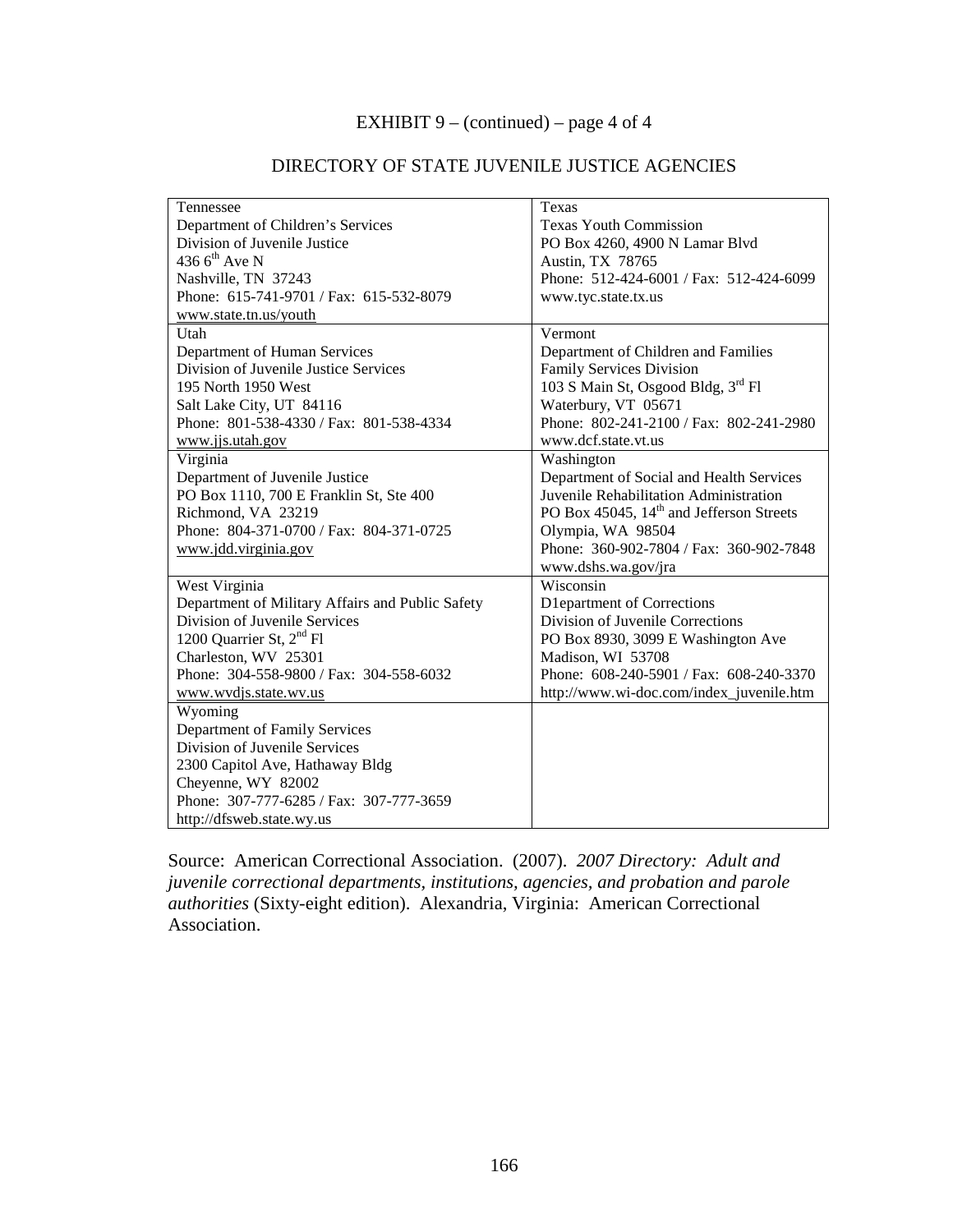# STATE LEGISLATURES: FISCAL/BUDGET WEBSITES

| <b>State</b>           | Website                                                                |
|------------------------|------------------------------------------------------------------------|
| Alabama                | http://www.lfo.state.al.us/                                            |
| Alaska                 | http://www.legfin.state.ak.us/                                         |
| Arizona                | http://www.azleg.gov/jlbc.htm                                          |
| Arkansas               | http://www.arkleg.state.ar.us/fiscalreview/fiscalreview/index.htm?     |
| California             | http://www.lao.ca.gov/laoapp/main.aspx                                 |
| Colorado               | http://www.state.co.us/gov_dir/leg_dir/jbc/jbchome.htm                 |
| Connecticut            | http://www.cga.ct.gov/ofa/                                             |
| Delaware               | http://legis.delaware.gov/legislature.nsf/Lookup/Controller_General?op |
|                        | en&nav=divisions                                                       |
| District of            | http://cfo.dc.gov                                                      |
| Columbia               |                                                                        |
| Florida                | http://www.leg.state.fl.us/cgi-                                        |
|                        | bin/view_page.pl?File=index_full.html&Directory=committees/Joint/J     |
|                        | <b>CLB</b>                                                             |
| Georgia <sup>a</sup>   | http://www.legis.state.ga.us/legis/2007_08/house/budget/budgetIndex.h  |
|                        | tm                                                                     |
|                        | http://www.legis.state.ga.us/legis/2007_08/senate/aboutsbo.htm         |
| Hawaii                 | http://www.state.hi.us/auditor/                                        |
| Idaho                  | http://www.legislature.idaho.gov/budget/JFAC/jfac.htm                  |
| Illinois               | http://www.ilga.gov/commission/cgfa2006/home.aspx                      |
| Indiana                | http://www.in.gov/legislative/interim/committee/stfp.html              |
| Iowa                   | http://www.legis.state.ia.us/Central/Fiscal.htm                        |
| Kansas                 | http://skyways.lib.ks.us/ksleg/KLRD/klrd.html                          |
| Kentucky               | http://www.lrc.ky.gov/org_adm/lrc/aboutlrc.htm                         |
| Louisiana              | http://lfo.louisiana.gov/                                              |
| Maine                  | http://www.maine.gov/legis/ofpr/                                       |
| Maryland               | http://dls.state.md.us/side_pgs/budget_fiscal/budget_fiscal.html       |
| Massachusetts          | http://www.mass.gov/legis/legis.htm                                    |
| Michigan <sup>a</sup>  | http://www.house.mi.gov/hfa/home.asp                                   |
|                        | http://www.senate.michigan.gov/sfa/                                    |
| Minnesota <sup>a</sup> | http://www.house.leg.state.mn.us/fiscal/issuebriefs.htm                |
|                        | http://www.senate.leg.state.mn.us/departments/office_bio.php?office_i  |
|                        | $d=1007$ &ls=85                                                        |
| Mississippi            | http://www.peer.state.ms.us/                                           |
| Missouri               | http://www.moga.mo.gov/oversight/overhome.htm                          |
| Montana                | http://leg.mt.gov/css/fiscal/default.asp                               |
| Nebraska               | http://www.nebraskalegislature.gov/contact/fiscal.php                  |
| Nevada                 | http://www.leg.state.nv.us/lcb/fiscal/index.cfm                        |
| <b>New</b>             | http://gencourt.state.nh.us/lba/index.html                             |
| Hampshire              |                                                                        |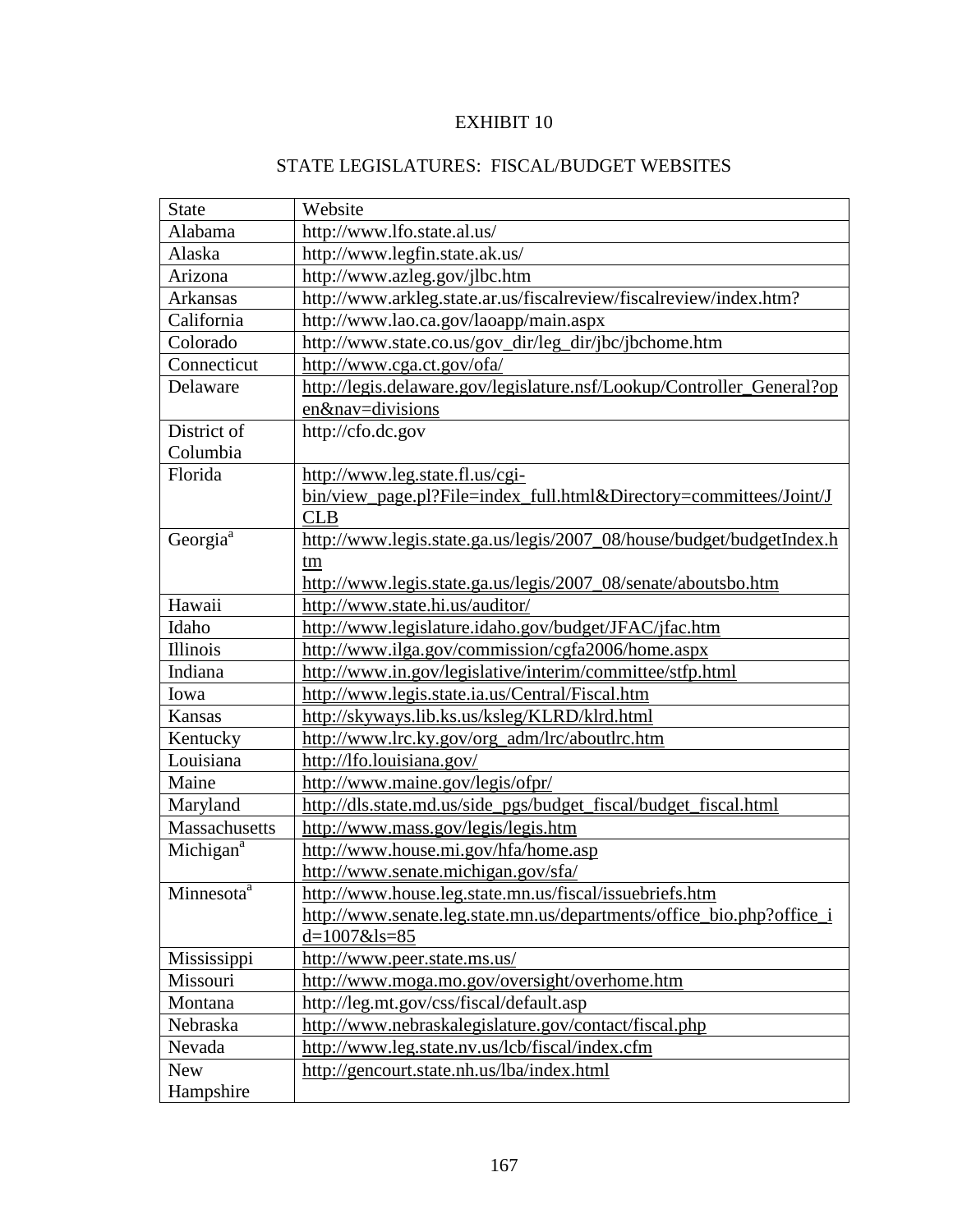# EXHIBIT  $10 - (continued) - page 2 of 2$

# STATE LEGISLATURES: FISCAL/BUDGET WEBSITES

| New Jersey            | http://www.njleg.state.nj.us/legislativepub/budget.asp         |
|-----------------------|----------------------------------------------------------------|
| New Mexico            | http://nmlegis.gov/lcs/lfc/lfcstaff.aspx                       |
| New York $b$          | http://www.assembly.state.ny.us/                               |
|                       | http://www.senate.state.ny.us/senatehomepage.nsf/Home?OpenForm |
| North Carolina        | http://www.ncleg.net/FiscalResearch/                           |
| North Dakota          | http://www.legis.nd.gov/council/general/overview.html          |
| Ohio                  | http://www.lsc.state.oh.us/                                    |
| Oklahoma <sup>a</sup> | http://www.okhouse.gov/Fiscal/Index.aspx                       |
|                       | http://www.oksenate.gov/staff/divfiscal.htm                    |
| Oregon                | http://www.leg.state.or.us/comm/lfo/home.htm                   |
| Pennsylvania          | http://lbfc.legis.state.pa.us/                                 |
| Rhode Island          | http://www.rilin.state.ri.us/HouseFiscal/                      |
| South                 | http://www.scstatehouse.gov/index.html                         |
| Carolina <sup>b</sup> |                                                                |
| South Dakota          | http://legis.state.sd.us/fiscal/index.aspx                     |
| Tennessee             | http://www.legislature.state.tn.us/Joint/Staff/lba/lba.htm     |
| Texas                 | http://www.lbb.state.tx.us/                                    |
| Utah                  | http://www.le.state.ut.us/lfa/index.htm                        |
| Vermont               | http://www.leg.state.vt.us/jfo/                                |
| Virginia              | http://leg2.state.va.us/MoneyWeb.NSF/sb2008                    |
| Washington            | http://fiscal.wa.gov/                                          |
| West Virginia         | http://www.legis.state.wv.us/Joint/budget/budget.cfm           |
| Wisconsin             | http://www.legis.state.wi.us/lfb/                              |
| Wyoming               | http://legisweb.state.wy.us/2009/Budget.htm                    |

Note: <sup>a</sup> These states have a separate fiscal or budget division for each house of the legislature.  $\frac{b}{c}$  These are the legislative home pages since it appears there is no direct link to a fiscal or budget webpage.

Source: Jennifer M. Chisel Senior Research Analyst Nevada Legislative Counsel Bureau 401 S. Carson Street Carson City, NV 89701-4747 Phone: 775-864-6825; Fax: 775-684-6400 jchisel@lcb.state.nv.us (2008, December 5)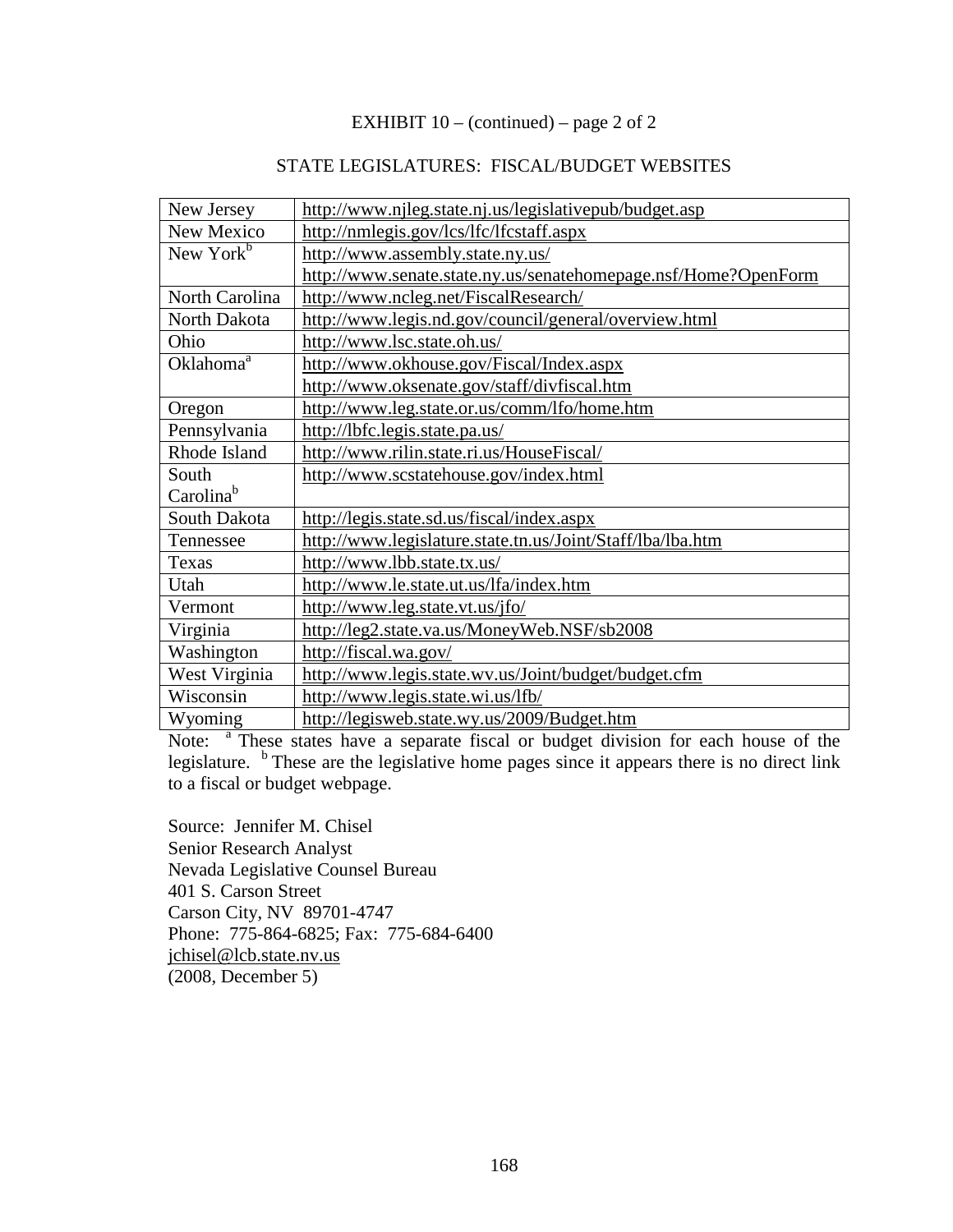# ANNUAL JUVENILE JUSTICE APPROPRIATIONS/EXPENDITURES BY FUND SOURCE FORM

The purpose of this form is to collect data on annual state juvenile justice program budget appropriations and/or expenditures from 1996 through 2006. Most states have both appropriations and expenditure date available. The data will be used to provide the basis for analyzing overall changes in state juvenile justice spending during the eleven-year period covered rather than for direct comparisons of state expenditures. Direct comparisons of state expenditures would be invalid due to differences in budget development procedures and variations in cost by state and region; cultural differences among states; different population sizes and demographics; variation in methods of service delivery; and differences in eligibility requirements and the need for services.

Data collected will be used in a methodological analysis for my dissertation research, which seeks to determine the effects of federal aid on state spending on juvenile justice programs. I would appreciate your assistance by providing your state's expenditure data for state operated and funded juvenile justice programs for FY 1996 – FY 2006. For your convenience, I developed the attached Excel spreadsheet entitled, Annual Juvenile Justice Appropriations/Expenditures by Fund Source Form for data collection. However, most states have preferred to provide the relevant sections of their budget documents for FY 1996-2006 in PDF documents or their own Excel spreadsheets. Whichever method you elect that is most convenient and efficient for you is acceptable for my project. Instructions for the form and definitions of terms are provided below. Instructions:

1. Please provide the total annual general fund juvenile justice operating budget appropriations and/or expenditures for 1996 through 2006. The total amount for each year is requested. It is not necessary to provide the total allocation for each budget line item category. For purposes of this project, operating expenditures include standard

169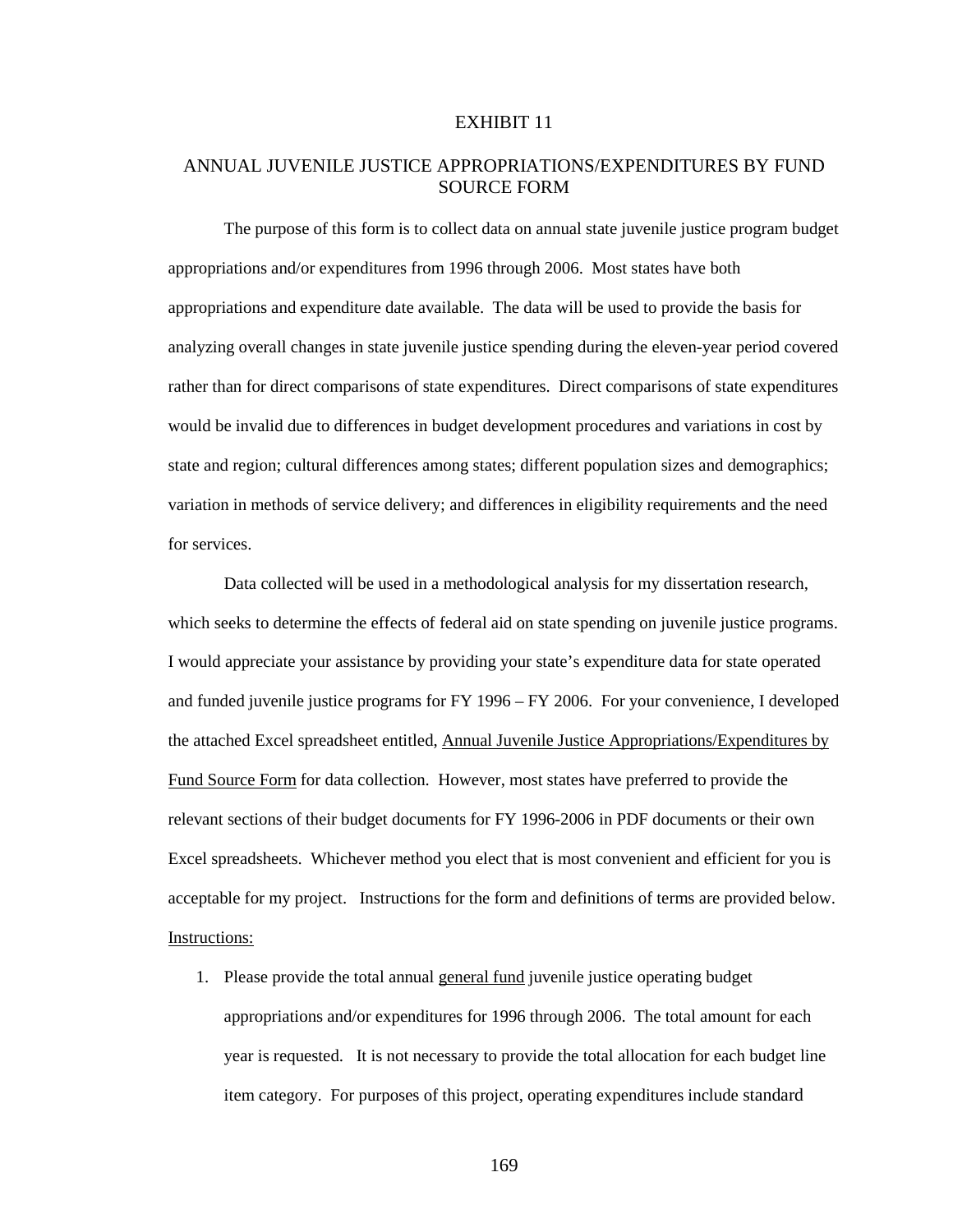#### EXHIBIT  $11 - (continued) - page 2 of 3$

# ANNUAL JUVENILE JUSTICE APPROPRIATIONS/EXPENDITURES BY FUND SOURCE FORM

juvenile justice budget categories, such as salaries and benefits, administrative costs, maintenance, institutions and residential programs, community programs, treatment and other support services, and contractual services. Please do not include capital expenditures in your total operating expenses. However, if your system is structured such that capital expenditures are included with operating expenses, please identify capital expenditures in a separate line item.

- 2. Please include all federal funds that are awarded to your agency for juvenile justice programs annually. Note that additional rows are provided on the data collection form for you to identify each grant source by name if this is how your fiscal data is collected.
- 3. Please include all other state funds spent on juvenile justice annually. Note that additional rows are provided on the data collection form for you to identify other state funds by name if this is how your fiscal data is collected.

Your assistance with collecting the information requested is greatly appreciated. If you have any questions, or need further clarification about the information requested, please contact me by phone at 702-263-4377 or 702-241-9191 (cell) or e-mail:

### smithwb941@cox.net

Thank you in advance for your assistance.

Sincerely,

Ms. Willie B. Smith Doctoral Candidate University of Nevada-Las Vegas School of Environmental and Public Affairs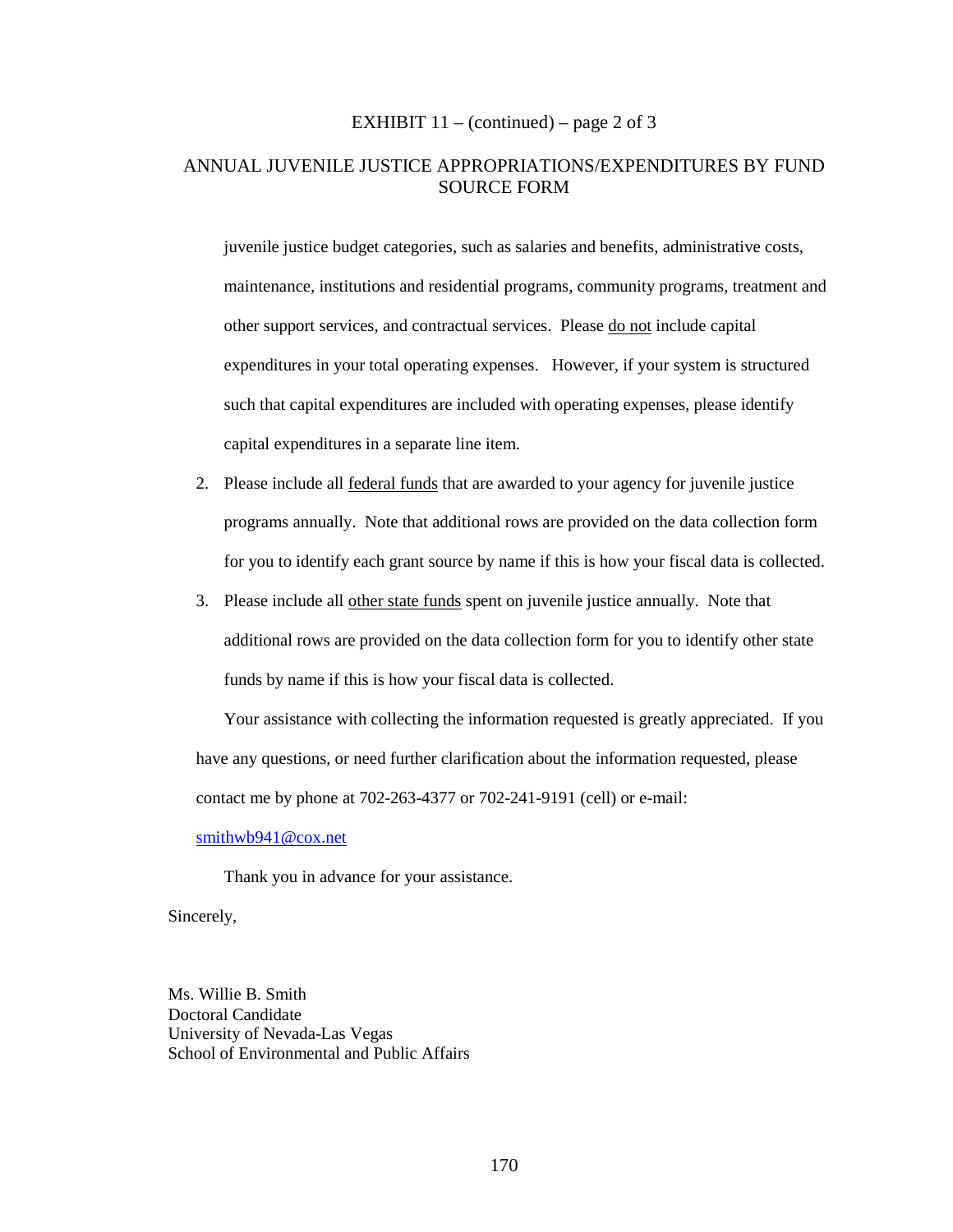# EXHIBIT  $11 - (continued) - page 3 of 3$

# ANNUAL JUVENILE JUSTICE APPROPRIATIONS/EXPENDITURES BY FUND SOURCE FORM

| State:                             |        | <b>Agency/Department Name:</b> |        |        |               |        |        |        |        |        |        |
|------------------------------------|--------|--------------------------------|--------|--------|---------------|--------|--------|--------|--------|--------|--------|
| Revenue Source                     | FY1996 | FY1997                         | FY1998 | FY1999 | <b>FY2000</b> | FY2001 | FY2002 | FY2993 | FY2004 | FY2005 | FY2006 |
| General Fund                       |        |                                |        |        |               |        |        |        |        |        |        |
| Appropriations <sup>a</sup>        |        |                                |        |        |               |        |        |        |        |        |        |
| <b>General Fund</b>                |        |                                |        |        |               |        |        |        |        |        |        |
| Expenditures <sup>a</sup>          |        |                                |        |        |               |        |        |        |        |        |        |
| Other State Funds <sup>b</sup>     |        |                                |        |        |               |        |        |        |        |        |        |
|                                    |        |                                |        |        |               |        |        |        |        |        |        |
|                                    |        |                                |        |        |               |        |        |        |        |        |        |
|                                    |        |                                |        |        |               |        |        |        |        |        |        |
|                                    |        |                                |        |        |               |        |        |        |        |        |        |
| Federal Funds <sup>c</sup>         |        |                                |        |        |               |        |        |        |        |        |        |
|                                    |        |                                |        |        |               |        |        |        |        |        |        |
|                                    |        |                                |        |        |               |        |        |        |        |        |        |
|                                    |        |                                |        |        |               |        |        |        |        |        |        |
| <b>Total Funds</b>                 |        |                                |        |        |               |        |        |        |        |        |        |
|                                    |        |                                |        |        |               |        |        |        |        |        |        |
|                                    |        |                                |        |        |               |        |        |        |        |        |        |
| Contact Information <sup>d</sup> : |        |                                |        |        |               |        |        |        |        |        |        |
| Name:                              |        |                                |        |        |               |        |        |        |        |        |        |
| Title:                             |        |                                |        |        |               |        |        |        |        |        |        |
| Address:                           |        |                                |        |        |               |        |        |        |        |        |        |
| Phone:                             |        |                                |        |        |               |        |        |        |        |        |        |
| E:mail:                            |        |                                |        |        |               |        |        |        |        |        |        |

Note: <sup>a</sup>Include total annual general fund operating budget appropriations and annual general fund expenditures. <sup>b</sup> Please identify any other revenue sources separately by name, if possible. <sup>c</sup> Please include all federal funds awarded directly to your agency for juvenile justice programs<br>and identify each federal grant award separately by name, if possible. <sup>d</sup>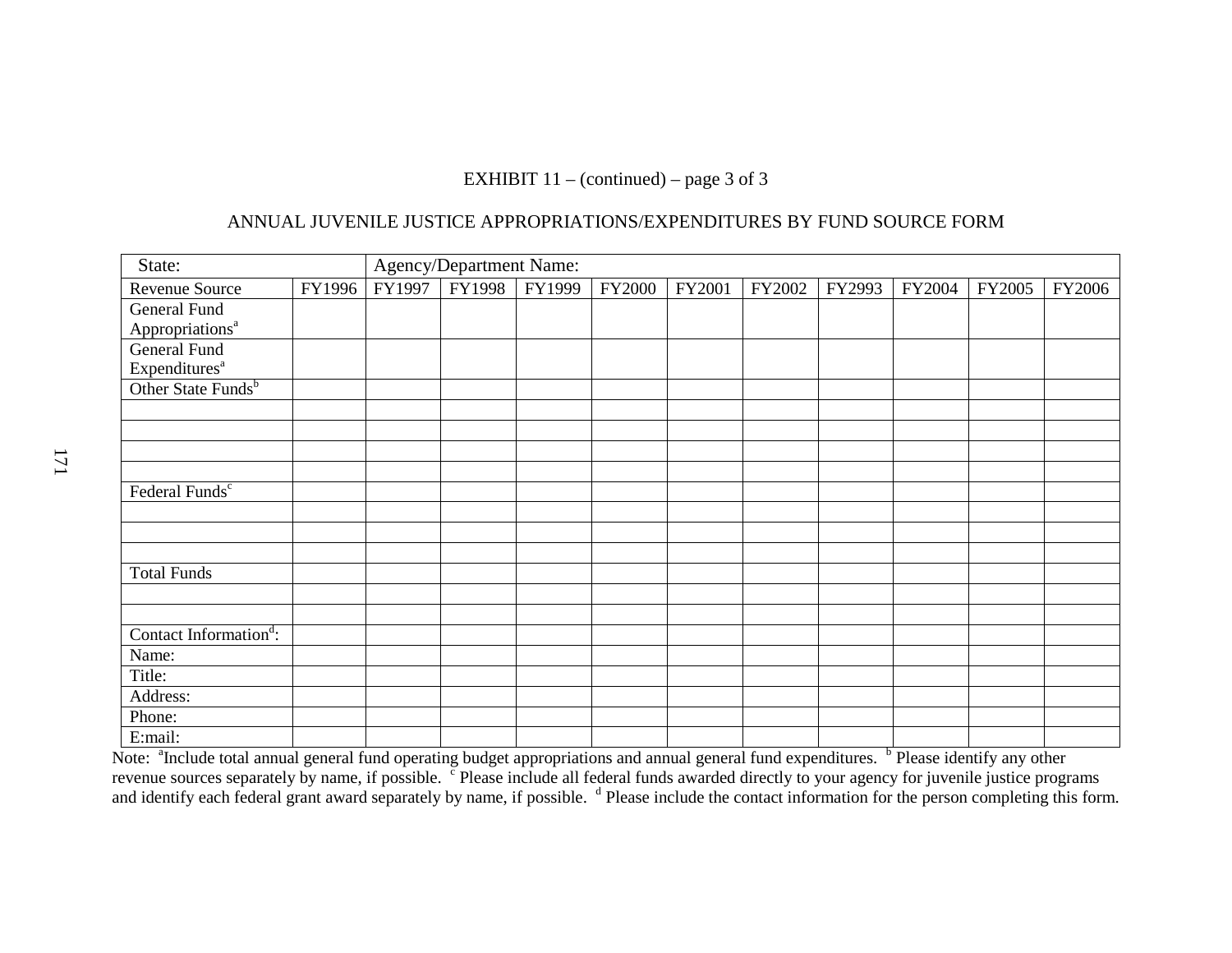### JUVENILE JUSTICE SUBJECT MATTER EXPERTS

Kirby L. Burgess Formerly, Director, Clark County Juvenile Justice Services 601 N. Pecos Las Vegas, NV 89101 Currently, Executive Director, Agape children's Services 1055 E. Tropicana Avenue Suite 201 Las Vegas, NV 89119 Phone: 702-739-7716 http://www.agapechildrensservices.org/

Larry Carter, Assistant Director Clark County Juvenile Justice Services 601 N. Pecos Las Vegas, NV 89101 Phone: 702-455-5200 http://www.clarkcountynv.gov/depts/jjs/Pages/ContactUs.aspx

Kim Godfrey, Deputy Director Council of Juvenile Correctional Administrators 170 Forbes Road, Suite 106 Braintree, Ma. 02184 Phone: 781-843-2663 http://cjca.net/

Ken Weese, Division Director Fiscal Management Services Arizona Department of Juvenile Corrections . 1624 West Adams Phone: 602 542-1918 http://www.azdjc.gov/AboutADJC/AboutADJC.asp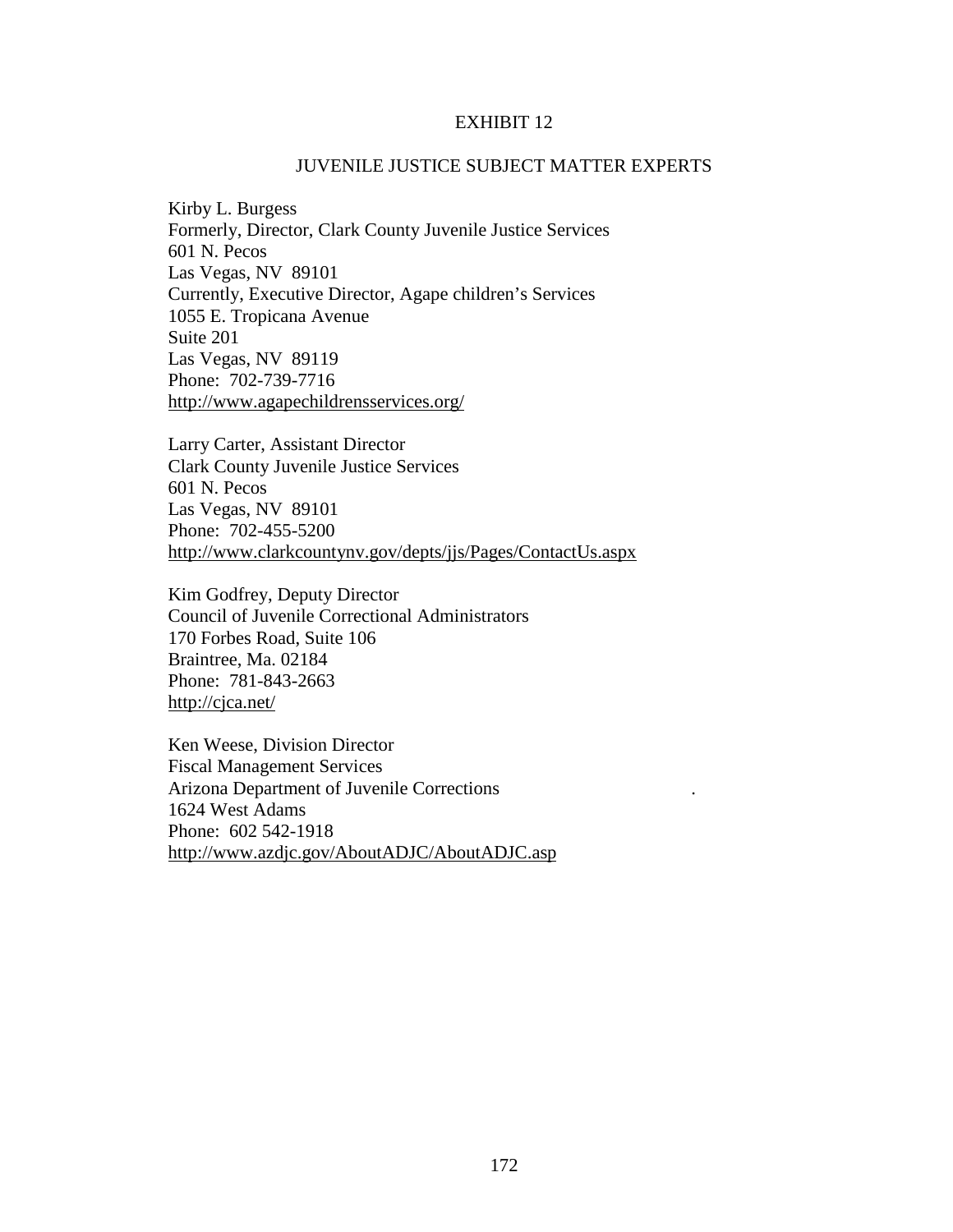#### EXAMINATION OF VARIABLES

I used the following analytical measures to examine the variables included in the regression model: inspection for recording errors, distribution of variables, and trends and correlations between the dependent and independent variables.

Prior to selecting variables to include in my statistical model, I used Stata to generate a variable codebook to initiate the data cleaning/data screening process. Using the codebook, I inspected the entire dataset for errors in recording and coding. The data were checked for accuracy and all responses were within range. I generated frequency tables to examine the distribution of categorical variables to get a preliminary sense of how categories, such as region, juvenile justice system type, and governor's party might affect the model (juvenile justice spending).

Furthermore, I examined each variable included in the model specification using SPSS output for variable exploration. This procedure produces several descriptive results for multiple variables in table format, as well as visual representations of the data, such as histograms, stem  $\&$  leaf diagrams, and box plots. While all of these graphs provided valuable information that helped determine whether the data were normally distributed and/or the degree of skewness of kutosis in the distribution of each variable, Beck (2006) recommends the box plot for exploratory analysis of cross-sectional issues in TSCS data. Following Beck's recommendation, I generated box plots for the dependent variable and the primary independent variable of interest (federal aid) for each state. The box plot helps one to discern whether the center and spread of the variables differ by unit, or whether one or a few units are considerably different from the others.

173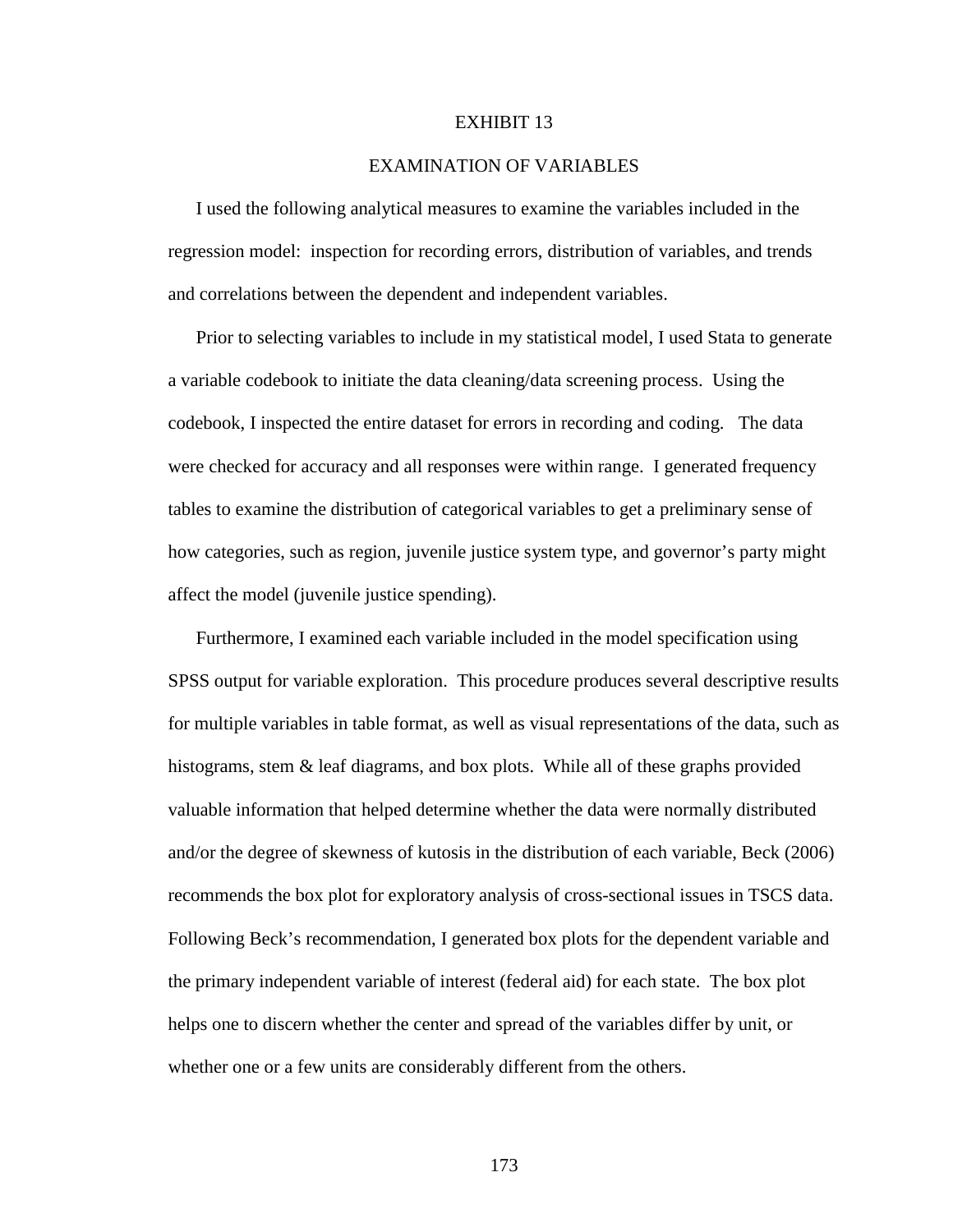### EXHIBIT 13 - (continued) – page 2 of 2

# EXAMINATION OF VARIABLES

Sensitivity analysis of findings indicated that the majority of the variables were likely to be skewed, supporting the decision to transform some of the variables to help normalize the distributions of selected variables. Additionally, this type of wide dispersion is expected when using TSCS data with a relatively small time period and given the variability among states. Findings from these procedures informed my decisions regarding variable transformations required before proceeding to model specification.

Finally, I plotted line graphs of the dependent variable and key independent variables against time to examine for trends in state spending relative to juvenile justice and related issues.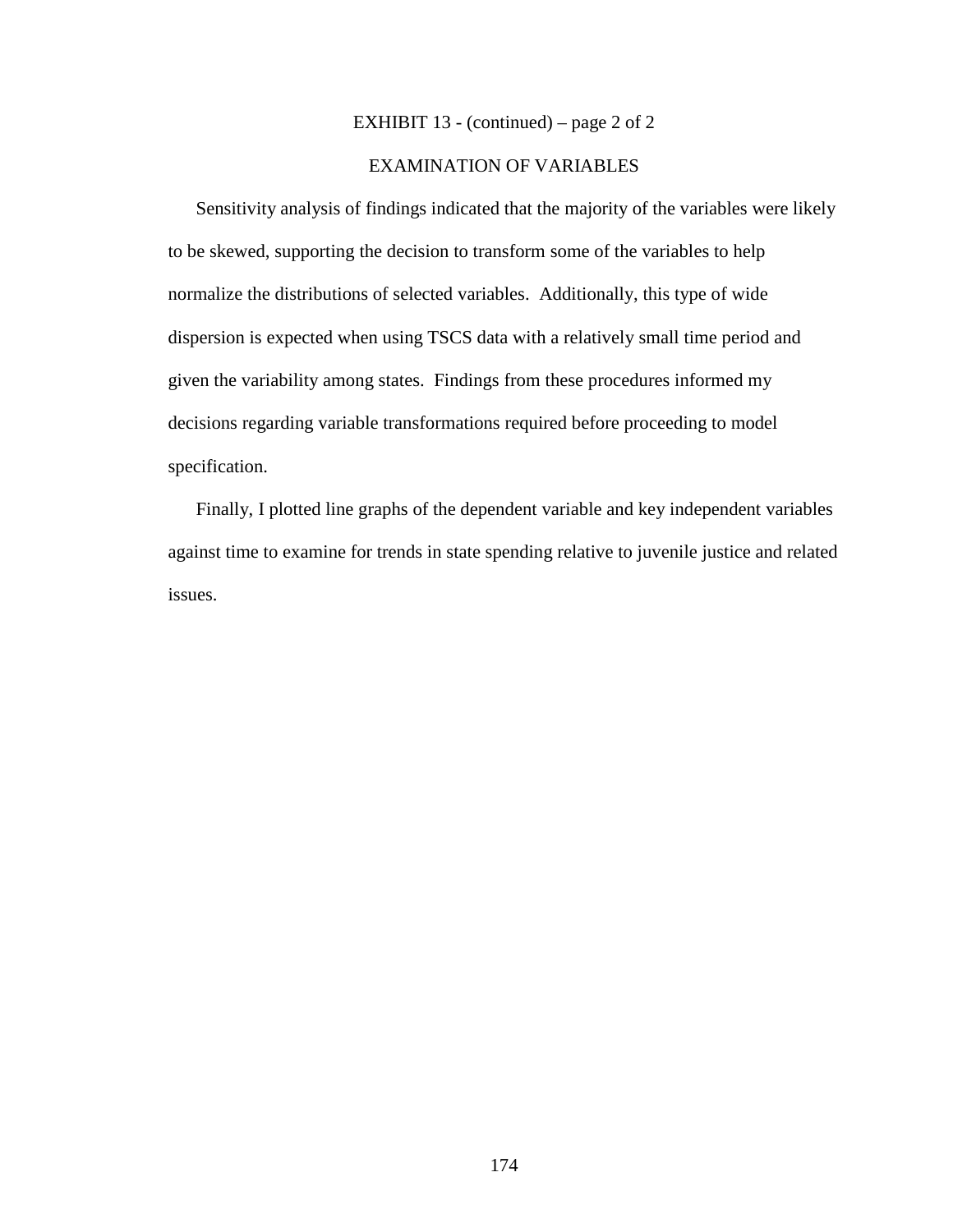# INTERPRETATION OF COEFFICIENTS

#### Log Transformed Variable

 $\overline{a}$ 

The general analytical model specified for this dissertation study employs a log transformed dependent variable, some independent variables in their original metric, and some log transformed independent variables. There are different requirements for interpretation of coefficients dependent on the form of the variable. The standard interpretation of coefficients in a regression analysis is applicable when both the dependent and independent variables are in their original form.<sup>45</sup> In contrast, log transformed variables are interpreted in terms of percent change. Hence, when both the dependent and independent variables are log transformed the interpretation format is: a one percent increase in the independent variable results in a *b%* change in the dependent variable while all other variables in the model are held constant. When the dependent variable is log transformed and the independent variable is in its original metric, the interpretation format is: a one-unit increase in the independent variable results in a 100(*b*) percent change in the dependent variable while all other variables in the model are held constant.<sup>46</sup>

<sup>&</sup>lt;sup>45</sup> Standard interpretation of regression coefficients is that a one unit change in the independent variable results in the respective regression coefficient change in the expected value of the dependent variable while all the predictors are held constant.

<sup>&</sup>lt;sup>46</sup> See UCLA Academic Technology Services, Interpreting a Regression Model with Log Transformed Variables. Retrieved from http://www.ats.ucla.edu/stat/sas/faq/sas\_interpret\_log.htm and http://www.ats.ucla.edu/stat/mult\_pkg/faq/general/log\_transformed\_regression.htm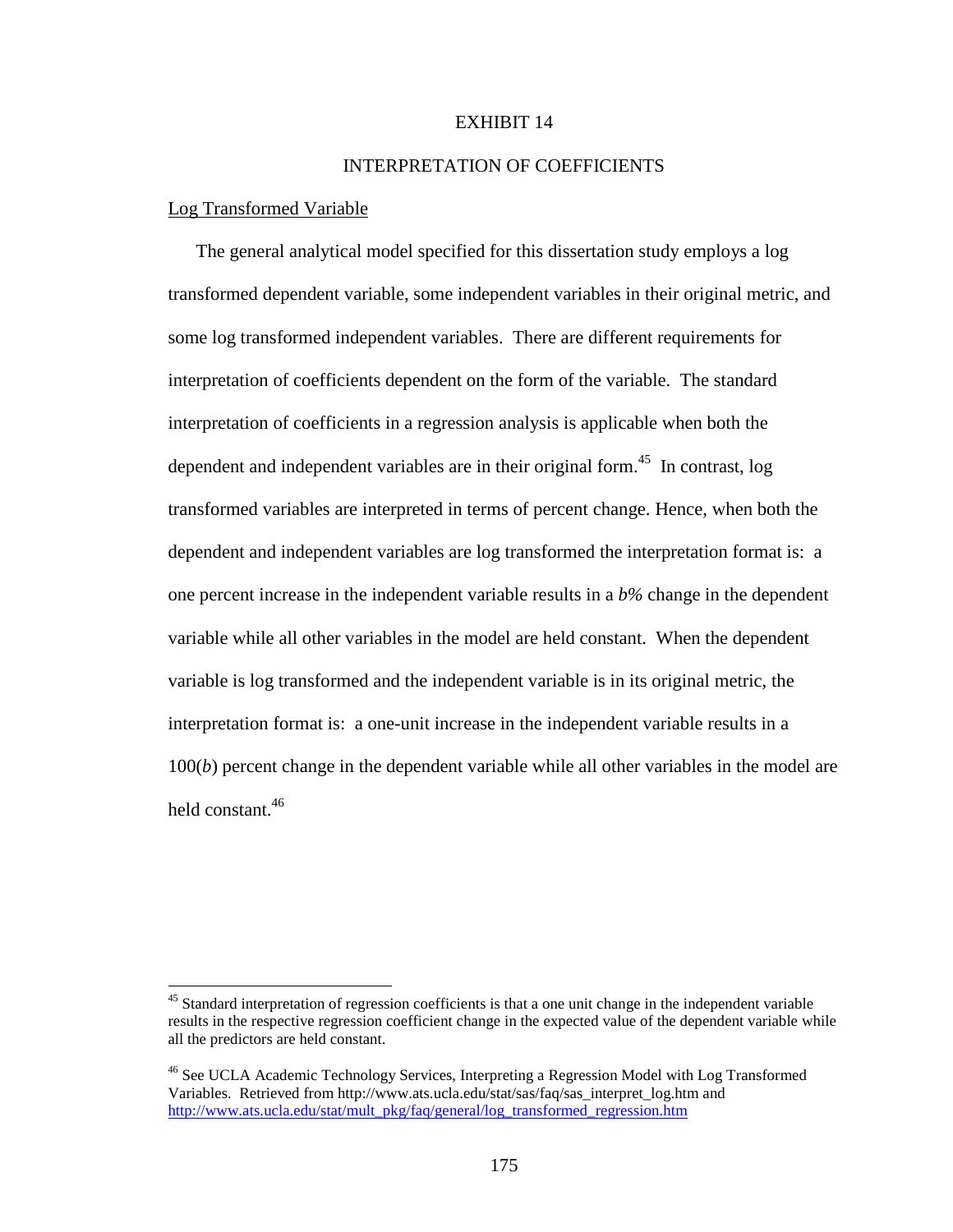# EXHIBIT 14 - (continued) – page 2 of 2

# INTERPRETATION OF COEFFICIENTS

# Lagged Dependent Variable (LDV)

In this study, the LDV is not interpreted as a unit change in last year's *y* causes a Φ (phi coefficient) change in current *y* (Beck & Katz, 2004, p. 18). The past state of *y* is included in the model as an algebraic transformation to control for autocorrelation. The LDV has a dynamic interpretation as it dictates the timing of the effect of X on Y mathematically (Keele & Kelly, 2006, p. 189).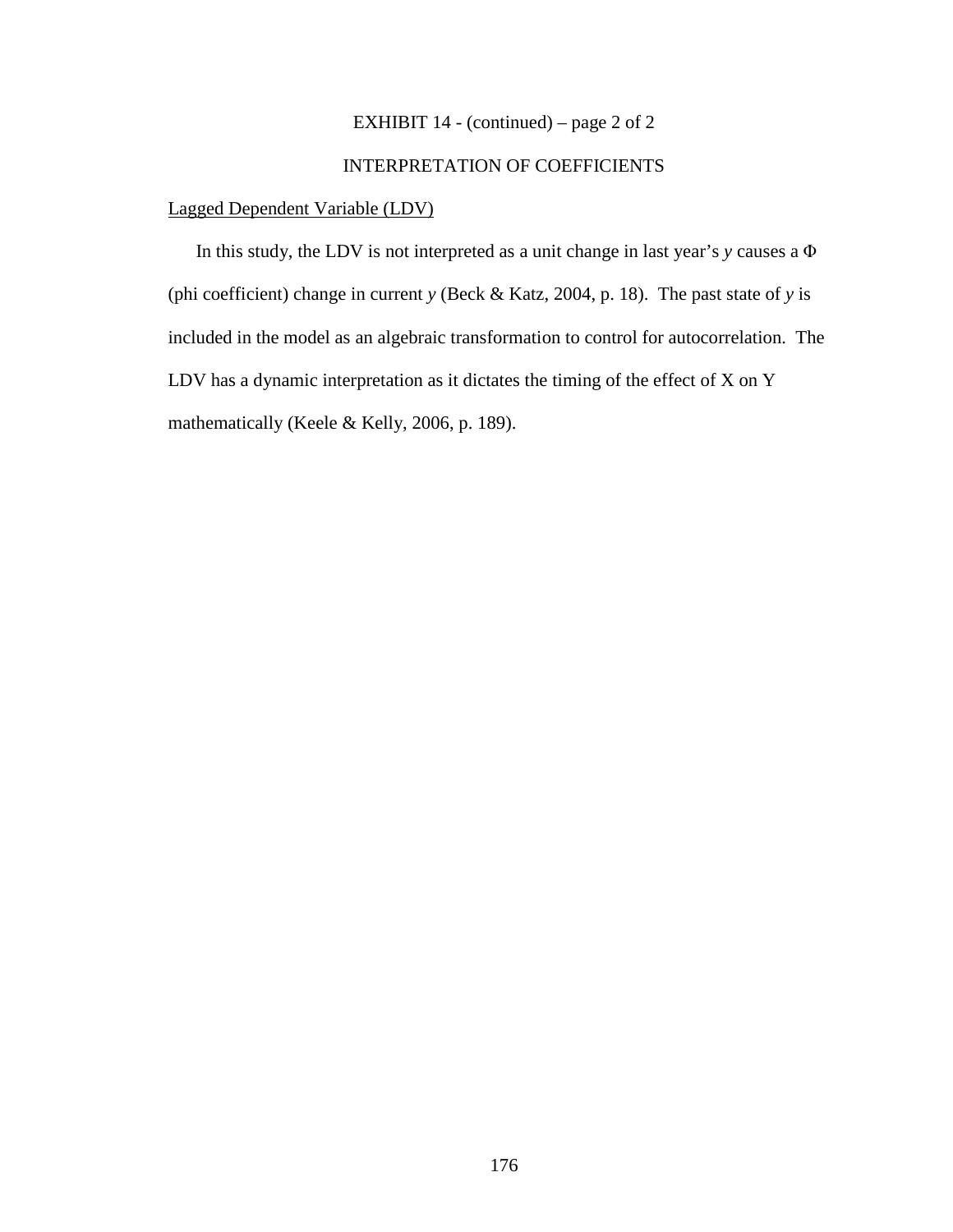#### **REFERENCES**

- American Correctional Association. (2007). *2007 Directory: Adult and juvenile correctional departments, institutions, agencies, and probation and parole authorities* (Sixty-eight edition). Alexandria, Virginia: American Correctional Association.
- Bahl, R. & Saunders, R. (1966). Factors associated with variations in state and local government spending. *The Journal of Finance 21*(4), 523-534. Retrieved from http://www.jstor.org/pss/2977827
- Barrilleaux, C. (1999). Governors, bureaus, and state policymaking. *State and Local Government Review, 31*(1), 53-59. Retrieved from http://www.jstor.org/pss/4355223
- Barrilieaux, C. & Berkman, M. (2003, December). Do governors matter? Budgeting rules and the politics of state policymaking. *Political Research Quarterly,* 56(4), 409-417. Retrieved from http://prq.sagepub.com/content/56/4/409
- Barnard, T, J. (1993). *The cycle of juvenile justice.* New York: Oxford University Press.

Bartle, J. R. (1995). The fiscal impact of federal and state aid to large U. S. Cities: An empirical analysis of budgetary response. *Public Budgeting & Finance 15*(4), 56- 66. Retrieved from http://web.ebscohost.com.ezproxy.library.unlv.edu/ehost/results?sid=cdb91c6ccd4e-4b3c-95b4- 77f79e9ecbc1%40sessionmgr11&vid=2&hid=8&bquery=(JN+%26quot%3bPubli c+Budgeting+%26amp%3b+Finance%26quot%3b+AND+DT+19951201)&bdata =JmRiPWJ1aCZ0eXBlPTAmc2l0ZT1laG9zdC1saXZl

- Bazemore, G. & Umbreit, M. (1997, August). *Balanced and restorative justice for juveniles: A framework for juvenile justice in the 21st century.* U. S. Department of Justice, Office of Justice Programs, Office of Juvenile Justice and Delinquency Prevention. Access: http://www.ncjrs.gov/pdffiles/framwork.pdf
- Beam D. R. & Conlan, T. J. (2002). Grants. In Lester M. Salamon (Ed.), *The tools of government: A guide to the new governance* (pp. 340-380).New York: Oxford University Press.
- Beck, N. (2006). Time-series-cross-section methods. Retrieved from http://as.nyu.edu/docs/IO/2576/beck.pdf
- Beck, N. & Katz, J. N. (September 1995). What to do (and not to do) with time-series cross-section data. *The American Political Science Review, 89*(3), 634-647. Retrieved from http://www.jstor.org/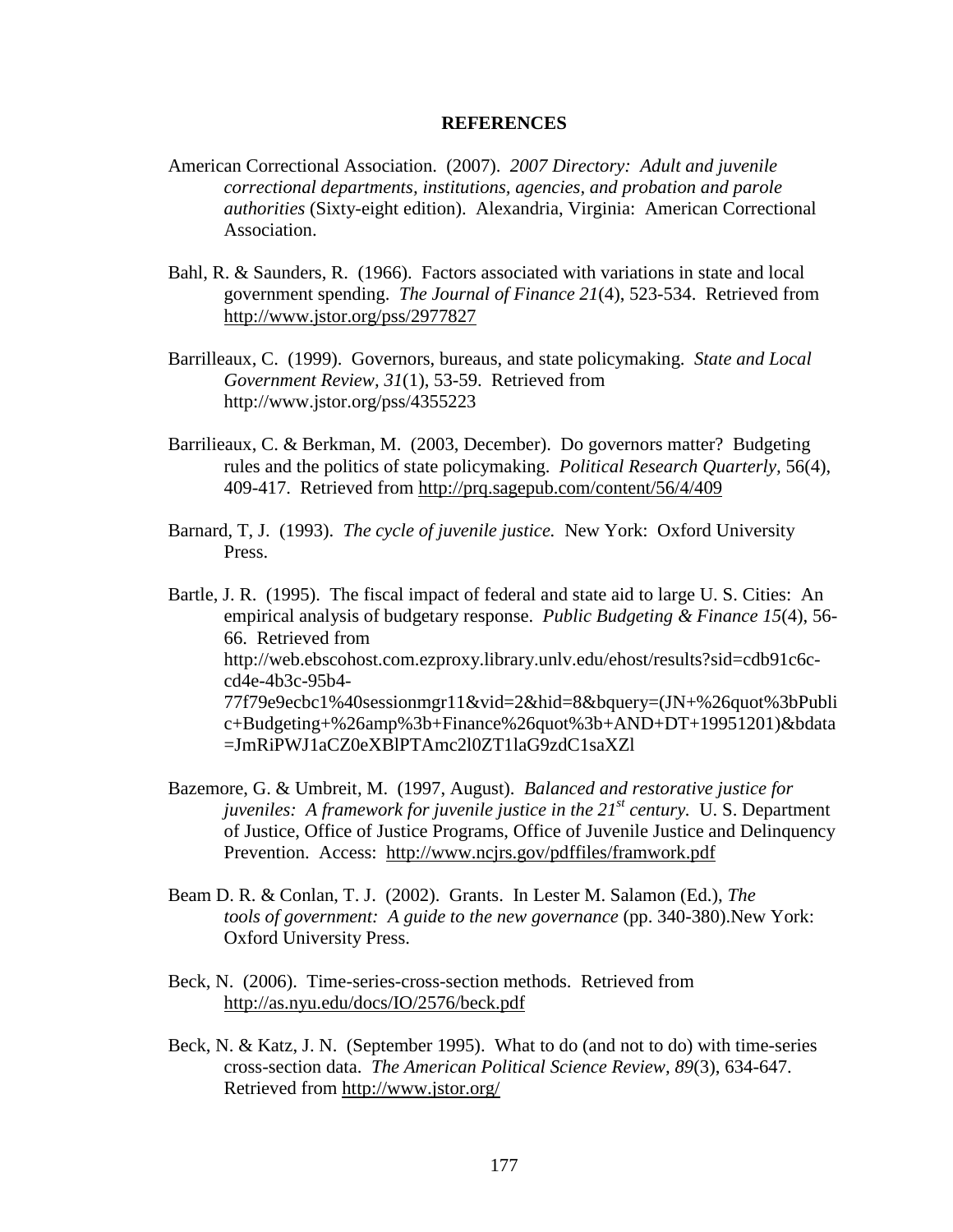- Beck, N. & Katz, J. N. (1996). Nuisance vs. Substance: Specifying and estimating time series-cross-section models. *Political Analysis, 6*(1), 1-36. doi: 10.1093/pan/6.1.1
- Beck, N. & Katz, J. N. (2004). Time-series-cross issues: Dynamics, 2004. Retrieved from http://www.nyu.edu/gsas/dept/politics/faculty/beck/beckkatz.pdf
- Beckett, K. & Western, B. (2001). Governing social marginality: Welfare, incarceration, and the transformation of state policy. *Punishment & Society, 3*(1), 43-59. doi: 10.1177/14624740122228249
- Behrens, A., Uggen, C., & Manza, J. (2003). Ballot manipulation and the "menace of Negro domination": Racial threat and felon disenfranchisement in the United States. *American Journal of Sociology, 109*(3), 559-605. Retrieved from http://www.jstor.org/stable/10.1086/378647
- Benton, J. E. (1992). The effects of changes in federal aid on state and local government spending. *Publius, 22*(1), 71-82. Retrieved from http://www.jstor.org
- Bernard, T. J. (1993). *The cycle of juvenile justice.* New York: Oxford University Press.
- Berry, W. D. & Feldman, S. (1985). *Multiple regression in practice.* Thousands Oaks, CA: Sage Publications, Inc.
- Berry, W. D., Ringquist, E. J., Fording, R. C., & Hanson, R. L. (1998). Measuring citizen and government ideology in the American states. *American Journal of Political Science, 42*(1), 327-348. Retrieved from http://www.jstor.org/stable/2991759
- Brown, L. D., Fossett, J. W., & Palmer, K. T. (1984). *The changing politics of federal grants.* Washington, D.C.: The Brookings Institution.
- Calderia, G. A. & Cowert, A. T. (1980). Budgets, institutions, and change: Criminal justice policy in America. *American Journal of Political Science,* 24(3), 413-438. Retrieved from http://www.jstor.org/stable/2110826
- Carmichael, J. T. (2004). The determinants of jail use across large US cities: An assessment of racial, ethnic, and economic threat explanations. *Social Science Research, 34*(3), 538-569. doi:10.1016/j.ssresearch.2004.05.001
- Center on Budget and Policy Priorities, (2009, April 13). Where Do Our State Tax Dollars Go? Retrieved from http://www.cbpp.org
- Chiricos, T. G. & Delone, M. A. (1992). Labor surplus and punishment: A review and assessment of theory and evidence. *Social Problems, 39*(4), 421-446. Retrieved from http://www.jstor.org/stable/3097019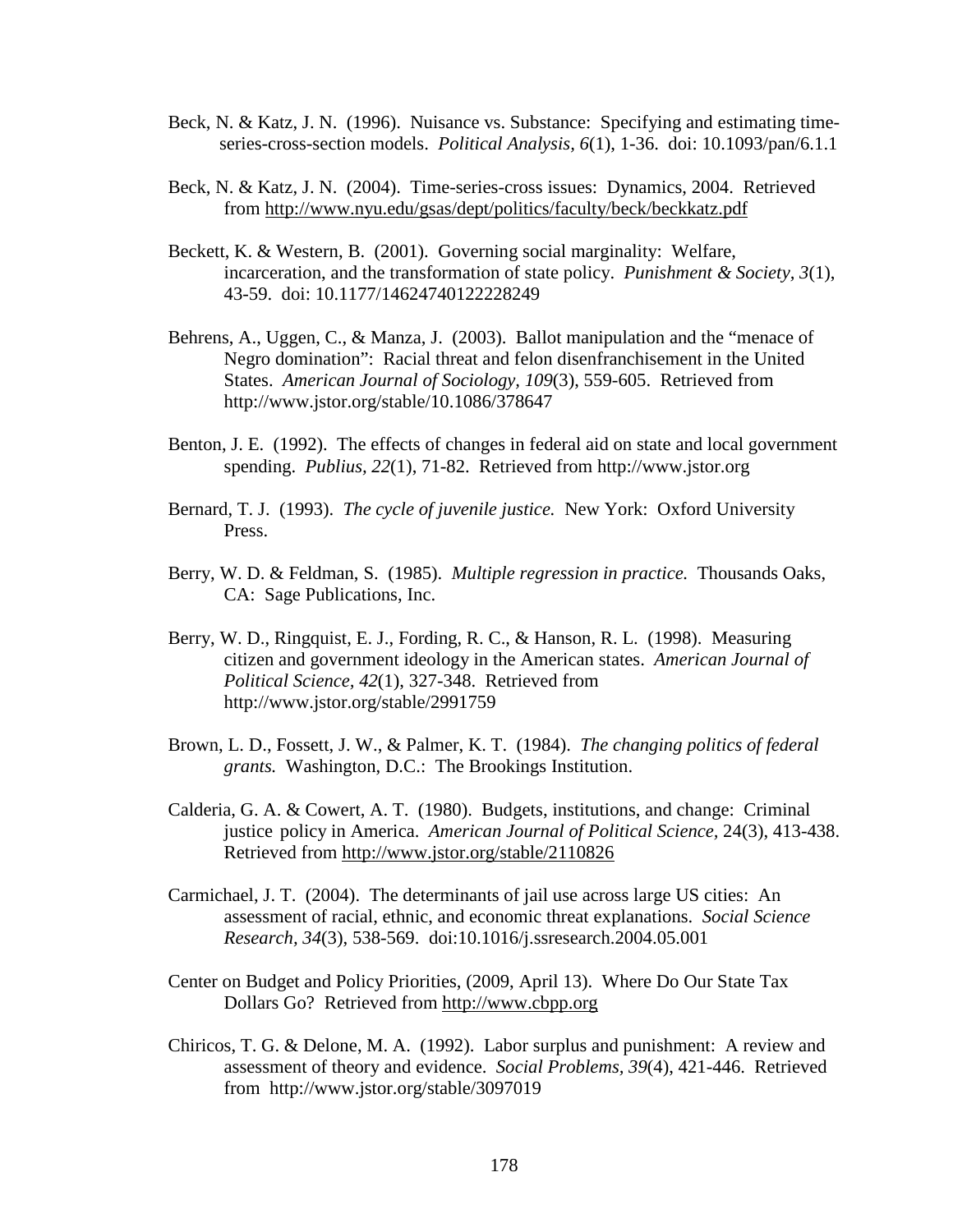- Coalition for Juvenile Justice (CJJ). (2011a). Historical federal funding chart. Retrieved from http://juvjustice.org/media/resources/public/resource\_644.pdf
- Coalition for Juvenile Justice (CJJ). (2011b). Safeguarding the future: Strategic investments to secure the safety of America's youth, families and communities. Retrieved from http://www.juvjustice.org/media/factsheets/factsheet\_15pdf
- Dye, T. R. (1966). *Politics, economics, and the public.* Chicago: Rand McNally.
- Dye, T. R. (1984). Party and policy in the states. *The Journal of Politics, 46*(4), 1097- 1116. Retrieved from http://www.jstor.org/sable/2131244
- Eddy, J. M., & Gribskov., L. S. (1998). Juvenile justice and delinquency prevention in the United States: The influence of theories and traditions on policies and practices. In T. P. Gullotta, G. R. Adams, & R. Montemayor (Eds.), *Delinquent violent youth: Theory and interventions* (12-52). Thousand Oaks, CA: Sage Publications.
- Erikson, R. S., Wright, G. C., & McIver, J. P. (1989). Political parties, public opinion, and state policy in the United States. *American Political Science Review, 83*(3), 729-750. Retrieved from http://www.jstor.org/stable/1962058
- Feld, B. C. (2003). The politics of race and juvenile justice: The "due process revolution" and the conservative reaction. *Justice Quarterly, 20*(4), 765-800. doi: 10.1080/07418820300095691
- Fisher, G. W. (1961). Determinants of state and local government expenditures: A preliminary analysis. *National Tax Journal (Pre-1986), 14*(4), 349-349. Retrieved from http://ezproxy.library.unlv.edu/login?url=http://search.proquest.com/docview/207 155370?accountid=3611

Fisher, R. C. (1996). *State and local public finance* (2<sup>nd</sup> ed.). Chicago: Irwin.

- Flores, K., Douglas, T., & Ellwood, D. A. (1998). *The children's budget report: A detailed analysis of spending on low-income children's programs in 13 states.*  Washington, D.C.: The Urban Institute.
- Gordon, N. (2003). Do federal grants boost school spending? Evidence from Title I. *Journal of Public Economics,* 88(9-10), 1771-1792.
- Greenberg, D. & West, V. (2001). State Prison Populations and their growth. *Criminology, 39*(3), 615-653. Retrieved from doi: 10.1111/j.1745- 9125.2001.tb00935.x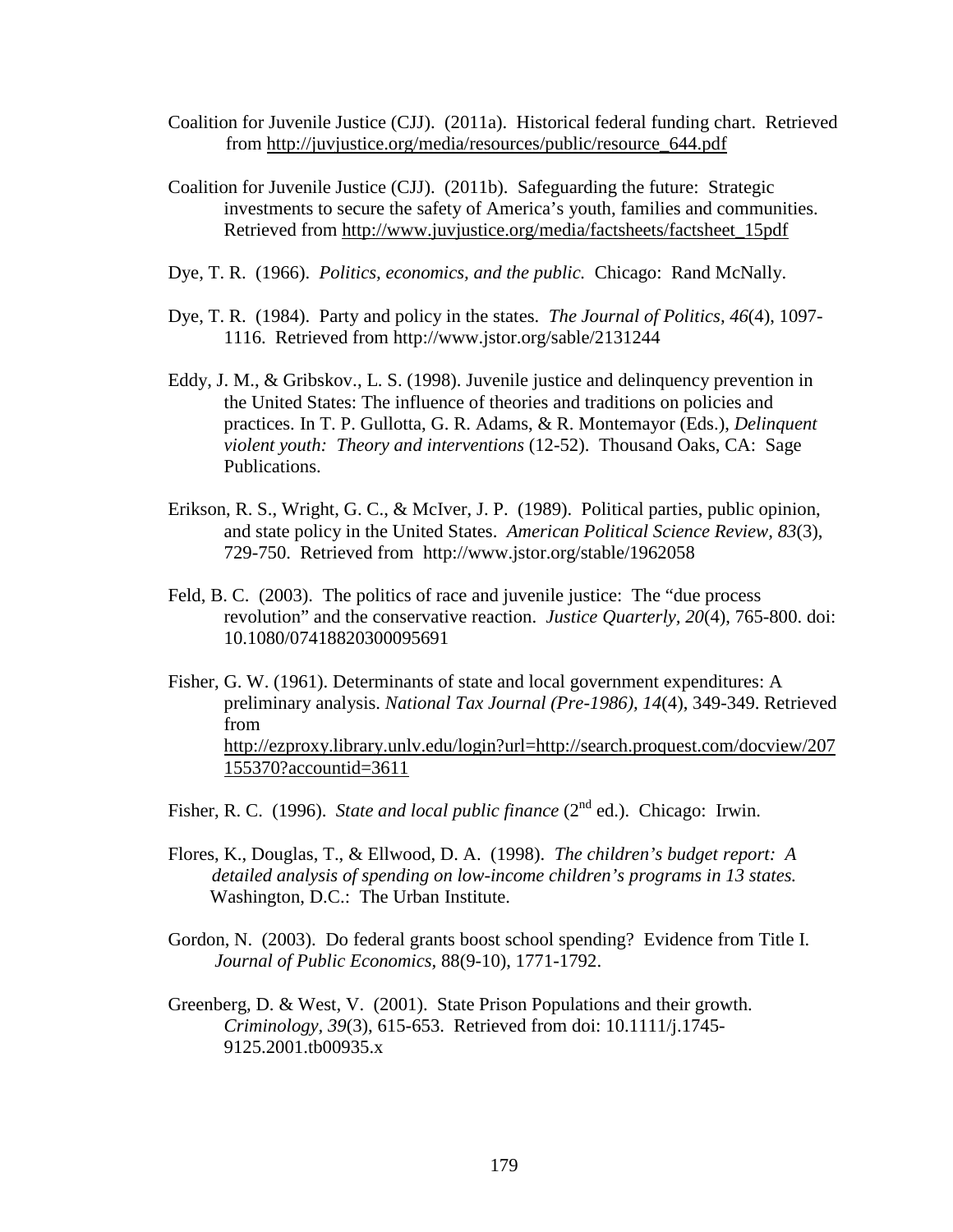- Griffin, P. & King, M. (2006). *National Overviews. State Juvenile Justice Profiles.*  Pittsburgh, PA: National Center for Juvenile Justice. Retrieved March 24, 2010, from http://www.ncjj.org/stateprofiles/
- Gruber, J. (2007). *Public finance and public policy (*2nd ed.). (pp. 256-281). New York: Worth Publishers.
- Hale, G. & Palley, M. (1981). *The politics of federal grants.* Washington, D. C.: Congressional Quarterly Press.
- Jacobs, D. & Carmichael, J. T. (2001). The politics of punishment across time and space: A pooled time-series analysis of imprisonment rates. *Social Forces, 80*(1), 61-89. Retrieved from http://www.jstor.org/stable/2675532
- Jacobs, D. & Helms, R. (1996). Toward a political model of incarceration: A timeseries examination of multiple explanations for prison admission rates. *American Journal of Sociology, 102*(2), 323-357. Retrieved from http://www.jstor.org/stable/2782628
- Jacobs, D. & Helms, R. (1999). Collective outbursts, politics, and punitive resources: Toward a political sociology of spending on social control. *Social Forces, 77*(4), 1497-1523. Retrieved from http://heinonline.org
- Jones, T. (1974). Political change and spending shifts in the American states. *American Politics Quarterly, 2*(2), 159-178. doi: 10.1177/1532673x7400200202
- Keele, L. & Kelly, N. J. (2006). Dynamic models for dynamic theories: The ins and outs of lagged dependent variables. *Political Analysis, 14*(2), 186-205. doi: 10.1093/pan/mpj006
- Keiser, L. R. (1999). State bureaucratic discretion and the administration of social welfare programs: The case of social security disability. *Journal of Public Administration Research and Theory*, *9*(1). 87-106. Retrieved from http://web.ebscohost.com.ezproxy.library.unlv.edu/ehost/pdfviewer/pdfviewer?vi d=3&hid=105&sid=6052fd35-3a8c-45ca-ba0f-d94b273cec3f%40sessionmgr104
- Lawrence, R. (1995). Classrooms vs. prison cells: Funding policies for education and corrections. *Journal of Crime and Justice, 18*(2), 113-126. doi:10.1080/0735648x.1995.9721052
- Levin, J. & Fox, J. A. (2004). *Elementary statistics in social research: The essentials.*  Boston: Pearson Education, Inc.
- Lewis-Beck, M. S. (1980). *Applied regression: An introduction.* Newbury Park, CA: Sage Publications, Inc.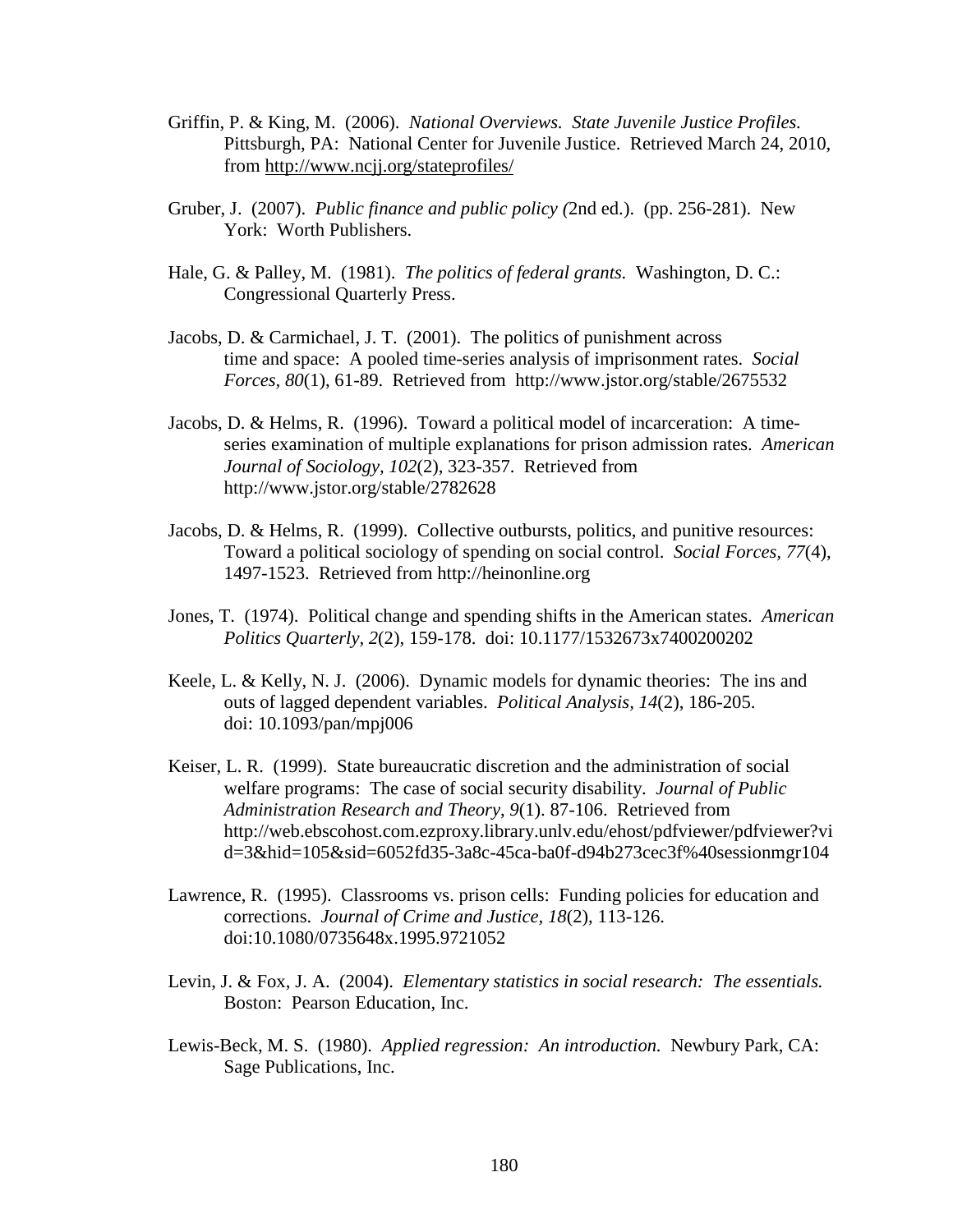- Loughran, E. J., Godfrey, K., et al. (2007). *CJCA Yearbook 2006: A national perspective of juvenile corrections.* Braintree, MA: Council of Juvenile Correctional Administrators.
- Maloney, D., Romig, D., & Armstrong, T. (1988). Juvenile Probation: The balanced Approach. *Juvenile and Family Court Journal, 39*(3), 1-4. Retrieved from http://heinonline.org.ezproxy.library.unlv.edu/HOL/Index?index=journals/juvfc& collection=journals
- Marion, N. E. & Oliver, W. M. (2009). Congress, crime, and budgetary responsiveness: A study in symbolic politics. *Criminal Justice Policy Review, 20*(2), 115-135. doi: 10.1177/0887403408320521
- Maxwell, J. A. (1952). *Federal grants and the business cycle.* New York: National Bureau of Economic Research, Inc.
- McCord, J., Widom, C. S., & Crowell, N. A. (Eds.). (2001). *Juvenile crime, juvenile justice.* Washington, D. C.: National Academy Press.
- McGarrell, E. F., & Duffee, D. E. (2007). Examining correctional resources: A crosssectional study of the states. In D. E. Duffee & E. R. Maguire (Eds.), *Criminal justice theory: Explaining the nature and behavior of criminal justice* (pp.257- 290). New York: Routledge.
- Montreal, S. R. (1999). *Examining the impacts of federal grants on state policies.* The University of Wisconsin - Milwaukee). *ProQuest Dissertations and Theses,* 134 p. Retrieved from http://ezproxy.library.unlv.edu/login?url=http://search.proquest.com/docview/304 540710?accountid=3611
- Moneypenny, P. (2007). Federal grants-in-aid to state governments: A political analysis. In Laurence J. O'Toole, Jr., (Editor), American intergovernmental relations: foundations, perspectives, and issues (pp. 204-209*).* Washington, D. C.: CQ Press.
- Nagin, D. S., Piquero, A. R., Scott, E. S., & Steinberg, L. (2006). Public preferences for rehabilitation versus incarceration of juvenile offenders: Evidence from a contingent valuation survey. *Criminology & Public Policy, 5(4), 627-652.* doi: 10.1111/j.1745-9133.2006.00406x. Retrieved from http://onlinelibrary.wiley.com.ezproxy.library.unlv.edu/doi/10.1111/j.1745- 9133.2006.00406.x/pdf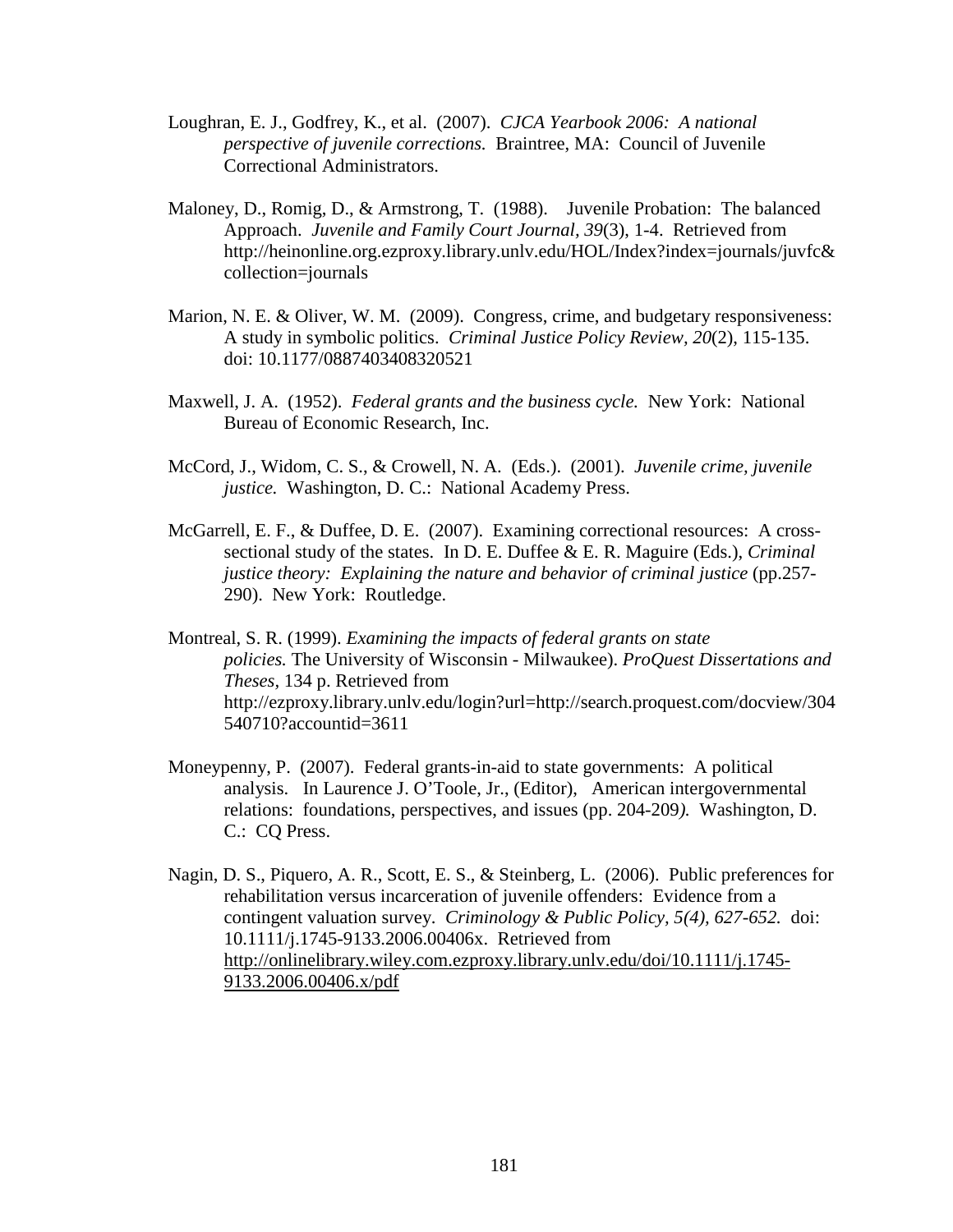- National Association of State Budget Officers. (1999). *State juvenile justice expenditures and innovations.* Washington, D. C.: National Association of State Budget Officers. Retrieved from http://www.nasbo.org/Publications/information\_briefs/juvenile\_expend\_1999.htm l
- Nelson, D. W. (2008). A road map for juvenile justice reform. Annie E. Casey Foundation. (2008). *The Annie E. Casey Foundation 2008 kids count data book: State profiles of child well-being* (pp.6-27)*.* Baltimore: Annie E. Casey Foundation.
- Newton, R. R. & Rudestam, K. E. (1999). *Your statistical consultant: Answers to your data analysis questions.* Thousands Oaks, CA: Sage Publications, Inc.
- Nunez-Neto, B. (2007a, January 25). *Juvenile justice: Legislative history and current legislative issues.* Congressional Research Service, The Library of Congress, Order Code RS22070.
- Nunez-Neto, B. (2007b, April 2). *Juvenile justice: Overview of legislative history and funding trends.* Retrieved from Congressional Research Service Website http://opencrs.cdt.org/rpts/RL33947\_20070402.pdf
- Nunez-Neto, B. (2008, February 27). *Juvenile justice funding trends.* Congressional Research Service, The Library of Congress, Order Code RS22655.
- OBrien, T. (1971). Grants-in-aid: Some further answers. *National Tax Journal (Pre-1986), 24*(1), 65. Retrieved from http://ezproxy.library.unlv.edu/login?url=http://search.proquest.com/docview/207 170683?accountid=3611
- Oliver, W. M. & Marion, N. E. (2006). Budgets, institutions, and change: Criminal justice policy in America revisited. *Criminal Justice Policy Review, 17*(4), 451- 467. doi: 10.1177/088740340629687
- Osman, J. W. (1966). The dual impact of federal aid on state and local government expenditures. *National Tax Journal (Pre-1986), 19*(4), 362-362. Retrieved from http://ezproxy.library.unlv.edu/login?url=http://search.proquest.com/docview/207 162342?accountid=3611
- O'Toole, L. (2007). *American intergovernmental relations: Foundations, perspectives, and issues.* Washington, D. C.: CQ Press.
- Peterson, G., Bovbjerg, R., Davis, B., Davis, W., Durman, E., & Gallo, T. (1986). *The Reagan block grants: What have we learned?* Washington, D. C.: The Urban Institute Press.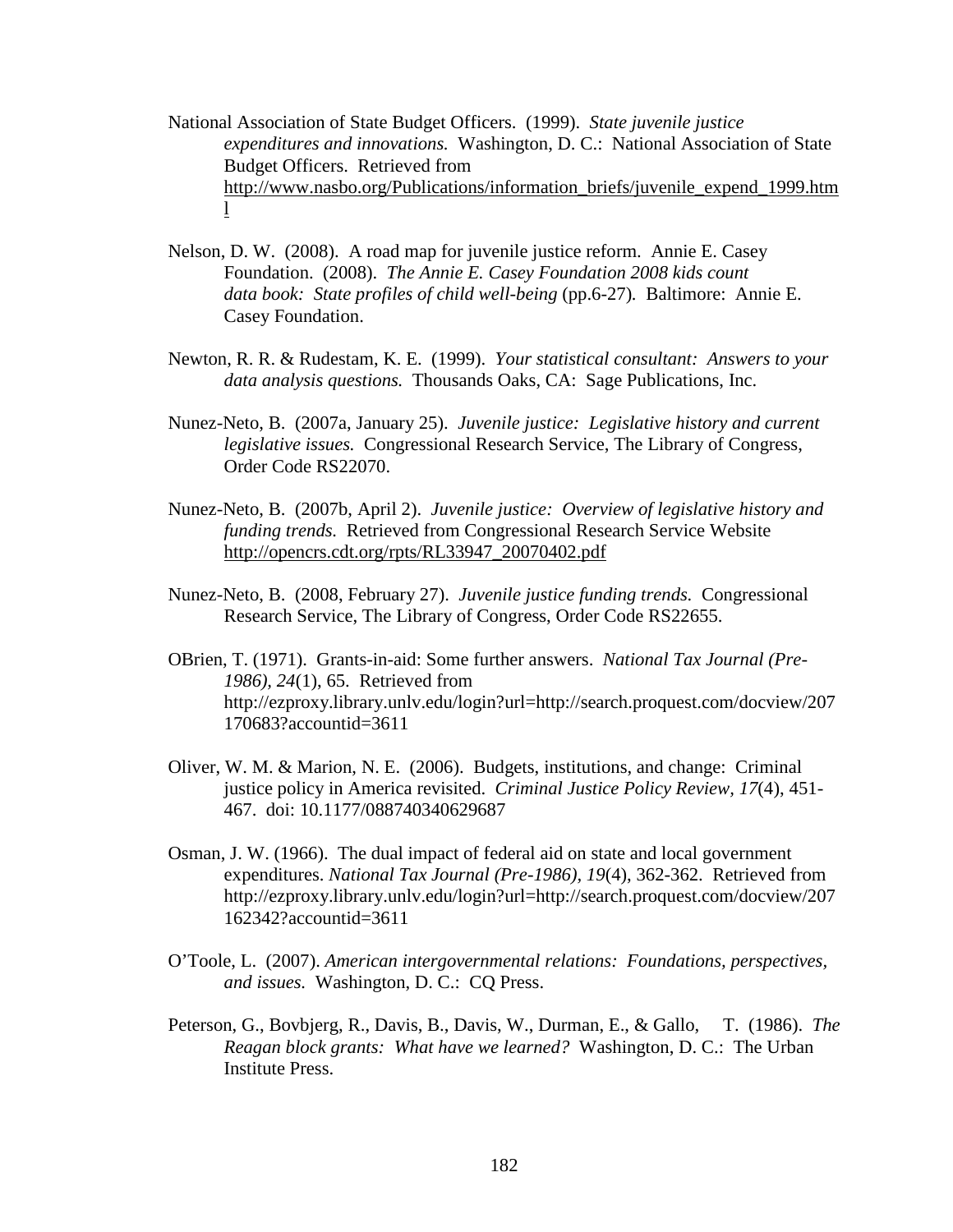- Puzzanchera, C. (2009). *Juvenile arrests 2008.* Washington, D. C.: Office of Juvenile Justice and Delinquency Prevention. Retrieved from http://www.ojjdp.gov/ojstatbb/crime/JAR\_Display.asp?ID=qa05201
- Puzzanchera, C., Adams, B., & Kang, W. (2008). *Easy access FBI arrest statistics 1994-2006.* Retrieved from http://www.ojjdp.gov/ojstatbb/ezaucr/asp/ucr\_display.asp

Reagan, M. D. (1972). *The new federalism.* New York: Oxford University Press.

- Reischauer, R. D. (1977). Governmental diversity: Bane of the grants strategy in the United States. In Wallace E. Oates (Editor), *The political economy of fiscal federalism* (pp.115-127). Lexington, Massachusetts: Lexington Books, D. C. Heath and Company.
- Ross, N. H. (2001). *The implications of state-developed funding formulas: A new look at distributive politics.* Virginia Commonwealth University). *ProQuest Dissertations and Theses,* 160 p. Retrieved from http://ezproxy.library.unlv.edu/login?url=http://search.proquest.com/docview/304 785226?accountid=3611
- Sacks, S., & Harris, R. (1964). The determinants of state and local government expenditures and intergovernmental flows of funds. *National Tax Journal (Pre-1986), 17*(1), 75-75. Retrieved from http://ezproxy.library.unlv.edu/login?url=http://search.proquest.com/docview/207 190378?accountid=3611
- Sandfort, J., Selden, S. C., & Sowa, J. E. (2008). Do government tools influence organizational performance? Examining their implementation in early childhood education. *American Review of Public Administration,* 38(4), 412-438.
- Schroeder, L . D., Sjoquist, D. L., & Stephan, P. E. (1986). *Understanding regression analysis: An introductory guide.* Newbury Park, California: Sage Publications, Inc.
- Shafritz, J. M., Russell, E. W., & Borick, C. P. (2007). *Introducing Public Administration* (Fifth edition) (pp. 131-173). New York: Longman.
- Sharkansky, I. (1967). Economic and political correlates of state government expenditures: General tendencies and deviant cases. *Midwest Journal of Political Science, 11*(2), 173-192. Retrieved from http://www.jstor.org/pss/2109110
- Sharkansky, I. & Hofferbert, R. I. (1969). Dimensions of state politics, economics, and public policy. *The American Political Science Review, 63*(3), 867-879. Retrieved from http://www.jstor.org/stable/1954433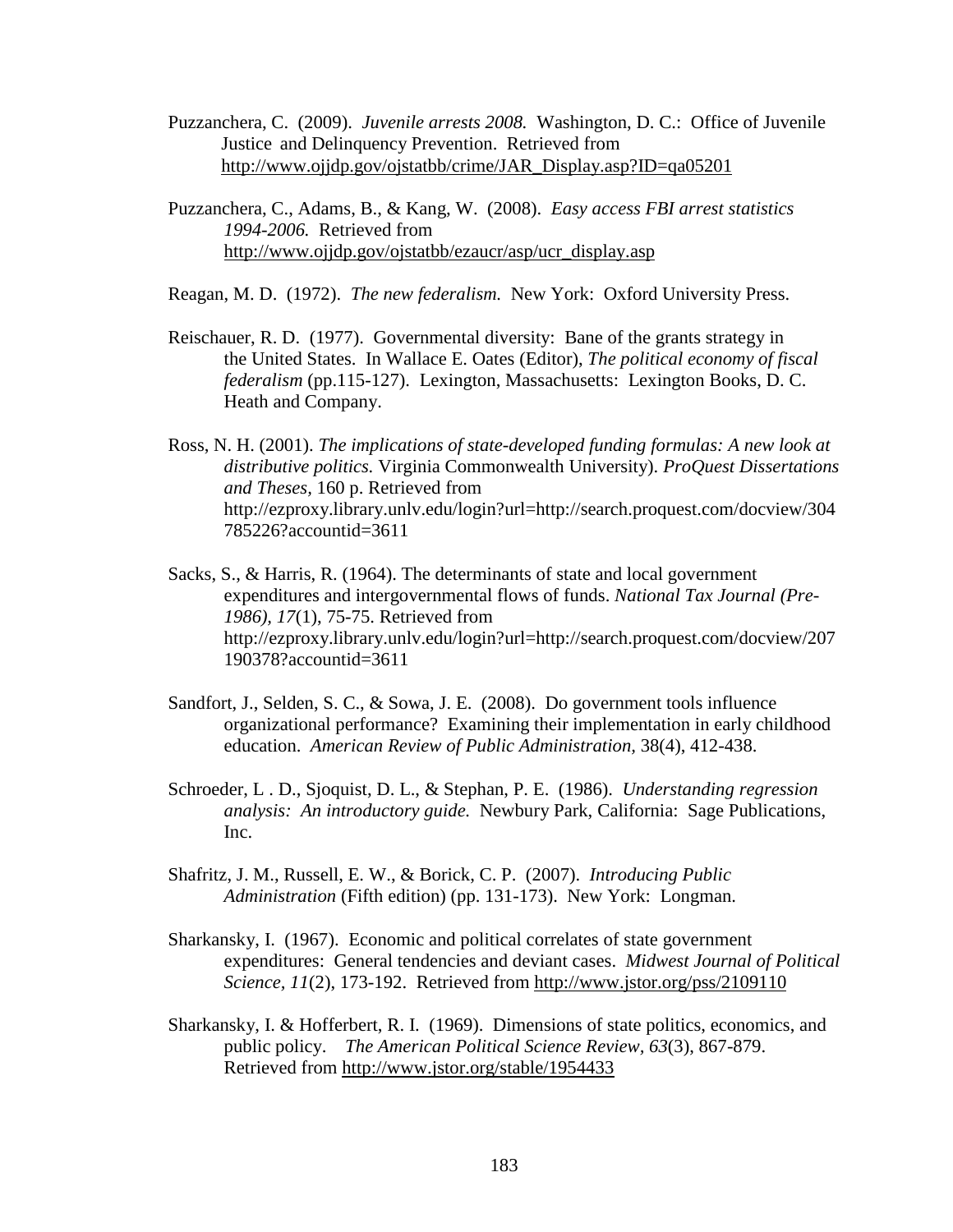- Skowyra, K. R. & Cocozza, J. J. (2007). *Blueprint for change: A comprehensive model for the identification and treatment of youth with mental health needs in contact with juvenile justice system.* National Center for Mental Health and Juvenile Justice. Retrieved from www.ncmhjj.com/Blueprint/pdfs/Blueprint.pdf.
- Snyder, H. N. (1997). *Juvenile arrests 1996*. Washington, DC: U. S. Department of Justice, Office of Justice Programs, Office of Juvenile Justice and Delinquency Prevention. Retrieved from www.ojp.usdoj.gov
- Snyder, H. N. (2008). *Juvenile arrests 2006*. Washington, DC: U. S. Department of Justice, Office of Justice Programs, Office of Juvenile Justice and Delinquency Prevention. Retrieved from www.ojp.usdoj.gov
- Snyder, H. N. & Sickmund, M. (1999). *Juvenile offenders and victims: 1999 national report.* Washington, DC: U. S. Department of Justice, Office of Justice Programs, Office of Juvenile Justice and Delinquency Prevention.
- Snyder, H. N. & Sickmund, M. (2006, March). *Juvenile offenders and victims: 2006 national report.* Washington, DC: U. S. Department of Justice, Office of Justice Programs, Office of Juvenile Justice and Delinquency Prevention.
- Stahl, A. (2008, February). Drug offense cases in juvenile courts, 1985-2004 (FS- 200903). Retrieved from U. S. Department of justice, Office of Justice Programs, Office of Juvenile Justice and Delinquency Prevention: http://www.ojp.usdoj.gov/ojjdp
- Stephens, G. R. & Wikstrom, N. (2007). *American Intergovernmental Relations: A fragmented federal polity.* New York: Oxford University Press
- Stucky, T. D., Heimer, K., & Lang, J. B. (2005). Partisan politics, electoral competition and imprisonment: an analysis of states over time. *Criminology, 43*(1), 211-248. Retrieved from http://heinonline.org.ezproxy.library.unlv.edu/HOL/Page?handle=hein.journals/cr im43&id=219&collection=journals&index=
- Stucky, T. D., Heimer, K., & Lang, J. B. (2007). A bigger piece of the pie? State corrections spending and the politics of social order. *Journal of Research in Crime and Delinquency,* 44(1), 91-123. Retrieved from http://jrc.sagepub.com/cgi/content/abstract/44/1/91
- StataCorp LP. (2009). *Stata longitudinal/panel data reference manual: Release 11* (pp. 372-383). College Station, TX: Stata Press.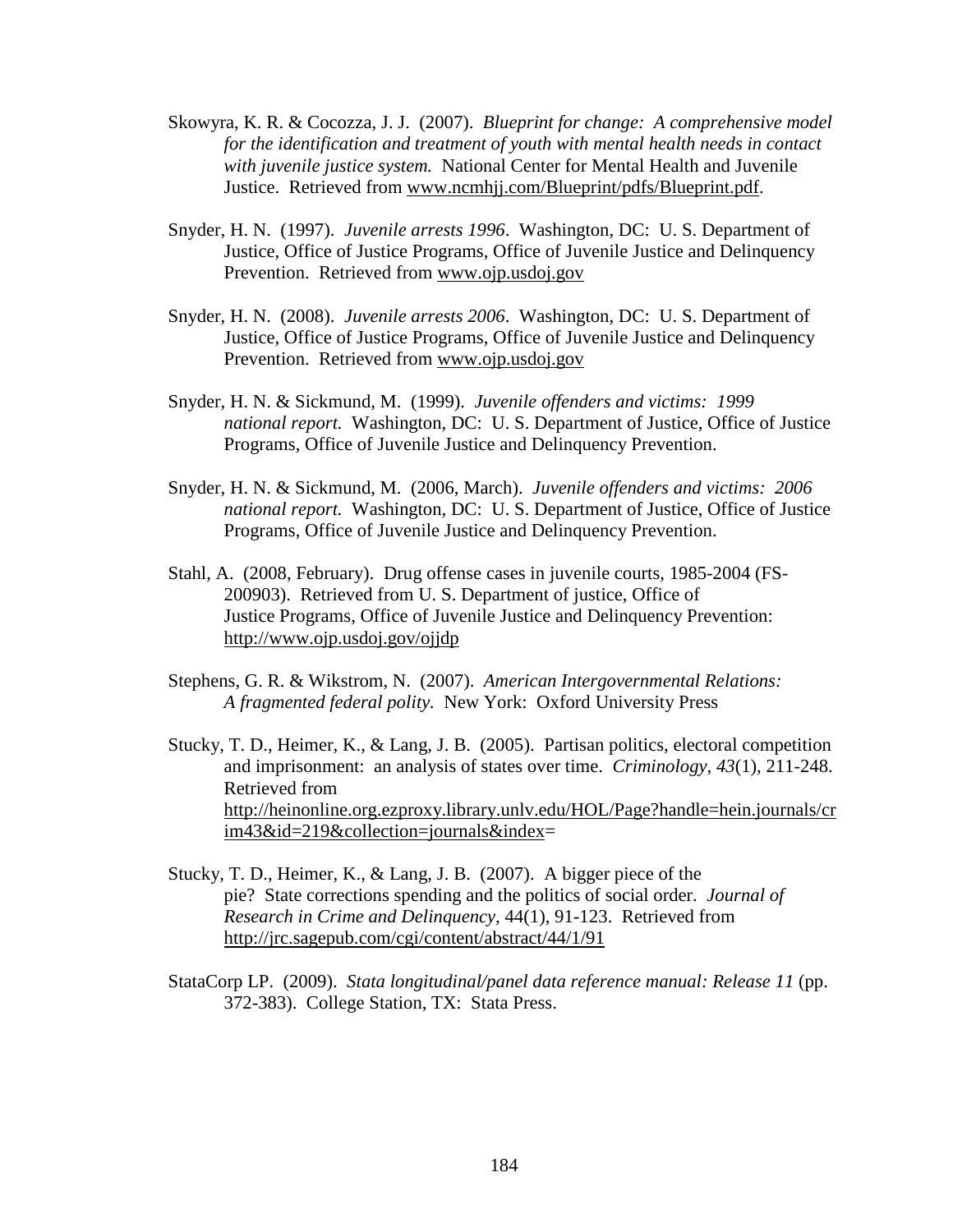Stotsky, J. G. (1991). State fiscal responses to federal government grants. *Growth and Change, 22*(3), 17-31. Retrieved from http://web.ebscohost.com.ezproxy.library.unlv.edu/ehost/results?sid=35646f4d-93dc-4ee9-b2ec-2a2b67388463%40sessionmgr13&vid=2&hid=19&bquery=(JN+%26quot%3bGr owth+%26amp%3b+Change%26quot%3b+AND+DT+19910601)&bdata=JmRiP WFwaCZ0eXBlPTAmc2l0ZT1laG9zdC1saXZl

- Strouse, J. C. & Jones, P. (1974). Federal aid: The forgotten variable in state policy research. *Journal of Politics 36*(1), 200-207. Retrieved from http://www.jstor.org/stable/2129116
- Taggart, W. A. (1989). A note on testing models of spending in the American states: The case of public expenditures for corrections. *Western Political Quarterly, 42*(4), 679-690. Retrieved from http://www.jstor.org/stable/448648
- Taggart, W. A. & Winn, R. G. (1991). Determinants of corrections expenditures in the American states: An exploratory analysis. *Criminal Justice Policy Review, 5*(3), 157-182. doi: 10.1177/088740349100500301
- Taylor, R. W., Fritsch, E. J., & Caeti, T. J. (2002). *Juvenile justice: Policies, programs, and practices.* New York: Glencoe/McGraw-Hill.
- Tsang, M. & Levin, H. M. (1083). The impact of intergovernmental grants on educational expenditure. *Review of Educational Research, 53*(3), 329-367. Retrieved from http://www.jstor.org/stable/1170368
- U. S. Census Bureau. (2008, April). *Federal aid to states for fiscal year 2006.*  Washington, DC: U. S. Government Printing Office. Retrieved from http://www.census.gov/prod/www/abs/fas.html
- U.S. Department of Justice, Office of Justice Programs, Office of Juvenile Justice and Delinquency Prevention (OJJDP). (2011, February). *Authorizing legislation: JJDP Act milestones.* Retrieved from http://www.ojjdp.gov/about/legislation.html
- U.S. Department of Justice, Office of Juvenile Justice and Delinquency. (2008, September). *OJJDP Statistical Briefing Book.* Retrieved from http://ojjdp.ncjrs.gov/ojstatbb/corrections/faqs.asp#2 http://www.ojjdp.gov/ojstatbb/default.asp
- U. S. General Accounting Office. (1996a, August). *Juvenile justice: status of delinquency prevention program and description of local projects.* (Publication No. GAO/GGD-96-147). Retrieved from General Accounting Office Reports Online: http://www.gao.gov/archive/1996/gg96147.pdf.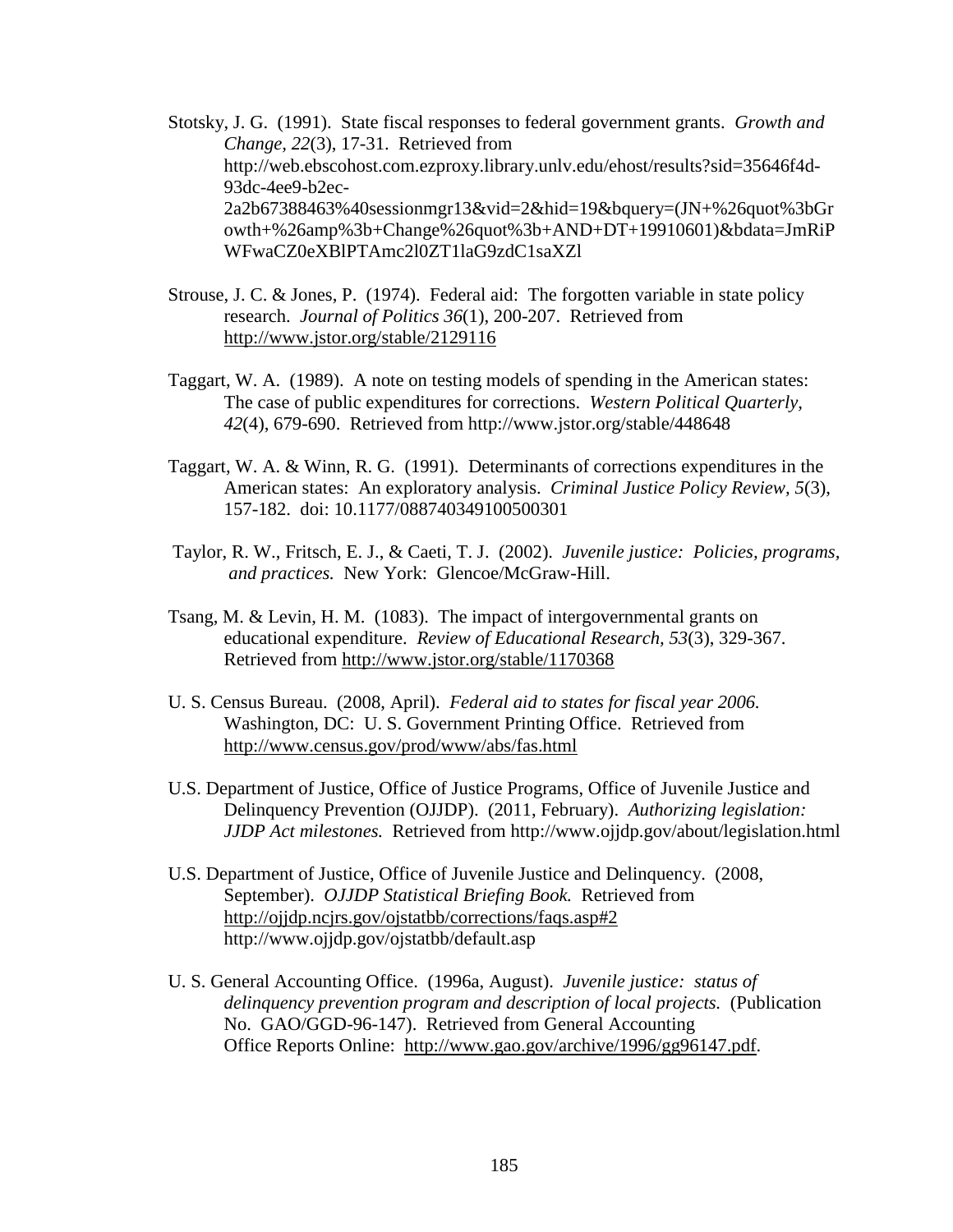- U. S. General Accounting Office (GAO). (1996b, December). *Federal grants: Design improvements could help federal resources go further.* (Publication No. GAO/AIMD-97-7). Retrieved from General Accounting Office Reports Online via GPO Access: http://www.gao.gov/archive/1997/ai97007.pdf
- U.S. General Accounting Office. (2004, August*). Federal-aid highways: Trends, effect on state spending, and options for future program design* (GAO-04- 802). Retrieved from http://www.gao.gov/assets/250/243855.pdf
- University of California, Los Angeles (UCLA). *Stata web books: Regression with Stata chapter 2 – regression diagnostics.* Los Angeles, CA: UCLA Academic Technology Services. Retrieved from http://www.ats.ucla.edu/stat/stata/webbooks/reg/chapter2/statareg2.htm
- Volden, C. (1999). Asymmetric effects of intergovernmental grants: analysis and implications for U. S. welfare policy. *Publius: The Journal of Federalism*, 29(3), 51-73. Retrieved from http://www.jstor.org/stable/3331109
- Walker, D. B. (2000). *The rebirth of federalism: Slouching toward Washington*  (Second Edition). New York: Chatham House Publishers. (pp. 212-259).
- Yaffee, R. A. (2003). *A primer for Panel Data Analysis.* Retrieved from http://www.nyu.edu/its/statistics/Docs/pda.pdf
- Yates, J. & Fording, R. (2005). Politics and state punitiveness in black and white. *The Journal of Politics, 67*(4), 1099-1121. Retrieved from http://www.jstor.org/stable/3449897